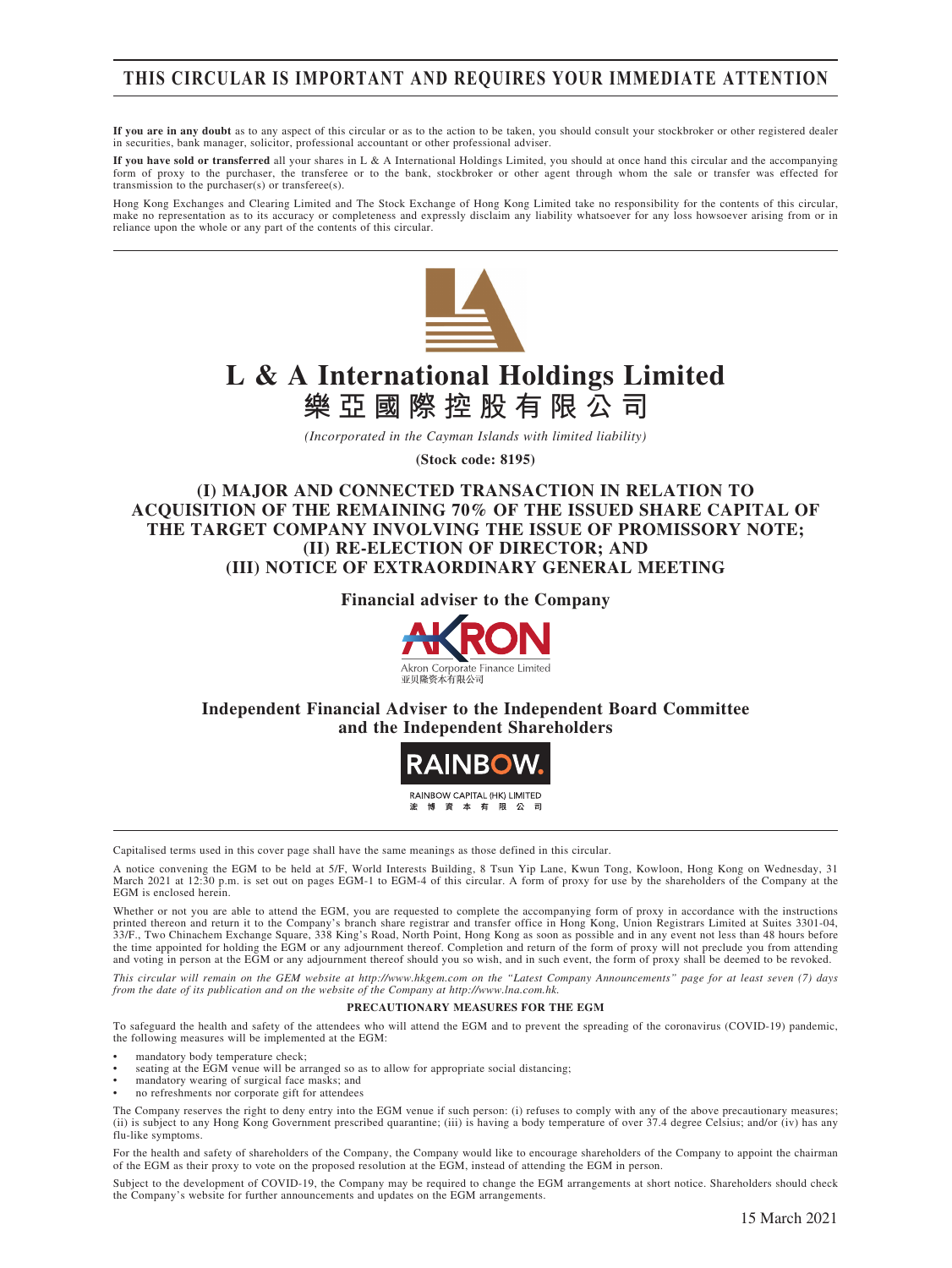### **CHARACTERISTICS OF GEM**

**GEM has been positioned as a market designed to accommodate small and mid-sized companies to which a higher investment risk may be attached than other companies listed on the Stock Exchange. Prospective investors should be aware of the potential risks of investing in such companies and should make the decision to invest only after due and careful consideration.**

**Given that the companies listed on GEM are generally small and mid-sized companies, there is a risk that securities traded on GEM may be more susceptible to high market volatility than securities traded on the Main Board and no assurance is given that there will be a liquid market in the securities traded on GEM.**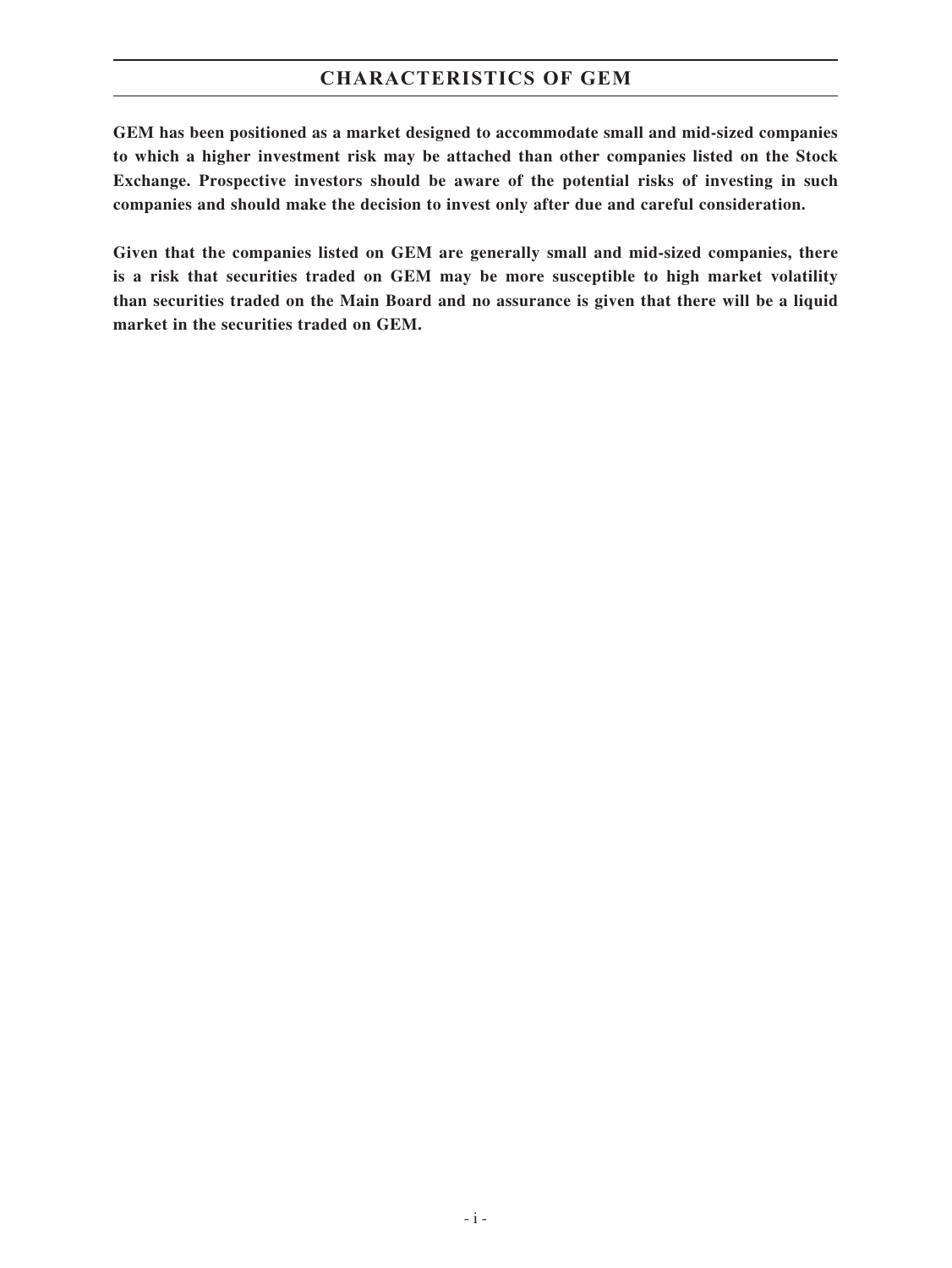## **CONTENTS**

### *Page*

|                                                                       | $\mathbf{1}$ |  |
|-----------------------------------------------------------------------|--------------|--|
|                                                                       |              |  |
|                                                                       |              |  |
|                                                                       |              |  |
| Appendix I – Financial Information of the Group                       | $I-1$        |  |
| Appendix II - Accountants' Report of the Target Group                 | $II-1$       |  |
| Appendix III – Management Discussion and Analysis of the Target Group | $III-1$      |  |
| Appendix IV - Unaudited Pro Forma Financial Information of            | $IV-1$       |  |
| Appendix V - Valuation Report of the Target Group                     | $V-1$        |  |
|                                                                       | $VI-1$       |  |
|                                                                       | $VII-1$      |  |
| Appendix VIII – Particulars of Director Proposed for Re-election      | $VIII-1$     |  |
|                                                                       |              |  |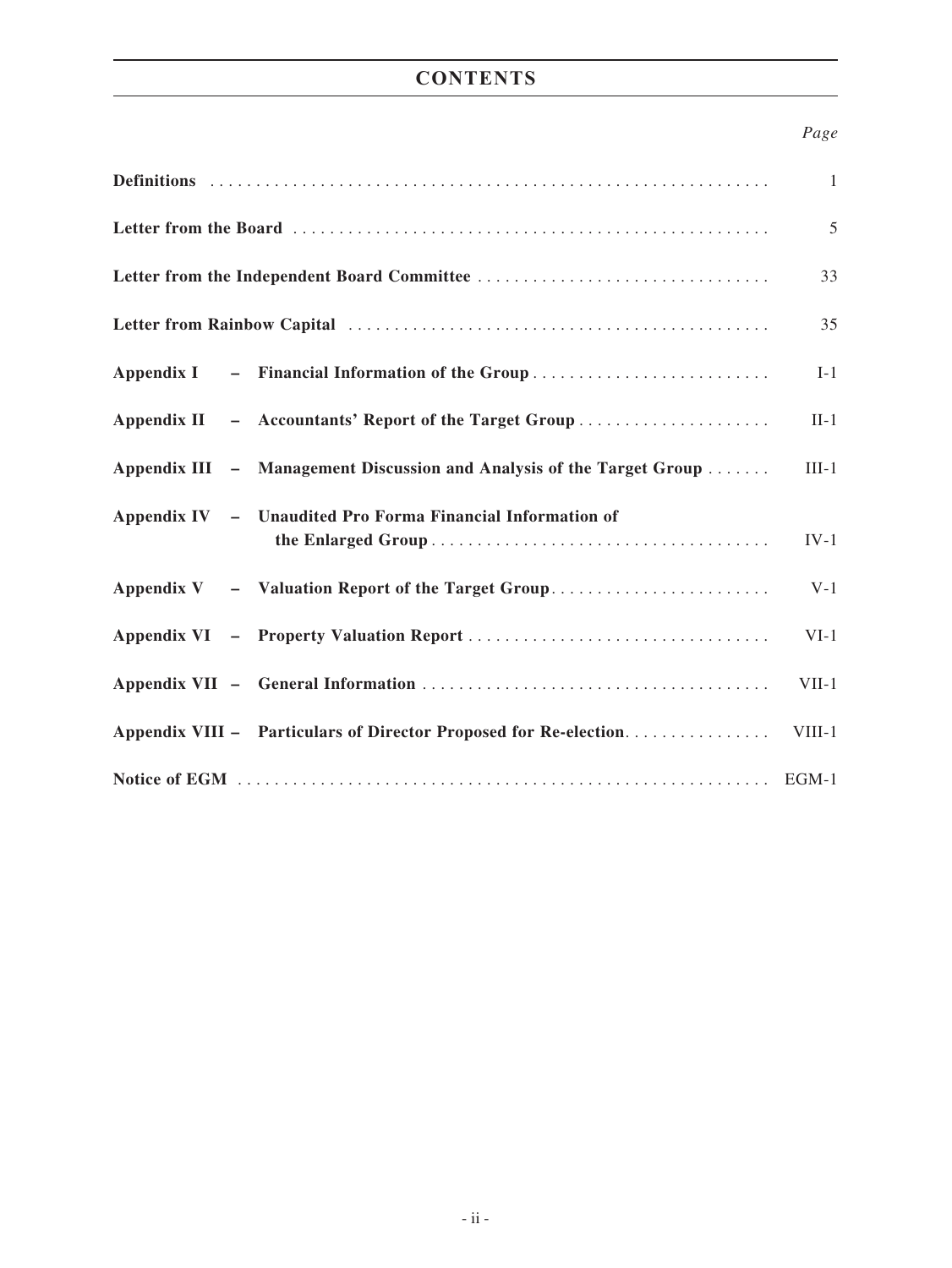*In this circular, the following expressions have the following meanings unless the context requires otherwise:*

| "Acquisition"         | the proposed acquisition of the Sale Shares pursuant to the<br>terms and conditions of the Agreement                                                                                                                                       |
|-----------------------|--------------------------------------------------------------------------------------------------------------------------------------------------------------------------------------------------------------------------------------------|
| "Agreement"           | the sale and purchase agreement dated 27 October 2020<br>(as amended by the supplemental agreement dated 30<br>December 2020) entered into between the Purchaser and the<br>Vendor in relation to the Acquisition                          |
| "Applicable Laws"     | in respect of any person, any laws, rules, regulations,<br>directives, decrees, treaties, or orders of any authority<br>(including but not limited to the GEM Listing Rules), that<br>are applicable to and binding on such person         |
| "Articles"            | the articles of association adopted by the Company,<br>and as amended from time to time by resolution of the<br>Shareholders                                                                                                               |
| "Assumed Liabilities" | the aggregate amount for which the Vendor is indebted to<br>the Target Group to be assumed by the Purchaser as part of<br>the Consideration upon Completion, the outstanding amount<br>is HK\$29,000,000 as at the Latest Practicable Date |
| "Board"               | the board of Directors                                                                                                                                                                                                                     |
| "Business Day(s)"     | a day (other than a Saturday) on which licensed banks are<br>generally open for business in Hong Kong throughout their<br>normal business hours                                                                                            |
| "Company"             | L & A International Holdings Limited 樂亞國際控股有限<br>公司, a company incorporated in the Cayman Islands with<br>limited liability, the issued shares of which are listed on<br>GEM (Stock code: 8195)                                            |
| "Completion"          | completion of the Acquisition in accordance with the terms<br>and conditions of the Agreement                                                                                                                                              |
| "Completion Date"     | the third Business Day after the date of fulfillment (or<br>waiver) of all the conditions set out in the Agreement                                                                                                                         |
| "connected person(s)" | has the meaning ascribed thereto under the GEM Listing<br>Rules                                                                                                                                                                            |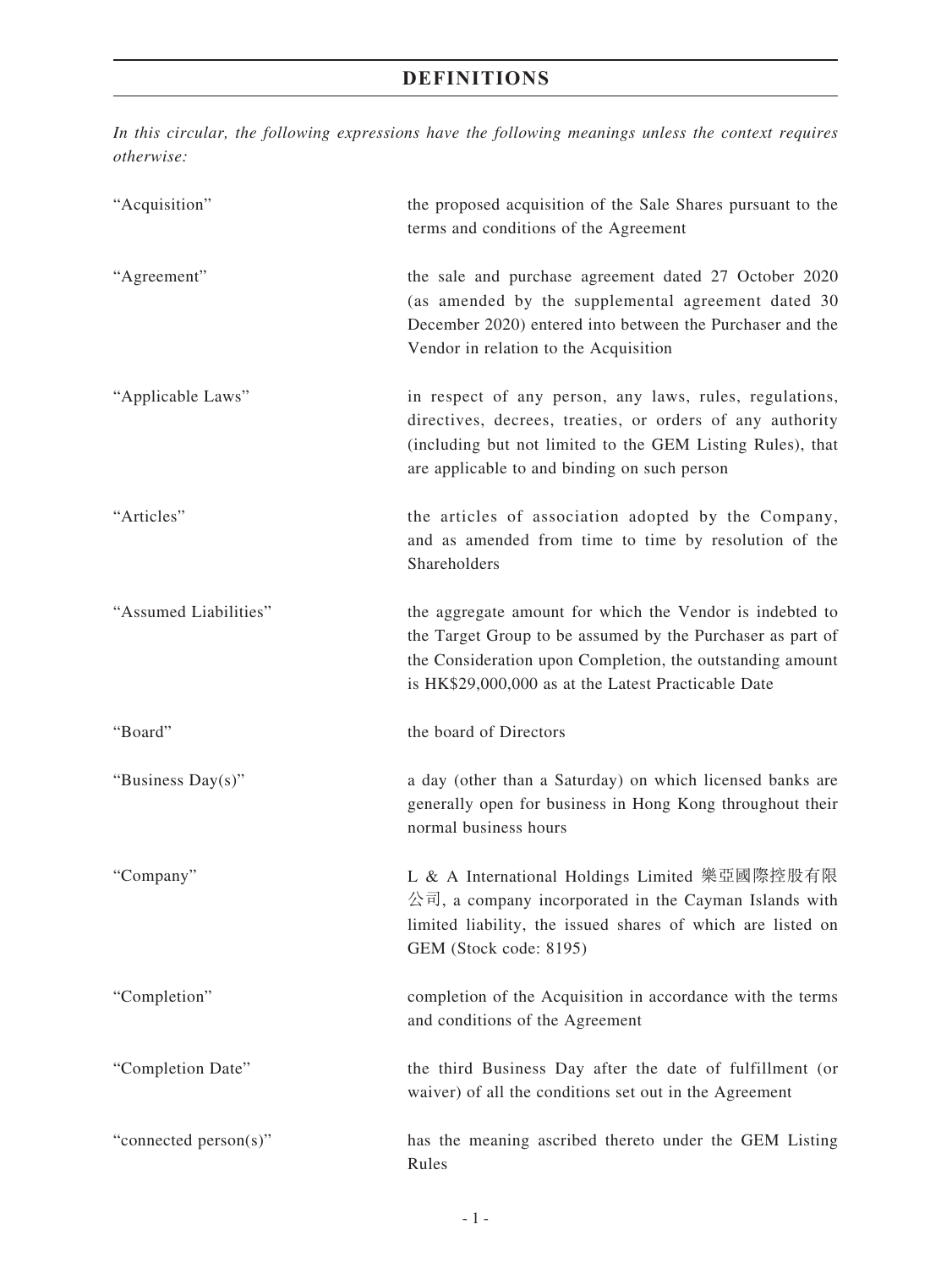| "Consideration"                                       | the consideration for the Acquisition, being HK\$80,000,000                                                                                                                                                                                                                                                                                                                                                                |  |
|-------------------------------------------------------|----------------------------------------------------------------------------------------------------------------------------------------------------------------------------------------------------------------------------------------------------------------------------------------------------------------------------------------------------------------------------------------------------------------------------|--|
| " $Directory$ "                                       | the director(s) of the Company                                                                                                                                                                                                                                                                                                                                                                                             |  |
| "EGM"                                                 | the extraordinary general meeting of the Company to<br>be convened and held at 5/F, World Interests Building,<br>8 Tsun Yip Lane, Kwun Tong, Kowloon, Hong Kong<br>on Wednesday, 31 March 2021 at 12:30 p.m. or any<br>adjournment thereof for the purpose of considering<br>and, if thought fit, approving (i) the Agreement and<br>the transactions contemplated thereunder; and (ii) the<br>re-election of the Director |  |
| "Enlarged Group"                                      | the Group upon Completion, together with the Target<br>Group                                                                                                                                                                                                                                                                                                                                                               |  |
| "GEM"                                                 | the GEM of the Stock Exchange                                                                                                                                                                                                                                                                                                                                                                                              |  |
| "GEM Listing Rules"                                   | the rules governing the listing of securities on GEM                                                                                                                                                                                                                                                                                                                                                                       |  |
| "Group"                                               | the Company and its subsidiaries                                                                                                                                                                                                                                                                                                                                                                                           |  |
| "HK\$"                                                | Hong Kong dollars, the lawful currency of Hong Kong                                                                                                                                                                                                                                                                                                                                                                        |  |
| "HKFRS"                                               | Hong Kong Financial Reporting Standards issued by the<br>Hong Kong Institute of Certified Public Accountants                                                                                                                                                                                                                                                                                                               |  |
| "Hong Kong"                                           | the Hong Kong Special Administrative Region of the PRC                                                                                                                                                                                                                                                                                                                                                                     |  |
| "Independent Board Committee"                         | the independent committee of the Board comprising all<br>the independent non-executive Directors established for<br>the purpose of giving recommendations to the Independent<br>Shareholders in respect of the Acquisition                                                                                                                                                                                                 |  |
| "Independent Financial Adviser"/<br>"Rainbow Capital" | Rainbow Capital (HK) Limited, a corporation licensed to<br>carry out Type 6 (advising on corporate finance) regulated<br>activity as defined under the SFO, being the independent<br>financial adviser appointed by the Company to advise<br>the Independent Board Committee and the Independent<br>Shareholders in relation to the Agreement and transactions<br>contemplated thereunder                                  |  |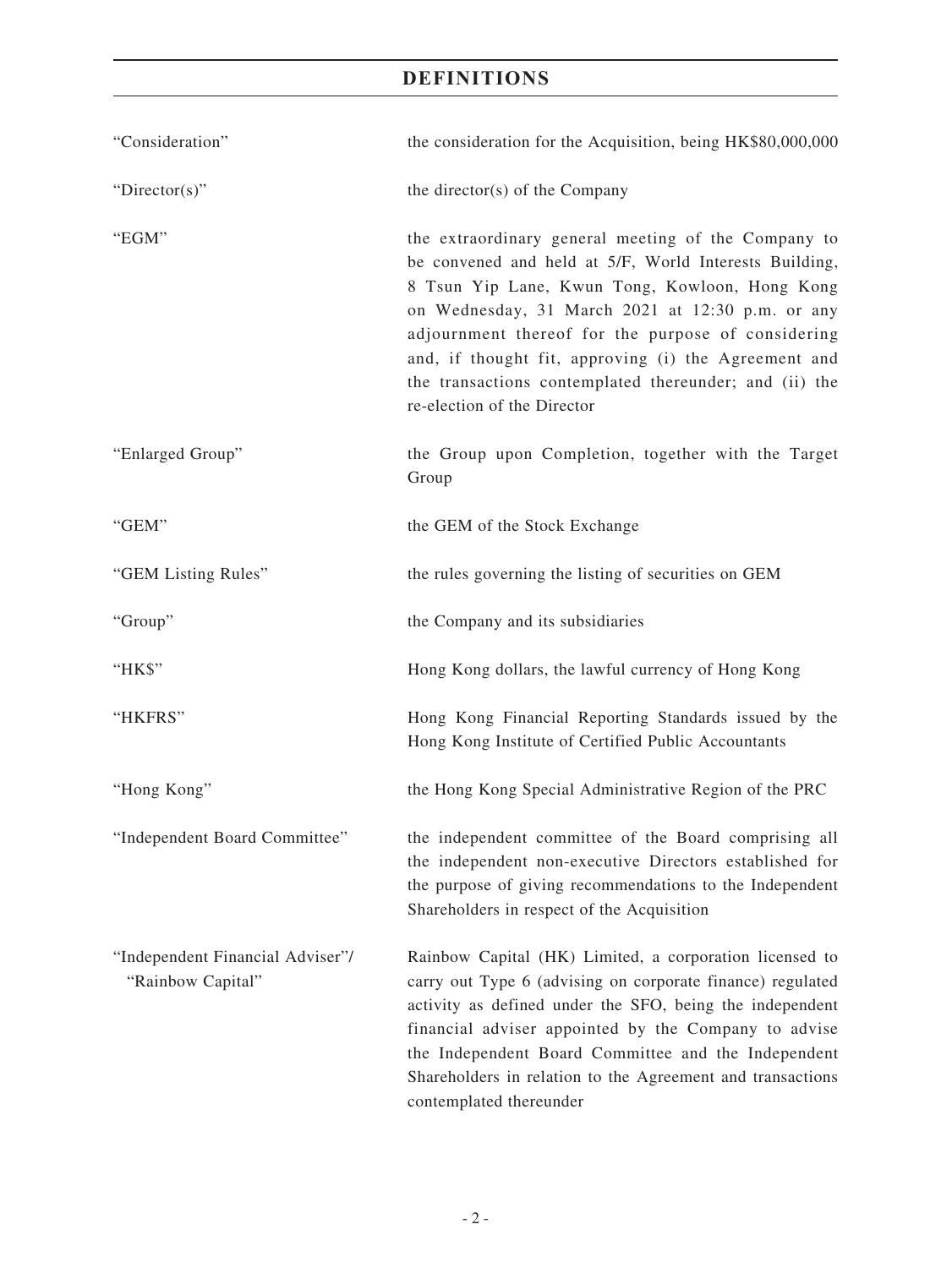| "Independent Shareholders" | Shareholder(s) who are entitled to vote and not required<br>to abstain from voting on the resolution at the EGM for<br>approving the Agreement and the transactions contemplated<br>thereunder |
|----------------------------|------------------------------------------------------------------------------------------------------------------------------------------------------------------------------------------------|
| "Latest Practicable Date"  | 11 March 2021, being the latest practicable date prior to<br>the printing of this circular for the purpose of ascertaining<br>certain information contained in this circular                   |
| "Long Stop Date"           | 31 March 2021 or such later date as the Vendor and the<br>Purchaser may agree in writing                                                                                                       |
| "MOU"                      | the memorandum of understanding entered into between the<br>Vendor and the Purchaser on 14 August 2020 in relation to<br>the possible acquisition of the Sale Shares                           |
| "Options"                  | the options granted under the share option scheme approved<br>and adopted by the Company on 25 September 2014 to<br>subscribe for Shares in accordance with the terms thereof                  |
| "PRC"                      | the People's Republic of China which, for the purpose of<br>this circular, excludes Hong Kong, Macau and Taiwan                                                                                |
| "Previous Acquisition"     | the acquisition of 30% of the issued share capital of the<br>Target Company by the Purchaser, the details of which<br>are set out in the announcement of the Company dated 8<br>October 2019   |
| "Promissory Note"          | the promissory note in the principal amount of<br>HK\$41,000,000 to be issued by the Purchaser in favour of<br>the Vendor as part of the Consideration                                         |
| "Purchaser"                | Able Glorious Limited, a company incorporated in the<br>British Virgin Islands with limited liability, a direct wholly-<br>owned subsidiary of the Company                                     |
| "Sale Shares"              | 700 ordinary shares of the Target Company, representing<br>70% of the issued share capital of the Target Company                                                                               |
| "SFO"                      | The Securities and Futures Ordinance (Chapter 571 of the<br>Laws of Hong Kong)                                                                                                                 |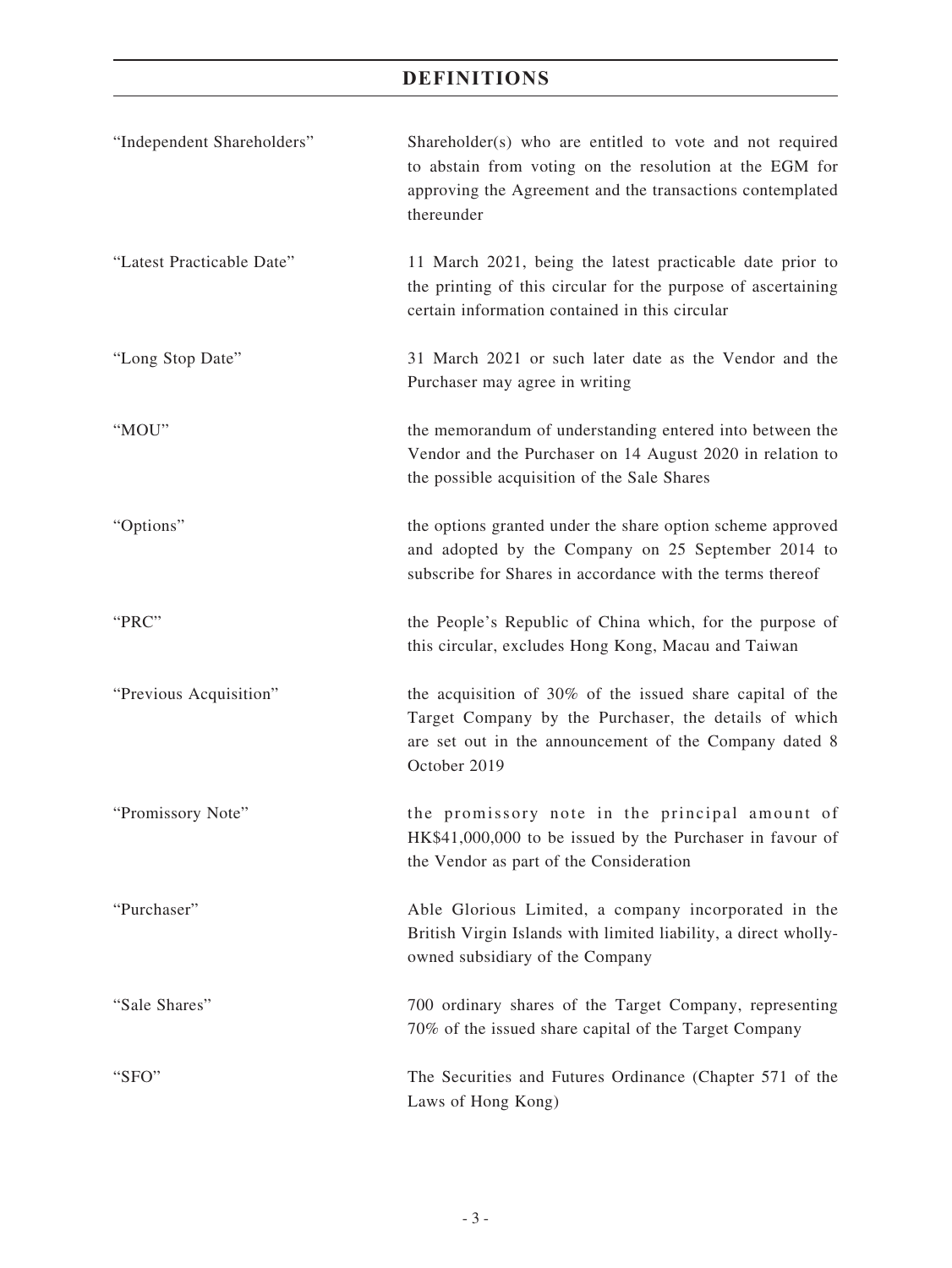| "Share $(s)$ "            | ordinary share(s) with par value of $HK$0.0001$ each in the<br>share capital of the Company                                                                                                                                                                                                                                                                                                                                                                                                           |  |
|---------------------------|-------------------------------------------------------------------------------------------------------------------------------------------------------------------------------------------------------------------------------------------------------------------------------------------------------------------------------------------------------------------------------------------------------------------------------------------------------------------------------------------------------|--|
| "Shareholder(s)"          | $holder(s)$ of the Share $(s)$                                                                                                                                                                                                                                                                                                                                                                                                                                                                        |  |
| "Stock Exchange"          | The Stock Exchange of Hong Kong Limited                                                                                                                                                                                                                                                                                                                                                                                                                                                               |  |
| "Target Company"          | Prestige Concord Limited, a company incorporated in the<br>British Virgin Islands with limited liability                                                                                                                                                                                                                                                                                                                                                                                              |  |
| "Target Group"            | the Target Company and its subsidiaries                                                                                                                                                                                                                                                                                                                                                                                                                                                               |  |
| "Vendor"                  | Mr. Yuen Yu Sum, an executive Director and the beneficial<br>owner of 70% of the issued share capital of the Target<br>Company immediately prior to Completion                                                                                                                                                                                                                                                                                                                                        |  |
| "YH"                      | YH Group Limited, a company incorporated in Hong Kong<br>with limited liability and a direct wholly-owned subsidiary<br>of the Target Company, being the operating entity of the<br><b>Target Group</b>                                                                                                                                                                                                                                                                                               |  |
| "2019 Guaranteed Profits" | pursuant to the agreement of the Previous Acquisition, the<br>Vendor has irrevocably and unconditionally guaranteed to<br>the Purchaser that the audited consolidated net profit after<br>tax of the Target Group for the year ending 31 December<br>2019 as shown on its audited consolidated financial<br>statements to be prepared in accordance with HKFRS shall<br>be no less than HK\$9,000,000, the details of which are set<br>out in the announcement of the Company dated 8 October<br>2019 |  |
| $``\%"$                   | per cent.                                                                                                                                                                                                                                                                                                                                                                                                                                                                                             |  |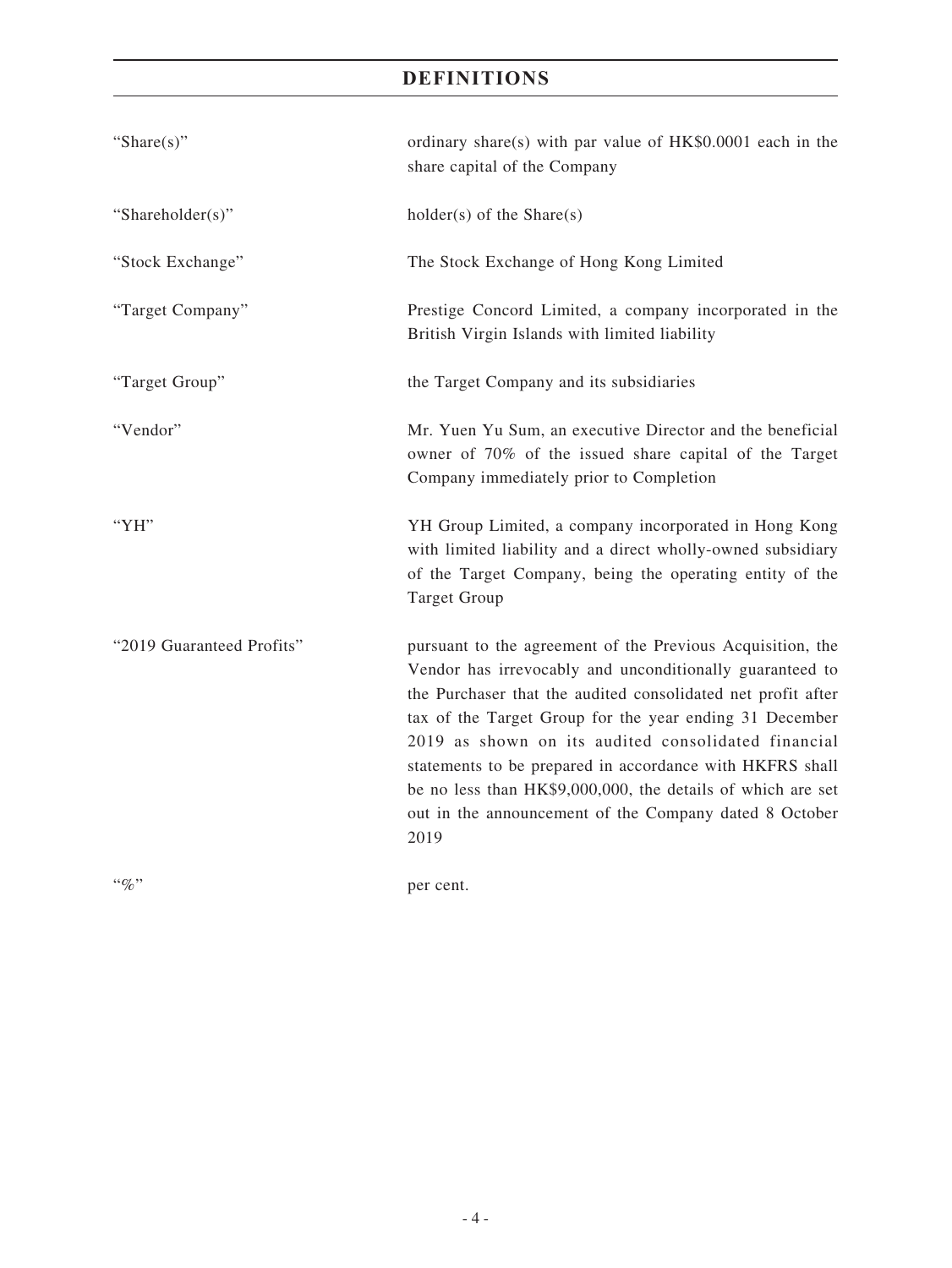

**L & A International Holdings Limited 樂亞國際控股有限公司**

> *(Incorporated in the Cayman Islands with limited liability)* **(Stock code: 8195)**

*Executive Director:* Mr. Lau Chun Kavan Mr. Yuen Yu Sum Mr. Chan Lap Jin Kevin

*Independent Non-executive Directors:* Mr. Chung Chin Kwan Mr. Chan Kim Fai Eddie Mr. Ng Chi Ho Dennis

*Registered office:*

Maples Corporate Services Limited P.O. Box 309, Ugland House Grand Cayman, KY1-1104 Cayman Islands

*Head office and principal place of business in Hong Kong:* Unit No. D, 5th Floor Wing Hong Centre No. 18 Wing Hong Street, Kowloon Hong Kong

15 March 2021

*To the Shareholders*

Dear Sir or Madam,

### **(I) MAJOR AND CONNECTED TRANSACTION IN RELATION TO ACQUISITION OF THE REMAINING 70% OF THE ISSUED SHARE CAPITAL OF THE TARGET COMPANY INVOLVING THE ISSUE OF PROMISSORY NOTE; (II) RE-ELECTION OF DIRECTOR; AND (III) NOTICE OF EXTRAORDINARY GENERAL MEETING**

#### **INTRODUCTION**

References are made to the announcements of the Company (i) dated 8 October 2019 in relation to the Previous Acquisition; (ii) dated 14 August 2020 regarding the MOU; and (iii) dated 27 October 2020, 11 December 2020, 30 December 2020 and 26 February 2021 in relation to the Acquisition.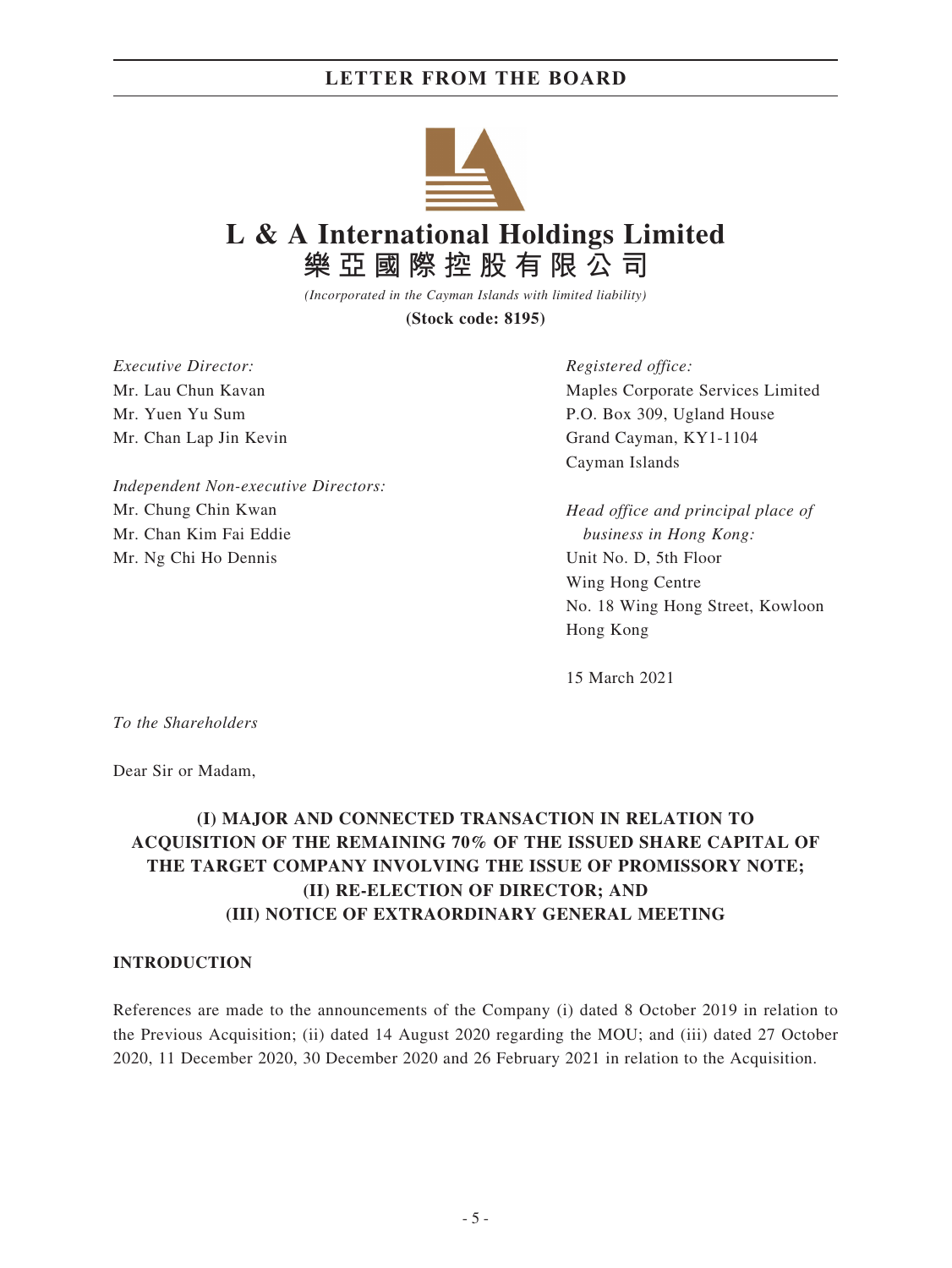On 27 October 2020 (after trading hours), the Purchaser and the Vendor entered into the Agreement, pursuant to which, the Purchaser has conditionally agreed to acquire and the Vendor has conditionally agreed to sell the Sale Shares, representing the remaining 70% of the issued share capital of the Target Company, at the Consideration of HK\$80,000,000. The Consideration will be satisfied (i) as to HK\$41,000,000 by the issue of the Promissory Note by the Purchaser to the Vendor; (ii) as to HK\$29,000,000 by the assumption of the Assumed Liabilities by the Purchaser; and (iii) as to HK\$10,000,000 by cash, upon Completion.

The Assumed Liabilities is the amount due from a shareholder of the Target Group (i.e. the Vendor) and is unsecured, interest-free and repayable on demand. The balance of the Assumed Liabilities is not subject to further changes from the date of Agreement to the Completion Date. As such, the Consideration is not subject to change.

The purpose of this circular is to provide you with, among other things, (i) further information on the Acquisition; (ii) the letter from the Independent Board Committee to the Independent Shareholders in relation to the Agreement and transactions contemplated thereunder; (iii) the letter of advice from the Independent Financial Adviser to the Independent Board Committee and the Independent Shareholders in relation to the Agreement and transactions contemplated thereunder; (iv) accountants' reports on the Target Group; (v) unaudited pro forma financial information of the Enlarged Group; (vi) a valuation report of the Target Group; (vii) a valuation report on the Property (as defined below); (viii) details of the Director proposed to be re-elected at the EGM; and (ix) a notice of the EGM.

#### **THE AGREEMENT**

The principal terms of the Agreement are set out as below:

#### **Date**

27 October 2020 (after trading hours)

#### **Parties**

(i) the Vendor; and

(ii) the Purchaser (collectively, the "**Parties**")

The Vendor is a merchant and experienced in provision of financial quotient and investment experience-sharing seminars business. As at the Latest Practicable Date, the Vendor is an executive Director, and is therefore a connected person of the Company under Chapter 20 of the GEM Listing Rules.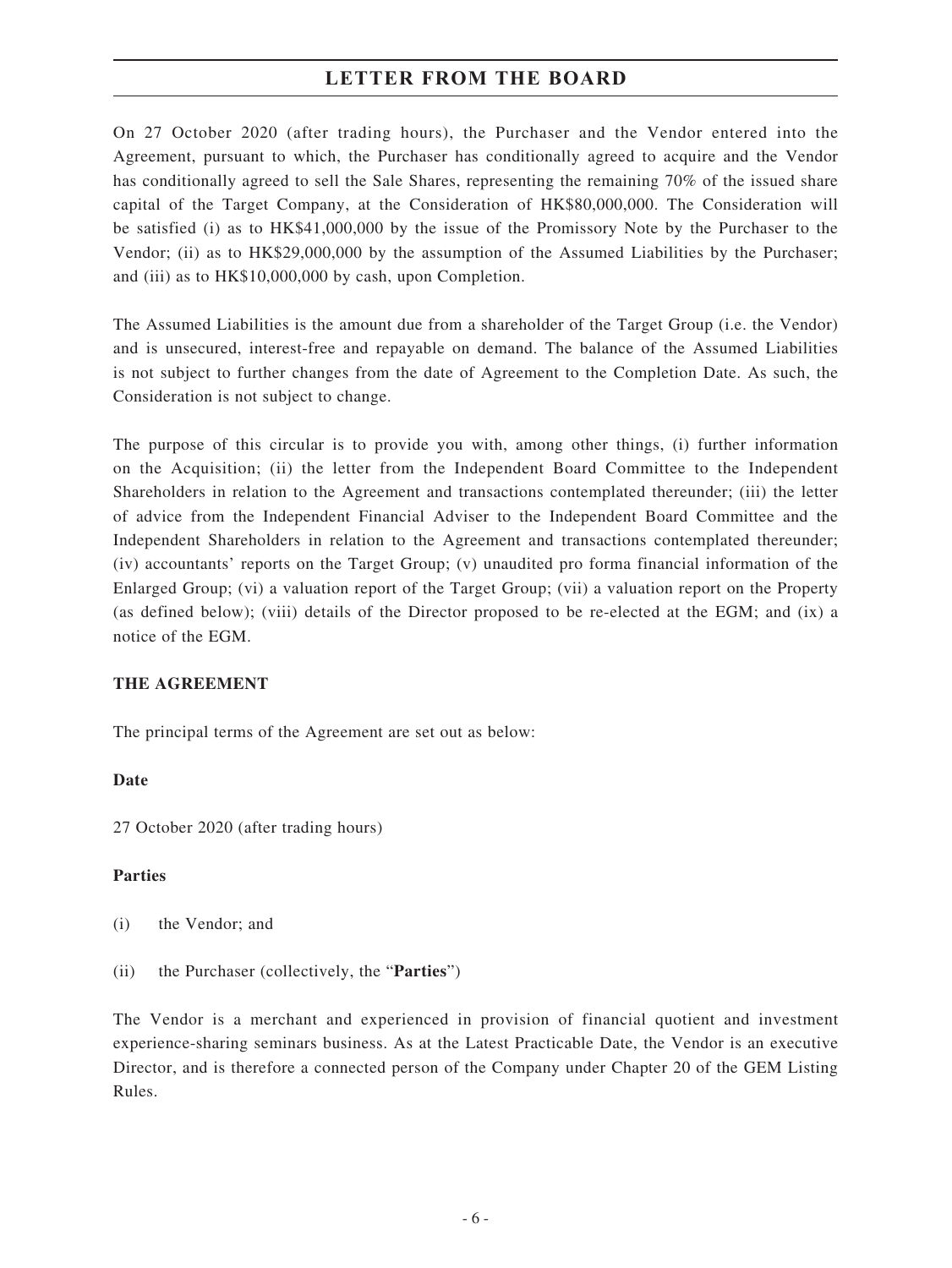#### **Assets acquired**

The Sale Shares, representing 70% of the issued share capital of the Target Company.

#### **Consideration**

Pursuant to the Agreement, the Consideration of HK\$80,000,000 shall be paid and satisfied upon Completion in the following manner:

- (a) as to HK\$41,000,000 by the issue of the Promissory Note by the Purchaser to the Vendor;
- (b) as to HK\$29,000,000, being the aggregate amount of the Assumed Liabilities, which will be assumed by the Purchaser upon Completion; and
- (c) as to HK\$10,000,000 by cash.

Further details of the Promissory Note are set out in the section headed "The Promissory Note" below.

The Consideration was arrived at based on normal commercial terms after arm's length negotiations between the Purchaser and the Vendor and was determined with reference to among others, (i) the preliminary valuation of 70% equity interest of YH of HK\$84.2 million as at 2 September 2020 prepared by an independent valuer (the "**Valuer**") based on market approach; (ii) the profit-making financial and operating performance of YH for the three years ended 31 December 2017, 2018 and 2019; (iii) the Guaranteed Profits (as defined below) given by the Vendor; (iv) the business development and future prospects of the Target Group; and (v) the reasons for and benefits of the Acquisition as stated under the section headed "Reasons for and benefits of the Acquisition" below.

As disclosed in the Appendix V to this circular, valuation of 70% equity interest of YH as at 31 December 2020 remains at HK\$84.2 million (the "**Valuation**").

The Valuer is appointed by the Company. The Directors have accessed the competence and independence of the Valuer before engaging the Valuer. The Board noted that (i) the Valuer is an experienced advisory and valuation firm in Hong Kong based on its track records; and (ii) the person in charge of the appraisal has over 10 years of experience in business and financial valuation and business consulting in Hong Kong and the PRC. As disclosed in the section headed "Experts and Consents" of Appendix VII to this circular, as at the Latest Practicable Date, the Valuer has no shareholding in any member of the Enlarged Group or the right (whether legally enforceable or not) to subscribe for or to nominate persons to subscribe for securities in any member of the Enlarged Group and has no direct or indirect interest in any assets which have been acquired or disposed of by or leased to any member of the Enlarged Group or are proposed to be acquired or disposed of by or leased to any member of the Enlarged Group. To the best knowledge of the Directors and having made all reasonable enquiries, the Valuer is independent from the Group, the Vendor, the Target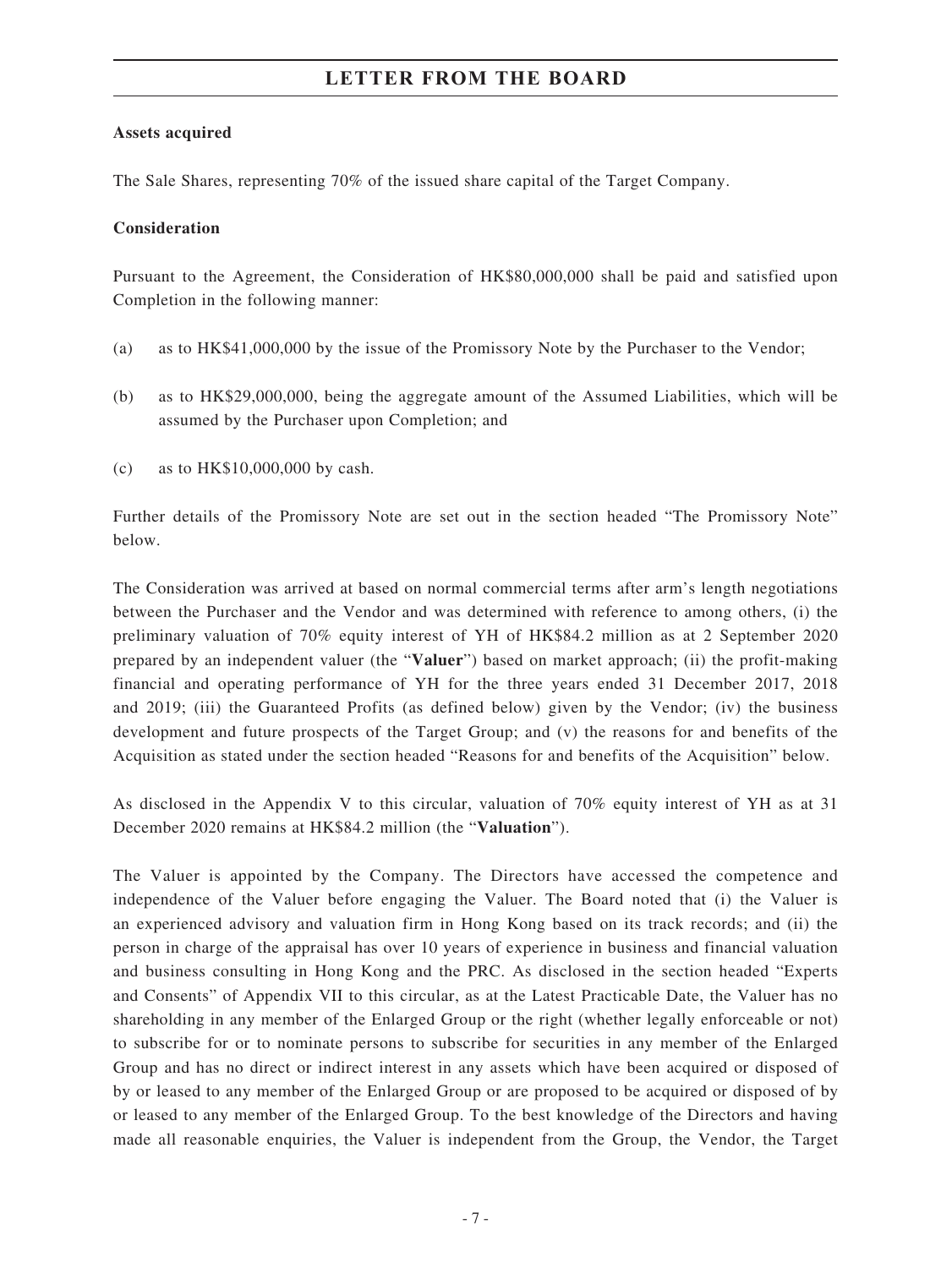Group and their respective beneficial owners and close associates. Based on the above, the Directors believe that the Valuer possesses sufficient qualification and experience and is independent in performing the appraisal of the Target Group.

The Directors have reviewed the Valuation and discussed with the Valuer for the methodology used for the Valuation. It is understood by the Board from the Valuer that among the different valuation approaches, the market approach was considered to be the most appropriate valuation approach in the Valuation as it requires far fewer subjective assumptions than the income approach. In addition, compared to the asset-based approach, the market approach is more likely to reflect the current market expectations over the corresponding industry since the price multiples of the comparable companies were arrived from market consensus and capture the future growth potentials of the Target Group. Under the market approach, the guideline public company method was adopted.

The Directors have also reviewed and discussed with the Valuer the assumptions used for the Valuation and the approaches and basis of computation used by the Valuer and the approaches, assumptions, and bases in selecting the comparable companies. It is understood by the Board from the Valuer that for the purpose of preparing the Valuation under the adopted market approach, to the best of the Valuer's knowledge, effort and endeavour, the Valuer has identified some comparable companies, the selection criteria of the comparable companies are stated in the section headed "9.1. Comparable Companies" on P.V-7 to the circular. Besides, in preparing the Valuation, the Valuer has adopted major assumptions which are stated in the section headed "11. Major Assumptions" on P.V-14 to the circular.

The Valuation was arrived at (i) by multiplying the Guaranteed Profits by the median forward priceto-earnings ratio of the comparable companies as at 31 December 2020; and (ii) after adjustments in respect of control premium and marketability discount.

The Valuer has selected price-to-earnings ratio ("**PER**") as the most relevant multiple being adopted in the Valuation. The Directors have discussed with the Valuer and the Directors are given to understand that the use of PER is a commonly adopted method for evaluating asset-light and profitmaking companies. The Board has enquired into and the Valuer explained that in selecting the appropriate multiples to be adopted in the valuation analysis, the Valuer has considered price-tobook ratio ("**PBR**") and price-to-sales ratio ("**PSR**"), being two of the commonly used benchmarks for valuation of companies. Given that the nature of the business operations of the Target Group is not capital intensive, and the value of the Target Group lies in its profits generating ability rather than in the value of its assets, the Board is advised by the Valuer that PBR is not an appropriate valuation multiple. The PSR is either not applicable as it ignores the cost structure of a company and hence cannot reflect the profitability of a company. As advised by the Valuer, the Board is made known that if valuation parameters comprise of the earnings of the target company over a coming period of time, the corresponding market multiple should be the forward price-to-earnings ratio. The forward price-to-earnings ratios of the comparable companies have been adjusted by a specific size premium in view of the different sizes and different risk profiles of the Target Group and the comparable companies.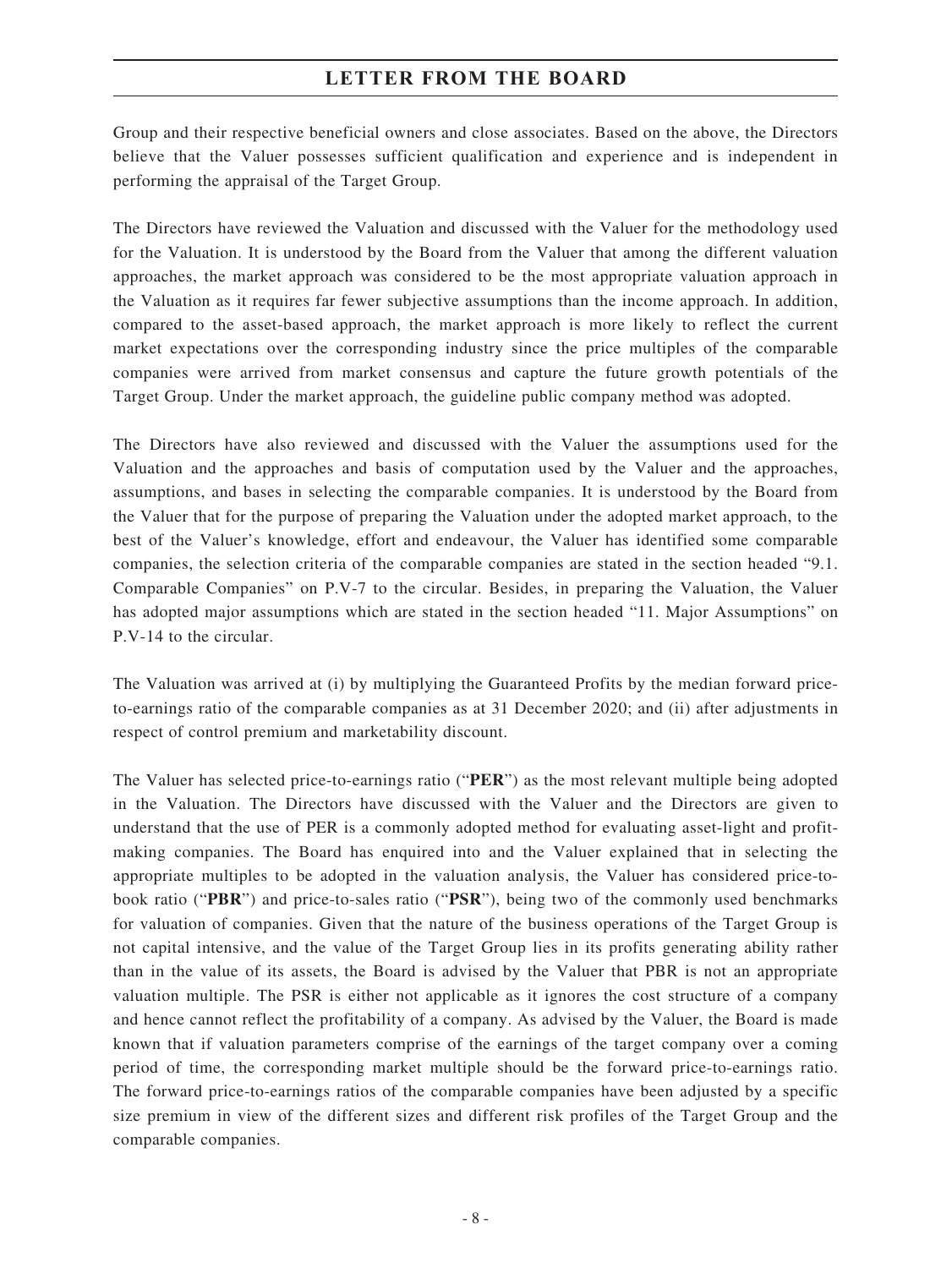With respect to the use of the Guaranteed Profits, the Directors consider that the major purpose of the Acquisition is for the Company to capture the future earning capacity of the Target Group. Furthermore, according to the Valuer, it is not uncommon to use guaranteed profits in price-toearnings calculation if the future earning capacity of a company is one of the key determining factors of its value, and in this context, instead of referring to the operating history of the Target Group, using the Guaranteed Profits as a parameter would better reflect the true market value of the Target Group.

The Guaranteed Profits is estimated by the management of the Target Group with reference to the estimated number of customers and estimated membership package fee and participation fee after taking into account the historical enrollment rate. The Company and the management of the Target Group have also made reference to the financial information of YH for the years ended 31 December 2018 and 2019 and nine months ended 30 September 2020 (the latest financial information of YH being prepared before entering into the Agreement on 27 October 2020) to estimate the Guaranteed Profits. The Guaranteed Profits of HK\$17.0 million represents a growth of approximately 56.0% as compared with the net profit for the year ended 31 December 2019.

YH, being the operating entity of the Target Group, recorded (i) revenue of approximately HK\$11.4 million and HK\$29.0 million for the two financial years ended 31 December 2018 and 2019 respectively, which represented a growth of approximately 1.5 times in 2019; and (ii) net profit after tax of approximately HK\$4.2 million and HK\$10.9 million for the two financial years ended 31 December 2018 and 2019 respectively, represented a growth of approximately 1.5 times in 2019. Following the revenue and profit growth in 2019, in the first three quarters in 2020, YH has continued to achieve quarter-on-quarter profit growth and the aggregate number of customers has already expanded by over 1.5 times as at 30 September 2020 as compared with 30 September 2018 as discussed under the section headed "Profit guarantee and compensation" on page 14 of this circular below. In this connection, the Directors considered that the Target Group will experience potential growth. In addition, the Board noted that YH recorded the net profits of approximately HK\$13.4 million for the nine months ended 30 September 2020 which have already exceeded the full year net profits of YH of approximately HK\$10.9 million for the year ended 31 December 2019 and demonstrated a premium of approximately 22.9%.

Prior to the entering into of the Agreement, given that (i) YH has been experiencing improving performance from both financial and operational aspects in recent years since 2018 as discussed above; (ii) YH recorded a substantial increase in net profit for the year ended 31 December 2019; and (iii) net profit of YH for the nine months ended 30 September 2020 (the latest available financial information of YH prior to the entering into of the Agreement) already outperformed YH's full year net profit for the year ended 31 December 2019, the Directors consider that the historical financial performance and past profit level of the YH cannot reflect its latest performance and growth potential and the Guaranteed Profits would better reflect its future earning potential.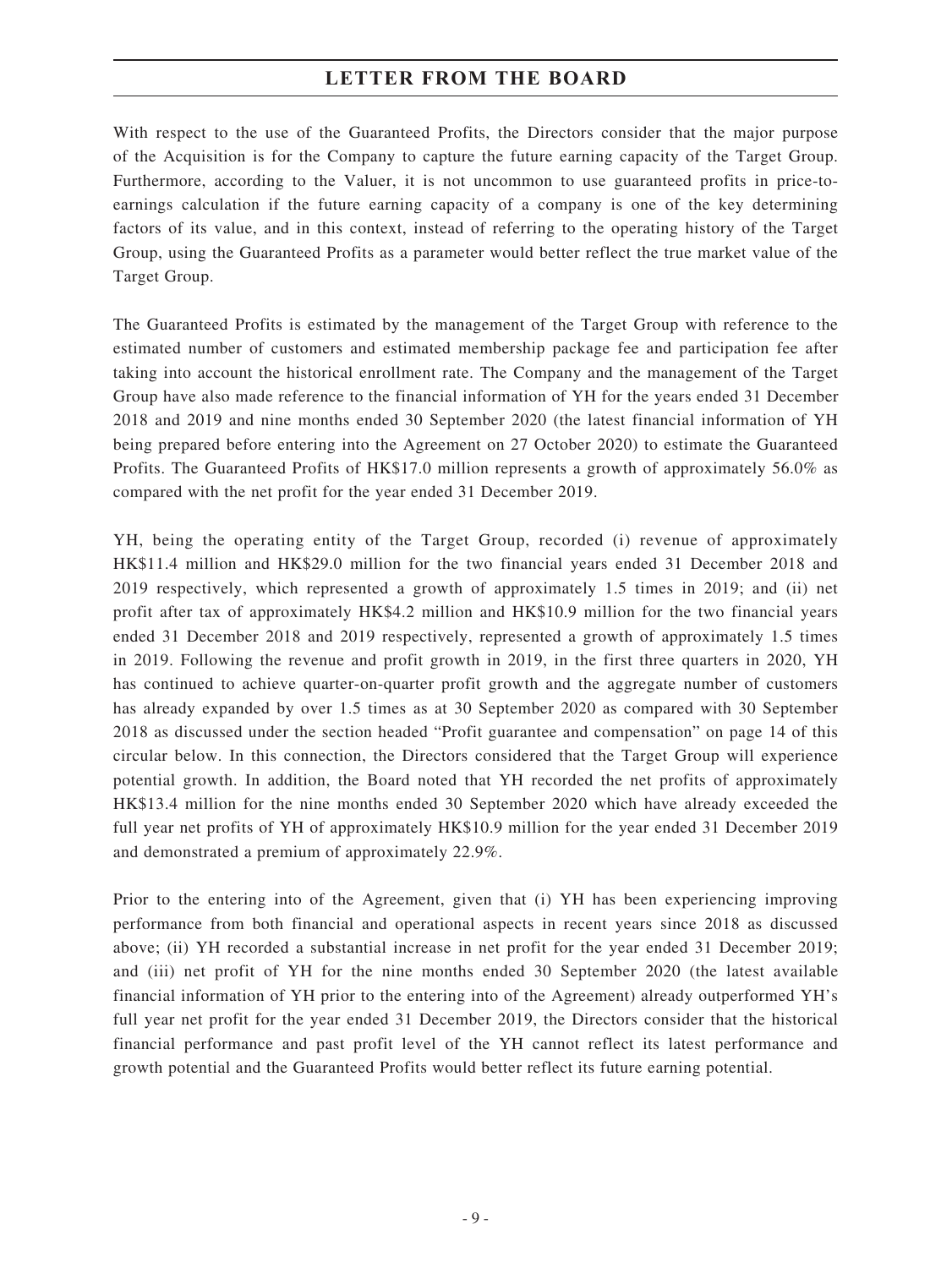Furthermore, subsequent to the date of the Agreement, based on the management accounts of YH for the year ended 31 December 2020, YH recorded unaudited net profit of approximately HK\$19.6 million for the year ended 31 December 2020, represented substantial growth of approximately 79.8% as compared with that last year.

**As advised by the Valuer, the Board notices that there are no listed companies which operate businesses which are exactly the same as that of the Target Group. As a result, the Valuer has selected the most similar market comparables on a best-effort basis. It is understood by the Board from the Valuer that (i) each education service provider has its unique service scope and no two companies are ever exactly alike; and (ii) it is common practice for selecting the comparable companies on a "best efforts" basis, and there is a valuation limitation that "true"/ identical comparable companies are unlikely to exist.**

The Directors have discussed with the Valuer regarding the selection of comparable companies and are given to understand that the comparable companies were selected mainly with reference to the following selection criteria: (i) the companies are principally engaged in provision of higher education services; (ii) the companies are operated in China or Hong Kong and publicly listed in Hong Kong; and (iii) sufficiency of information (such as listing and operating histories and availability of the financial information to the public). In assessing the reasonable and appropriateness of the comparables companies, the Board has taken into consideration of the following:

#### **BUSINESS MODELS**

*Academic Recognition:* The Board noted that the comparable companies are the school operators that offer higher education, which is an optional final stage of learning that occurs after secondary education, which is often delivered at universities, academies, colleges, seminaries and institutes of technologies and the academic certificate (e.g. degree) awarded to the graduates.

The Seminars offered by Target Group aim to equip the customers with knowledge and skills required to effectively manage their investment and wealth and no academic certificate will be awarded.

It is understood by the Valuer of the following matters, namely (i) target customers of both the Target Group and the comparable companies are adult customers who have specific study target and would like to enhance their knowledge; and (ii) both the target customers will be equipped with knowledge and skills after attending the Seminars/programmes, the business nature of the Target Group and the comparable companies are similar. Based on the foregoing, the Board concurs with the view of the Valuer that the comparable companies are comparable to the Target Group.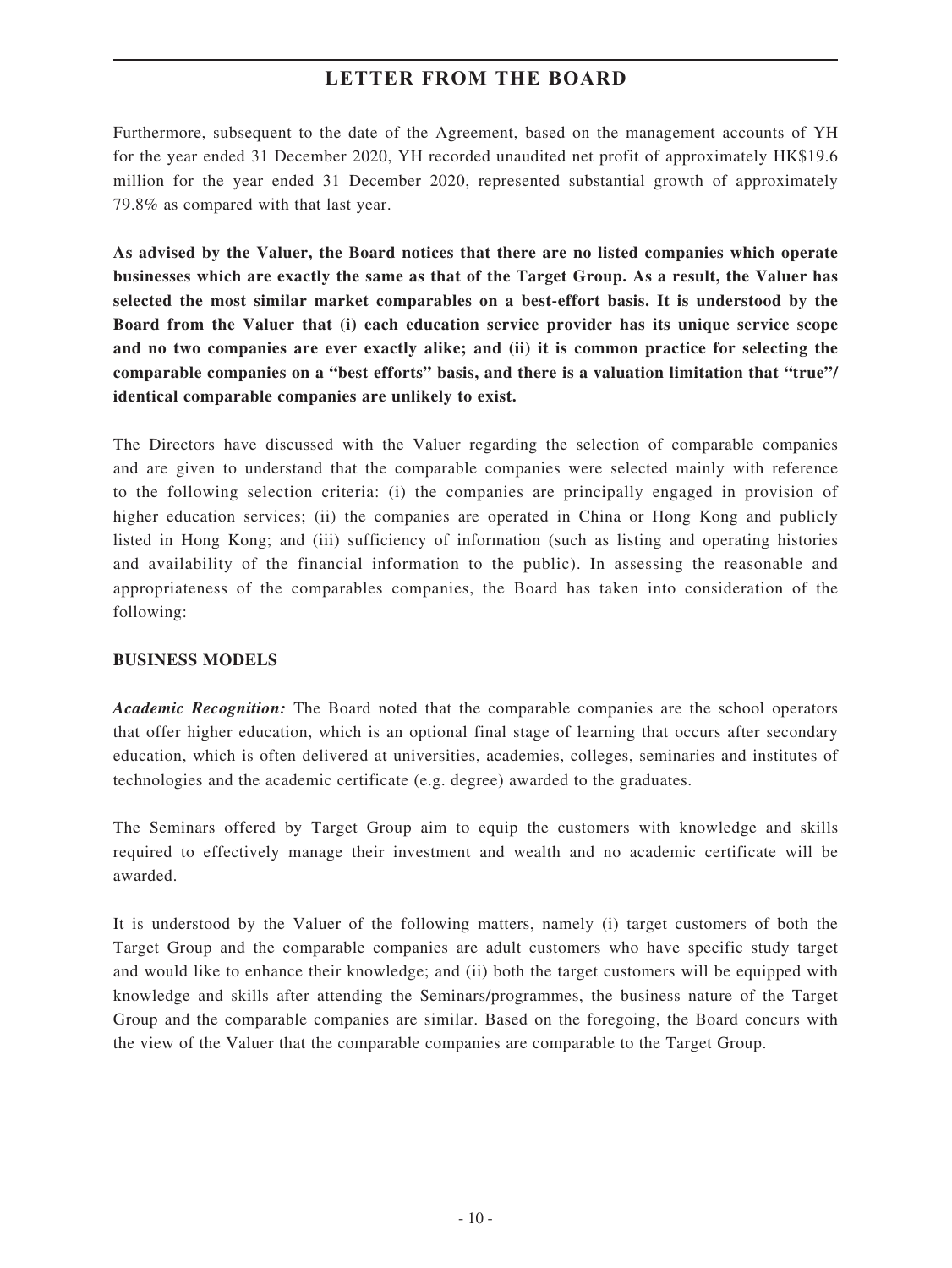*Income Source:* The revenue of the Target Group is contributed by the membership package fee and participation fee for the Seminars and the Discussion Meeting provided by the Target Group. The membership package will generally last for twelve months and the validity period of the Discussion Meeting will last for three months and the customers will generally make upfront payment for fees. The customers can choose to attend twelve Seminars which they are interested in after making payment. As advised by the Valuer, similar to the Target Group, the revenue of the comparable companies is contributed by the tuition fee, which the customers paid in advance. In addition, the membership package fee of the Target Group and the tuition fee of the comparable companies are both primarily determined based on the quality and demand for the educational programs, the costs of operations, the tuition fees charged by competitors, pricing strategy to gain market share and general economic conditions. As mentioned above, the Board concurred with the Valuer's view that the comparable companies are comparable to the Target Group.

*Roles of the Target Group:* The Target Group held over 150 Seminars throughout the year and also offers one-on-one Discussion Meeting to those customers who have finished the Seminars. The role of the Target Group is not merely promotion and marketing, but it is principally engaged in provision of financial quotient and investment experience-sharing seminars in Hong Kong for diversified age groups from 25 to 60 years old.

Taking into account that the main service of the Target Group is imparting knowledge to their customers, the Valuer considers that the companies providing the education service are considered as comparable, instead of the companies engaged in promotion and marketing.

Taking into account that (i) the main service of the Target Group and the comparable companies are both imparting knowledge to their customers; (ii) target customers of both the Target Group and the comparable companies are adult customers who have specific study targets and would like to enhance their knowledge; and (iii) both the target customers will be equipped with knowledge and skills after attending the Seminars/programmes, the Valuer considers that the business nature of the Target Group and the comparable companies are similar and the comparable companies and the Target Group are both operating in the education industry focusing on adult. In view of the above, the Directors consider that the comparable companies are comparable to the Target Group.

*Employment Relationship:* The Board noted that being school operators, most of the staff of the comparable companies are under the employment contract while most of speakers are not employed by the Target Group. To having greater flexibility to arrange a wide variety of topics and up-todate Seminars, the Target Group has been adopting the strategy in inviting different speakers from time to time based on their experience and qualifications in the relevant topics instead of engaging speakers as permanent staffs since the commencement of business in 2017.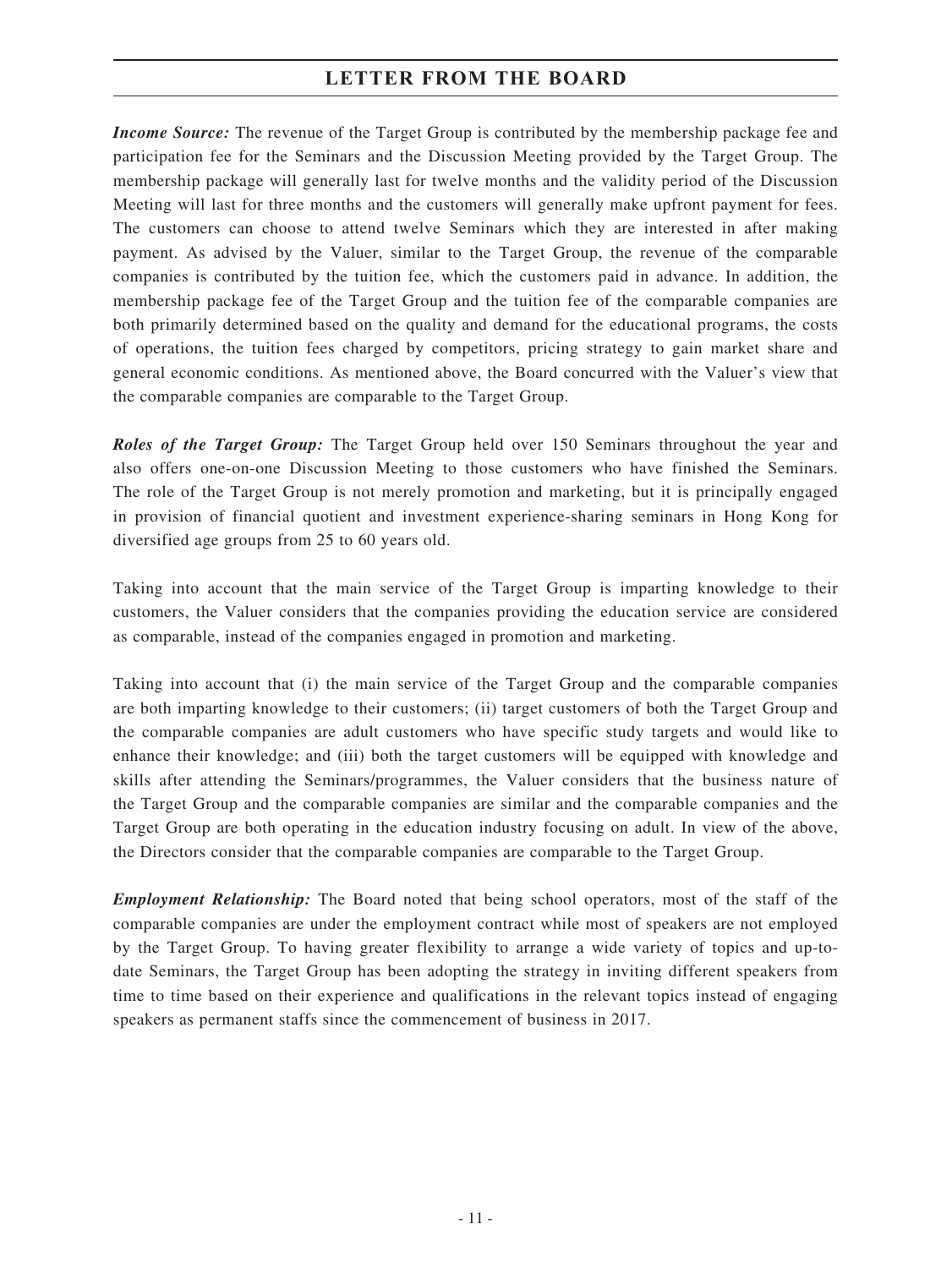The Board is advised by the Valuer that the speakers/tutors are providing the service for the seminars/courses by their knowledge, the capacity of the speakers/tutors (i.e. whether as employee or as service provider) are irrelevant to the quality of the seminars/courses. Therefore, even though the capacity of the speakers/tutors are different between the Target Group and the school operators, the Board concurred with the Valuer's view that the comparable companies are comparable to the Target Group.

*School Premise and Regulations:* The Board noted that the Target Group does not own any school premise and it is not governed by the Education Ordinance (Cap.279) while the comparable companies own school premise and are governed by the Higher Education Law of the PRC (《中華 人民共和國高等教育法》).

It is noted from the Valuer that whether the school premise has been obtained are irrelevant. The main important issues for the education provider is the quality of service provided, especially for the Target Group which mainly relies on word-of mouth referrals. The Board is given to understand from the Valuer that, the aforesaid do not have material impact for the valuation as they are both operating in the education industry. As such, the Board concurred with the Valuer's view that the comparable companies could be considered as comparable.

#### **SCALE OF OPERATION**

*Number of Staff and Customers:* The total number of membership packages that have been subscribed by the customers of the Target Group for the year ended 31 December 2018, 2019 and 2020 were 323, 566 and 458 respectively. Also, the Target Group entered into employment contracts with some of the Speakers while some of the Speakers were invited in hourly basis, which is not a full-time employment. Since January 2018, the Target Group has engaged six Speakers and only two of them have entered into employment contracts with the Target Group.

The Board notes that there are over 10,000 customers taking the course and over 100 full-time staff in each of comparable companies, the number of customers of the comparable companies is much greater than the Target Group.

It is understood by the Board from the Valuer that the scale of operation of the comparable companies has been reflected on their market capitalization. As advised by the Valuer, taking into account that the size difference between the Target Group and the comparable companies, relative adjustment by specific size premium has been made and the adjusted forward price-toearnings multiples are applied. Besides, as advised by the Valuer, the median of the profit margin of comparable companies is 36% in financial year 2019/2020, while the Target Group has respective profit margin of 45% and 50% for the financial year 2019 and 2020, the Valuer considers that the comparable companies are comparable with the Target Group.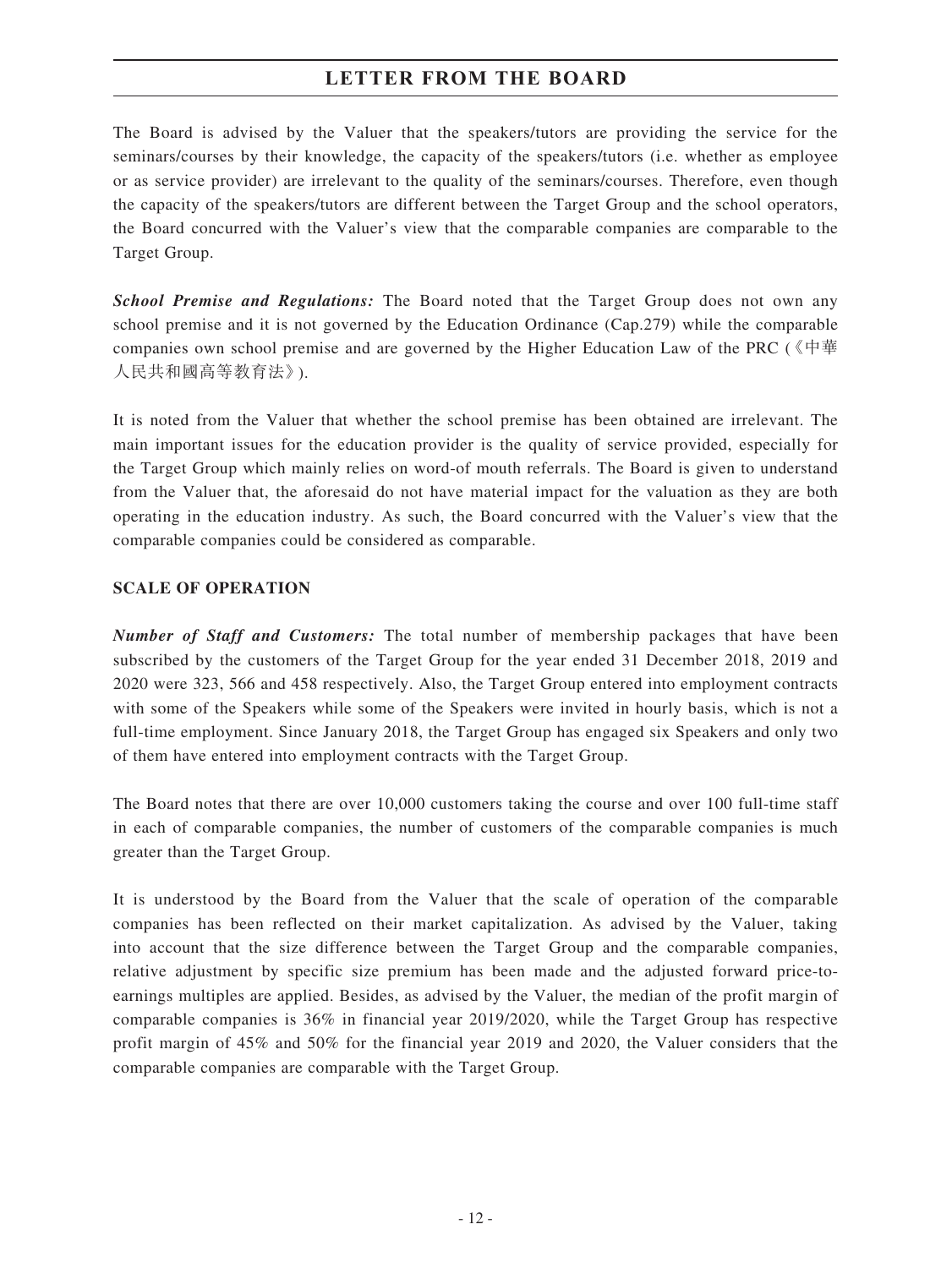In view of the above, the Directors consider it is fair and reasonable to accept the comparable companies with larger scale of operations.

*Variety of Courses Provided:* The Board notes that the comparable companies (which are school operators) offer variety of higher education courses, including the arts, science and business courses which are often delivered at universities, academies, colleges, seminaries and institutes of technologies. The Target Group provides the financial quotient and investment experiencesharing seminars. Taking into account that the main service of the Target Group and the comparable companies are both imparting knowledge to their customers, the Valuer considers that the business nature of the Target Group and the comparable companies are similar. Despite the difference of courses provided by the comparable companies and the Target Group, the Directors concurred with the Valuer's view that the comparable companies are comparable to the Target Group due to the similarity in the business nature of the Target Group and the comparable companies.

Having taken into account the above, the Board considers that it is reasonable for the Valuer to make reference to the comparable companies in assessing the fair value of the Target Group under the Valuation.

The concept of marketability deals with the liquidity of an ownership interest, that is, how quickly and easily it can be converted into cash if the owner chooses to sell. Since the shares of the Target Company are not publicly traded which are not readily marketable, a discount for lack of marketability was applied in the Valuation to reflect the Target Company's reduced level of marketability.

A control premium generally represents the additional consideration that an investor would pay in order to own a controlling interest in the company. In order to reflect the Company will hold the entire issued share capital of the Target Company upon the Completion, the control premium was adopted in the Valuation.

In view of the above, the Board considers that the Consideration (with reference made to the Valuation and represents a discount of approximately 5% to the Valuation) is fair and reasonable.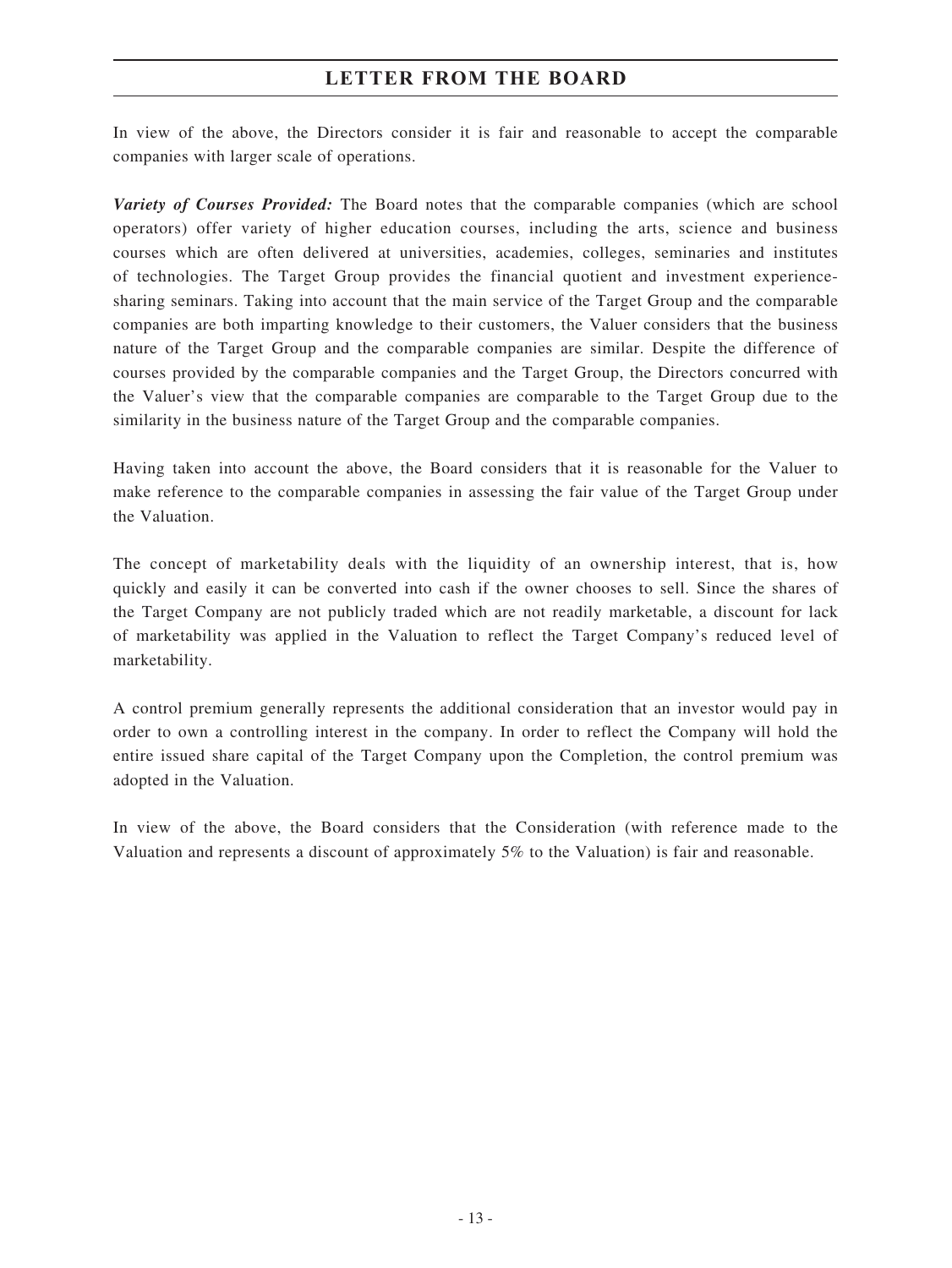#### **Profit guarantee and compensation**

Pursuant to the Agreement, the Vendor has irrevocably and unconditionally guaranteed to the Purchaser that the audited net profit after tax of the Target Group for the 12-month period from 1 April 2020 to 31 March 2021 (the "**Profit Guarantee Period**") as shown on its audited consolidated financial statements to be prepared in accordance with the HKFRS shall be no less than HK\$17,000,000 (the "**Guaranteed Profits**").

If the actual audited consolidated net profit after tax of the Target Group for the Profit Guarantee Period as shown on its audited consolidated financial statements to be prepared in accordance with HKFRS (the "**Actual Profits**") shall be less than the Guaranteed Profits, the Vendor shall compensate the Purchaser with an amount in respect of the shortfall calculated according to the following formula (the "**Compensation Sum**"):

Compensation  $Sum =$  (Guaranteed Profits – Actual Profits)  $x$  Consideration Guaranteed Profits

For the avoidance of doubt, if the Actual Profits shall be negative, it shall be deemed to be zero. The maximum amount of the Compensation Sum payable by the Vendor shall not exceed the amount of the Consideration.

The Actual Profits shall be determined according to the audited consolidated financial statements of the Target Group for the Profit Guarantee Period which shall be prepared in accordance with the HKFRS and reported by the auditor nominated by the Purchaser within 3 months after the said period or any other date as agreed by the Vendor and the Purchaser (the "**2021 Audit**"). The cost of appointing such auditor will be borne by the Purchaser.

The Compensation Sum shall be settled by the Vendor with the Purchaser by way of setting off against the Promissory Note and any remaining balance shall be paid by the Vendor in cash. The Vendor shall settle and pay all relevant amount that is payable within 14 Business Days upon the issuance of the 2021 Audit. For the avoidance of doubt, no interest shall accrue or payable to the holder of the Promissory Note in respect of any amount under the Promissory Note being set off and all such interests of the remaining amount of the Promissory Note, if any, will only be accrued upon the full settlement of all relevant amount payable by the Vendor (the "**PN Interest Arrangement**").

The Guaranteed Profits was arrived at after arm's length negotiations between the Parties with reference to (i) historical financial performance of the YH with profit-making record; and (ii) the business development and future prospect of the Target Group.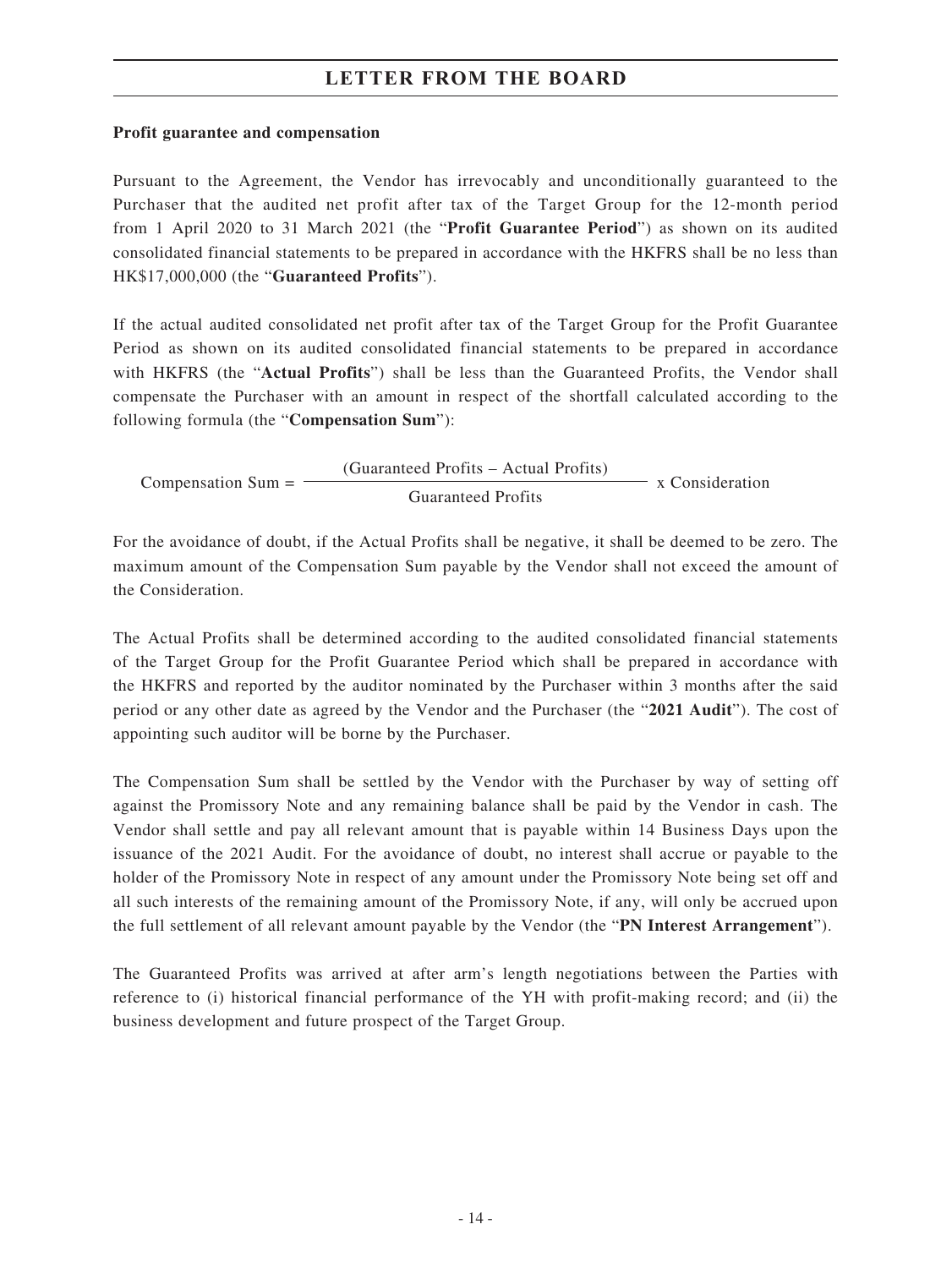The Company will publish announcement(s) and disclose in its future annual report(s), among others, the outcome of the Guaranteed Profits and the actual performance of the Target Group for the Profit Guarantee Period, as and when appropriate.

The financial year-end date of the Target Group is 31 December. After arm's length negotiation between the Purchaser and Vendor, the Profit Guaranteed Period is 12-month period from 1 April 2020 to 31 March 2021. In addition, the Company intends to change the financial year end date of the Target Group from 31 December to 31 March in order to align with the financial year end date of the Company (i.e. 31 March).

The Board has discussed with the management of the Target Group of the bases and assumptions in arriving at the Guaranteed Profits. The Guaranteed Profits is estimated by the management of the Target Group with reference to the estimated number of customers and estimated membership package fee and participation fee after taking into account the historical enrollment rate. Based on the management accounts of YH, YH recorded a profit growth of approximately 64.4% for the 3 months ended 30 June 2020 ("**2Q2020**") as compared with that for the 3 months ended 31 March 2020 ("**1Q2020**"). Furthermore, for the 3 months ended 30 September 2020, YH continued to experience an increase of profit by approximately 20.5% as compared with that for 2Q2020. As advised by the management of the Target Group, the customer base of YH has been expanding and the reputation of YH has been built up. The aggregate number of customers as at 30 September 2020 increased by over 1.5 times as compared with that as at 30 September 2018. The customers enrollment of YH mainly relies on word-of mouth referrals and YH could take advantage of its established customer base to reach potential customers.

Besides, the Board has reviewed the management accounts of the Target Group for the nine months ended 31 December 2020 as provided by the management of the Target Group. The Board noted that the Target Group recorded profit of approximately HK\$14.2 million for the nine months ended 31 December 2020 (the "**December Profits**"). Based on the Guaranteed Profits, the theoretical net profits of the Target Group for the nine months ended 31 December 2020 estimated on a prorata basis would be approximately HK\$12.7 million (the "**Theoretical December Profits**"). The December Profits exceed the Theoretical December Profits.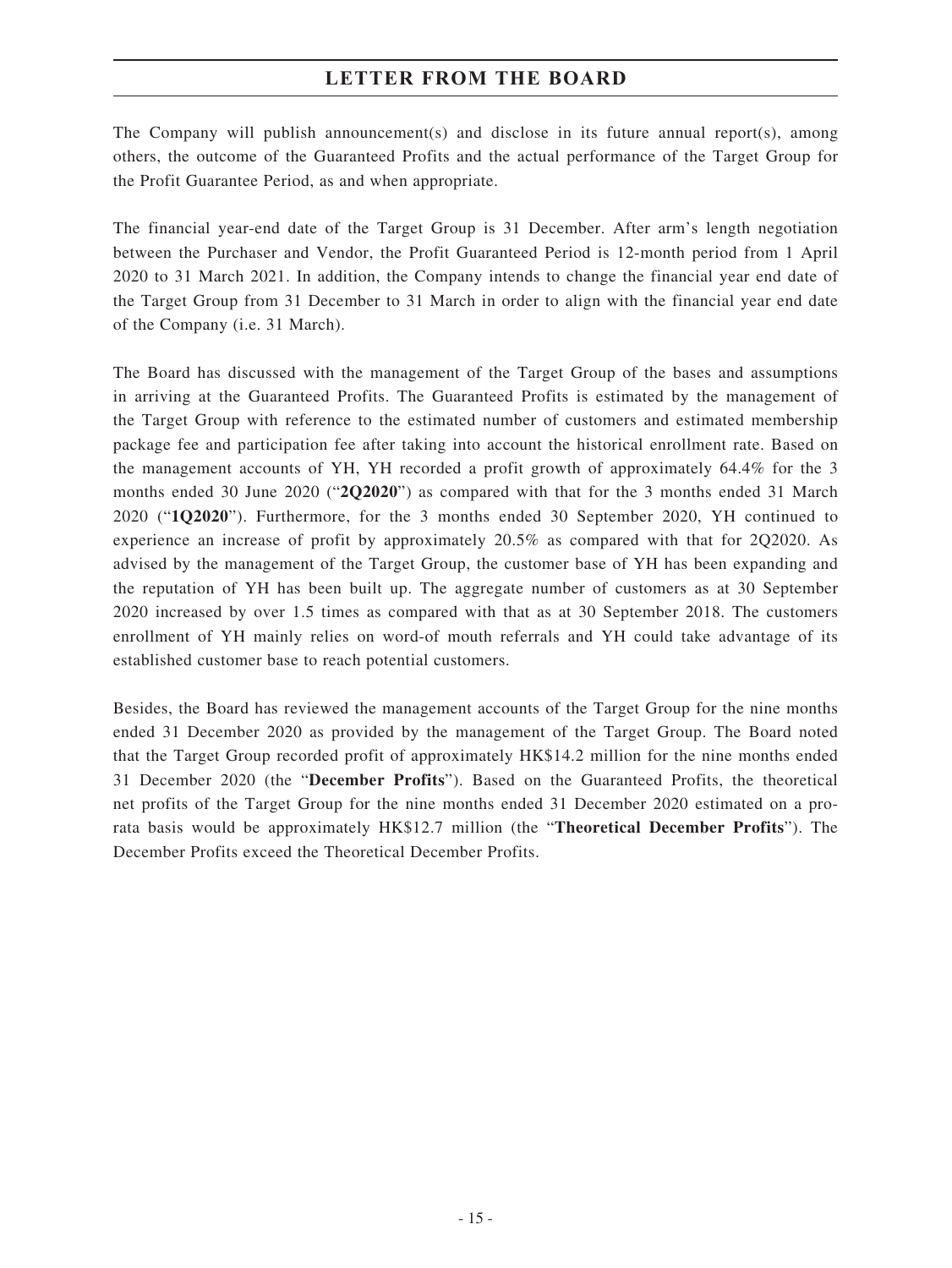#### **Conditions Precedent**

Completion shall be conditional upon and subject to:

- (a) the completion of the due diligence review and investigation on the Target Group (which includes but not limited to, the legal and financial due diligence review) conducted by the Purchaser to its reasonable satisfaction;
- (b) the Agreement and the sale and purchase of the Sale Shares contemplated thereunder having been approved by the Independent Shareholders at the EGM in accordance with the Applicable Laws;
- (c) all necessary consents, authorisations, approval, licence, permission, order (or, as the case may be, relevant waiver or exemption) in connection with the Agreement and the transactions contemplated thereby having been obtained by the respective Parties (including but not limited to, the necessary consent from the Stock Exchange and banks); and
- (d) the representations, warranties and undertakings provided by the Vendor set out in the Agreement remaining true, accurate and not misleading in any respect at Completion as if repeated at Completion and at all times between the date of the Agreement and Completion.

As at the Latest Practicable Date, no condition precedent has been fulfilled or waived. The Purchaser may waive the conditions precedent (a) and (d) at its discretion. If the conditions precedent have not been satisfied (or, as the case may be, waived by Purchaser) on or before 2:00 p.m. on the Long Stop Date, the Purchaser shall not be bound to proceed with the purchase of the Sale Shares and the Agreement (other than the survival clause(s)) shall from the Long Stop Date, become void and of no further effect and, save in respect of any antecedent breaches, all liabilities and obligations of the Parties shall cease and determine provided that such termination shall be without prejudice to any rights or remedies of the parties thereto which shall have accrued prior to such termination.

#### **Completion**

Completion shall take place at 2:00 p.m. on the Completion Date after all the conditions of the Agreement have been fulfilled (or waived as the case may be) or such date as the Vendor and the Purchaser may agree in writing.

As at the Latest Practicable Date, the Target Company is owned as to 70% by the Vendor and as to 30% by the Purchaser. Upon Completion, the Group will be interested in the entire issued share capital of the Target Company and the Target Company will become an indirect whollyowned subsidiary of the Company. Accordingly, the financial results of the Target Group will be consolidated into the accounts of the Company.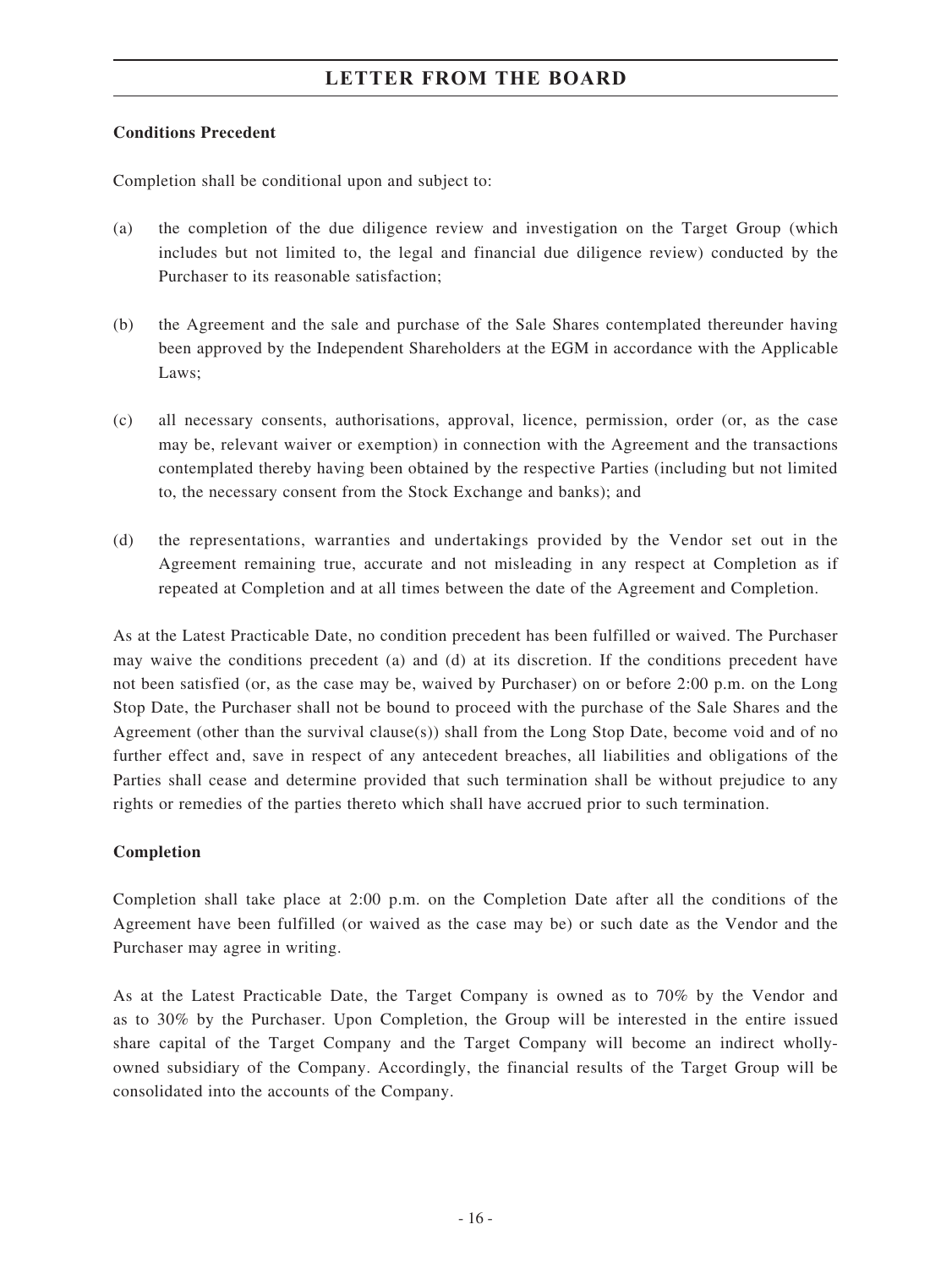#### **THE PROMISSORY NOTE**

Set out below are the principal terms of the Promissory Note:

| Issuer:           | the Purchaser                                                                                                                                                                                          |
|-------------------|--------------------------------------------------------------------------------------------------------------------------------------------------------------------------------------------------------|
| Principal amount: | HK\$41,000,000                                                                                                                                                                                         |
| Interest:         | 3% per annum from the date of issue of the Promissory Note, subject to<br>the PN Interest Arrangement (as applicable) set out under the subsection<br>headed "Profit guarantee and compensation" above |
| Maturity:         | 2 years from the date of issue of the Promissory Note (the "Maturity"<br>Date")                                                                                                                        |
| Repayment:        | due and repayable on the Maturity Date                                                                                                                                                                 |
| Transferability:  | the Promissory Note may only be transferable and assignable by the Parties<br>to any party with prior written approval of the Parties                                                                  |
| Early repayment:  | the Purchaser may pay to the Vendor prior to the Maturity Date any<br>outstanding principal amount (together with the accrued interests) of the<br>Promissory Note                                     |

#### **INFORMATION OF THE TARGET GROUP**

The Target Company is a company incorporated in the British Virgin Islands with limited liability which is owned as to 70% by the Vendor and as to 30% by the Purchaser. Its principal business is investment holding. The Target Company held the entire issued share capital of 98 SHH Limited and YH.

98 SHH Limited is a limited liability company incorporated under the laws of the British Virgin Islands and its principal business is investment holding. The principal assets of 98 SHH Limited is the Property (as defined below).

YH is a limited liability company incorporated in Hong Kong and is the operating entity of the Target Group. It is principally engaged in provision of financial quotient and investment experiencesharing seminars in Hong Kong. YH held the entire issued share capital of YH Education Limited.

YH Education Limited is a limited liability company incorporated in Hong Kong and its principal business is investment holding.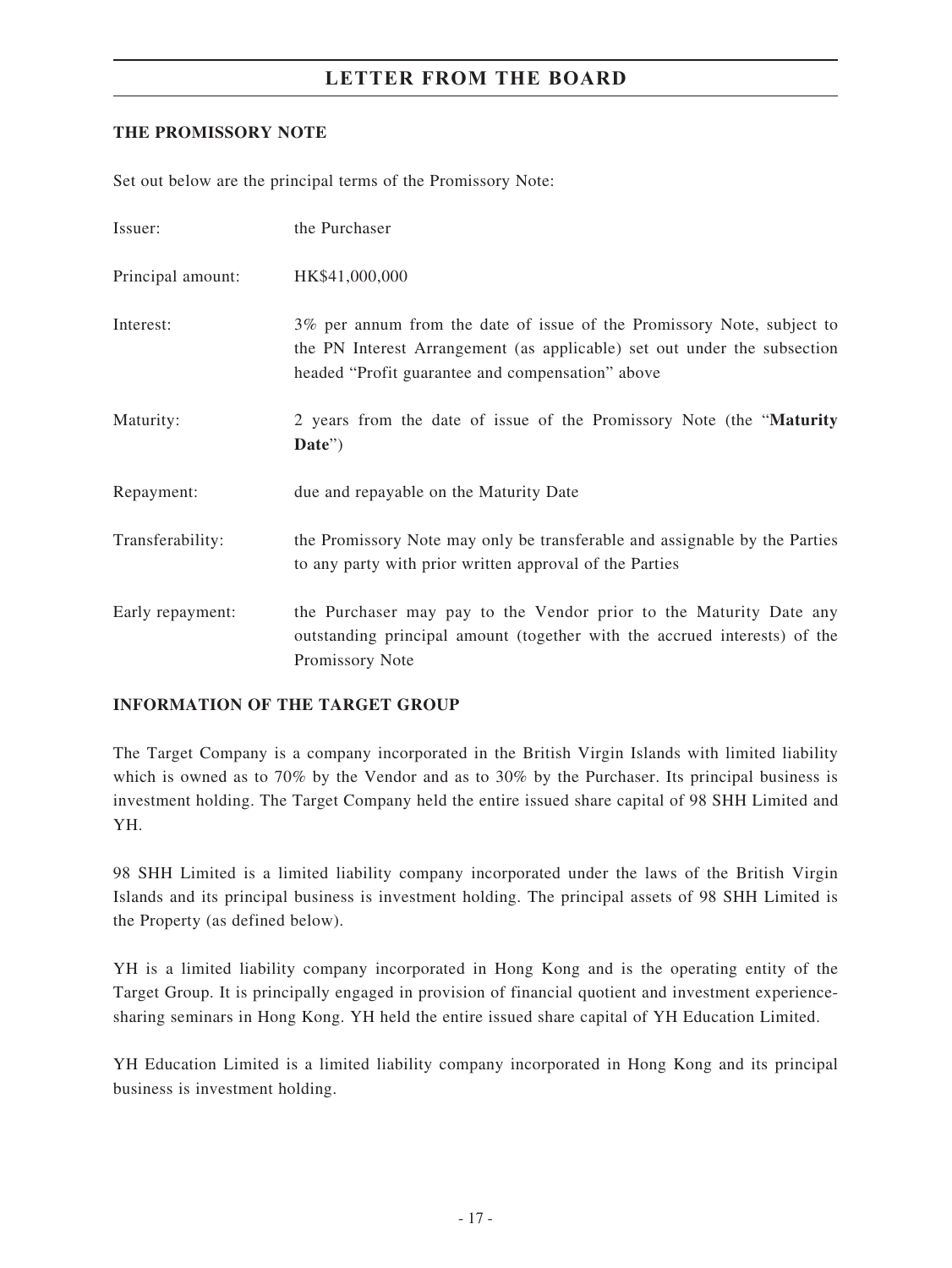The Target Group currently holds the experience-sharing seminars (the "**Seminars**"), which mainly cover (i) property investment; (ii) securities investment; and (iii) financial quotient in Hong Kong. The Seminars being held by the Target Group aim at enhancing the knowledge of the customers in the areas of finance and investment, as well as sharing different ways for the customers to fulfil their financial needs.

The Target Group has well-established network of experienced experts and professionals in property and stock investment industry as speakers in the Seminars (the "**Speakers**"). During the Seminars, the Speakers would, by sharing their own experiences, explore with the customers various ways of leveraging the resources on hand to invest in order to reach the financial goals. With the objective of helping the customers to deepen and upskill their understanding on securities and property investment, the Seminars would cover array of investment topics, such as effects of global macroeconomic trends, securities and properties investment policy in Hong Kong etc. The Seminars are designed expressively for diversified age groups from 25 to 60 years old disregarding their occupation, gender, employment status or financial situation.

The Target Group also offers one-on-one discussion meeting (the "**Discussion Meeting**") to those customers who have finished the Seminars. During the Discussion Meeting, the customers would get the chance to have a deep dive discussion into the securities and properties investment strategies and ideas with the Speakers based on individual circumstances.

The customers will generally prepay their membership package and participation fee for the Seminars and the Discussion Meeting.

After seeking advice from the legal advisers, the Group considers that provision of the Seminars and the Discussion Meeting by the Target Group in Hong Kong do not constitute regulated activities under the SFO and hence the Target Group does not require any SFC license for its operation. In addition, as advised by the legal advisers, provision of the Seminars and the Discussion Meeting by the Target Group will not be subject to license and permit under the Education Ordinance.

The original investment and acquisition cost of 70% equity interest in the Target Group paid by the Vendor was approximately HK\$11.3 million.

The Target Company holds a property (the "**Property**") through its direct wholly-owned subsidiary. The Property is located at Siu Hang Hau, Clear Water Bay, Sai Kung, New Territories, Hong Kong, which is a 3-storey residential house with private garden and roof top. As the assets of the Target Group consist mainly of the Property, a valuation report on the Property is included in this circular pursuant to Rule 8.02 and Rule 20.68(7) of the GEM Listing Rules. The texts of the property valuation report in respect of the Property are set out in Appendix VI to this circular. Based on the valuation report on the Property prepared by an independent professional valuer, the market value of the Property as at 31 December 2020 is HK\$20 million. The valuation report on the Property is for the purpose of complying with the requirement of the GEM Listing Rules and the Group has not taken into account the value of the Property to determine the Consideration.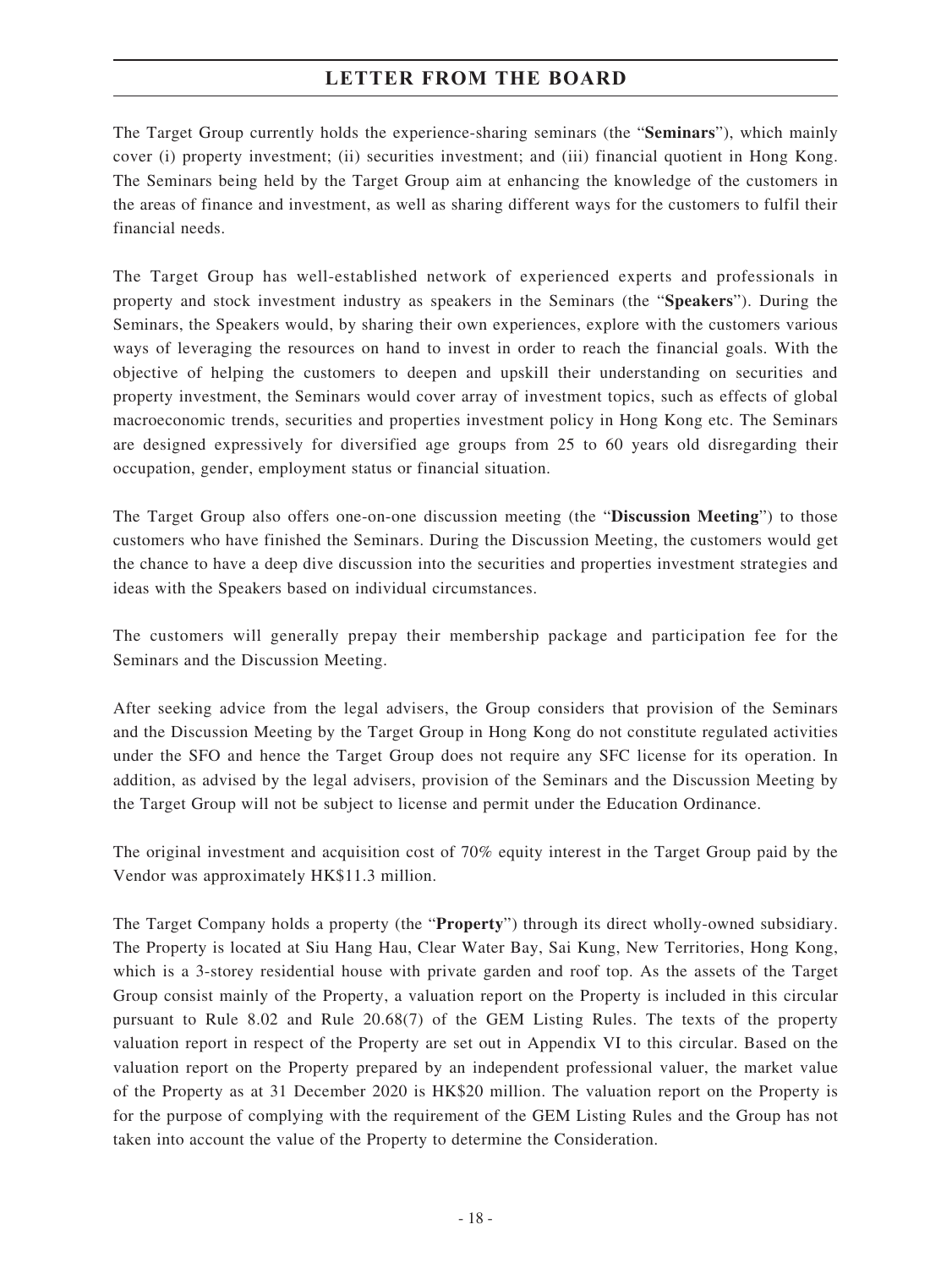Based on the latest consolidated financial information of the Target Group as at 31 December 2020 as set out in the Appendix II to this circular, the Board noted that the Property is subject to the mortgage loan of approximately HK\$11.2 million (the "**Mortgage Loan**"). The Mortgage Loan in the principal amount of HK\$11.2 million was drawdown on 26 March 2020 which would be repayable on 25 March 2021 (i.e. 12 months from the drawdown date). The repayment schedule of the Mortgage Loan comprised of 12 monthly interest repayment of approximately HK\$93,000 per month and one lump sum repayment of the principal amount of the Mortgage Loan of HK\$11.2 million upon maturity. As such, total annual cash outflow of the Mortgage Loan (including one lump sum repayment of the principal and 12 monthly interest repayments) would be approximately HK\$12.3 million. Taking into account that the market value of the Property of HK\$20 million as at 31 December 2020 exceeds the Mortgage Loan of approximately HK\$11.2 million, thus, the Group is expected to record a positive net assets value associated with the Property. In addition, based on the market value of the Property as at 31 December 2020 of HK\$20 million, the Property already demonstrated an appreciation (the "**Appreciation**") in its value as compared to its carrying value of approximately HK\$15.5 million as at 31 December 2020.

The Group intends to hold the Property for investment purpose to capture potential capital appreciation in the future and/or to receive rental income. The Property has leased out for monthly rental income of HK\$45,000 for 1 year until 31 August 2021. Assuming that the Completion takes place on 1 March 2021, the Group is liable to repay the outstanding amount of the Mortgage Loan of approximately HK\$11.3 million which is the total amount of the principal amount of HK\$11.2 million and a monthly interest for March 2021 of approximately HK\$93,000. Taking into account that the aggregate monthly rental income of HK\$270,000 of the Property for March 2021 to August 2021, the net cash outflow impact of the Mortgage Loan on the Company would be approximately HK\$11.0 million. The Company is aware of the negative cash outflow from the repayment of the Mortgage Loan. However, it should be noted that it is the intention of the Group to dispose the Property as and when suitable opportunity arises. In view of the Appreciation, the Group envisages that the aggregate rental income from the Property and the proceeds from the disposal of the Property shall exceed the cash outflow for repayment of the Mortgage Loan and will result in an overall positive cashflow impact to the Group upon disposal of the Property. As such, the Group considers that cash outflow from repayment of the Mortgage Loan prior to the disposal of the Property would only be temporary as it is due to time lag between making interest and principal repayment of the Mortgage Loan and receiving proceeds from the disposal of the Property. In the event that the Purchaser is requested to provide funding to the Target Group for repayment of the Mortgage Loan, the aforesaid amount provided by the Purchaser could be fully applied for setoff against the Assumed Liabilities. Therefore, total amount of the Consideration still remains unchanged even if the Purchaser is requested to finance repayment of the Mortgage Loan. Indeed, the Acquisition essentially has the effect of acquiring the Property at zero consideration by the Purchaser and presents it with an appealing property investment opportunity for capital appreciation and for generating rental income. Based on the foregoing factors, the Board considers that the Acquisition is fair and reasonable to the Company.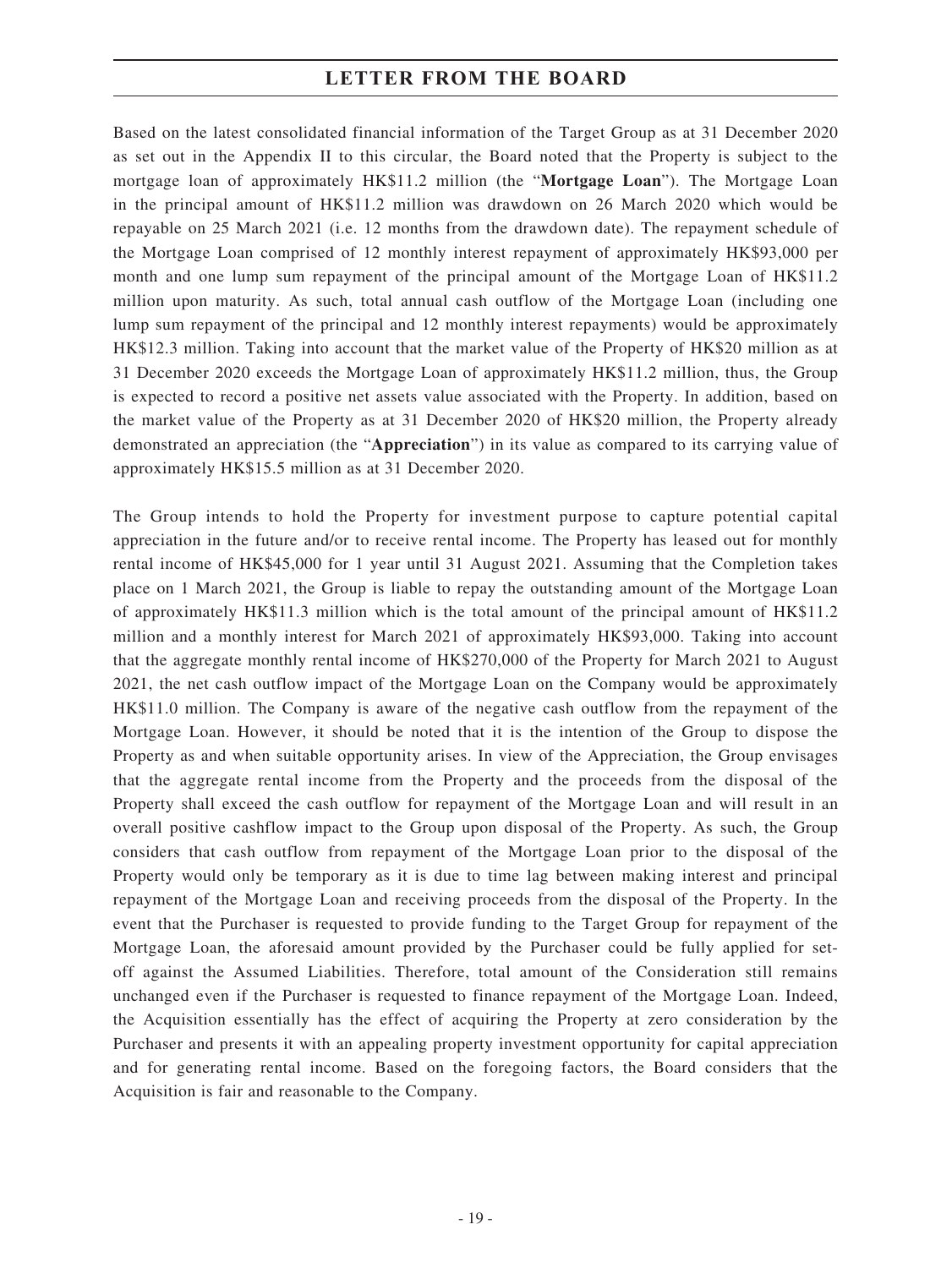As disclosed in the accountants' report on the Target Group in Appendix II to this circular, the Target Group recorded an amount due to Freemaker Institute Limited ("**Freemaker**") of approximately HK\$10.4 million as at 31 December 2020 (the "**Balance**"). The Group has completed an acquisition in August 2020, since then, Freemaker has become an indirectly wholly owned subsidiary of the Company. The Purchaser is the common shareholder of Freemaker and the Target Company. The Target Group, being an associate of Mr. Yuen Yu Sum (an executive Director), is therefore a connected person of the Company.

Upon Completion, both Freemaker and the Target Company will be indirect wholly-owned subsidiaries of the Group. The Balance will become intra-group balance within the Enlarged Group which will be eliminated on consolidation level. As such, the Balance will not have any cash outflow impact on the Group upon Completion.

The circumstances leading to the Balance did not involve any borrowing, grant of credit or indemnity or provision of financial assistance. As such, the nature of the Balance is not borrowing. Therefore, the Balance does not and will not constitute transaction as defined under the GEM Listing Rules.

#### **Business model of the Target Group**

For the financial year ended 31 December 2020, the revenue of YH accounted for over 90% of the total revenue of the Target Group. The revenue of YH primarily contributed by the membership package fee and participation fee for the Seminars and the Discussion Meeting.

YH mainly recruits customers through promotion forum and word-of-mouth referrals by customers for attracting potential customers for enrollment of the Seminars. YH normally receives membership package fee in advance from customers. Generally, the membership package will last for 1 year and the customers can choose to attend twelve Seminars they are interested in.

YH held over 150 Seminars throughout the year. The Seminars mainly focus on three areas, namely (i) property investment, such as how to renovate an investment property and get returns, how to identify profitable rental properties and understanding the property market in Hong Kong; (ii) securities investment, such as trading strategies for options trading, how to manage the investment portfolio that will maintain an optimal balance between risk and return and how to achieve financial goal through Forex trading; and (iii) financial quotient, such as how to make decisions on personal finances and how to set the financial goals.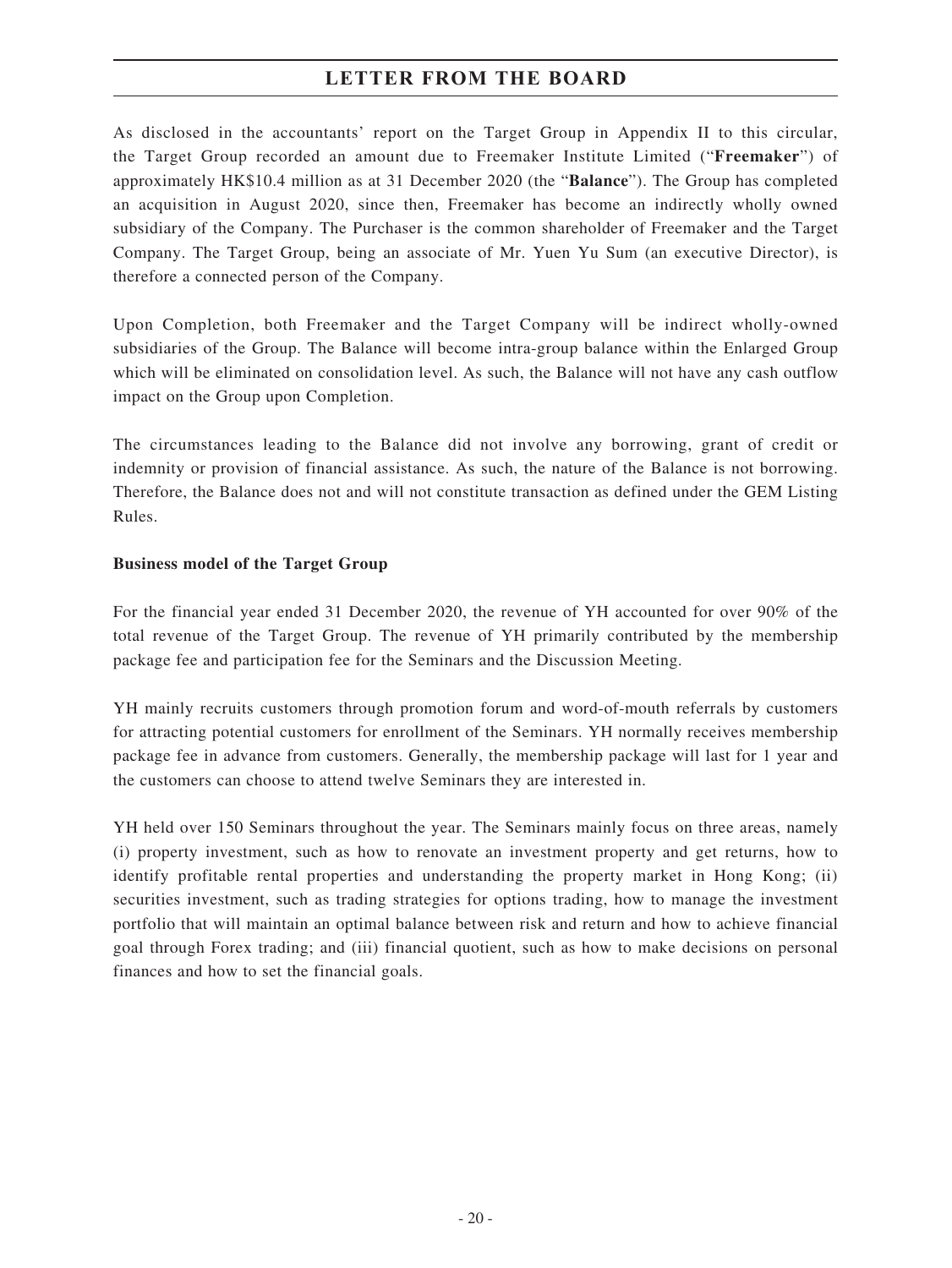YH also offers one-on-one Discussion Meeting to those customers who have finished the Seminars. YH normally receives participation fee for the Discussion Meeting in advance from customers. YH offers tailored Discussion Meeting to customers according to their different needs and preferences for financial topics. Generally, in the Discussion Meeting, the Speakers would discuss more comprehensively with the customers regarding their personal financial circumstances and financial concerns. Leverage on the experiences on property and securities investments of the Speakers, they would carefully discuss the investment strategy with the customers in order to help the customers to achieve different financial objectives.

The membership package will generally last for twelve months and the validity period of the Discussion Meeting will last for three months. The customers will generally make upfront payment for the membership package and participation fee for the Seminars and the Discussion Meeting. YH will recognize revenue on a pro-rata basis throughout the duration of the membership package and the Discussion Meeting. Based on the foregoing, once customers are enrolled for the membership package and the Discussion Meeting, it will provide a stable revenue stream to YH.

The customers of YH is non-recurring in nature. The Seminars offered by YH aim to equip the customers with knowledge and skills required to effectively manage their investment and wealth. After finishing the informative and practicable Seminars, most of the customers are able to manage and construct their investment portfolio by themselves. Due to the ability of YH in delivering positive experience to the customers consistently, the customers are willing to recommend the Seminars to their friends. According to YH's record, one of the primary contributors to the success in Seminar enrolments has been word-of-mouth referrals from the existing or old customers.

The total number of membership packages that have been subscribed by the customers (the "**Members**") of YH for the year ended 31 December 2018, 2019 and 2020 were 323, 566 and 458. The membership package fee ranged from HK\$3,980 up to HK\$39,800 depending on the number of the Seminars which a customer will be entitled to participate. The fee of 12 lessons membership package is the highest. Since 2019, the number of customers subscribed for 12 lessons membership package (the "**12 Lessons Customers**") demonstrated growth trend. The number of 12 Lessons Customers surged by over 3.5 times from 78 for the year ended 31 December 2018 to 364 for the year ended 31 December 2020. The total number of 12 Lessons Customers represented approximately 69.3% (the "**12 Lessons Customers Ratio**") of the total number of the Members for the year ended 31 December 2019, represented an increase of over 1.5 time as compared with that of approximately 24.2% last year. For the year ended 31 December 2020, the 12 Lessons Customers Ratio continued to experience an increase by approximately 14.7% from approximately 69.3% for the year ended 31 December 2019 to approximately 79.5%. The growth of both the number of 12 Lessons Customers and the 12 Lessons Customers Ratios demonstrated that the Seminars are well received by the customers with higher spending power and YH is expanding its high-spending customer base.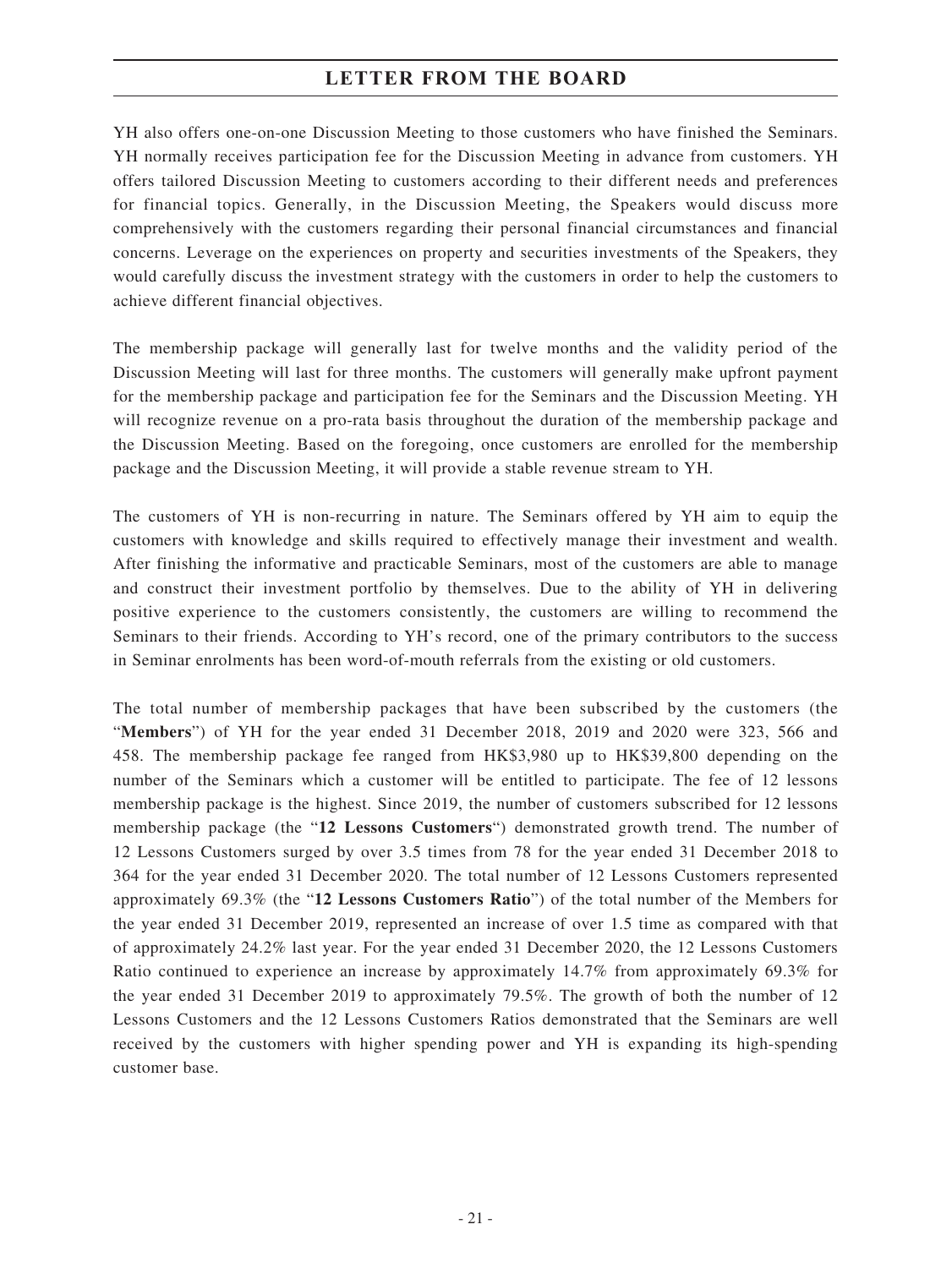The Seminars offered by YH cover different areas including (i) property investment; (ii) securities investment; and (iii) financial quotient. The customers can choose the Seminars with different topics according to their own preference under the membership package. The management of YH considers that the ability of YH to provide the Seminars covering various topics and areas represents its competitive strength for attracting new customers. YH has a broad clientele and a recognized brand name as a comprehensive service provider which would enable the customers to obtain understanding in various investment and financial aspects. YH will schedule the Seminars according to the availability of the Speakers. The Seminars schedule is produced once a month and is available on the own website of YH. Members can enroll the Seminars through the web registration system of YH. Through the services of YH, it will bridge the requirement of customers and the Speakers. On one hand, it will enable customers to gain understanding on an array of financial and investment topics from various Speakers and on the other hand, it will relieve the Speakers from the efforts required to gain access to target customers. The team of YH are able to (i) provide customer services with existent customers by promptly reacting to the requests of the customers to maintain a good relationship such as explaining the detailed information of the Seminars, enrolling the Seminars for the Members, facilitating the Members to fully utilize their membership package, the Members may, in turn, refer and promote the Seminars; (ii) identify customers' needs and adjust the topics of the Seminars from time to time based on customers' feedback; and (iii) formulate marketing strategies to reach potential customers such as offer referral gifts in the form of free Seminars to existing customers for any successful referrals of potential customers, conduct sales, marketing and promotion activities through YH own website and other social media platforms. Speakers of YH solely focus on delivering quality Seminars and do not need to perform any administration work such as recruiting new customers, maintaining customer relationship or promoting the Seminars. In this connection, YH acts as the unified platform which will enable both the customers and the Speakers to reap benefits from the Seminars arranged by YH as discussed above.

#### **Speakers of the Seminars**

Generally, YH entered into employment contracts with some of the Speakers while some of the Speakers were invited in hourly basis. Since January 2018, YH has engaged six Speakers. Two of them have entered into employment contracts with YH. The employment contracts include a noncompetition clause on restricting the Speakers to hold any seminars which will result in either direct or indirect competition to YH. One of the Speakers was engaged on revenue sharing basis. YH will share 30% of the fee income of the Seminars which were held by the speaker. Two of them were engaged on hourly basis and one of them was engaged on voluntary basis as guest speaker. Set out below are the profile of some of the Speakers: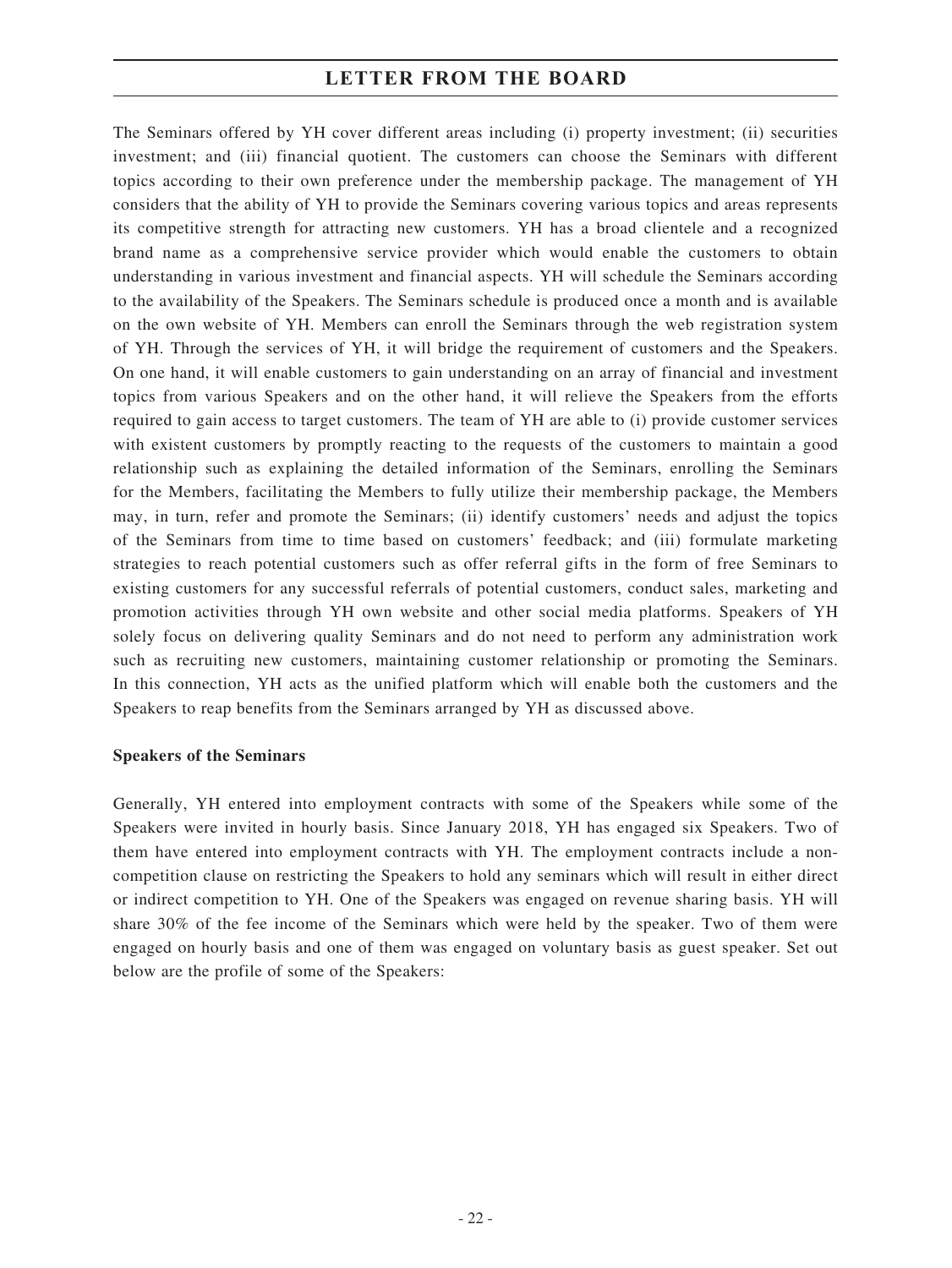Mr. A has over 10 years of experience in property and securities investment. He possesses an estate agent's licence (individual) granted by the Estate Agents Authority in Hong Kong. He has worked as a real estate agent in Hong Kong for over 5 years and has extensive experience in the property industry. He has acquired more than HK\$100 million worth of diversified real estate portfolio in Hong Kong and overseas since 2008. During the past 5 years, he has held over 500 seminars sharing his investment experience to over 10,000 participants.

Mr. B is a reputable Hong Kong based financial columnist, financial influencer and experienced investor who possesses over 10 years of investment experience. He is also the author of several investment and personal finance books. He is a regular contributor to several publication in Hong Kong, including am730 and Mingpao and has been a current affairs commentator for 20 years. He has built up a strong personal network in financial industry in Hong Kong. He analyzes the major trends in the financial markets and economies of Hong Kong and provides his readers with insights into the future market development. He is willing to share his investment strategies to the public and has been well-received in the market. He has attended interviews with several local media such as Apple Daily to share his investment experiences.

Mr. C is a motivational speaker and business coach. He is also an entrepreneur and has over 25,000 subscribers on his Youtube channel. He has provided training to or co-operated with various corporations, such as banks, insurance companies, food and beverage chains, medical and healthcare companies, media companies and international luxury brands, etc. Since 2013, he has traveled around the world to teach over ten thousands of people in clarifying and attaining their financial goals. In 2019, he was invited as a speaker for a seminar held by the Macao Government Tourism Office and Consumer Council with over 300 participants. He also attended interviews with some local media such as South China Morning Post to share his experiences.

The management of the Target Group and the current Speakers are well experienced in securities and property investment and have thus accumulated personal network in this industry. In addition, the management of the Target Group and the current Speakers regularly participate in the social events hosted by securities and property investment industry players in order to maintain relationship and meet with different experts and professional. Recently, the management of the Target Group has invited 2 new Speakers for the upcoming Seminars, including Mr. D who is a professional in building diagnosis and inspection for over 20 years, which will further enrich the content of the Seminars.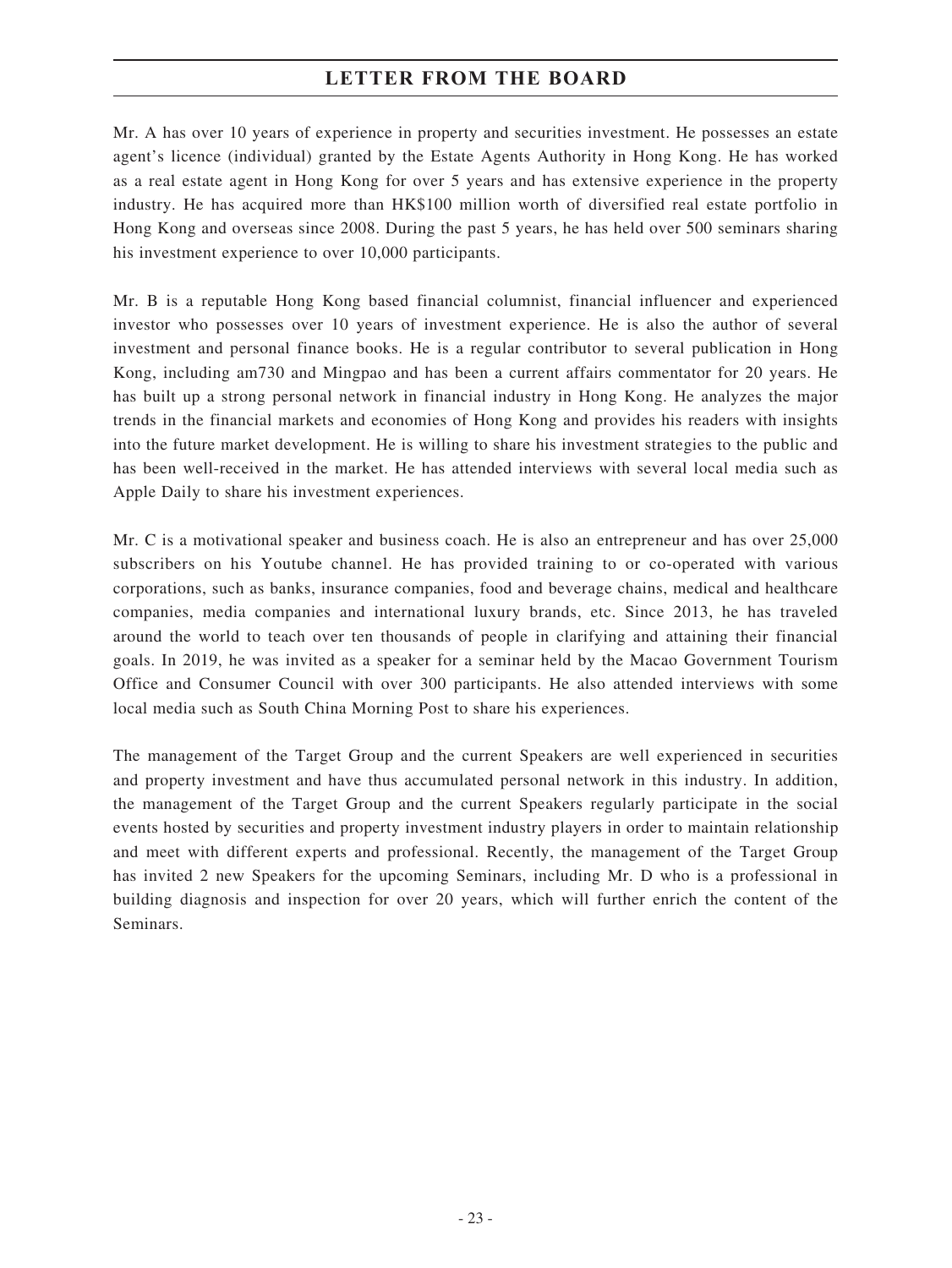YH employed Mr. A as Speaker in 2017 and another Speaker in second half of 2019. Since the commencement of business in 2017, in order to have greater flexibility to arrange a wide variety of topics and up-to-date Seminars, YH has been adopting the strategy in inviting different Speakers from time to time based on their experience and qualifications in the relevant topics instead of engaging Speakers as permanent staffs. Over years, YH has demonstrated a proven profitable business model with net profit surged by over 2 times from approximately HK\$3.4 million for the financial year ended 31 December 2017 to approximately HK\$10.9 million for the financial year ended 31 December 2019. The proven profit making track record of YH indicated that it has a sustainable business model which allows it to deliver Seminars of high quality and to cater for diverse customer needs.

The Group has conducted due diligence review on the Target Group (the "**Due Diligence Review**"), such as (i) performed legal and financial due diligence review on the Target Group; (ii) reviewed the management accounts and operational information of the Target Group; (iii) appointed the Valuer, a qualified independent valuer to perform the Valuation; (iv) discussed with the Valuer regarding the basis and assumptions of the Valuation; and (v) discussed with the Vendor and the management of the Target Group on the affairs and future prospects of the Target Group.

In light of the foregoing, the Directors (including the independent non-executive Directors after considering the advice of the Independent Financial Adviser) after taking into account the findings of the Due Diligence Review conducted so far, consider that the Acquisition to be fair and reasonable.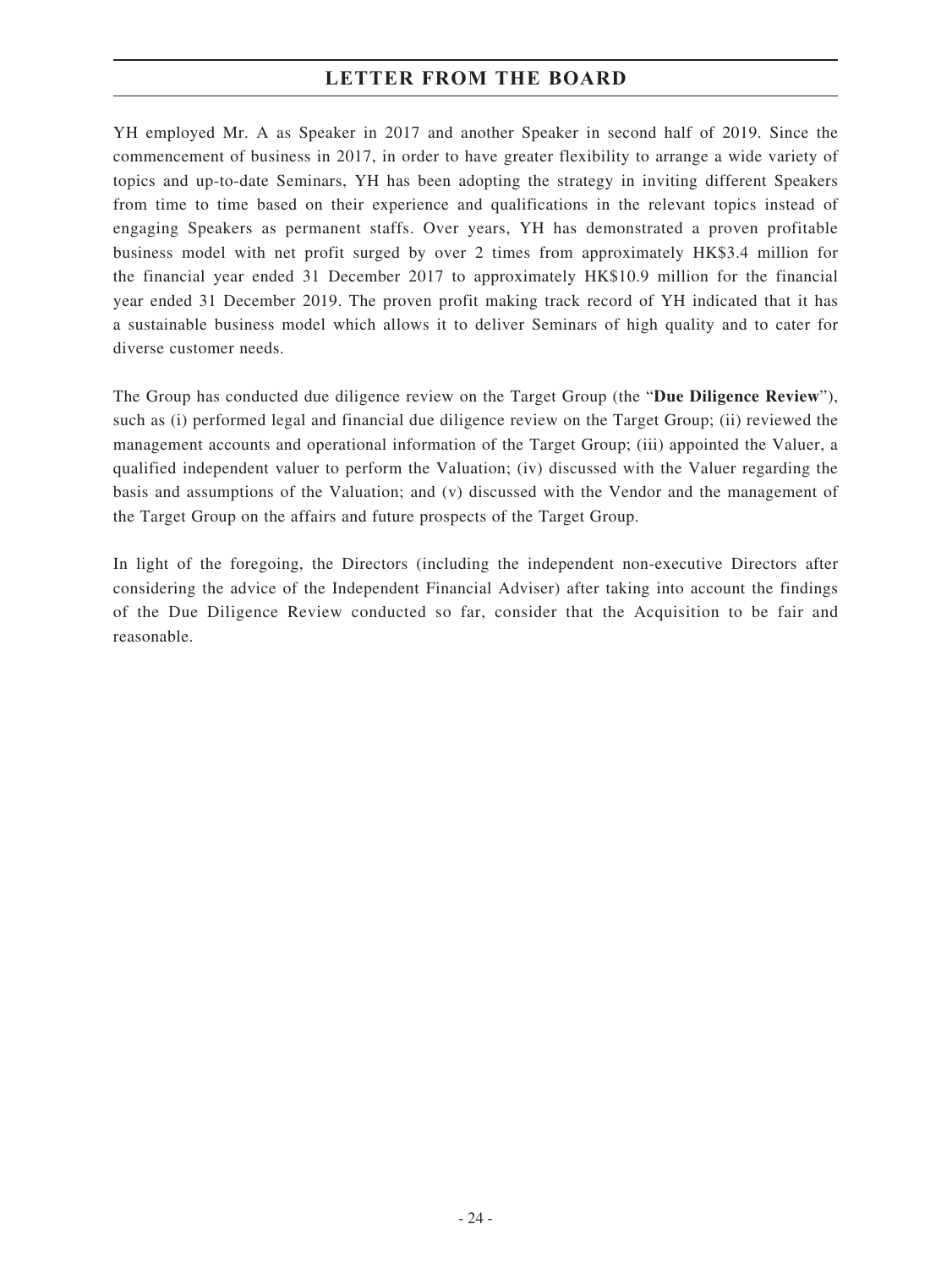#### **FINANCIAL INFORMATION OF THE TARGET GROUP**

According to the accountants' report of the Target Group, as set out in Appendix II to this circular, key financial data of the Target Group for the years ended 31 December 2019 and 2020 are set out as follows:

|                            | For the year ended<br>31 December 2020 | For the year ended |  |
|----------------------------|----------------------------------------|--------------------|--|
|                            |                                        | 31 December 2019   |  |
|                            | (audited)                              | (audited)          |  |
|                            | HK\$'000                               | HK\$'000           |  |
| Revenue                    | 37,159                                 | 30,701             |  |
| Net profit before taxation | 22,166                                 | 15,889             |  |
| Net profit after taxation  | 18,595                                 | 13,827             |  |

According to the accountants' report of the Target Group, it recorded net assets of approximately HK\$22.4 million as at 31 December 2020.

The Directors noted that the revenue of YH of approximately HK\$11.4 million for the year ended 31 December 2018 (as disclosed in the singleton audited report of YH) is higher than that of the Target Group of approximately HK\$10.4 million for the year ended 31 December 2018. The singleton audited financial information of YH for the year ended 31 December 2018 was audited by a certified public accountant in Hong Kong other than McM (HK) CPA Limited ("**McM**") (the Company's reporting accountant of this circular) and the revenue of YH of approximately HK\$11.4 million for the year ended 31 December 2018 represented seminar fees, administrative income and accounting fee income.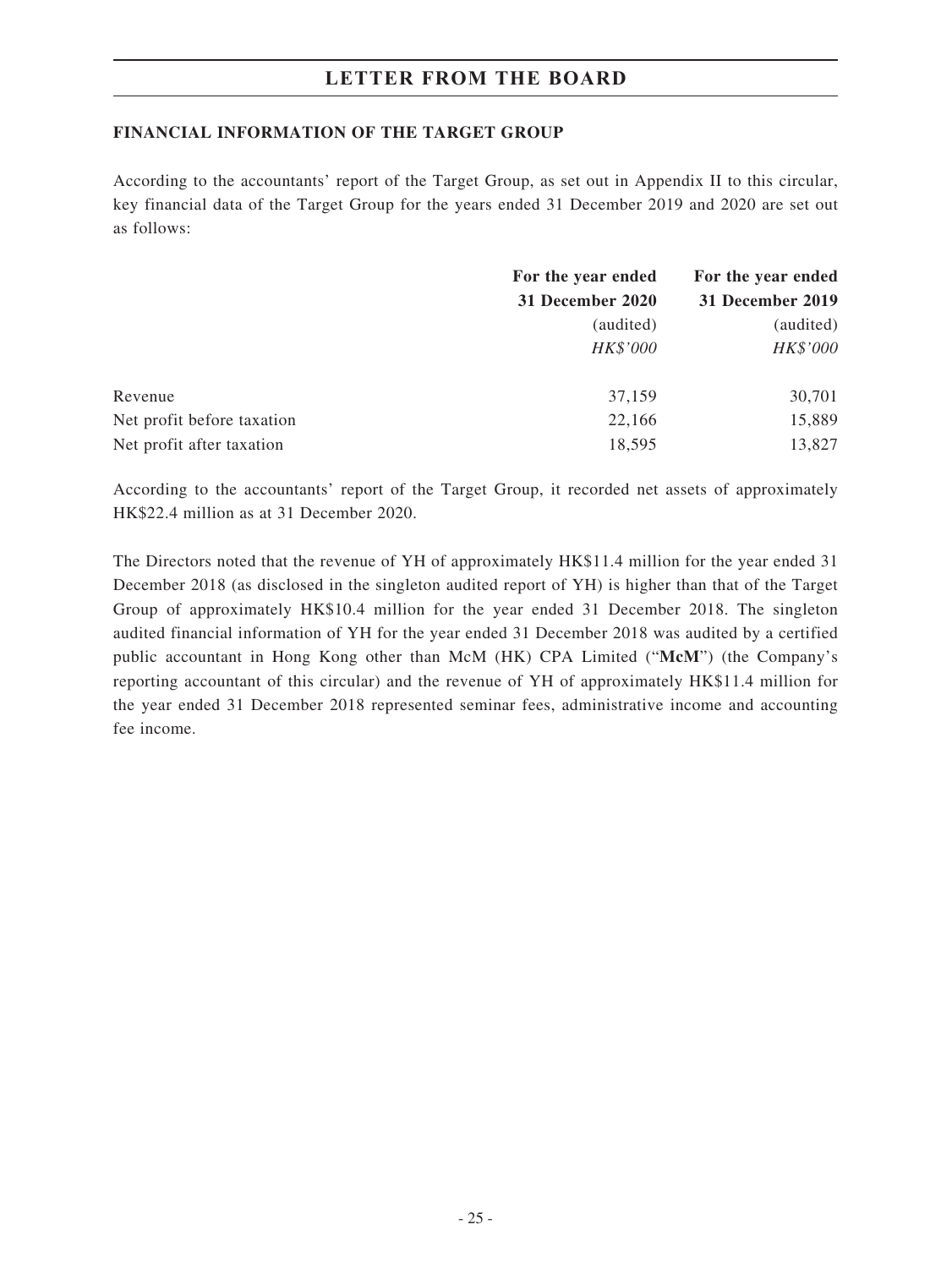The accountants' report of the Target Group as set out in Appendix II to this circular which is audited by McM. On consolidation level, portion of the administrative income and accounting support income were eliminated as these were charged to companies within the Target Group. In addition, as the principal activity of the Target Group is the provision of seminar services, the Board considered that the administrative income and accounting support income are not related to the principal activity of the Target Group and therefore reclassified these income, which were not eliminated on consolidation level, into other income for the year ended 31 December 2018 (the "**2018 Reclassified Income**"). Hence, the reclassification resulted in the revenue of YH of approximately HK\$11.4 million for the year ended 31 December 2018 is higher than that of the Target Group of approximately HK\$10.4 million for the year ended 31 December 2018. The 2018 Reclassified Income amounted to approximately HK\$214,000 mainly represents the service charges of administrative and accounting services provided to former non-core business subsidiaries of the Target Group disposed in 2017. The Board considers that such income of the administrative and accounting services are minimal compared to the income generated from the provision of the Seminars and financial quotient courses. Also, the former non-core business subsidiaries are disposed and YH would not provide the administrative and accounting services in the future, as such, the Board concurred with the view of the management of the Target Group that the principal activity of the Target Group is the provision of seminar services.

#### **REASONS FOR AND BENEFITS OF THE ACQUISITION**

The Company is an investment holding company. The Group is principally engaged in (i) the manufacturing and sales of OEM garment products (the "**OEM Business**"); (ii) retailing and wholesaling of garment products under the Group's own brand and high-end fashion brand; (iii) provision of loan services; (iv) wholesaling of seafood; (v) provision of financial quotient and investment education courses (the "**Business**"); and (vi) property investment.

For the six months ended 30 September 2020, although the garment sector of the consumer market has experienced a downturn in recent years, the OEM Business recorded an increase in segment profit by approximately 68.1% as compared with the same period for the last year due to the efforts of the Group in controlling its expenses and looking for ways to improve the business. The Group will further explore the possibility to minimize the expenses and to secure orders.

Owing to weak retail sentiments and outbreak of COVID-19, the Group experienced a loss in the segment results of retail business and wholesaling business for the six months ended 30 September 2020. The Group will closely monitor the consumers' behavior and the business plan in order to stay competitive in the market until COVID-19 is under control.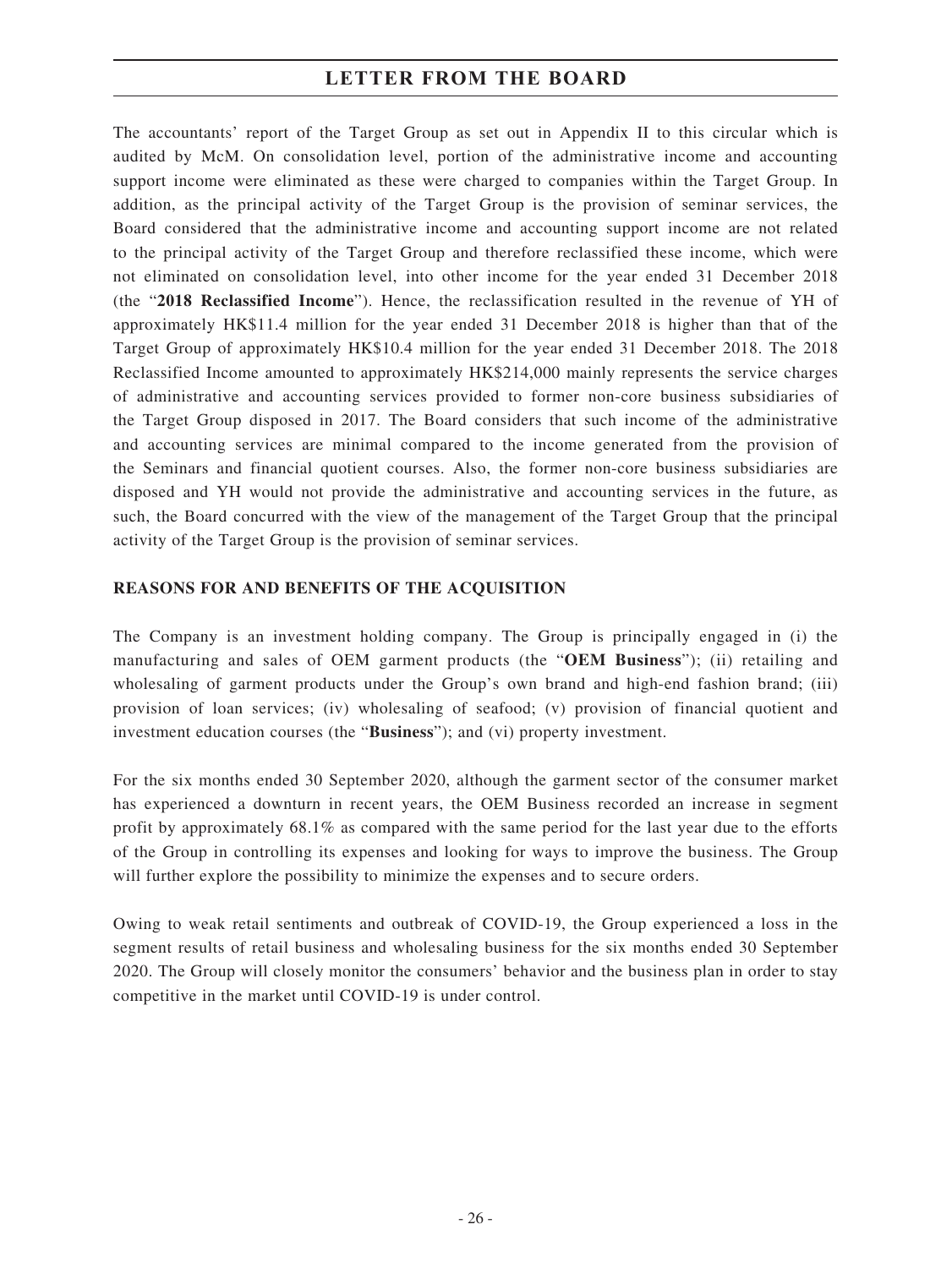The Group has acquired the Money Lenders License in 2016 and plans to continue and develop the money lending business so as to generate a stable income stream for the Group. The management of the Group will continue to review its existing businesses from time to time and strive to improve the business operation and financial position of the Group. The Directors consider that the Acquisition represents an attractive opportunity to achieve financial growth and generate diversified income and additional cashflow through the Target Group.

During the financial year ended 31 March 2020, the Group has started to engage in the Business. As disclosed in the annual report of the Company for the year ended 31 March 2020, certain courses were completed with inspiring achievements and the Business recorded a segment revenue of approximately HK\$0.3 million during the financial year ended 31 March 2020. The Board is encouraged by the positive performance of the Business. The Company has been actively seeking opportunities for developing the Business so as to maximize the return for the Shareholders. During 2020, the Group has acquired 2 groups of subsidiaries which principally engaged in the business of hosting investment experience-sharing seminars that purport to enhance the finance and investment knowledge of the customers. The Business accounted for over 50% and 90% of the Group's revenue and segment profit for six months ended 30 September 2020 respectively. The Group will continue to (i) invest resources to expand its share in the financial quotient and investment education market; and (ii) strive to broaden its customer base. At the same time, the Board intends to continue to operate the OEM business, retail business, wholesaling business and money lending business.

Despite the diversification of business into financial quotient and investment education market, the Company intends to continue the operation and development of and has no intention to downsize the OEM Business and retail business. Looking forward, (i) for OEM Business, the Group will endeavour to keep abreast of the technological advances in the OEM industry with an aim to secure new customers and orders; and (ii) for retail business, the Group will continue to adopt a prudent approach in restructuring its sales network aiming at minimising the operating costs amid meeting the shift of consumers' preference towards shopping online.

The Group has acquired 30% of the issued share capital of the Target Company in October 2019 and is an associated company of the Company. In view of (i) the YH's achievement of the 2019 Guaranteed Profits; and (ii) YH has established proven profit-making record over the past three years and demonstrated remarkable growth in net profit of over 20% and 160% in 2018 and 2019 respectively, the Directors are optimistic towards the prospect of the Target Group and are of the view that the Target Group will provide continuous satisfactory contributions to the Group. As such, the Board decided to acquire the remaining interest of the Target Company.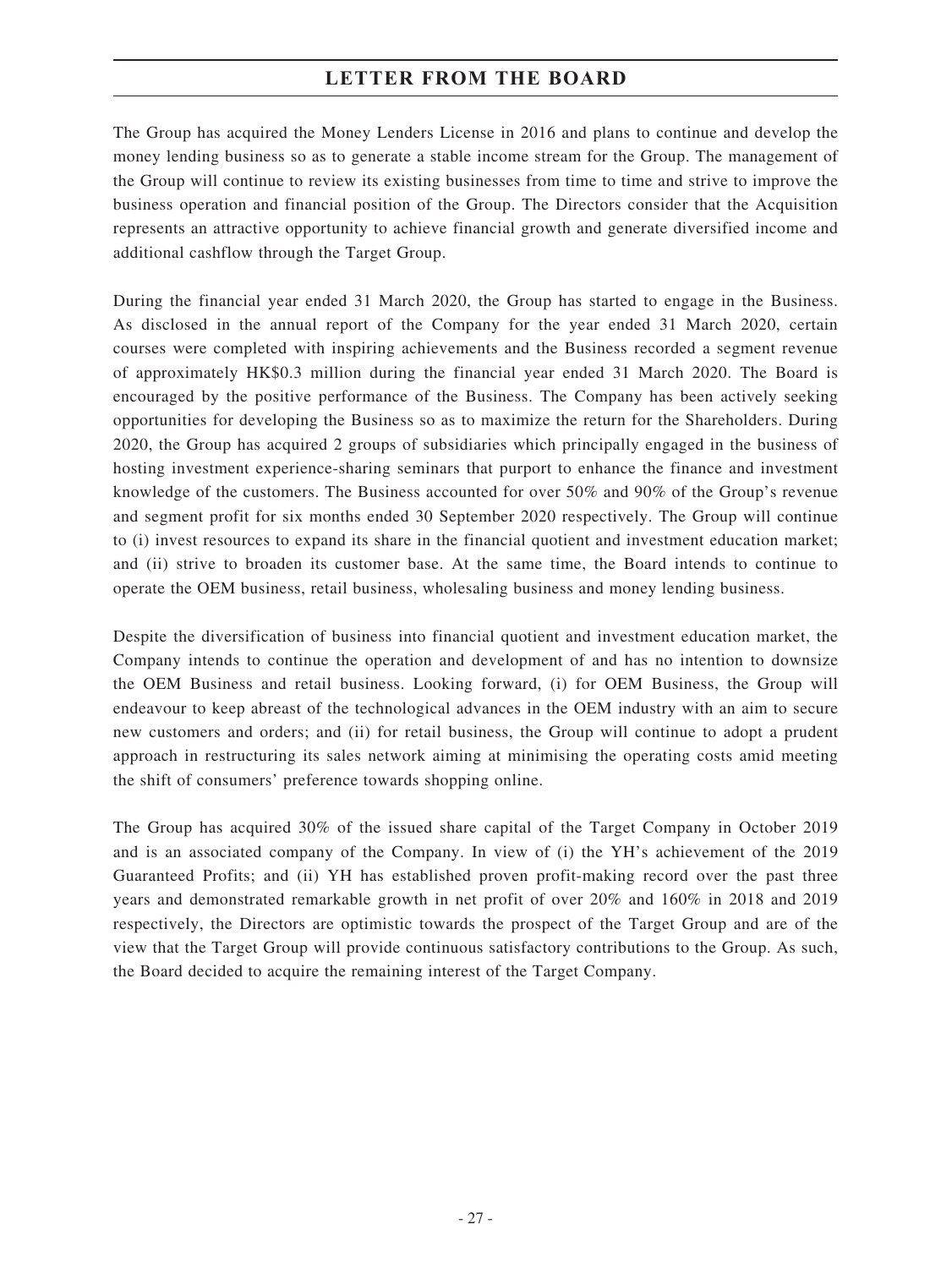The Group believes that the conversion of the Target Company from an associate to a subsidiary will help the development and expansion of the Business and is in line with the Group's development strategy in the Business. Upon Completion, the Group will obtain full control over the Target Group, the Directors consider that the Acquisition will enable the Group to (i) better allocate its internal resources to develop the business of the Target Group; and (ii) enhance the overall service capability and competitiveness of the Business.

In addition, the financial results of the Target Group will be consolidated into the financial statements of the Company upon Completion. In view of the proven profit-making record of the Target Group, the Directors consider that the Acquisition would enable the Group to broaden the revenue base of the Group and will bring positive influence to the financial results of the Group.

According to the accountants' report of the Target Group as set out in Appendix II for the year ended 31 December 2020, the net profits of the Target Group registered approximately HK\$18.6 million, representing an increase of approximately 34.8% as compared with last year (the "**Profit Growth**"). Taking into account that (i) the Target Group has a complete online system to support the customers to attend the seminar online; and (ii) the Profit Growth, the Board considers that outbreak of COVID-19 in Hong Kong since January 2020 does not cause adverse impact to the financial position of the Target Group.

Besides, as the majority of the Consideration is satisfied through the issue of the Promissory Note, therefore immediate cashflow burden of the Group will be largely reduced. Also, the Guaranteed Profits and the compensation mechanism will effectively reduce the Consideration in the event of shortfall in the Guaranteed Profits. As such, it provides extra protection to the Group regarding the risk of the Target Group not sustaining its initial performance and growth.

Base on the foregoing, the Directors (including the independent non-executive Directors whose views are set out in the section headed "Letter from the Independent Board Committee" in this circular) consider that the terms of the Acquisition are fair and reasonable, on normal commercial terms and the Acquisition is in the interests of the Company and the Shareholders as a whole.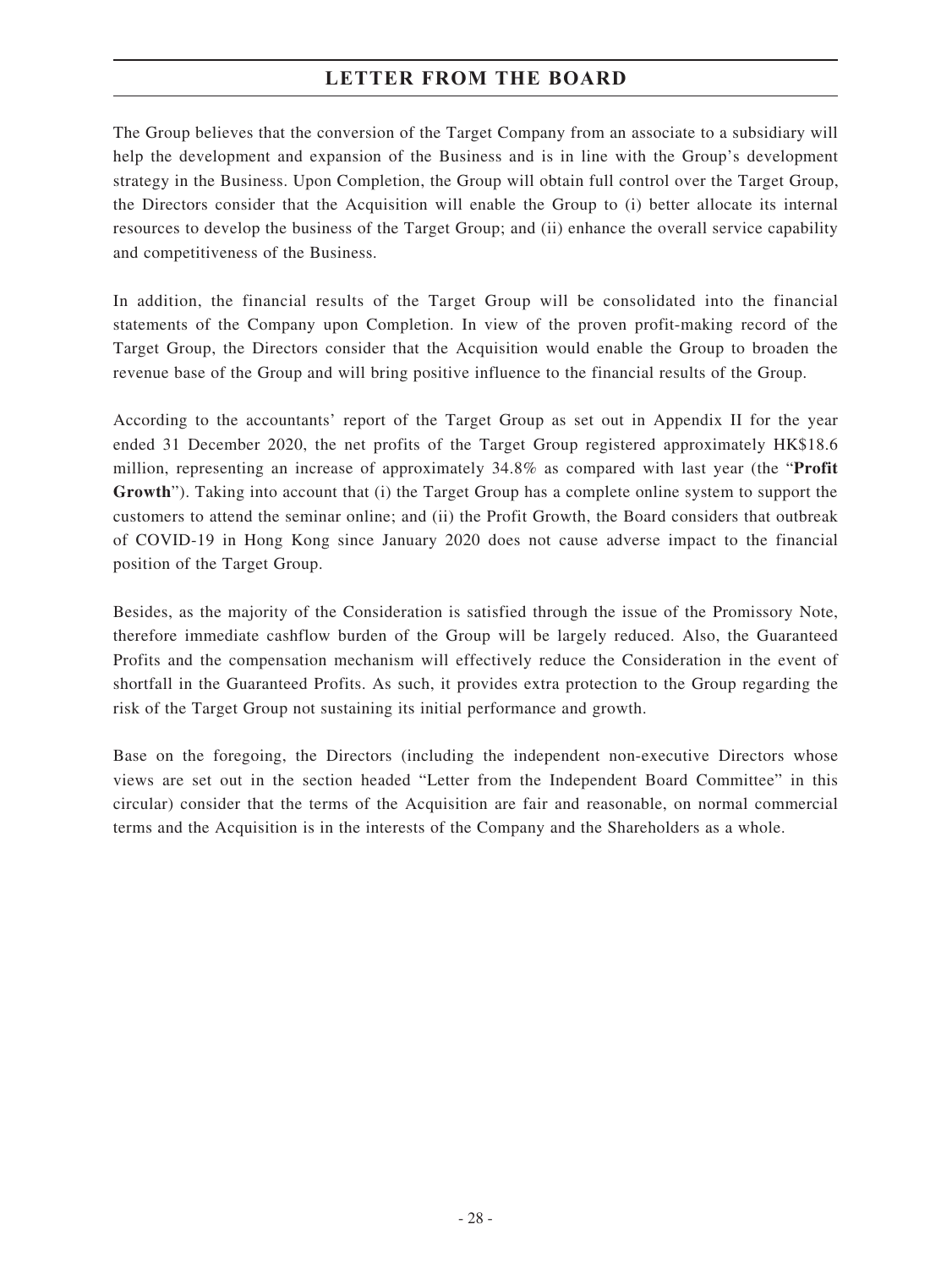#### **FINANCIAL EFFECT OF THE ACQUISITION**

Based on the unaudited pro forma financial information of the Enlarged Group set out in Appendix IV to this circular and the bases and assumptions taken into account in preparing such unaudited pro forma financial information, the Group's total assets would be increased by approximately HK\$97.2 million and total liabilities of the Group would be increased by approximately HK\$81.8 million as a result of the Acquisition. The details of the financial effect of the Acquisition on the financial position of the Group together with the bases and assumptions taken into account in preparing the unaudited pro forma financial information are set out, for illustration purpose only, in Appendix IV to this circular.

According to the accountants' report of the Target Group as set out in Appendix II to this circular, the Target Group recorded an audited profit for the year of approximately HK\$18.6 million for the financial year ended 31 December 2020. Upon Completion, the entities comprising the Target Group will become subsidiaries of the Company and results of the Target Group will be consolidated into the results of the Enlarged Group. The Directors consider that the Acquisition will bring positive contribution to the earnings of the Enlarged Group but the quantification of such contribution will depend on the future performance of the Target Group.

#### **GEM LISTING RULES IMPLICATIONS**

As both the Previous Acquisition and the Acquisition involve the acquisition of equity interest in the Target Company and were entered into by the Group with same party, the Acquisition is required to be aggregated with the Previous Acquisition for the purpose of calculating the applicable percentage ratios (as defined under the GEM Listing Rules). As some of the applicable percentage ratios (as defined under the GEM Listing Rules) in respect of the Acquisition, when aggregated with the Previous Acquisition, exceed 25% but all applicable percentage ratios are below 100%, the Acquisition constitutes a major transaction of the Company and is therefore subject to the reporting, announcement, circular and Shareholders' approval requirements under Chapter 19 of the GEM Listing Rules.

As at the Latest Practicable Date, the Vendor is an executive Director, and is therefore a connected person of the Company under Chapter 20 of the GEM Listing Rules. Accordingly, the Acquisition also constitutes a connected transaction of the Company under the GEM Listing Rules and is subject to reporting, announcement, circular and Independent Shareholders' approval requirements under Chapter 20 of the GEM Listing Rules.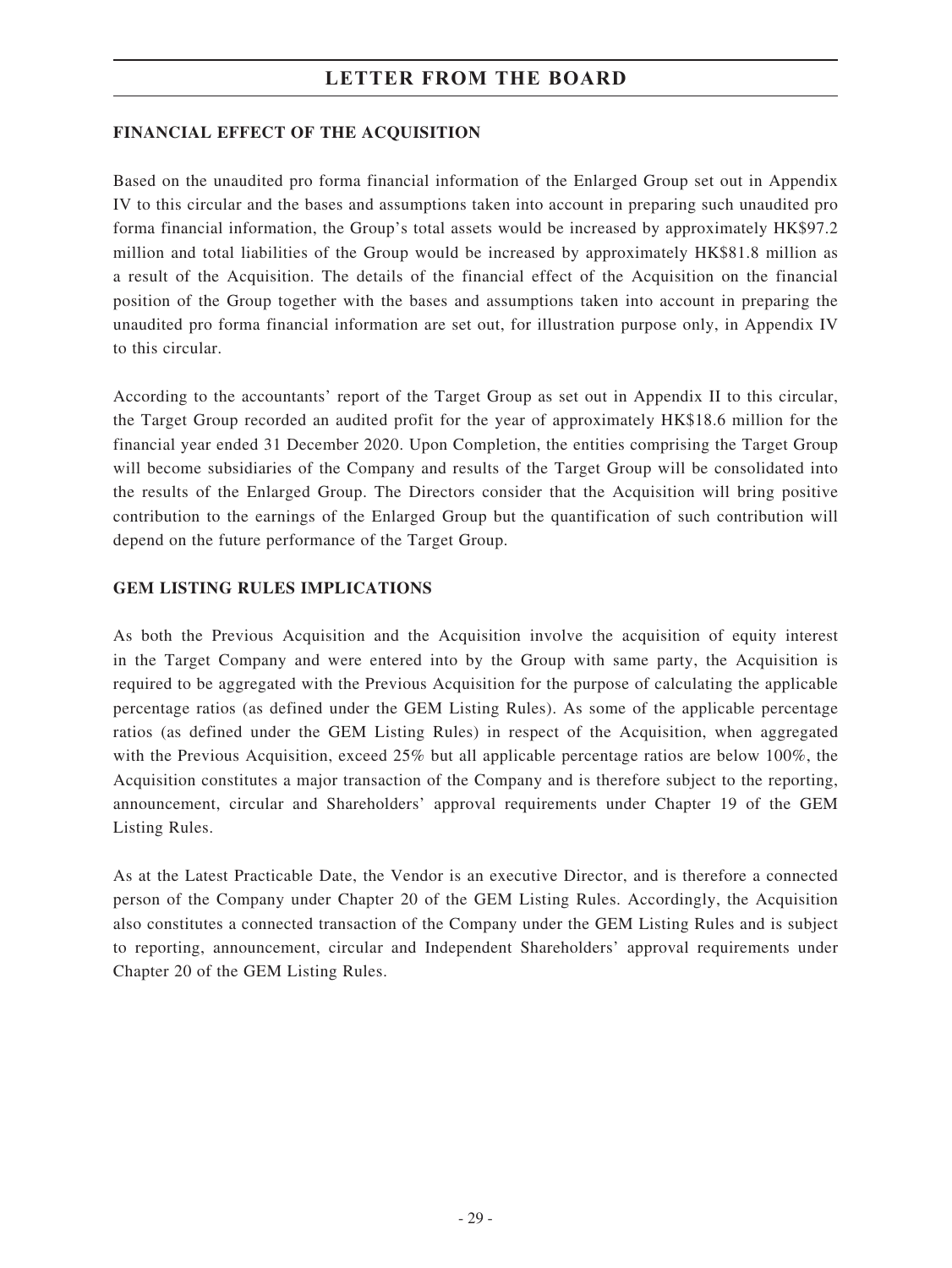#### **RE-ELECTION OF THE DIRECTOR**

Reference is made to the announcement of the Company dated 30 October 2020, in which Mr. Chung Chin Kwan was appointed as an independent non-executive Director with effect from 30 October 2020.

According to Article 16.2 of the Articles, the Board shall have power from time to time and at any time to appoint any person as a Director either to fill a casual vacancy or as an addition to the Board. Any Director so appointed shall hold office only until the next following general meeting of the Company and shall then be eligible for re-election at that meeting.

Accordingly, given Mr. Chung Chin Kwan has been appointed as the Director after the date of last general meeting of the Company, he shall hold office only until the next following general meeting of the Company, which is the EGM and being eligible, has offered himself for re-election at the EGM.

Details of Mr. Chung Chin Kwan are set out in Appendix VIII to this circular in accordance with the relevant requirements of the GEM Listing Rules.

#### **GENERAL**

The Independent Board Committee comprising all the independent non-executive Directors has been formed to advise the Independent Shareholders on the Agreement and the transactions contemplated thereunder. The Independent Financial Adviser has also been appointed to advise the Independent Board Committee and the Independent Shareholders on the same.

The voting in respect of the resolutions to be proposed at the EGM will be conducted by poll. Any Shareholders and their close associates (as defined under the GEM Listing Rules) who have a material interest in the Acquisition shall abstain from voting on the resolution in relation to the Acquisition to be proposed at the EGM. To the best of the Directors' knowledge, information and belief, as at the Latest Practicable Date, no Shareholder has a material interest in the Acquisition which is different from the other Shareholders. Therefore, no Shareholder would be required to abstain from voting on the resolution in relation to the Acquisition to be proposed at the EGM.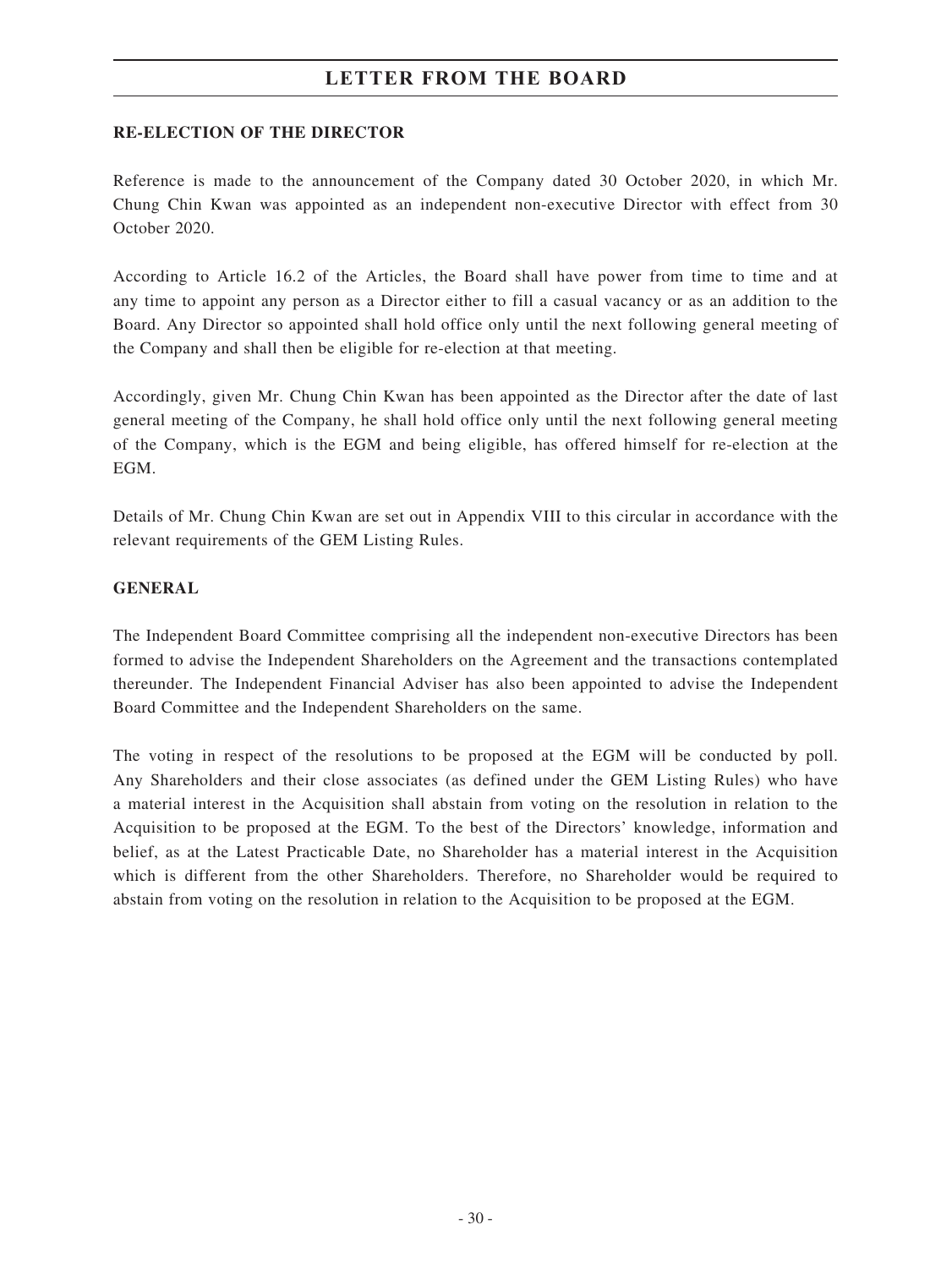Mr. Yuen Yu Sum, an executive Director, is the Vendor under the Agreement and has material interest in the Acquisition. He has abstained from voting on the Board resolutions for approving the Agreement and the transactions contemplated thereunder. Save as disclosed above, there are no other Directors who have any material interest in the Acquisition and no other Directors need to abstain from voting on the Board resolutions of the Company for approving the Agreement and the transactions contemplated thereunder. As at the Latest Practicable Date, Mr. Yuen Yu Sum holds 10,000,000 Options. If he exercises the subscription rights attaching to his 10,000,000 Options (if exercised in full, represents 10,000,000 new Shares to be issued) on or before the date of EGM, he is required to abstain from voting on the resolution in relation to the Acquisition to be proposed at the EGM.

A notice convening the EGM is set out on pages EGM-1 to EGM-4 of this circular. Whether or not you are able to attend the EGM, you are requested to complete the accompanying form of proxy in accordance with the instructions printed thereon and return it to the Company's branch share registrar and transfer office in Hong Kong, Union Registrars Limited at Suites 3301-04, 33/F., Two Chinachem Exchange Square, 338 King's Road, North Point, Hong Kong as soon as possible and in any event not less than 48 hours before the time appointed for holding the EGM or any adjournment thereof. Completion and return of the form of proxy will not preclude you from attending and voting in person at the EGM or any adjournment thereof should you so wish, and in such event, the form of proxy shall be deemed to be revoked.

#### **RECOMMENDATION**

Your attention is drawn to the letter from the Independent Board Committee set out on page 33 of this circular. Your attention is also drawn to the letter of advice from Rainbow Capital to the Independent Board Committee and the Independent Shareholders in respect of the Agreement and the transactions contemplated therein set out on pages 35 to 70 of this circular.

Taking into account the letter from the Independent Board Committee and the advice of the Independent Financial Adviser, the Board (including the independent non-executive Directors) considers that the transactions contemplated under the Agreement are on normal commercial terms and the terms of the Agreement are fair and reasonable and are in the interests of the Company and its Shareholders as a whole. Accordingly, the Board (including the independent non-executive Directors) recommends the Independent Shareholders to vote in favour of the resolution to be proposed for approving the Agreement and the transactions contemplated therein at the EGM.

The Board is also of view that the re-election of the Director is in the interests of the Company and the Shareholders as a whole. Accordingly, the Board recommends all Shareholders to vote in favour of the relevant resolution to be proposed at the EGM.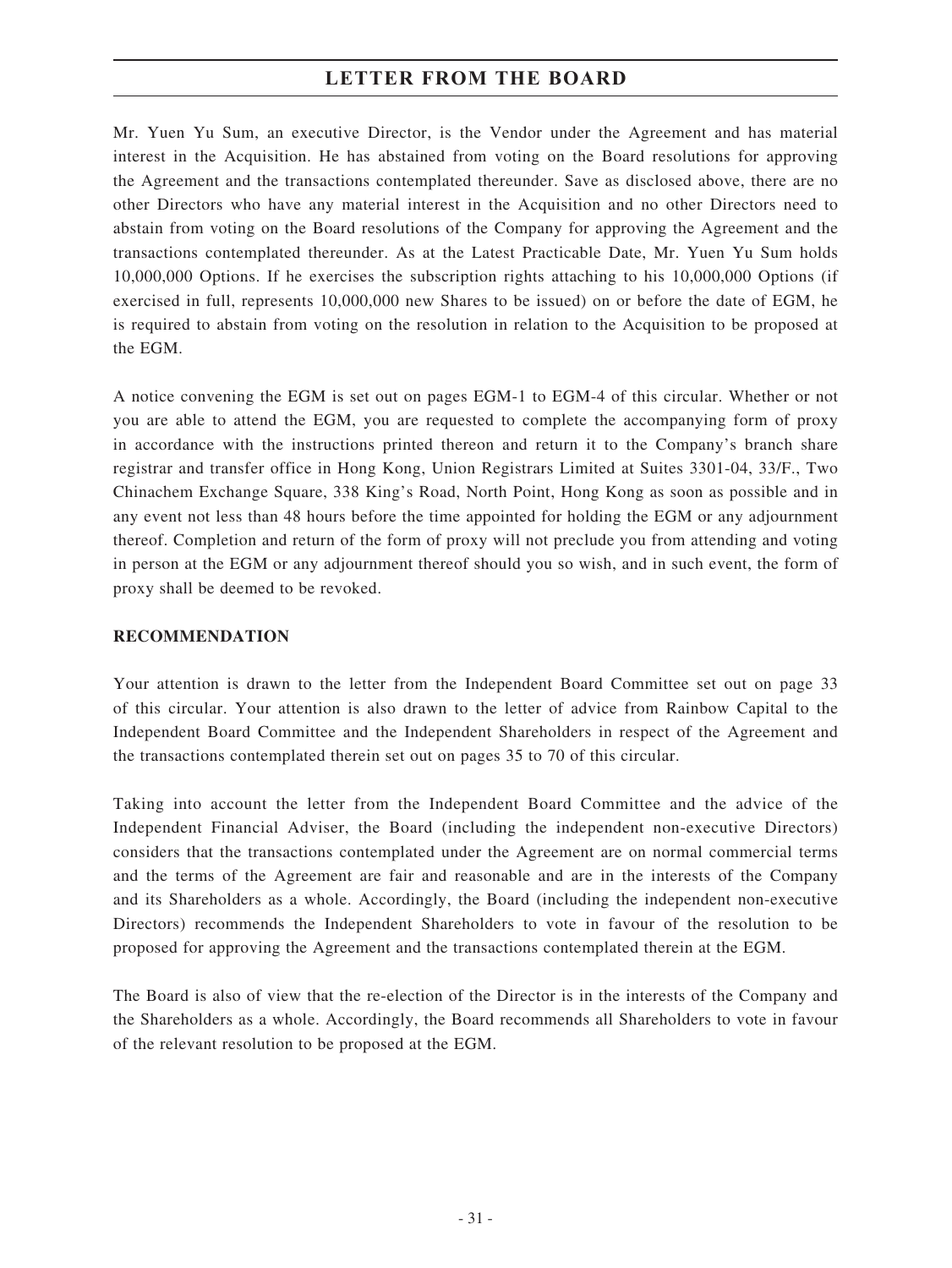#### **ADDITIONAL INFORMATION**

Your attention is also drawn to the additional information set out in the appendices to this circular.

The English text of this circular, the notice of the EGM and the form of proxy for use at the EGM shall prevail over the Chinese text in case of inconsistency.

> By Order of the Board **L & A International Holdings Limited Lau Chun Kavan** *Executive Director*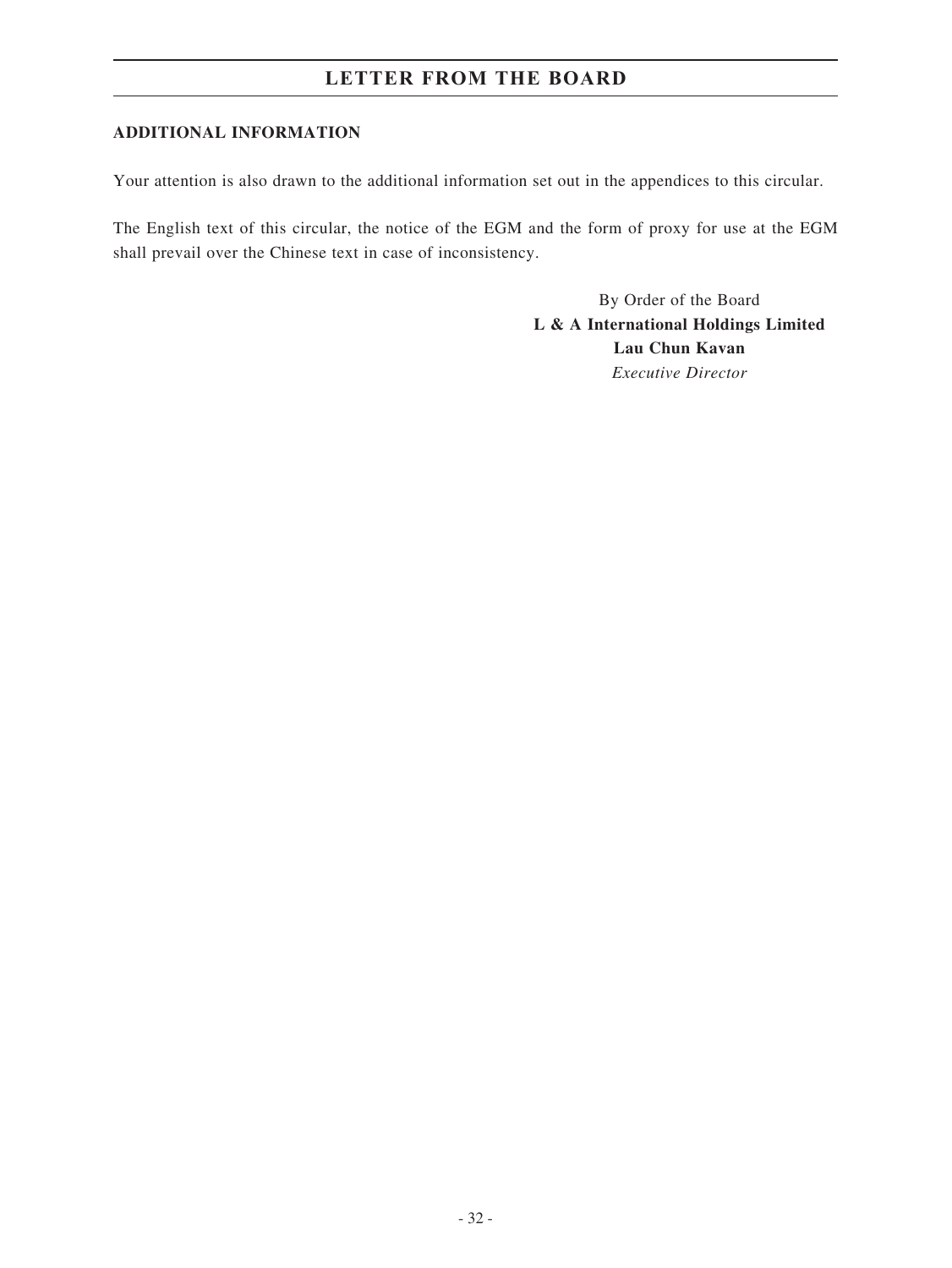### **LETTER FROM THE INDEPENDENT BOARD COMMITTEE**



*(Incorporated in the Cayman Islands with limited liability)*

**(Stock code: 8195)**

15 March 2021

*To the Independent Shareholders*

Dear Sir or Madam,

### **MAJOR AND CONNECTED TRANSACTION IN RELATION TO ACQUISITION OF THE REMAINING 70% OF THE ISSUED SHARE CAPITAL OF THE TARGET COMPANY INVOLVING THE ISSUE OF PROMISSORY NOTE**

We refer to the circular of the Company dated 15 March 2021 (the "**Circular**") of which this letter forms part. Terms defined in the Circular shall have the same meanings when used in this letter unless the context otherwise requires.

We have been appointed by the Board as members of the Independent Board Committee to advise the Independent Shareholders in respect of the terms of the Agreement and the transactions contemplated thereunder.

We wish to draw your attention to the letter from the Board on pages 5 to 32 of the Circular, which sets out details of the Agreement and the transactions contemplated thereunder. We also wish to draw your attention to the letter from the Independent Financial Adviser set out on pages 35 to 70 of the Circular, which contains its advice to the Independent Board Committee and the Independent Shareholders in respect of the terms of the Agreement and the transactions contemplated thereunder.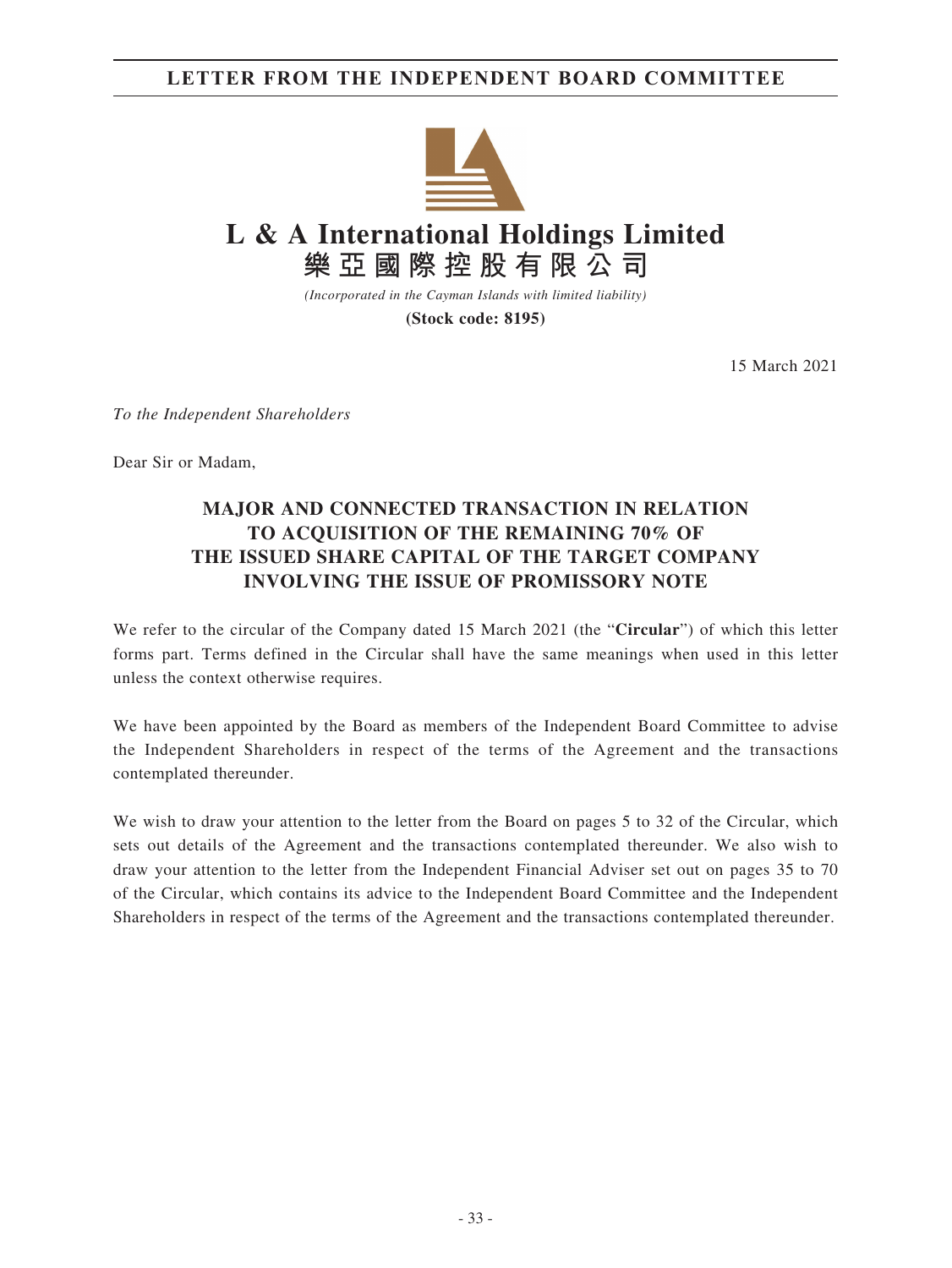# **LETTER FROM THE INDEPENDENT BOARD COMMITTEE**

Having taken into account the terms of the Agreement and the advice and recommendation of the Independent Financial Adviser, we consider that the Agreement is on normal commercial terms and that such terms are fair and reasonable so far as the interests of the Independent Shareholders are concerned, and the Agreement and the transactions contemplated thereunder are in the interests of the Company and the Shareholders as a whole. Accordingly, we recommend the Independent Shareholders to vote in favour of the ordinary resolution(s) which will be proposed at the EGM to approve the Agreement and the transactions contemplated thereunder.

> Yours faithfully, For and on behalf of the Independent Board Committee

**Mr. Chung Chin Kwan Mr. Chan Kim Fai Eddie Mr. Ng Chi Ho Dennis** *Independent non-executive Director*

*Independent non-executive Director*

*Independent non-executive Director*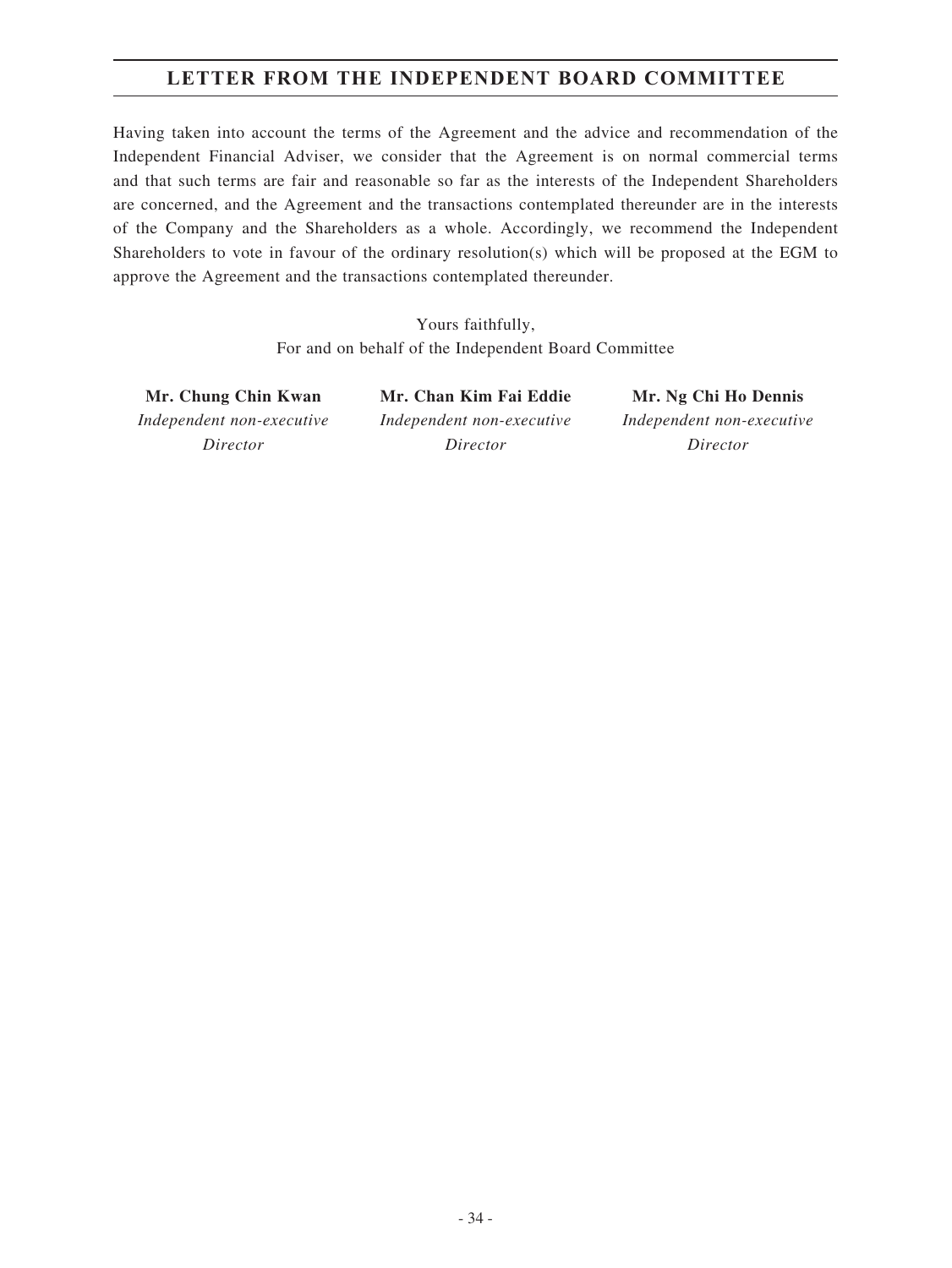*The following is the full text of a letter of advice from Rainbow Capital (HK) Limited, the independent financial adviser to the Independent Board Committee and the Independent Shareholders in respect of the terms of the Agreement and the transactions contemplated thereunder, which has been prepared for the purpose of inclusion in this circular.*

#### **Rainbow Capital (HK) Limited**

15 March 2021

*To the Independent Board Committee and the Independent Shareholders*

Dear Sir or Madam,

# **MAJOR AND CONNECTED TRANSACTION IN RELATION TO ACQUISITION OF THE REMAINING 70% OF THE ISSUED SHARE CAPITAL OF THE TARGET COMPANY INVOLVING THE ISSUE OF PROMISSORY NOTE**

#### **INTRODUCTION**

We refer to our appointment as the independent financial adviser to the Independent Board Committee and the Independent Shareholders in respect of the Company's proposed acquisition of the 70% of the issued share capital of the Target Company pursuant to the Agreement dated 27 October 2020. Details of the Acquisition and the transactions contemplated thereunder are set out in the "Letter from the Board" (the "**Letter from the Board**") contained in the circular issued by the Company to the Shareholders dated 15 March 2021 (the "**Circular**"), of which this letter forms part. Unless the context otherwise requires, capitalised terms used in this letter shall have the same meanings as those defined in the Circular.

As disclosed in the announcement of the Company dated 8 October 2019, the Company first acquired 30% of the issued share capital of the Target Company from the Vendor. As both the Previous Acquisition and the Acquisition involve the acquisition of equity interest in the Target Company and were entered into by the Group with the same party, the Acquisition is required to be aggregated with the Previous Acquisition for the purpose of calculating the applicable percentage ratios (as defined under the GEM Listing Rules). As some of the applicable percentage ratios (as defined under the GEM Listing Rules) in respect of the Acquisition, when aggregated with the Previous Acquisition, exceed 25% but all applicable percentage ratios are below 100%, the Acquisition constitutes a major transaction of the Company and is therefore subject to the reporting, announcement, circular and Shareholders' approval requirements under Chapter 19 of the GEM Listing Rules.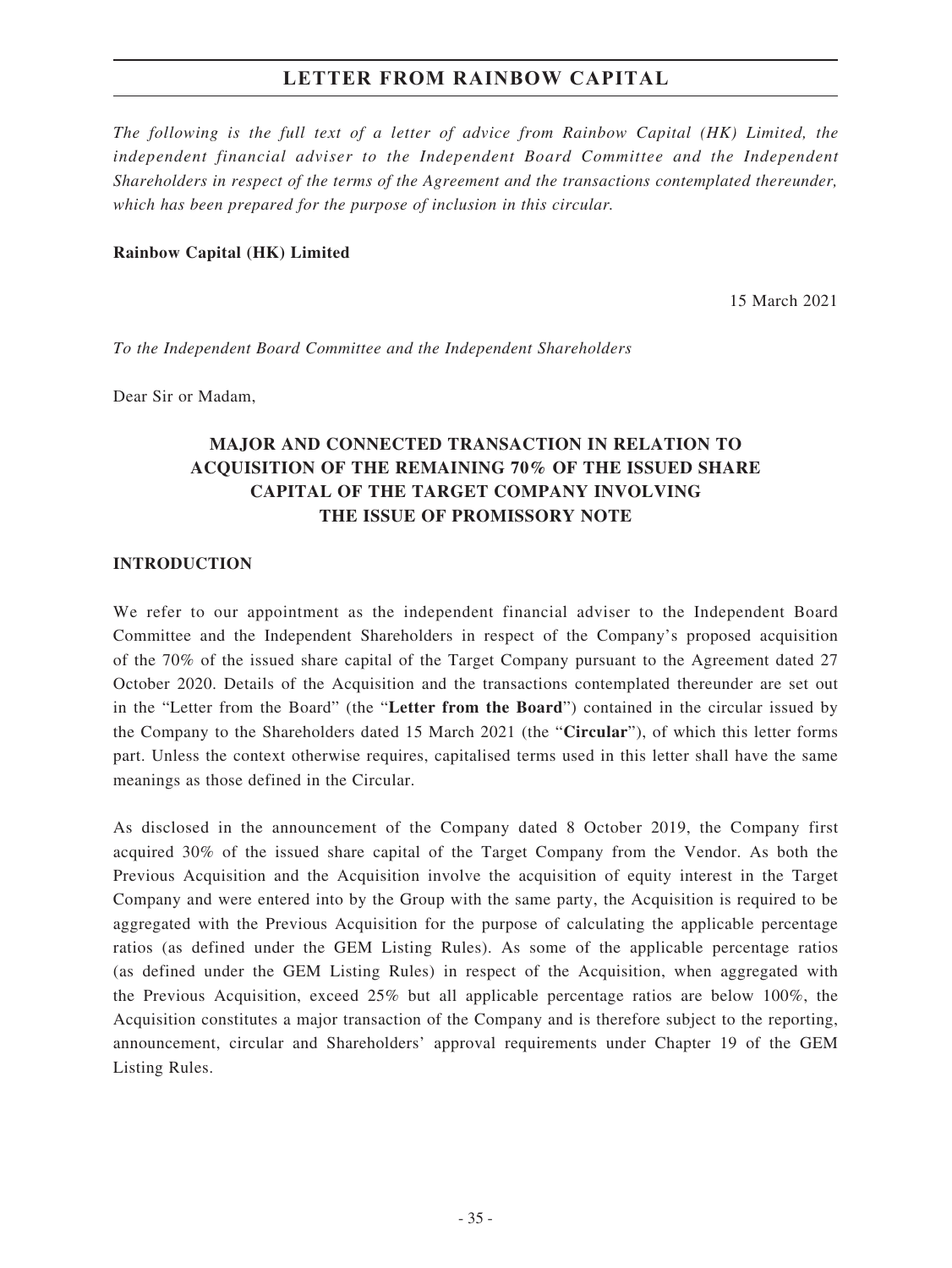As at the Latest Practicable Date, Mr. Yuen Yu Sum, being the Vendor, is an executive Director and is therefore a connected person of the Company under Chapter 20 of the GEM Listing Rules. Accordingly, the Acquisition also constitutes a connected transaction of the Company under the GEM Listing Rules and is subject to reporting, announcement, circular and Independent Shareholders' approval requirements under Chapter 20 of the GEM Listing Rules. Save as the Vendor, there are no other Directors who have material interest in the Acquisition. As at the Latest Practicable Date, the Vendor holds 10,000,000 Options. If he exercises the subscription rights attaching thereto which represents 10,000,000 new Shares to be issued on or before the date of the EGM, he is required to abstain from voting on the resolution in relation to the Acquisition to be proposed at the EGM.

The Independent Board Committee, comprising all independent non-executive Directors, namely Mr. Chung Chin Kwan, Mr. Chan Kim Fai Eddie and Mr. Ng Chi Ho Dennis, has been formed to advise the Independent Shareholders in respect of the terms of the Agreement and the Acquisition. We, Rainbow Capital, have been appointed as the Independent Financial Adviser to advise the Independent Board Committee and the Independent Shareholders in this regard.

As at the Latest Practicable Date, we did not have any relationships or interests in the Company or any other parties that could reasonably be regarded as relevant to our independence. In the last two years, there was no engagement between the Group and us. Apart from normal professional fees paid or payable to us in connection with this appointment as the Independent Financial Adviser, no arrangements exist whereby we had received any fees or benefits from the Company or any other parties. Accordingly, we are qualified to give independent advice on the Acquisition.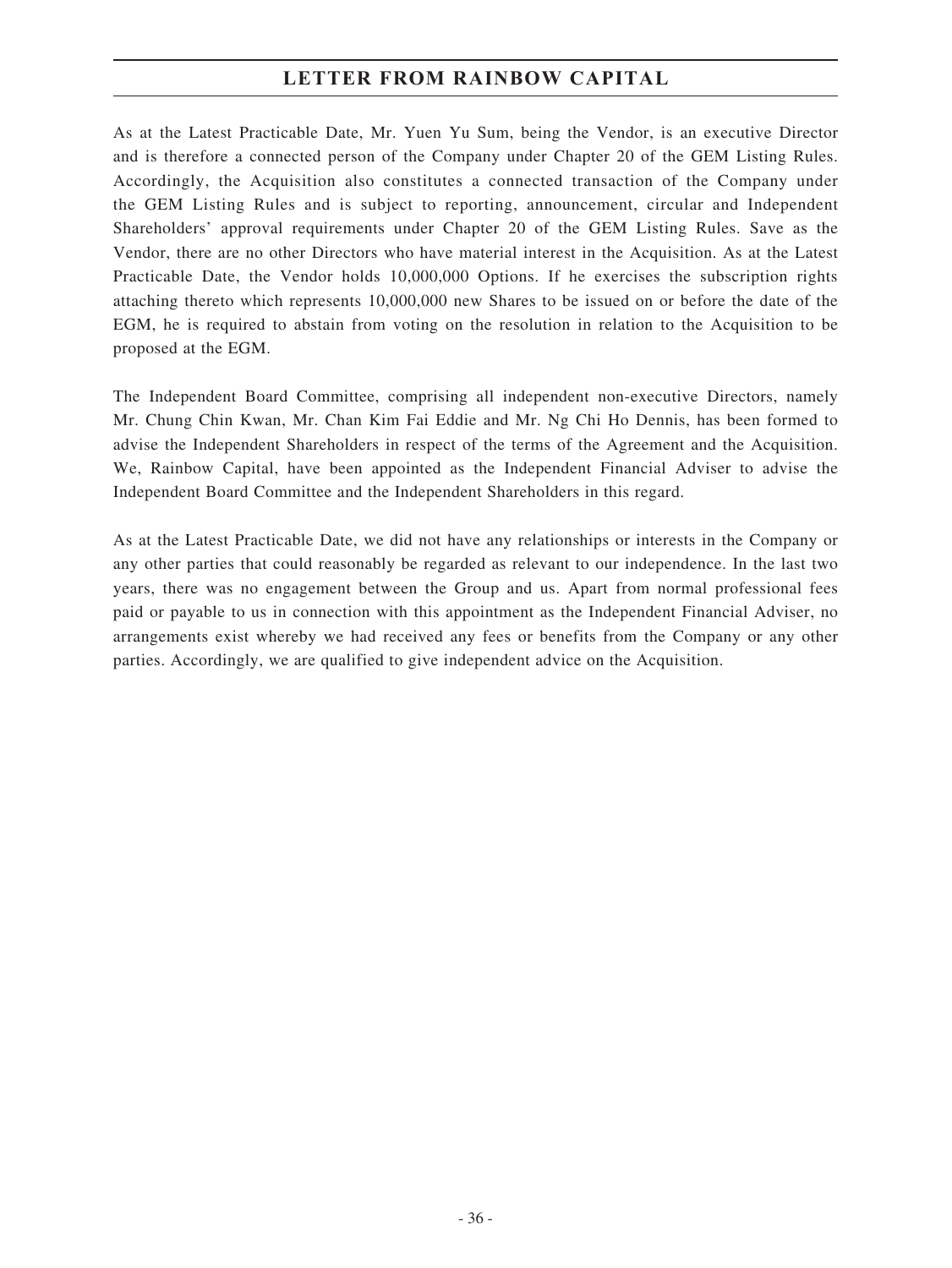#### **BASIS OF OUR OPINION**

In formulating our opinion and advice, we have relied on (i) the information and facts contained or referred to in the Circular; (ii) the information supplied by the Group and its advisers; (iii) the opinions expressed by and the representations of the Directors and the management of the Group; and (iv) our review of the relevant public information. We have assumed that all the information provided and representations and opinions expressed to us or contained or referred to in the Circular were true, accurate and complete in all respects as at the date thereof and may be relied upon. We have also assumed that all statements contained and representations made or referred to in the Circular are true at the time they were made and continue to be true as at the Latest Practicable Date and all such statements of belief, opinions and intentions of the Directors and the management of the Group and those as set out or referred to in the Circular were reasonably made after due and careful enquiry. We have no reason to doubt the truth, accuracy and completeness of the information and representations provided to us by the Directors and the management of the Group. We have also sought and received confirmation from the Directors that no material facts have been withheld or omitted from the information provided and referred to in the Circular and that all information or representations provided to us by the Directors and the management of the Group are true, accurate, complete and not misleading in all respects at the time they were made and continued to be so until the date of the Circular.

We consider that we have reviewed sufficient information currently available to reach an informed view and to justify our reliance on the accuracy of the information contained in the Circular so as to provide a reasonable basis for our recommendation. We have not, however, carried out any independent verification of the information provided, representations made or opinion expressed by the Directors and the management of the Group, nor have we conducted any form of in-depth investigation into the business, affairs, operations, financial position or future prospects of the Group and the Target Group, or any of its respective substantial shareholders, subsidiaries or associates.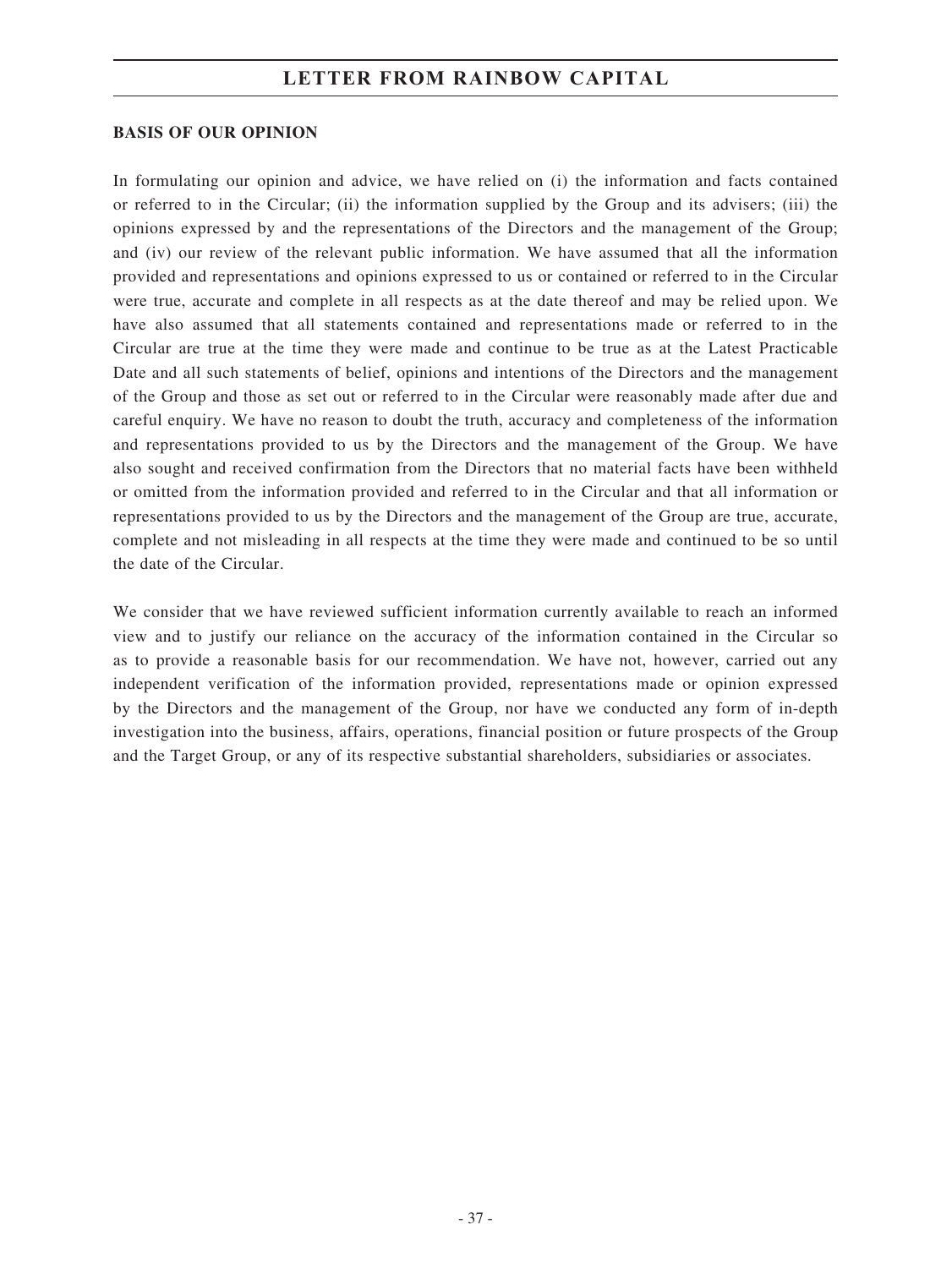### **PRINCIPAL FACTORS AND REASONS CONSIDERED**

In considering whether the Agreement and the Acquisition are fair and reasonable in so far as the Independent Shareholders are concerned, we have taken into account the principal factors and reasons set out below:

#### **1. Background to and reasons for the Acquisition**

### *1.1 The Group*

The Group is principally engaged in (i) the manufacturing and sales of OEM garment products (the "**OEM Business**"); (ii) retailing and wholesaling of garment products under the Group's own brand and high-end fashion brand (the "**Retail Business**"); (iii) provision of loan services (the "**Money Lending Business**"); (iv) wholesaling of seafood (the "**Wholesaling Business**"); (v) provision of financial quotient and investment education courses for customers in return of tuition fees from them (the "**Financial Quotient and Investment Education Business**"); and (vi) property investment (the "**Property Investment Business**").

The following table summarises (i) the audited consolidated financial information of the Group for the years ended 31 March 2019 and 2020 as extracted from the annual report of the Company for the year ended 31 March 2020 (the "**2020 Annual Report**"); and (ii) the unaudited consolidated financial information of the Group for the six months ended 30 September 2019 and 2020 as extracted from the interim report of the Company for the six months ended 30 September 2020 (the "**2020 Interim Report**"):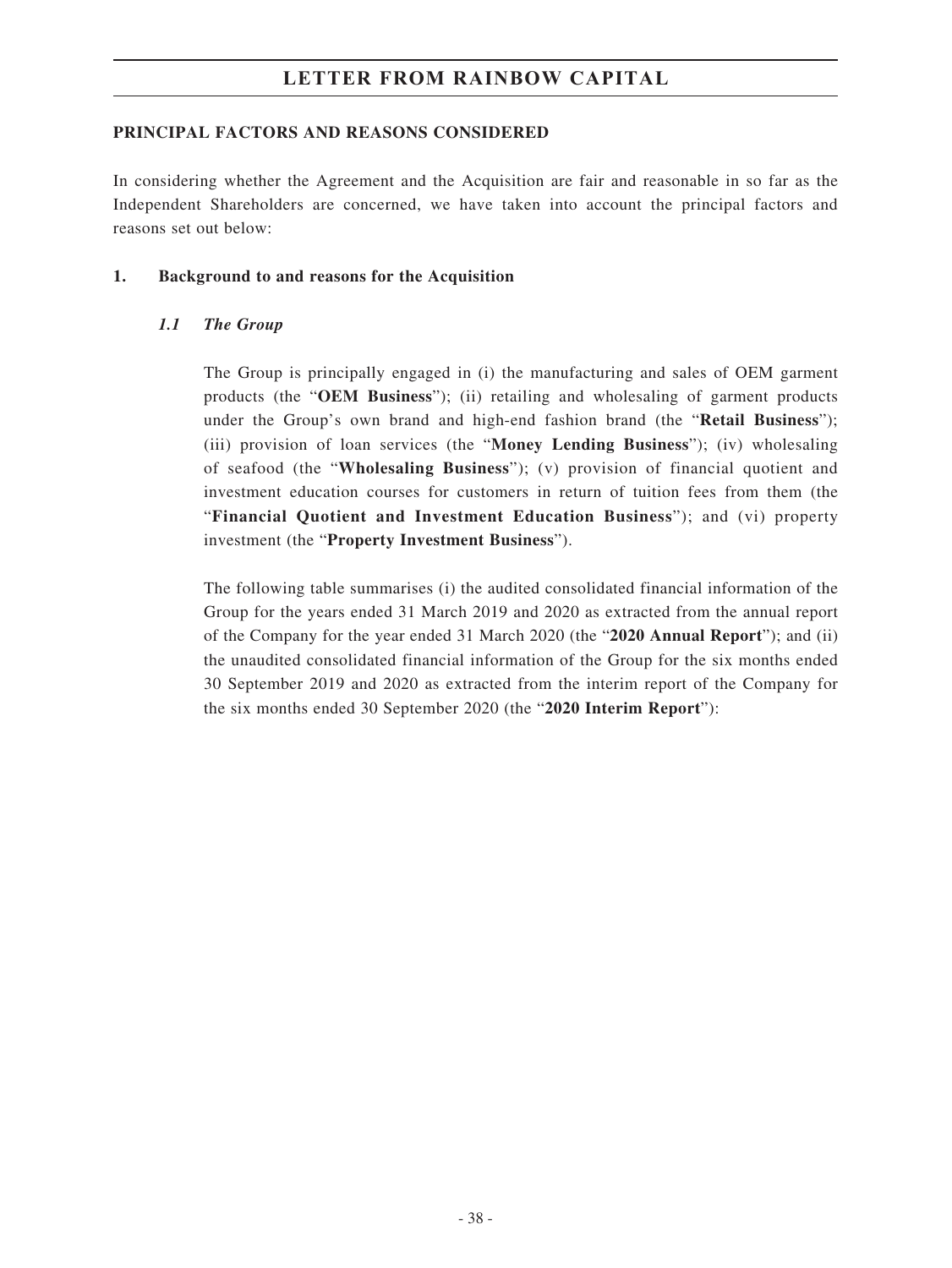# *(a) Financial performance*

|                                                         | For the years ended<br>31 March |           | For the six months ended<br>30 September |             |
|---------------------------------------------------------|---------------------------------|-----------|------------------------------------------|-------------|
|                                                         |                                 |           |                                          |             |
|                                                         | 2019                            | 2020      | 2019                                     | 2020        |
|                                                         | HK\$'000                        | HK\$'000  | HK\$'000                                 | HK\$'000    |
|                                                         | (audited)                       | (audited) | (unaudited)                              | (unaudited) |
| Revenue                                                 |                                 |           |                                          |             |
| - OEM Business                                          | 44,404                          | 40,241    | 15,005                                   | 16,733      |
| - Retail Business                                       | 1,041                           | 7,650     | 4,665                                    | 240         |
| - Money Lending Business                                | 2,399                           | 2,619     | 1,475                                    | 1,738       |
| - Wholesaling Business                                  | 23,887                          | 23,449    | 21,598                                   |             |
| - Financial Quotient and<br><b>Investment Education</b> |                                 |           |                                          |             |
| <b>Business</b>                                         |                                 | 312       | 829                                      | 20,786      |
|                                                         | 71,731                          | 74,271    | 43,572                                   | 39,497      |
| Cost of sales                                           | (62, 019)                       | (66, 608) | (38,095)                                 | (17, 810)   |
| Net impairment (losses)/gains                           |                                 |           |                                          |             |
| on loan receivables                                     | 15,847                          | (4, 337)  |                                          |             |
| Other income                                            | 595                             | 2         | 1                                        | 306         |
| Other gains and losses, net<br>Selling and distribution | 141                             | (17, 636) | 1,589                                    | 522         |
| expenses                                                | (3,004)                         | (133)     | (80)                                     | (44)        |
| Administrative and                                      |                                 |           |                                          |             |
| other expenses<br>Finance costs                         | (30, 365)                       | (18, 368) | (7,968)                                  | (8,093)     |
|                                                         |                                 | (829)     | (2)                                      | (1,238)     |
| Share of profits less losses of<br>associate            |                                 | 1,190     |                                          | 2,756       |
| Profit/(loss) for the year/                             |                                 |           |                                          |             |
| period attributable to                                  |                                 |           |                                          |             |
| owners of the Company                                   | (9, 427)                        | (31,600)  | (1, 185)                                 | 13,444      |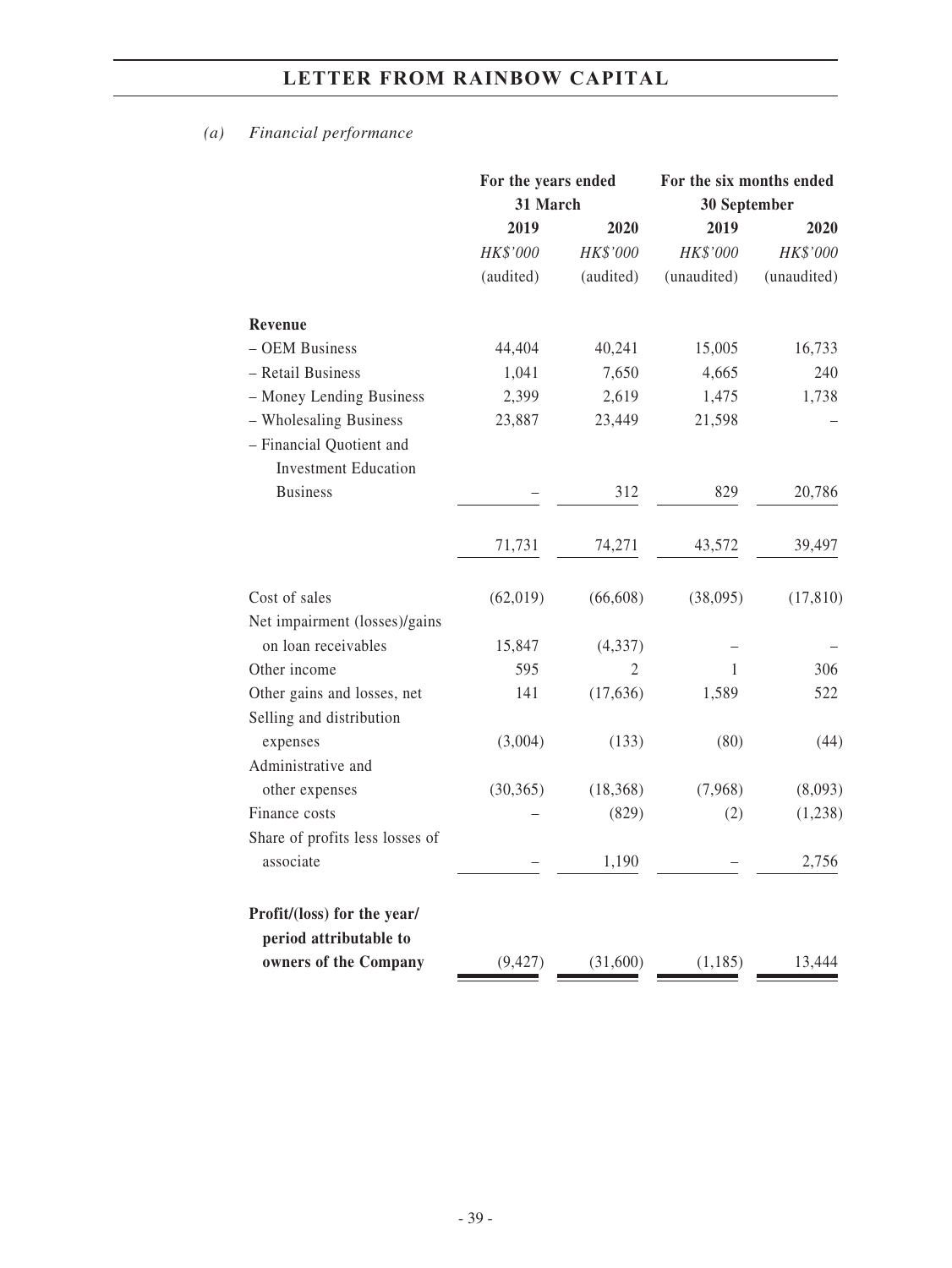#### **For the years ended 31 March 2019 and 2020**

For the year ended 31 March 2020, revenue of the Group was approximately HK\$74.3 million, representing an increase of approximately 3.5% as compared with the revenue of approximately HK\$71.7 million for the year ended 31 March 2019. Such increase was mainly attributable to the general increase in revenue generated from (i) the Retail Business by approximately 634.9% from approximately HK\$1.0 million to approximately HK\$7.7 million, primarily due to the one-off and bulky sales of its aged and slow-moving inventories; and (ii) the Financial Quotient and Investment Education Business from nil to approximately HK\$0.3 million, resulting from the Group's new establishment of the Financial Quotient and Investment Education Business since the second quarter of 2019, that aims at enhancing the knowledge in the areas of finance and investment for the customers of the Group, which was partially offset by the decrease in OEM Business by approximately 9.4% from approximately HK\$44.4 million to approximately HK\$40.2 million, primarily due to the social unrest and the outbreak of coronavirus in Hong Kong eroded customer confidence. The other two business segments of the Group, being the Money Lending Business and Wholesaling Business, recorded a slight fluctuation in revenue, from approximately HK\$2.4 million and HK\$23.9 million for the year ended 31 March 2019 to approximately HK\$2.6 million and HK\$23.4 million for the year ended 31 March 2020, respectively.

The net loss attributable to owners of the Company for the year ended 31 March 2020 was approximately HK\$31.6 million, representing an increase of approximately 235.2% as compared with the net loss of approximately HK\$9.4 million for the year ended 31 March 2019. Such increase was mainly attributable to (i) the recognition of net impairment losses on loan receivables as compared to the net impairment gains on loan receivables in the previous year, primarily due to the increase in longer aged loan receivables for the year ended 31 March 2020; and (ii) the increase in other net losses as compared to the other net gains in the previous year, primarily due to the increase in write off of trade receivables and deposit and other receivables, as well as the recognition of modification loss upon extension of loan receivables from the Money Lending Business which did not appear in the previous year; which was partially offset by (i) the increase in revenue for the year ended 31 March 2020 as aforementioned; (ii) the decrease in selling and distribution expenses of approximately HK\$2.9 million which was generally in line with the decrease in revenue generated from the OEM Business and the Wholesaling Business; (iii) the decrease in administrative expenses of approximately HK\$12.0 million as a result of the Group's effort in controlling expenses and costs of operation; and (iv) the increase in share of profits less losses of associate of approximately HK\$1.2 million in view of the profit shared from the Financial Quotient and Investment Education Business as a result from the Previous Acquisition which was completed in October 2019.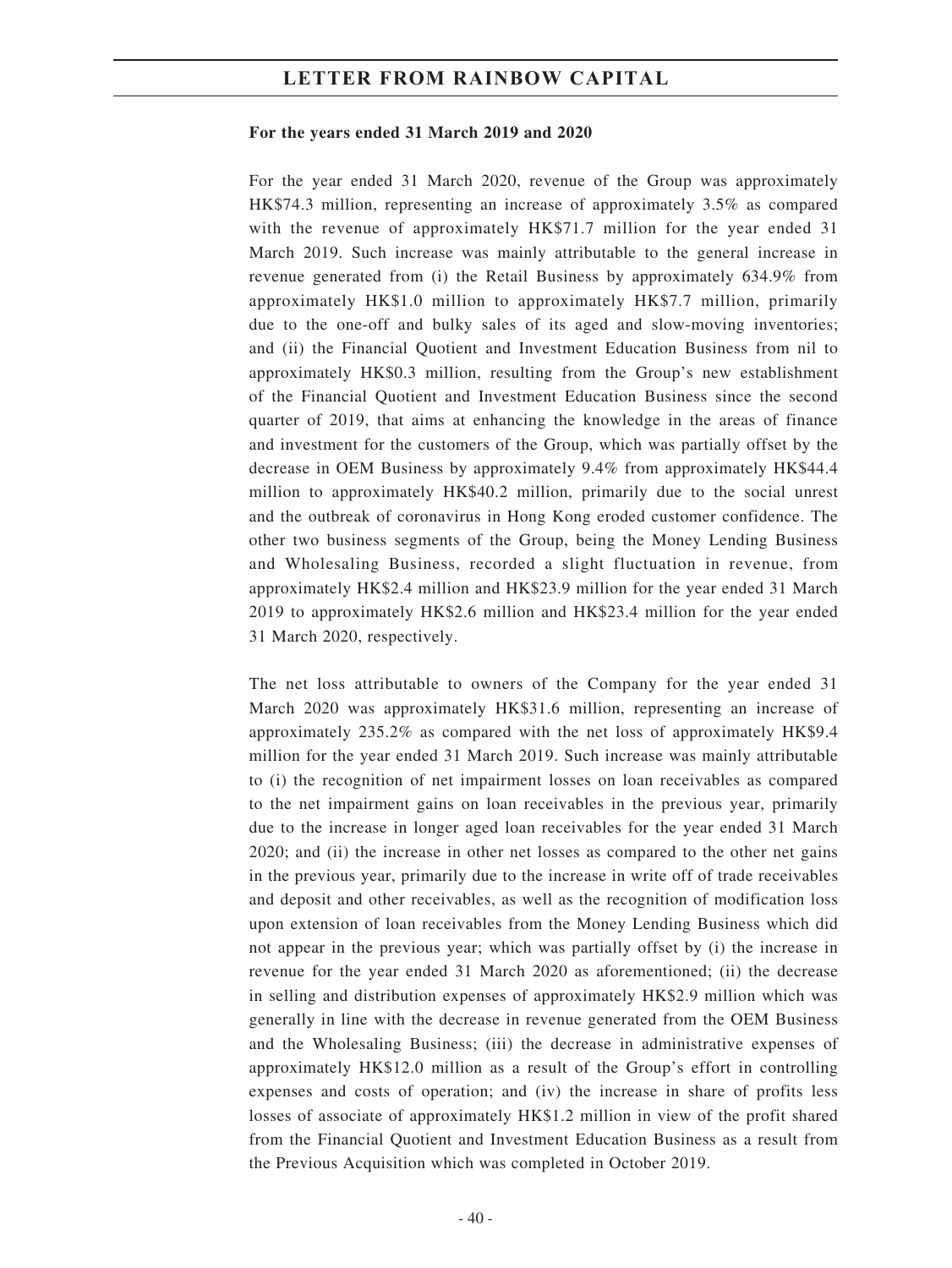#### **For the six months ended 30 September 2019 and 2020**

For the six months ended 30 September 2020, revenue of the Group was approximately HK\$39.5 million, representing a decrease of approximately 9.4% as compared with the revenue of approximately HK\$43.6 million for the six months ended 30 September 2019. Such decrease was mainly attributable to the general decrease in revenue generated from (i) Retail Business by approximately 94.9% from approximately HK\$4.7 million to approximately HK\$0.2 million, mainly due to the outbreak of coronavirus in Hong Kong; and (ii) Wholesaling Business from approximately HK\$21.6 million to nil, mainly due to the outbreak of coronavirus in Hong Kong. Such decrease was partially offset by the general increase in revenue generated from (i) OEM Business by approximately 11.5% from approximately HK\$15.0 million to approximately HK\$16.7 million due to the Group's efforts in securing new customers and orders, controlling its expenses and looking for ways to improve the business; (ii) Money Lending Business by approximately 17.8% from approximately HK\$1.5 million to approximately HK\$1.7 million; and (iii) Financial Quotient and Investment Education Business by approximately 2,407.4% from approximately HK\$0.8 million to approximately HK\$20.8 million due to the Group's expansion in the financial quotient and investment education market and the continuous efforts in broadening its customer base.

The net profit attributable to owners of the Company for the six months ended 30 September 2020 was approximately HK\$13.4 million, as compared with the net loss of approximately HK\$1.2 million for the six months ended 30 September 2019. Such increase in net profit was mainly attributable to (i) the growth in the Group's Financial Quotient and Investment Education business as forementioned; (ii) the decrease in cost of sales of approximately 53.2% due to the substantial drop of Wholesaling Business during the period; and (iii) the increase in share of profit less losses of associate of approximately HK\$2.8 million during the period, in view of the profit shared from the Financial Quotient and Investment Education Business as a result from the Previous Acquisition which was completed in October 2019. Such increase was partially offset by (i) the decrease in other net gains by approximately 67.1%, primarily attributable to the non-recurrence of fair value gain on the Group's equity investments during the period; and (ii) the increase in finance costs of approximately HK\$1.2 million which was primarily due to the issuance of promissory note as a result from the Previous Acquisition.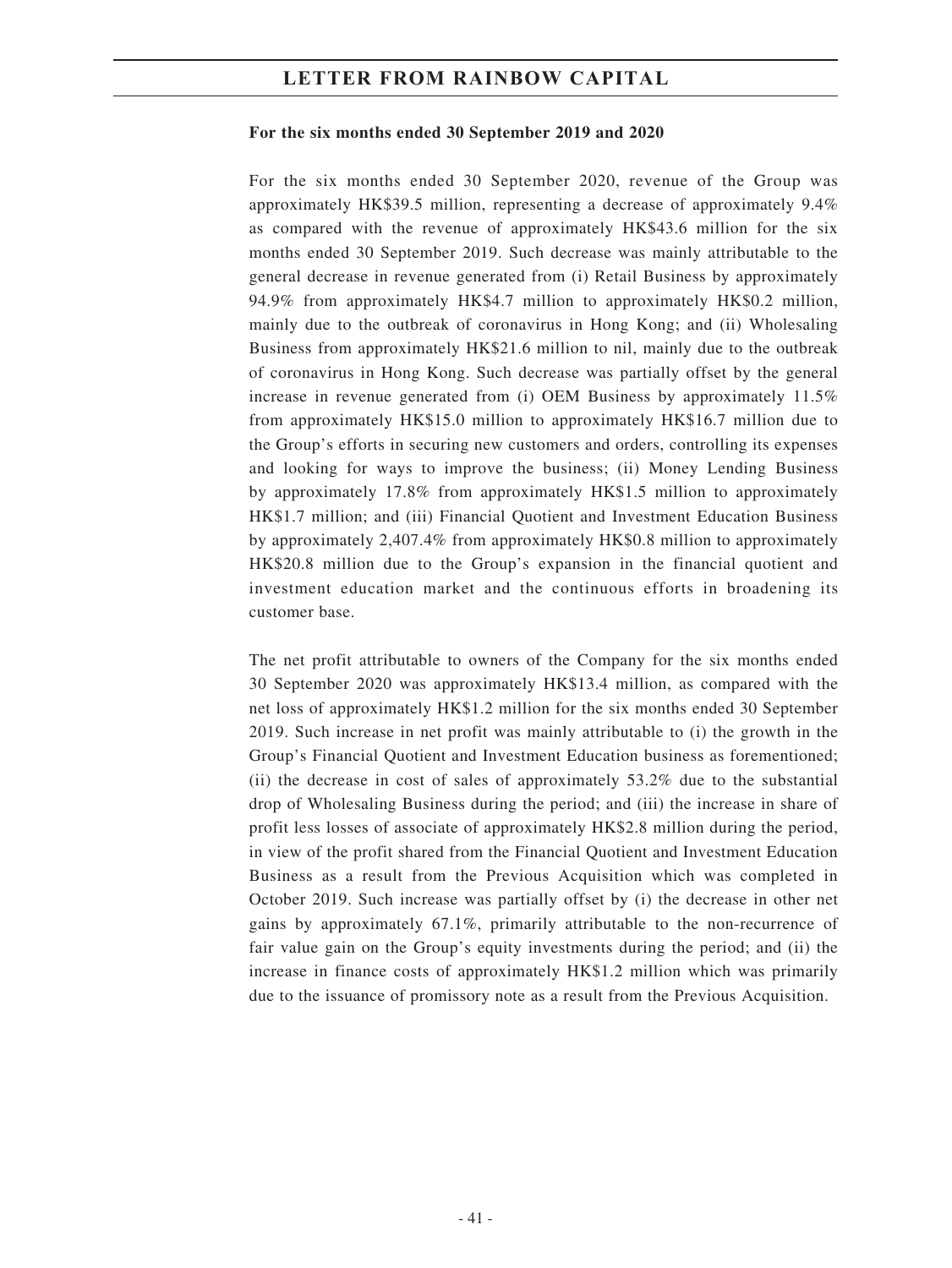#### *(b) Financial position*

|                          |                |                 | As at           |
|--------------------------|----------------|-----------------|-----------------|
|                          | As at 31 March |                 | 30 September    |
|                          | 2019           | 2020            | 2020            |
|                          | HK\$'000       | <b>HK\$'000</b> | <b>HK\$'000</b> |
|                          | (audited)      | (audited)       | (unaudited)     |
|                          |                |                 |                 |
| Non-current assets       | 17,774         | 45,240          | 84,571          |
| Current assets           | 96,634         | 44,296          | 118,775         |
| Current liabilities      | 15,960         | 21,682          | 89,497          |
| Non-current liabilities  | 122            | 17,875          | 50,761          |
| Net current assets       | 80,674         | 22,614          | 29,278          |
| Net assets               | 98,326         | 49,979          | 63,088          |
| Cash and cash equivalent | 5,229          | 2,130           | 42,252          |

As at 30 September 2020, total assets of the Group amounted to approximately HK\$203.3 million, representing an increase of approximately 127.1% as compared to that as at 31 March 2020. Total assets primarily consist of cash and cash equivalents, loan receivables and goodwill arising from the Company's acquisitions of the entire issued share capitals of 2 groups of subsidiaries which are principally engaged in the Financial Quotient and Investment Education Business during the six months ended 30 September 2020, which in aggregate accounted for approximately 75.8% of total assets of the Group.

As at 30 September 2020, cash and cash equivalents of the Group amounted to approximately HK\$42.3 million, representing an increase of approximately 2,024.5% as compared to that as at 31 March 2020, primarily as a result of the significant increase in net cash generated from the Group's operating activities, namely the Financial Quotient and Investment Education Business during the six months ended 30 September 2020.

As at 30 September 2020, the Group recorded net current assets of approximately HK\$29.3 million and net assets of approximately HK\$63.1 million, respectively.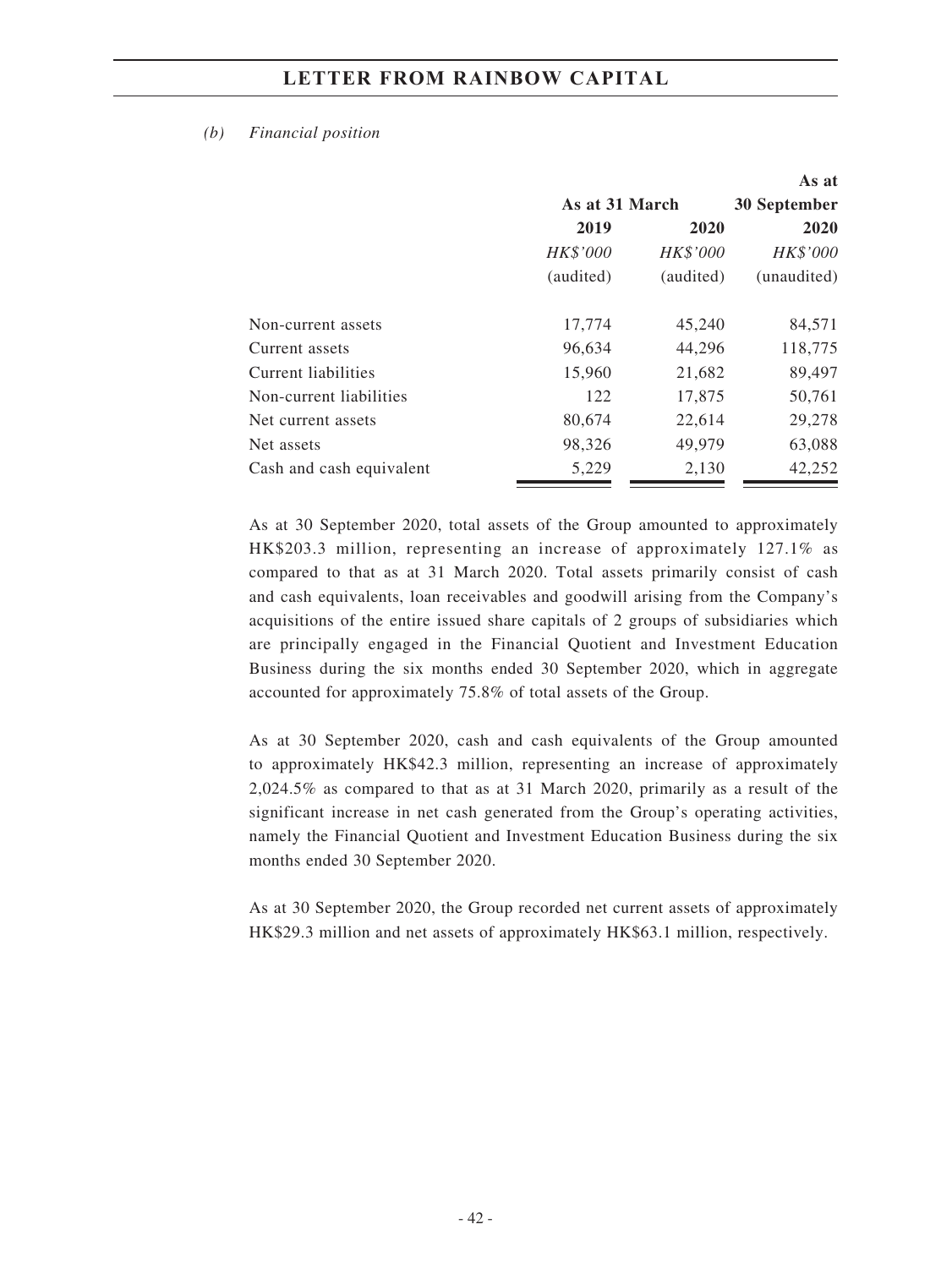#### *(c) Overall comment*

For the year ended 31 March 2020, except for the one-off sales of aged and slowmoving inventories from the Retail Business, the Group's principal business segments, namely OEM Business and Wholesaling Business, have generally remained stagnant. Coupled with the increase in magnitude of several loss items in the Group's income statement which primarily included the write off of trade receivables, impairment loss and modification loss recognised for the Group's loan receivables as aforesaid, the loss of the Group was further deepened.

Since the beginning of 2020, the outbreak of the novel coronavirus has imposed further negative pressure to the Group's principal business. While the Group started to engage the Financial Quotient and Investment Education Business for less than two years, its financial performance is proved to be encouraging. As disclosed in the 2020 Interim Report, the net profit attributable to owners of the Company for the six months ended 30 September 2020 was approximately HK\$13.4 million, as compared with a loss of approximately HK\$1.2 million for the corresponding six months ended 30 September 2019, mainly attributable to, among others, the growth in the Group's Financial Quotient and Investment Education Business which has shown remarkable growth as compared to the corresponding six-month period in 2019.

In view of the positive financial performance of the Financial Quotient and Investment Education Business contributed to the Group, we consider it preferable for the Group to continue to consolidate such business stream with a view to diversifying its existing businesses on one hand, while maintaining adequate cash reserves for its ongoing business development and general working capital purpose.

### *1.2 The Target Group*

#### *(a) Background and business of the Target Group*

The Target Company is a company incorporated in the British Virgin Islands with limited liability whose principal business activity is investment holding. The Target Group, through YH, being incorporated in Hong Kong and directly wholly-owned by the Target Company, is principally engaged in provision of financial quotient and investment experience-sharing seminars in Hong Kong.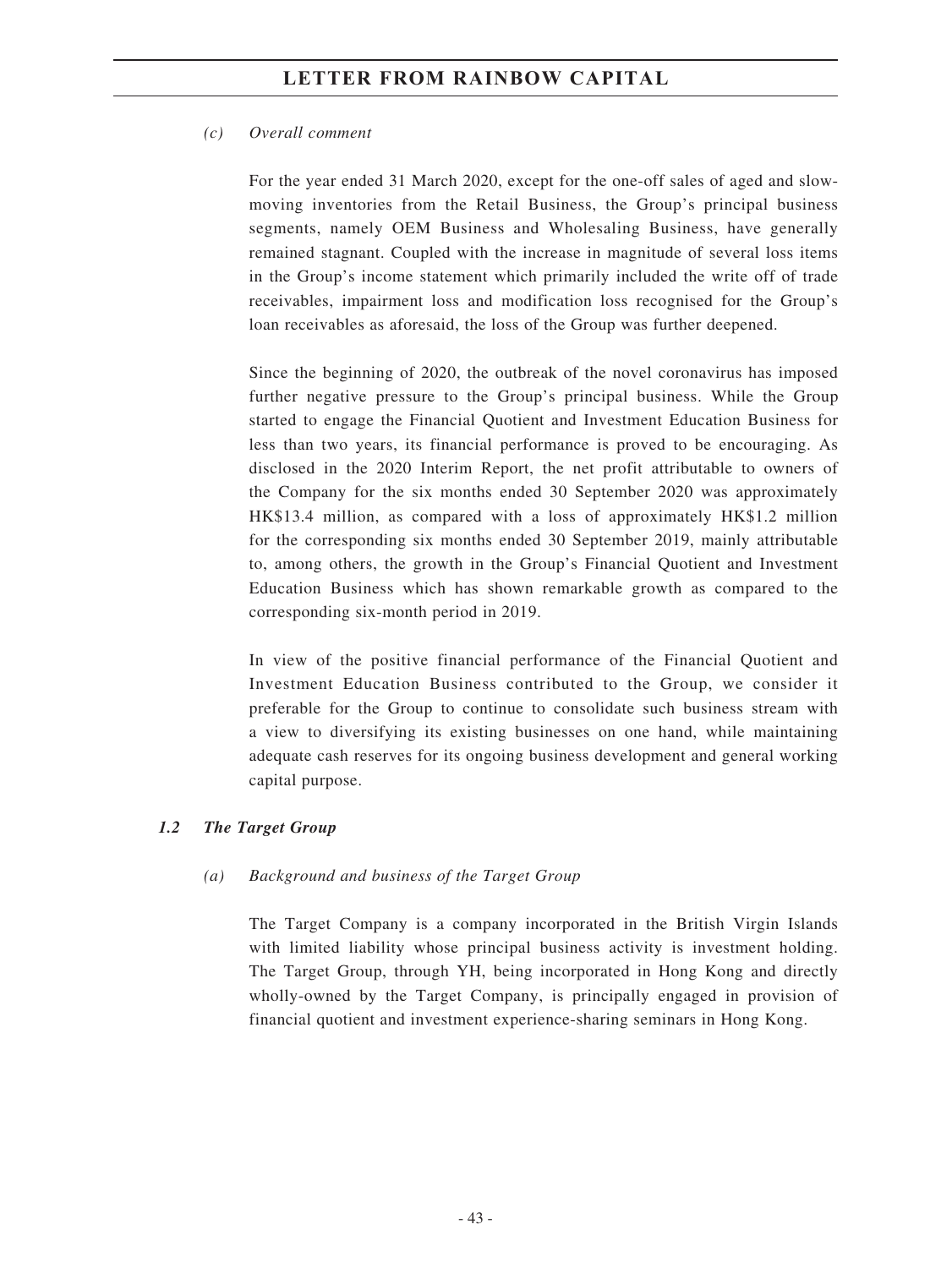The Target Group currently holds the experience-sharing seminars, which mainly cover (i) property investment; (ii) securities investment; and (iii) financial quotient in Hong Kong. The seminars being held by the Target Group aim at enhancing the knowledge of the customers in the areas of finance and investment, as well as sharing different ways for the customers to fulfil their financial needs.

#### *(b) Financial information of the Target Group*

Set out below is a summary of the key financial information of the Target Group for the three years ended 31 December 2020 (the "**Track Record Period**"), which were audited in accordance with Hong Kong Financial Reporting Standards and extracted from the Accountants' Report of the Target Group as set out in Appendix II of the Circular:

#### **Financial performance:**

|                                            | For the years ended<br>31 December |                 |           |
|--------------------------------------------|------------------------------------|-----------------|-----------|
|                                            |                                    |                 |           |
|                                            | 2018                               | 2019            | 2020      |
|                                            | <i>HK\$'000</i>                    | <b>HK\$'000</b> | HK\$'000  |
| <b>Revenue</b>                             | 10,356                             | 30,701          | 37,159    |
| - Seminar services                         | 10,356                             | 21,575          | 19,734    |
| - Consulting services                      |                                    | 9,126           | 17,425    |
| Other income and gains, net                | 597                                | 1,919           |           |
| Gain from disposal of non-core business    |                                    |                 |           |
| subsidiaries                               |                                    | 2,533           |           |
| Administrative and operating expenses      | (9,327)                            | (19, 840)       | (17, 460) |
| (Provision)/reversal for expected credit   |                                    |                 |           |
| losses                                     | (376)                              | 682             | 367       |
| Profit before taxation                     | 1,232                              | 15,889          | 22,166    |
| Income tax expenses                        | (607)                              | (2,062)         | (3,571)   |
| Profit/(loss) for the year attributable to |                                    |                 |           |
| owners of the Target Company               | 1,444                              | 14,074          | 18,595    |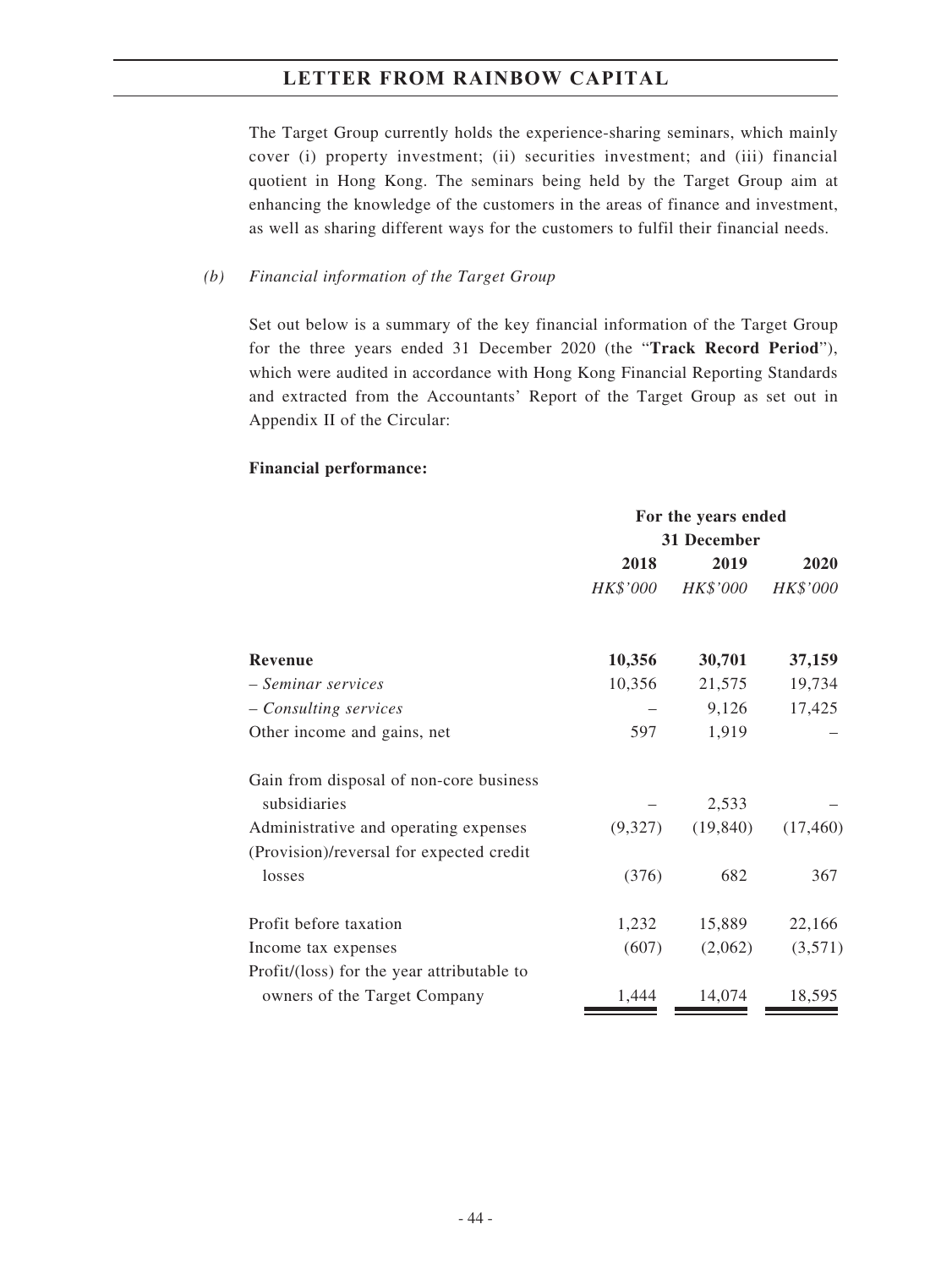During the Track Record Period, revenue from the provision of seminar services contributed a majority of total revenue, with the balance consisting of provision of consulting services since 2019. As advised by the management of the Company, the seminars are typically hosted by speakers connected by the Target Group, which are experienced experts and professionals in property and stock investment industry and covers a variety of investment topics. Since 2019, the Target Group is also engaged in the provision of consulting services in the form of one-on-one discussion meeting, that aims to share particular securities and properties investment strategies and ideas to those customers who finished the seminars. The customers will generally prepay their membership package and participation fee for the said seminars and the discussion meeting.

During the Track Record Period, revenue of the Target Group increased significantly by approximately 258.8% from approximately HK\$10.4 million in 2018 to approximately HK\$37.2 million in 2020, primarily attributable to the general increase in the number of new customers for the investment seminars amid the increasing demand on investment management for people in Hong Kong. In addition, the Target Group also recorded a general increase in its net profit after tax. The noticeable increase in net profit in 2019 and 2020 was generally in line with the increase in revenue as aforesaid.

|                         | As at 31 December |                 |          |
|-------------------------|-------------------|-----------------|----------|
|                         | 2018              | 2019            | 2020     |
|                         | HK\$'000          | <b>HK\$'000</b> | HK\$'000 |
| Non-current assets      | 82,358            | 740             | 16,441   |
| Current assets          | 29,425            | 30,589          | 45,188   |
| Current liabilities     | 53,678            | 26,902          | 39,011   |
| Non-current liabilities | 185               | 58              | 253      |
| Net current assets      | (24, 253)         | 3,687           | 6,177    |
| Net assets              | 57,920            | 4,369           | 22,365   |

#### **Financial position:**

As at 31 December 2020, non-current assets of the Target Group mainly comprised of an investment property (the "**Property**") of approximately HK\$15.5 million, which comprises a 3-storey detached house located in Hong Kong.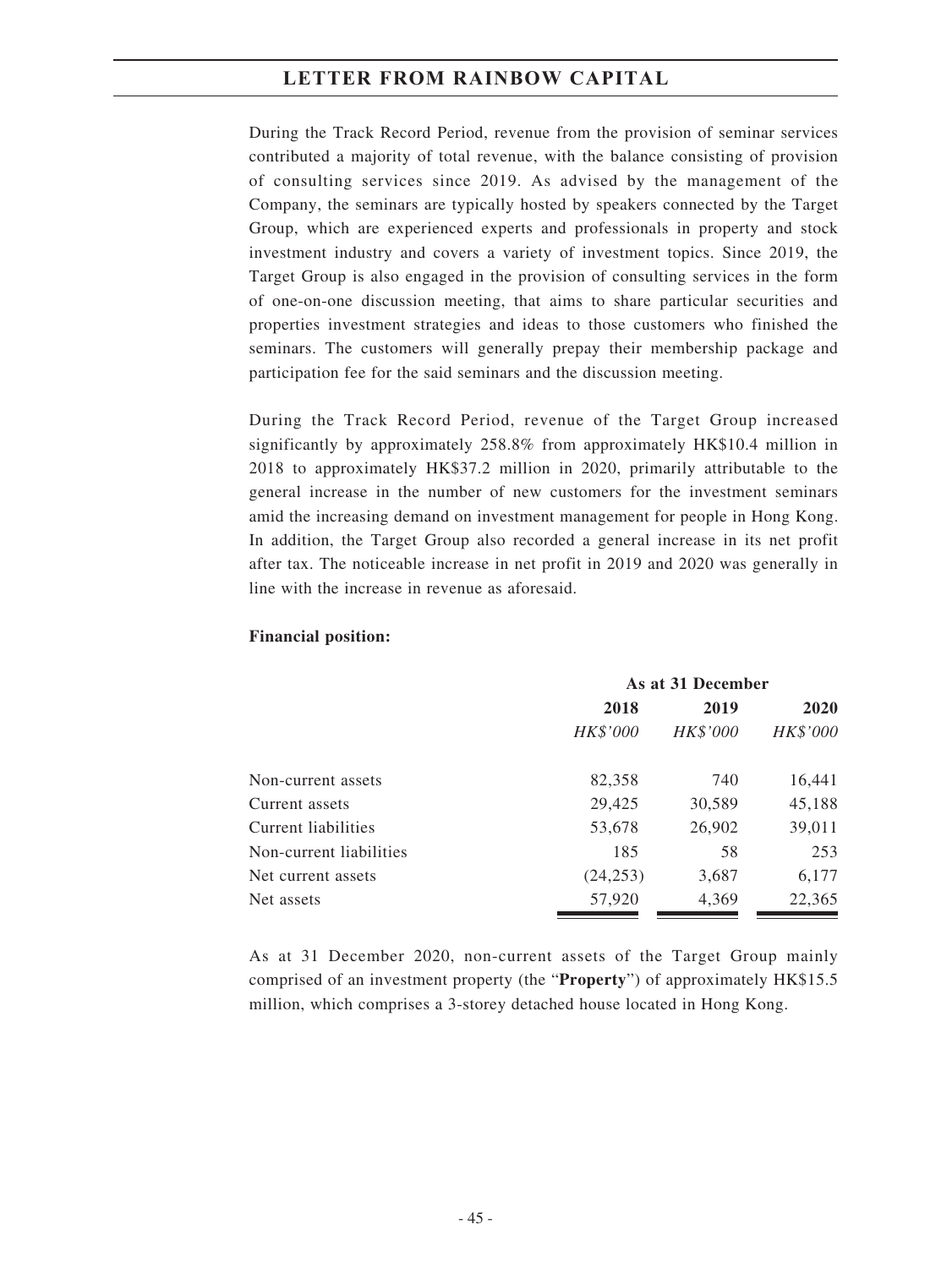As at 31 December 2020, current assets of the Target Group mainly comprised of (i) amounts due from the Vendor of approximately HK\$29.0 million, which are unsecured, interest-free and repayable on demand; and (ii) amounts due from related companies, being several companies which are the shareholders of the Target Group of approximately HK\$6.8 million, which are unsecured, interestfree and repayable on demand.

As at 31 December 2020, liabilities of the Target Group represented mainly (i) borrowings of approximately HK\$11.2 million, principally comprising a mortgage loan which is secured by a pledge over the Property; (ii) an amount due to a related company, Freemaker Institute Limited (an indirectly wholly owned subsidiary of the Company following the Group's acquisition in August 2020) of approximately HK\$10.4 million, which will become an intra-group balance with the Enlarged Group and will be eliminated on consolidation level upon Completion; and (iii) contract liabilities of approximately HK\$10.2 million, which represented seminar and consulting fees received in advance prior to the customers attending the related seminars or consulting sessions.

As at 31 December 2020, net assets of the Target Group amounted to approximately HK\$22.6 million.

### *1.3 Background to the Acquisition*

### *(a) Outlook of the Financial Quotient and Investment Education Business*

Promoting financial literacy of the people of Hong Kong has been the ongoing motive of the government in Hong Kong. The Investor and Financial Education Council (the "**IFEC**"), which was supported by the four financial regulators and the Education Bureau, was established in Hong Kong in late 2012 for the continuing mission to advance the financial literacy of the people of Hong Kong.

According to a research conducted by IFEC in 2019, overall financial literacy level in Hong Kong increases as compared with that in 2015, as a result of improvement in the area of financial knowledge and attitude.

As stated in the annual report of the IFEC in 2019, Hong Kong's economy has taken a blow as a result of the COVID-19 pandemic, with increasingly more people faced with financial and unemployment difficulties, which highlights the need and urgency to have the capabilities and confidence to manage finances for people in Hong Kong. Against this backdrop, it is believed that the outlook of the Financial Quotient and Investment Education Business is generally positive.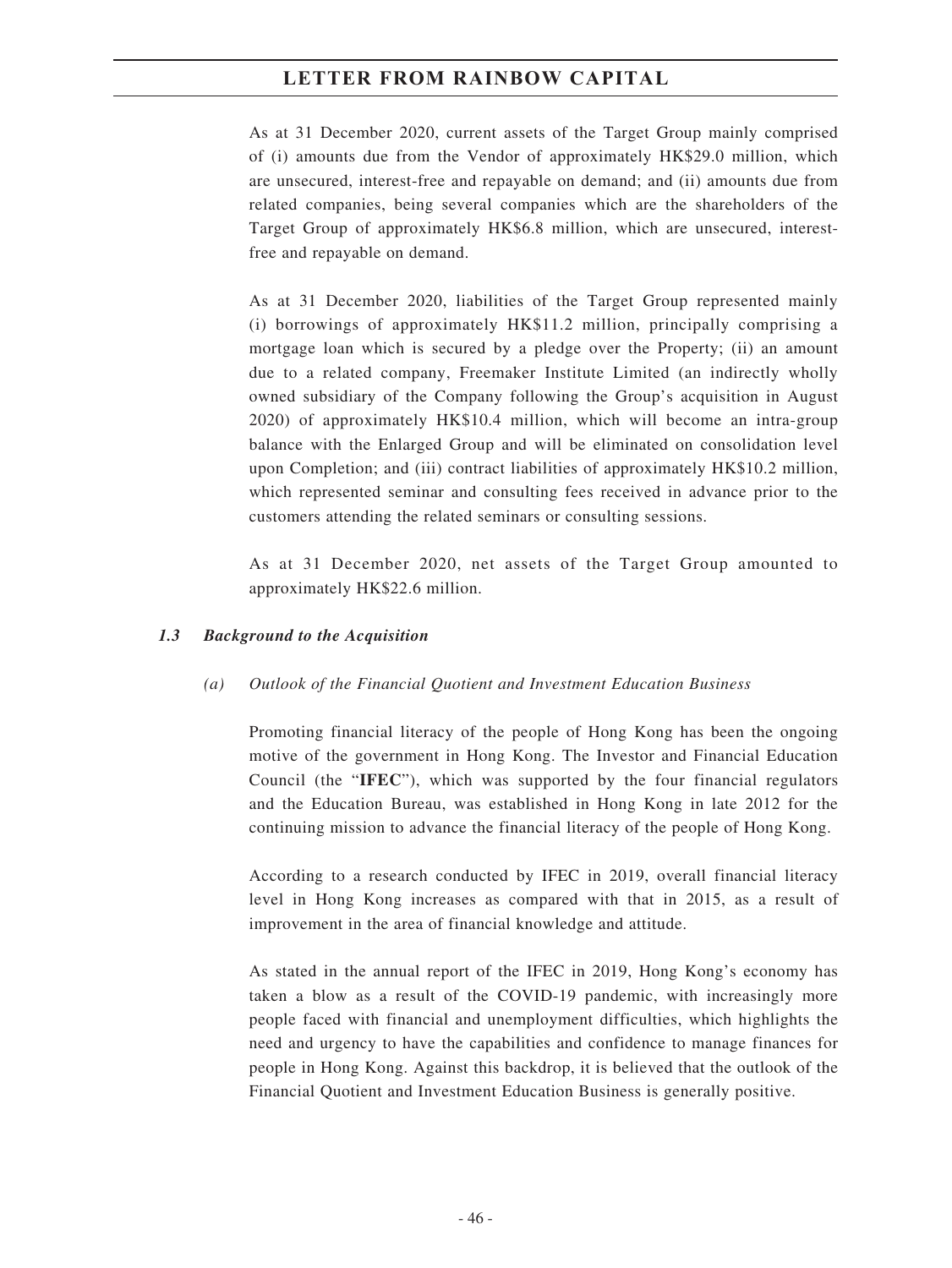#### *(b) Previous acquisitions*

As disclosed in the 2020 Annual Report, the Group intends to invest resources to expand the share in the financial quotient and investment education market and to strive to broaden its customer base.

The Group commenced the Financial Quotient and Investment Education Business in the second quarter of 2019. It provides financial quotient and investment education courses for the customers for enhancing their knowledge in the areas of finance and investment and in return, the Group earns tuition fee income from the provision of courses. After generating segment profit from such business in the first half of 2019, the Group further expanded such business arm through a couple of acquisitions, which are detailed as follows:

| Announcement   |                                                                                                                                                                                                                                                                                                                                             |                  | Forms of                                                                 |
|----------------|---------------------------------------------------------------------------------------------------------------------------------------------------------------------------------------------------------------------------------------------------------------------------------------------------------------------------------------------|------------------|--------------------------------------------------------------------------|
| date           | Principal business of the target                                                                                                                                                                                                                                                                                                            | Consideration    | consideration                                                            |
| 17 August 2020 | 100% equity interest of a target<br>company, which is engaged<br>in the provision of financial<br>quotient and securities<br>investment experience-sharing<br>seminars and relevant value-<br>added services in Hong Kong,<br>together with the provision of<br>activities introducing memory<br>improvement and speed-reading<br>technique | HK\$40.0 million | 2-year term promissory<br>note with interest<br>rates of 5% per<br>annum |
| 11 May 2020    | 100% equity interest of a target<br>company, which is engaged in<br>the provision of seminars on<br>the UK property investment<br>experience sharing in Hong<br>Kong, together with the<br>provision of play-based learning<br>activities to enhance the overall<br>development for children aged<br>from 6 to 14 years old in Hong<br>Kong |                  | HK\$33.25 million Consideration share                                    |
| 9 October 2019 | 30% equity interest of the Target<br>Company, i.e. the Previous<br>Acquisition                                                                                                                                                                                                                                                              | HK\$15.4 million | Cash                                                                     |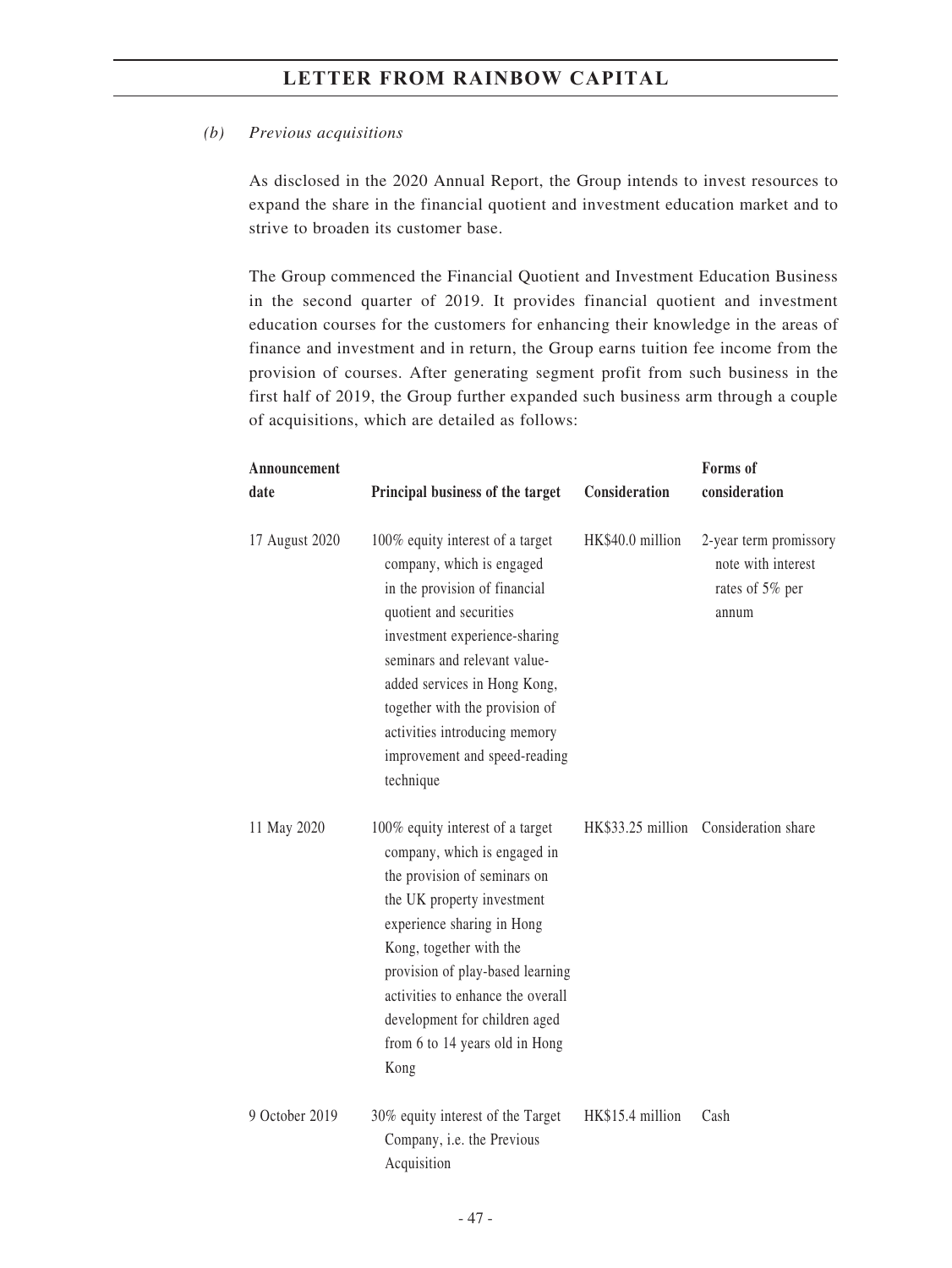In view of the profit growth of the Target Company and with a view that the Acquisition will obtain the full control of the Target Company, the Group entered into the Agreement with the Vendor to acquire the remaining 70% of the issued share capital of the Target Company to further expand its Financial Quotient and Investment Education Business.

#### *1.4 Reasons for and benefits of the Acquisition*

During the year ended 31 March 2020, the Group has commenced to engage in the Financial Quotient and Investment Education Business. For the year ended 31 March 2020 and for the six months ended 30 September 2020, the Company has recorded a segment revenue of approximately HK\$0.3 million and HK\$20.8 million respectively, demonstrating the positive performance of the Financial Quotient and Investment Education Business.

The Company has been actively seeking opportunities for developing the Financial Quotient and Investment Education Business so as to maximise the return for the Shareholders. In 2020, the Group has acquired 2 groups of subsidiaries which principally engaged in the business of hosting investment experience-sharing seminars that purport to enhance the finance and investment knowledge of the customers, as mentioned in our sub-section above headed "1.3 Background to the Acquisition". As disclosed in the 2020 Interim Report, the Group will continue to invest resources to expand its share in the financial quotient and investment education market. In this context, we concur with the Company's view that the Acquisition is in line with the business strategies and promote the ongoing development of the Group.

As disclosed in the Letter from the Board, the Group has acquired 30% of the issued share capital of the Target Company in October 2019 through the Previous Acquisition which is accounted for an associate of the Company. In view of (i) the achievement of YH, being a direct wholly-owned subsidiary of the Target Company, to reach the 2019 Guaranteed Profits; and (ii) YH has established proven profit-making record over the past three years and demonstrated remarkable growth in net profit of over 20% and 160% in 2018 and 2019 respectively, the Directors are optimistic towards the prospect of the Target Group and are of the view that the Target Group will provide continuous satisfactory contributions to the Group.

Upon Completion, the financial results of the Target Group will be consolidated into the financial statements of the Company. In view of the proven profitmaking record of the Target Group, the Directors consider that the Acquisition would enable the Group to broaden the revenue base of the Group and will bring positive influence to the financial results of the Group.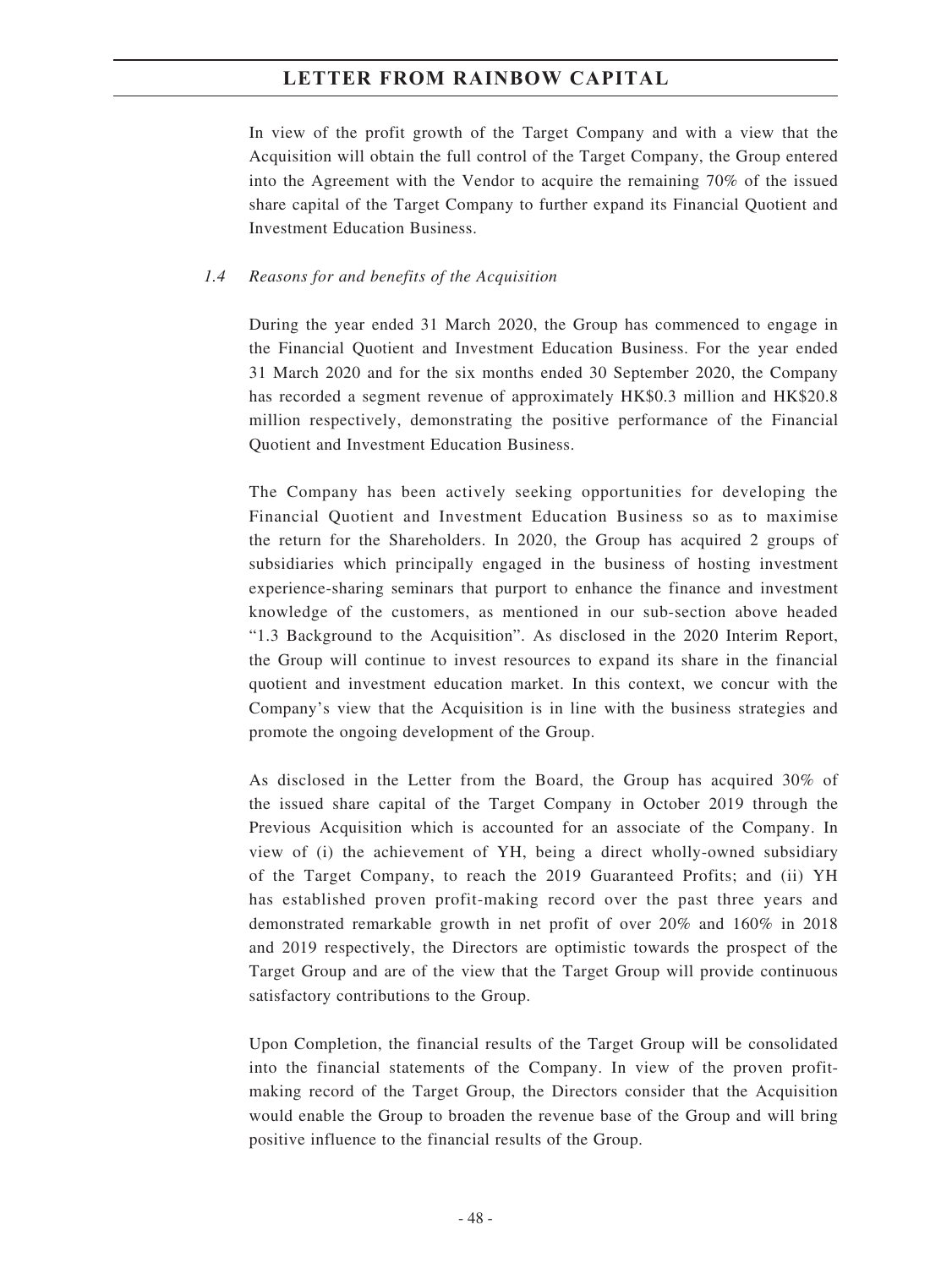Besides, as the majority of the Consideration is satisfied through the issue of the Promissory Note, therefore immediate cashflow burden of the Group will be largely reduced. Also, the Guaranteed Profits and the compensation mechanism will effectively reduce the Consideration in the event of shortfall in the Guaranteed Profits. As such, it provides extra protection to the Group regarding the risk of the Target Group not sustaining its initial performance and growth.

Taking into account that (i) the entering into the Agreement is in line with the business strategies of the Group and serves to diversify the Group's businesses; (ii) the positive financial performance of YH, being the principal operating entity of the Target Group, as demonstrated by its strong profit growth of unaudited net profit of approximately HK\$19.6 million according to its management accounts for the year ended 31 December 2020; and (iii) financial benefits brought along by the Acquisition, in particular the reduction of immediate cashflow burden of the Group through the issue of the Promissory Note as the majority of the Consideration, which allows an appropriate level of funds to be retained for the Group's ongoing business development and general working capital purpose, we are of the view that the Agreement and the Acquisition is justifiable and fair and reasonable and is in the interests of the Company and the Shareholders as a whole.

### **2. Principal terms of the Agreement**

For details of the terms of the Agreement, please refer to the section headed "THE AGREEMENT" in the Letter from the Board. Set out below are the principal terms of the Agreement:

## *2.1 Subject matter*

Pursuant to the Agreement, the Purchaser (a direct wholly-owned subsidiary of the Company) has conditionally agreed to acquire the remaining 70% of the issued share capital of the Target Company from the Vendor (the executive Director). Upon Completion, the Target Company will become a subsidiary of the Company.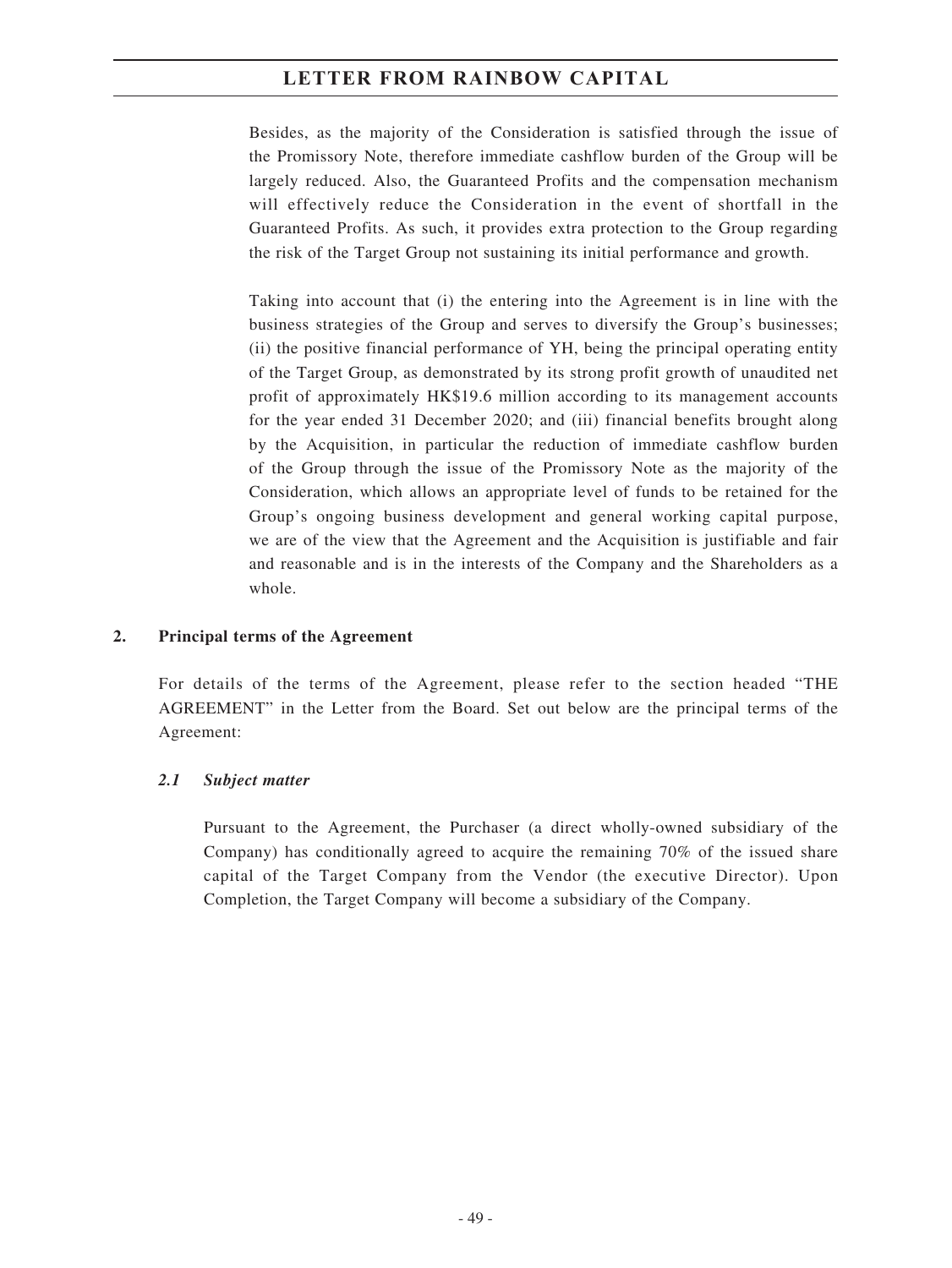### *2.2 Consideration*

Pursuant to the Agreement, the Consideration is HK\$80 million, which shall be paid and satisfied upon Completion in the following manner:

- (a) as to HK\$41 million by the issue of the Promissory Note by the Purchaser to the Vendor;
- (b) as to HK\$29 million, being the aggregate amount of the Assumed Liabilities that the Vendor is indebted to the Target Group, which will be assumed by the Purchaser upon Completion; and
- (c) as to HK\$10 million by cash.

The Consideration was arrived at based on normal commercial terms after arm's length negotiations between the Purchaser and the Vendor and was determined with reference to, among others, (i) the preliminary valuation of 70% equity interest of the Target Group of approximately HK\$84.2 million as at 2 September 2020 prepared by an independent valuer (the "**Valuer**") based on market approach, which represented a discount of approximately 5.0% to the valuation; (ii) the profit-making financial and operating performance of the Target Group for the three years ended 31 December 2017, 2018 and 2019; (iii) the Guaranteed Profits given by the Vendor; and (iv) the reasons for and benefits of the Acquisition as set out in the sub-section above headed "1.4 Reasons for and benefits of the Acquisition".

### *2.3 Profit guarantee and compensation*

Pursuant to the Agreement, the Vendor has irrevocably and unconditionally guaranteed to the Purchaser that the audited net profit after tax of the Target Group for the 12-month period from 1 April 2020 to 31 March 2021 (the "**Profit Guarantee Period**") as shown on its audited consolidated financial statements to be prepared in accordance with the HKFRS shall be no less than HK\$17.0 million (the "**Guaranteed Profits**").

If the actual audited consolidated net profit after tax of the Target Group for the Profit Guarantee Period as shown on its audited consolidated financial statements to be prepared in accordance with HKFRS shall be less than the Guaranteed Profits, the Vendor shall compensate the Purchaser with an amount in respect of the shortfall calculated according to the following formula:

Compensation Sum  $=$   $\frac{(Guaranteed \; Profits - Actual \; Profits)}{x \; Consideration}$ Guaranteed Profits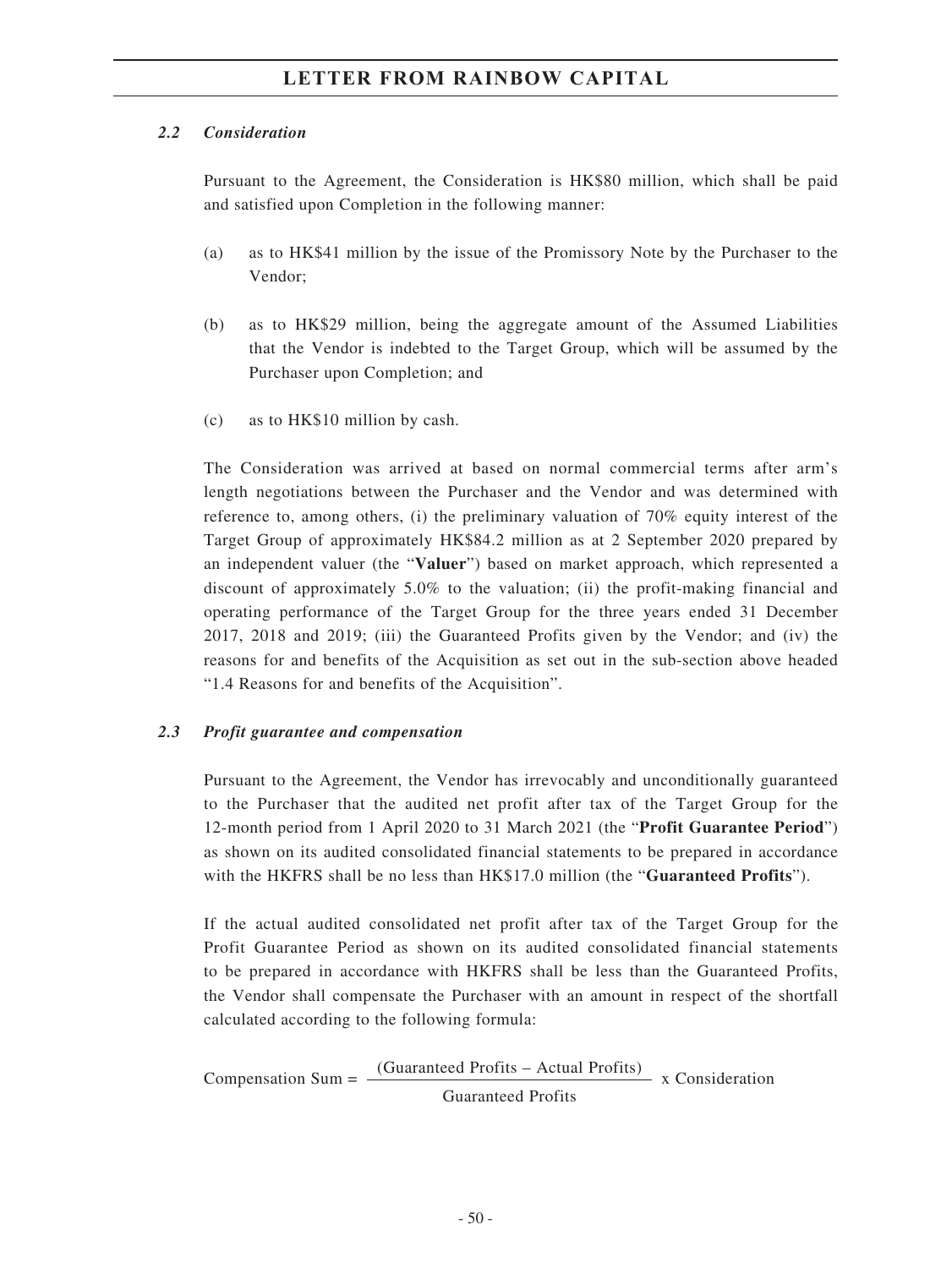For the avoidance of doubt, if the Actual Profits shall be negative, it shall be deemed to be zero. The maximum amount of the Compensation Sum payable by the Vendor shall not exceed the amount of the Consideration.

The Compensation Sum shall be settled by the Vendor with the Purchaser by way of set off against the Promissory Note and any remaining balance shall be paid by the Vendor in cash. The Vendor shall settle and pay all relevant amount that is payable within 14 Business Days upon the issuance of the 2021 Audit. For the avoidance of doubt, no interest shall accrue or payable to the holder of the Promissory Note in respect of any amount under the Promissory Note being set off and all such interests of the remaining amount of the Promissory Note, if any, will only be accrued upon the full settlement of all relevant amount payable by the Vendor.

The Guaranteed Profits was arrived at after arm's length negotiations between the Parties with reference to (i) historical financial performance of the YH with profitmaking record; and (ii) the business development and future prospect of the Target Group.

### *2.4 Principal terms of the Promissory Note*

| Issuer           | the Purchaser                                                                                                                                                      |
|------------------|--------------------------------------------------------------------------------------------------------------------------------------------------------------------|
| Principal amount | HK\$41,000,000                                                                                                                                                     |
| Interest         | 3% per annum from the date of issue of the Promissory Note,<br>subject to the PN Interest Arrangement (as applicable)                                              |
| Maturity         | 2 years from the date of issue of the Promissory Note                                                                                                              |
| Repayment        | due and repayable on the Maturity Date                                                                                                                             |
| Transferability  | the Promissory Note may only be transferable and assignable by<br>the parties involved to any party with prior written approval                                    |
| Early repayment  | the Purchaser may pay to the Vendor prior to the Maturity Date<br>any outstanding principal amount (together with the accrued<br>interests) of the Promissory Note |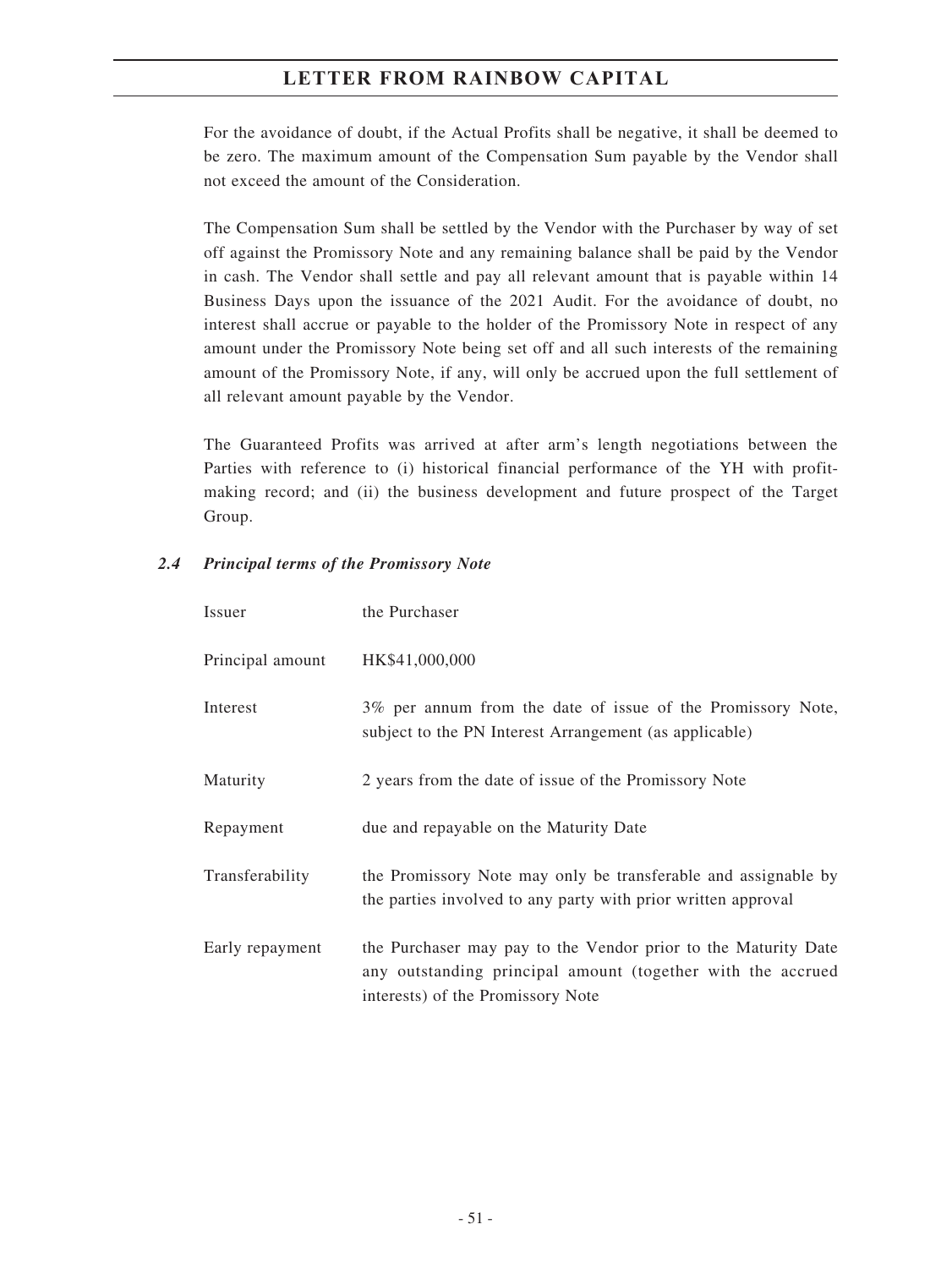### *2.5 Condition Precedent*

Completion shall be conditional upon and subject to:

- (a) the completion of the due diligence review and investigation on the Target Group (which includes but not limited to, the legal and financial due diligence review) conducted by the Purchaser to its reasonable satisfaction;
- (b) the Agreement and the sale and purchase of the Sale Shares contemplated thereunder having been approved by the Independent Shareholders at the EGM in accordance with the Applicable Laws;
- (c) all necessary consents, authorisations, approval, licence, permission, order (or, as the case may be, relevant waiver or exemption) in connection with the Agreement and the transactions contemplated thereby having been obtained by the respective Parties (including but not limited to, the necessary consent from the Stock Exchange and banks); and
- (d) the representations, warranties and undertakings provided by the Vendor set out in the Agreement remaining true, accurate and not misleading in any respect at Completion as if repeated at Completion and at all times between the date of the Agreement and Completion.

As at the Latest Practicable Date, no condition precedent has been fulfilled or waived. The Purchaser may waive the conditions precedent (a) and (d) at its discretion.

If the conditions precedent have not been satisfied (or, as the case may be, waived by Purchaser) on or before the Long Stop Date, the Purchaser shall not be bound to proceed with the purchase of the Sale Shares and the Agreement.

Completion shall take place after all the conditions of the Agreement have been fulfilled.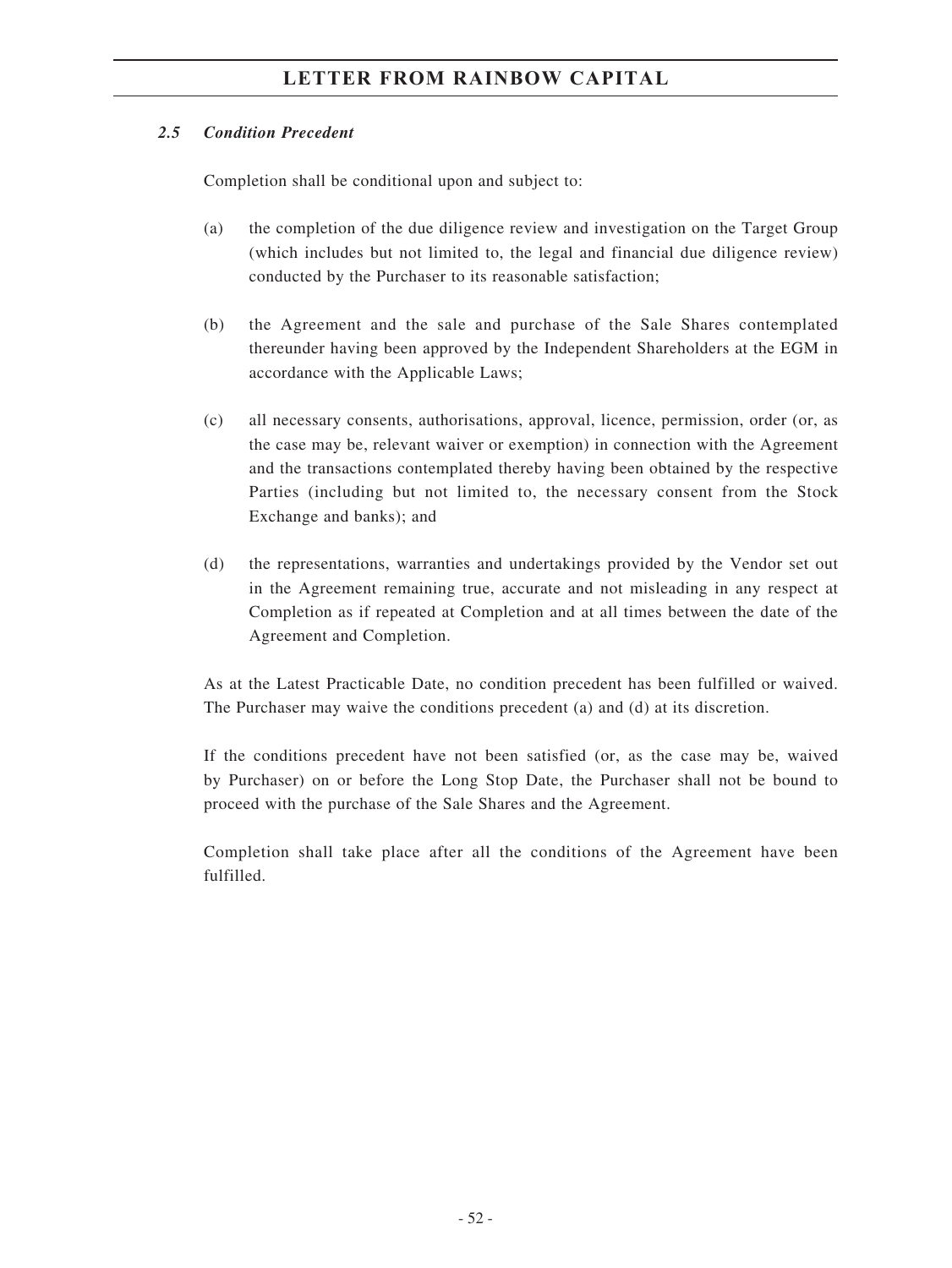#### **3. Assessment of the principal terms of the Agreement**

#### *3.1 Independent valuations and evaluation of the Consideration*

The Consideration was determined after arm's length negotiations primarily with reference to the independent preliminary valuation of 70% equity interest of the Target Group conducted by the Valuer as at 2 September 2020. Such valuation represents 70.0% of the market value of the business of the Target Group of approximately HK\$84.2 million. Independent valuation of 70% equity interest of the Target Group as at 31 December 2020 conducted by the Valuer remained at HK\$84.2 million (the "**Target Valuation**"). The Target Group also holds the Property with a market value of approximately HK\$20.0 million (the "**Property Valuation**"). The text of the Target Valuation and the Property Valuation are set out in Appendix V and VI to the Circular, respectively.

### *(i) The Target Valuation*

(a) Valuation approach and methodology

In the process of assessing the Target Valuation, we are advised by the Valuer that they have considered three generally accepted valuation approaches, namely the market approach, the income approach and the asset-based approach. In determining the Target Valuation, the Valuer considered that the market approach is the most appropriate one. In particular, the asset-based approach was not adopted primarily since the Valuer is of the view that the future growth potentials of the Target Group will not be captured in such a valuation. The income approach is also not considered appropriate, given this method requires significant level of judgements and more subjective assumptions to be made.

As a result, the market approach, which relates to the Target Valuation by primarily making reference with publicly traded comparable companies engaging in the similar industry of the Target Group, are used to arrive at the market value of the Target Group. In our view, we agree that it is not appropriate to use asset-based approach as the value of the Target Group depends on its earnings but not its asset base. We also consider that income approach requires numerous assumptions which are subjective in nature. As such, we concur with the view of the Valuer that market approach is an appropriate valuation approach to be adopted for the Target Valuation.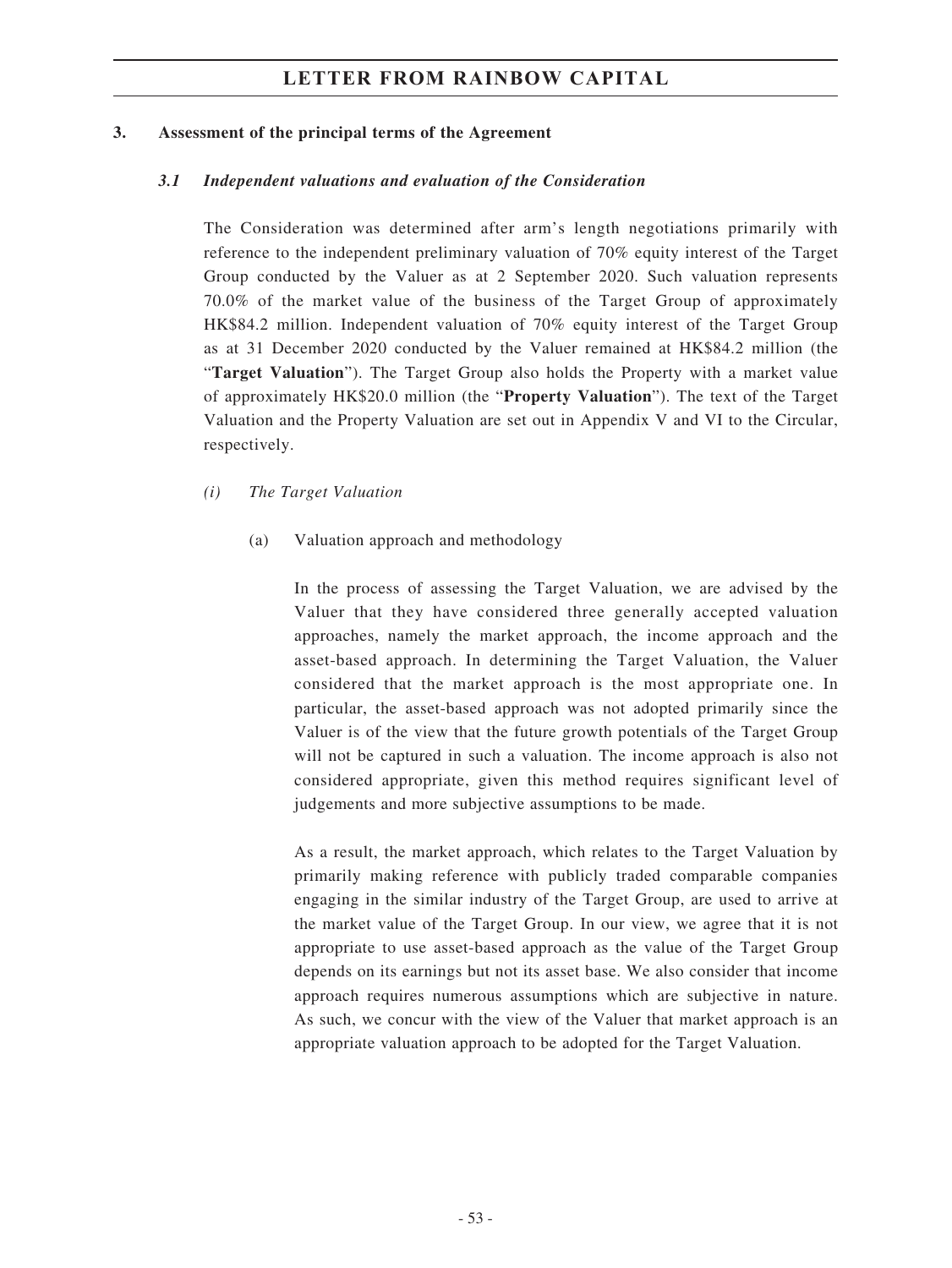Under the said approach adopted, the Valuer has determined the price-toearnings ratio (the "**P/E ratio(s)**") to be most appropriate in determining the value of the Target Group. For the purpose of independent assessment of the fairness and consideration of the Consideration, we have considered three most commonly used valuation methodologies, namely the P/E ratios, price-to-book ratios (the "**P/B ratio(s)**") and price-to-sales ratios (the "**P/S ratio(s)**"). As stated above, we consider that it is not appropriate to use P/B ratio as the value of the Target Group depends on its earnings but not its asset base. P/S ratio is also considered not to be appropriate as it fails to reflect the differences in cost structure across comparable companies. Given that (i) the usage of the P/E ratio is a widely used ratio under the market approach; (ii) the relevance of using the P/E ratio given the Target Group has been profitable in the latest financial year; and (iii) following discussions with the Valuer as to the rationale for using the P/E ratio, we concur with the Valuer that the usage of P/E ratio is a reasonable approach.

Furthermore, taking into account that (i) the Target Valuation is principally based on the Guaranteed Profits for a future period, which was primarily arrived at with reference to the historical financial performance of the Target Group with profit-making record, as well as the business development and future prospect of the Target Group that is demonstrated by (a) the substantial increase in the number of customers of YH by over 1.5 times as at 30 September 2020 as compared with that as at 30 September 2018; and (b) as mentioned in the sub-section above headed "1.3 (a) Outlook of the Financial Quotient and Investment Education Business", the continuing mission of IFEC to advance the financial literacy of the people of Hong Kong would raise their awareness to plan and manage their finances efficiently. According to the Hong Kong Strategy for Financial Literacy, a specialised committee launched and coordinated by the IFEC with the objective of improving financial literacy of Hong Kong people, raising awareness of the benefits of financial education is able to help individuals and families see the value of engaging in financial education, enhance the long-term consumer demand for such initiatives and increase the number of financial education initiatives offered and organisations involved. Thus, as a private organisation offering financial seminars in complex financial products, the continuing mission of IFEC to advance the financial literacy and raise people's awareness of financial education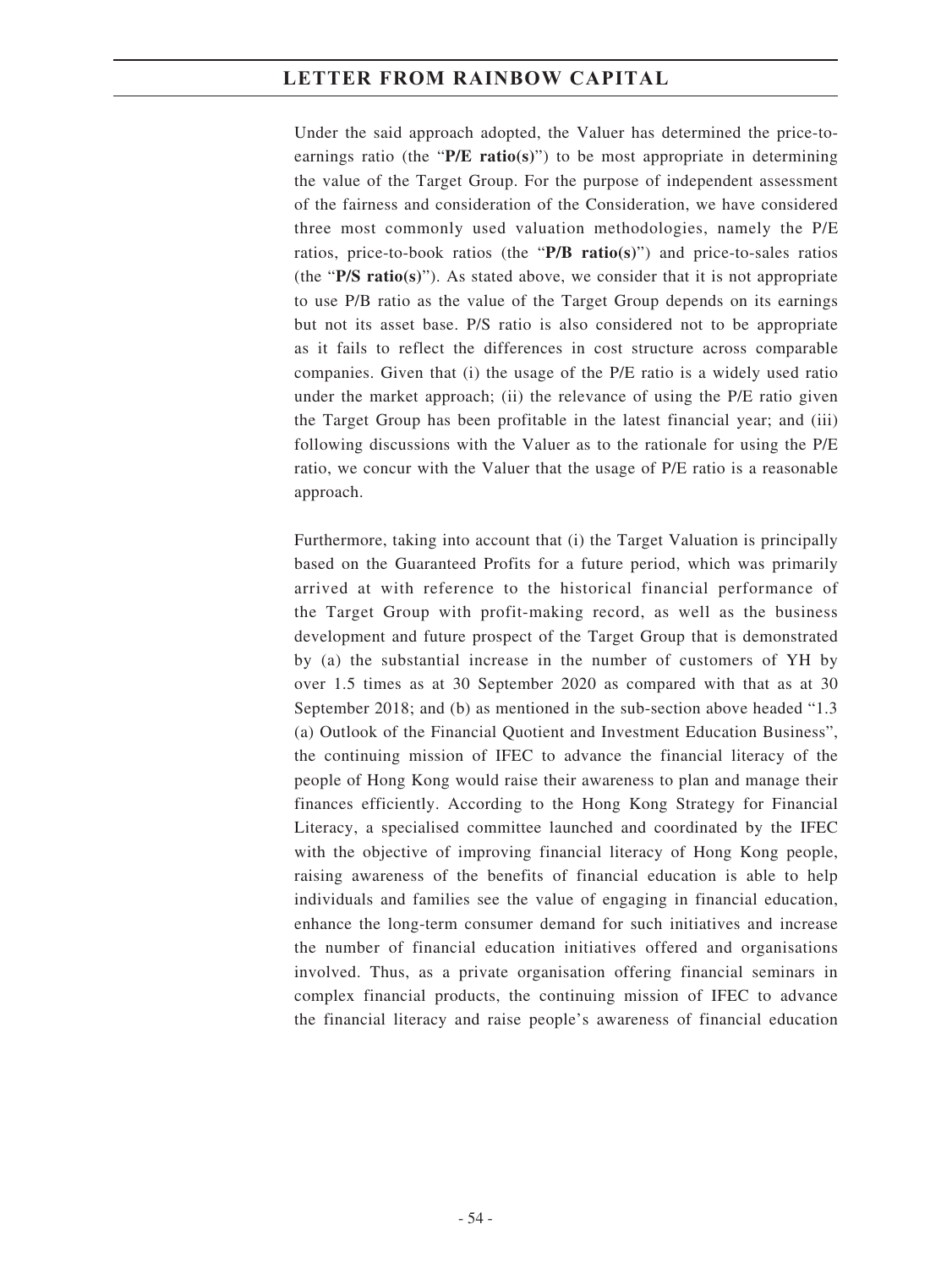is expected to facilitate the business development of the Target Group; (ii) the remarkable growth of the Target Group which was illustrated by its established proven profit-making record over the past three years, with a substantial increase in net profit of the Target Group of approximately HK\$14.1 million and HK\$18.6 million in 2019 and 2020, as compared to that of approximately HK\$1.4 million and HK\$3.2 million in 2017 and 2018, respectively; and (iii) the encouraging outlook of the industry of the Financial Quotient and Investment Education Business in Hong Kong, which is expected to be facilitated by the general need and urgency to have the capabilities and confidence to manage finances for people in Hong Kong as mentioned in the sub-section above headed "1.3 (a) Outlook of the Financial Quotient and Investment Education Business"; we are of the view that forward P/E ratio ("**Forward P/E ratio(s)**"), which primarily takes into account the earnings for a coming financial period of a subject company, is an appropriate valuation methodology to be adopted for the use of the Guaranteed Profits to derive the Target Valuation.

Given (i) the net profit of the Target Group amounted to approximately HK\$18.6 million for the year ended 31 December 2020, which is higher than the net profit of the Target Group of approximately HK\$14.1 million for the full financial year in 2019 and the Guaranteed Profits; (ii) as stated in the Letter from the Board, YH recorded (a) revenue of approximately HK\$11.4 million and HK\$29.0 million in 2018 and 2019 respectively, which represented a growth of approximately 1.5 times in 2019; and (b) net profit after tax of approximately HK\$4.2 million and HK\$10.9 million in 2018 and 2019 respectively, represented a growth of approximately 1.5 times in 2019, suggesting that the historical performance cannot reflect the future potential growth of the Target Group; and (iii) the encouraging outlook of the industry of the Financial Quotient and Investment Education Business in Hong Kong as mentioned in the above paragraph, we consider that the it is reasonable to derive the Target Valuation with reference to the Guaranteed Profits when compared to historical financial information.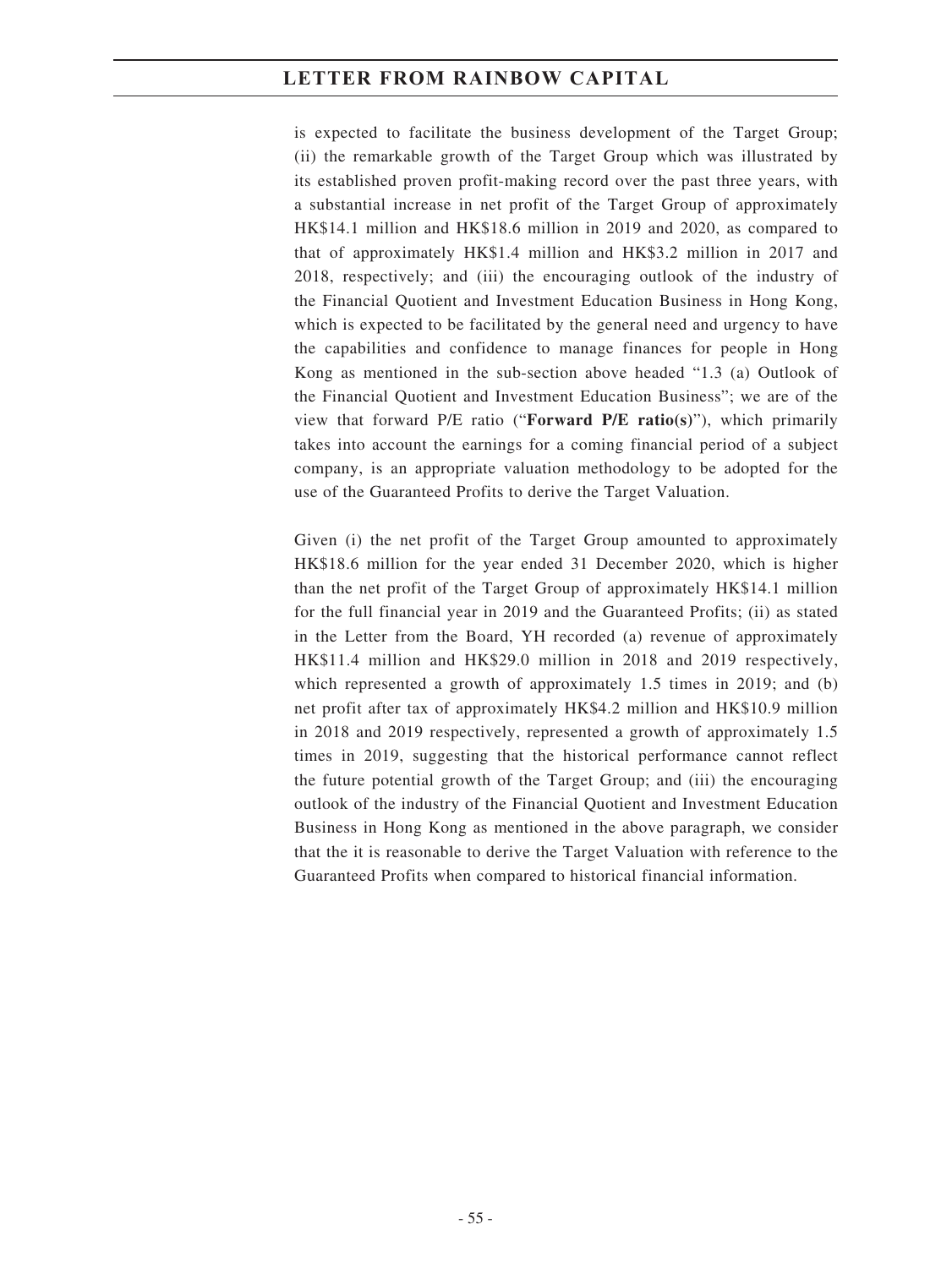As advised by the Valuer, the forecast earnings adopted under the Forward P/E ratio is based on the estimation of profit of the respective comparable companies in the fiscal year of 2021 as extracted from the Bloomberg. As the forecast earnings of the Target Group and comparable companies are of comparable period of fiscal year of 2021, and both represent the forecasted financial net profit, we consider that the basis of determining the forecast earnings is consistent among the comparable companies. For the part of the Target Valuation, it is based on the Guaranteed Profits, which in our view, is reasonable on the basis of the established proven profit-making record of YH over the past three years and its remarkable growth in net profit since 2019. For the part of the comparable companies, the Valuer adopted the respective forecast earnings as stated in Bloomberg, which are respective arithmetic averages of analyst estimates in the comparable companies. Given that it is our understanding that the forecast future earnings for the coming financial period for a specific company generally represents the average views of analysts on the market, we are of the view that the adoption of the forecast earnings of the fiscal year of 2021 for the Target Group and the comparable companies by the Valuer are justifiable. Furthermore, on the basis that (i) the forecast earnings of the Target Group (i.e. the Guaranteed Profits) and that of comparable companies are of comparable period of fiscal year of 2021; (ii) the forecast earnings for the coming financial period of the comparable companies as found on Bloomberg generally represents an arithmetic average of analyst estimates, which reflects the expected value from the market on the forward P/E ratios to the comparable companies as the Target Group, we consider the use of forward P/E ratios which is referenced to that of the comparable companies is appropriate for the Target Valuation.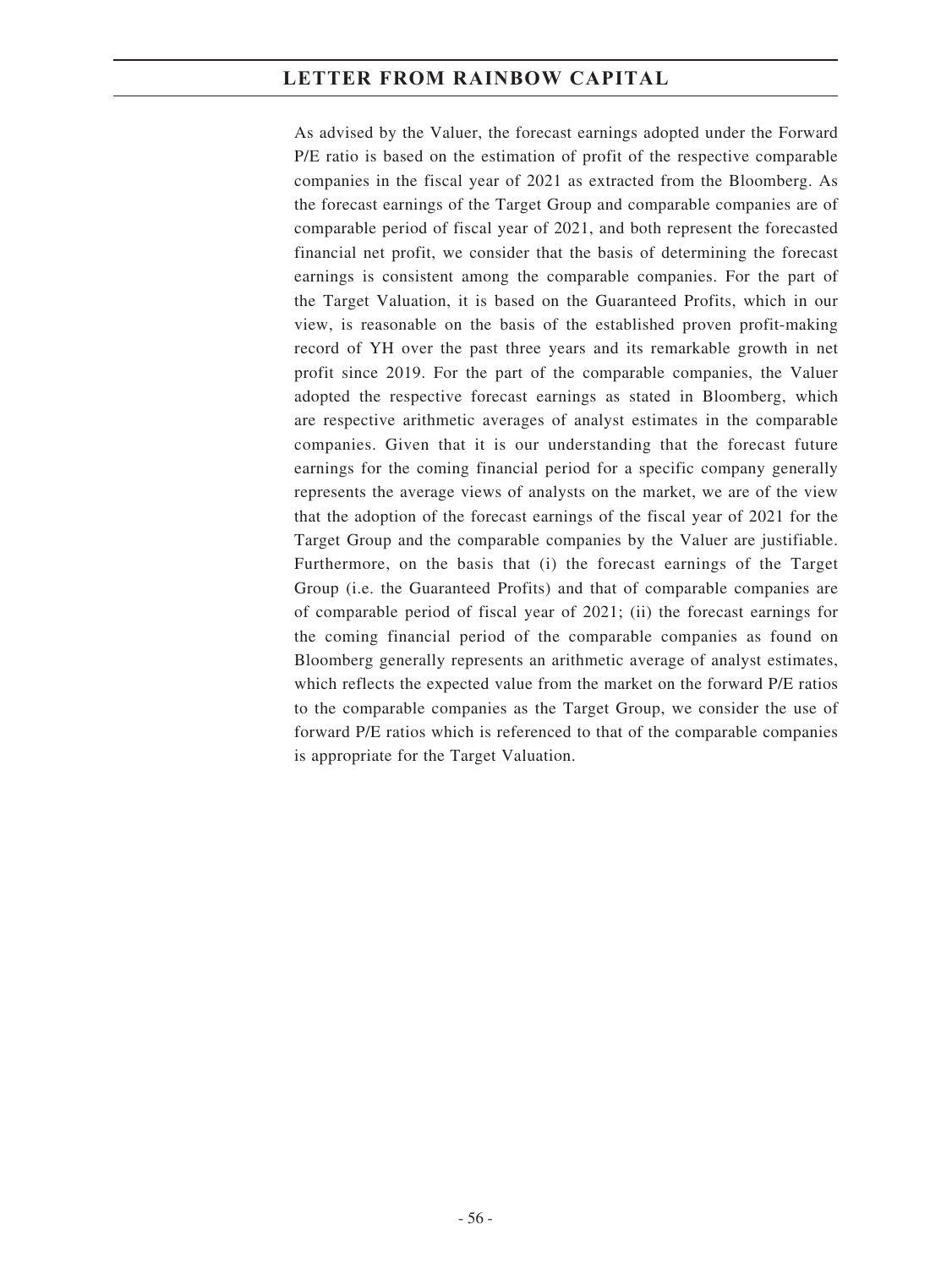(b) Selection criteria of the comparable companies and relevant adjustments on the Target Valuation

As set out in Appendix V to the Circular, given that there is no company to be exactly the same as the Target Group, in assessing the Target Valuation, the Valuer has identified 13 comparable companies as a reference for determining the Consideration, primarily based on the following selection criteria:

- (A) The companies are principally engaged in provision of higher education services;
- (B) The companies are operated in China or Hong Kong and publicly listed in Hong Kong; and
- (C) Sufficiency of information (such as listing and operating histories and availability of the financial information to the public).

We have reviewed the above selection criteria of comparable companies as adopted by the Valuer by carrying out our own independent research. On the basis that (i) the Target Group's business model is primarily the offering of seminars which normally generates revenue from membership package fees, and we could not identify any of such companies listed in Hong Kong having exactly the same business as the Target Group; and (ii) the customers of the Target Group are primarily within age groups from 25 to 60 years old, we consider the provision of higher education or continuing education services, which generally covers students of postsecondary school education and primarily generate revenue from tuition fees, are comparable to the business model of the Target Group, and accordingly forms part of our selection criteria of comparable companies. Based on the aforesaid, we have tried to identify comparable companies on Bloomberg that (a) are listed in Hong Kong; (b) are engaged in the provision of higher education or continuing education services; (c) over 50% of the revenue are generated from Hong Kong; and (d) are profit making in its respective latest financial year. However, we cannot identify any companies listed in Hong Kong which meet our selection criteria. In order to generate a meaningful comparison with reasonable sample size, taking into account that (i) the comparability of business model between the provision of seminars and higher education or continuing education services in light of its (a) revenue stream which primarily comprises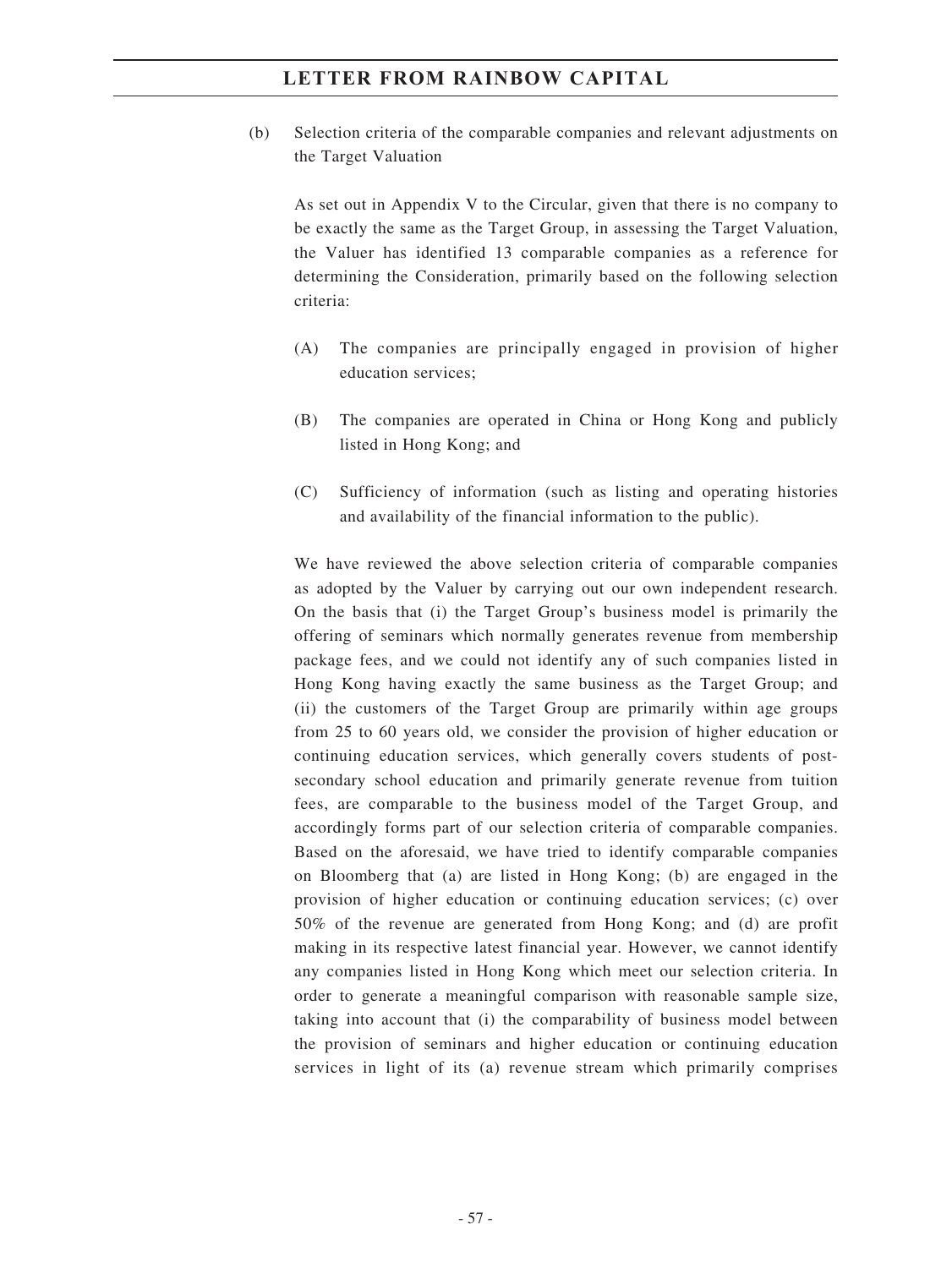upfront payment on membership/tuition fees and (b) customer bases which both mainly cover adult; (ii) the majority of listed companies in Hong Kong which are engaged in higher education or continuing education services are having their principal operation in China; and (iii) our belief that companies listed in Hong Kong are generally subject to the same market sentiment and provides a more comparable market valuation of companies with similar business of the Target Group; we have extended our criteria to the companies with over 50% of the revenue generated from China while keeping the aforesaid criteria (a), (b) and (d) unchanged.

In terms of the nature of services and geographical locations of operation, the comparable companies are principally engaged in the provision of higher education, vocational education and professional education and mainly operated in the PRC while the Target Group is principally engaged in the provision of financial quotient and investment experience-sharing seminars in Hong Kong. Despite the different business operation or geographical locations of operation of the comparable companies from the Target Group, we consider that the comparable companies are comparable to the Target Group as the business model of school/university operators which primarily offer degree/diploma program and vocational/higher education services that generate revenue primarily in the form of the tuition fees is similar to that of the Target Group which primarily generates revenue from membership package fees through the offering of investment seminars. In addition, the target customers of the comparable companies are mainly adults from diverse background since the university participants are normally over 18 and those who take vocational and/or professional education can be from various background, which are similar to that of the Target Group. Overall speaking, we consider that business model is the main driver of value of a company. We could not identify any Hong Kong listed companies having higher education or continuing education services with principal operation in Hong Kong. Due to the business models of the comparable companies and the Target Group are comparable, we consider that the comparable companies are close proxies to appraise the value of the Target Group.

By using such selection criteria which matches with those as adopted by the Valuer, we have then identified 13 comparable companies which are the same with those identified by the Valuer as set out in Appendix V to the Circular. As such, we consider that no other suitable comparable company is omitted and our independent research results are identical to those provided by the Valuer. Accordingly, we are of the view that the list of comparable companies analysed by the Valuer for the purpose of preparing the Target Valuation are representative and exhaustive.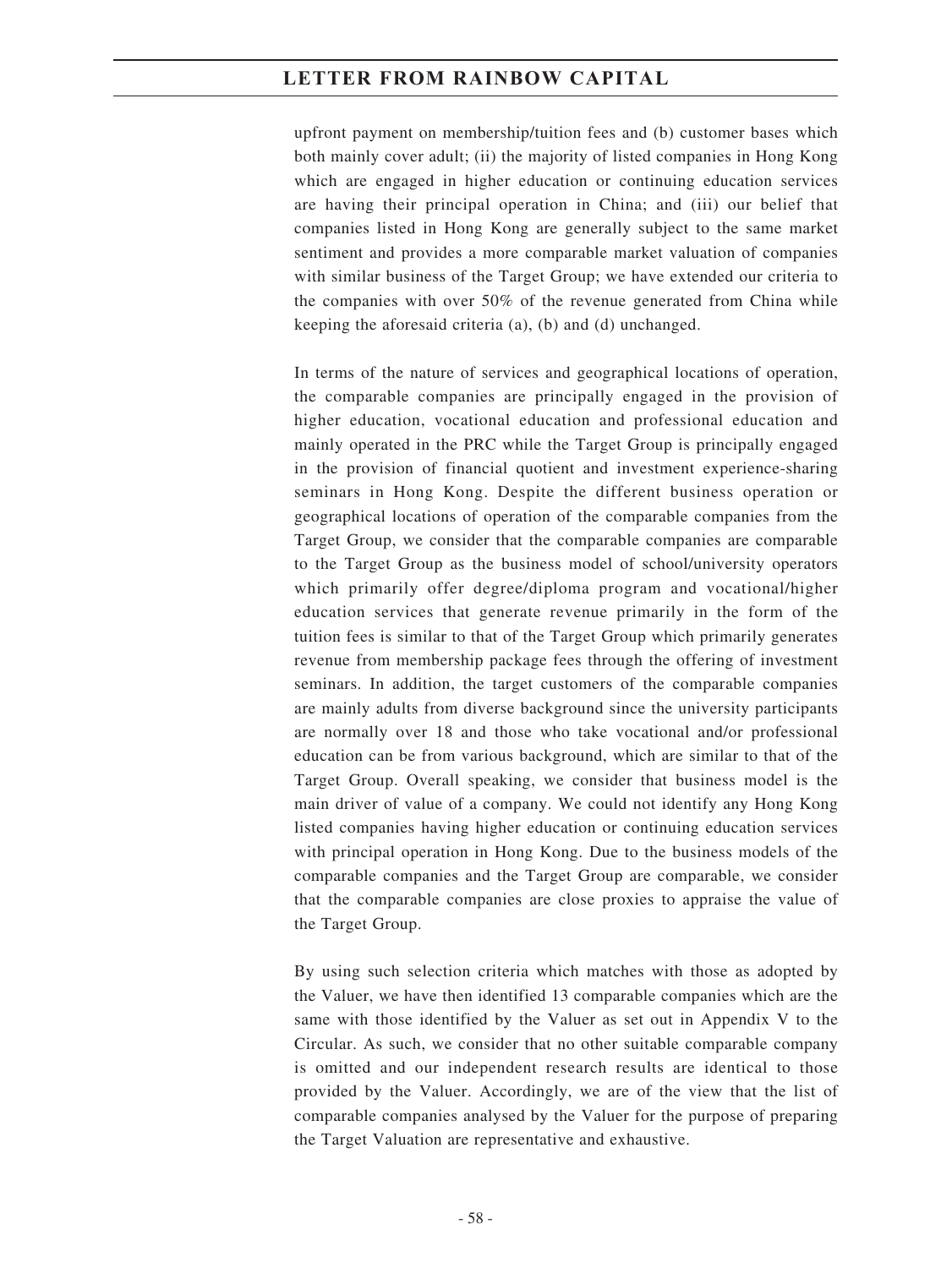Taking into consideration that the Target Group is principally engaged in the provision of education services and there are no profit-making comparable companies which are principally engaged in provision of education services in Hong Kong, we consider that the selection criteria of the comparable companies adopted by the Valuer are appropriate.

As advised by the Valuer, due to the differences in size between the Target Group and comparable companies, the Forward P/E ratios of each comparable companies have been adjusted with the size premium according to the size difference between the Target Group and comparable companies in order to derive an adjusted Forward P/E ratio (the "**Adjusted Forward P/E ratio(s)**"). In deriving the size premium of different comparable companies, the Valuer has made reference to the "2017 Valuation Handbook -U.S. Guide to Cost of Capital" by Duff & Phelps, which allocates the size premium based on different market capitalisation of companies. The Valuer then compares the size premium of the Target Group and each comparable company to derive the size adjustment. Such size adjustment adopted by the Valuer for the purpose of valuing the Target Group is, in our view, reasonable, given (i) the vast differences in size between the Target Group and the exhaustive list of comparable companies, in particular the size of the Target Group are much smaller than those comparable companies and as such a size adjustment should be imposed to address the size difference; and (ii) discussions with the Valuer as to the rationale for using adopting such size adjustment.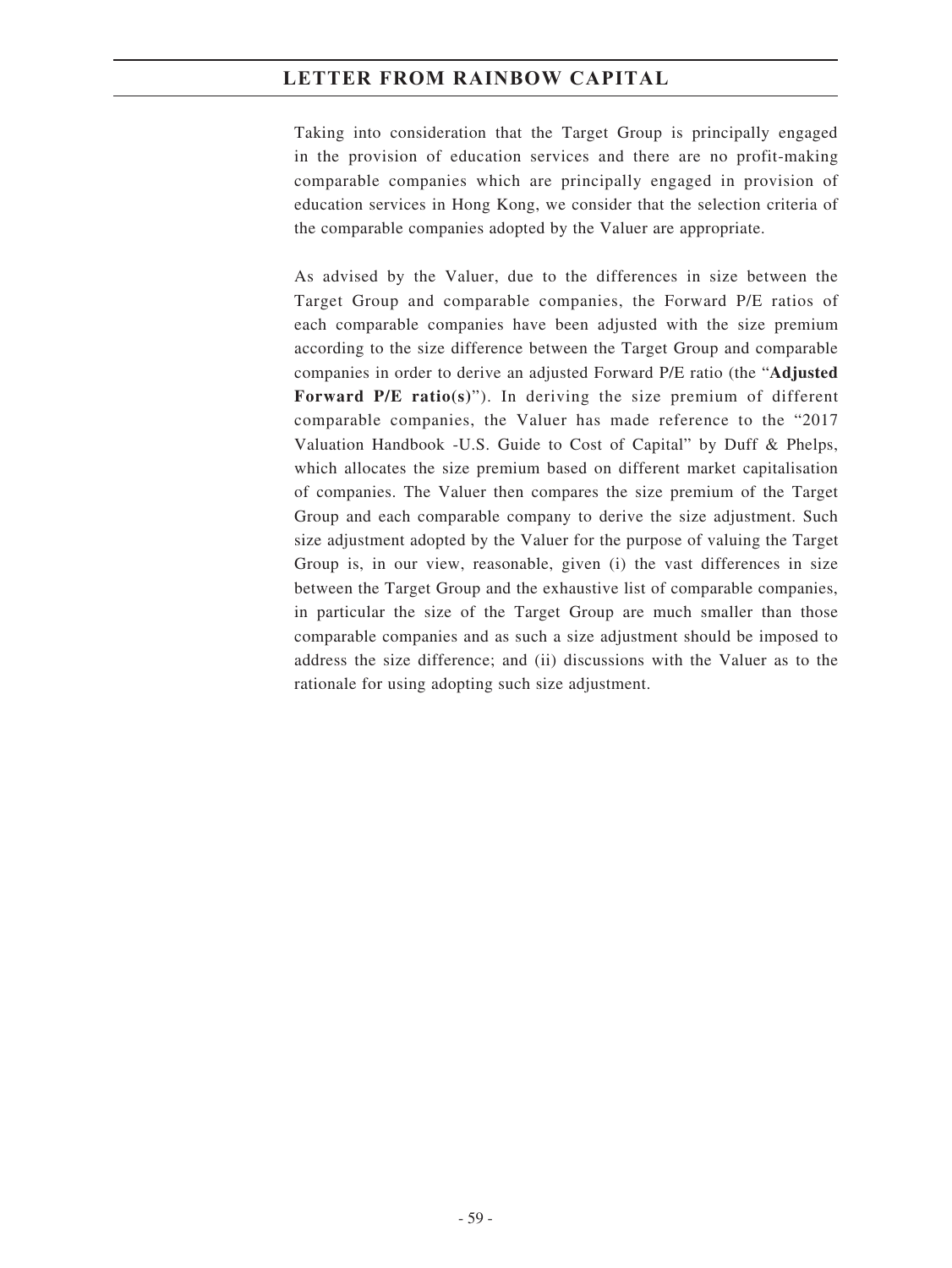According to the valuation report of the Target Valuation as set out in Appendix V to this Circular, the Consideration implies a median of an Adjusted Forward P/E ratio of approximately 6.8 times, which is within the range of 5.23 times to 8.48 times of the comparable companies as adopted by the Valuer and calculated with reference to the Guaranteed Profits of HK\$17.0 million. Given (i) the net profit of the Target Group amounted to approximately HK\$14.1 million in 2019, which exceeded the 2019 Guaranteed Profits of no less than HK\$9 million as stated in the Previous Acquisition; and (ii) according to the management account of the Target Group provided by the Company, the net profit of the Target Group amounted to approximately HK\$14.2 million for the nine months ended 31 October 2020, which is in line with the Guaranteed Profits on a twelve month basis, we consider that the Guaranteed Profits of HK\$17.0 million is justifiable. The Target Valuation is then further adjusted by a control premium of 30.0% and a marketability discount of 20.0%, as follows:

#### *Approximately*

| Guaranteed Profits (HK\$ million)                                                                      | 17.0   |
|--------------------------------------------------------------------------------------------------------|--------|
| A median of an implied Adjusted Forward P/E ratio<br>for the acquisition of the business of the Target |        |
| Group                                                                                                  | 6.8    |
| Marketability discount                                                                                 | 20%    |
| Control premium                                                                                        | $30\%$ |
| Consideration for $100.0\%$ equity interest of the<br><b>Target Group</b>                              | 120.2  |
| Consideration – on a $70.0\%$ basis                                                                    | 84.2   |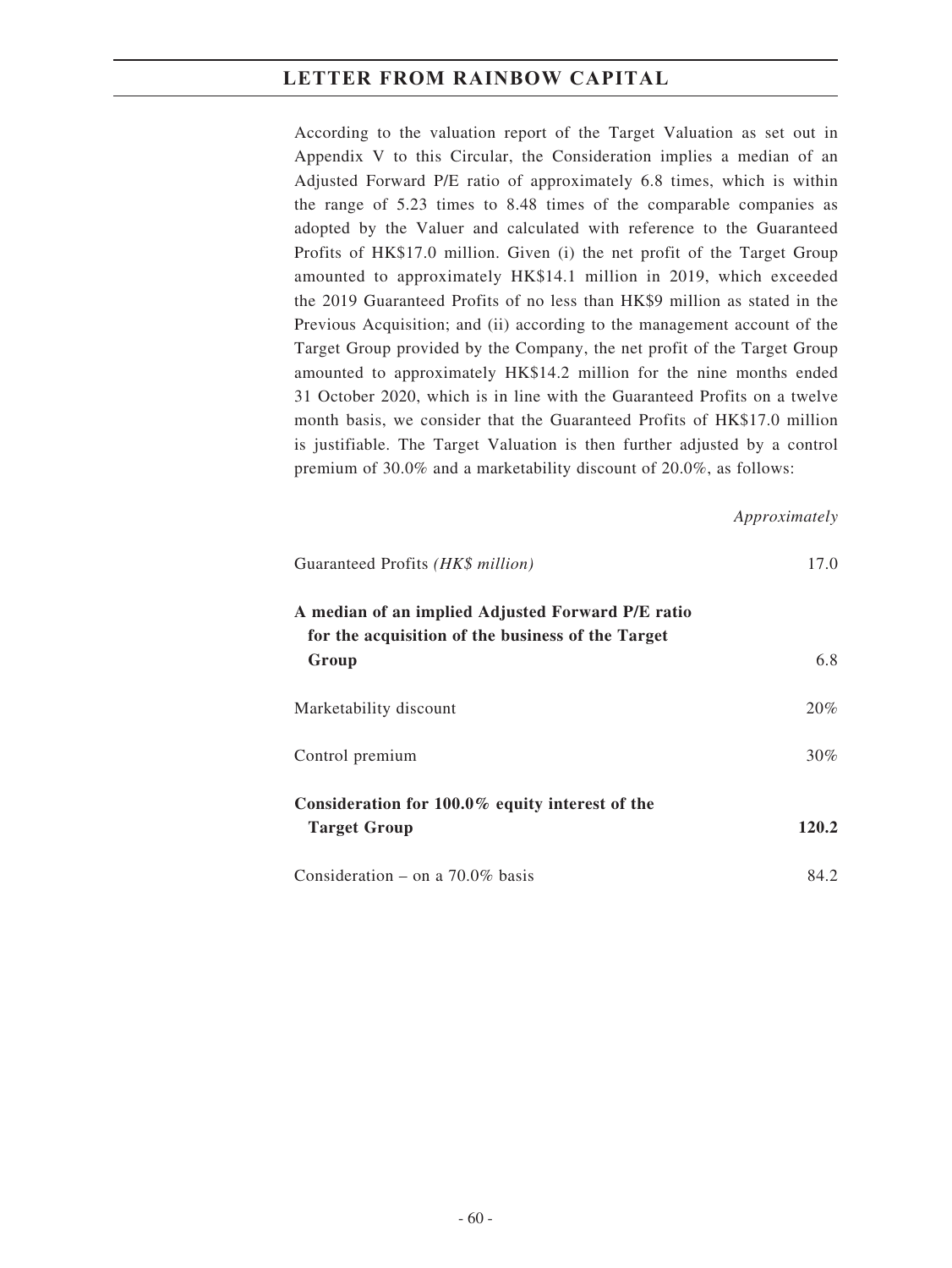As seen from the above table, the Valuer has taken into consideration of control premium and marketability discount in arriving the Target Valuation. According to the Valuer, the control premium of 30.0% is adopted in determining the Consideration, since the value of the controlling interest in a company is usually higher than the minority interest, in view of the greater power to control the company for controlling shareholders. Given that (i) the Target Group will be wholly-owned by the Company upon the completion of the Acquisition, the Group can obtain the full control of the Target Group, which include, among others, the direction and business development of the Target Group, the influence on the Target Group will be significantly enhanced following the completion of the Acquisition; (ii) a control premium is adopted which serves to reflect the compensation of a controlling interest compared to a minority interest, for example, controlling shareholders have more power to select directors and management; and (iii) the Valuer has made reference to the "Control Premium Study 2nd quarter 2018" by FactSet Mergerstat, LLC. in 2018, which indicated control premium of approximately 30%, we consider that the control premium adopted by the Valuer in the determination of the Consideration is reasonable.

Furthermore, the Valuer applies a 20.0% marketability discount to the Target Valuation. The use of such marketability discount adopted by the Valuer for the purpose of valuing the Target Group is, in our view, reasonable, given (i) the shares of the Target Group is not being publicly tradable; (ii) the Valuer has made reference to the "Stout Restricted Stock Study Companion Guide" by Stout Risius Ross, LLC. in 2019, which indicated the discount for lack of marketability of approximately 20%; and (iii) discussions with the Valuer as to the rationale for using such marketability discount.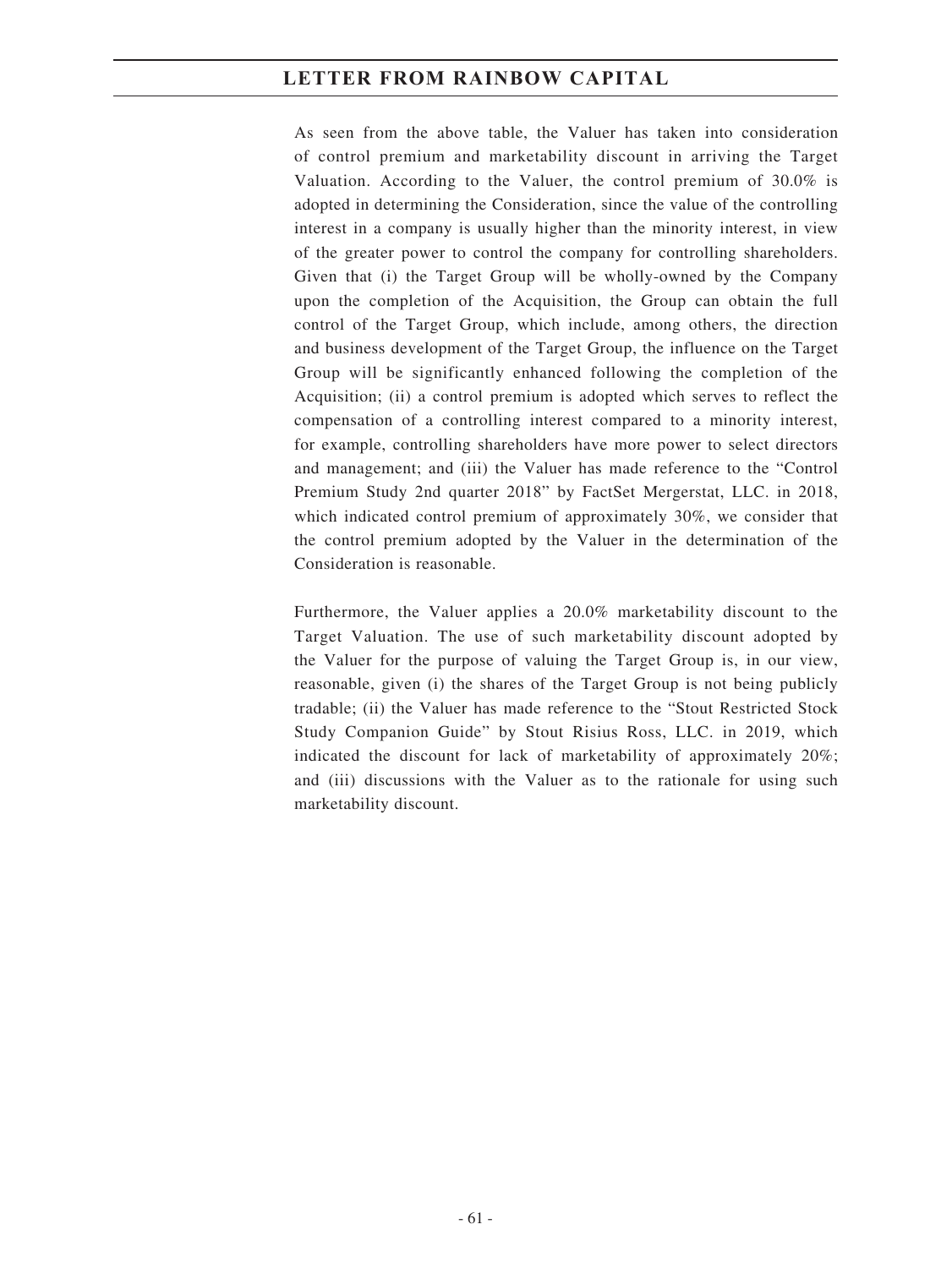#### *(ii) Valuation of the Property*

In valuing the Property, the Valuer has adopted the direct comparison approach. Under this approach, the Valuer assumes sale of the Property in its existing state with the benefit of vacant possession and by making reference to comparable sale transactions as available in the relevant market.

Given that (i) it is not uncommon to value the properties of similar nature using the direct comparison approach based on our discussion with the Valuer; (ii) the independent valuation by direct comparison approach principally consists of objective benchmarks such as the comparison and reference with the recent transaction prices of properties with comparable location to the Property, we consider that the adoption of direct comparable approach is the most appropriate way in assessing the Property Valuation.

As stated in the Letter from the Board, the Group intends to hold the Property for investment purpose to capture potential capital appreciation in the future and/ or to receive rental income. In our view, (i) the Property Valuation of HK\$20.0 million as at 31 December 2020 already exceeds the related mortgage loan of approximately HK\$11.2 million as at 31 December 2020 as set out in the Appendix II to the Circular, which essentially represents a positive net asset to the Group after the Acquisition; (ii) the Consideration of the Acquisition was based on the Target Valuation without taking into account the Property Valuation, which has the effect of acquiring the Property at zero consideration. As stated in the Appendix VI to the Circular, the Property is currently leased out for rental income for a term of 1 year until 31 August 2021. The mortgage loan, which was drawn down for a term of 1 year, shall be fully repayable by 25 March 2021 based on our review of the monthly repayment schedule of the mortgage loan agreement. Since (i) the rental income of the Property covers approximately half of the monthly mortgage loan interest with the resulting net cash outflow of approximately HK\$50K per month, which is considered immaterial to the Group after the Acquisition having considered the unaudited pro forma cash balance of the enlarged Group of approximately HK\$38.9 million as at 30 September 2020 as stated in Appendix IV to the Circular; (ii) the repayment of the mortgage loan principal of approximately HK\$11.2 million can be covered by the enlarged Group's cash balance as aforesaid; and (iii) the Property can be transacted in the market at the Property Valuation of HK\$20.0 million, which effectively represented a positive cash inflow to the enlarged Group after netting off the mortgage loan of the Property, we consider the repayment of the mortgage loan of the Property has no material adverse impact to the Group. Considering the reasons and benefits brought by the Acquisition as set out in the sub-section above headed "1.4 Reasons for and benefits of the Acquisition", overall speaking, we consider the terms of the Acquisition to be justifiable.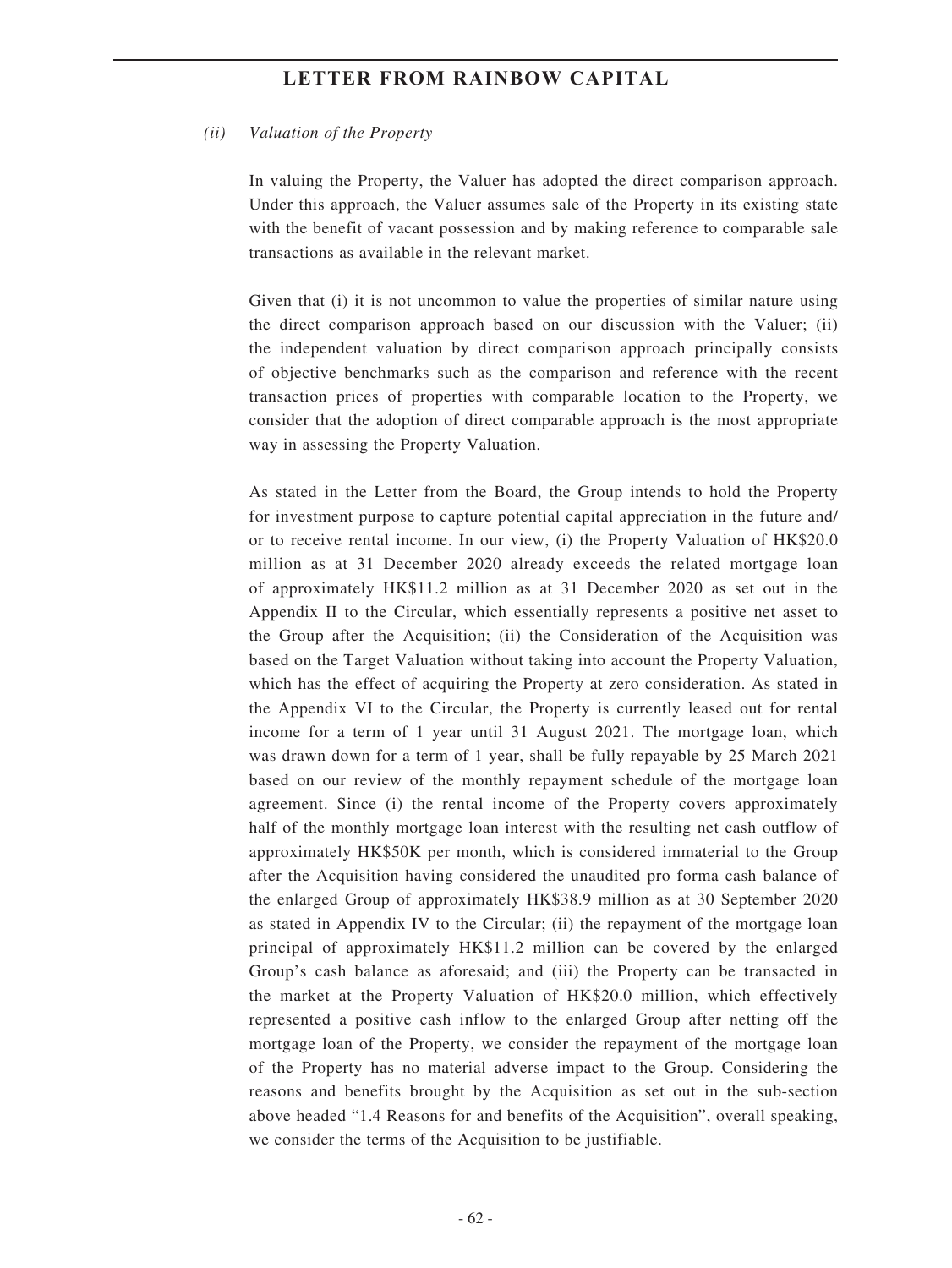Based on our discussion with the Valuer, we have not identified any major factors which cause us to doubt the fairness and reasonableness of the principal bases and assumptions used in arriving at the Target Valuation and the Property Valuation. The Valuer has carried out inspections, made relevant enquiries and searches for the purpose of the Target Valuation and the Property Valuation. We have reviewed and discussed with the Valuer the bases and assumptions adopted for the Target Valuation and the Property Valuation. We consider that the assumptions adopted by the Valuer are fair and reasonable and the bases used are normal ones for valuing the Target Group and the Property. We have also performed work as required under note (1)(d) to Rule 17.92 of the Listing Rules in relation to the Valuer and its work as regards the Target Valuation and the Property Valuation.

#### *(iii) Evaluation of the Consideration*

The consideration of HK\$80.0 million was mutually agreed by both parties under the Agreement which was determined after arm's length negotiations between the Vendor and the Purchaser, after taking into account, amongst other things, (i) the business prospect and financial performance of the Target Company, including the (a) rapid growth of revenue of YH from approximately HK\$11.4 million in 2018 to approximately HK\$29.0 million in 2019, which represented a yearon-year growth of 154.4%; (b) rapid growth of net profit after tax of YH from approximately HK\$4.2 million in 2018 to approximately HK\$10.9 million in 2019, which represented a year-on-year growth of 159.5%; and (c) the unaudited net profit of YH for the year ended 31 December 2020 of approximately HK\$19.6 million according to its management accounts for the year ended 31 December 2020; (ii) Guaranteed Profits of HK\$17.0 million for the twelve months period of 1 April 2020 to 31 March 2021, including YH's achievement of the 2019 Guaranteed Profits; and (iii) a discount of approximately 5.0% to the Target Valuation of 70.0% equity interest as at 31 December 2020. Having considered the strong growth of the Target Company, together with the compensation mechanism in case of any shortfall in the Guaranteed Profits as set out in the subsection below headed "3.2 Compensation mechanism", we consider the terms under the Agreement are fair and considerable.

The Consideration of HK\$80.0 million for the Acquisition, on the basis of 100% equity interest of YH, is higher than that of HK\$15.4 million for the Previous Acquisition. Compared to the Previous Acquisition, the Consideration takes into account, among others, the future growth prospects of the Target Group, the audited revenue of the Target Group in 2019 of approximately HK\$30.7 million and the audited net profit after tax attributable to owners of the Target Company in 2019 of approximately HK\$14.1 million. In our view, the higher valuation under the Acquisition as compared to the Previous Acquisition principally reflects the profit growth of the Target Company.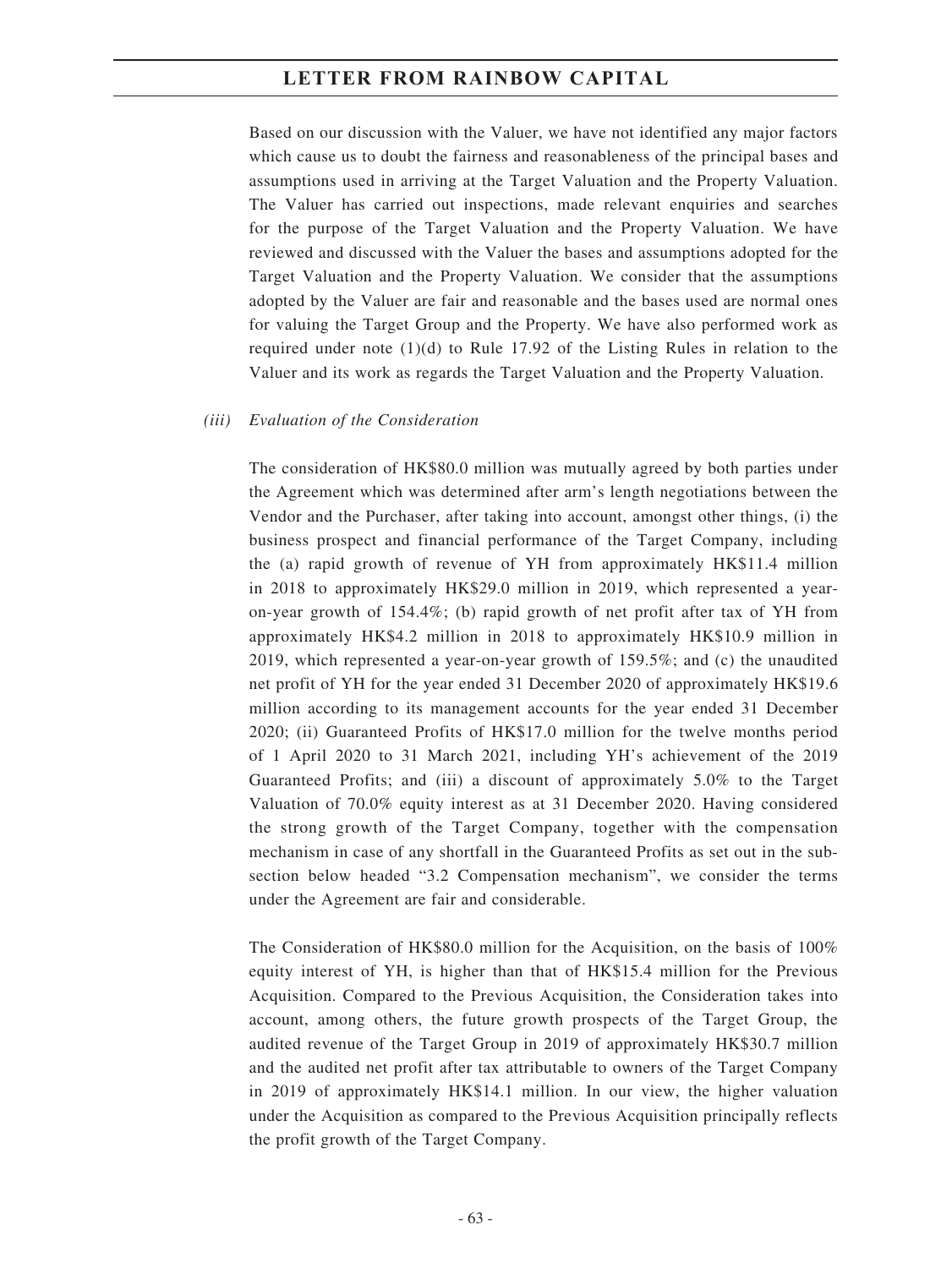In view of (i) the benefits of the Acquisition including the broadening of revenue base of the Group and the profit-making record of the Target Group as discussed in the sub-section above headed "1.4 Reasons for and benefits of the Acquisition"; (ii) the Target Group has been profit making with growth of approximately 196.5% in revenue and approximately 874.7% in net profit after tax from 2018 to 2019, and the Acquisition has the potential to contribute positively to the Group's future results; (iii) there is a compensation mechanism in place as further discussed in the sub-section below headed "3.2 Compensation mechanism" which effectively safeguards the Company's interest in the Acquisition; and (iv) the adoption of a median of an Adjusted Forward P/E ratio in the Target Valuation with appropriate adjustments made, we consider the Consideration to be fair and reasonable and in the interests of the Company and the Shareholders as a whole.

### *3.2 Compensation mechanism*

As set out in the sub-section above headed "2.3 Profit guarantee and compensation", the Consideration shall be adjusted if the Actual Profits for the Profit Guarantee Period is less than the Guaranteed Profits, and the Company will be compensated with an amount equal to the shortfall equal to the Compensation Sum.

According to the compensation mechanism, if the Actual Profits is equal to or higher than the Guaranteed Profit, the Consideration will remain as calculated pursuant to the Agreement without any adjustment in the Consideration.

On the basis that (i) the Compensation Sum shall be settled by the Vendor by way of setting off against the Promissory Note and any remaining balance shall be paid by the Vendor in cash; (ii) there will be no upward adjustment in the Consideration if the Actual Profits are equal to or exceeds the Guaranteed Profit which is in favour of the Group, we consider the compensation mechanism to be a reasonable commercial term and in the interests of the Company and the Shareholders as a whole.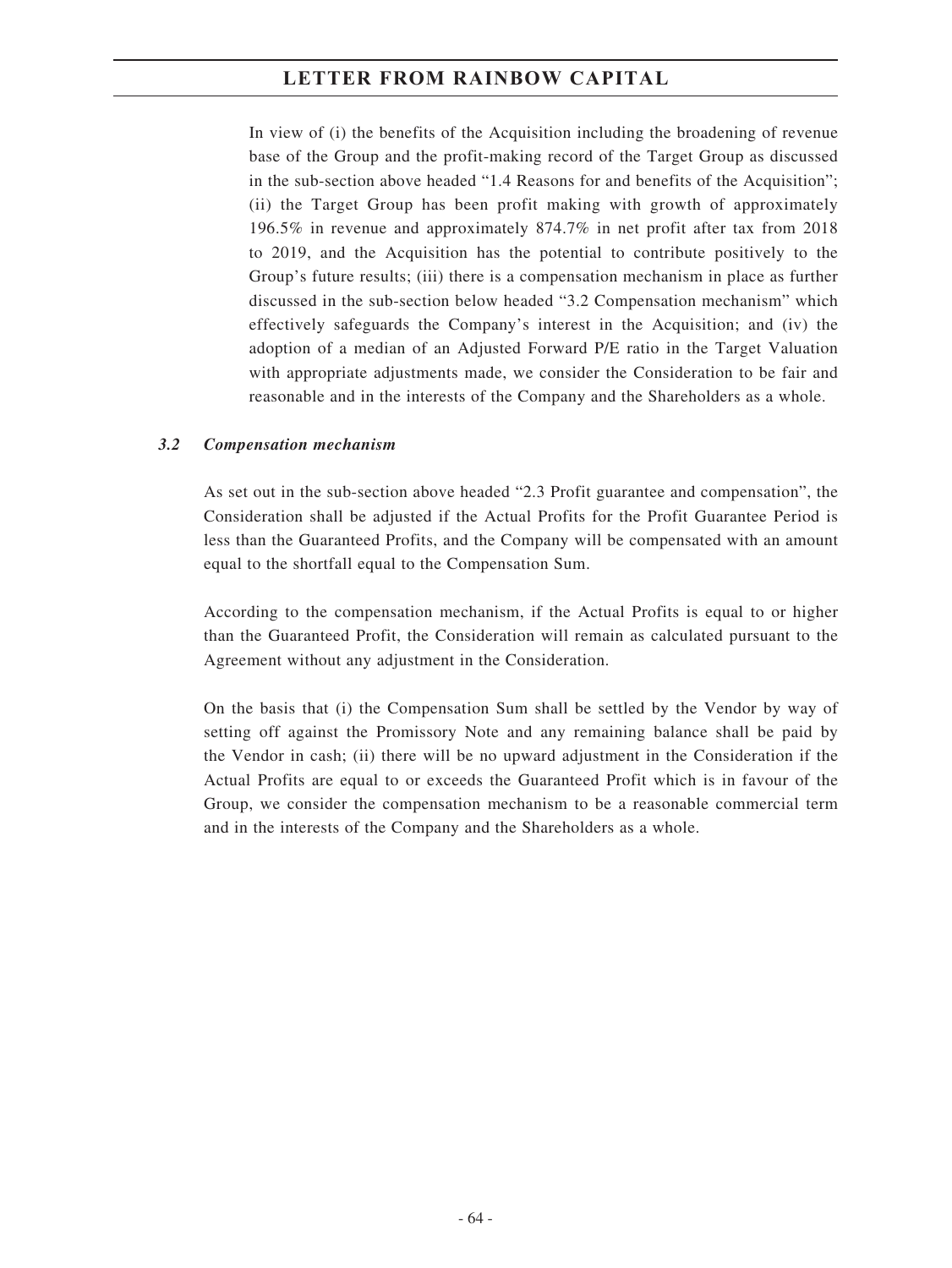#### *3.3 Promissory Note*

In respect of the settlement method of the Consideration, we have firstly compared the Promissory Note against other possible means for settlement of the Consideration of the Acquisition (including but not limited to cash, issue of consideration shares and convertible bonds, equity financing such as placing of new shares and rights issue/open offer). Taking into account the facts that settling the Consideration by way of (i) solely on cash would incur an immediate impact on the working capital of the Group as the cash and cash equivalents of the Group was approximately HK\$45.3 million as at 30 September 2020 which is not sufficient to settle the Consideration and the Company needs to maintain flexibility by keeping sufficient cash and cash equivalents for its operations; (ii) issue of consideration share and/or convertible bonds would dilute the shareholding of the existing Shareholders; (iii) rights issue will not result in any dilution to shareholdings but it would require finding a suitable underwriter and the fund raising exercise would be more costly and time consuming; and (iv) issue of the Promissory Note would, on the contrary, not incur an immediate impact on the working capital of the Group nor dilute the shareholding of the existing Shareholders, we are of the view that settling the Consideration by way of issue of the Promissory Note is in the interests of the Company and the Shareholders as a whole.

In order to assess the fairness and reasonableness on the terms of the Promissory Note, we have conducted search on the website of the Stock Exchange for relevant transactions which involved the issue of promissory note for acquisitions, announced by companies listed on the Stock Exchange (the "**PN Comparables**") during the one year prior to 27 October 2020 (being the date of the Agreement) (the "**Comparable Period**"). In our assessment, we have attempted to identify an exhaustive and complete list of five PN Comparables.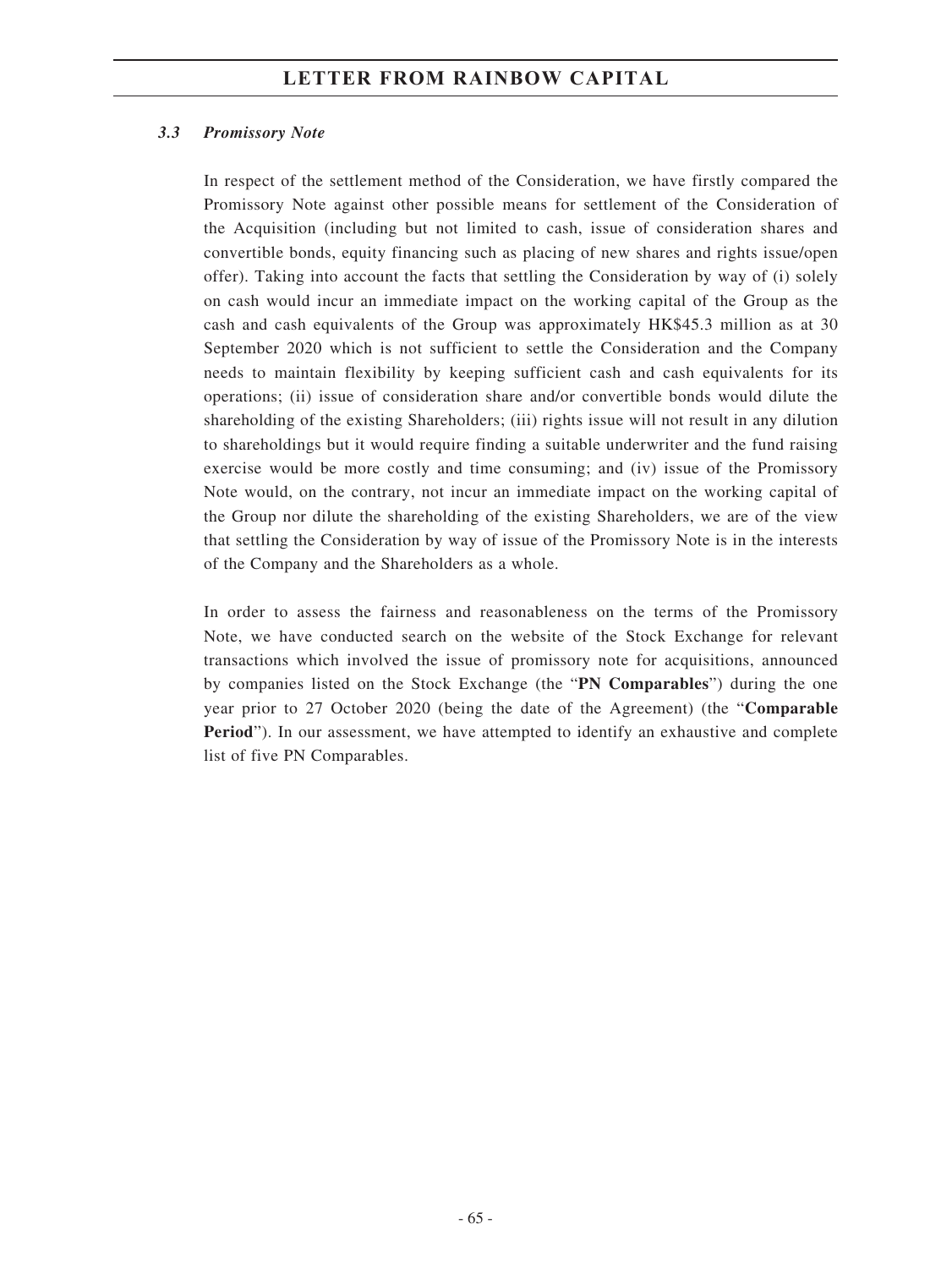We consider that the PN Comparables (i) adequately covered the prevailing market conditions and sentiments in the Hong Kong capital market; (ii) such period provides a general reference of the recent promissory notes transactions being conducted under similar market conditions; and (iii) the number of the PN Comparables identified demonstrate the market practice during the period and allow the Independent Shareholders to have a general understanding of recent issues of promissory note being conducted in the capital market of Hong Kong. Therefore, we consider the Comparable Period sets an appropriate basis for our analysis and that the PN Comparables represent fair and representative samples. Shareholders should note that the businesses, operations and prospects of the Company may not be the same as, or even substantially vary from, that of the PN Comparables, and we have not conducted any detailed investigation into the respective businesses and operations of the PN Comparables. Set out below is the summary of the PN Comparables:

|                 |                      |                                                                                      |                | Interest rate  |
|-----------------|----------------------|--------------------------------------------------------------------------------------|----------------|----------------|
| Date of         |                      |                                                                                      | <b>Term</b>    | per annum      |
| announcement    | <b>Stock code</b>    | Company name                                                                         | (years)        | $(\%)$         |
| 23 October 2020 | 1101                 | China Huarong Energy<br>Company Limited                                              | $\overline{2}$ | $\overline{0}$ |
| 7 July 2020     | 3344 ( <i>Note</i> ) | <b>GTI Holdings Limited</b>                                                          | 2              | 2              |
| 29 June 2020    | 542 ( <i>Note</i> )  | TFG International Group<br>Limited                                                   | 3              | 9              |
| 24 June 2020    | 2019                 | Dexin China Holdings<br>Company Limited                                              | 1              | 1.17           |
| 23 March 2020   | 1106                 | Ming Lam Holdings<br>Limited (formerly<br>known as Sino Haijing<br>Holdings Limited) | 1              | 6              |
|                 |                      | <b>Maximum</b>                                                                       | 3              | 9              |
|                 |                      | <b>Minimum</b>                                                                       | 1              | $\Omega$       |
|                 |                      | Mean                                                                                 | 1.8            | 3.6            |
|                 |                      | <b>Median</b>                                                                        | $\overline{2}$ | $\overline{2}$ |
|                 |                      | <b>Promissory Note</b>                                                               | $\overline{2}$ | 3              |

*Note:* This comparable was an acquisition involving an issue of promissory note to connected person(s).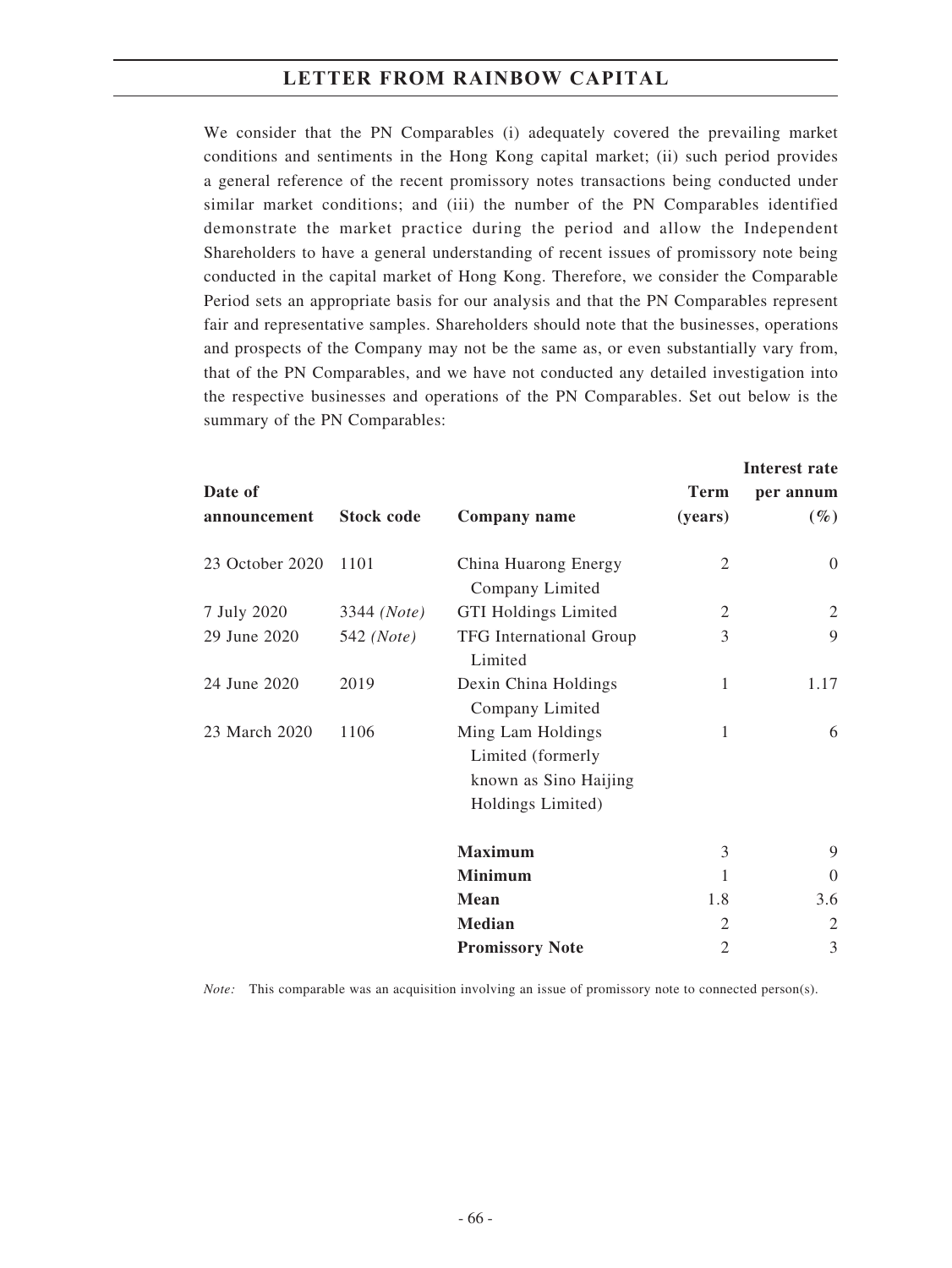Among the PN Comparables, we noted that the term of the PN Comparables ranged from 1 year to 3 years, with a mean and median term of 1.8 years and 2 years respectively. The term of the Promissory Note is 2 years, which is within the range and comparable to the median of the PN Comparables.

In addition, we noted that the interest rates of the PN Comparables ranged from nil to 9%, with an average and median of approximately 3.6% and 2% respectively. The interest rate of the Promissory Note of 3% per annum is within the range of interest rates of the PN Comparables and lower than the average rate.

In view of the above and taking into account the reasons for and benefits of the Acquisition as discussed in the sub-section above headed "1.4 Reasons and benefits for the Acquisition", we are of the view that the principal terms of the Agreement including the Consideration and the interest rate and the term of the Promissory Note are fair and reasonable and in the interests of the Company and the Shareholders as a whole.

### **4. Financial effects of the Acquisition**

Upon Completion, the Target Company will become a wholly-owned subsidiary of the Company and the financial results, assets and liabilities of the Target Company will be consolidated into the consolidated financial statements of the Group.

#### *(i) Net asset*

According to the 2020 Interim Report, the unaudited total assets and liabilities of the Group was approximately HK\$203.3 million and HK\$140.3 million respectively as at 30 September 2020. As set out in Appendix IV to the Circular, assuming Completion took place on 30 September 2020, the unaudited pro forma consolidated total assets and liabilities of the Enlarged Group would be increased by approximately HK\$97.2 million and approximately HK\$81.8 million respectively as a result of the Acquisition, resulting in a net increase of the unaudited pro forma net asset of the Target Group, primarily attributable to the recognition of goodwill as a result of the Acquisition.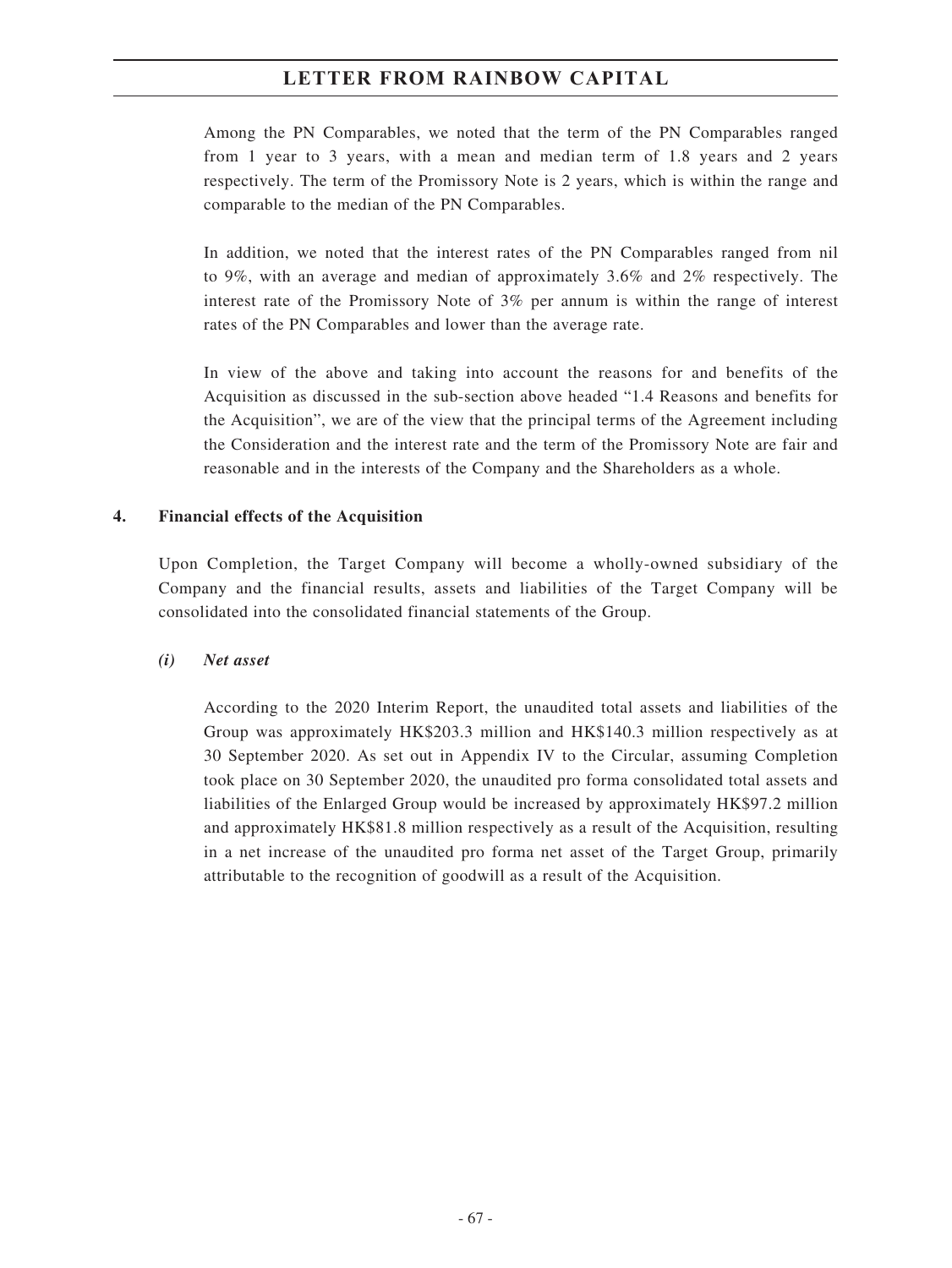### *(ii) Earnings*

According to the Accountants' Report of the Target Group as set out in Appendix II to the Circular, the Target Group recorded an audited profit for the year of approximately HK\$18.6 million for the year ended 31 December 2020. Upon Completion, the Target Group will become a subsidiary of the Company and results of the Target Group will be consolidated into the results of the Group. The Directors consider that the Acquisition will bring positive contribution to the revenue and earnings of the Enlarged Group but the quantification of such contribution will depend on the future performance of the Target Group.

### *(iii) Working capital*

The Group had cash and cash equivalents of approximately HK\$45.3 million as at 30 September 2020, as disclosed in the 2020 Interim Report. Assuming Completion took place on 30 September 2020, the unaudited pro forma consolidated cash and cash equivalents of the Enlarged Group were approximately HK\$38.9 million as set out in Appendix IV to the Circular. We also noted from the section headed "3. Working capital" in Appendix I to the Circular that the Directors are of the opinion that, after taking into account the existing cash and bank balances and other internal resources available and also the effect of the Acquisition, the Enlarged Group has sufficient working capital for its present requirements and for at least 12 months from the date of publication of this circular in the absence of unforeseen circumstances.

In light of the above, we are of the view that the Acquisition and the transactions contemplated thereunder will have an overall positive financial effect on the Group.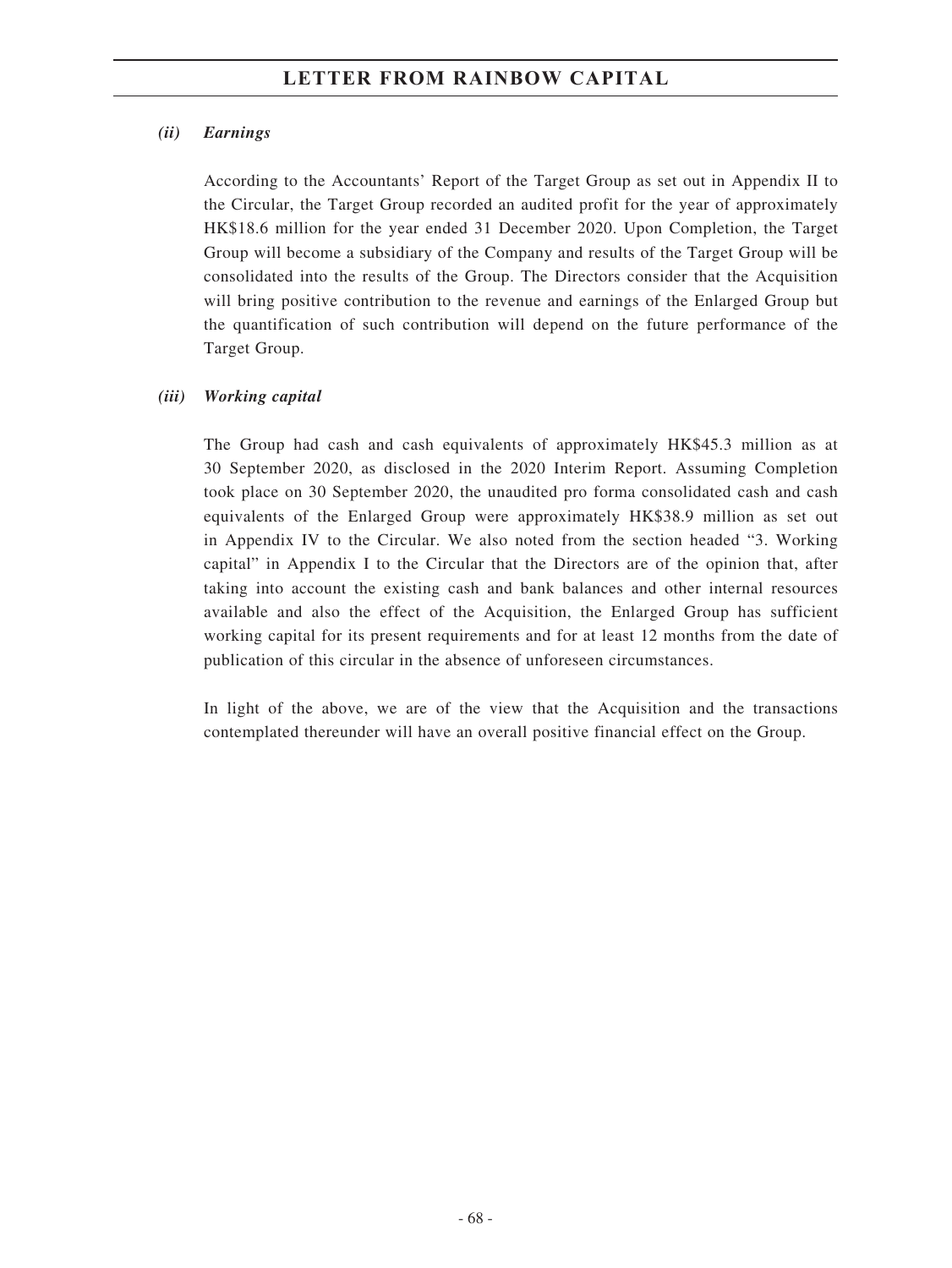### **OPINION AND RECOMMENDATION**

In arriving at our opinion and recommendation in respect of the Acquisition, we have considered the principal factors and reasons as discussed above and in particular the following (which should be read in conjunction with and interpreted in the full context of this letter):

- The Acquisition allows the Group to continue to consolidate the Financial Quotient and Investment Education Business, in view of the fact that its existing business segments generally remained stagnant and the positive financial performance of the Financial Quotient and Investment Education Business contributed to the Group since the second quarter of 2019;
- The encouraging outlook of the industry of the Financial Quotient and Investment Education Business in Hong Kong as mentioned in the sub-section above headed "1.3 (a) Outlook of the Financial Quotient and Investment Education Business";
- The entering into the Agreement is in line with the business strategies of the Group and serves to diversify the existing businesses and broaden the revenue base of the Group;
- The principal terms of the Agreement, which include, among others, (i) the compensation mechanism; and (ii) terms of the Promissory Note, are both fair and reasonable terms. The implied Adjusted Forward P/E ratio of the Acquisition represents a median of those of the comparable companies. The Consideration also represents a discount of approximately HK\$4.2 million (or approximately 5.0%) to the Target Valuation; and
- The Acquisition will contribute positively to the future revenue and earnings of the Group, and do not have material adverse financial impact on the Group.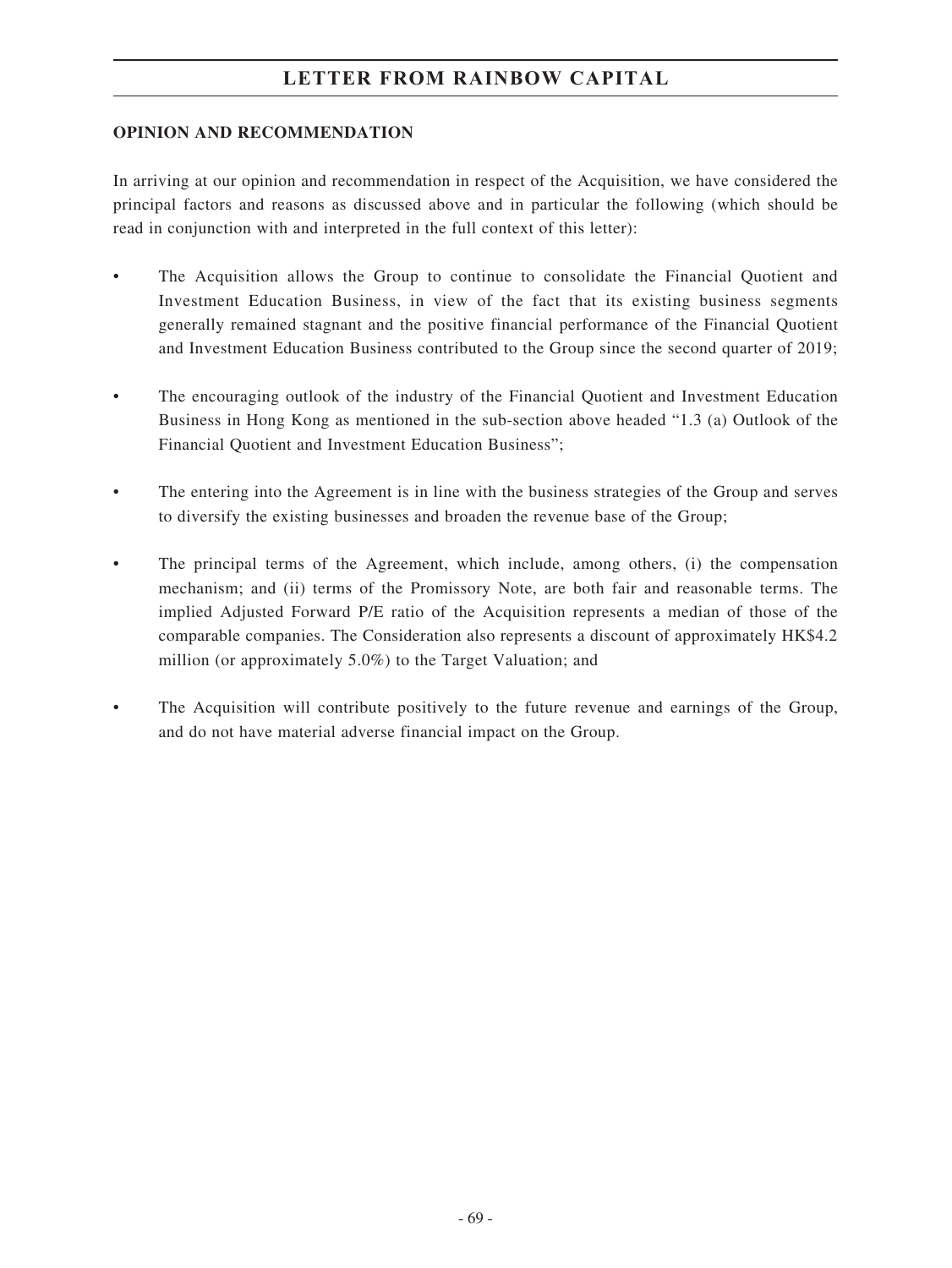### **LETTER FROM RAINBOW CAPITAL**

Based on the above, we are of the view that the terms of the Agreement are on normal commercial terms which are fair and reasonable so far as the Independent Shareholders are concerned. We also consider that the Acquisition is in the ordinary and usual course of business of the Company, and is in the interests of the Company and its shareholders as a whole. Accordingly, we advise the Independent Board Committee to recommend, and we ourselves recommend, the Independent Shareholders to vote in favour of the ordinary resolution to be proposed at the EGM to approve the Agreement and the Acquisition.

> Yours faithfully, For and on behalf of **Rainbow Capital (HK) Limited Danny Leung** *Managing Director*

*Mr. Danny Leung is a licensed person and a responsible officer of Rainbow Capital (HK) Limited registered with the Securities and Futures Commission to carry out type 6 (advising on corporate finance) regulated activity under the SFO. He has over ten years of experience in the corporate finance industry.*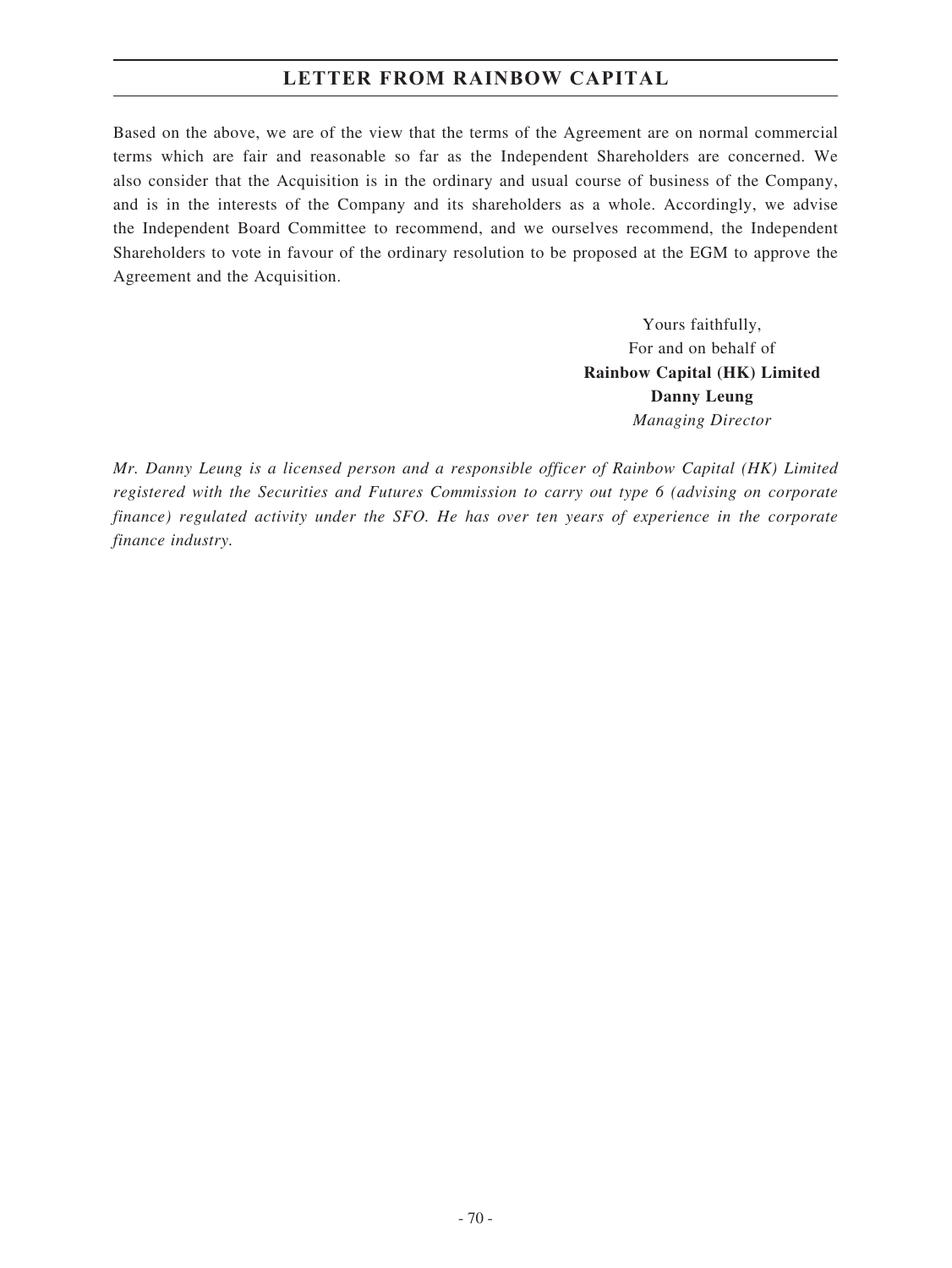# **APPENDIX I FINANCIAL INFORMATION OF THE GROUP**

#### **1. THREE-YEAR FINANCIAL INFORMATION**

Financial information of the Group for the years ended 31 March 2018, 2019 and 2020 and the six months ended 30 September 2020 are disclosed in the annual report of the Company for the years ended 31 March 2018 (pages 72 to 182), 2019 (pages 53 to 217) and 2020 (pages 52 to 225) and in the interim report of the Company for the six months ended 30 September 2020 (pages 4 to 52) respectively, which are published on both the GEM website (http://www. hkgem.com) and the website of the Company (http://www.lna.com.hk). Please refer to the hyperlinks as stated below:

2018 annual report: https://www1.hkexnews.hk/listedco/listconews/gem/2018/0817/gln20180817001.pdf

2019 annual report: https://www1.hkexnews.hk/listedco/listconews/gem/2019/0702/gln20190702001.pdf

2020 annual report: https://www1.hkexnews.hk/listedco/listconews/gem/2020/0629/2020062900017.pdf

2020 interim report: https://www1.hkexnews.hk/listedco/listconews/gem/2020/1113/2020111300273.pdf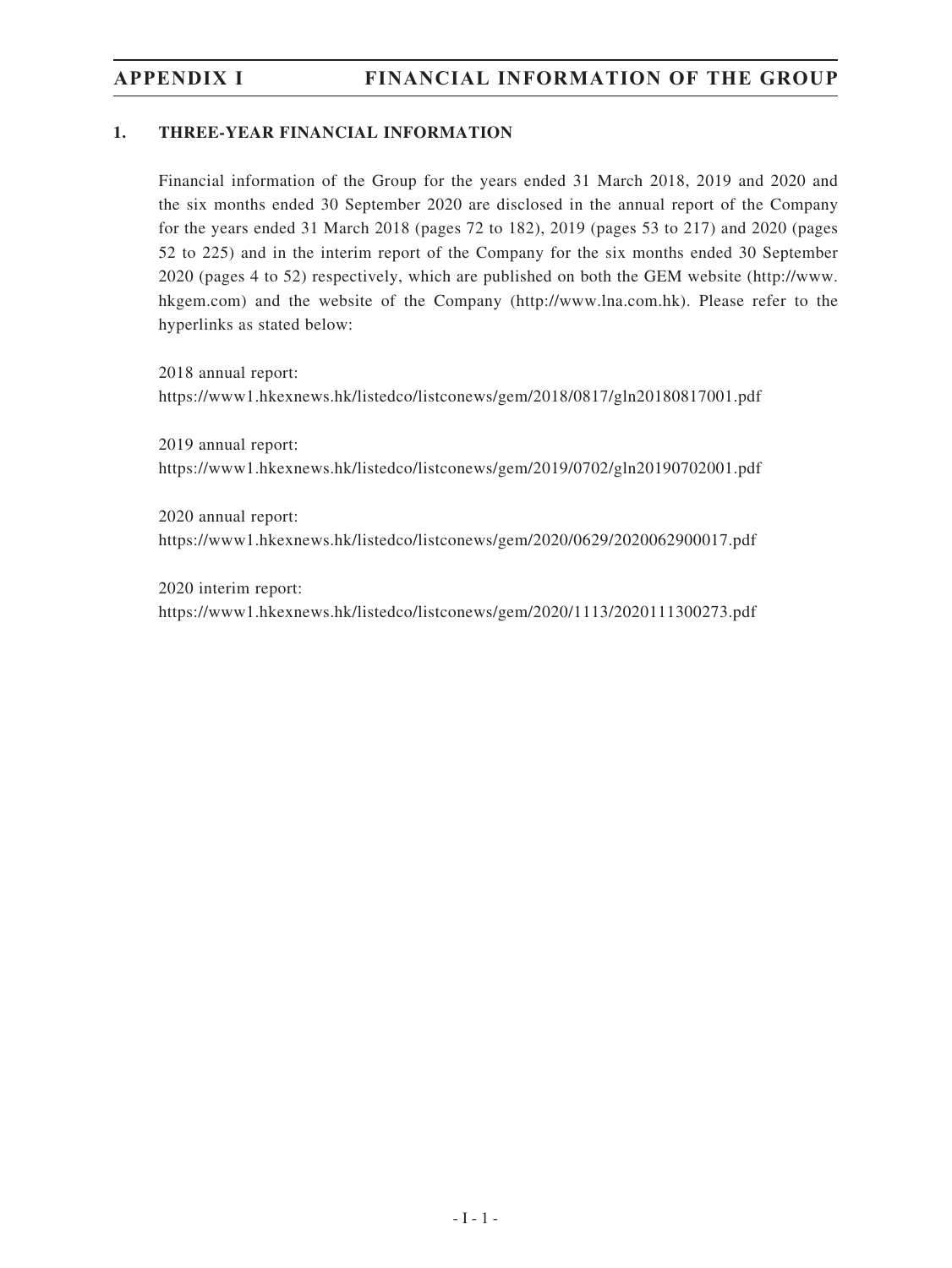# **APPENDIX I FINANCIAL INFORMATION OF THE GROUP**

#### **2. STATEMENT OF INDEBTEDNESS**

As the close of business on 31 January 2021, being the latest practicable date for the purpose of this indebtedness statement prior to the printing of this circular, the Enlarged Group had the following indebtedness:

- (a) outstanding mortgage loan of approximately HK\$11.2 million, of which the mortgage loan with an aggregate amount of approximately HK\$11.2 million was secured by the Enlarged Group's investment property;
- (b) current and non-current lease liabilities amounted to approximately HK\$1.1 million and HK\$2.0 million, respectively;
- (c) outstanding consideration payable amounting to HK\$33.3 million in respect of the consideration of purchasing the entire share capital of Bewisekid Holding Limited. The consideration shall be settled by way of issue and allotment of shares within 7 Business Days after the determination of the actual audited consolidated net profit after tax of the Bewisekid Holding Limited and its subsidiary for the year ending 31 March 2021; and
- (d) a provision for litigation amounted to HK\$1.7 million in relation to a repudiatory breach of tenancy agreement as disclosed in section headed "9. Litigation" of Appendix VII.

Save as disclosed above and apart from intra-group liabilities, the Enlarged Group did not have any outstanding debentures issued and outstanding, or authorised or otherwise created but unissued, term loans, other borrowings or indebtedness in the nature of borrowing including bank overdrafts, liabilities under acceptances (other than normal trade bills), acceptance credits, material hire purchase commitments, mortgages and charges, material contingent liabilities and guarantees outstanding at the close of business on 31 January 2021, being the latest practicable date for the purpose of ascertaining the indebtedness of the Enlarged Group prior to the printing of this circular.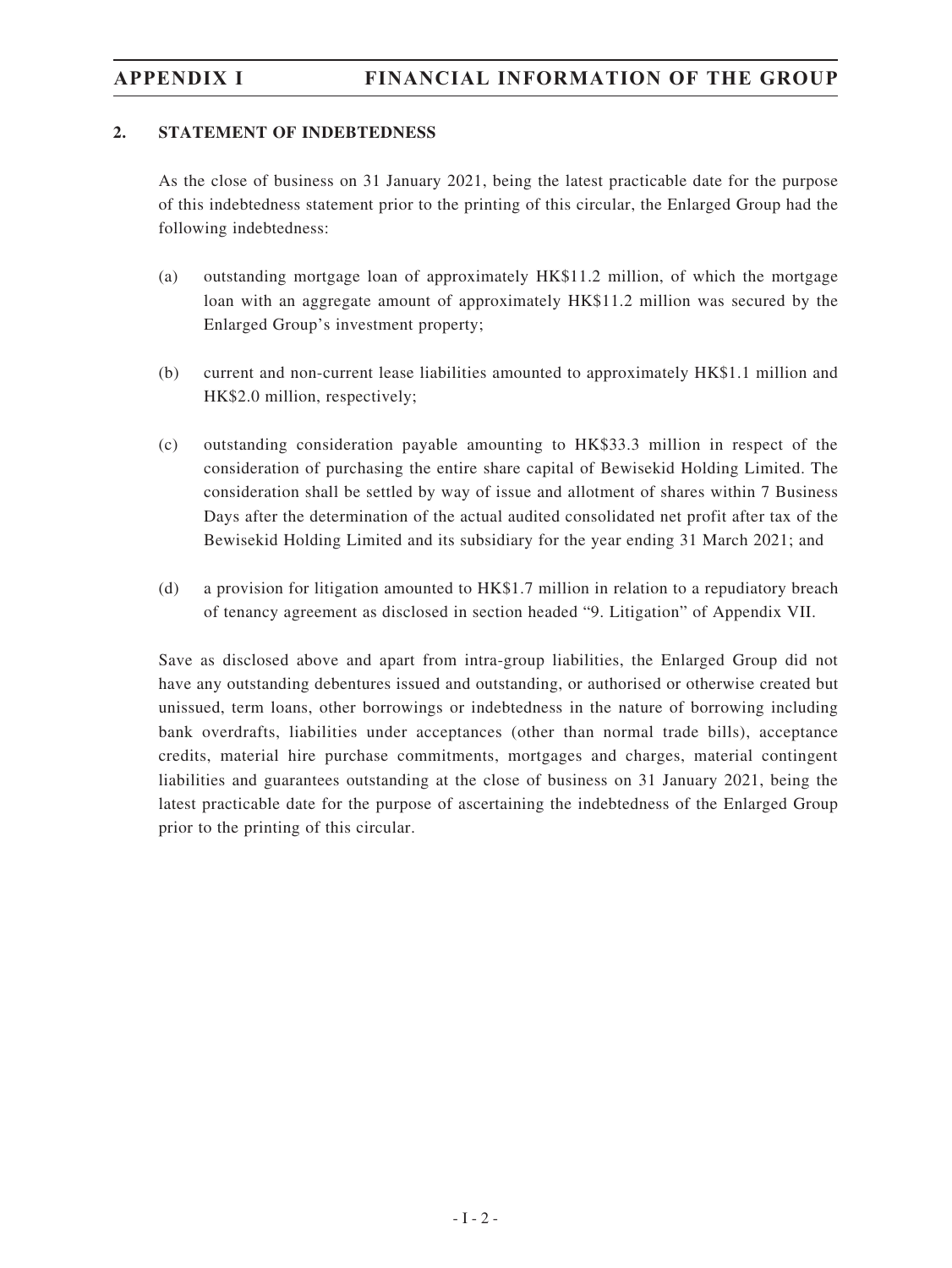# **APPENDIX I FINANCIAL INFORMATION OF THE GROUP**

#### **3. WORKING CAPITAL**

The Directors are of the opinion that, after taking into account the existing cash and bank balances and other internal resources available and also the effect of the Acquisition, the Enlarged Group has sufficient working capital for its present requirements and for at least 12 months from the date of the publication of this circular in the absence of unforeseen circumstances.

### **4. MATERIAL ADVERSE CHANGE**

As at the Latest Practicable Date, the Directors were not aware of any material adverse change in the financial position or trading position of the Group since 31 March 2020, being the date to which the latest published audited financial statements of the Group were made up.

#### **5. FINANCIAL AND TRADING PROSPECT OF THE ENLARGED GROUP**

The Company is an investment holding company. The Group is principally engaged in (i) the manufacturing and sales of OEM garment products (the "**OEM Business**"); (ii) retailing and wholesaling of garment products under the Group's own brand and high-end fashion brand (the "**Retail Business**"); (iii) provision of loan services (the "**Money Lending Business**"); (iv) wholesaling of seafood (the "**Wholesaling Business**"); (v) the Business; and (vi) property investment (the "**Property Investment Business**").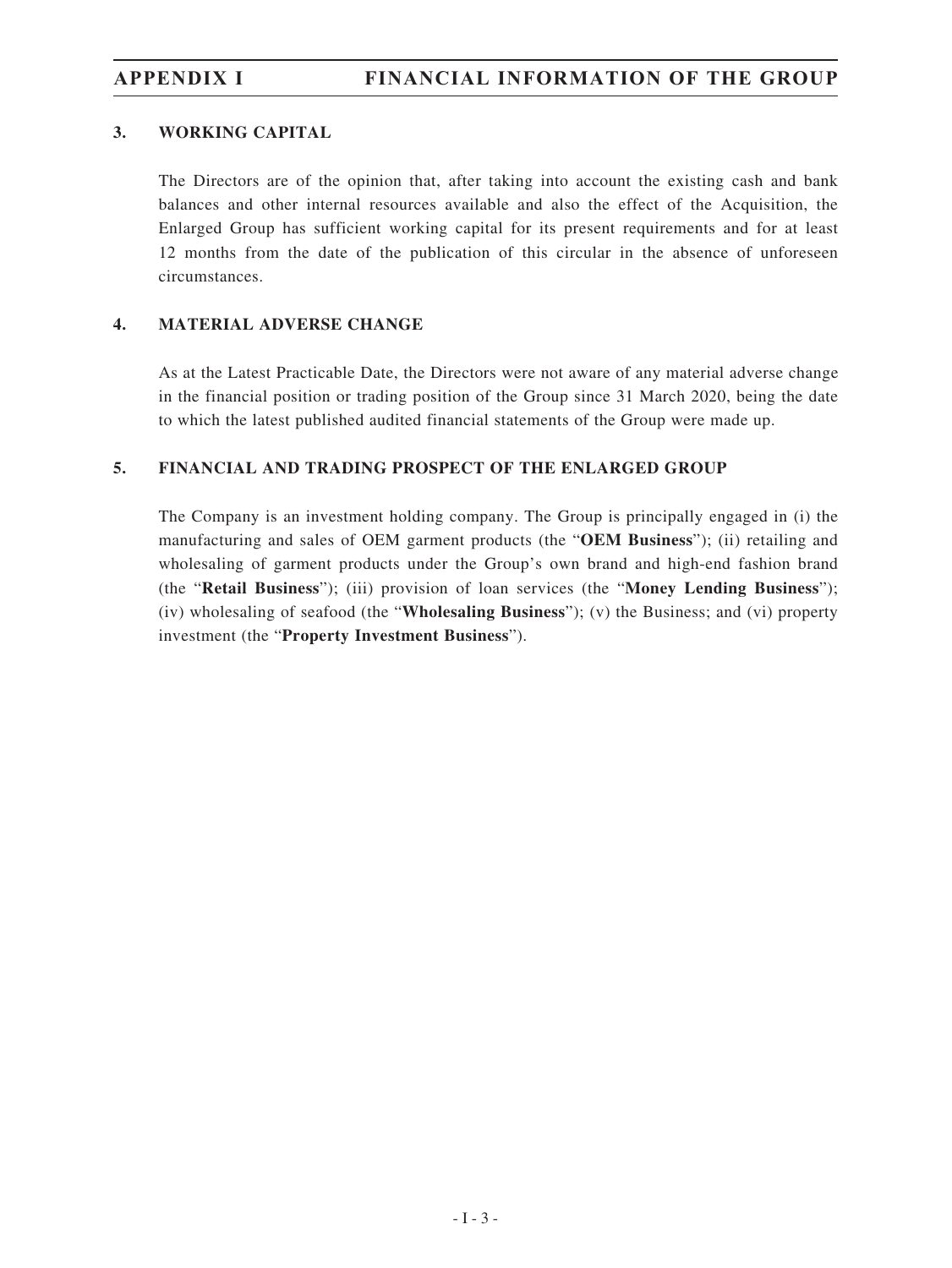#### **OEM Business**

The garment sector of the consumer market has experienced a downturn in recent years. Nonetheless, the Group had stepped up the efforts in securing new customers and orders, controlling expenses and looking for ways to improve the business. During the six months ended 30 September 2020, the Group continued to implement the operation model by placing orders with other OEM manufacturers, while maintaining the quality control standard, which attributed to the substantial reduction in the cost of operation.

The management of the Group (the "**Management**") is committed to strengthening the customer base. The Group will continue to find new orders and customers. Also, with the implementation of the OEM operation model, the Management expects that there will be a better control of costing.

#### **Retail Business**

During the six months ended 30 September 2020, the Retail Business had generated revenue of approximately HK\$240,000 (2019: HK\$4,665,000), representing a substantial decrease of approximately 94.9%. This was mainly due to the outbreak of the coronavirus in Hong Kong.

The Management will closely monitor the consumers' behaviour and will continue the promotion campaigns. The Management is also closely monitoring the movement of rental for the retail outlets and will adjust the business plan for the Retail Business if necessary. Despite the uncertainties, the Management still remains positive towards the Retail Business in the long run.

#### **Money Lending Business**

The Group obtained the money lender licence and commenced Money Lending Business from June 2016. During the six months ended 30 September 2020, the Money Lending Business had generated interest income of approximately HK\$1.7 million, representing an increase of approximately 17.8% compared to the figure of the last period. The Group will continue to expand the Money Lending Business in a prudent and balanced risk management approach.

#### **Wholesaling Business**

The Wholesaling Business commenced operation during the year ended 31 March 2019. During the six months ended 30 September 2020, the revenue generated from Wholesaling Business was reduced to nil. This was mainly due to the outbreak of the coronavirus in Hong Kong.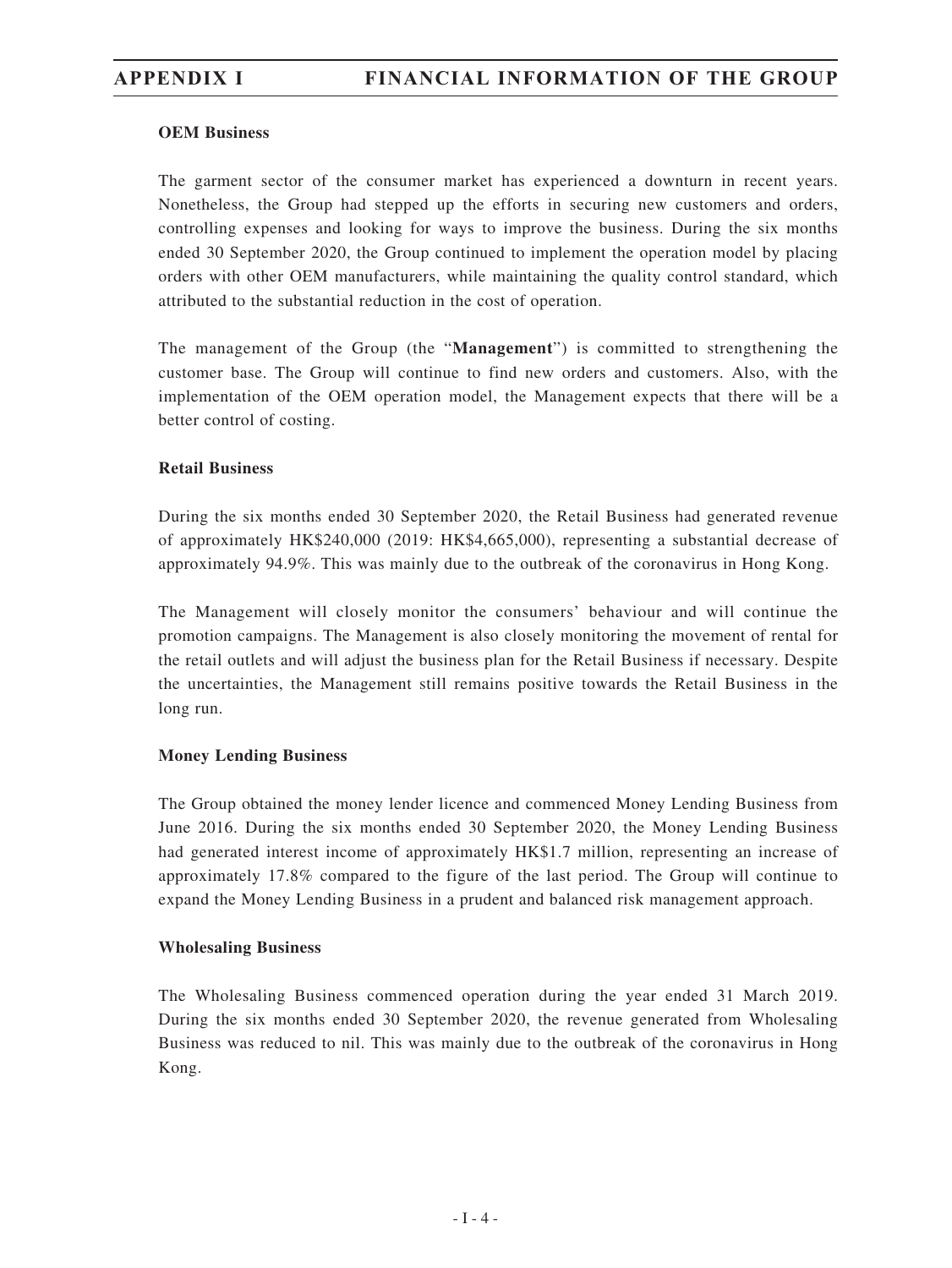#### **The Business**

During the year ended 31 March 2020, the Group established the Business. The Group provides financial quotient and investment education courses for the customers, aiming at enhancing their knowledge in the areas of finance and investment.

The Group in return earns tuition fee income from the provision of such courses. Certain courses were completed with outstanding results and revenue of approximately HK\$20.8 million was generated during the six months ended 30 September 2020.

The Group will (i) invest resources to expand the share in the financial quotient and investment education market, and (ii) strive to broaden its customer base.

As disclosed in the paragraph headed "Reasons for and Benefits of the Acquisition" in the Letter from the Board, the Board believes that the Acquisition represents a good opportunity for the Group to convert the Target Company from an associate to a subsidiary and will help the development and expansion of the Business and is in line with the Group's development strategy in the Business. The Directors consider that the Acquisition would enable the Group to broaden the revenue base of the Group and will bring positive influence to the financial results of the Group.

#### **Property Investment Business**

The Group also established the Property Investment Business during the year ended 31 March 2020. The Group acquired a property in Japan in June 2019. The appreciation potential of the property acquired is expected to be promising.

The Group will continue to seek opportunities of asset appreciation and cash flow return in the property market within Hong Kong and in the Asia-Pacific region.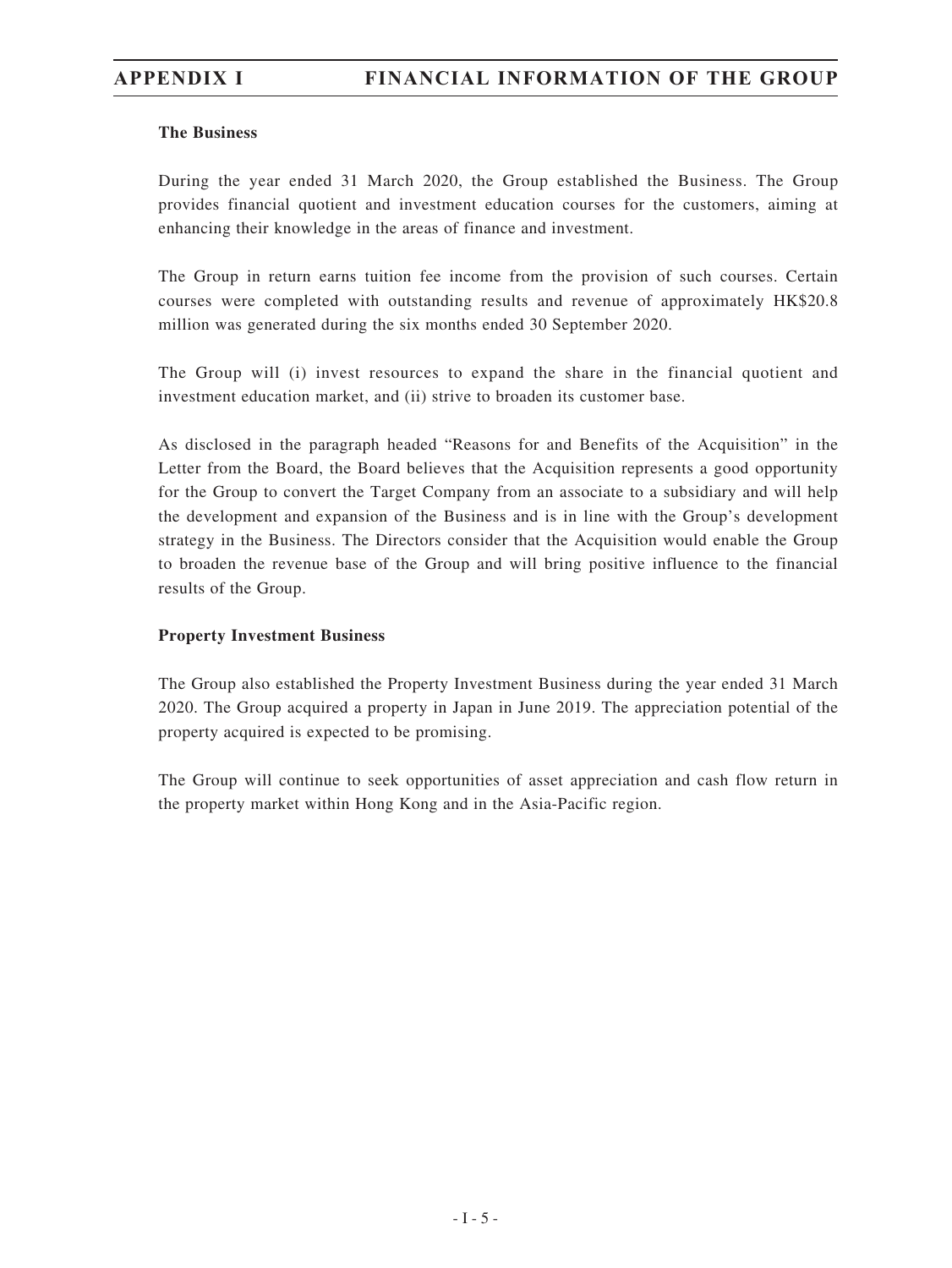### **6. MATERIAL ACQUISITION**

On 10 August 2020, the Group completed the acquisition (the "**BH Acquisition**") of the entire issued share capital of Bewisekid Holding Limited ("**Bewisekid**") for the consideration of HK\$33,250,000 (subject to downward adjustment) which shall be settled by way of issue and allotment of 246,296,296 consideration shares (or the adjusted number of the consideration shares in the event that the guaranteed profits is not satisfied) at the issue price of HK\$0.135 per consideration share. Bewisekid is an investment holding company and its subsidiary, Be Wise Kid Education Limited is principally engaged in provision of seminars on the UK property investment experience sharing in Hong Kong, together with the provision of playbased learning activities to enhance the overall development for children aged from 6 to 14 years old in Hong Kong. Details of the BH Acquisition were set out in announcements of the Company dated 11 May 2020, 30 June 2020, 13 July 2020, 4 August 2020 and 10 August 2020.

On 17 August 2020, the Group completed the acquisition (the "**ZG Acquisition**") of the entire issued share capital of Zone Galaxy Limited ("**Zone Galaxy**") for the consideration of HK\$40,000,000 which was satisfied by the issue of the promissory note. Zone Galaxy is an investment holding company and its subsidiary, Freemaker Institute Limited is principally engaged in provision of financial quotient and securities investment experience-sharing seminars and relevant value-added services in Hong Kong, together with the provision of activities introducing memory improvement and speed-reading technique. Details of the ZG Acquisition were set out in announcements of the Company dated 17 August 2020 and 16 December 2020.

There is no variation to the aggregate of the remuneration payable to and benefits in kind receivable by the directors of the acquiring company in consequence of the BH Acquisition and ZG Acquisition.

Save for the BH Acquisition and the ZG Acquisition as disclosed above (other than the Acquisition which is the subject of this circular), after 31 March 2020 (being the date to which the latest published audited financial statements of the Group were made up), none of the members of the Group had acquired or agreed to acquire or was proposing to acquire a business or an interest in the share capital of a company whose profits or assets make or will make a material contribution to the figures in the auditor's report or the next published accounts of the Group.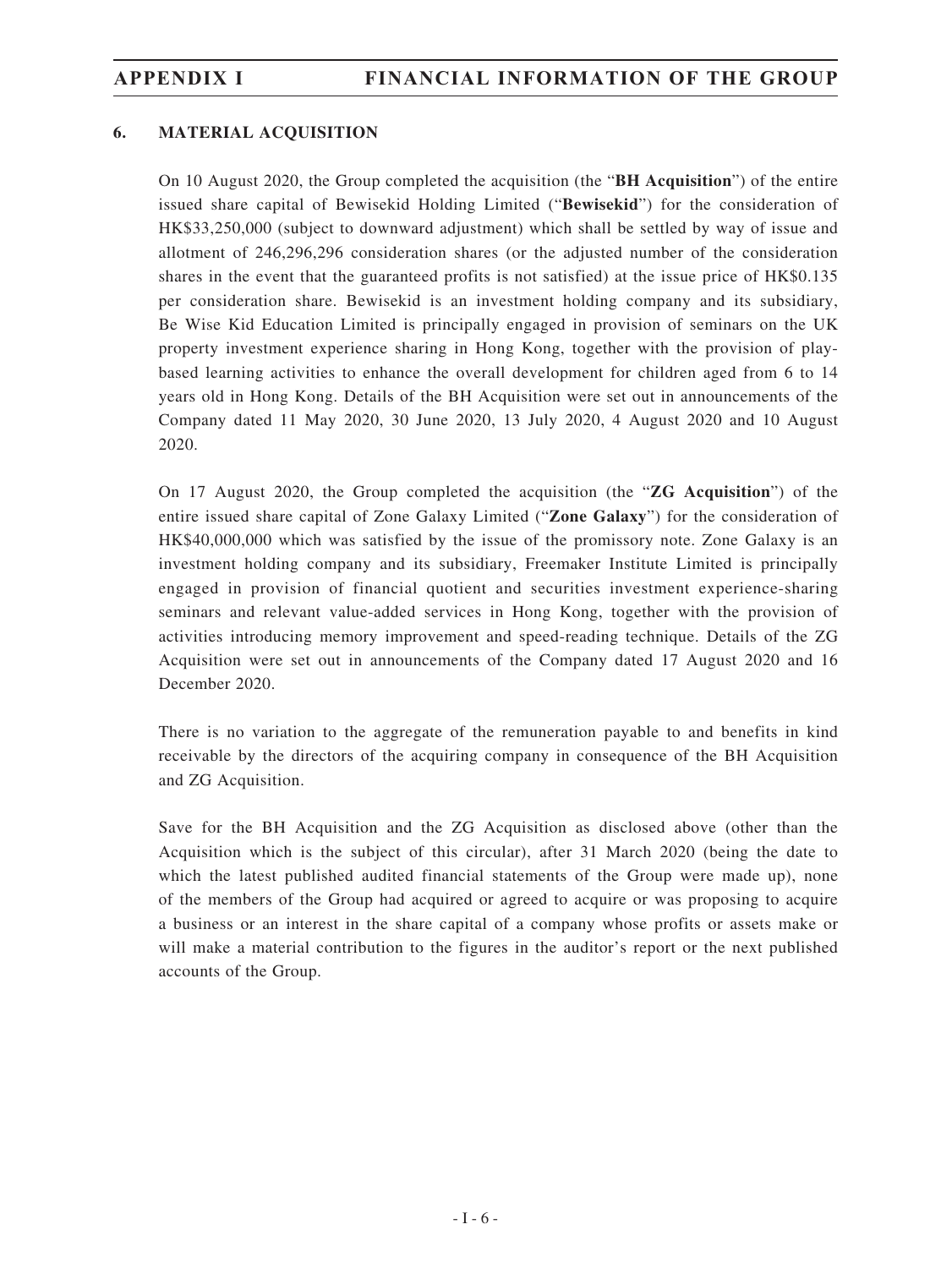### **ACCOUNTANTS' REPORT ON HISTORICAL FINANCIAL INFORMATION OF PRESTIGE CONCORD LIMITED TO THE DIRECTORS OF L & A INTERNATIONAL HOLDINGS LIMITED**

#### **Introduction**

We report on the historical financial information of Prestige Concord Limited (the "**Target Company**") and its subsidiaries (together, the "**Target Group**") set out on pages II-5 to II-33, which comprises the consolidated statements of financial position of the Target Group as at 31 December 2018, 2019 and 2020, and the consolidated statements of profit or loss and other comprehensive income, the consolidated statements of changes in equity and the consolidated statements of cash flows of the Target Group, for each of the years ended 31 December 2018, 2019 and 2020 (the "**Track Record Period**") and a summary of significant accounting policies and other explanatory information (together, the "**Historical Financial Information**"). The Historical Financial Information set out on pages II-5 to II-33 forms an integral part of this report, which has been prepared for inclusion in the circular of L & A International Holdings Limited (the "**Company**") dated 15 March 2021 (the "**Circular**") in connection with the proposed acquisition of 70% share capital of the Target Company (the "**Proposed Acquisition**").

#### *Sole Director's responsibility for the Historical Financial Information*

The sole director of the Target Company are responsible for the preparation of Historical Financial Information that gives a true and fair view in accordance with the basis of preparation and presentation as set out in Note 2 to the Historical Financial Information and for such internal controls as the sole director of the Target Company determine is necessary to enable the preparation of the Historical Financial Information that is free from material misstatement, whether due to fraud or error.

#### *Reporting accountants' responsibility*

Our responsibility is to express an opinion on the Historical Financial Information and to report our opinion to you. We conducted our work in accordance with Hong Kong Standard on Investment Circular Reporting Engagements 200 "Accountants' Reports on Historical Financial Information in Investment Circulars" issued by the Hong Kong Institute of Certified Public Accountants ("**HKICPA**"). This standard requires that we comply with ethical standards and plan and perform our work to obtain reasonable assurance about whether the Historical Financial Information is free from material misstatement.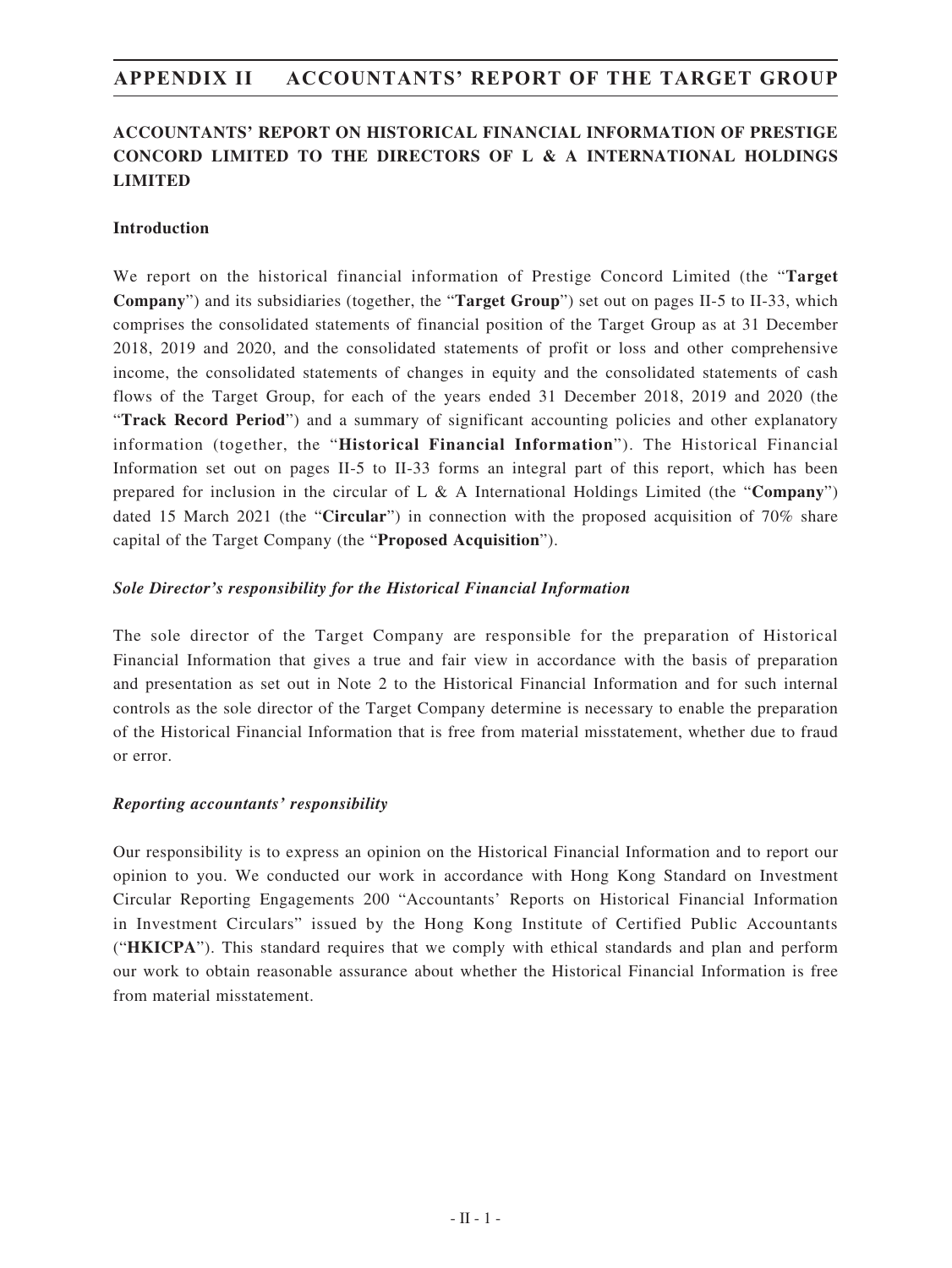Our work involved performing procedures to obtain evidence about the amounts and disclosures in the Historical Financial Information. The procedures selected depend on the reporting accountants' judgement, including the assessment of risks of material misstatement of the Historical Financial Information, whether due to fraud or error. In making those risk assessments, the reporting accountants consider internal control relevant to the entity's preparation of Historical Financial Information that gives a true and fair view in accordance with the basis of preparation and presentation set out in Note 2 to the Historical Financial Information in order to design procedures that are appropriate in the circumstances, but not for the purpose of expressing an opinion on the effectiveness of the entity's internal control. Our work also included evaluating the appropriateness of accounting policies used and the reasonableness of accounting estimates made by directors, as well as evaluating the overall presentation of the Historical Financial Information.

We believe that the evidence we have obtained is sufficient and appropriate to provide a basis for our opinion.

#### **Opinion**

In our opinion, for the purposes of this report and on the basis of presentation and preparation set out in Note 2 to the Historical Financial Information, the Historical Financial Information gives a true and fair view of the state of affairs of the Target Group and the Target Company as at 31 December 2018, 2019 and 2020 and of the Target Group's financial performance and cash flows for the Track Record Period.

**Report on matters under the Rules Governing the Listing of Securities on GEM of The Stock Exchange of Hong Kong Limited and the Companies (Winding Up and Miscellaneous Provisions) Ordinance**

#### *Adjustments*

In preparing the Historical Financial Information no adjustments to the Underlying Financial Statements as defined on page II-4 have been made.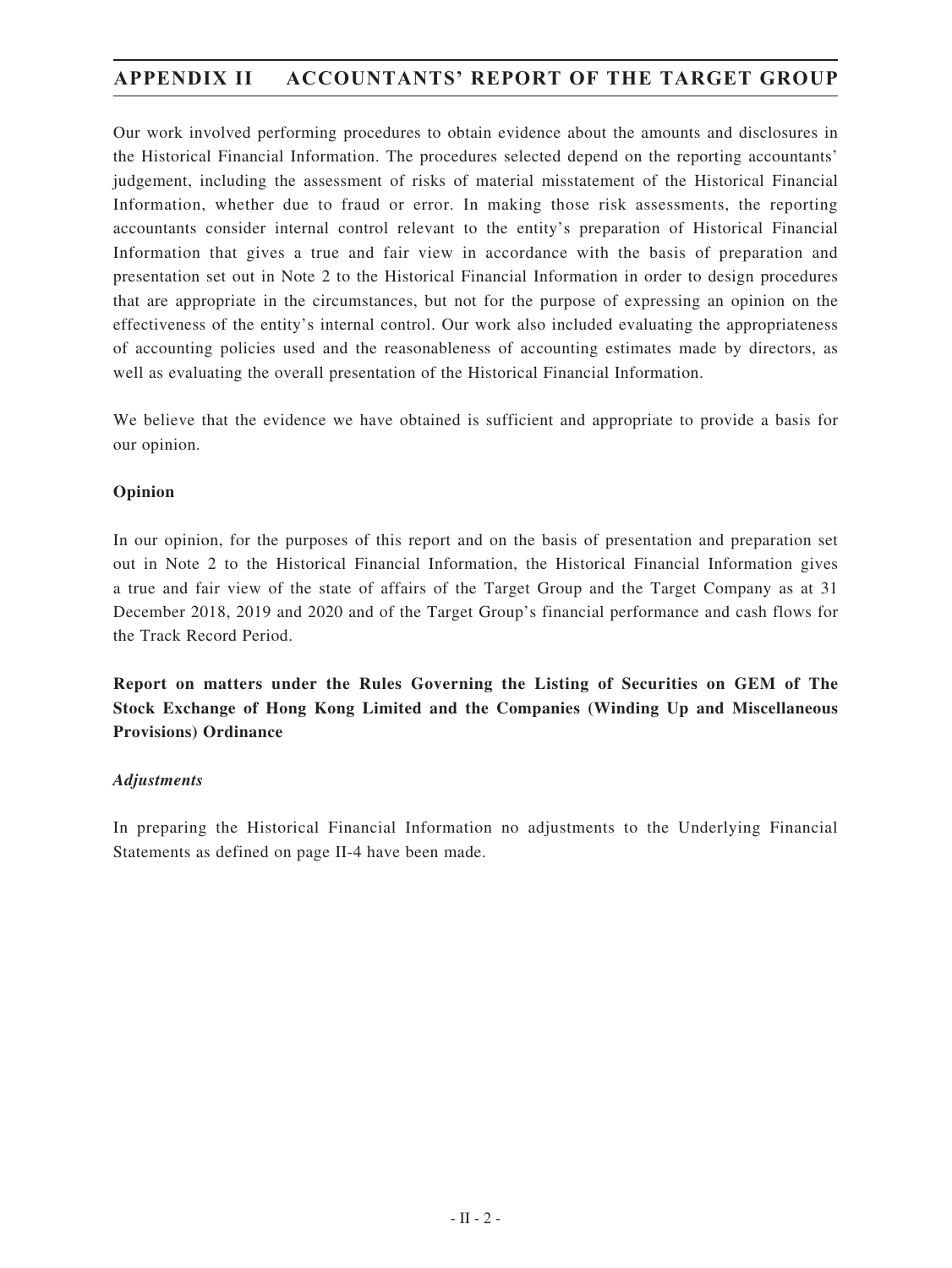#### *No statutory financial statements for the Target Company*

As at the date of this report, no statutory financial statements have been prepared for the Target Company since its date of incorporation.

**McM (HK) CPA Limited** *Certified Public Accountants*

**Wong Ka Bo, Jimmy** Practising Certificate Number: P07560 Hong Kong 15 March 2021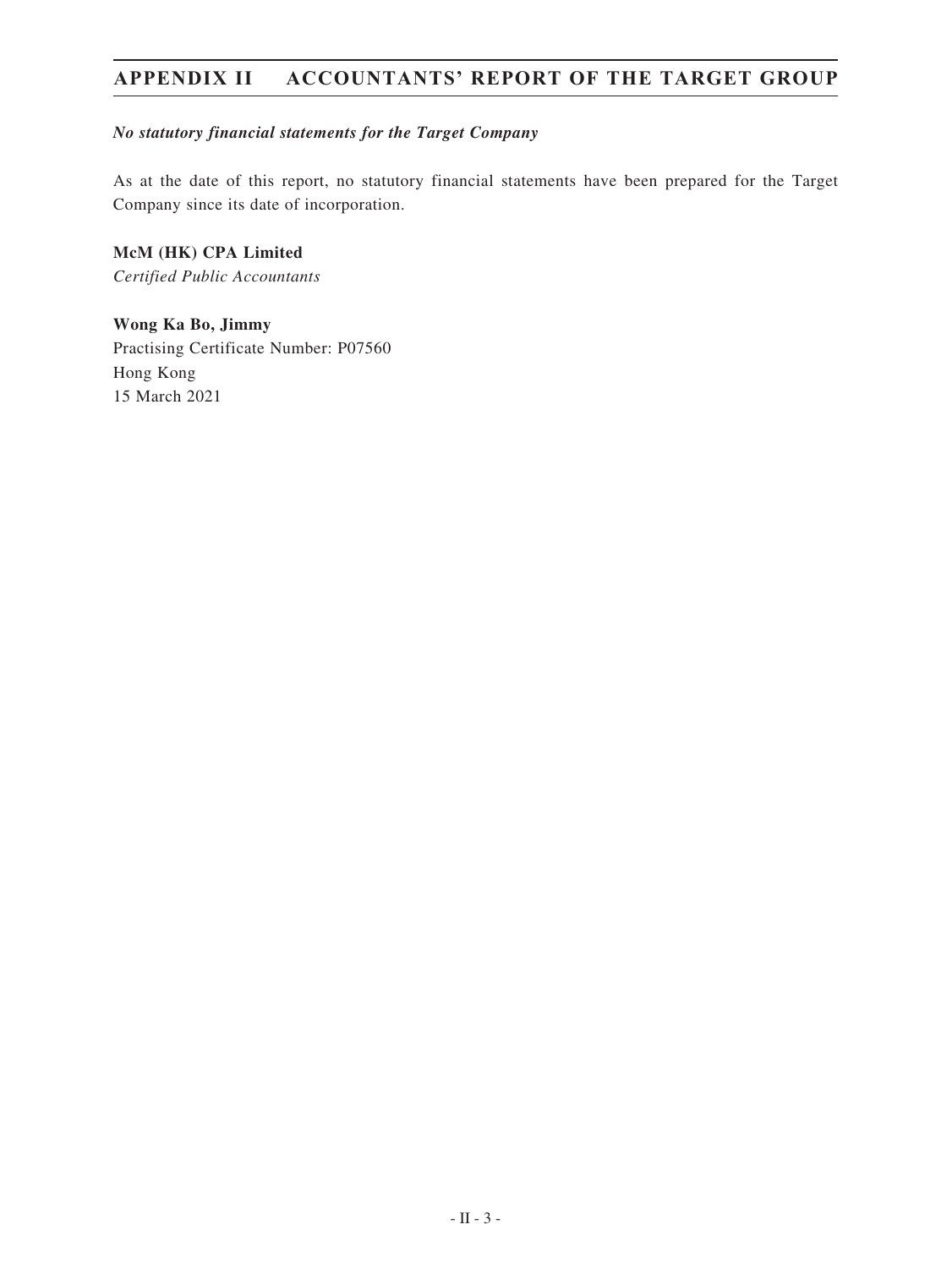#### **HISTORICAL FINANCIAL INFORMATION OF THE TARGET GROUP**

#### **Preparation of Historical Financial Information**

Set out below is the Historical Financial Information which forms an integral part of this accountants' report.

The consolidated financial statements of the Target Group for the Track Record Period, on which the Historical Financial Information is based, were audited by us in accordance with Hong Kong Standards on Auditing issued by the HKICPA (the "**Underlying Financial Statements**").

The Historical Financial Information is presented in Hong Kong dollars ("**HK\$**"), which is also the functional currency of the Target Group, and all values are rounded to the nearest thousand (HK\$'000) except when otherwise indicated.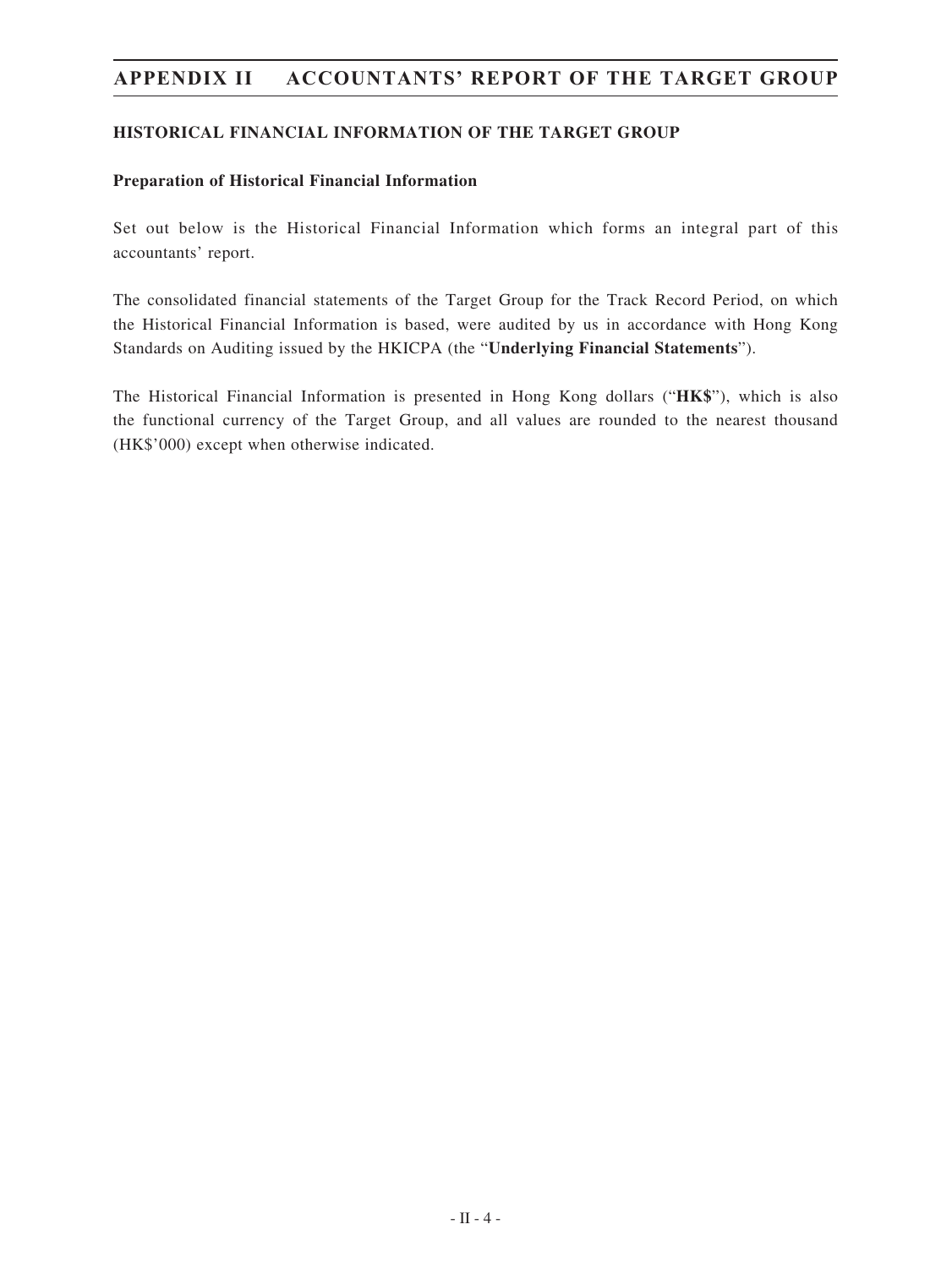### **CONSOLIDATED STATEMENT OF PROFIT OR LOSS AND OTHER COMPREHENSIVE INCOME**

|                                                                         |                       | <b>Years ended 31 December</b> |           |           |
|-------------------------------------------------------------------------|-----------------------|--------------------------------|-----------|-----------|
|                                                                         |                       | 2018                           | 2019      | 2020      |
|                                                                         | <b>Notes</b>          | HK\$'000                       | HK\$'000  | HK\$'000  |
| <b>Revenue</b>                                                          | $\overline{7}$        | 10,356                         | 30,701    | 37,159    |
| Other income and gains, net                                             | $\overline{7}$        | 597                            | 1,919     | 3,147     |
| Gain from disposal of non-core business                                 |                       |                                |           |           |
| subsidiaries                                                            | 31                    |                                | 2,533     |           |
| Administrative and operating expenses                                   |                       | (9,327)                        | (19, 840) | (17, 460) |
| (Provision)/reversal for expected credit                                |                       |                                |           |           |
| losses                                                                  |                       | (376)                          | 682       | 367       |
| Gain/(loss) on disposal of financial assets                             |                       |                                |           |           |
| through profit or loss                                                  |                       | 13                             | (57)      |           |
| Fair value changes of financial assets through                          |                       |                                |           |           |
| profit or loss                                                          |                       | (8)                            | (33)      |           |
| Finance costs                                                           | $\boldsymbol{\delta}$ | (23)                           | (16)      | (1,047)   |
| Profit before taxation                                                  | 9                     | 1,232                          | 15,889    | 22,166    |
| Income tax expense                                                      | 11                    | (607)                          | (2,062)   | (3,571)   |
|                                                                         |                       | 625                            | 13,827    | 18,595    |
| Profit/(loss) and total comprehensive<br>income/(expenses) for the year |                       |                                |           |           |
| attributable to:                                                        |                       |                                |           |           |
| Owners of the Target Company                                            |                       | 1,444                          | 14,074    | 18,595    |
| Non-controlling Interests                                               |                       | (819)                          | (247)     |           |
|                                                                         |                       | 625                            | 13,827    | 18,595    |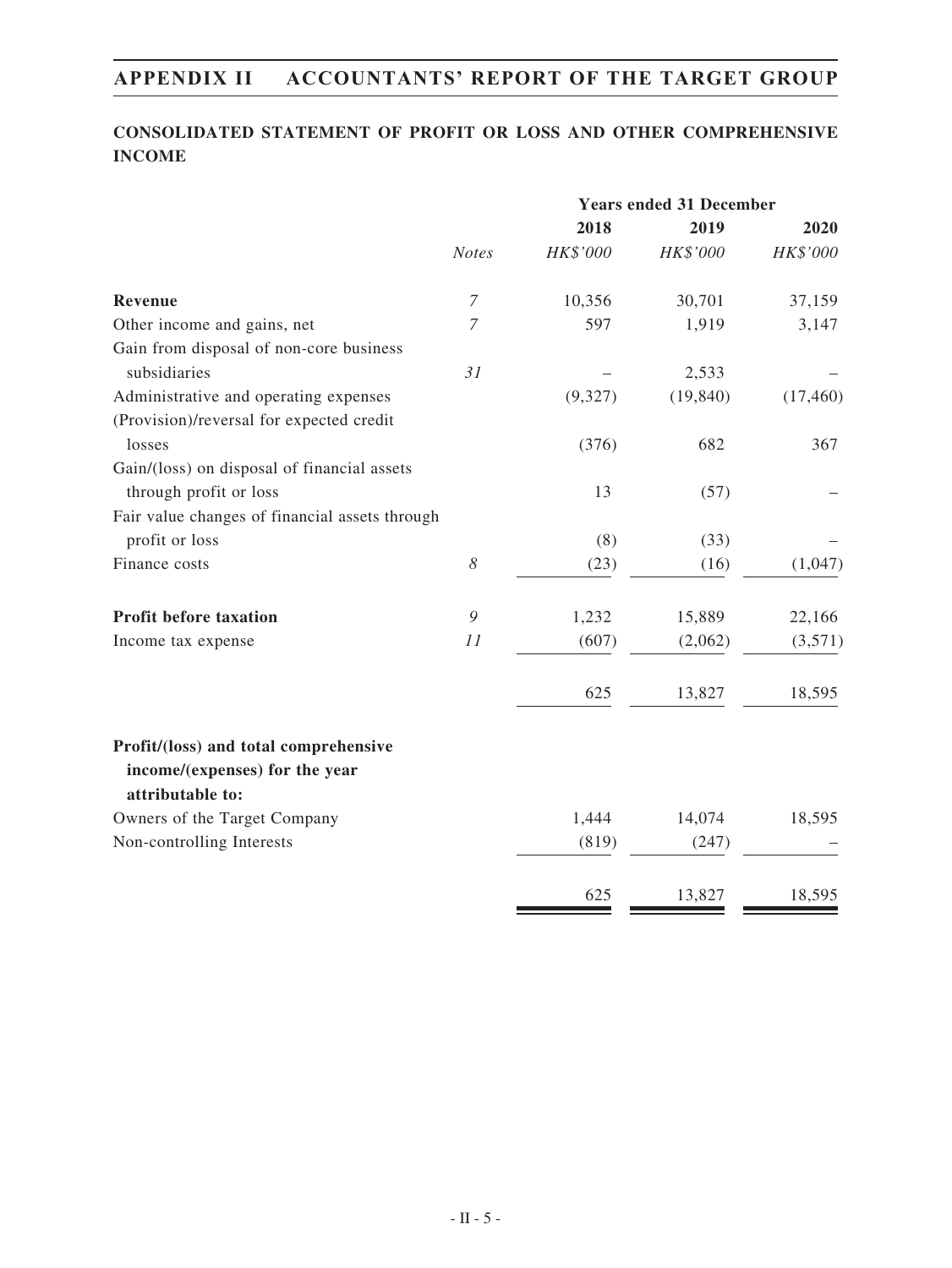### **CONSOLIDATED STATEMENT OF FINANCIAL POSITION**

|                                               |              | As at 31 December |          |          |  |
|-----------------------------------------------|--------------|-------------------|----------|----------|--|
|                                               |              | 2018              | 2019     | 2020     |  |
|                                               | <b>Notes</b> | HK\$'000          | HK\$'000 | HK\$'000 |  |
| <b>Non-current assets</b>                     |              |                   |          |          |  |
| Property, plant, and equipment                | 13           | 310               | 444      | 329      |  |
| Investment property                           | 14           |                   |          | 15,465   |  |
| Right of use of assets                        | 16           | 82,048            | 296      | 647      |  |
|                                               |              | 82,358            | 740      | 16,441   |  |
| <b>Current assets</b>                         |              |                   |          |          |  |
| Other receivables, prepayments, and deposits  | 17           | 19,005            | 13,937   | 2,769    |  |
| Amount due from a shareholder                 | 18           | 6,993             | 16,513   | 29,000   |  |
| Financial assets at fair value through profit |              |                   |          |          |  |
| or loss ("FVPL")                              | 19           | 599               |          |          |  |
| Amounts due from related companies            | 18           |                   |          | 6,775    |  |
| Cash and cash equivalents                     | 15           | 2,828             | 139      | 6,644    |  |
|                                               |              | 29,425            | 30,589   | 45,188   |  |
| <b>Current liabilities</b>                    |              |                   |          |          |  |
| Other payables and accruals                   | 20           | 47,548            | 11,441   | 1,823    |  |
| Amount due to related companies               | 18           |                   | 225      | 10,387   |  |
| Lease liabilities                             | 21           | 527               | 298      | 424      |  |
| Contract liabilities                          | 22           | 4,208             | 11,554   | 10,159   |  |
| <b>Borrowings</b>                             | 23           | 115               | 119      | 11,220   |  |
| Tax payable                                   |              | 1,280             | 3,265    | 4,998    |  |
|                                               |              | 53,678            | 26,902   | 39,011   |  |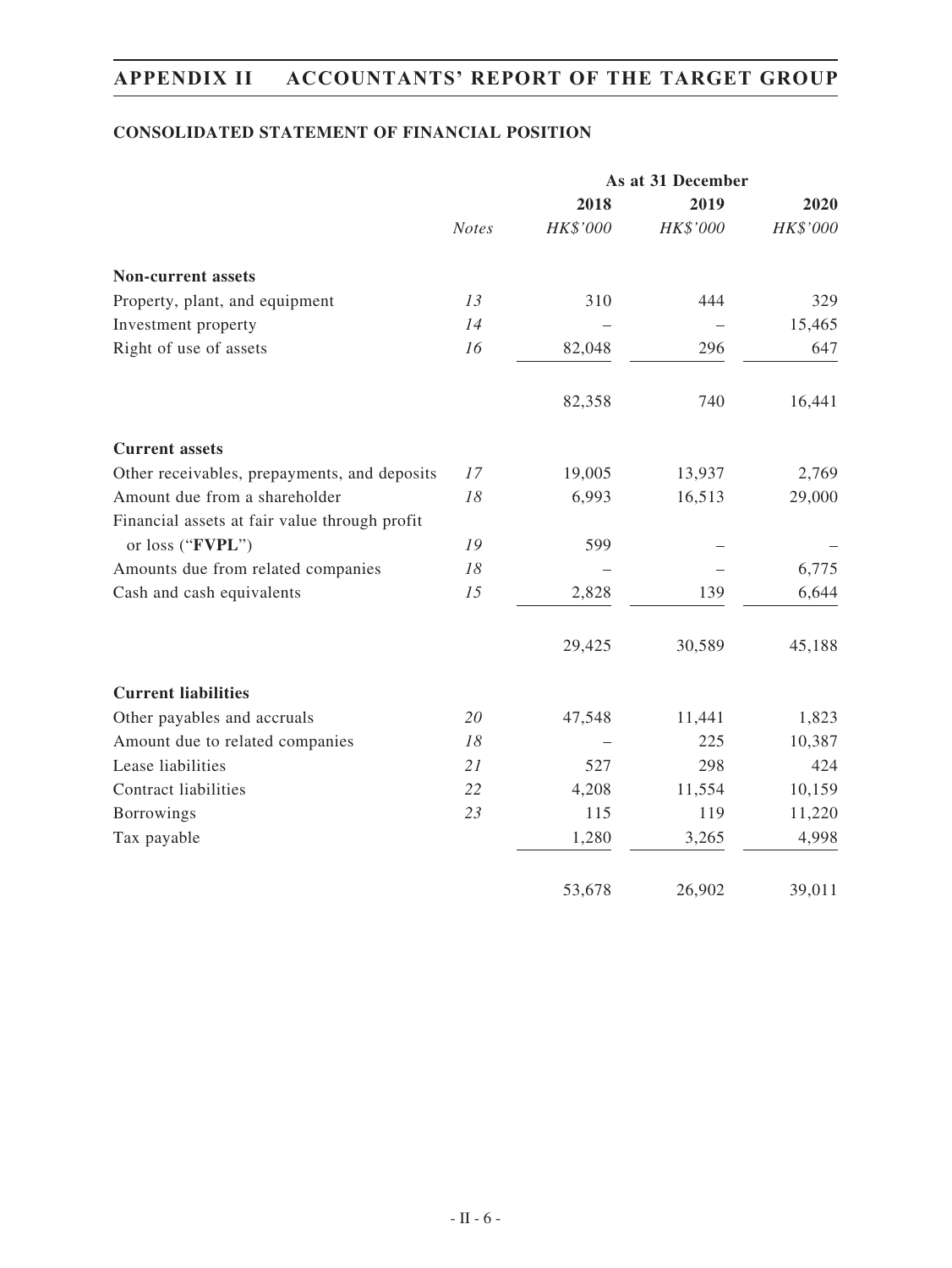|                                             |              | As at 31 December |          |          |  |  |
|---------------------------------------------|--------------|-------------------|----------|----------|--|--|
|                                             |              | 2018              | 2019     | 2020     |  |  |
|                                             | <b>Notes</b> | HK\$'000          | HK\$'000 | HK\$'000 |  |  |
| Net current assets/(liabilities)            |              | (24, 253)         | 3,687    | 6,177    |  |  |
| <b>Total asset less current liabilities</b> |              | 58,105            | 4,427    | 22,618   |  |  |
| <b>Non-current liabilities</b>              |              |                   |          |          |  |  |
| Lease liabilities                           | 21           |                   |          | 227      |  |  |
| <b>Borrowings</b>                           | 23           | 139               | 20       |          |  |  |
| Deferred tax liabilities                    | 24           | 46                | 38       | 26       |  |  |
|                                             |              | 185               | 58       | 253      |  |  |
| Net (liabilities)/assets                    |              | 57,920            | 4,369    | 22,365   |  |  |
| <b>Capital and reserves</b>                 |              |                   |          |          |  |  |
| Share capital                               | 25           |                   | 8        | 8        |  |  |
| Reserves                                    |              | 1,263             | 4,361    | 22,356   |  |  |
| Total equity attributable to owners of the  |              |                   |          |          |  |  |
| <b>Target Company</b>                       |              | 1,263             | 4,369    | 22,364   |  |  |
| Non-controlling interests                   |              | 56,657            |          | 1        |  |  |
| Total (deficiencies in assets)/equity       |              | 57,920            | 4,369    | 22,365   |  |  |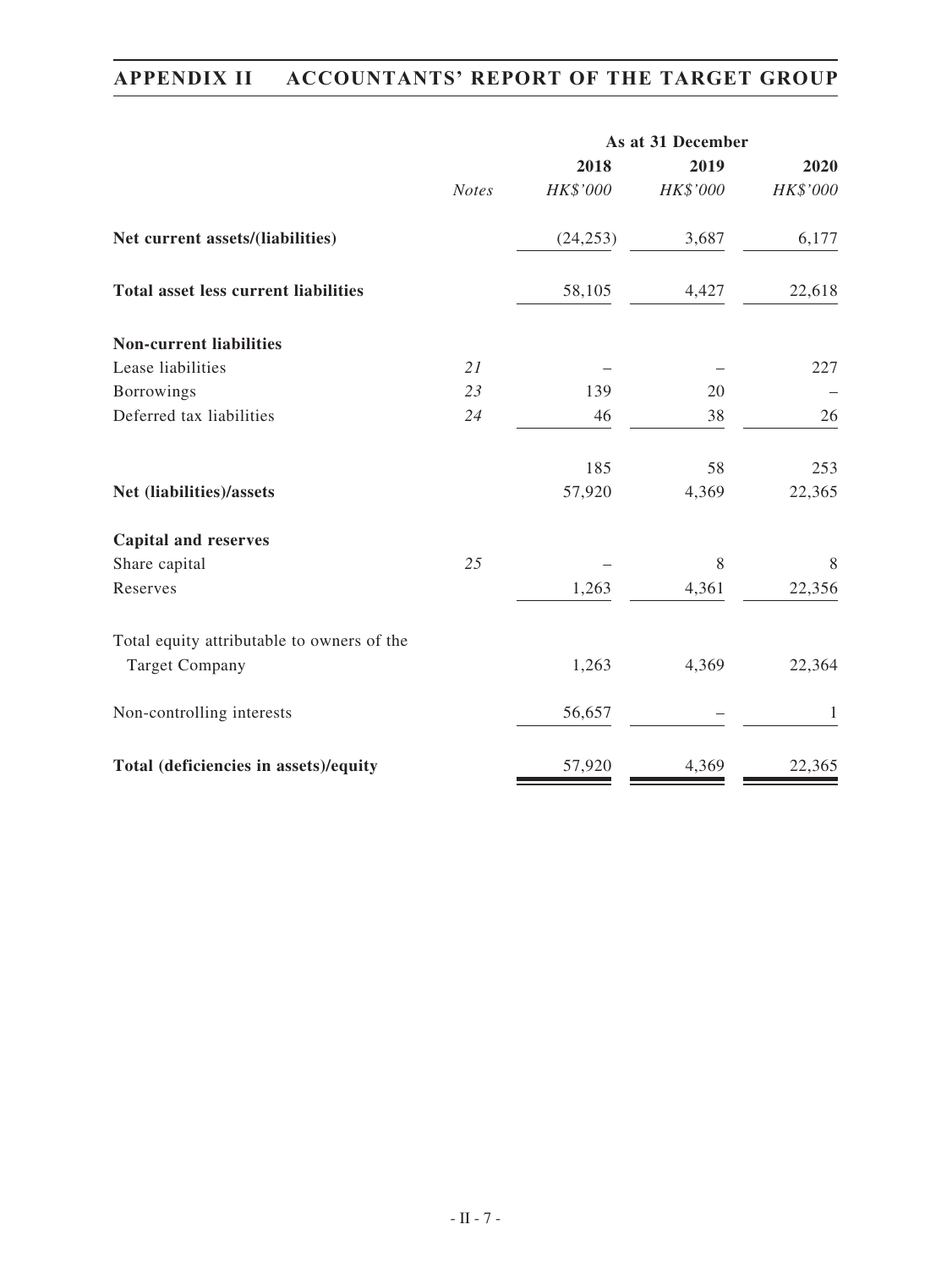### **STATEMENT OF FINANCIAL POSITION**

|                                                |             | As at 31 December |          |  |
|------------------------------------------------|-------------|-------------------|----------|--|
|                                                |             | 2019              | 2020     |  |
|                                                | <b>Note</b> | HK\$'000          | HK\$'000 |  |
| <b>Non-current assets</b>                      |             |                   |          |  |
| Investment in subsidiaries                     |             | 150               | 16,150   |  |
|                                                |             | 150               | 16,150   |  |
| <b>Current assets</b>                          |             |                   |          |  |
| Deposits                                       |             | 4,800             |          |  |
| Amount due from a related company              |             |                   | 180      |  |
| Amount due from a director                     |             | 1,258             | 1,078    |  |
|                                                |             | 6,058             | 1,258    |  |
| <b>Current liabilities</b>                     |             |                   |          |  |
| Amount due to subsidiaries                     |             | 4,250             | 16,969   |  |
|                                                |             | 4,250             | 16,969   |  |
| <b>Current assets less current liabilities</b> |             | 1,808             | (15,711) |  |
| Net assets                                     |             | 1,958             | 439      |  |
| <b>Capital and reserves</b>                    |             |                   |          |  |
| Share capital                                  | 25          | 8                 | 8        |  |
| Reserves                                       |             | 1,950             | 431      |  |
| <b>Total equity</b>                            |             | 1,958             | 439      |  |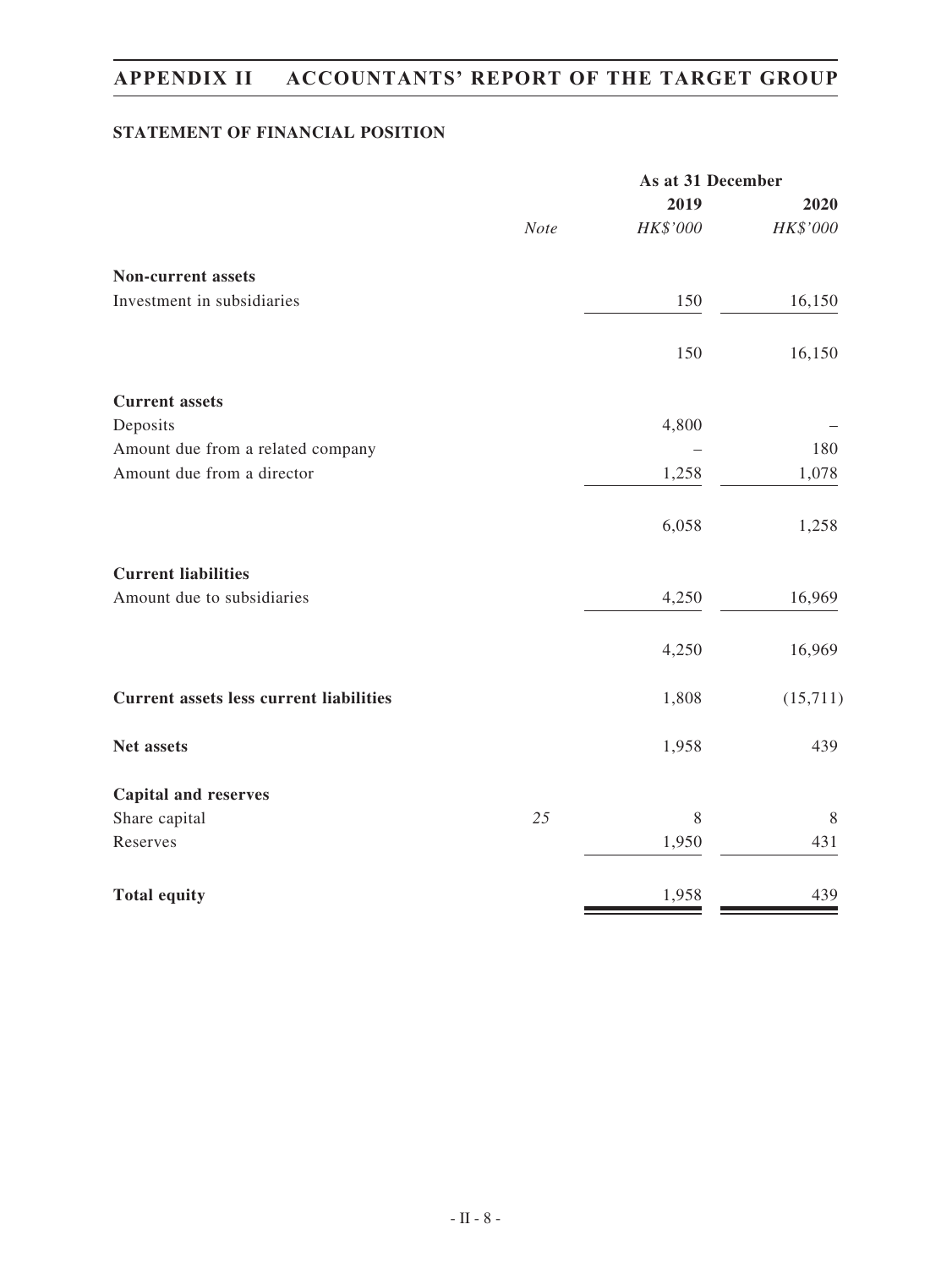### **CONSDOLIDATED STATEMENT OF CHANGES IN EQUITY**

|                         |                          | losses)/                    |                                            | Non-                       |                                    |
|-------------------------|--------------------------|-----------------------------|--------------------------------------------|----------------------------|------------------------------------|
| <b>Share</b><br>capital | <b>Merger</b><br>reserve | <b>Retained</b><br>earnings | <b>Total</b>                               | controlling<br>interest    | <b>Total</b><br>equity<br>HK\$'000 |
|                         |                          |                             |                                            |                            |                                    |
|                         | 150                      | (114)                       | 36                                         | (45)                       | (9)                                |
|                         |                          |                             |                                            |                            | (217)                              |
|                         |                          |                             |                                            |                            |                                    |
|                         |                          |                             |                                            |                            | 57,521                             |
|                         |                          |                             |                                            |                            |                                    |
|                         |                          |                             |                                            |                            |                                    |
|                         |                          |                             |                                            |                            | 625                                |
|                         |                          |                             |                                            |                            |                                    |
|                         | 150                      | 1,113                       | 1,263                                      | 56,657                     | 57,920                             |
|                         |                          |                             |                                            |                            |                                    |
| 8                       |                          |                             | 8                                          |                            | $8\phantom{.0}$                    |
|                         | (150)                    |                             | (150)                                      |                            | (150)                              |
|                         |                          |                             |                                            |                            |                                    |
|                         |                          |                             |                                            | (56, 410)                  | (56, 410)                          |
|                         |                          | (10, 826)                   | (10, 826)                                  |                            | (10, 826)                          |
|                         |                          |                             |                                            |                            |                                    |
|                         |                          | 14,074                      | 14,074                                     | (247)                      | 13,827                             |
|                         |                          |                             |                                            |                            |                                    |
| 8                       |                          | 4,361                       | 4,369                                      |                            | 4,369                              |
|                         |                          | (600)                       | (600)                                      |                            | (600)                              |
|                         |                          |                             |                                            |                            |                                    |
|                         |                          |                             |                                            |                            | 1                                  |
|                         |                          |                             |                                            |                            |                                    |
|                         |                          | 18,595                      | 18,595                                     |                            | 18,595                             |
| 8                       |                          | 22,356                      | 22,364                                     |                            | 22,365                             |
|                         | HK\$'000                 | HK\$'000                    | (Accumulated<br>HK\$'000<br>(217)<br>1,444 | HK\$'000<br>(217)<br>1,444 | HK\$'000<br>57,521<br>(819)        |

### **Attributable to the owners of the Target Company**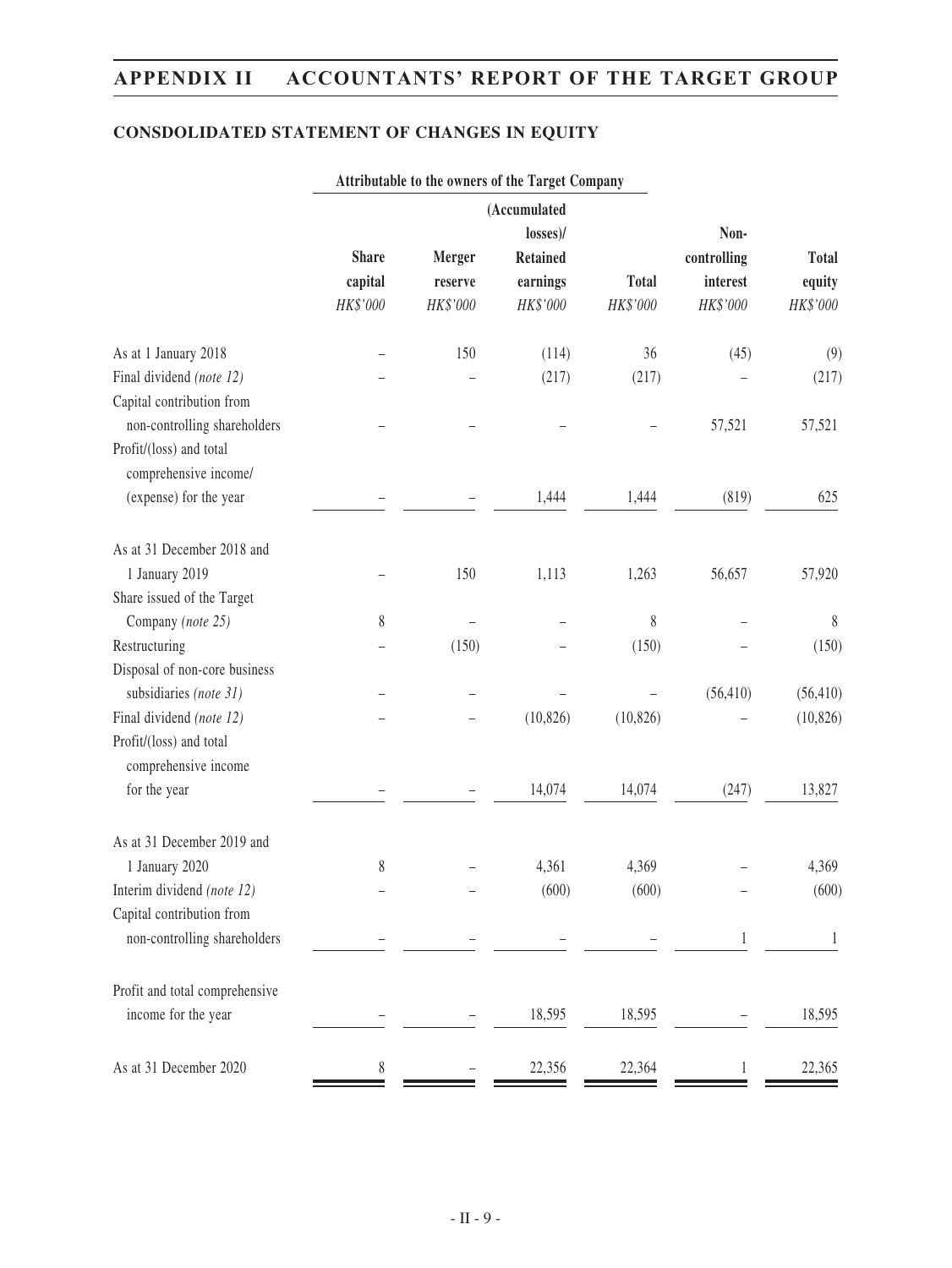### **CONSOLIDATED STATEMENT OF CASH FLOWS**

|                                                                              | <b>Note</b> | 2018<br>HK\$'000 | 2019<br>HK\$'000 | 2020<br>HK\$'000 |
|------------------------------------------------------------------------------|-------------|------------------|------------------|------------------|
|                                                                              |             |                  |                  |                  |
| <b>Operating activities</b>                                                  |             |                  |                  |                  |
| Profit before tax                                                            |             | 1,232            | 15,889           | 22,166           |
| Adjustments for:                                                             |             |                  |                  |                  |
| Depreciation of property, plant and                                          |             |                  |                  |                  |
| equipment                                                                    |             | 40               | 93               | 115              |
| Depreciation of investment property                                          |             |                  |                  | 535              |
| Depreciation of right-of-use assets                                          |             | 2,706            | 1,869            | 812              |
| Provision/(reversal) for expected credit                                     |             |                  |                  |                  |
| losses                                                                       |             | 376              | (682)            | (367)            |
| Finance costs                                                                |             | 23               | 16               | 1,044            |
| Bank interest income                                                         |             | (10)             | (5)              | (1)              |
| Gain from disposal of non-core business                                      |             |                  |                  |                  |
| subsidiaries                                                                 | 31          |                  | (2,533)          |                  |
| (Gain)/loss on disposal of financial assets                                  |             |                  |                  |                  |
| through profit or loss                                                       |             | (13)             | 57               |                  |
| Fair value changes of financial assets                                       |             |                  |                  |                  |
| through profit or loss                                                       |             | $8\,$            | 33               |                  |
| Operating profit before working capital                                      |             |                  |                  |                  |
| change                                                                       |             | 4,362            | 14,737           | 24,304           |
| Decrease/(increase) in trade receivables,<br>prepayments, deposits and other |             |                  |                  |                  |
| receivables                                                                  |             | (4,166)          | 1,173            | 11,876           |
| Increase/(decrease) in accruals and other                                    |             |                  |                  |                  |
| payables                                                                     |             | 4,807            | (5,761)          | (11, 467)        |
| Increase/(decrease) in contract liabilities                                  |             |                  |                  |                  |
| revenue                                                                      |             | (370)            | 7,346            | (1, 395)         |
| Net cash generated from/(used in)                                            |             |                  |                  |                  |
| operating activities                                                         |             | 4,633            | 17,495           | 23,318           |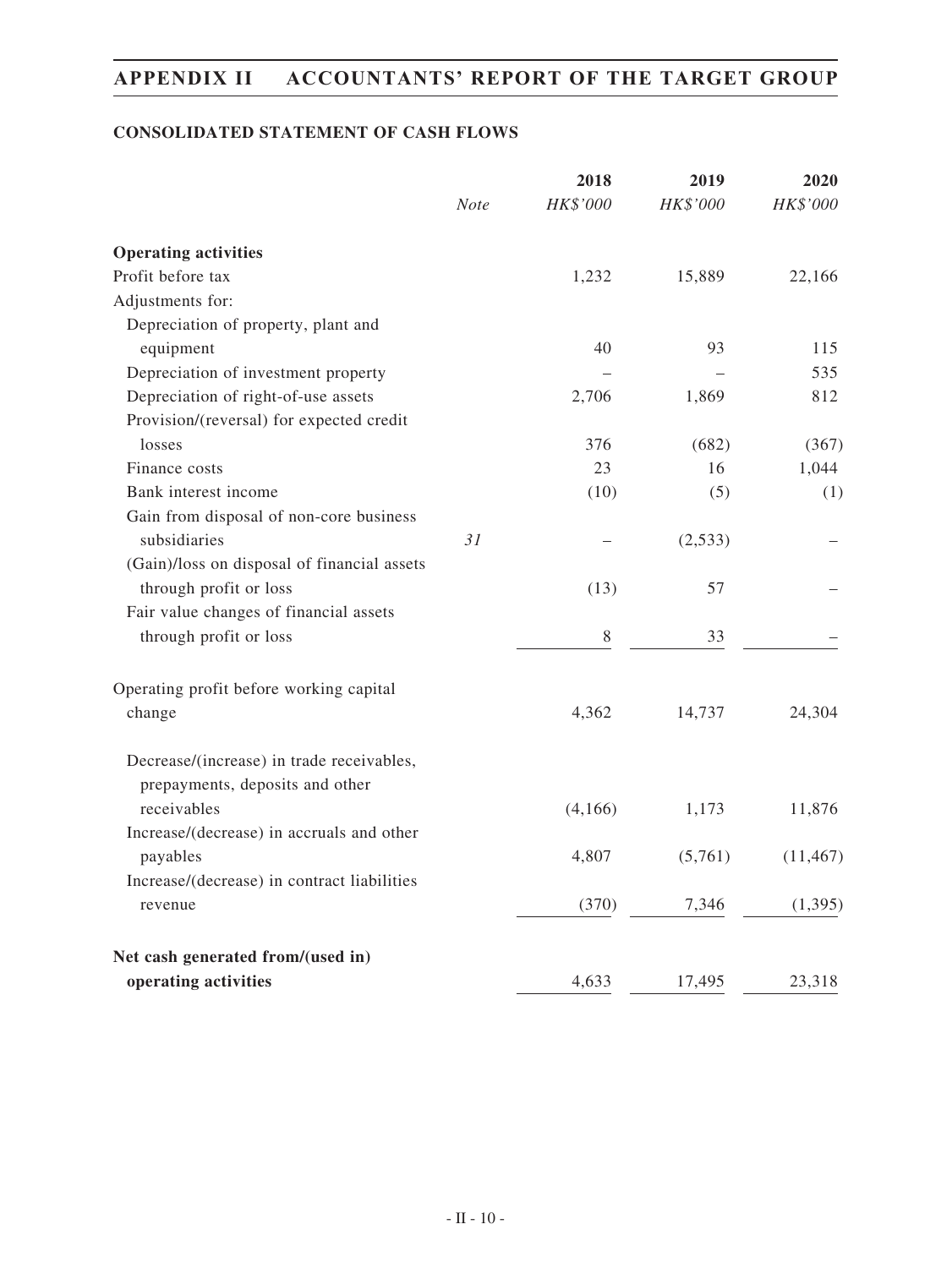|                                                                                    | <b>Note</b> | 2018<br>HK\$'000 | 2019<br>HK\$'000 | 2020<br>HK\$'000 |
|------------------------------------------------------------------------------------|-------------|------------------|------------------|------------------|
| <b>Investing activities</b>                                                        |             |                  |                  |                  |
| Bank interest received                                                             |             | 10               | 5                | 1                |
| Net cash outflow for disposal of non-core                                          |             |                  |                  |                  |
| business subsidiaries                                                              | 31          |                  | (855)            |                  |
| Proceeds from disposal of financial assets<br>at fair value through profit or loss |             | 201              | 483              |                  |
| Purchase of financial assets at fair value                                         |             |                  |                  |                  |
| through profit or loss                                                             |             |                  |                  |                  |
| Disposal of unlisted investments                                                   |             | (792)            | (56)<br>4        |                  |
| Purchase of investment property                                                    |             |                  |                  | (16,000)         |
| Purchases of items of property, plant and                                          |             |                  |                  |                  |
| equipment                                                                          |             | (345)            | (227)            |                  |
| Net cash used in investing activities                                              |             | (926)            | (646)            | (15,999)         |
| <b>Financing activities</b>                                                        |             |                  |                  |                  |
| New borrowings raised with licensed                                                |             |                  |                  |                  |
| lender                                                                             |             | 254              | (115)            | 11,200           |
| Repayment of borrowings with licensed                                              |             |                  |                  |                  |
| lender                                                                             |             | (1,043)          |                  | (119)            |
| Principal portion of lease payment                                                 |             |                  | (1,095)          | (812)            |
| Interest portion of lease liabilities                                              |             | (13)             | (9)              | (11)             |
| Interest paid<br>Dividend paid                                                     |             | (10)             | (7)<br>(1,400)   | (1,033)<br>(600) |
| Advance from a former shareholder                                                  |             |                  |                  |                  |
| Advance to related companies                                                       |             |                  | 224              | 3,387            |
| (Advance to)/repayment from directors                                              |             | (1,340)          | (17, 136)        | (12, 826)        |
| Advance from an associated company                                                 |             | (1,018)          |                  |                  |
|                                                                                    |             |                  |                  |                  |
| Net cash used in financing activities                                              |             | (3,170)          | (19, 538)        | (814)            |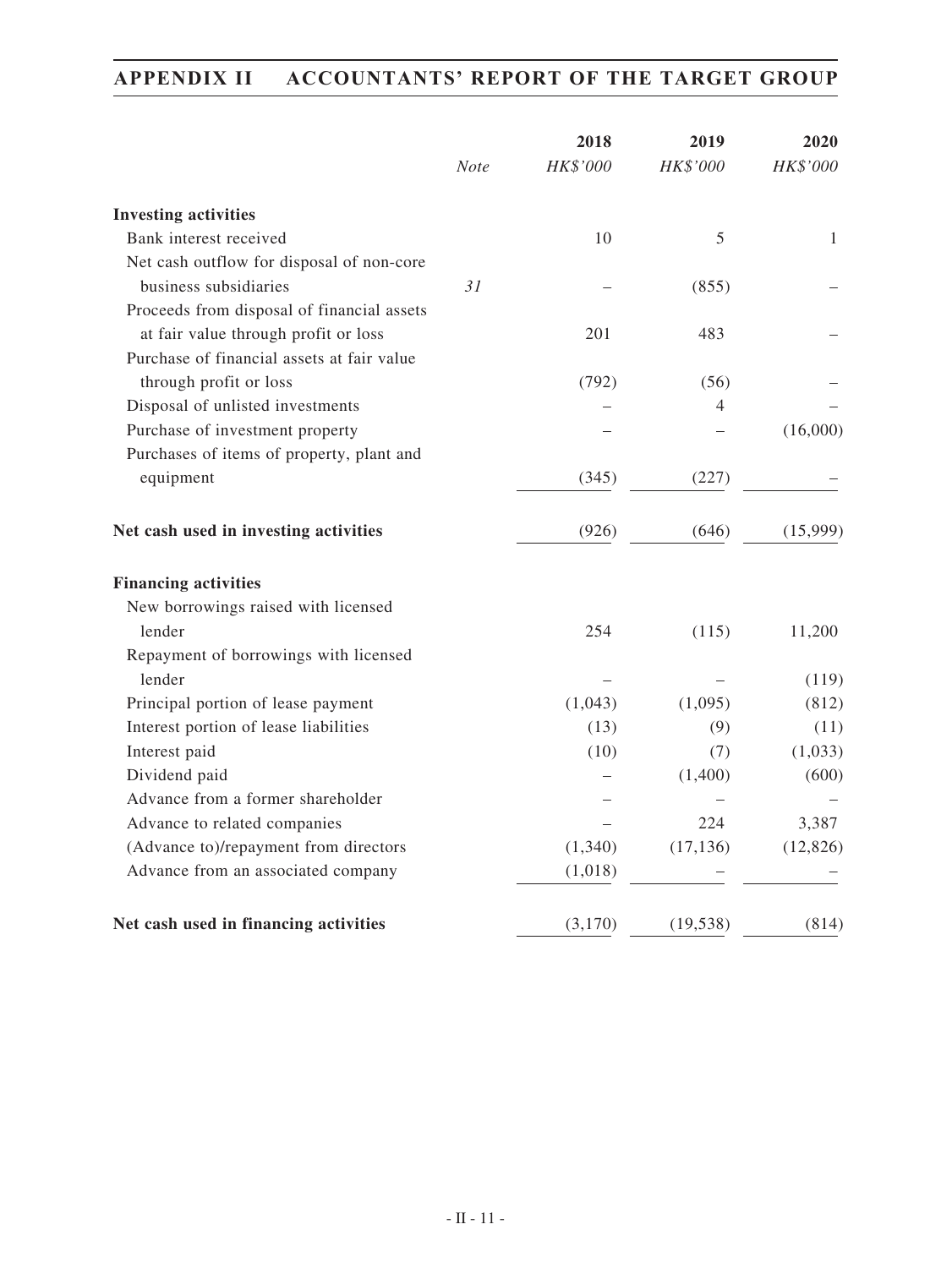|                                                          |             | 2018     | 2019     | <b>2020</b> |
|----------------------------------------------------------|-------------|----------|----------|-------------|
|                                                          | <b>Note</b> | HK\$'000 | HK\$'000 | HK\$'000    |
| Net increase/(decrease) in cash and cash<br>equivalents  |             | 537      | (2,689)  | 6,505       |
| Cash and cash equivalents at beginning of<br>year        |             | 2,291    | 2,828    | 139         |
| Cash and cash equivalents at end of year                 |             | 2,828    | 139      | 6,644       |
| Analysis of the balances of cash and cash<br>equivalents |             |          |          |             |
| Bank and cash balances                                   | 15          | 2,828    | 139      | 6.644       |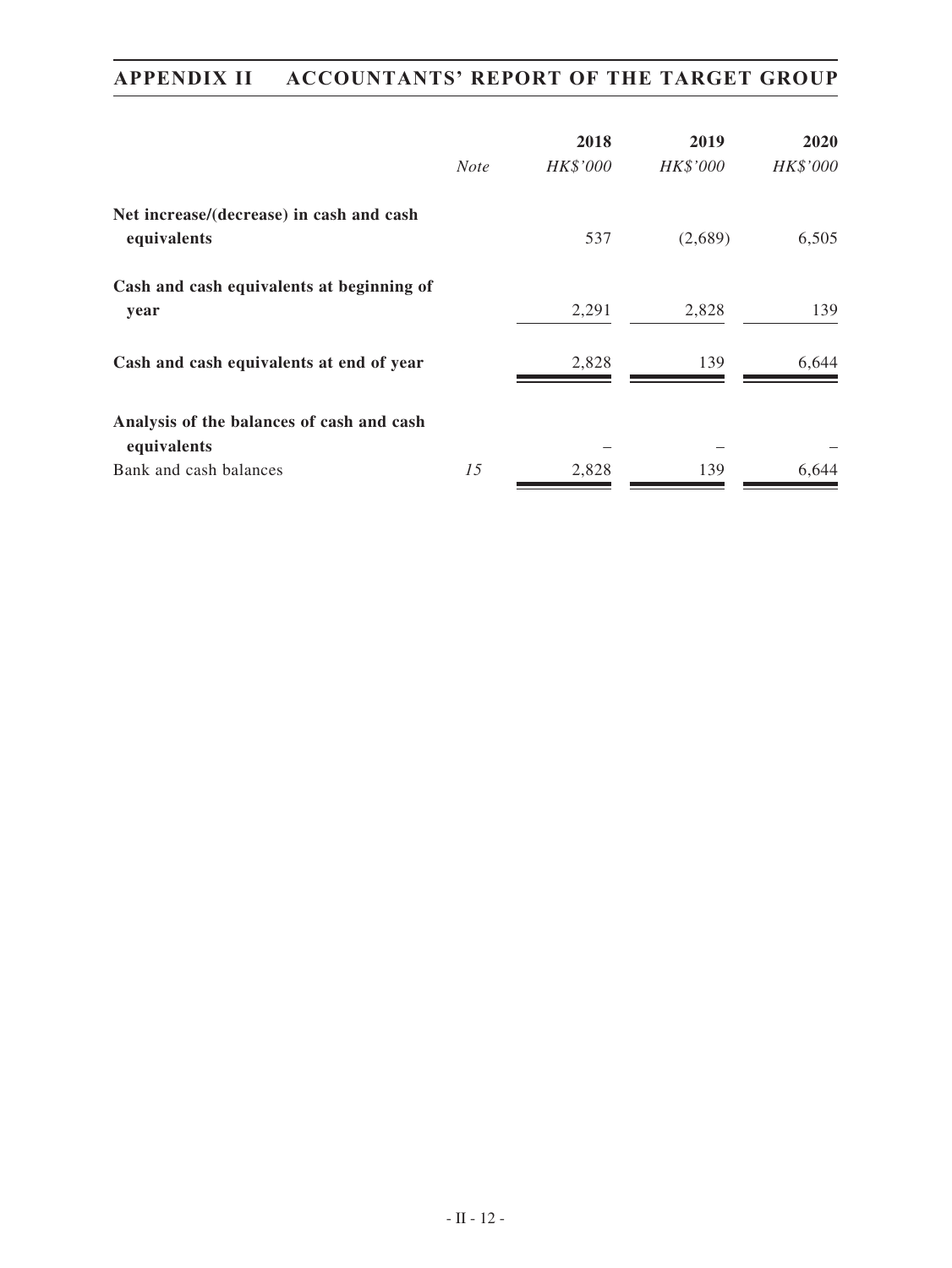#### **NOTES TO THE HISTORICAL FINANCIAL INFORMATION**

#### **1. GENERAL INFORMATION**

The Target Company is a company incorporated in the British Virgin Islands with limited liability whose principal business activity is investment holding.

The Target Company is an investment holding company which has not carried on any business, since the date of its incorporation save for group restructuring ("**Restructuring**") described below, except for acquiring an investment property located in Hong Kong subsequently on 24 January 2020. The Target Company and its subsidiaries (collectively referred as the "**Target Group**") are principally engaged in provision of financial quotient and investment experience-sharing seminars in Hong Kong. The Target Group currently holds the experience-sharing seminars (the "**Seminars**") and consulting services, which mainly cover (i) property investment; (ii) securities investment; and (iii) financial quotient in Hong Kong.

The Historical Financial Information is presented in Hong Kong dollars ("**HK\$**"), which is also the functional currency of the Target Group.

### **2. BASIS OF PREPARATION AND PRESENTATION OF HISTORICAL FINANCIAL INFORMATION**

Pursuant to the announcement dated 27 October 2020, Able Glorious Limited (the "**Purchaser**") entered into an acquisition agreement to conditionally to acquire the 70% share capital of the Target Company from Mr. Yuen Yu Sum (the "**Vendor**").

Prior to the incorporation of the Target Company, the above-mentioned principal activities were carried out by YH Group Limited and its subsidiaries. To rationalise the corporate structure in preparation of the acquisition of the Target Company's shares, the Target Group underwent the Restructuring. Upon the completion of the Restructuring on 23 September 2019, the Target Company became the holding company of the subsidiaries now comprising the Target Group.

As YH Group Limited was controlled by Mr. Yuen Yu Sum before and after the Restructuring and therefore there were no changes in the economic substance of the ownership and the business of the Target Group. The Restructuring only involved inserting an investment holding entity with no substantive operations as the new holding company of YH Group Limited. Accordingly, the Historical Financial Information has been prepared and presented as a continuation of the financial statements of YH Group Limited with the assets and liabilities of YH Group Limited recognised and measured at their historical carrying amounts prior to the Restructuring. Intra-group balances and transactions are eliminated in full in preparing the Historical Financial Information.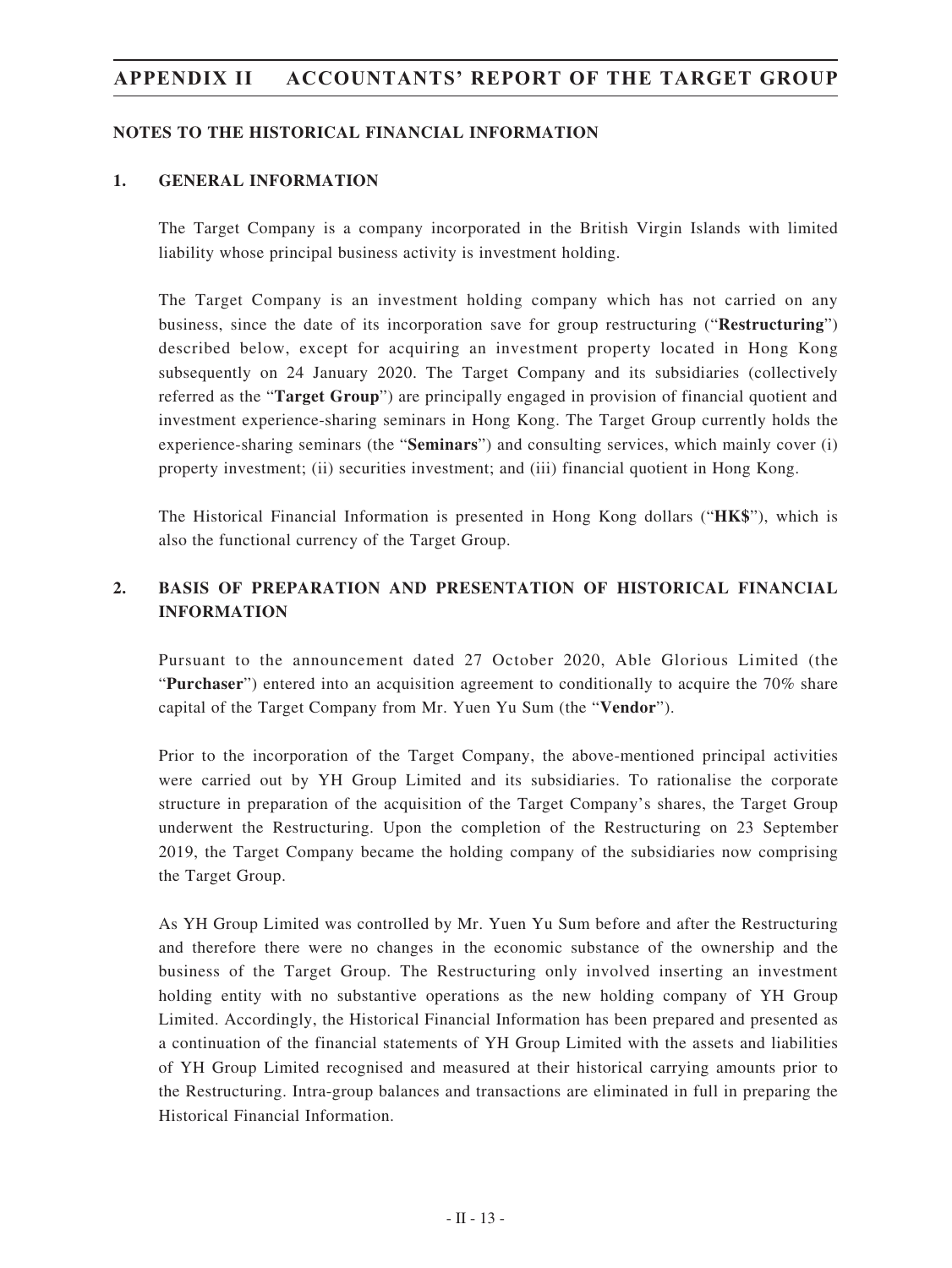As of the date of this report, no audited financial statements have been prepared for the Target Company since its incorporation, as it is not subject to statutory audit requirement under relevant rules and regulations in the jurisdiction of incorporation. The financial statements of the subsidiaries of the Target Group for which there are statutory requirements were prepared in accordance with the relevant accounting rules and regulations applicable to entities in the jurisdictions in which they were incorporated and/or established.

Upon completion of the Reorganisation, the Target Company has direct or indirect interests in the following subsidiaries, all of which are private companies with limited liability. The following list contains only the particulars of subsidiaries which principally affected the results, assets or liabilities of the Target Group.

| Name of company      | Place of<br>incorporation/<br>operation | <b>Issued and</b><br>fully paid | Proportion of<br>ownership interest |                             | <b>Principal Activity</b>                         | Name of<br>statutory audit for<br>the year ended<br>31 December 2018 |
|----------------------|-----------------------------------------|---------------------------------|-------------------------------------|-----------------------------|---------------------------------------------------|----------------------------------------------------------------------|
|                      |                                         |                                 | <b>Direct</b><br>interest           | <b>Indirect</b><br>interest |                                                   |                                                                      |
| YH Group Limited     | Hong Kong                               | HK\$150,000                     | 100%                                |                             | Provision of<br>financial quotient<br>and seminar | 2018: Morton CPA<br>Limited                                          |
| YH Education Limited | Hong Kong                               | HK\$1                           |                                     |                             | 100% Investment Holding 2018: Morton CPA          | Limited                                                              |
| 98 SHH Limited       | BVI                                     | <b>US\$1</b>                    | 100%                                |                             | Property Holding                                  | N/A                                                                  |
| 31 Edutech Limited   | HK                                      | HK\$3,000                       |                                     |                             | 66% Dormant                                       | N/A                                                                  |
| Notes:               |                                         |                                 |                                     |                             |                                                   |                                                                      |

All the above companies comprising the Target Group have adopted 31 December as their financial year end date. No statutory financial statements have yet been prepared for these companies for the year ended 31 December 2019 and 31 December 2020.

The Historical Financial Information has been prepared in accordance with all applicable Hong Kong Financial Reporting Standards ("**HKFRSs**") which collective term includes all applicable individual HKFRSs, Hong Kong Accounting Standards and Interpretations issued by the HKICPA. Further details of the significant accounting policies adopted are set out in Note 4. In addition, the Historical Financial Information includes applicable disclosures required by the Rules Governing the Listing of Securities on GEM of The Stock Exchange of Hong Kong Limited and by the Hong Kong Companies Ordinance.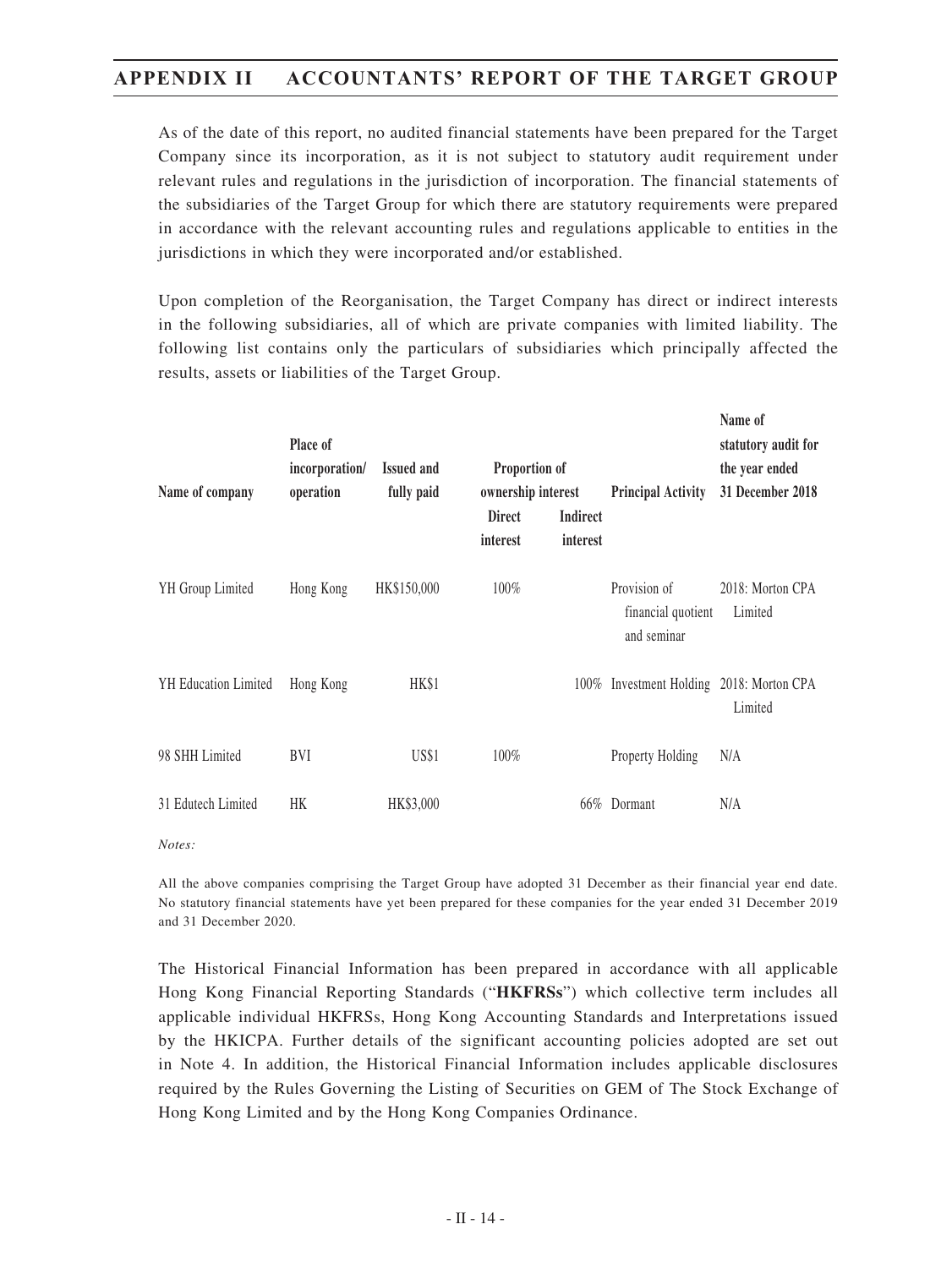The Historical Financial Information has been prepared based on the accounting policies set out in Note 4 which conforms with HKFRSs issued by the HKICPA.

The measurement basis used in the preparation of the Historical Financial Information is the historical cost basis, except for equity investments which have been measured at fair value.

The preparation of the Historical Financial Information in conformity with HKFRSs requires the use of certain critical accounting estimates. It also requires management to exercise its judgement in the process of applying the Target Group's accounting policies. The areas involving a higher degree of judgement or complexity, or areas where assumptions and estimates are significant to the Historical Financial Information are disclosed in Note 5.

The HKICPA has issued a number of new and revised HKFRSs. For the purpose of preparing this Historical Financial Information, the Target Group has adopted all applicable new and revised HKFRSs consistently throughout the Track Record Period, including HKFRS 9, *Financial Instruments*, HKFRS 15, *Revenue from Contracts with Customers* and HKFRS 16, *Leases*. The Target Group has not adopted any new standards or interpretations that are not yet effective for the Track Record Period. The revised and new accounting standards and interpretations issued but not yet effective for the Track Record Period are set out in Note 3.

The Historical Financial Information also complies with the applicable disclosure provisions of the GEM Listing Rules on The Stock Exchange of Hong Kong Limited (the "**Stock Exchange**").

The accounting policies set out below have been applied consistently to all periods presented in the Historical Financial Information.

The Stub Period Corresponding Financial Information has been prepared in accordance with the same basis of preparation and presentation adopted in respect of the Historical Financial Information.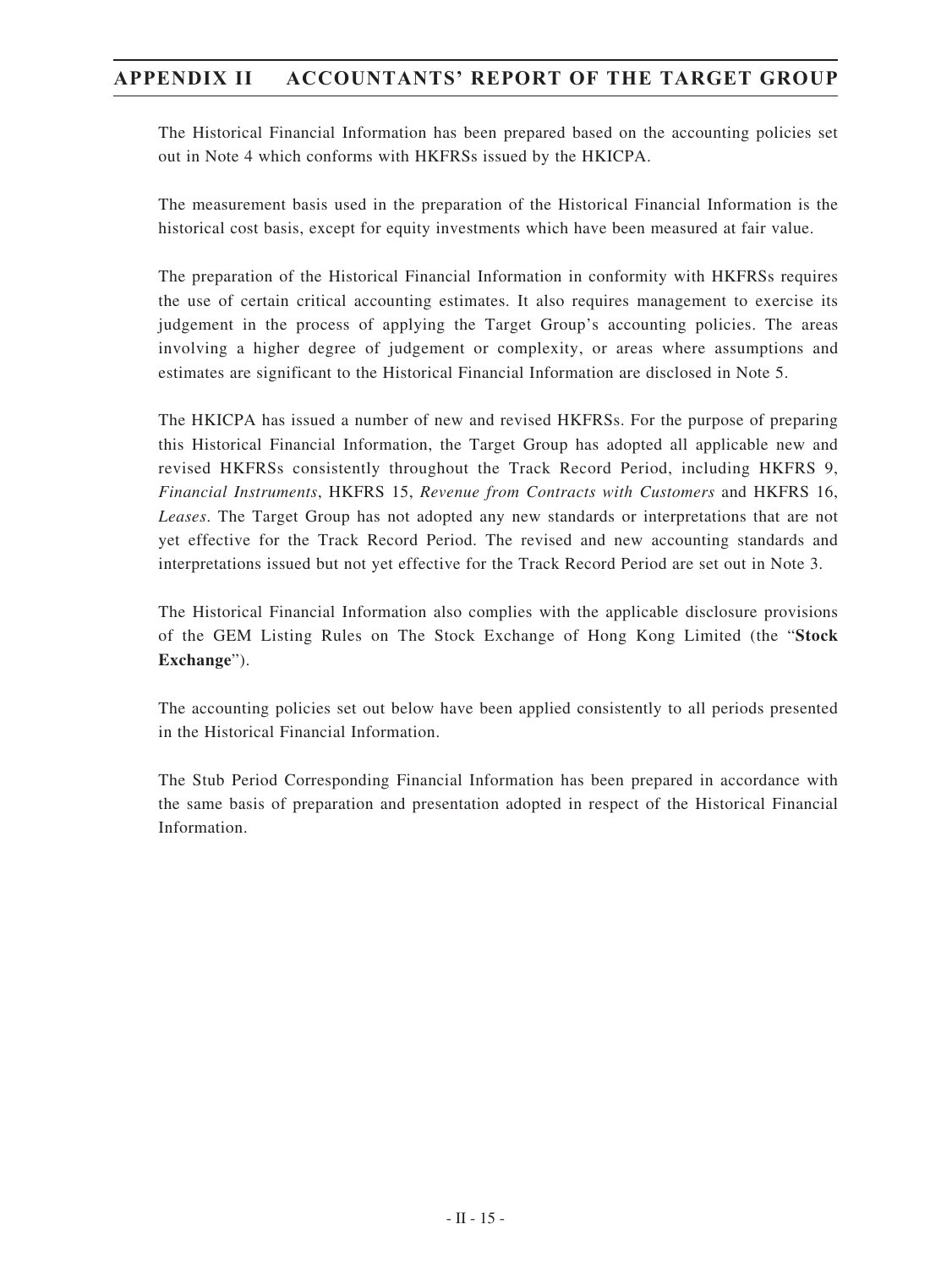### **3. POSSIBLE IMPACT OF AMENDMENTS, NEW STANDARDS AND INTERPRETATIONS ISSUED BUT NOT YET EFFECTIVE FOR THE TRACK RECORD PERIOD**

Up to the date of issue of the Historical Financial Information, the HKICPA has issued a number of amendments and a new standard, which have not been adopted in the Historical Financial Information. These developments include the following:

| Amendments to HKFRS 3      | Reference to the Conceptual Framework <sup>2</sup>                      |
|----------------------------|-------------------------------------------------------------------------|
| Amendments to HKFRS 9,     | Interest Rate Benchmark Reform - Phase 2 <sup>1</sup>                   |
| HKAS 39, HKFRS 7, HKFRS    |                                                                         |
| 4 and HKFRS 16             |                                                                         |
| Amendments to HKFRS 10 and | Sale or Contribution of Assets between an Investor and its              |
| <b>HKAS 28 (2011)</b>      | Associate or Joint Venture <sup>4</sup>                                 |
| <b>HKFRS 17</b>            | Insurance Contracts <sup>3</sup>                                        |
| Amendments to HKFRS 17     | Insurance Contracts <sup>3, 6</sup>                                     |
| Amendments to HKAS 1       | Classification of Liabilities as Current or Non-current <sup>3, 5</sup> |
| Amendments to HKAS 16      | Property, Plant and Equipment: Proceeds before Intended                 |
|                            | Use <sup>2</sup>                                                        |
| Amendments to HKAS 37      | Onerous Contracts – Cost of Fulfilling a Contract <sup>2</sup>          |
| Annual Improvements to     | Amendments to HKFRS 1, HKFRS 9, Illustrative Examples                   |
| <b>HKFRSs</b>              | accompanying                                                            |
| 2018-2020                  | HKFRS 16, and HKAS $412$                                                |

<sup>1</sup> Effective for annual periods beginning on or after 1 January 2021

<sup>2</sup> Effective for annual periods beginning on or after 1 January 2022

<sup>3</sup> Effective for annual periods beginning on or after 1 January 2023

<sup>4</sup> No mandatory effective date yet determined but available for adoption

- <sup>5</sup> As a consequence of the amendments to HKAS 1, Hong Kong Interpretation 5 *Presentation of Financial Statements – Classification by the Borrower of a Term Loan that Contains a Repayment on Demand Clause* was revised in October 2020 to align the corresponding wording with no change in conclusion
- <sup>6</sup> As a consequence of the amendments to HKFRS 17 issued in October 2020, HKFRS 4 was amended to extend the temporary exemption that permits insurers to apply HKAS 39 rather than HKFRS 9 for annual periods beginning before 1 January 2023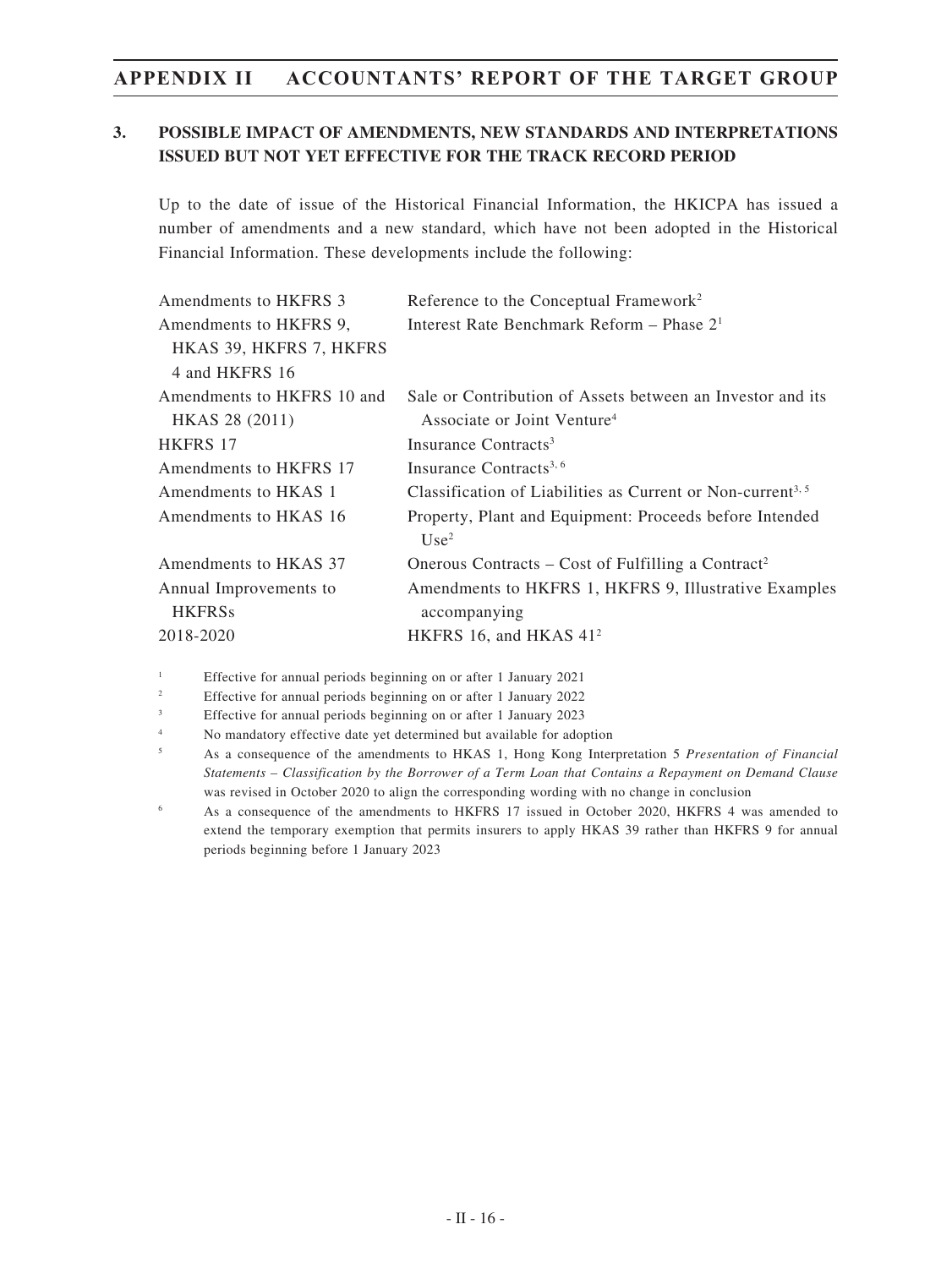#### **4. SIGNIFICANT ACCOUNTING POLICIES**

#### **(a) Foreign currencies**

In preparing the financial statements of the Target Company, transactions in currencies other than the functional currency of that entity (foreign currencies) are recognised at the rates of exchanges prevailing at the dates of the transactions. At the end of each reporting period, monetary items denominated in foreign currencies are retranslated at the rates prevailing at that date. Non-monetary items that are measured in terms of historical cost in a foreign currency are not retranslated. Exchange differences arising on the settlement of monetary items, and on the retranslation of monetary items, are recognised in profit or loss in the period in which they arise.

The Historical Financial Information is presented in Hong Kong dollars ("**HK\$**"), rounded to the nearest thousands. All the Target Group's operating activities are carried out in Hong Kong with most of the transactions denominated in HK\$.

#### **(b) Use of estimates and judgements**

The preparation of the Historical Financial Information in conformity with HKFRSs requires management to make judgements, estimates and assumptions that affect the application of policies and reported amounts of assets, liabilities, income and expenses. The estimates and associated assumptions are based on historical experience and various other factors that are believed to be reasonable under the circumstances, the results of which form the basis of making the judgements about carrying values of assets and liabilities that are not readily apparent from other sources. Actual results may differ from these estimates.

The estimates and underlying assumptions are reviewed on an ongoing basis. Revisions to accounting estimates are recognised in the period in which the estimate is revised if the revision affects only that period, or in the period of the revision and future periods if the revision affects both current and future periods.

Judgements made by management in the application of HKFRSs that have significant effect on the Historical Financial Information and major sources of estimation uncertainty are discussed in Note 5.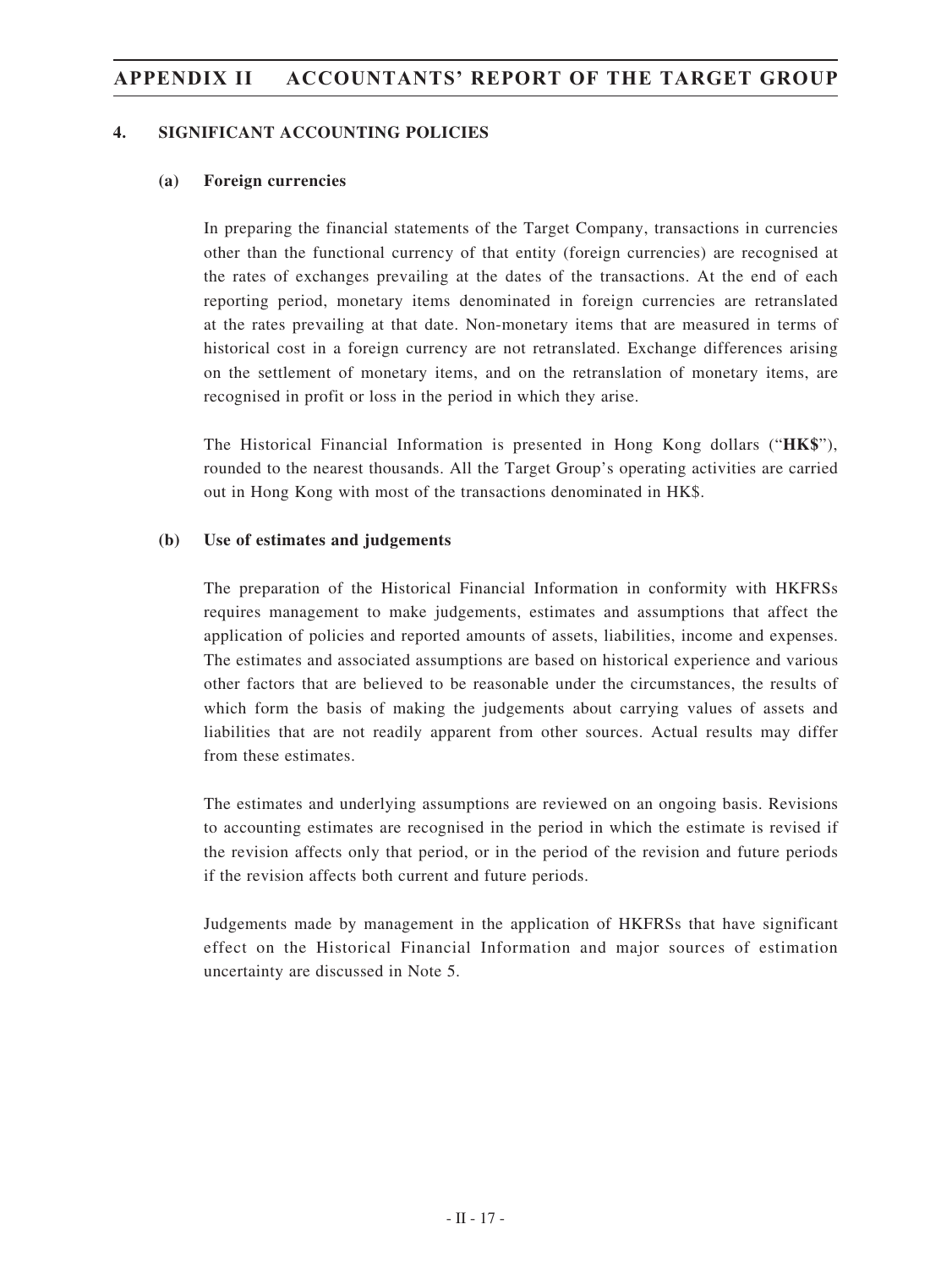#### **(c) Subsidiaries and non-controlling interests**

Subsidiaries are entities controlled by the Target Group. The Target Group controls an entity when it is exposed, or has rights, to variable returns from its involvement with the entity and has the ability to affect those returns through its power over the entity. When assessing whether the Target Group has power, only substantive rights (held by the Target Group and other parties) are considered.

An investment in a subsidiary is included into the Historical Financial Information from the date that control commences until the date that control ceases. Intra-group balances, transactions and cash flows and any unrealised profits arising from intra-group transactions are eliminated in full in preparing the Historical Financial Information. Unrealised losses resulting from intra-group transactions are eliminated in the same way as unrealised gains but only to the extent that there is no evidence of impairment.

Non-controlling interests represent the equity in a subsidiary not attributable directly or indirectly to the Target Company, and in respect of which the Target Group has not agreed any additional terms with the holders of those interests which would result in the Target Group as a whole having a contractual obligation in respect of those interests that meets the definition of a financial liability. For each business combination, the Target Group can elect to measure any non-controlling interests either at fair value or at the non-controlling interests' proportionate share of the subsidiary's net identifiable assets. Non-controlling interests are presented in the consolidated statements of financial position within equity, separately from equity attributable to the equity shareholders of the Company. Non-controlling interests in the results of the Target Group are presented on the face of the consolidated statements of profit or loss and other comprehensive income as an allocation of the total profit or loss and total comprehensive income for the period between non-controlling interests and the equity shareholders of the Company.

Changes in the Target Group's interests in a subsidiary that do not result in a loss of control are accounted for as equity transactions, whereby adjustments are made to the amounts of controlling and non-controlling interests within consolidated equity to reflect the change in relative interests, but no adjustments are made to goodwill and no gain or loss is recognised.

When the Target Group loses control of a subsidiary, it is accounted for as a disposal of the entire interest in that subsidiary, with a resulting gain or loss being recognised in profit or loss. Any interest retained in that former subsidiary at the date when control is lost is recognised at fair value and this amount is regarded as the fair value on initial recognition of a financial asset or, when appropriate, the cost on initial recognition of an investment in an associate or joint venture (see Note 4 (d)).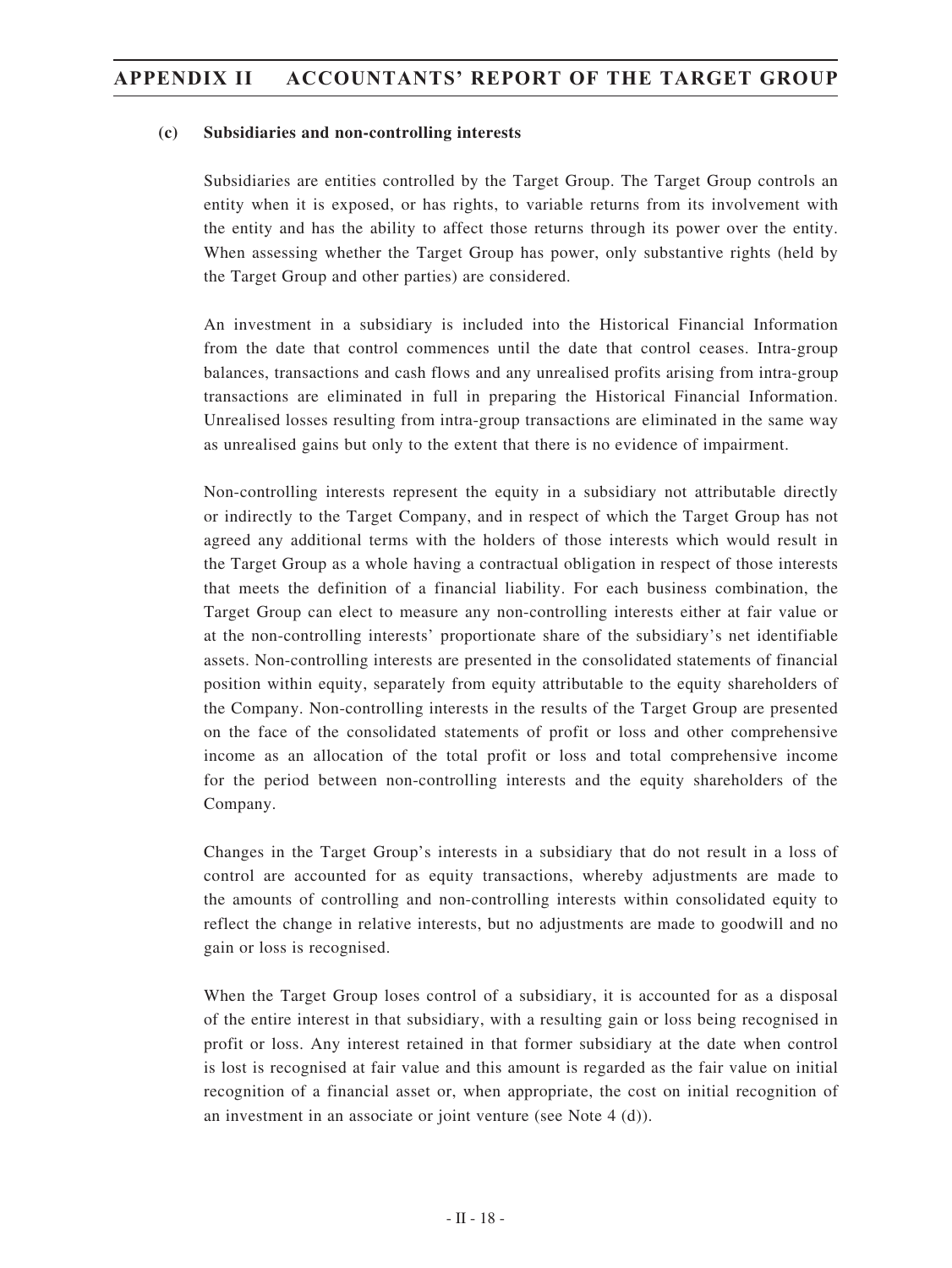In the Target Company's statement of financial position, an investment in a subsidiary is stated at cost less impairment losses (see Note 4 (k)).

#### **(d) Associates and joint ventures**

An associate is an entity in which the Target Group has significant influence, but not control or joint control, over its management, including participation in the financial and operating policy decisions.

A joint venture is an arrangement whereby the Target Group and other parties contractually agree to share control of the arrangement and have rights to the net assets of the arrangement.

An investment in an associate or a joint venture is accounted for in the Historical Financial Information under the equity method, unless it is classified as held for sale (or included in a disposal group that is classified as held for sale). Under the equity method, the investment is initially recorded at cost, adjusted for any excess of the Target Group's share of the acquisition-date fair values of the investee's identifiable net assets over the cost of the investment (if any). The cost of the investment includes purchase price, other costs directly attributable to the acquisition of the investment, and any direct investment into the associate or joint venture that forms part of the Target Group's equity investment. Thereafter, the investment is adjusted for the post acquisition change in the Target Group's share of the investee's net assets and any impairment loss relating to the investment (see Notes  $4$  (e) and  $4$  (k)(ii)). Any acquisition-date excess over cost, the Target Group's share of the post-acquisition, posttax results of the investees and any impairment losses for the period are recognised in the consolidated statements of profit or loss and other comprehensive income, whereas the Target Group's share of the post-acquisition post-tax items of the investees' other comprehensive income is recognised in the consolidated statements of profit or loss and other comprehensive income.

When the Target Group's share of losses exceeds its interest in the associate or the joint venture, the Target Group's interest is reduced to nil and recognition of further losses is discontinued except to the extent that the Target Group has incurred legal or constructive obligations or made payments on behalf of the investee. For this purpose, the Target Group's interest is the carrying amount of the investment under the equity method, together with the other long-term interests that in substance form part of the Target Group's net investment in the associate or the joint venture (after applying the expected credit losses ("**ECLs**") model to such other long-term interests where applicable (see Note 4  $(k)(i)$ ).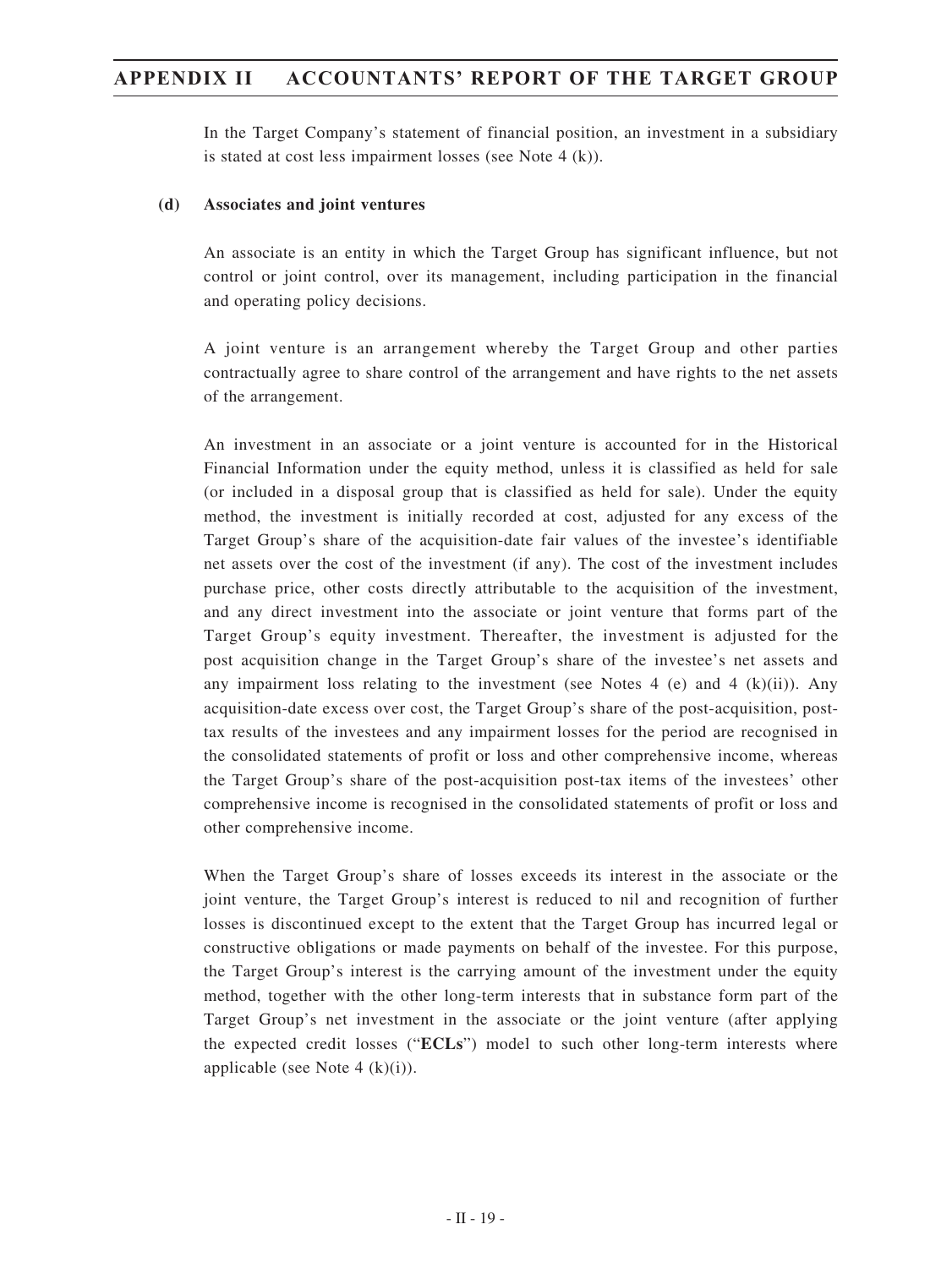Unrealised profits and losses resulting from transactions between the Target Group and its associates and joint ventures are eliminated to the extent of the Target Group's interest in the investee, except where unrealised losses provide evidence of an impairment of the asset transferred, in which case they are recognised immediately in profit or loss. If an investment in an associate becomes an investment in a joint venture or vice versa, retained interest is not remeasured. Instead, the investment continues to be accounted for under the equity method.

In all other cases, when the Target Group ceases to have significant influence over an associate or joint control over a joint venture, it is accounted for as a disposal of the entire interest in that investee, with a resulting gain or loss being recognised in profit or loss. Any interest retained in that former investee at the date when significant influence or joint control is lost is recognised at fair value and this amount is regarded as the fair value on initial recognition of a financial asset (see Note 4 (f)).

#### **(e) Business combination and goodwill**

Accounting treatments for business combinations involving entities under common control and not under common control.

#### *(1) Business combinations involving entities under common control*

The consolidated financial statements incorporate the financial statements of the combining entities or businesses in which the common control combination occurs as if they had been combined from the date when the combining entities or businesses first came under the control of the controlling party or the earliest date presented, whenever the later. The assets and liabilities of the combining entities or businesses are combined at the carrying amounts previously recognised in the respective controlling shareholder's financial statements. The consolidated statements of profit or loss and comprehensive income include the results of each of the combining entities or businesses from the earliest date presented or since the date when combining entities or businesses first came under common control, where this is a shorter period, regardless of the date of the common control combination.

The adjustment to eliminate the share capital of entities combined and investment cost has been recorded as other reserve in equity.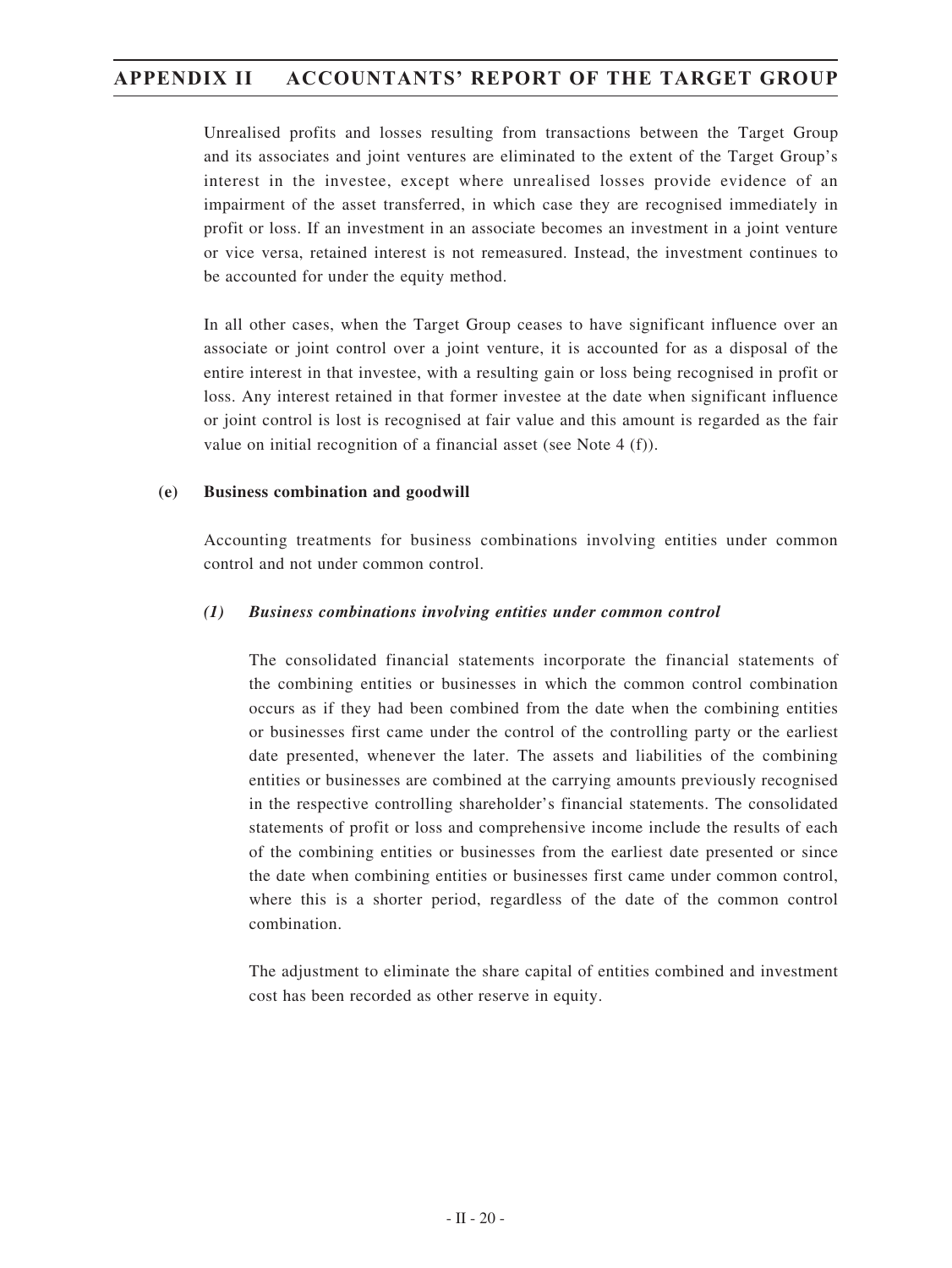#### *(2) Business combinations involving entities not under common control*

Business combinations are accounted for using the acquisition method. The consideration transferred is measured at the acquisition date fair value which is the sum of the acquisition date fair values of assets transferred by the Target Group, liabilities assumed by the Target Group to the former owners of the acquiree and the equity interests issued by the Target Group in exchange for control of the acquiree. Acquisition-related costs are expensed as incurred.

If the business combination is achieved in stages, the previously held equity interest is remeasured at its acquisition date fair value and any resulting gain or loss is recognised in profit or loss.

Any contingent consideration assumed in a business combination is measured at fair value at the date of acquisition. If an obligation to pay contingent consideration that meets the definition of a financial instrument is classified as equity, then it is not remeasured and settlement is accounted for within equity. Otherwise, other contingent consideration is remeasured at fair value at each reporting date and subsequent changes in the fair value of the contingent consideration are recognised in profit or loss.

Goodwill represents the excess of

- (i) the aggregate of the fair value of the consideration transferred, the amount of any non-controlling interest in the acquiree and the fair value of the Target Group's previously held equity interest in the acquiree; over
- (ii) the net fair value of the acquiree's identifiable assets and liabilities measured as at the acquisition date.

When (ii) is greater than (i), then this excess is recognised immediately in profit or loss as a gain on a bargain purchase. Goodwill is stated at cost less accumulated impairment losses. Goodwill arising on a business combination is allocated to each cash-generating unit, or groups of cash generating units, that is expected to benefit from the synergies of the combination and is tested annually for impairment (see Note 4  $(k)(ii)$ ).

On disposal of a cash generating unit during the period, any attributable amount of purchased goodwill is included in the calculation of the profit or loss on disposal.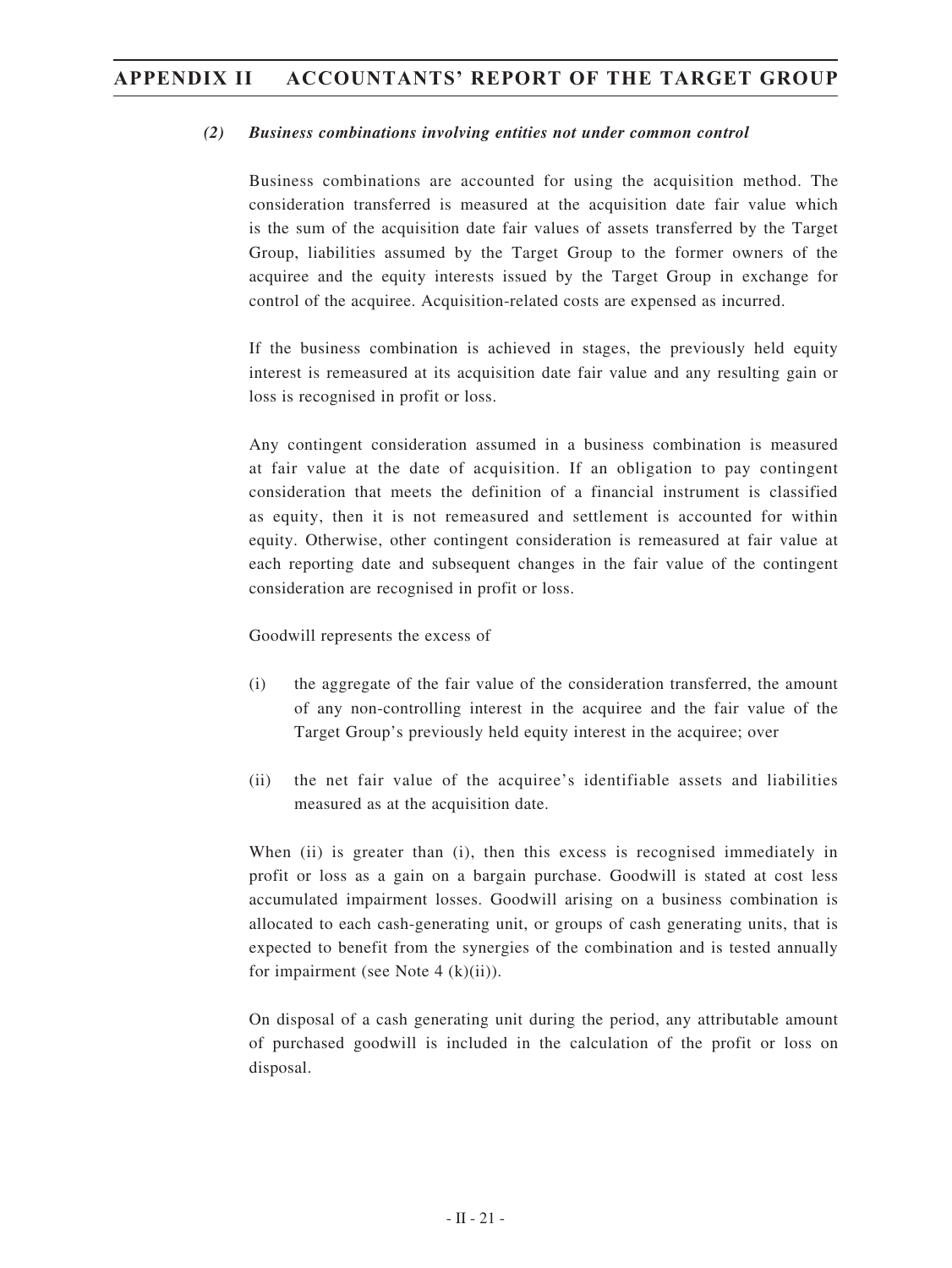#### **(f) Other investments in debt and equity financial instruments**

The Target Group's and the Company's policies for investments in debt and equity financial instruments, other than investments in subsidiaries, an associate and joint ventures, are as follows:

Investments in debt and equity financial instruments are recognised/derecognised on the date the Target Group commits to purchase/sell the investment. The investments are initially stated at fair value plus directly attributable transaction costs, except for those investments measured at fair value through profit or loss ("**FVTPL**") for which transaction costs are recognised directly in profit or loss. These investments are subsequently accounted for as follows, depending on their classification.

#### *Investments other than equity investments*

Non-equity investments held by the Target Group are classified into one of the following measurement categories:

- Amortised cost, if the investment is held for the collection of contractual cash flows which represent solely payments of principal and interest. Interest income from the investment is calculated using the effective interest method (see Note 4  $(t)(ii)).$
- Fair value through other comprehensive income ("FVOCI") recycling, if the contractual cash flows of the investment comprise solely payments of principal and interest and the investment is held within a business model whose objective is achieved by both the collection of contractual cash flows and sale. Changes in fair value are recognised in other comprehensive income, except for the recognition in profit or loss of expected credit losses, interest income (calculated using the effective interest method) and foreign exchange gains and losses. When the investment is derecognised, the amount accumulated in other comprehensive income is recycled from equity to profit or loss.
- FVTPL if the investment does not meet the criteria for being measured at amortised cost or FVOCI (recycling). Changes in the fair value of the investment (including interest) are recognised in profit or loss.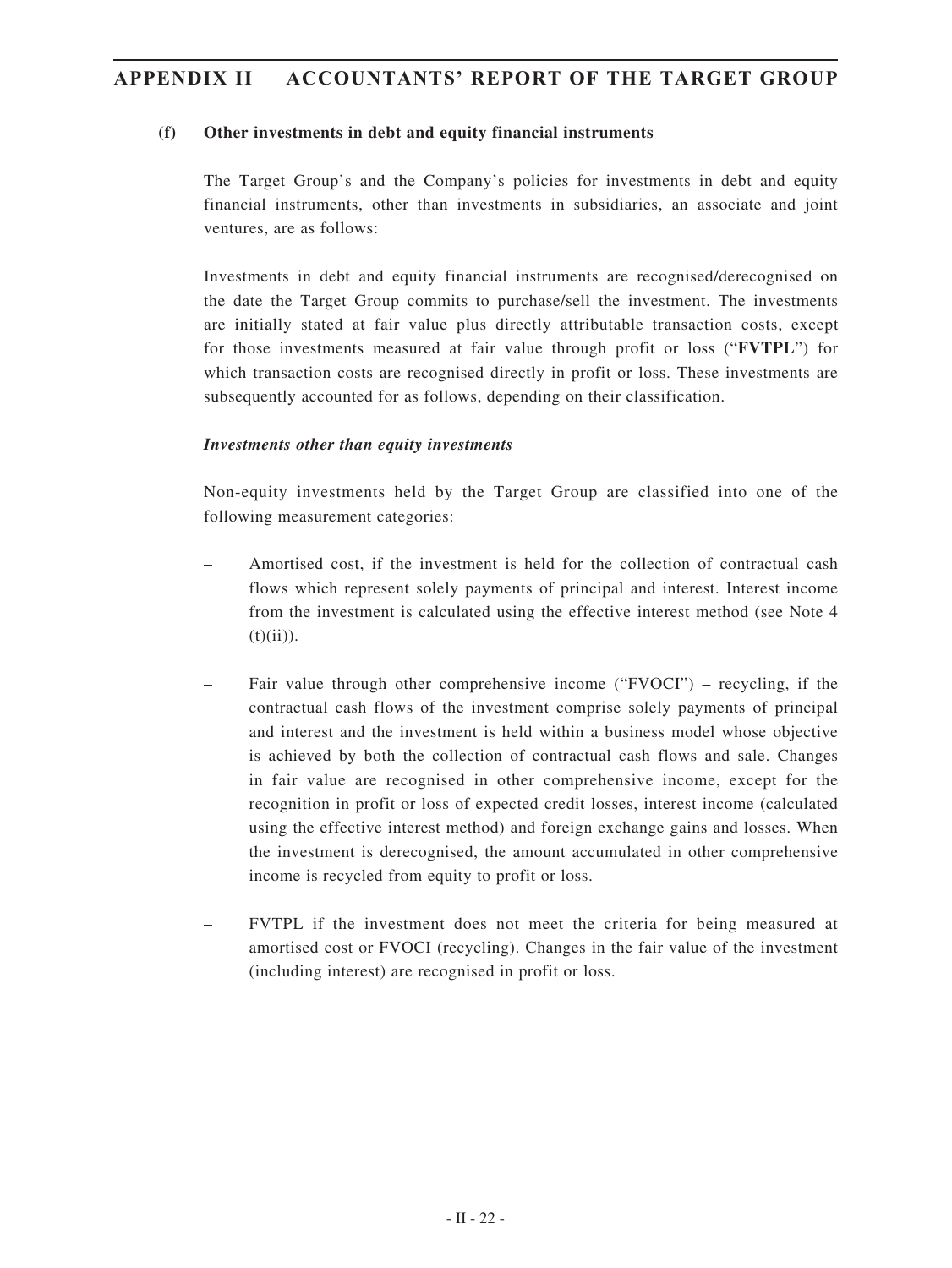#### *Equity investments*

An investment in equity securities is classified as FVTPL unless the equity investment is not held for trading purposes and on initial recognition of the investment the Target Group makes an irrevocable election to designate the investment at FVOCI (non-recycling) such that subsequent changes in fair value are recognised in other comprehensive income. Such elections are made on an instrument-by-instrument basis but may only be made if the investment meets the definition of equity from the issuer's perspective. Where such an election is made, the amount accumulated in other comprehensive income remains in the fair value reserve (non-recycling) until the investment is disposed of. At the time of disposal, the amount accumulated in the fair value reserve (non-recycling) is transferred to retained earnings. It is not recycled through profit or loss. Dividends from an investment in equity securities, irrespective of whether classified as at FVTPL or FVOCI, are recognised in profit or loss as other income in accordance with the policy set out in Note  $4(t)(iv)$ .

#### **(g) Investment properties**

Investment properties are land and/or buildings which are owned or held under a leasehold interest (see Note 4 (j)(ii)) to earn rental income and/or for capital appreciation. This includes property that is being constructed or developed for future use as investment properties. Investment properties are stated at cost less accumulated depreciation and accumulated impairment loss (see Note 4  $(k)(ii)$ ). Rental income from investment properties is accounted for as described in Note 4 (t)(iii).

Depreciation of investment properties, except for the freehold land which is not subject to depreciation, is calculated using the straight-line method to allocate their costs to their residual values over their estimated useful lives of 50 years.

An asset's carrying amount is written down immediately to its recoverable amount if the asset's carrying amount is greater than its estimated recoverable amount.

#### **(h) Property, plant and equipment**

The following items of property, plant and equipment are stated at cost less accumulated depreciation and impairment losses (see Note 4 (k)(ii)):

- right-of-use assets arising from leases over leasehold properties where the Target Group is not the registered owner of the property interest (see Note 4 (j)); and
- items of plant and equipment.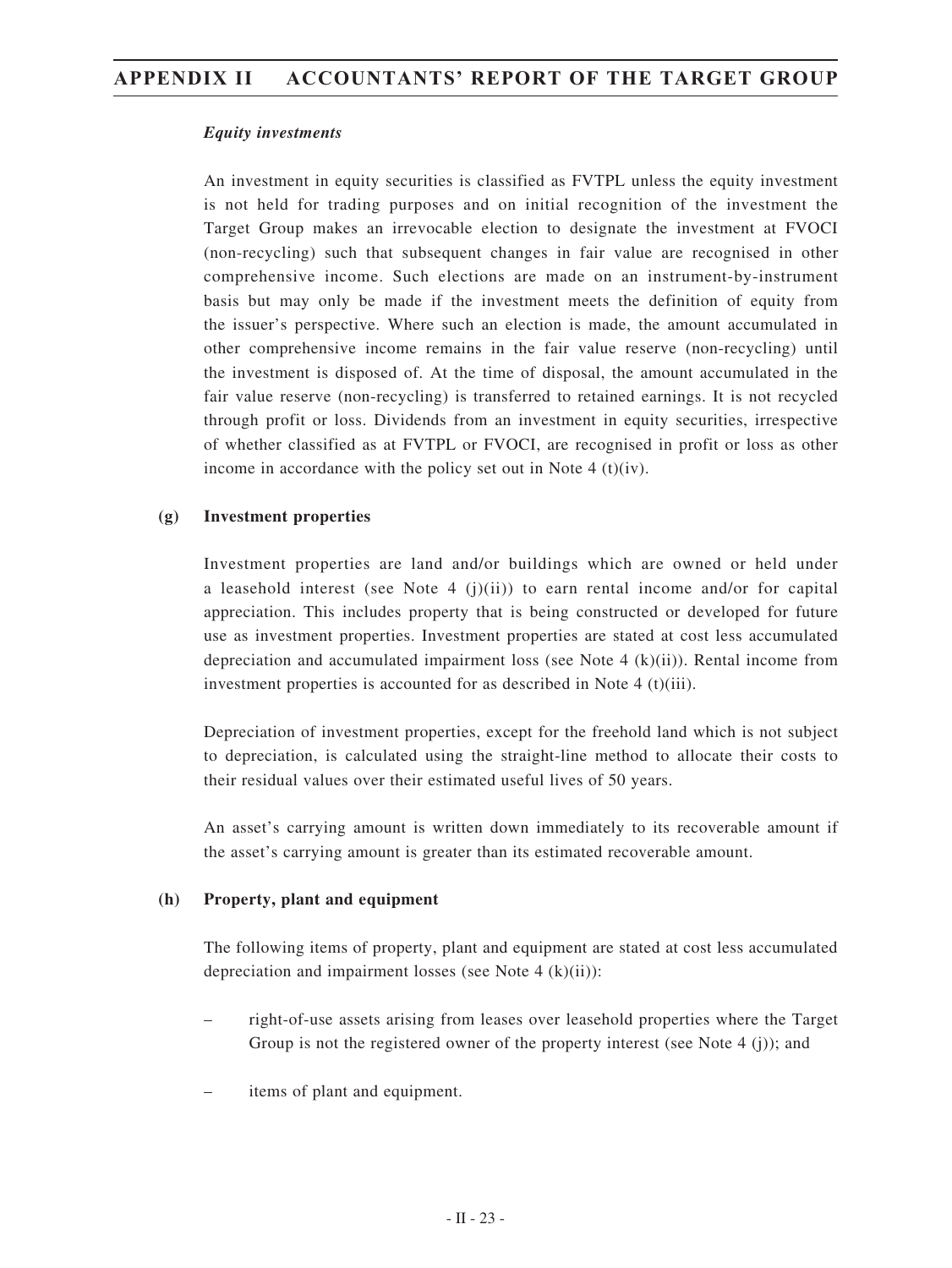Depreciation is calculated to write off the cost of items of property, plant and equipment, less their estimated residual value, if any, using the straight line method over their estimated useful lives. The principal annual rates for depreciation are as follows:

The useful lives are as follows:

| <b>Furniture and fixtures</b> | 5 years |
|-------------------------------|---------|
| Motor vehicle                 | 5 years |

Where parts of an item of property, plant and equipment have different useful lives, the cost of the item is allocated on a reasonable basis between the parts and each part is depreciated separately. Both the useful life of an asset and its residual value, if any, are reviewed annually.

Historical cost includes expenditure that is directly attributable to the acquisition of the items. Subsequent costs are included in the asset's carrying amount or recognised as a separate asset, as appropriate, only when it is probable that future economic benefits associated with the item will flow to the Target Group and the cost of the item can be measured reliably. The carrying amount of any component accounted for as a separate asset is derecognised when replaced. All the cost of other repairs and maintenance are recognised in profit or loss during the reporting period in which they are incurred.

An asset's carrying amount is written down immediately to its recoverable amount if the asset's carrying amount is greater than its estimated recoverable amount.

Gains or losses arising from the retirement or disposal of an item of property, plant and equipment are determined as the difference between the net proceeds on disposal and the carrying amount of the item and are recognised in profit or loss on the date of retirement or disposal.

#### **(i) Intangible assets (other than goodwill)**

Other intangible assets that are acquired by the Target Group are stated at cost less accumulated amortisation (where the estimated useful life is finite) and impairment losses (see Note 4  $(k)(ii)$ ). Expenditure on internally generated goodwill and brands is recognised as an expense in the period in which it is incurred.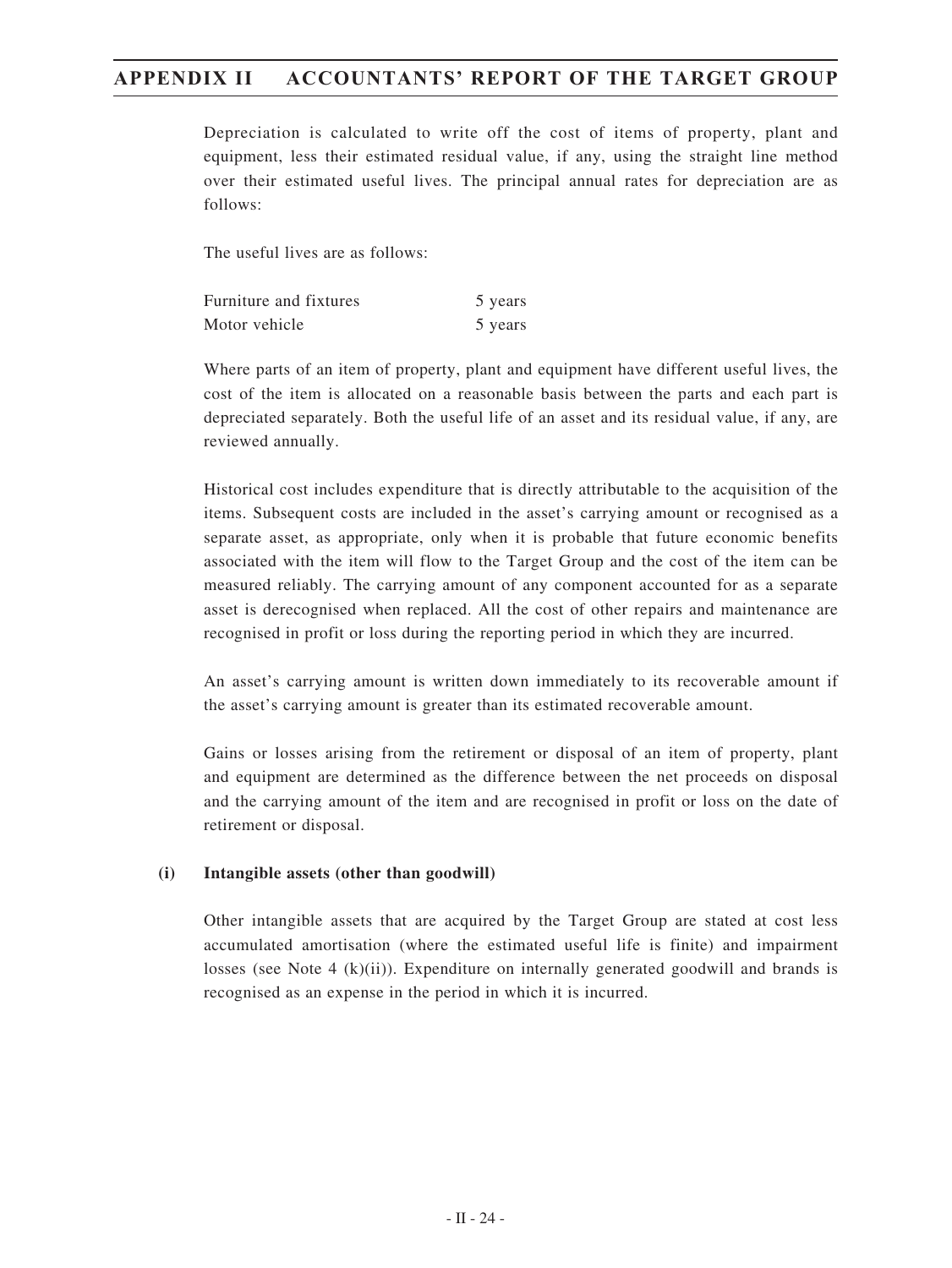#### **(j) Leased assets**

At inception of a contract, the Target Group assesses whether the contract is, or contains, a lease. A contract is, or contains, a lease if the contract conveys the right to control the use of an identified asset for a period of time in exchange for consideration. Control is conveyed where the customer has both the right to direct the use of the identified asset and to obtain substantially all of the economic benefits from that use.

#### *(1) As a lessee*

Where the contract contains lease component(s) and non-lease component(s), the Target Group has elected not to separate non-lease components and accounts for each lease component and any associated non-lease components as a single lease component for all leases.

At the lease commencement date, the Target Group recognises a right-of-use asset and a lease liability, except for short-term leases that have a lease term of 12 months or less and leases of low-value assets which, for the Target Group are primarily laptops and office furniture. When the Target Group enters into a lease in respect of a low-value asset, the Target Group decides whether to capitalise the lease on a lease-by-lease basis. The lease payments associated with those leases which are not capitalised are recognised as an expense on a systematic basis over the lease term.

Where the lease is capitalised, the lease liability is initially recognised at the present value of the lease payments payable over the lease term, discounted using the interest rate implicit in the lease or, if that rate cannot be readily determined, using a relevant incremental borrowing rate. After initial recognition, the lease liability is measured at amortised cost and interest expense is calculated using the effective interest method. Variable lease payments that do not depend on an index or rate are not included in the measurement of the lease liability and hence are charged to profit or loss in the accounting period in which they are incurred.

The right-of-use asset recognised when a lease is capitalised is initially measured at cost, which comprises the initial amount of the lease liability plus any lease payments made at or before the commencement date, and any initial direct costs incurred. Where applicable, the cost of the right-of-use assets also includes an estimate of costs to dismantle and remove the underlying asset or to restore the underlying asset or the site on which it is located, discounted to their present value, less any lease incentives received. The right-of-use asset is subsequently stated at cost less accumulated depreciation and impairment losses (see Notes 4 (h) and  $4$  (k)(ii)).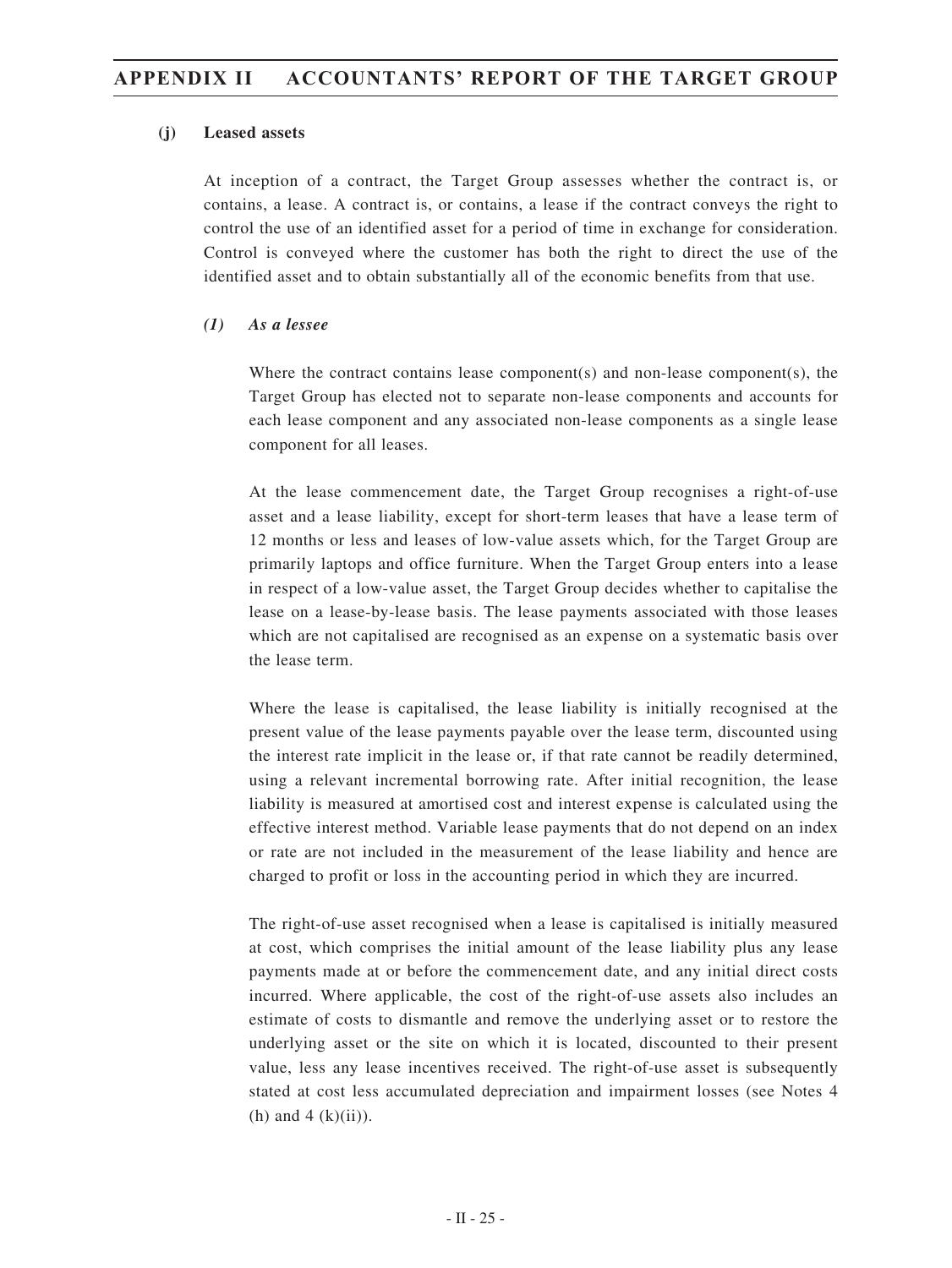The lease liability is remeasured when there is a change in future lease payments arising from a change in an index or rate, or there is a change in the Target Group's estimate of the amount expected to be payable under a residual value guarantee, or there is a change arising from the reassessment of whether the Target Group will be reasonably certain to exercise a purchase, extension or termination option. When the lease liability is remeasured in this way, a corresponding adjustment is made to the carrying amount of the right-of-use asset, or is recorded in profit or loss if the carrying amount of the right-of-use asset has been reduced to zero.

The lease liability is also remeasured when there is a change in the scope of a lease or the consideration for a lease that is not originally provided for in the lease contract ("**lease modification**") that is not accounted for as a separate lease. In this case the lease liability is remeasured based on the revised lease payments and lease term using a revised discount rate at the effective date of the modification.

The Target Group presents right-of-use assets that do not meet the definition of investment property in 'other property, plant and equipment' and presents lease liabilities separately in the statement of financial position.

#### *(2) As a lessor*

When the Target Group acts as a lessor, it determines at lease inception whether each lease is a finance lease or an operating lease. A lease is classified as a finance lease if it transfers substantially all the risks and rewards incidental to the ownership of an underlying assets to the lessee. If this is not the case, the lease is classified as an operating lease.

When a contract contains lease and non-lease components, the Target Group allocates the consideration in the contract to each component on a relative standalone selling price basis. The rental income from operating leases is recognised in accordance with Note 4 (t)(iii).

When the Target Group is an intermediate lessor, the sub-leases are classified as a finance lease or as an operating lease with reference to the right-of-use asset arising from the head lease. If the head lease is a short-term lease to which the Target Group applies the exemption described in Note 4 (j)(i), then the Target Group classifies the sub-lease as an operating lease.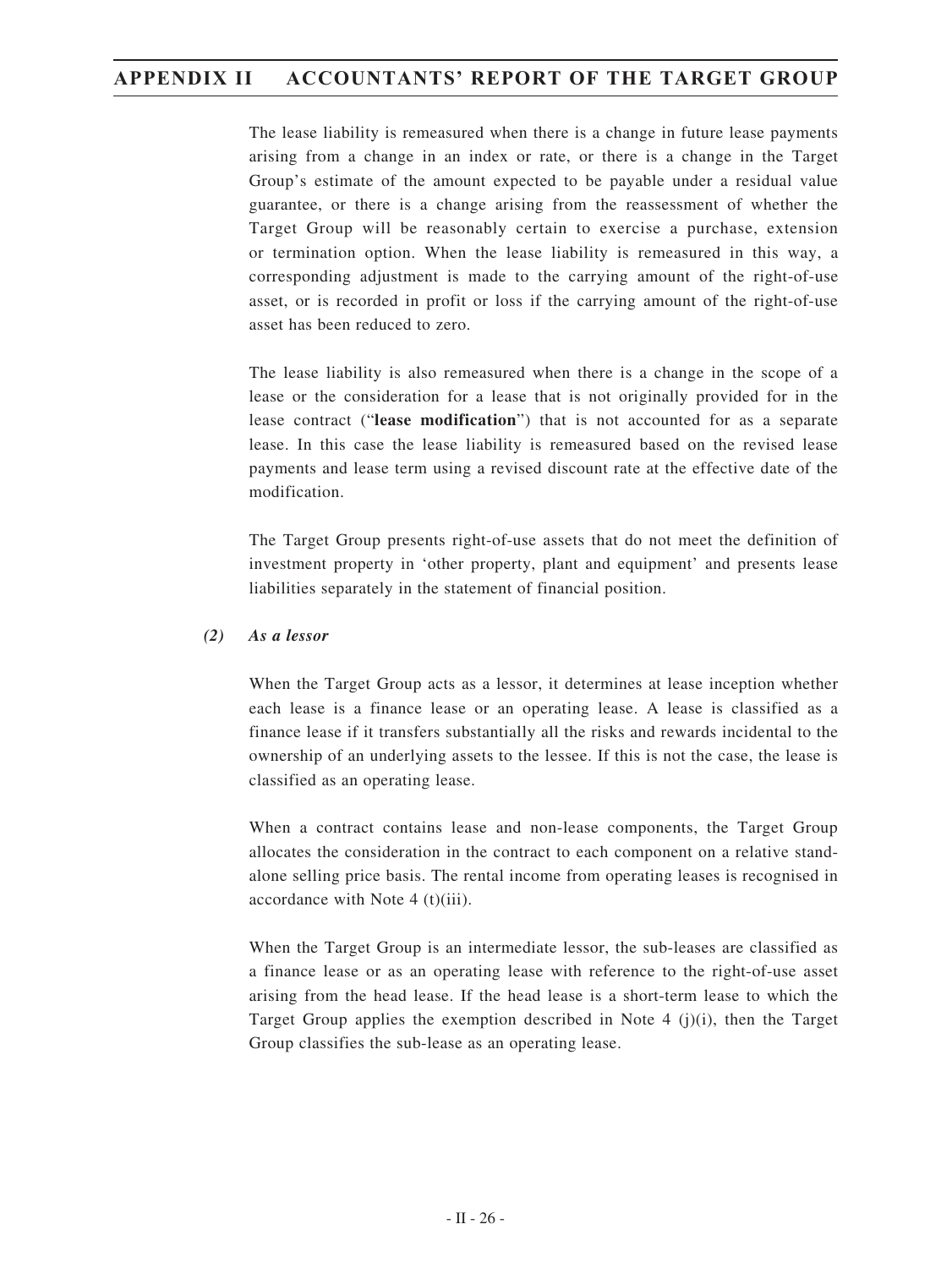For a sublease classified as an operating lease, the Target Group retains the lease liability and the right-of-use asset relating to the head lease in its statement of financial position unless the right-of-use asset meets the definition of investment property in which case the right-of-use asset is accounted for as an investment property and measured using cost model.

During the term of sublease, the Target Group recognises lease income from the sub-leases and interest expense on the lease liability relating to the head lease.

#### **(k) Credit losses and impairment of assets**

#### *(i) Credit losses from financial instruments and contract assets*

The Target Group recognises a loss allowance for ECLs on the following items:

- Financial assets measured at amortised cost (including cash and cash equivalents, restricted cash, and trade and other receivables); and
- Contract assets as defined in HKFRS 15 (see Note 4 (1)).

Financial assets measured at fair value are not subject to the ECL assessment.

#### *Measurement of ECLs*

ECLs are a probability-weighted estimate of credit losses. Credit losses are measured as the present value of all expected cash shortfalls (i.e. the difference between the cash flows due to the Target Group in accordance with the contract and the cash flows that the Target Group expects to receive).

The expected cash shortfalls are discounted using the following discount rates where the effect of discounting is material:

- Fixed-rate financial assets, trade and other receivables and contract assets: effective interest rate determined at initial recognition or an approximation thereof; and
- Variable-rate financial assets: current effective interest rate.

The maximum period considered when estimating ECLs is the maximum contractual period over which the Target Group is exposed to credit risk.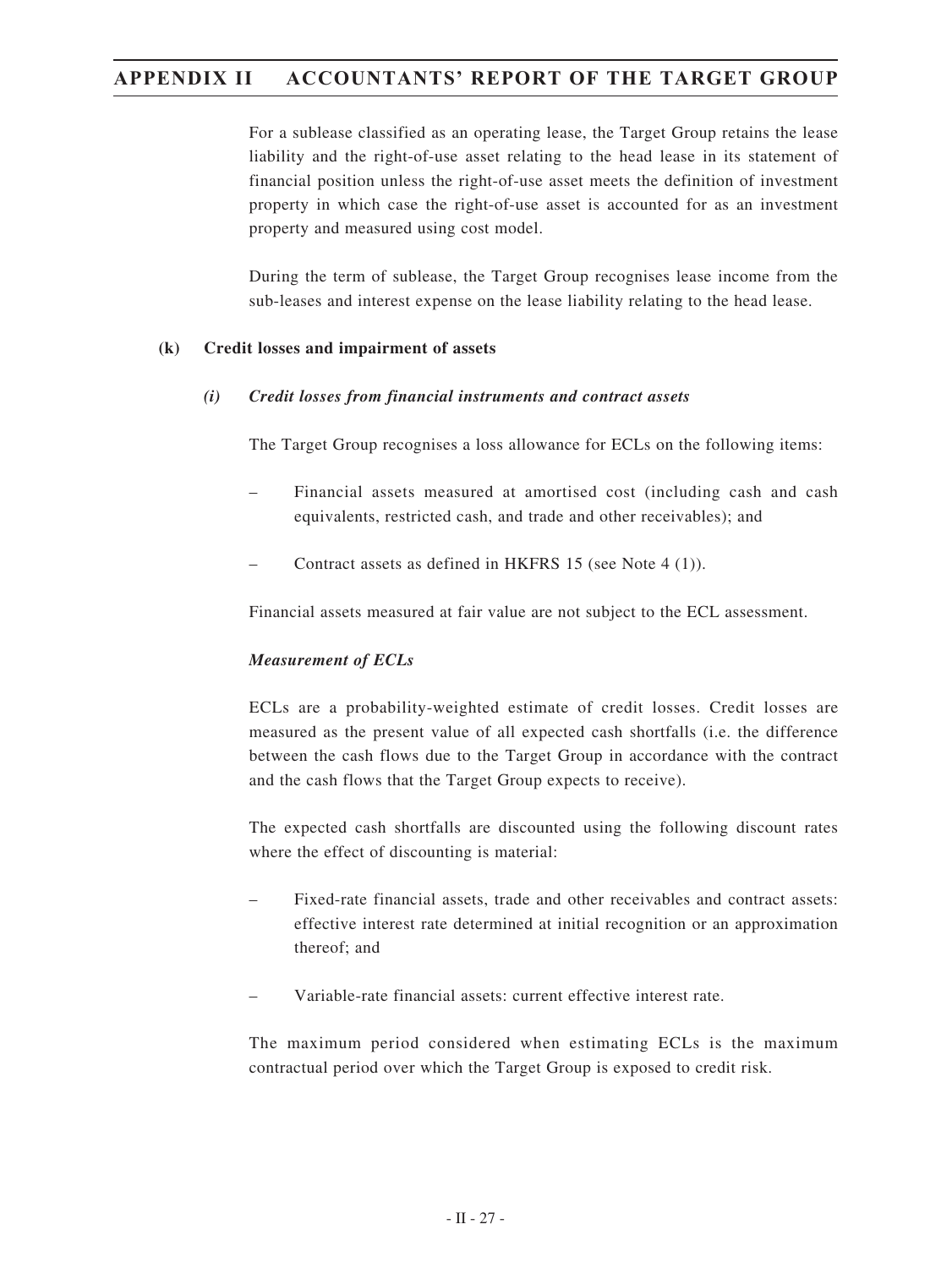In measuring ECLs, the Target Group takes into account reasonable and supportable information that is available without undue cost or effort. This includes information about past events, current conditions and forecasts of future economic conditions.

ECLs are measured on either of the following bases:

- 12-month ECLs: these are losses that are expected to result from possible default events within 12 months after the reporting date; and
- lifetime ECLs: these are losses that are expected to result from all possible default events over the expected lives of the items to which the ECL model applies.

Loss allowances for trade receivables and contract assets are always measured at an amount equal to lifetime ECLs. ECLs on these financial assets are estimated using a provision matrix based on the Target Group's historical credit loss experience, adjusted for factors that are specific to the debtors and an assessment of both the current and forecasted general economic conditions at the reporting date.

For all other financial instruments, the Target Group recognises a loss allowance equal to 12-month ECLs unless there has been a significant increase in the financial instrument's credit risk since initial recognition, in which case the loss allowance is measured at an amount equal to lifetime ECLs.

#### *Significant increases in credit risk*

In assessing whether the credit risk of a financial instrument has increased significantly since initial recognition, the Target Group compares the risk of default occurring on the financial instrument assessed at the reporting date with that assessed at the date of initial recognition. In making this reassessment, the Target Group considers that a default event occurs when (i) the borrower is unlikely to pay its credit obligations to the Target Group in full, without recourse by the Target Group to actions such as realising security (if any is held); or (ii) the financial asset is 90 days past due. The Target Group considers both quantitative and qualitative information that is reasonable and supportable, including historical experience and forward-looking information that is available without undue cost or effort.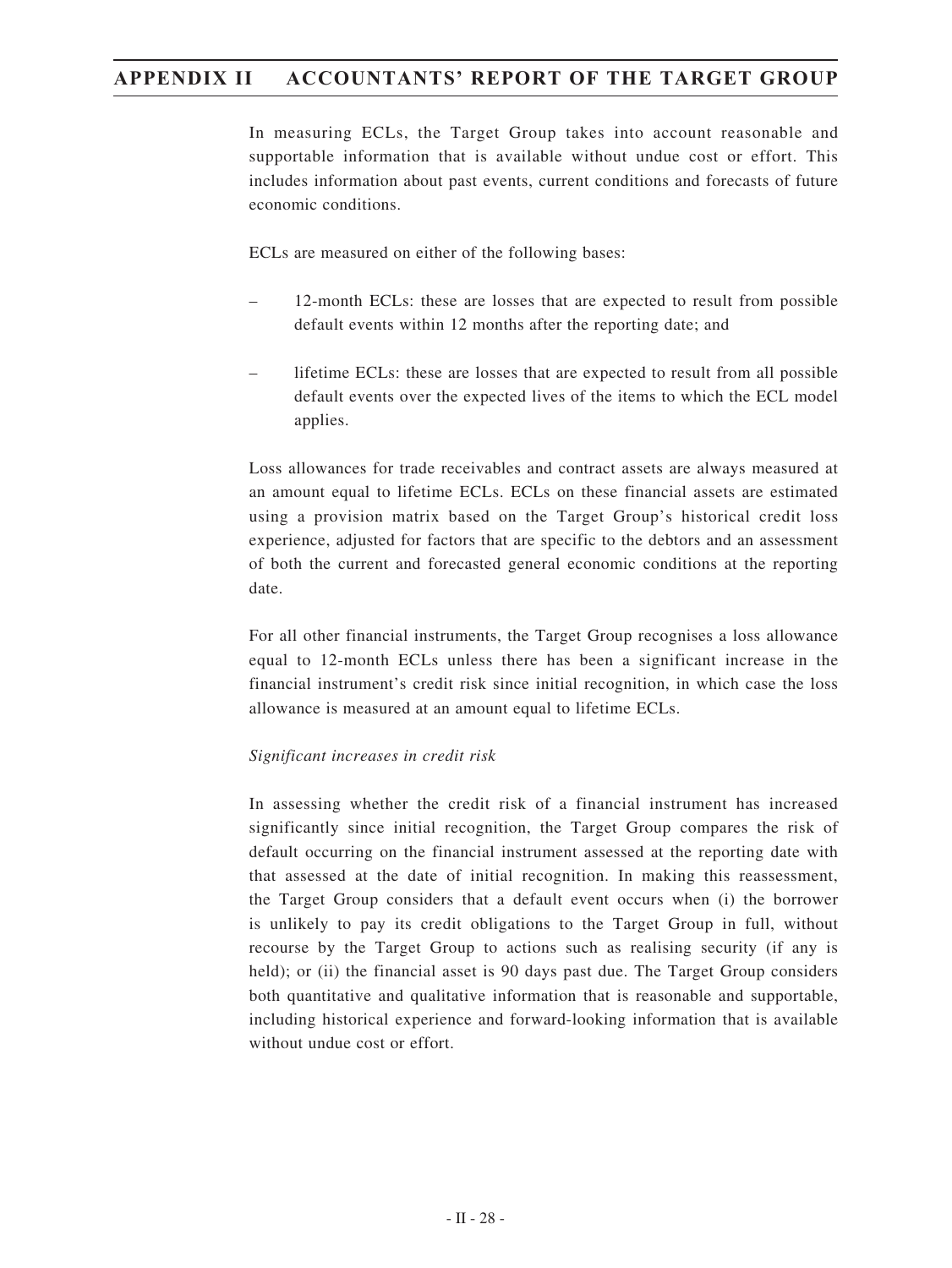In particular, the following information is taken into account when assessing whether credit risk has increased significantly since initial recognition:

- Failure to make payments of principal or interest on their contractually due dates;
- An actual or expected significant deterioration in a financial instrument's external or internal credit rating (if available);
- An actual or expected significant deterioration in the operating results of the debtor; and
- Existing or forecast changes in the technological, market, economic or legal environment that have a significant adverse effect on the debtor's ability to meet its obligation to the Target Group.

Depending on the nature of the financial instruments, the assessment of a significant increase in credit risk is performed on either an individual basis or a collective basis. When the assessment is performed on a collective basis, the financial instruments are grouped based on shared credit risk characteristics, such as past due status and credit risk ratings.

ECLs are remeasured at each reporting date to reflect changes in the financial instruments credit risk since initial recognition. Any change in the ECL amount is recognised as an impairment gain or loss in profit or loss. The Target Group recognises an impairment gain or loss for all financial instruments with a corresponding adjustment to their carrying amount through a loss allowance account, except for investments in debt securities that are measured at FVOCI (recycling), for which the loss allowance is recognised in other comprehensive income and accumulated in the fair value reserve (recycling).

#### *Basis of calculation of interest income*

Interest income recognised in accordance with Note  $4 \text{ (t)}$  (ii) is calculated based on the gross carrying amount of the financial asset unless the financial asset is credit-impaired, in which case interest income is calculated based on the amortised cost (i.e. the gross carrying amount less loss allowance) of the financial asset.

At each reporting date, the Target Group assesses whether a financial asset is credit-impaired. A financial asset is credit-impaired when one or more events that have a detrimental impact on the estimated future cash flows of the financial asset have occurred.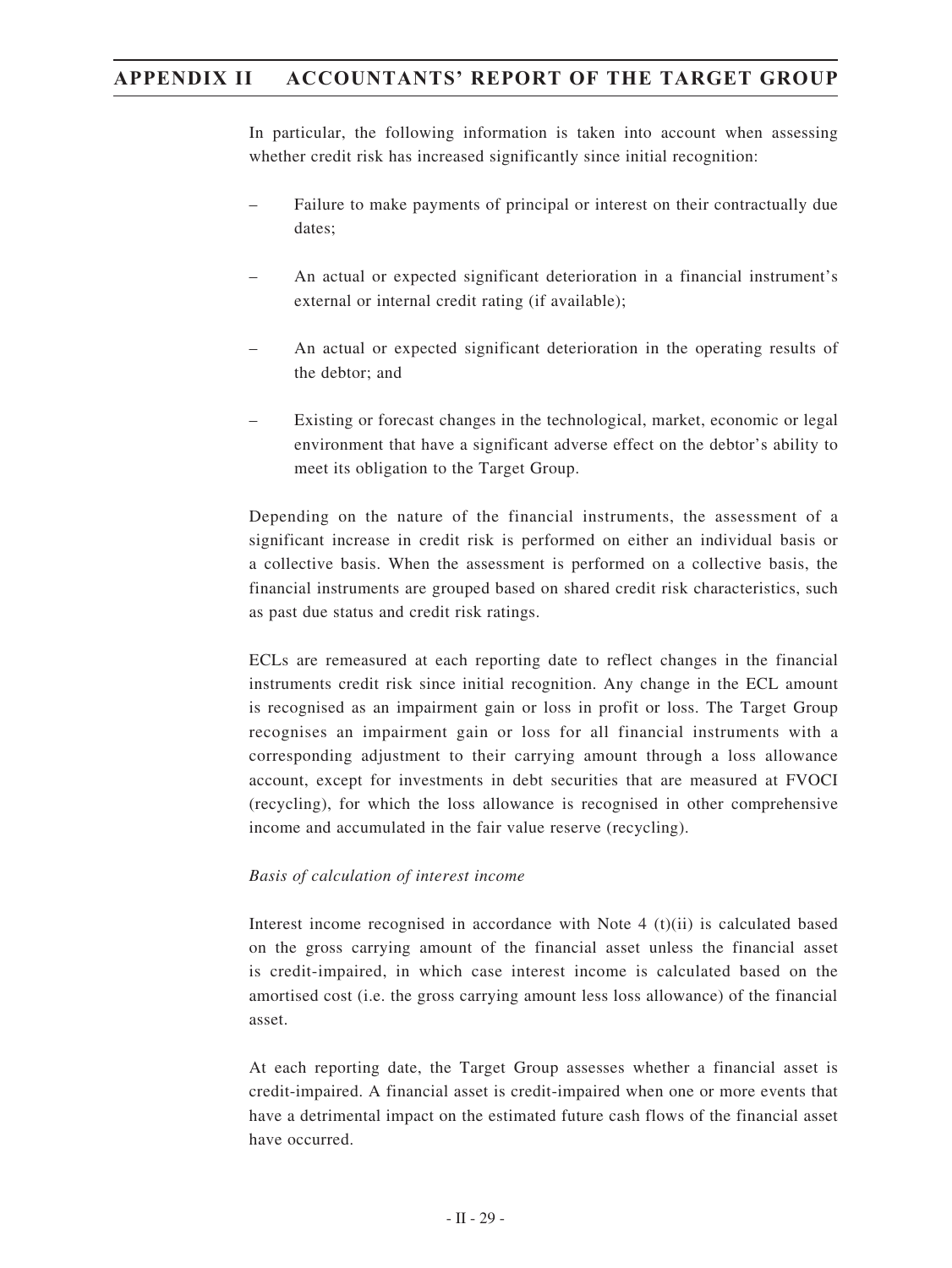Evidence that a financial asset is credit-impaired includes the following observable events:

- Significant financial difficulties of the debtor;
- Significant decrease in property management and other service fees collection rate;
- A breach of contract, such as a default or delinquency in interest or principal payments;
- It becoming probable that the borrower will enter into bankruptcy or other financial reorganisation;
- Significant changes in the technological, market, economic or legal environment that have an adverse effect on the debtor; or
- The disappearance of an active market for a security because of financial difficulties of the issuer.

## *Write-off policy*

The gross carrying amount of a financial asset is written off (either partially or in full) to the extent that there is no realistic prospect of recovery. This is generally the case when the Target Group determines that the debtor does not have assets or sources of income that could generate sufficient cash flows to repay the amounts subject to the write-off.

Subsequent recoveries of an asset that was previously written off are recognised as a reversal of impairment in profit or loss in the period in which the recovery occurs.

#### *(ii) Impairment of other assets*

Internal and external sources of information are reviewed at the end of each reporting period to identify indications that the following assets may be impaired or, except in the case of goodwill, an impairment loss previously recognised no longer exists or may have decreased:

- property, plant and equipment, including right-of-use assets;
- investment properties;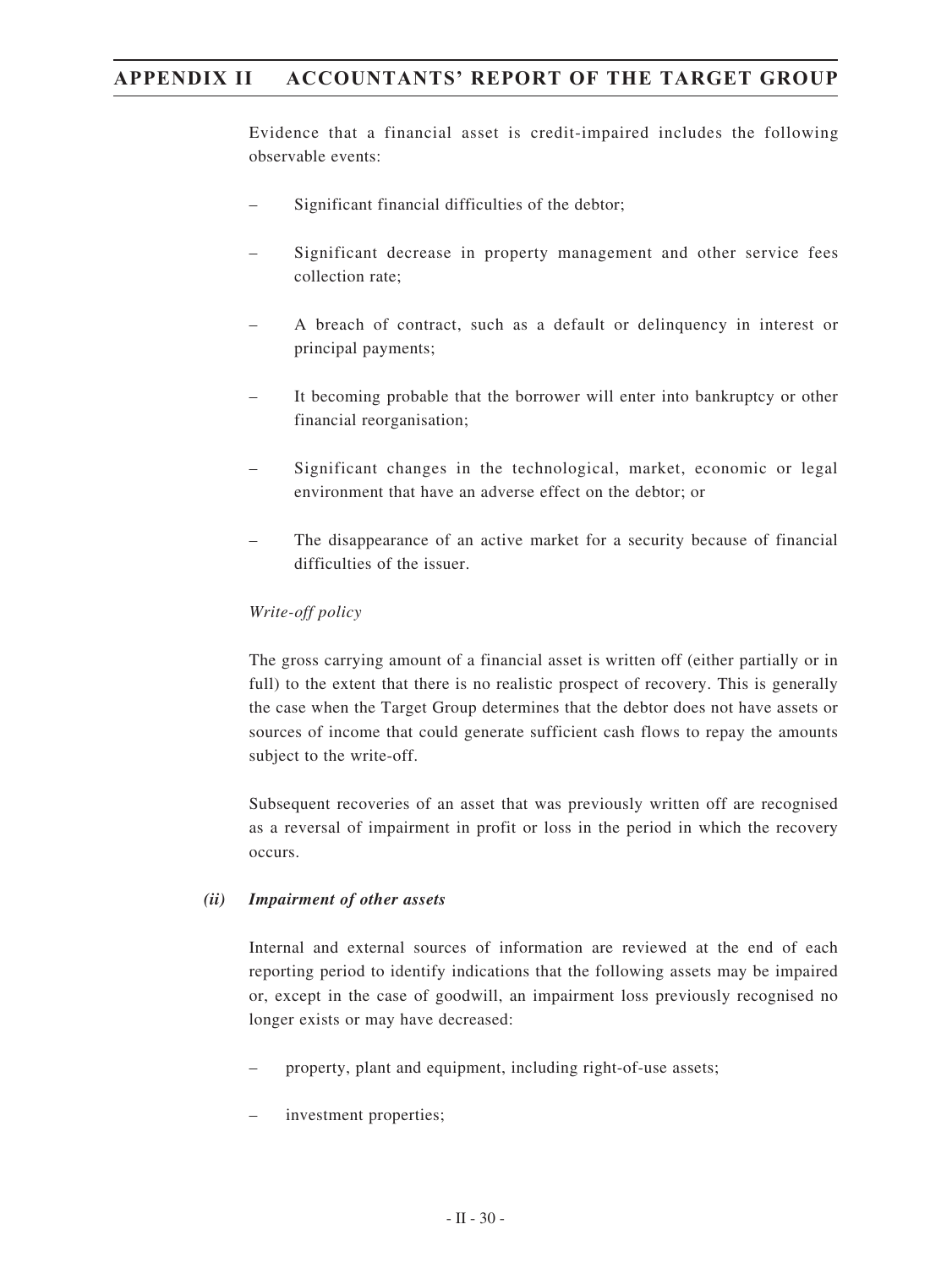- intangible assets (other than goodwill);
- goodwill;
- investments in an associate and joint ventures; and
- investment in subsidiaries in the Company's statement of financial position.

If any such indication exists, the asset's recoverable amount is estimated. In addition, for goodwill, the recoverable amount is estimated annually whether or not there is any indication of impairment.

– Calculation of recoverable amount

The recoverable amount of an asset is the greater of its fair value less costs of disposal and value in use. In assessing value in use, the estimated future cash flows are discounted to their present value using a pre-tax discount rate that reflects current market assessments of the time value of money and the risks specific to the asset. Where an asset does not generate cash inflows largely independent of those from other assets, the recoverable amount is determined for the smallest group of assets that generates cash inflows independently (i.e. a cash-generating unit).

– Recognition of impairment losses

An impairment loss is recognised in profit or loss if the carrying amount of an asset, or the cash-generating unit to which it belongs, exceeds its recoverable amount. Impairment losses recognised in respect of cashgenerating units are allocated first to reduce the carrying amount of any goodwill allocated to the cash-generating unit (or group of units) and then, to reduce the carrying amount of the other assets in the unit (or group of units) on a pro rata basis, except that the carrying value of an asset will not be reduced below its individual fair value less costs of disposal (if measurable) or value in use (if determinable).

– Reversals of impairment losses

In respect of assets other than goodwill, an impairment loss is reversed if there has been a favourable change in the estimates used to determine the recoverable amount. An impairment loss in respect of goodwill is not reversed.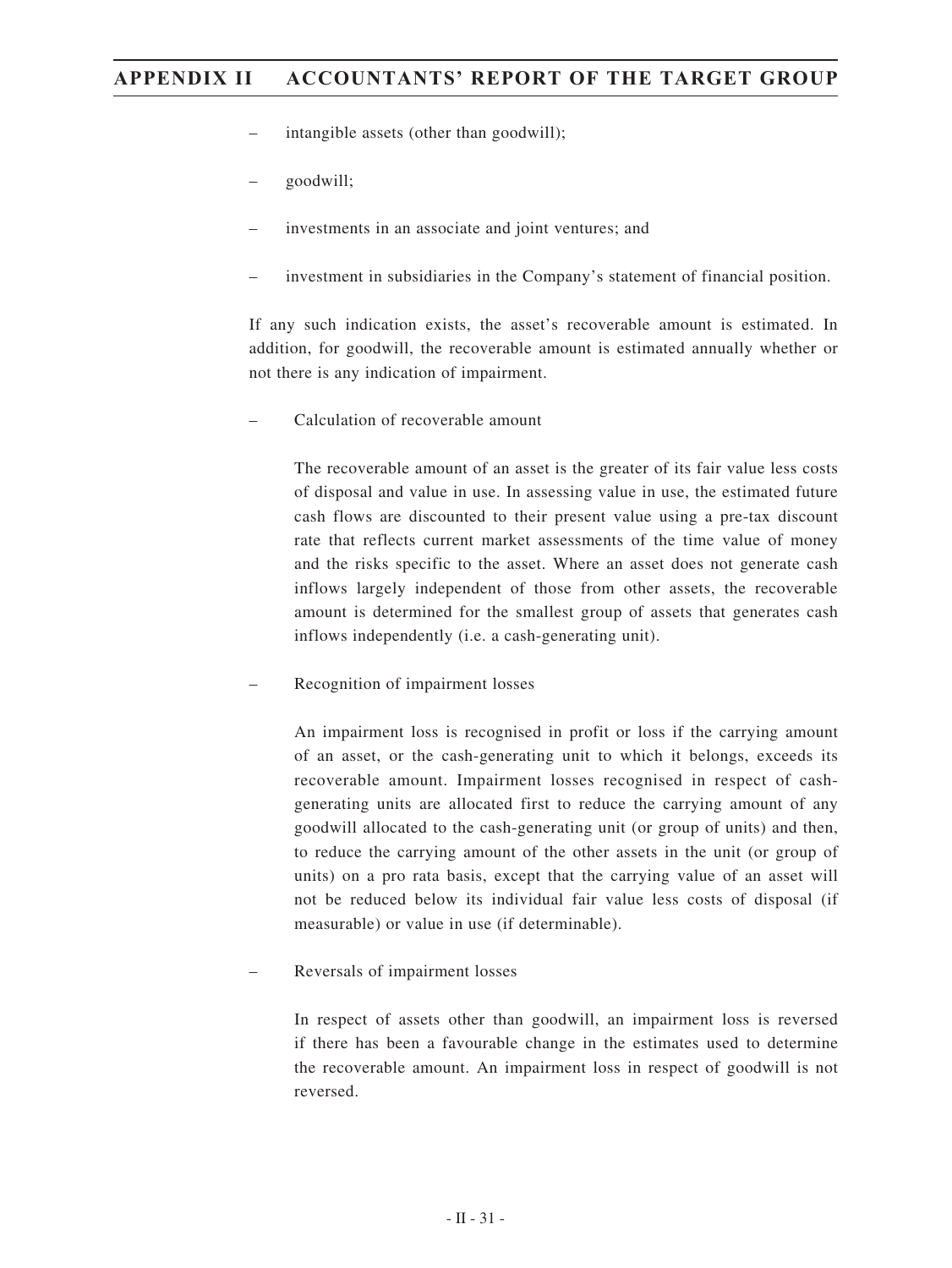A reversal of an impairment loss is limited to the asset's carrying amount that would have been determined had no impairment loss been recognised in prior periods. Reversals of impairment losses are credited to profit or loss in the period in which the reversals are recognised.

### **(l) Contract assets and contract liabilities**

A contract asset is recognised when the Target Group recognises revenue before being unconditionally entitled to the consideration under the payment terms set out in the contract. Contract assets are assessed for ECLs in accordance with the policy set out in Note 4  $(k)(i)$  and are reclassified to receivables when the right to the consideration has become unconditional (see Note 4 (m)).

A contract liability is recognised when the customer pays non-refundable consideration before the Target Group recognises the related revenue. A contract liability would also be recognised if the Target Group has an unconditional right to receive non-refundable consideration before the Target Group recognises the related revenue. In such cases, a corresponding receivable would also be recognised (see Note 4 (m)).

For a single contract with the customer, either a net contract asset or a net contract liability is presented. For multiple contracts, contract assets and contract liabilities of unrelated contracts are not presented on a net basis.

When the contract includes a significant financing component, the contract balance includes interest accrued under the effective interest method (see Note  $4(t)(ii)$ ).

## **(m) Trade and other receivables**

A receivable is recognised when the Target Group has an unconditional right to receive consideration. A right to receive consideration is unconditional if only the passage of time is required before payment of that consideration is due. If revenue has been recognised before the Target Group has an unconditional right to receive consideration, the amount is presented as a contract asset (see Note 4 (1)).

Receivables are stated at amortised cost using the effective interest method less allowance for credit losses (see Note  $4$  (k)(i)).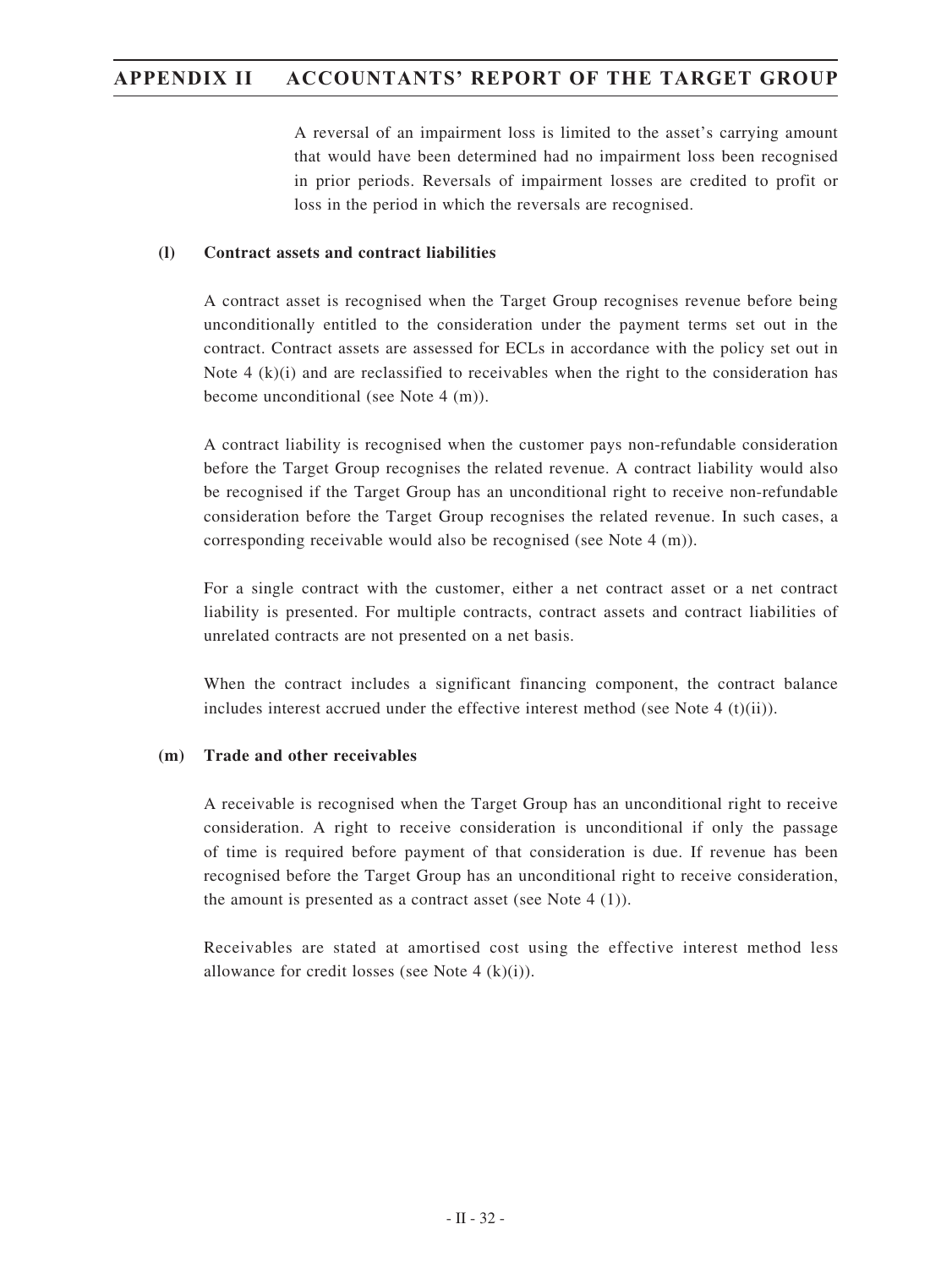### **(n) Cash and cash equivalents**

Cash and cash equivalents comprise cash at bank and on hand, demand deposits with banks and other financial institutions, and short-term, highly liquid investments that are readily convertible into known amounts of cash and which are subject to an insignificant risk of changes in value, having been within three months of maturity at acquisition. Cash and cash equivalents are assessed for expected credit losses (ECL) in accordance with the policy set out in Note 4  $(k)(i)$ .

### **(o) Trade and other payables**

Trade and other payables are initially recognised at fair value, and are subsequently stated at amortised cost unless the effect of discounting would be immaterial, in which case they are stated at cost.

### **(p) Interest-bearing borrowings**

Interest-bearing borrowings are measured initially at fair value less transaction costs. Subsequent to initial recognition, interest-bearing borrowings are stated at amortized cost using the effective interest method. Borrowing costs are expensed in the period in which they are incurred.

## **(q) Employee benefits**

Short-term employee benefits and contributions to defined contribution retirement plans. Salaries, annual bonuses, paid annual leave, contributions to defined contribution retirement plans and the cost of non-monetary benefits are accrued in the period in which the associated services are rendered by employees. Where payment or settlement is deferred and the effect would be material, these amounts are stated at their present values.

Contributions to the PRC local retirement schemes pursuant to the relevant labour rules and regulations in the PRC are recognised as an expense in profit or loss as incurred.

### **(r) Income tax**

Income tax for the period comprises current tax and movements in deferred tax assets and liabilities. Current tax and movements in deferred tax assets and liabilities are recognised in profit or loss except to the extent that they relate to items recognised in other comprehensive income or directly in equity, in which case the relevant amounts of tax are recognised in other comprehensive income or directly in equity, respectively.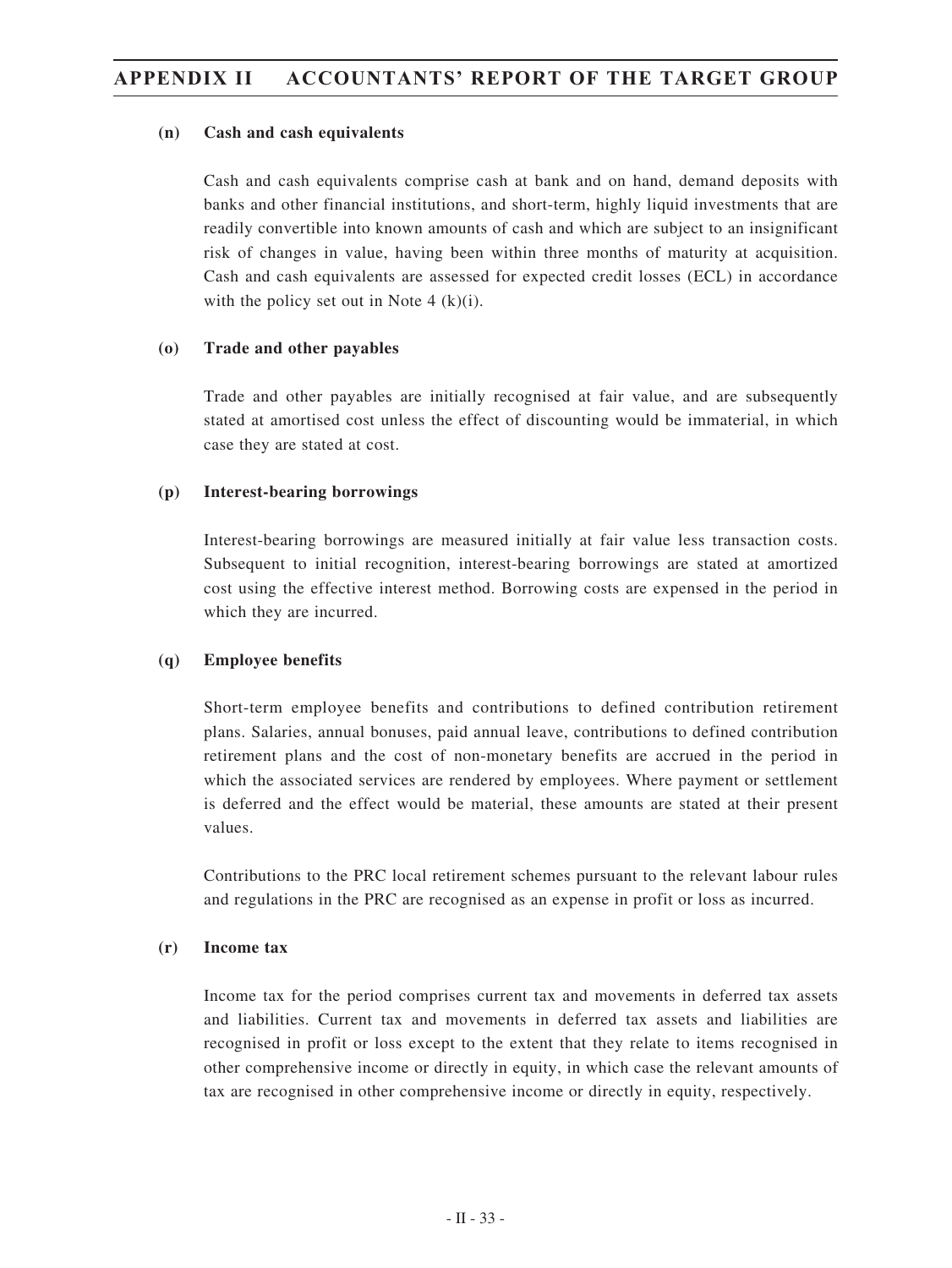Current tax is the expected tax payable on the taxable income for the period, using tax rates enacted or substantively enacted at the end of the reporting period, and any adjustment to tax payable in respect of previous periods.

Deferred tax assets and liabilities arise from deductible and taxable temporary differences respectively, being the differences between the carrying amounts of assets and liabilities for financial reporting purposes and their tax bases. Deferred tax assets also arise from unused tax losses and unused tax credits. Apart from certain limited exceptions, all deferred tax liabilities, and all deferred tax assets to the extent that it is probable that future taxable profits will be available against which the asset can be utilised, are recognised. Future taxable profits that may support the recognition of deferred tax assets arising from deductible temporary differences include those that will arise from the reversal of existing taxable temporary differences, provided those differences relate to the same taxation authority and the same taxable entity, and are expected to reverse either in the same period as the expected reversal of the deductible temporary difference or in periods into which a tax loss arising from the deferred tax asset can be carried back or forward. The same criteria are adopted when determining whether existing taxable temporary differences support the recognition of deferred tax assets arising from unused tax losses and credits, that is, those differences are taken into account if they relate to the same taxation authority and the same taxable entity, and are expected to reverse in a period, or periods, in which the tax loss or credit can be utilised.

The limited exceptions to recognition of deferred tax assets and liabilities are those temporary differences arising from goodwill not deductible for tax purposes, the initial recognition of assets or liabilities that affect neither accounting nor taxable profit (provided they are not part of a business combination), and temporary differences relating to investments in subsidiaries to the extent that, in the case of taxable differences, the Target Group controls the timing of the reversal and it is probable that the differences will not reverse in the foreseeable future, or in the case of deductible differences, unless it is probable that they will reverse in the future.

The amount of deferred tax recognised is measured based on the expected manner of realisation or settlement of the carrying amount of the assets and liabilities, using tax rates enacted or substantively enacted at the end of the reporting period. Deferred tax assets and liabilities are not discounted.

The carrying amount of a deferred tax asset is reviewed at the end of each reporting period and is reduced to the extent that it is no longer probable that sufficient taxable profits will be available to allow the related tax benefit to be utilised. Any such reduction is reversed to the extent that it becomes probable that sufficient taxable profits will be available.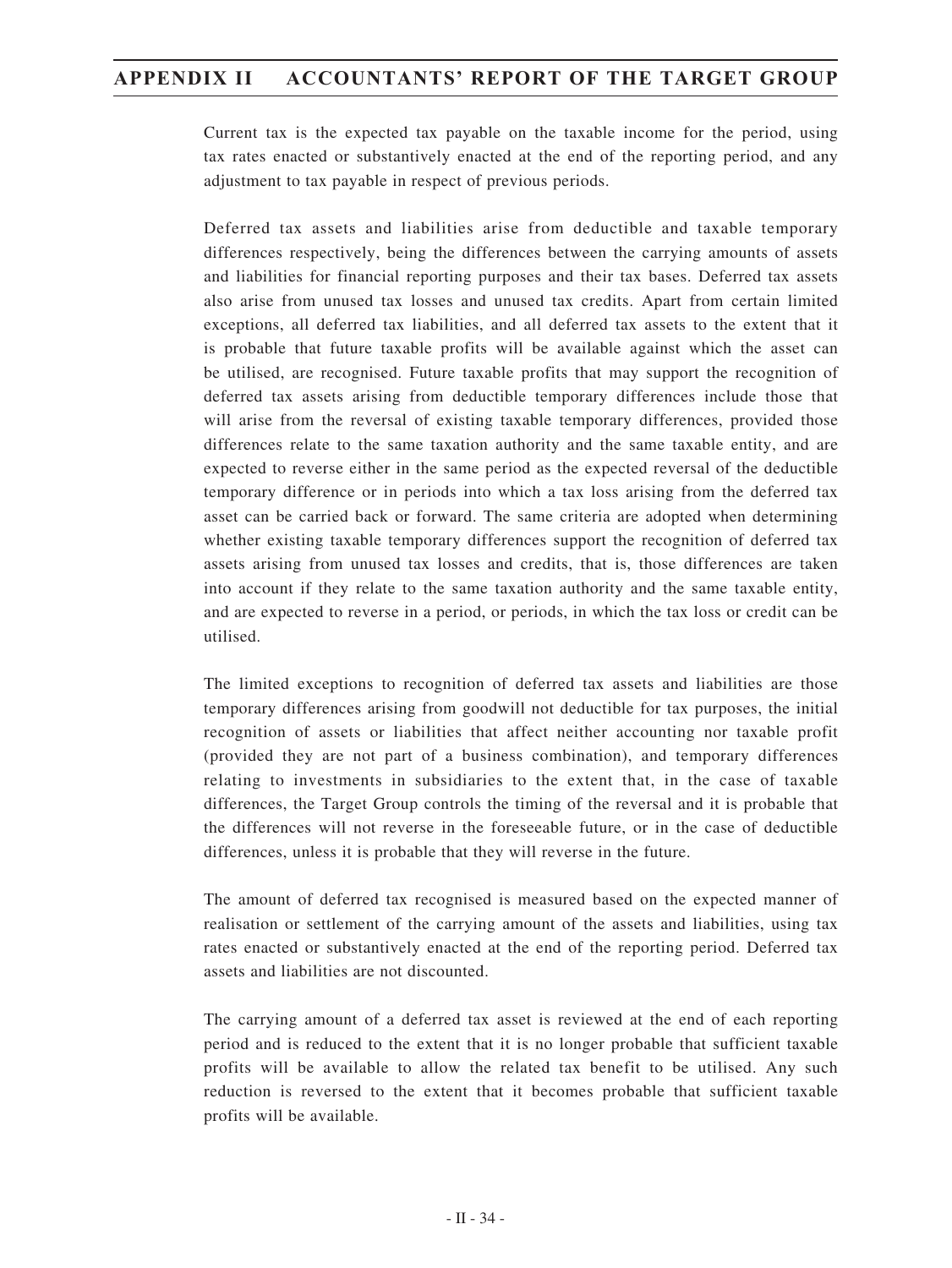Additional income taxes that arise from the distribution of dividends are recognised when the liability to pay the related dividends is recognised.

Current tax balances and deferred tax balances, and movements therein, are presented separately from each other and are not offset. Current tax assets are offset against current tax liabilities, and deferred tax assets against deferred tax liabilities, if the Target Company or the Target Group has the legally enforceable right to set off current tax assets against current tax liabilities and the following additional conditions are met:

- in the case of current tax assets and liabilities, the Company or the Target Group intends either to settle on a net basis, or to realise the asset and settle the liability simultaneously; or
- in the case of deferred tax assets and liabilities, if they relate to income taxes levied by the same taxation authority on either:
- the same taxable entity; or
- different taxable entities, which, in each future period in which significant amounts of deferred tax liabilities or assets are expected to be settled or recovered, intend to realise the current tax assets and settle the current tax liabilities on a net basis or realise and settle simultaneously.

## **(s) Provisions and contingent liabilities**

Provisions are recognised when the Target Group or theTarget Company has a legal or constructive obligation arising as a result of a past event, it is probable that an outflow of economic benefits will be required to settle the obligation and a reliable estimate can be made. Where the time value of money is material, provisions are stated at the present value of the expenditure expected to settle the obligation.

Where it is not probable that an outflow of economic benefits will be required, or the amount cannot be estimated reliably, the obligation is disclosed as a contingent liability, unless the probability of outflow of economic benefits is remote. Possible obligations, whose existence will only be confirmed by the occurrence or non-occurrence of one or more future events are also disclosed as contingent liabilities unless the probability of outflow of economic benefits is remote.

#### **(t) Revenue from contracts with customers and other income recognition**

Under HKFRS 15, the Target Group recognises revenue when (or as) a performance obligation is satisfied, i.e. when "control" of the goods or services underlying the particular performance obligation is transferred to the customer.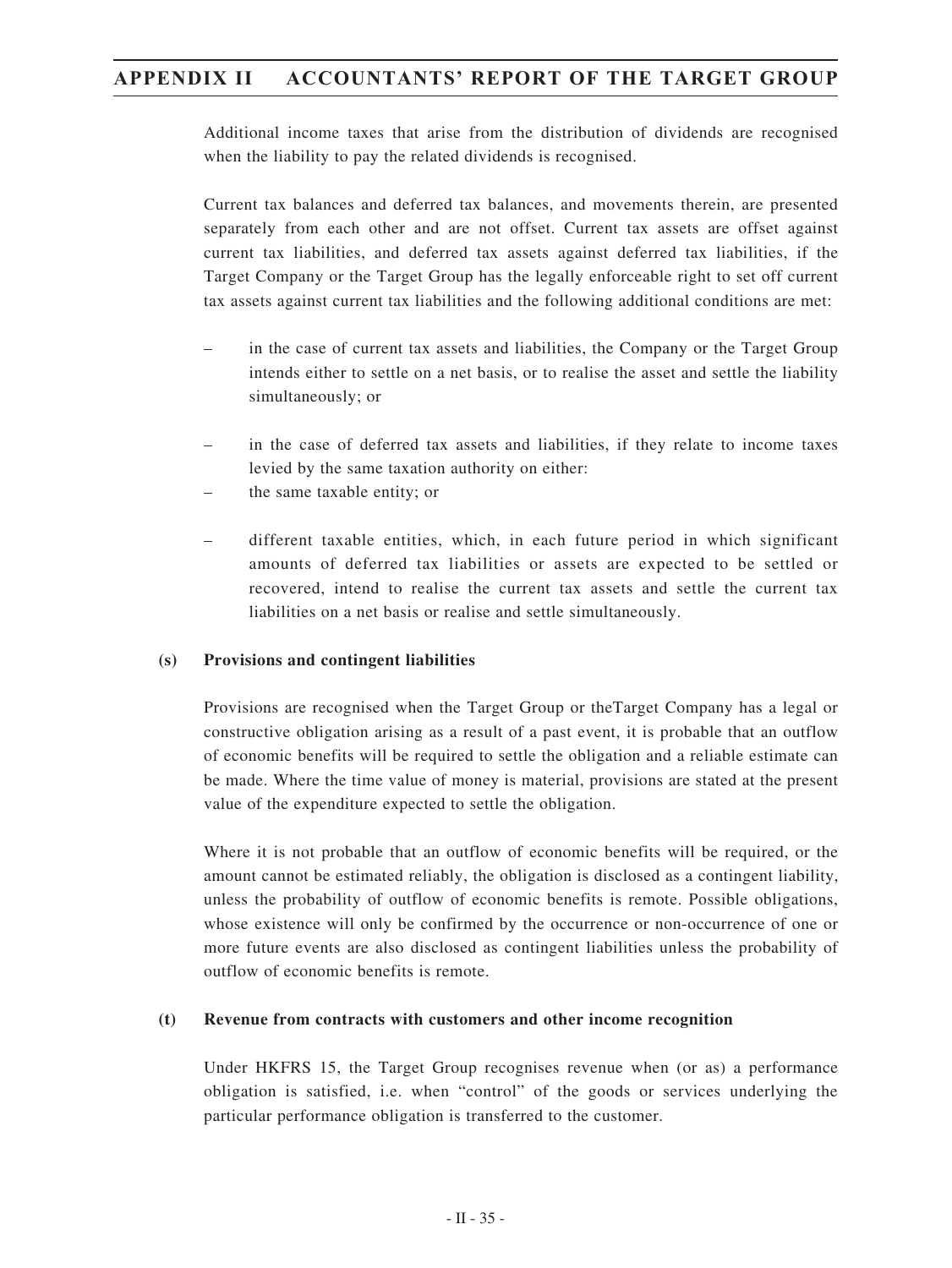A performance obligation represents a good or service (or a bundle of goods or services) that is distinct or a series of distinct goods or services that are substantially the same.

Control is transferred over time and revenue is recognised over time by reference to the progress towards complete satisfaction of the relevant performance obligation if one of the following criteria is met:

- the customer simultaneously receives and consumes the benefits provided by the Target Group's performance as the Target Group performs;
- the Target Group's performance creates and enhances an asset that the customer controls as the Target Group performs; or
- the Target Group's performance does not create an asset with an alternative use to the Target Company and the Target Group has an enforceable right to payment for performance completed to date.

Otherwise, revenue is recognised at a point in time when the customer obtains control of the distinct good or service.

A contract asset represents the Target Group's right to consideration in exchange for goods or services that the Target Group has transferred to a customer that is not yet unconditional. It is assessed for impairment in accordance with HKFRS 9. In contrast, a receivable represents the Target Company's unconditional right to consideration, i.e. only the passage of time is required before payment of that consideration is due.

A contract liability represents the Target Group's obligation to transfer goods or services to a customer for which the Target Group has received consideration (or an amount of consideration is due) from the customer.

A contract asset and a contract liability relating to a contract are accounted for and presented on a net basis.

Contracts with multiple performance obligations (including allocation of transaction price)

For contracts that contain more than one performance obligations, the Target Group allocates the transaction price to each performance obligation on a relative stand-alone selling price basis.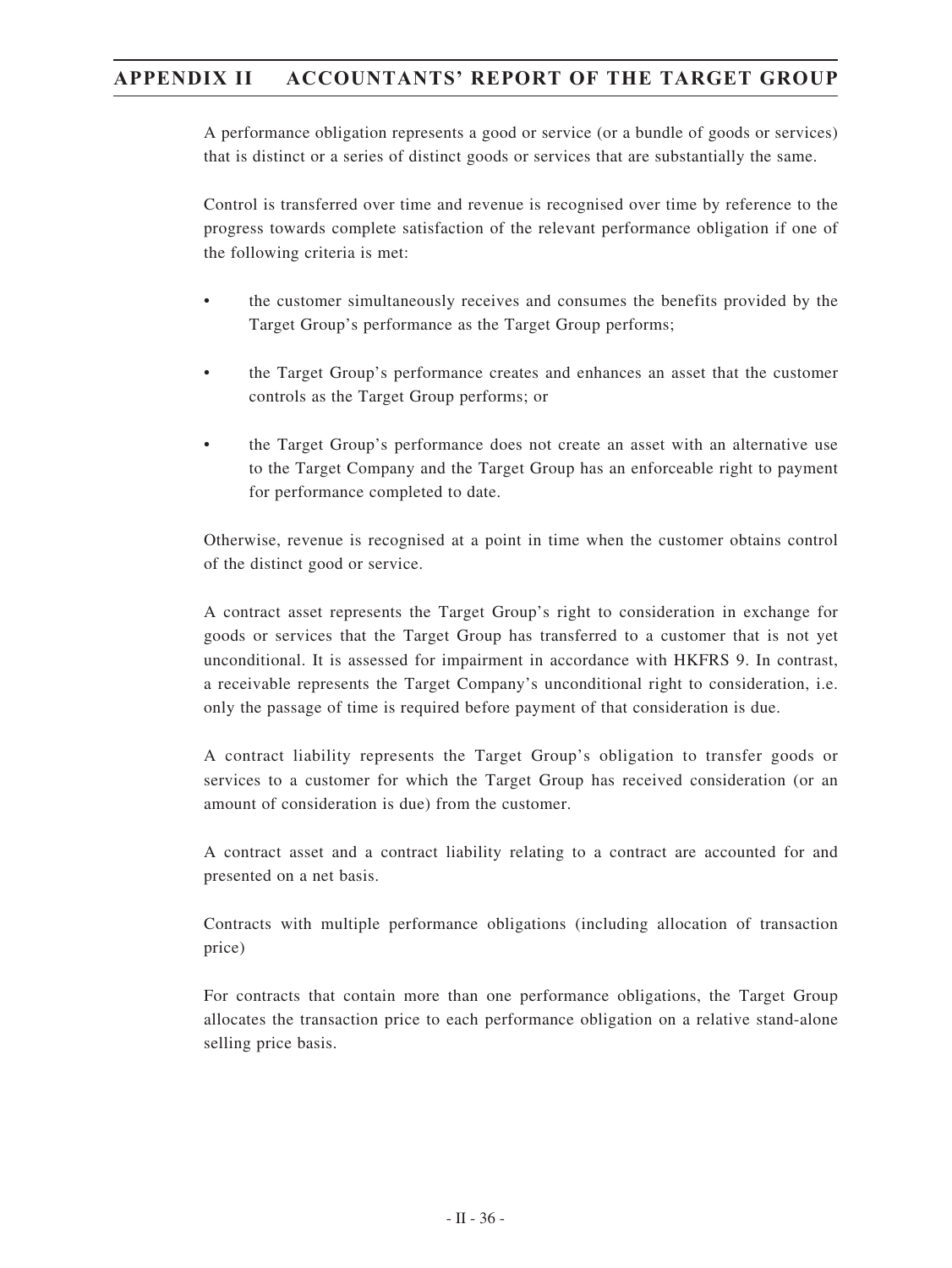The stand-alone selling price of the distinct good or service underlying each performance obligation is determined at contract inception. It represents the price at which the Target Group would sell a promised good or service separately to a customer. If a stand-alone selling price is not directly observable, the Target Company estimates it using appropriate techniques such that the transaction price ultimately allocated to any performance obligation reflects the amount of consideration to which the Target Group expects to be entitled in exchange for transferring the promised goods or services to the customer.

Over time revenue recognition: measurement of progress towards complete satisfaction of a performance obligation

The progress towards complete satisfaction of a performance obligation is measured based on output method, which is to recognise revenue on the basis of direct measurements of the value of the services transferred to the customer to date relative to the remaining services promised under the contract, that best depict the Target Group's performance in transferring control of services.

### *Input method*

The progress towards complete satisfaction of a performance obligation is measured based on input method, which is to recognise revenue on the basis of the Target Group's efforts or inputs to the satisfaction of a performance obligation relative to the total expected inputs to the satisfaction of that performance obligation, that best depict the Target Group's performance in transferring control of goods or services.

## *Output method*

The progress towards completion satisfaction of a performance obligation is measured based on output method, which is to recognise revenue on the basis of direct measurements of the value of the goods or services transferred to the customer to date relative to the remaining goods or services promised under the contract, that best depict the Target Group's performance in transferring control of goods or services.

Seminar fees are generally received in advance and are initially recorded as contract liabilities. Seminar fees are recognised proportionately over the terms of the applicable program. The seminar fees received from students but not earned is recorded as contract liabilities. Amounts which will be earned within one year is reflected as a current liability.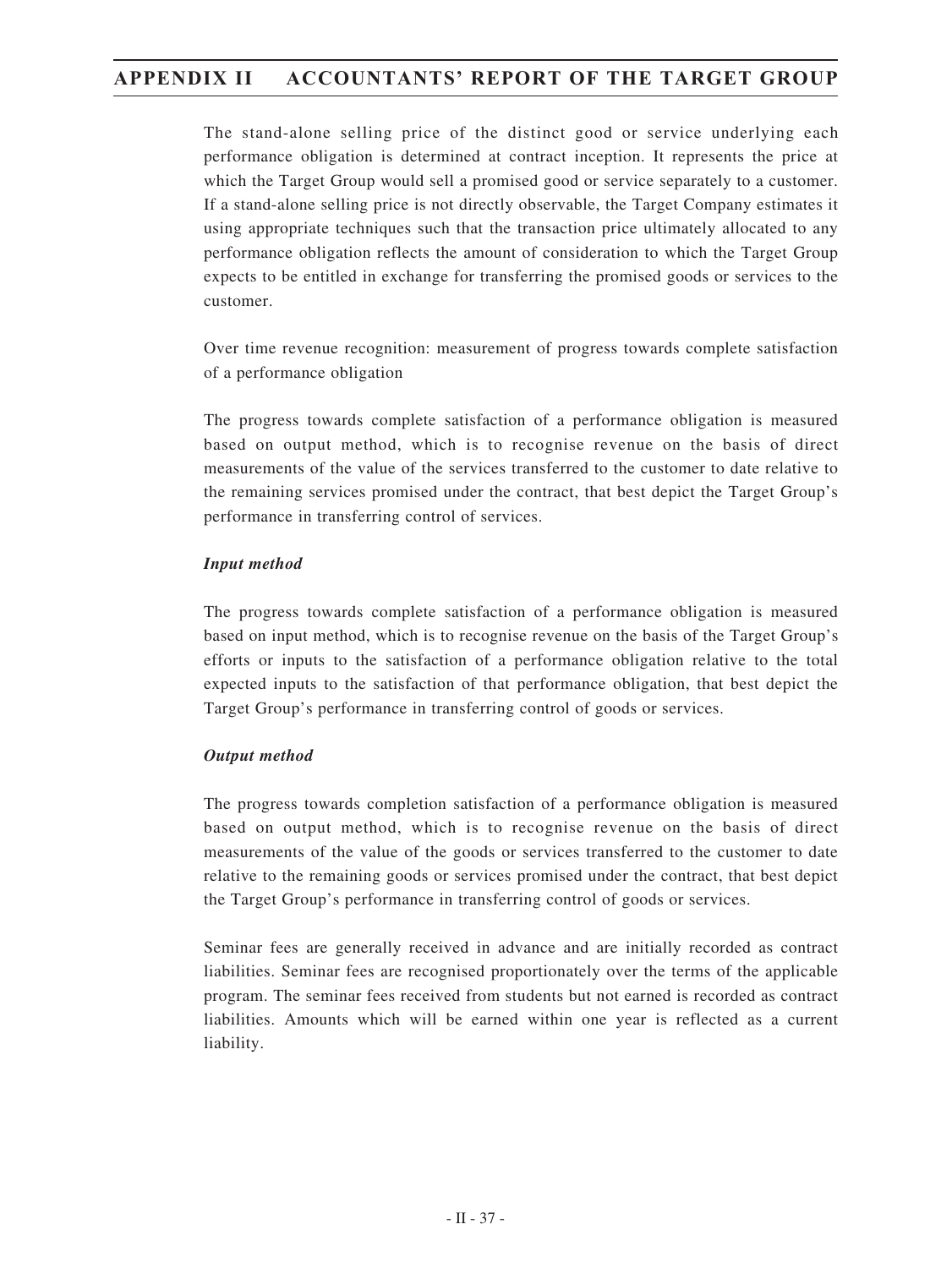Further details of the Target Group's revenue and other income recognition policies are as follows:

### *(i) Provision of seminar and consulting services*

For the seminar services of the Target Group, the Target Group provides seminars through on-site and online platforms for a fixed fee. The seminar services are paid in advance and in full during the registration process, which must occur prior to the attending the first seminar. The service period for seminar services is one year from the payment of the customers. A contract liability is recognised for fees whereas revenue has yet been recognised.

For the consulting services of the Target Group, the Target Group recognises revenue at a point in time when the services have been delivered to each customer. The consulting services are paid in advance and in full prior the customer scheduling the consulting session. A contract liability is recognised for consulting fees whereas revenue has yet been recognised.

Contracts with multiple performance obligations (including allocation of transaction price)

For contracts that contain more than one performance obligations, the Target Group allocates the transaction price to each performance obligation on a relative stand-alone selling price basis.

The stand-alone selling price of the distinct good or service underlying each performance obligation is determined at contract inception. It represents the price at which the Target Group would sell a promised good or service separately to a customer. If a stand-alone selling price is not directly observable, the Target Group estimates it using appropriate techniques such that the transaction price ultimately allocated to any performance obligation reflects the amount of consideration to which the Target Group expects to be entitled in exchange for transferring the promised goods or services to the customer.

Over time revenue recognition: measurement of progress towards complete satisfaction of a performance obligation. The progress towards complete satisfaction of a performance obligation in seminar and consulting services are measured based on output method, which is to recognise revenue on the basis of direct measurements of the value of the goods or services transferred to the customer to date relative to the remaining goods or services promised under the contract, that best depict the Target Group's performance in transferring control of goods or services.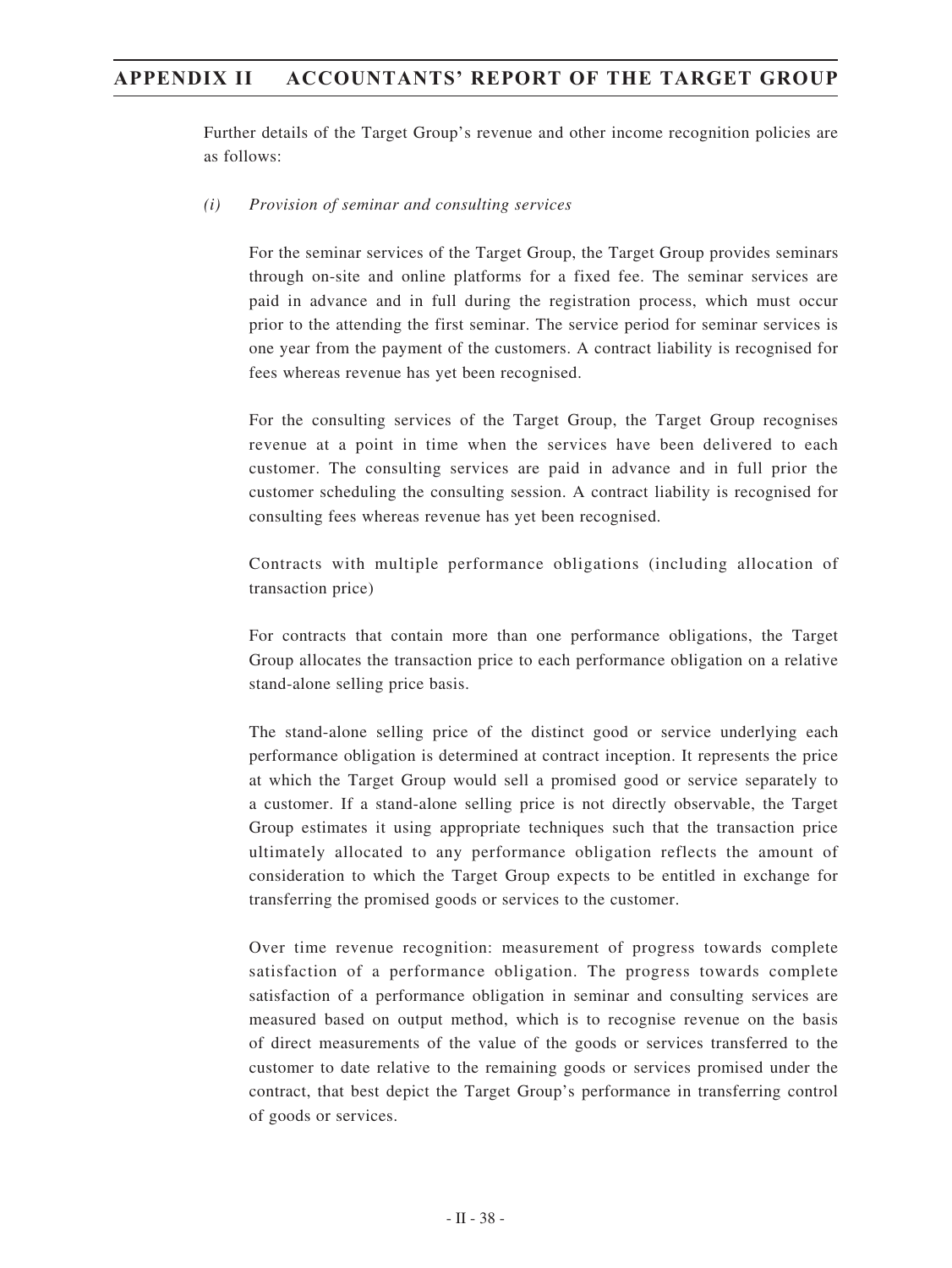### *(ii) Interest income*

Interest income is recognised as it accrues under the effective interest method using the rate that exactly discounts estimated future cash receipts through the expected life of the financial asset to the gross carrying amount of the financial asset. For financial assets measured at amortised cost that are not credit-impaired, the effective interest rate is applied to the gross carrying amount of the asset. For credit-impaired financial assets, the effective interest rate is applied to the amortised cost (i.e. gross carrying amount net of loss allowance) of the asset.

### *(iii) Rental income from operating leases*

Rental income receivable under operating leases is recognised in profit or loss in equal instalments over the periods covered by the lease term, except where an alternative basis is more representative of the pattern of benefits to be derived from the use of the leased asset. Lease incentives granted are recognised in profit or loss as an integral part of the aggregate net lease payments receivable. Variable lease payments that do not depend on an index or a rate are recognised as income in the accounting period in which they are earned.

### *(iv) Dividends*

Dividend income from unlisted investments is recognised when the equity shareholder's right to receive payment is established.

## *(v) Government grants*

Government grants are recognised in the consolidated statements of financial position initially when there is reasonable assurance that they will be received and that the Target Group will comply with the conditions attaching to them. Grants that compensate the Target Group for expenses incurred are recognised as income in profit or loss on a systematic basis in the same periods in which the expenses are incurred. Grants that compensate the Target Group for the cost of an asset are recognised initially as deferred income and amortised to profit or loss on a straight-line basis over the useful life of the asset by way of recognition in other revenue.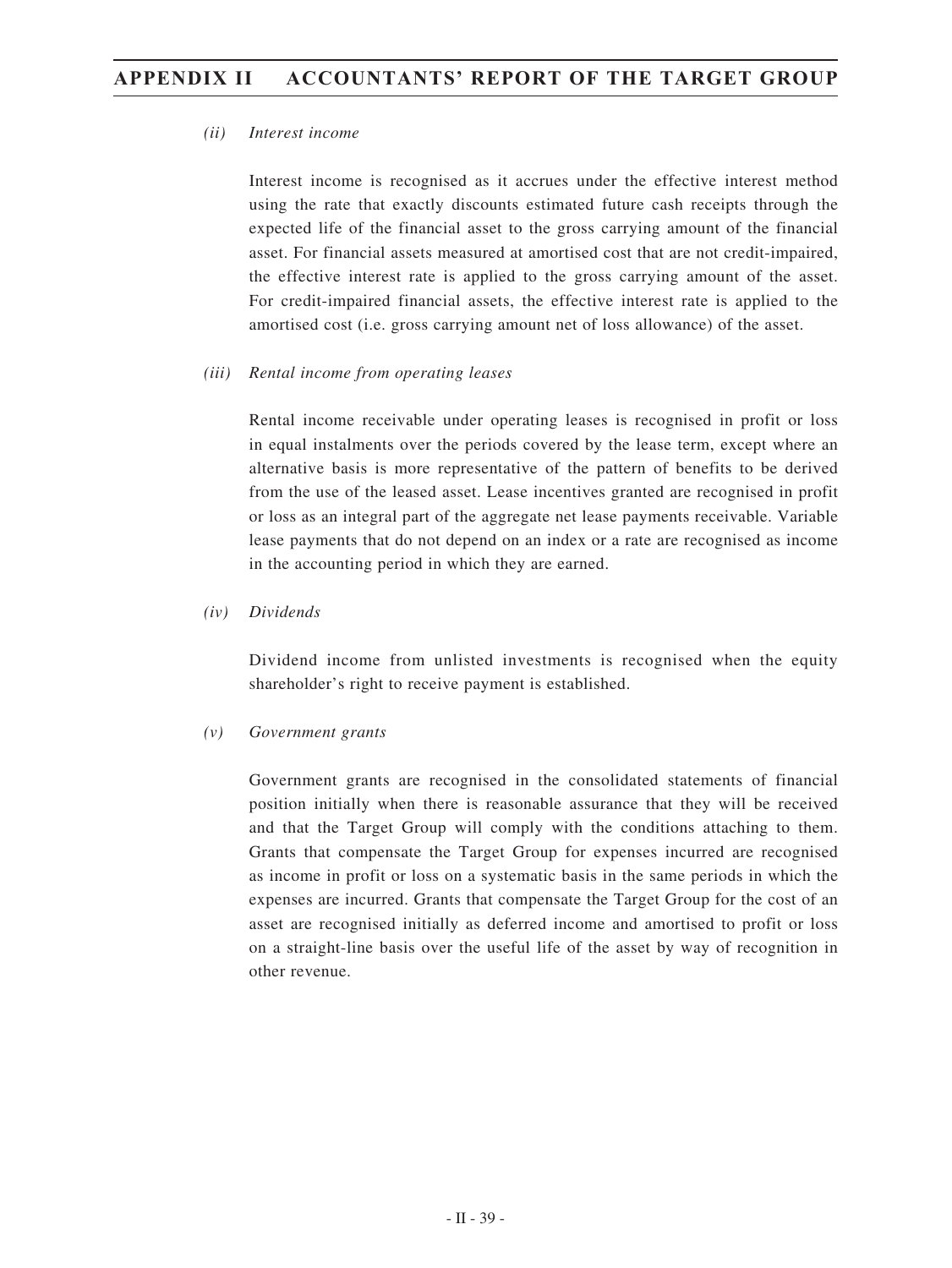### **(u) Related parties**

A party is considered to be related to the Target Group if:

- 1. A person or a close member of that person's family is related to the Target Group if that person:
	- (a) has control or joint control over the Target Group;
	- (b) has significant influence over the Target Group; or
	- (c) is a member of the key management personnel of the Target Group or of a parent of the Target Group.
- 2. An entity is related to the Target Group if any of the following conditions applies:
	- (a) the entity and the Target Group are members of the same group (which means that each parent, subsidiary and fellow subsidiaries is related to the others);
	- (b) one entity is an associate or joint venture of the other entity (or an associate or joint venture of a member of a group which the other entity is a member);
	- (c) both entities are joint ventures of the same third party;
	- (d) one entity is a joint venture of a third entity and the other entity is an associate of the third entity;
	- (e) the entity is a post-employment benefit plan for the benefit of employees of either the Target Group or an entity related to the Target Group. If the Target Group is itself such a plan, the sponsoring employees are also related to the Target Group;
	- (f) the entity is controlled or jointly controlled by a person identified in (i);
	- (g) a person identified in  $(1)(a)$  has significant influence over the entity or is a member of the key management personnel of the entity (or of a parent of the entity); or
	- (h) The entity, or any member of a group of which is a part, provides key management personnel services to the Target Group and Target Group's parent.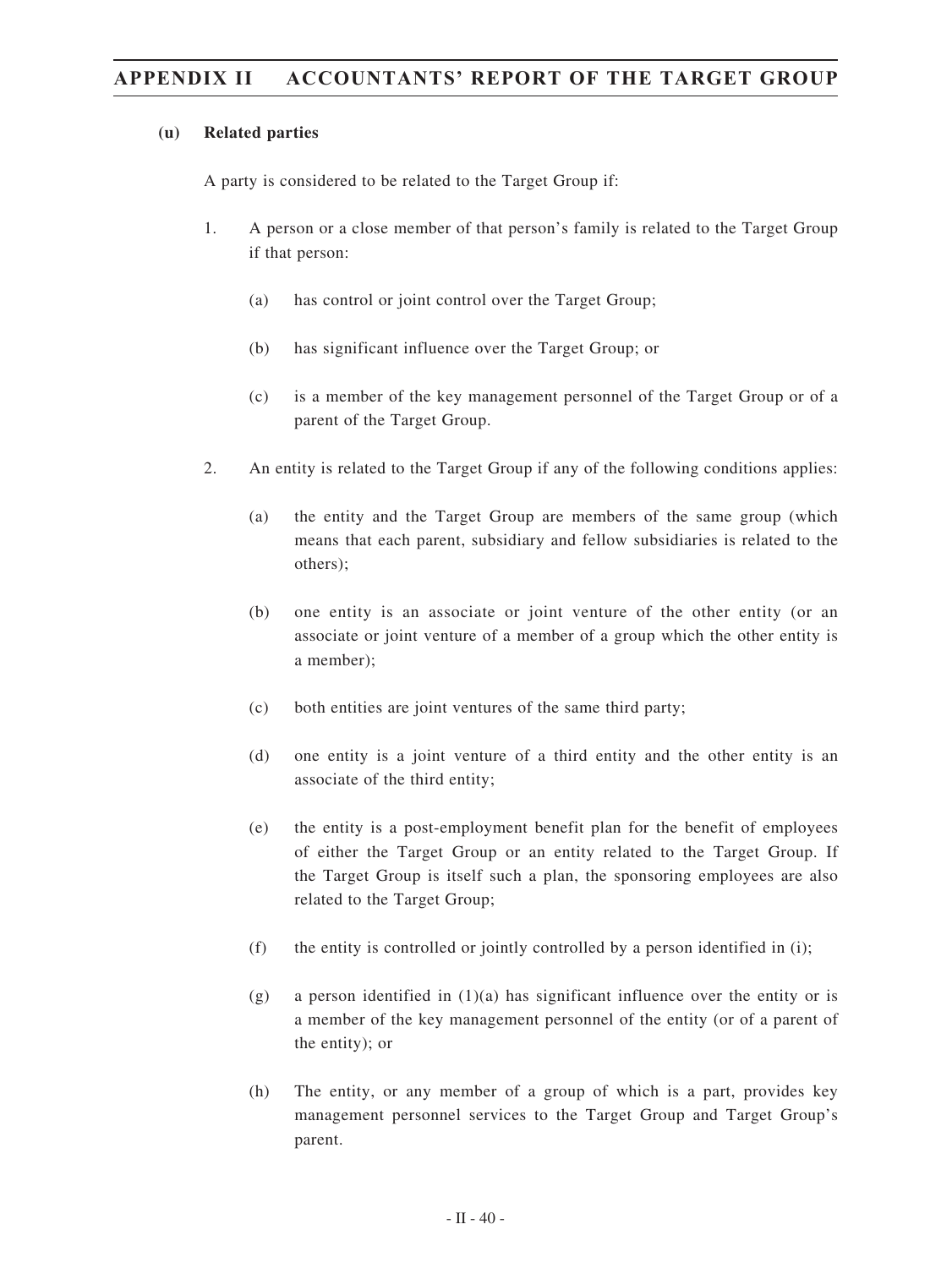Close members of the family of a person are those family members who may be expected to influence, or be influenced by, that person in their dealings with the equity.

A transaction is considered to be a related party transaction when there is a transfer of resources, or obligations between the Target Group and a related party, regardless of whether a price is charged.

## **5. CRITICAL ACCOUNTING ESTIMATES AND JUDGEMENTS**

Estimates and judgements are continually evaluated and are based on historical experience and other factors, including expectations of future events that are believed to be reasonable under the circumstances.

The Target Company makes estimates and assumptions concerning the future. The resulting accounting estimates will, by definition, seldom equal the related actual results. The estimates and assumptions that have a significant risk of causing a material adjustment to the carrying amounts of assets and liabilities within the next financial year are addressed below.

## **(i) Impairment for trade and other receivables**

For trade and other receivables, the Target Group estimates impairment losses for trade and other receivables by using expected credit loss models. Expected credit loss on these trade and other receivables are estimated based on the Target Group's historical credit loss experience, adjusted for factors that are specific to the debtors and an assessment of both the current and forecast general economic conditions at the reporting date.

Where the expectation is different from the original estimate, such difference will impact the loss allowance of trade and other receivables in the periods in which such estimate has been changed.

## **(ii) Impairment of non-current assets**

If circumstances indicate that the carrying amounts of investment properties, property, plant and equipment, intangible assets, interest in an associate and joint ventures and goodwill may not be recoverable, the assets may be considered impaired and are tested for impairment. An impairment loss is recognised when the asset's recoverable amount has declined below its carrying amount. The recoverable amount is the greater of the fair value less costs to sell and value in use. In determining the recoverable amount which requires significant judgements, the Target Group estimates the future cash flows to be derived from continuing use and ultimate disposal of the asset and applies an appropriate discount rate to these cash flows.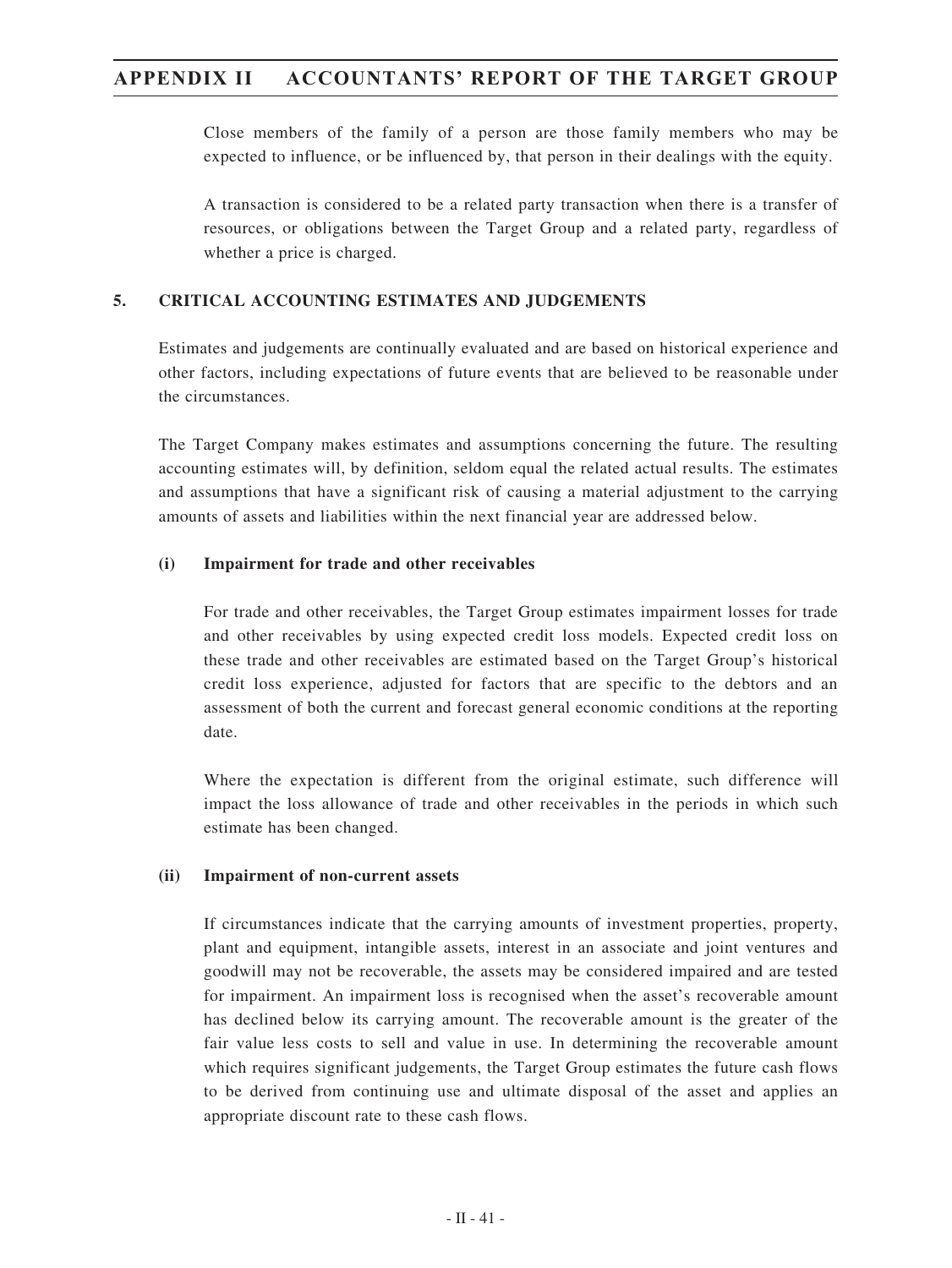### **(iii) Determining the lease term**

As explained in policy note 4 (j), the lease liability is initially recognised at the present value of the lease payments payable over the lease term. In determining the lease term at the commencement date for leases that include renewal options exercisable by the Target Group, the Target Group evaluates the likelihood of exercising the renewal options taking into account all relevant facts and circumstances that create an economic incentive for the Target Group to exercise the option, including favourable terms, leasehold improvements undertaken and the importance of that underlying asset to the Target Group's operation. The lease term is reassessed when there is a significant event or significant change in circumstance that is within the Target Group's control. Any increase or decrease in the lease term would affect the amount of lease liabilities and right-of-use assets recognised in future years.

## **6. OPERATING SEGMENT INFORMATION**

The Target Group is principally engaged in the provision of higher education services in the Hong Kong.

HKFRS 8 Operating Segments requires operating segments to be identified on the basis of internal reporting about components of the Target Group that are regularly reviewed by the chief operating decision-maker in order to allocate resources to segments and to assess their performance. The information reported to the Directors, who are the chief operating decision-makers, for the purpose of resource allocation and assessment of performance, does not contain discrete operating segment financial information and the Directors reviewed the financial results of the Target Group as a whole. Therefore, no further information about the operating segment is presented other than the entity-wide disclosures.

## **Entity-wide disclosures**

## *Geographical information*

During the year, the Target Group operated within one geographical location because all of its revenue was generated in the Hong Kong and all of its long-term assets/capital expenditures were located/incurred in the Hong Kong. Accordingly, no further geographical information is presented.

## *Information about major customers*

No revenue from a single customer amounted to 10% or more of the total revenue of the Target Group during the Track Record Period.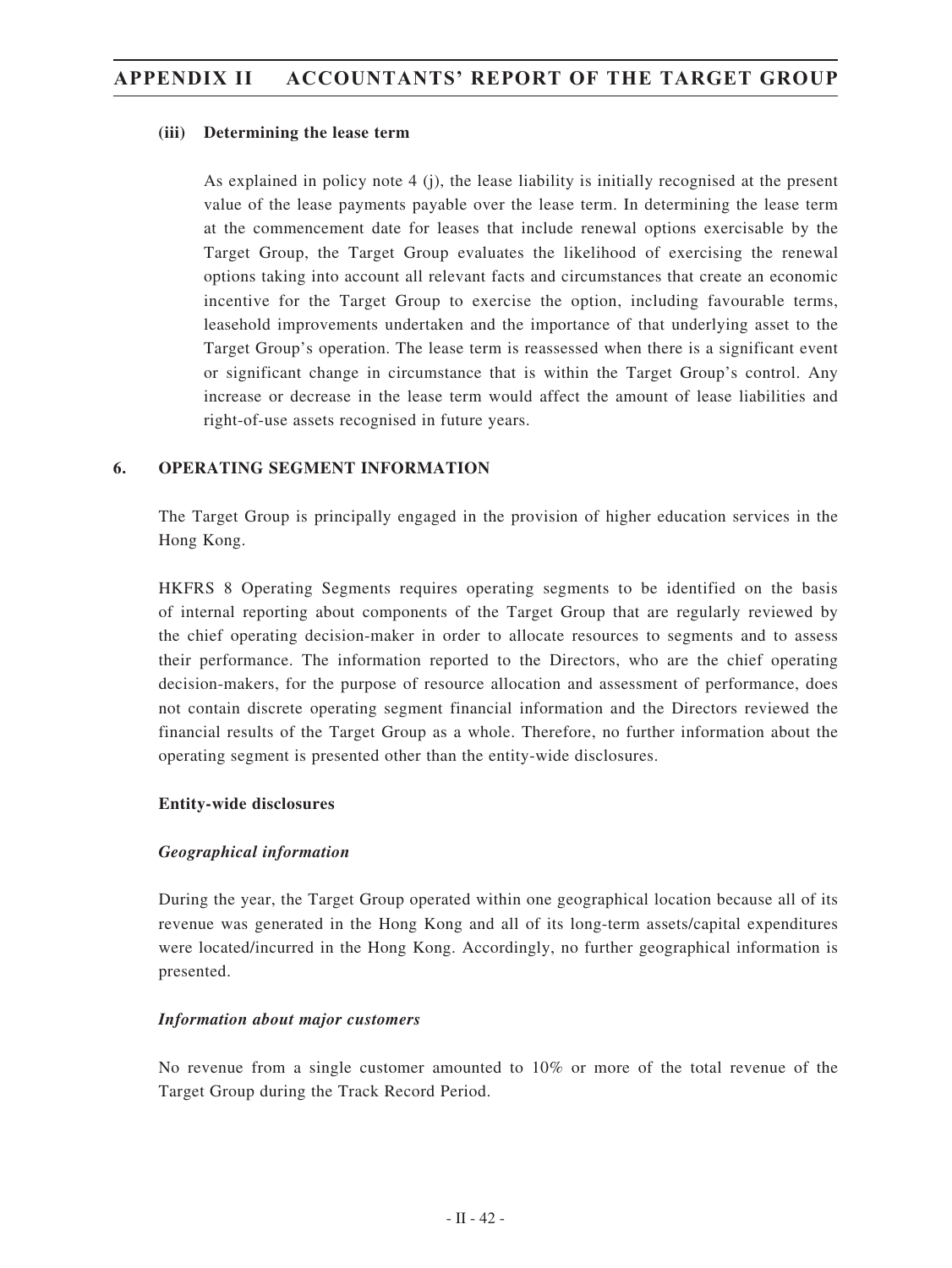## **7. REVENUE, OTHER INCOME AND GAINS, NET**

Revenue represents the aggregate seminar and consultation fees income earned by the Target Group during the Track Record Period.

An analysis of revenue from contracts with customers is as follows:

### **(a) Disaggregate revenue information**

|                                          | <b>Years ended 31 December</b> |                 |          |
|------------------------------------------|--------------------------------|-----------------|----------|
|                                          | 2018                           | 2019            | 2020     |
|                                          | HK\$'000                       | <b>HK\$'000</b> | HK\$'000 |
| <b>Seminar services</b>                  | 10,356                         | 21,575          | 19,734   |
| <b>Consulting services</b>               |                                | 9,126           | 17,425   |
| Timing of revenue recognition            |                                |                 |          |
| Services transferred over time           | 10,356                         | 21,575          | 19,734   |
| Services transferred at a point in time. |                                | 9,126           | 17,425   |
| Total revenue from contract customers    | 10,356                         | 30,701          | 37,159   |

#### **(b) Performance obligations**

Information about the Target Group's performance obligations is summarised below:

#### *Seminar services (revenue recognised over time)*

For the seminar services of the Target Group, the Target Group provides seminars through on-site and online platforms for a fixed fee. The seminar services are paid in advance and in full during the registration process, which must occur prior to the attending the first seminar. The service period for seminar services is one year from the payment of the customers. A contract liability is recognised for fees whereas revenue has yet been recognised.

The sole director of the Group has determined that the performance obligation of providing seminar services is satisfied over time as customers simultaneously receive and consume the benefits of these services throughout the service period.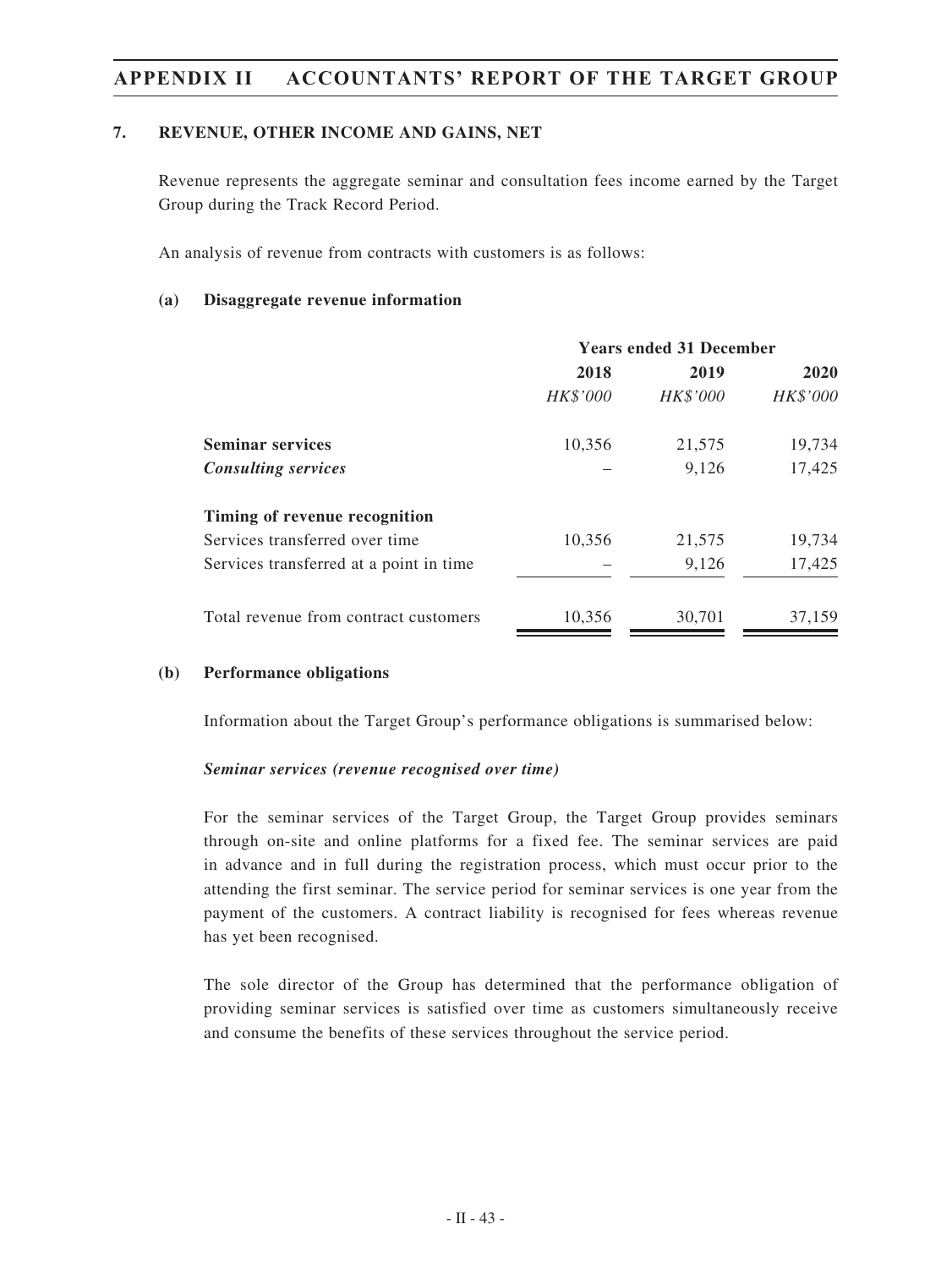### *Consulting services (revenue recognised at a point in time)*

For the consulting services of the Target Group, the Target Group recognises revenue at a point in time when the services have been delivered to each customer. The consulting services are paid in advance and in full prior the customer scheduling the consulting session. A contract liability is recognised for consulting fees whereas revenue has yet been recognised.

Changes in contract liabilities during the year are as follows:

| <b>Years ended 31 December</b> |          |             |
|--------------------------------|----------|-------------|
| 2018                           | 2019     | <b>2020</b> |
| HK\$'000                       | HK\$'000 | HK\$'000    |
| 4,578                          | 4,208    | 11,554      |
|                                |          |             |
| (4,578)                        | (4,208)  | (11, 554)   |
|                                |          |             |
|                                |          |             |
| 4,208                          | 11,554   | 10,159      |
| 4.208                          | 11,554   | 10,159      |
|                                |          |             |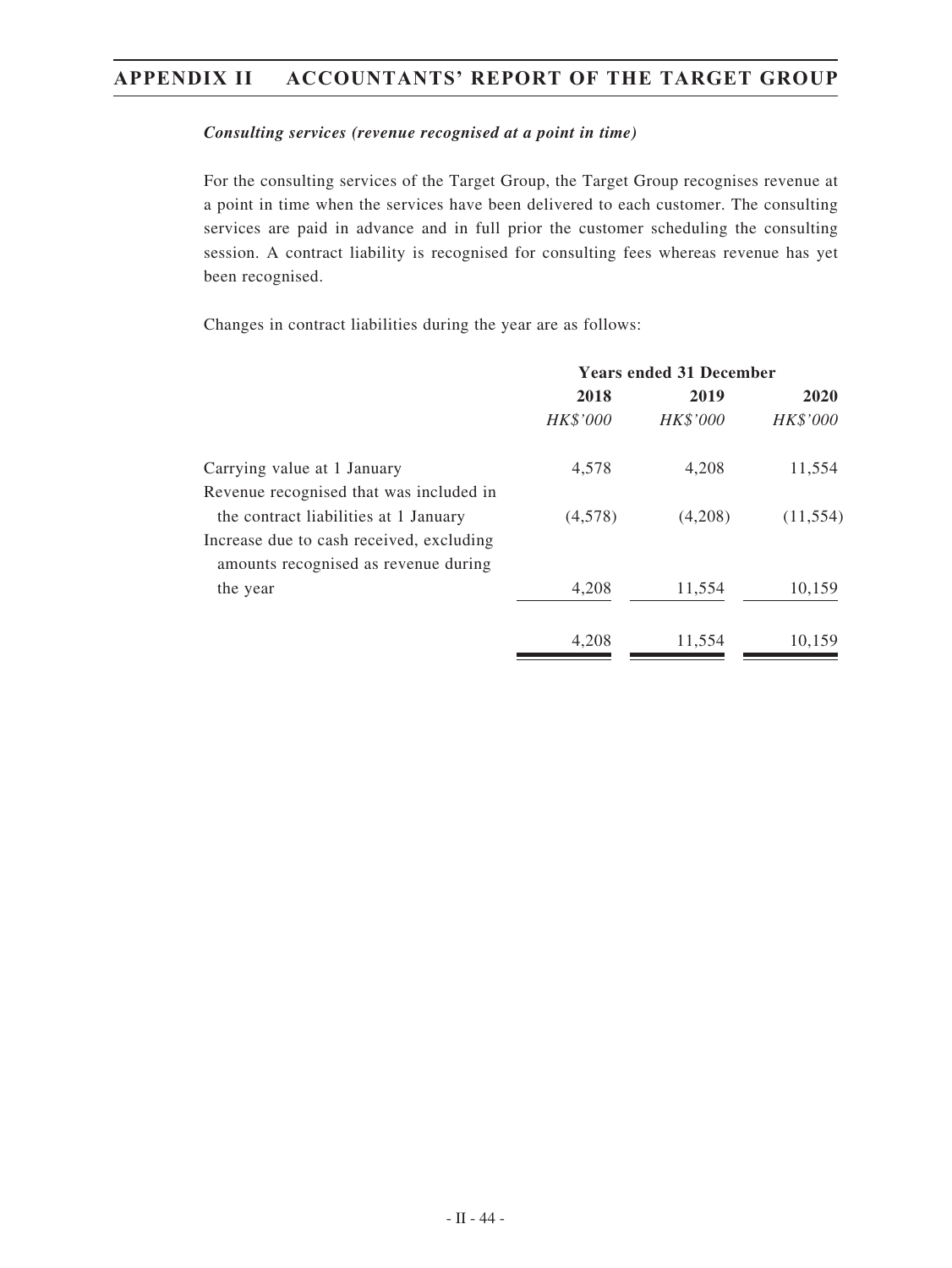#### **OTHER INCOME AND GAINS, NET**

|                               |              | <b>Years ended 31 December</b> |          |          |  |
|-------------------------------|--------------|--------------------------------|----------|----------|--|
|                               |              | 2018                           | 2019     | 2020     |  |
|                               | <b>Notes</b> | HK\$'000                       | HK\$'000 | HK\$'000 |  |
| Rental Income                 |              | 63                             |          | 530      |  |
| Other income/(loss) from non- |              |                                |          |          |  |
| seminar services              |              | 12                             | (132)    |          |  |
| Administrative income         | (i)          | 214                            | 2,002    | 1,521    |  |
| Government Grant              | (ii)         |                                |          | 1,024    |  |
| Others                        |              | 308                            | 49       | 72       |  |
|                               |              | 597                            | 1,919    | 3,147    |  |

#### *Notes:*

- (i) During the Track Record Period, administrative income mainly represented income of a subsidiary generated from provision of administrative support to a related company and companies held by a former director of a subsidiary.
- (ii) During the Track Record Period, HKSAR Government announced and distributed the Employment Support Scheme ("**ESS**") and the Target Group is entitled to HK\$1,024,000 of grant from the ESS.

### **8. FINANCE COSTS**

|                                       | <b>Years ended 31 December</b> |          |          |
|---------------------------------------|--------------------------------|----------|----------|
|                                       | 2018                           | 2019     | 2020     |
|                                       | HK\$'000                       | HK\$'000 | HK\$'000 |
| Interest expense on lease liabilities | 13                             | 9        | 11       |
| Interest expense on borrowings        | 10                             |          | 1,036    |
|                                       | 23                             | 16       | 1,047    |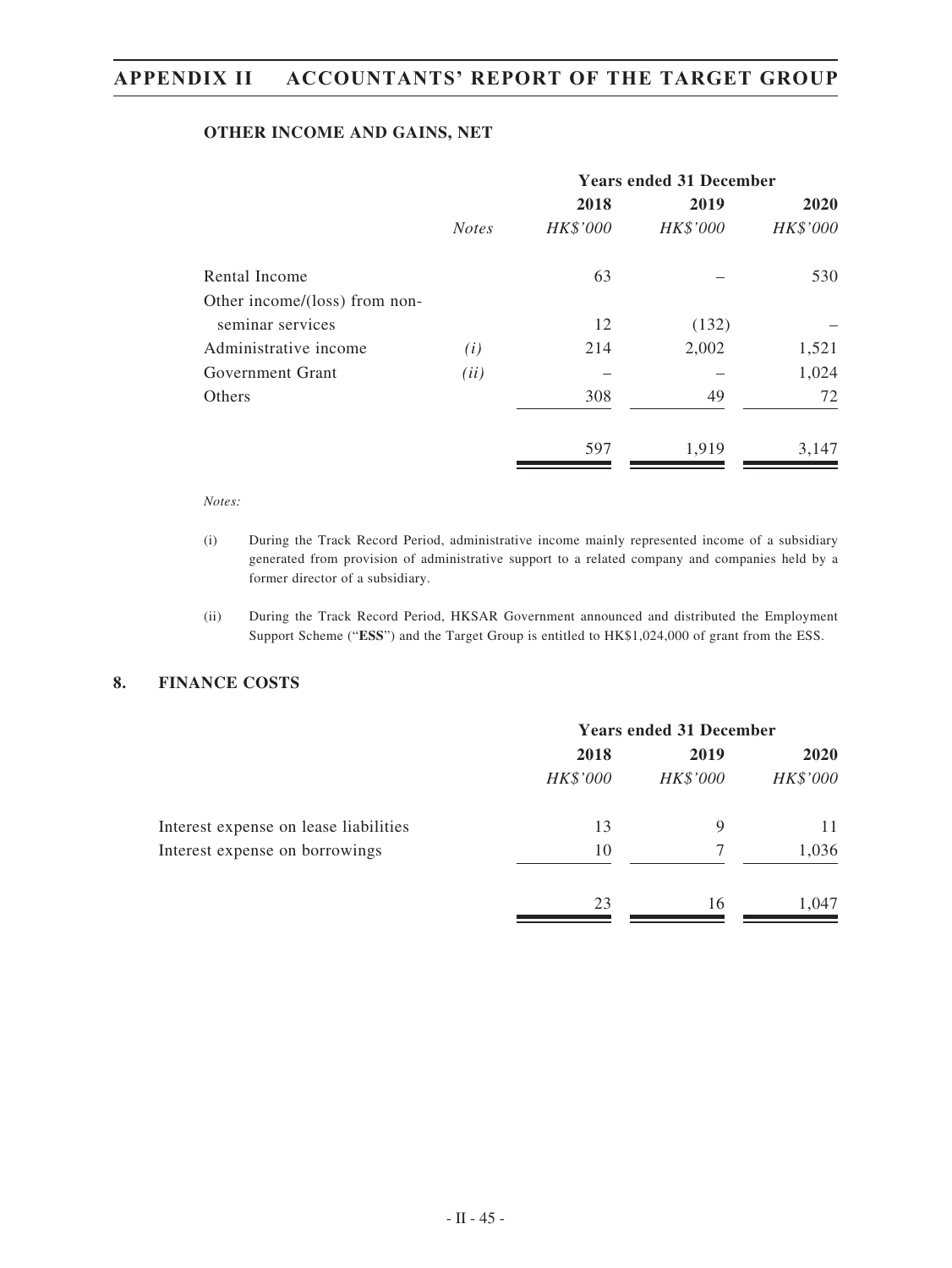## **9. PROFIT BEFORE TAXATION**

Profit before taxation for the Track Record Period has been arrived at after charging:

|                                               | <b>Years ended 31 December</b> |          |             |
|-----------------------------------------------|--------------------------------|----------|-------------|
|                                               | 2018                           | 2019     | <b>2020</b> |
|                                               | HK\$'000                       | HK\$'000 | HK\$'000    |
| Auditors' remuneration                        | 176                            |          |             |
| Depreciation of property, plant and equipment | 40                             | 93       | 115         |
| Depreciation of investment property           |                                |          | 535         |
| Depreciation of right of use of assets        | 2.706                          | 1,869    | 812         |
| Directors' emoluments                         |                                | 60       | 180         |
| Staff salaries and allowances                 | 2,365                          | 4,951    | 7,708       |

## **10. SOLE DIRECTORS' REMUNERATION**

### **(a) Sole director's and chief executives' emoluments**

Details of the remuneration paid and payable to the sole director of the Target Group as follow:

|                             |          |            | <b>Salaries Performance</b> |              |
|-----------------------------|----------|------------|-----------------------------|--------------|
|                             |          | and        | related                     |              |
| Name of the sole director   | Fees     | allowances | bonuses                     | <b>Total</b> |
|                             | HK\$'000 | HK\$'000   | <b>HK\$'000</b>             | HK\$'000     |
| Sole director               |          |            |                             |              |
| Mr. Yuen Yu Sum             |          |            |                             |              |
| Year ended 31 December 2018 |          |            |                             |              |
|                             |          |            |                             |              |
| Year ended 31 December 2019 |          | 60         |                             | 60           |
|                             |          |            |                             |              |
| Year ended 31 December 2020 |          | 180        |                             | 180          |

During the Track Record Period, no emoluments was recognised or paid by the Target Group to the sole director as compensation for loss of office and inducement to join for the years. No director had waived any emoluments during the years.

The sole director's emoluments shown above were mainly for his services in connection with the management of the affairs of the Target Group and for his services as the sole director.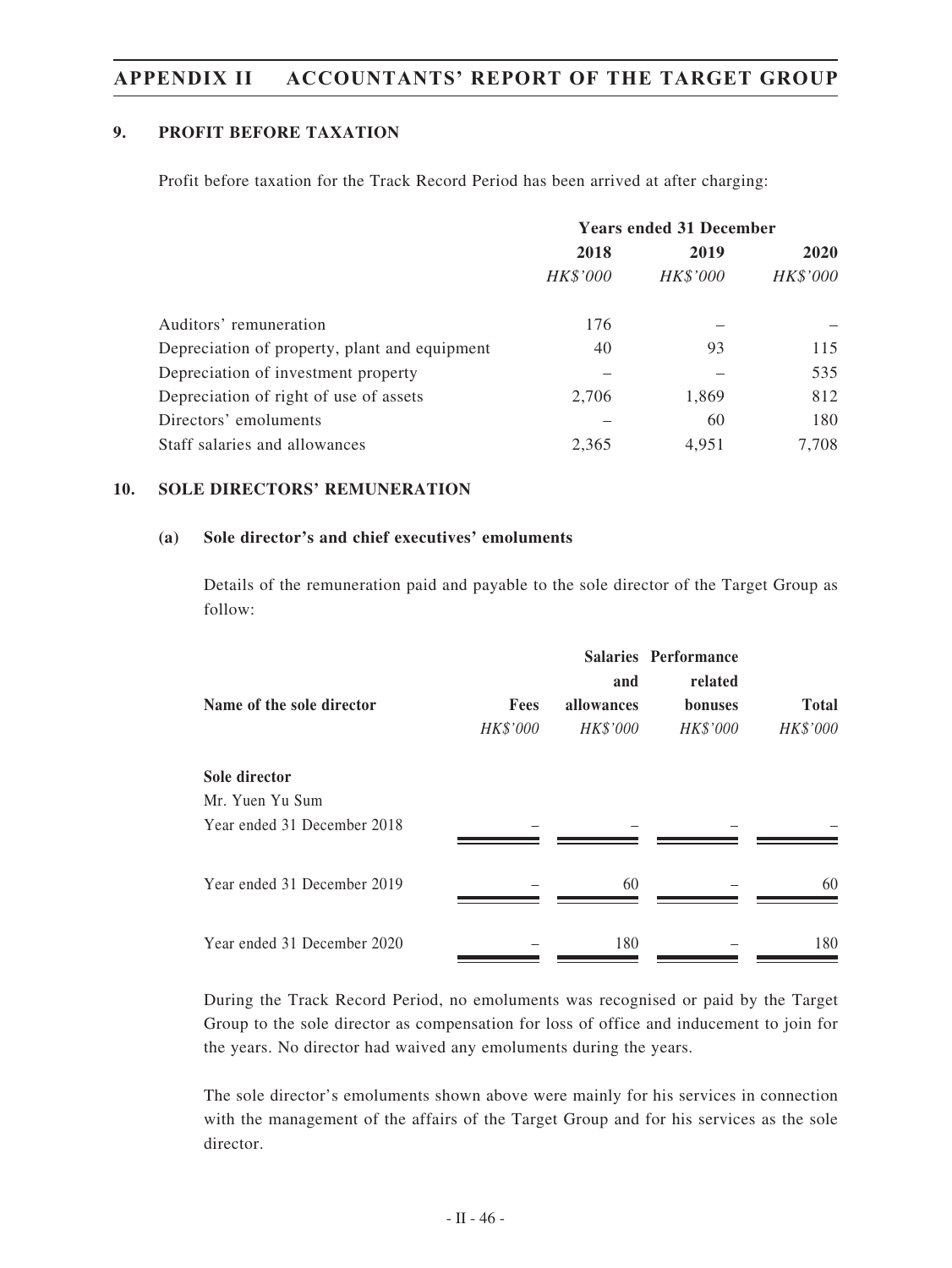## **11. INCOME TAX EXPENSE**

Pursuant to the rules and regulations of the BVI, the Target Company is not subject to any income tax.

On 21 March 2018, the Hong Kong Legislative Council passed The Inland Revenue (Amendment) (No. 7) Bill 2017 (the "Bill") which introduces the two-tiered profits tax rates regime. The Bill was signed into law on 28 March 2018 and was gazetted on the following day. Under the two-tiered profits tax rates regime, the first HK\$2,000,000 of profits of qualifying corporations will be taxed at 8.25%, and profits above HK\$2,000,000 will be taxed at 16.5%.

For the years ended 31 December 2018, 2019 and 2020, Hong Kong Profits Tax at the qualified entities of the Target Group is calculated in accordance with the two-tiered Profits Tax rates regime if there were any assessable profits. The profits of corporations not qualifying for the two-tiered profits tax rates regime will continue to be taxed at a flat rate of 16.5%.

|                                      | <b>Years ended 31 December</b> |          |             |
|--------------------------------------|--------------------------------|----------|-------------|
|                                      | 2018                           | 2019     | <b>2020</b> |
|                                      | HK\$'000                       | HK\$'000 | HK\$'000    |
| Current Year – Hong Kong Profits Tax | 561                            | 2.070    | 3,583       |
| Deferred tax expenses/(credit)       | 46                             | (8)      | (12)        |
| Income tax expenses for the year     | 607                            | 2,062    | 3,571       |

The provision for Hong Kong Profits Tax is calculated at 16.5% of each of the assessable profits for Track Record Period.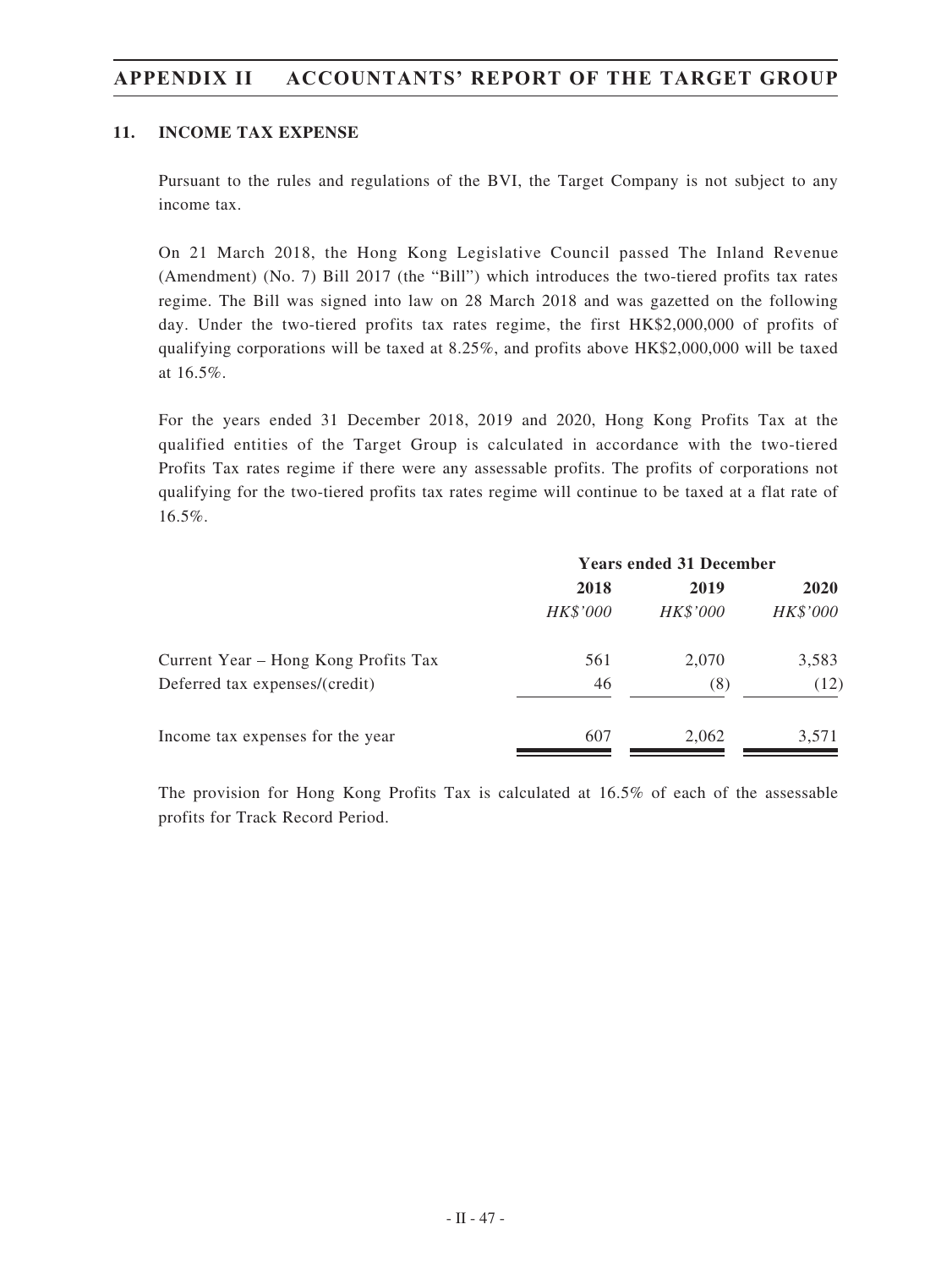(a) Reconciliation profit before taxation between tax expense and accounting profit at applicable tax rates:

|                                          | <b>Years ended 31 December</b> |        |        |
|------------------------------------------|--------------------------------|--------|--------|
|                                          | 2018                           | 2019   | 2020   |
|                                          | HK\$                           | HK\$   | HK\$   |
| Income tax expense for the year          | 607                            | 2,062  | 3,571  |
| Profit before taxation                   | 1,232                          | 15,889 | 22,166 |
| Tax on accounting profit at domestic tax |                                |        |        |
| rate of $16.5\%$                         | 203                            | 2,622  | 3,657  |
| Non-taxable income                       |                                | (418)  | (169)  |
| Effect of deferred tax                   | 46                             | (8)    | (12)   |
| Non-deductible expenses                  | 543                            | 31     | 260    |
| Tax concession                           | (20)                           |        |        |
| Tax effect of two-tiered tax rate        | (165)                          | (165)  | (165)  |
| Income tax expenses for the year         | 607                            | 2,062  | 3,571  |

### **12. DIVIDEND**

|                          | <b>Years ended 31 December</b> |          |             |
|--------------------------|--------------------------------|----------|-------------|
|                          | 2018                           | 2019     | <b>2020</b> |
|                          | HK\$'000                       | HK\$'000 | HK\$'000    |
| Declared by:             |                                |          |             |
| YH Group Limited         | 217                            | 8,826    |             |
| Prestige Concord Limited |                                | 2,000    | 600         |

On 31 December 2018, YH Group Limited declared dividends amounted to HK\$217,000 out of the company's profit and paid to its shareholders by way of current account settlement.

On 3 October 2019, YH Group Limited declared dividends amounted to HK\$8,826,000 out of the company's profit and paid to its shareholders by way of current account settlement.

On 21 November 2019, the Target Company declared dividends amounted to HK\$2,000,000 out of the Target Group's profit and paid to its shareholders. Dividends amounted to HK\$1,400,000 were paid to Mr. Yuen Yu Sum by way of cash settlement. Dividends amounted to HK\$600,000 were paid to Able Glorious Limited by way of current account settlement.

On 3 January 2020, the Target Company declared dividends amounted to HK\$600,000 out of the Target Group's profit and paid to its shareholders by way of cash settlement.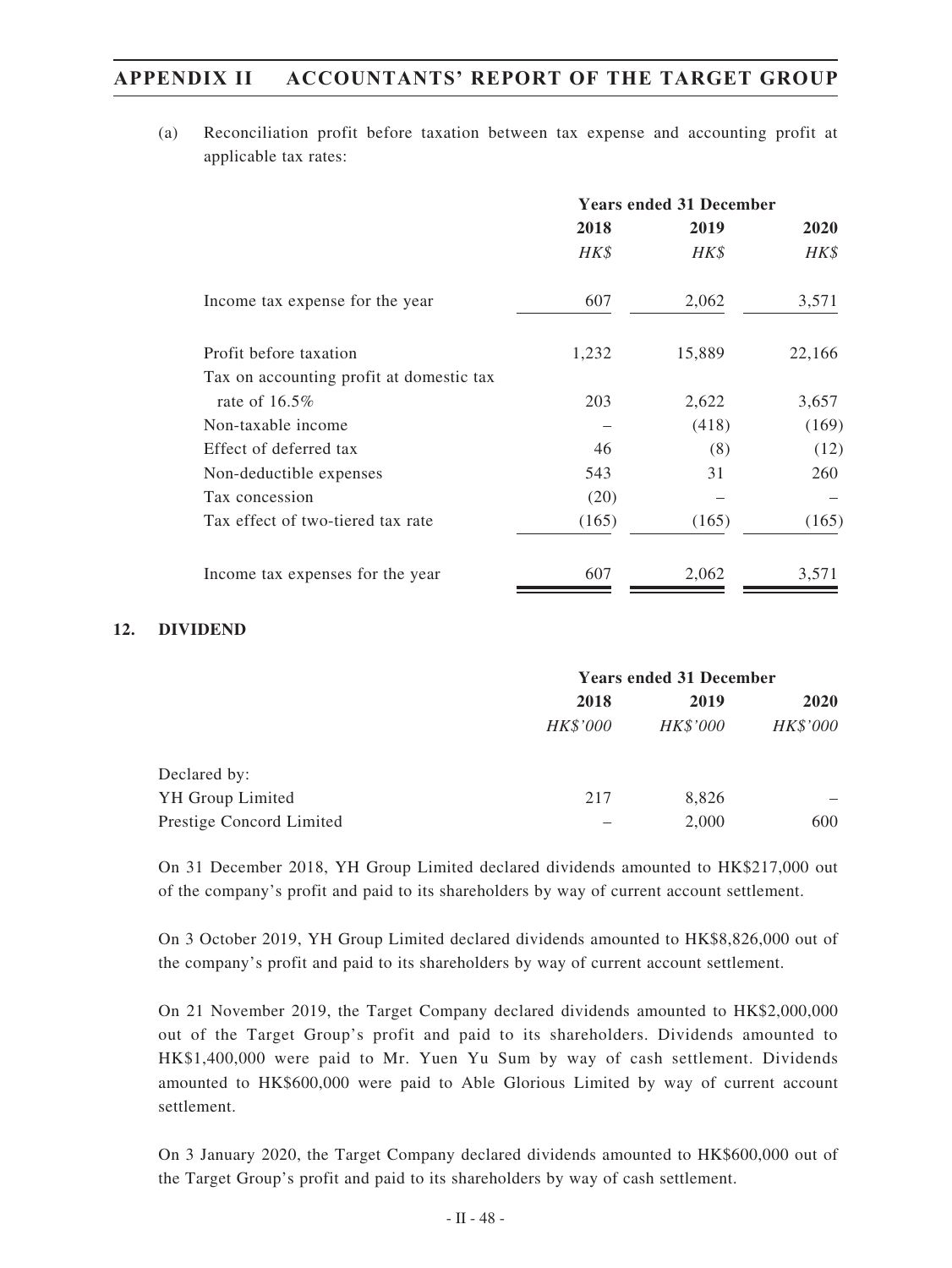# **13. PROPERTY, PLANT AND EQUIPMENT**

|                                         | <b>Furniture</b> |              |              |
|-----------------------------------------|------------------|--------------|--------------|
|                                         | and              | <b>Motor</b> |              |
|                                         | fixtures         | vehicle      | <b>Total</b> |
|                                         | HK\$'000         | HK\$'000     | HK\$'000     |
| <b>COST</b>                             |                  |              |              |
| At 1 January 2018                       | 5                |              | 5            |
| Additions                               |                  | 346          | 346          |
| At 31 December 2018 and 1 January 2019  | 5                | 346          | 351          |
| Additions                               | 227              |              | 227          |
| At 31 December 2019, 1 January 2020 and |                  |              |              |
| 31 December 2020                        | 232              | 346          | 578          |
| <b>ACCUMULATED DEPRECIATION</b>         |                  |              |              |
| At 1 January 2018                       | 1                |              | 1            |
| Charge for the year                     | 1                | 39           | 40           |
| At 31 December 2018 and 1 January 2019  | $\mathfrak{2}$   | 39           | 41           |
| Charge for the year                     | 24               | 69           | 93           |
| At 31 December 2019 and 1 January 2020  | 26               | 108          | 134          |
| Charge for the year                     | 46               | 69           | 115          |
|                                         |                  |              |              |
| At 31 December 2020                     | 72               | 177          | 249          |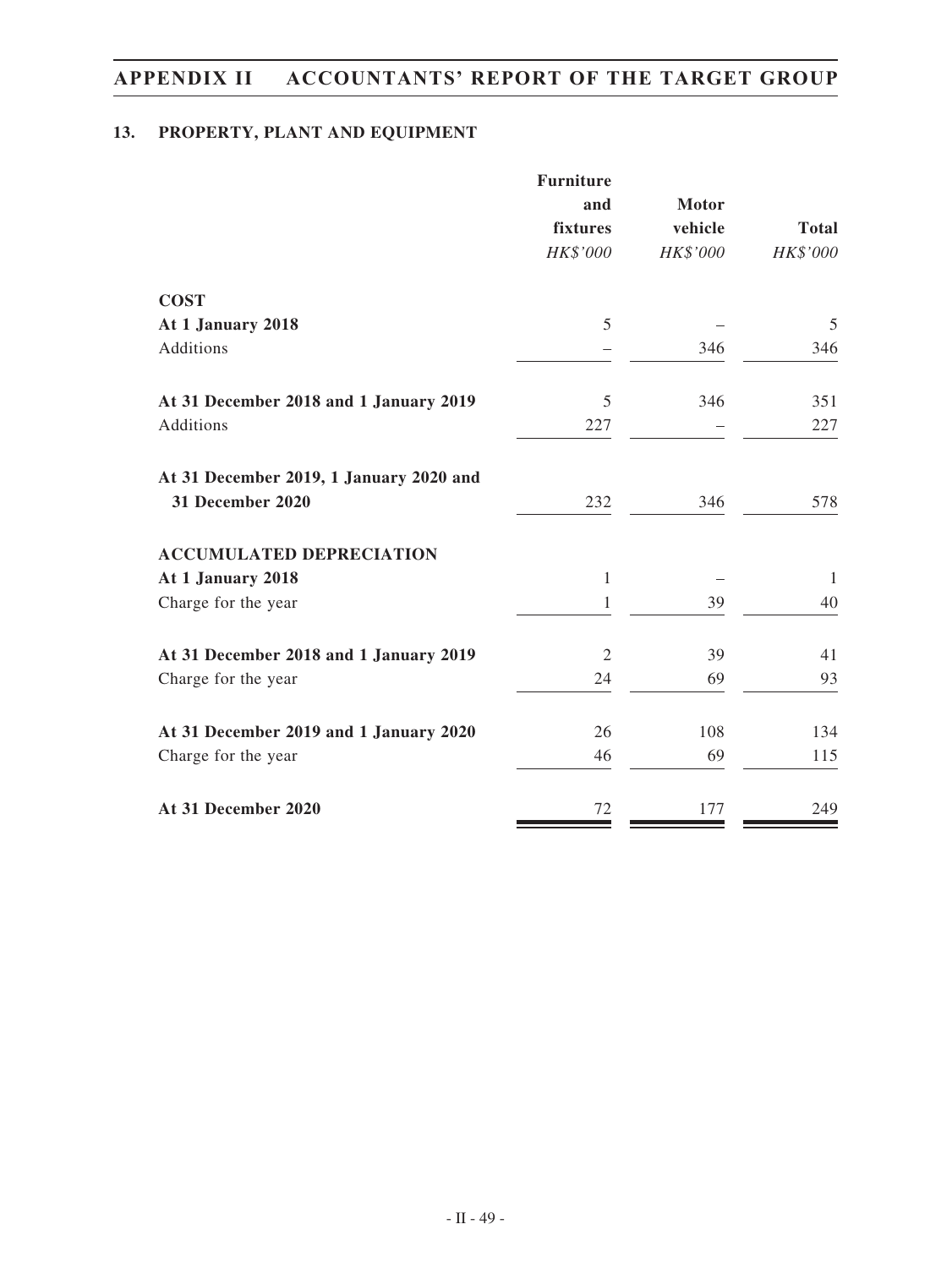|                                            | <b>Furniture</b>            |                                     |                          |
|--------------------------------------------|-----------------------------|-------------------------------------|--------------------------|
|                                            | and<br>fixtures<br>HK\$'000 | <b>Motor</b><br>vehicle<br>HK\$'000 | <b>Total</b><br>HK\$'000 |
| Net carrying amount<br>At 31 December 2018 | 3                           | 307                                 | 310                      |
| At 31 December 2019                        | 206                         | 238                                 | 444                      |
| At 31 December 2020                        | 160                         | 169                                 | 329                      |

The above items of property, plant and equipment are depreciated over their estimated useful lives on a straight-line basis at the following rates per annum:

| Motor Vehicles         | 20% |
|------------------------|-----|
| Furniture and fixtures | 20% |

Save as disclosed in note 23, the above motor vehicle has been pledged to secure the secured loan.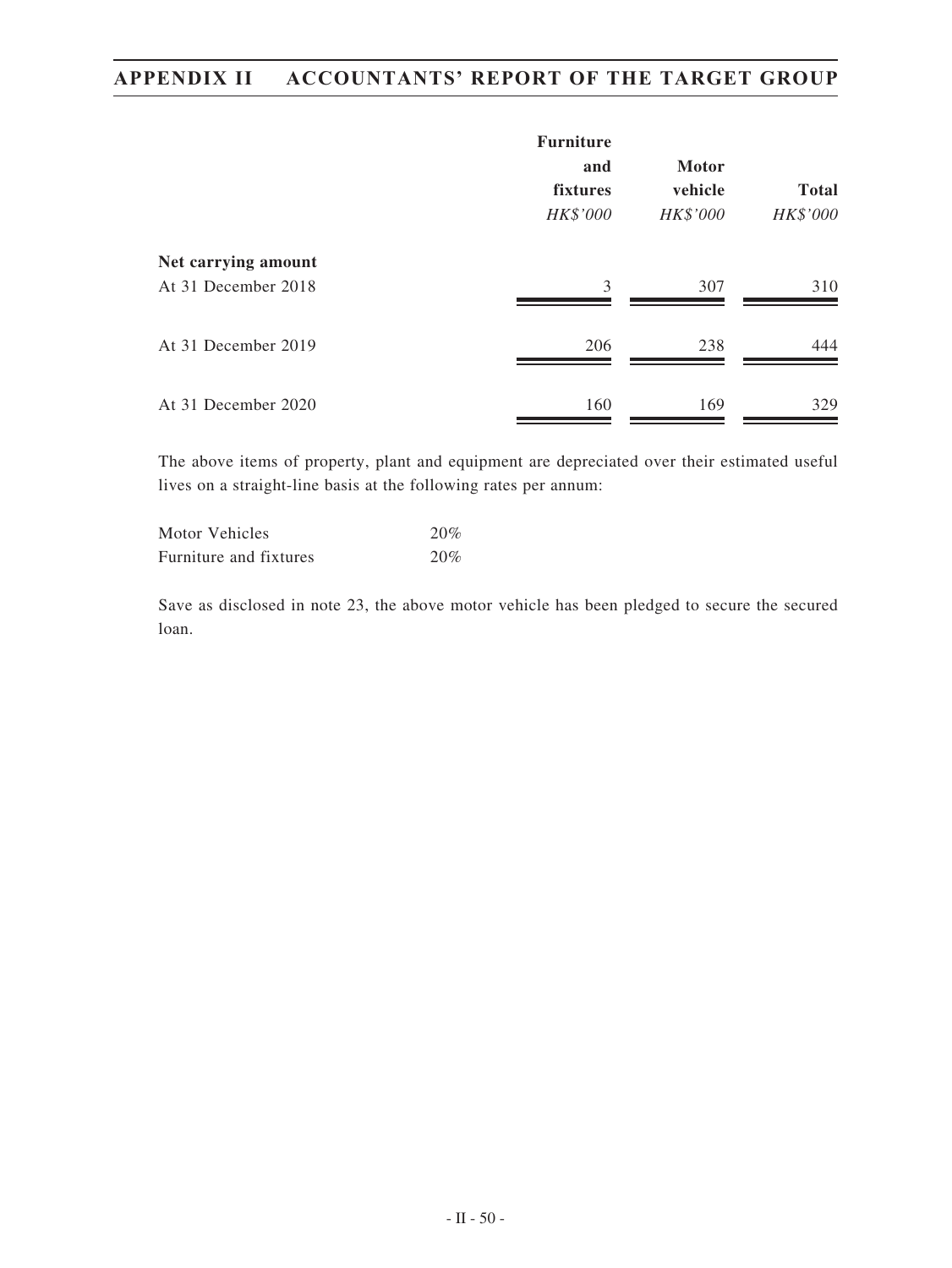## **14. INVESTMENT PROPERTY**

|                                              | HK\$'000 |
|----------------------------------------------|----------|
| <b>COST</b>                                  |          |
| At 1 January 2018                            |          |
| Additions                                    | 16,000   |
| At 31 December 2020                          | 16,000   |
| <b>ACCUMULATED DEPRECIATION</b>              |          |
| At 1 January 2018, 31 December 2018 and 2019 |          |
| Charge for the year                          | 535      |
| At 31 December 2020                          | 535      |
| <b>CARRYING VALUE</b>                        |          |
| At 1 January 2018, 31 December 2018 and 2019 |          |
| At 31 December 2020                          | 15,465   |

The fair value of the Target Group's investment properties at 31 December 2020 is HK\$20,000,000. The fair value has been arrived at based on a valuation carried out by Ravia Global Appraisals Advisory Limited ("**Ravia**"). Ravia is a member of the Hong Kong Institute of Surveyors. Ravia are independent valuers not connected with the Target Group. The valuation was determined by the direct comparison approach assuming sale of the property in its existing state with the benefit of vacant possession and by making reference to comparable sales transactions as available in the relevant market. The key inputs are property prices of near-by properties.

Save as disclosed in note 23, the above investment property has been pledged to secure the mortgage loan.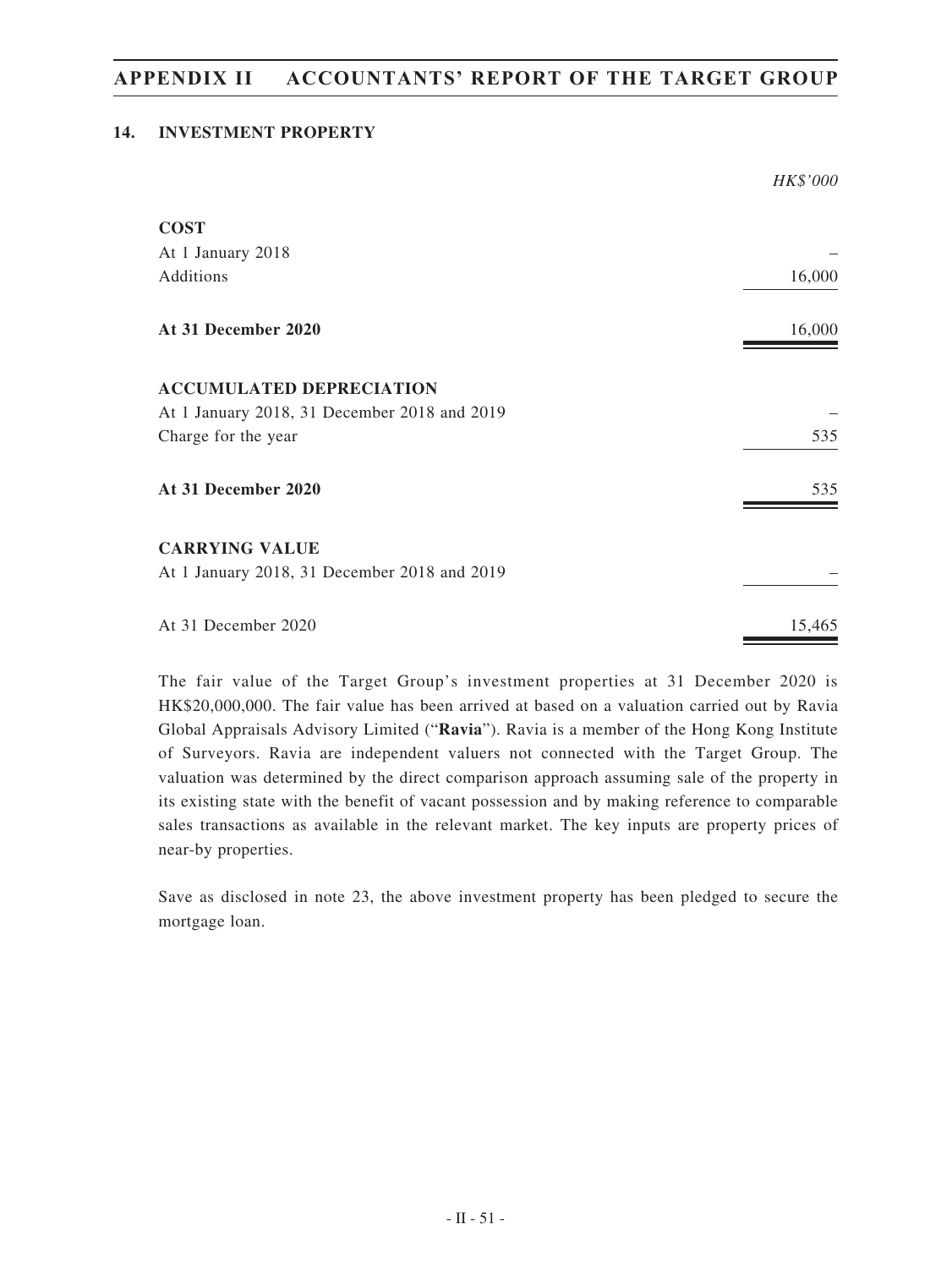## **15. CASH AND CASH EQUIVALENTS**

Cash and cash equivalents represent cash at bank. Cash at bank carried interest at average market rates based on daily bank deposit rates. The cash at bank is deposited with a creditworthy bank with no recent history of default.

### **16. RIGHT-OF-USE ASSETS**

|                                        | <i>HK\$'000</i> |
|----------------------------------------|-----------------|
| At 1 January 2018                      | 1,564           |
| Additions                              | 83,190          |
| Depreciation charge                    | (2,706)         |
| At 31 December 2018 and 1 January 2019 | 82,048          |
| Additions                              | 867             |
| Disposal                               | (80,750)        |
| Depreciation charge                    | (1,869)         |
| At 31 December 2019 and 1 January 2020 | 296             |
| Additions                              | 1,163           |
| Depreciation charge                    | (812)           |
| At 31 December 2020                    | 647             |
|                                        |                 |

The recognised right-of-use assets relate to the following types of assets:

|                     | Prepaid    | <b>Office</b> |              |
|---------------------|------------|---------------|--------------|
|                     | land lease | premises      | <b>Total</b> |
|                     | HK\$       | HK\$          | HK\$         |
| At 31 December 2018 | 81,527     | 521           | 82,048       |
| At 31 December 2019 |            | 296           | 296          |
| At 31 December 2020 |            | 647           | 647          |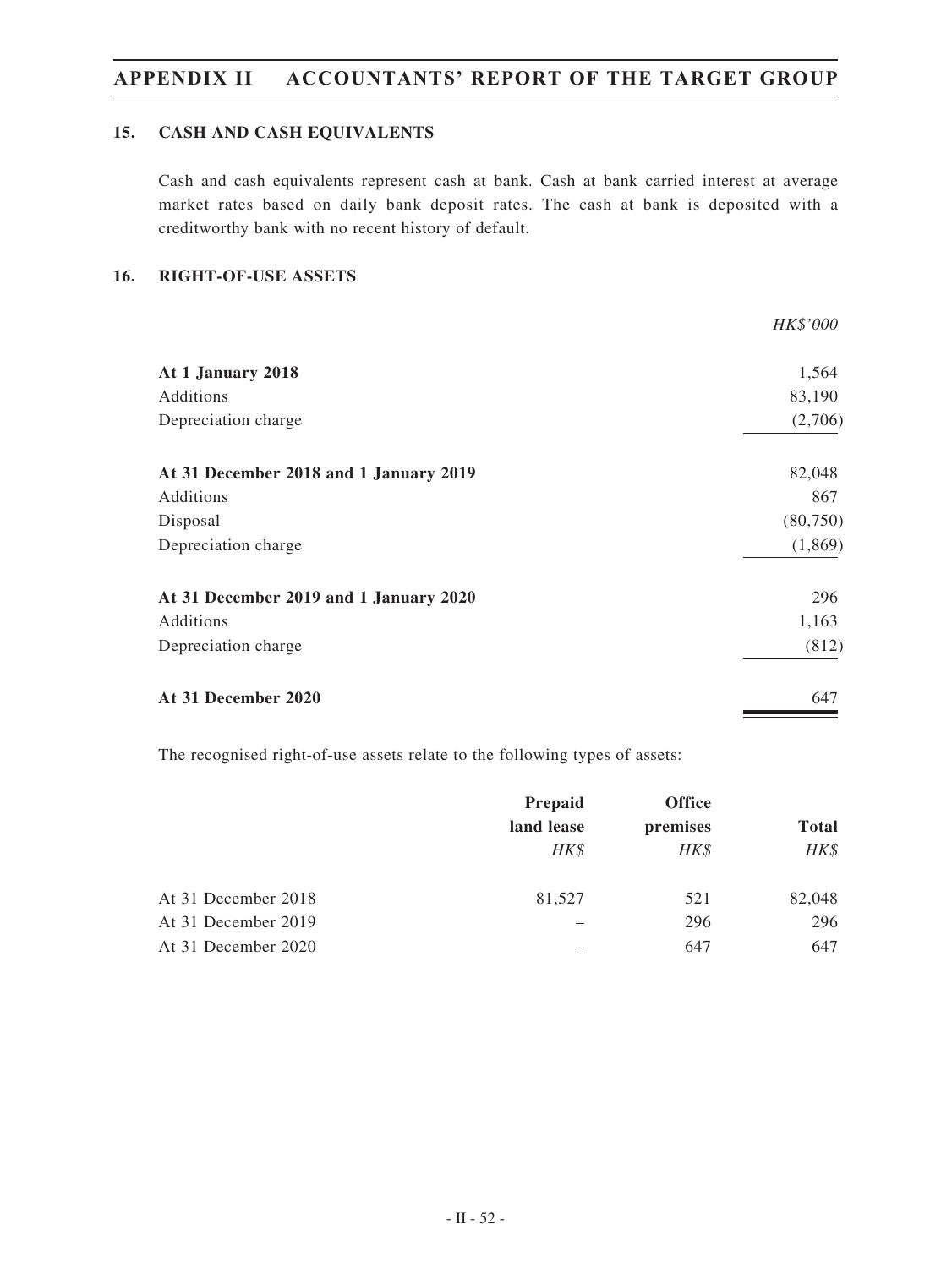### **17. OTHER RECEIVABLES, PREPAYMENTS AND DEPOSITS**

|                          | As at 31 December |          |          |
|--------------------------|-------------------|----------|----------|
|                          | 2018              | 2019     | 2020     |
|                          | HK\$'000          | HK\$'000 | HK\$'000 |
| Other receivables        | 18,993            | 7,965    | 544      |
| Deposits and Prepayments | 12                | 5,972    | 2,225    |
|                          | 19,005            | 13,937   | 2,769    |

An impairment analysis is performed at each reporting date using a provision matrix to measure ECL. The provision rates are based on days past due for groupings of various customer segments with similar loss patterns (i.e., by geographical region, product type, customer type and rating, and coverage by letters of credit or other forms of credit insurance). The calculation reflects the probability-weighted outcome, the time value of money and reasonable and supportable information that is available at the reporting date about past events, current conditions and forecasts of future economic conditions.

Meanwhile, the Target Group applied general approach to provide for expected credit losses for financial assets included in deposits and other receivables under HKFRS9. The Target Group considers the historical loss rate and adjusts for forward looking macroeconomic data in calculating the expected credit loss rate.

The movement in the loss allowance for impairment of other receivables are as follows:

|                                     | As at 31 December |          |          |
|-------------------------------------|-------------------|----------|----------|
|                                     | 2018              | 2019     | 2020     |
|                                     | HK\$'000          | HK\$'000 | HK\$'000 |
| At the beginning of year            | 673               | 1,049    |          |
| Impairment loss recognised, net     | 376               |          |          |
| Reversal of impairment losses, net  |                   | (682)    |          |
| Derecognised upon the completion of |                   |          |          |
| Restructuring                       |                   | (367)    |          |
|                                     | 1.049             |          |          |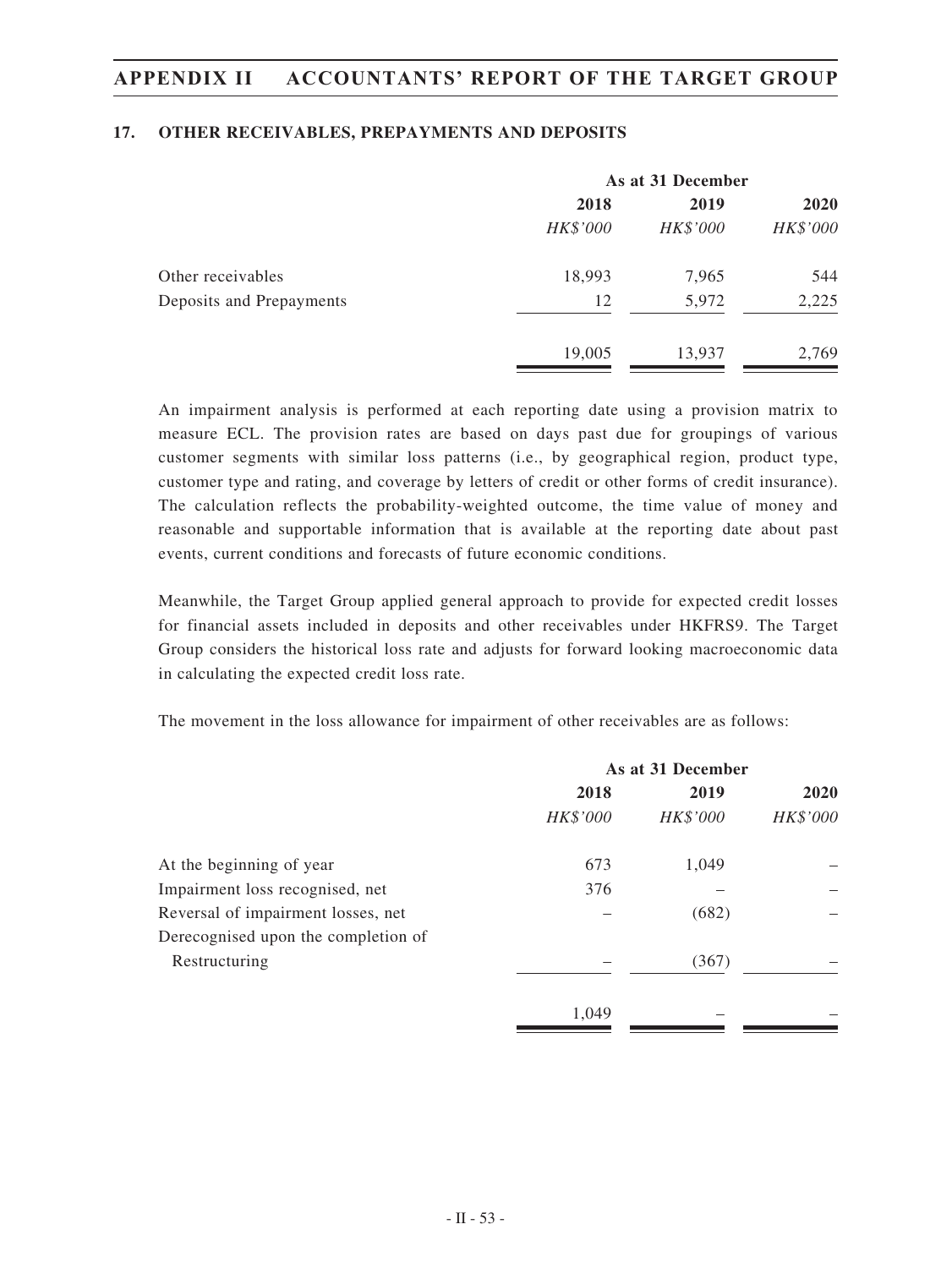## **18. AMOUNT DUE FROM A SHAREHOLDER AND AMOUNTS DUE FROM/(TO) RELATED COMPANIES**

|                                             |          | <b>Maximum outstanding</b>    |          |          |                   |           |
|---------------------------------------------|----------|-------------------------------|----------|----------|-------------------|-----------|
|                                             |          | balance during the year ended |          |          |                   |           |
| Name of the party                           |          | 31 December                   |          |          | As at 31 December |           |
|                                             | 2018     | 2019                          | 2020     | 2018     | 2019              | 2020      |
|                                             | HK\$'000 | HK\$'000                      | HK\$'000 | HK\$'000 | HK\$'000          | HK\$'000  |
| Amount due from a shareholder:              |          |                               |          |          |                   |           |
| Yuen Yu Sum                                 | 7,056    | 17,099                        | 30,079   | 6,993    | 16,513            | 29,000    |
|                                             |          |                               |          | 6,993    | 16,513            | 29,000    |
| Amounts due from/(to) related<br>companies: |          |                               |          |          |                   |           |
| Able Glorious Limited                       |          | (228)                         | 5,514    |          | (225)             | 5,458     |
| $L & A$ International Holdings              |          |                               |          |          |                   |           |
| Limited                                     |          |                               | 1,329    |          |                   | 1,303     |
| Zone Galaxy Limited                         |          |                               | 14       |          |                   | 14        |
| Freemaker Institute Limited                 |          | —                             | (10,794) |          |                   | (10, 380) |
| Maxi Chain Enterprises Limited              |          |                               | (7)      |          |                   | (7)       |
|                                             |          |                               |          |          | (225)             | (3,612)   |

Yuen Yu Sum is one of the shareholders of the Target Company and is the sole director of the Target Company. The above amounts are unsecured, interest-free and repayable on demand.

Able Glorious Limited is one of the shareholders of the Target Company. The above amounts are unsecured, interest-free and repayable on demand.

L & A International Holdings Limited is the parent of Able Glorious Limited. The above amounts are unsecured, interest-free and repayable on demand.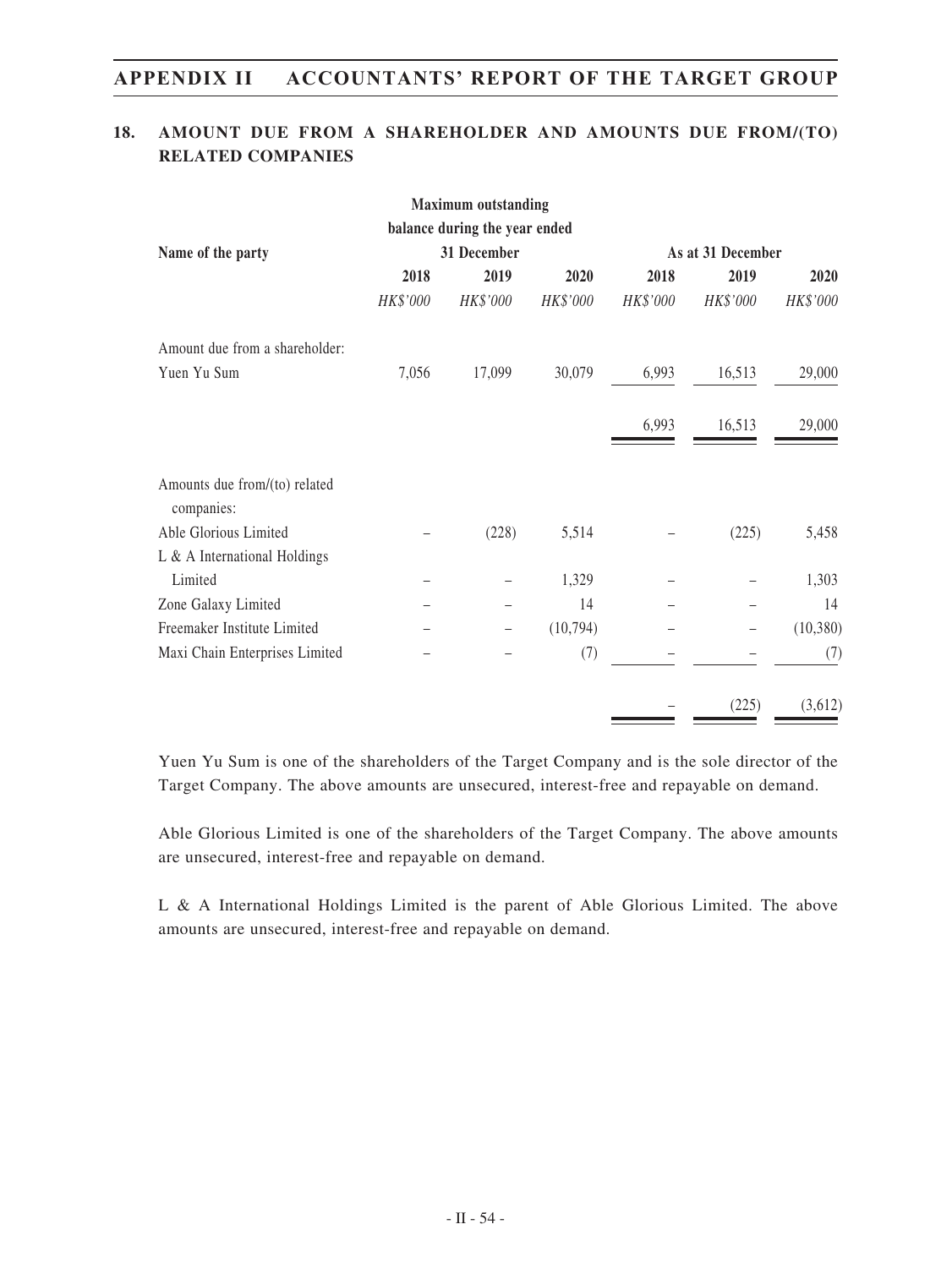Zone Galaxy Limited is a wholly owned subsidiary of Able Glorious Limited which is a shareholder of the Target Company.

Freemaker Institute Limited is an indirect wholly owned subsidiary of Able Glorious Limited which is a shareholder of the Target Company.

Maxi Chain Enterprises Limited is an indirect wholly owned subsidiary of L&A International Holdings Limited which is the parent of the shareholder of the Target Company.

## **19. FINANCIAL ASSETS AT FAIR VALUE THROUGH PROFIT AND LOSS**

|                                                             | As at 31 December |          |             |
|-------------------------------------------------------------|-------------------|----------|-------------|
|                                                             | 2018              | 2019     | <b>2020</b> |
|                                                             | HK\$'000          | HK\$'000 | HK\$'000    |
| Unlisted equities securities, at fair value                 | 4                 |          |             |
| Equities securities listed in Hong Kong held for<br>trading |                   |          |             |
| At the beginning of the reporting period                    |                   | 595      |             |
| Additions                                                   | 792               | 56       |             |
| Fair value adjustment                                       | (8)               | (33)     |             |
| Disposal of non-core business subsidiaries                  |                   | (79)     |             |
| Disposals                                                   | (189)             | (539)    |             |
|                                                             | 599               |          |             |
|                                                             |                   |          |             |

The fair value of listed securities are determined based on the quoted market bid price available on SEHK.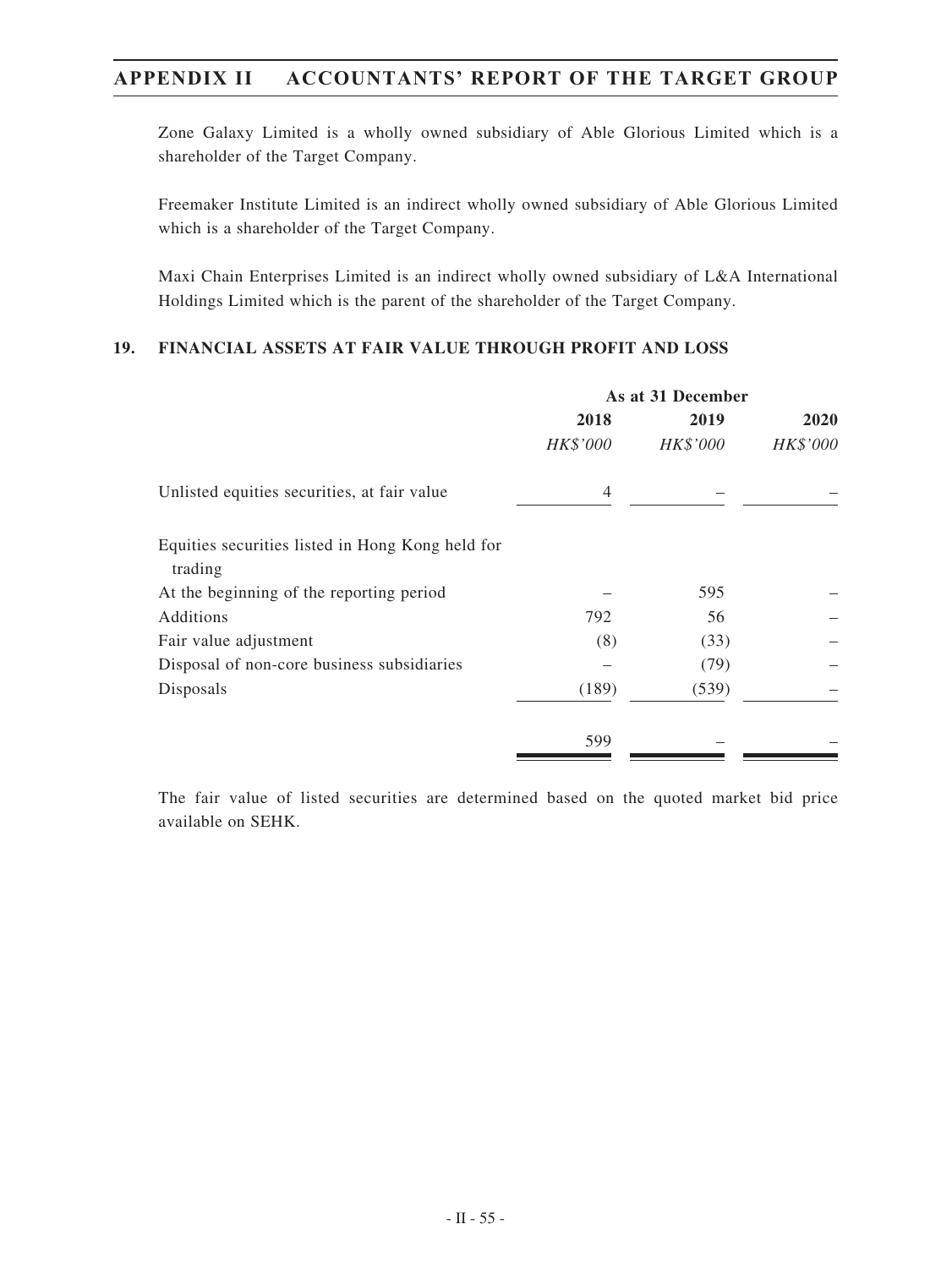## **20. OTHER PAYABLES AND ACCRUALS**

|                | As at 31 December |          |          |
|----------------|-------------------|----------|----------|
|                | 2018              | 2019     | 2020     |
|                | HK\$'000          | HK\$'000 | HK\$'000 |
| Accruals       | 485               | 2,125    | 1,334    |
| Other payables | 47,063            | 9,316    | 489      |
|                | 47,548            | 11,441   | 1,823    |

## **21. LEASE LIABILITIES**

|                                    |          | As at 31 December |          |  |
|------------------------------------|----------|-------------------|----------|--|
|                                    | 2018     | 2019              | 2020     |  |
|                                    | HK\$'000 | HK\$'000          | HK\$'000 |  |
| Minimum lease payments due         |          |                   |          |  |
| Lease of right-of-use assets       |          |                   |          |  |
| Within 1 year                      | 528      | 299               | 435      |  |
| Between 1 to 2 years               |          |                   | 230      |  |
| Later than 2 years                 |          |                   |          |  |
| Less: future finance charges       | (1)      | (1)               | (14)     |  |
| Present value of lease liabilities | 527      | 298               | 651      |  |
| Current                            | 527      | 298               | 424      |  |
| Non-current                        |          |                   | 227      |  |

The Target Group leases various properties mainly as its office and these lease liabilities were measured at net present value of the lease payments during the lease terms that are not yet paid. Extension options are not included in a number of property leases across the Target Group.

The total cash outflows for leases including payments of the lease liabilities, payments of interest expenses on leases for the years ended 31 December 2018, 2019 and 2020 were approximately HK\$1,056,000, HK\$1,104,000 and HK\$823,000 respectively.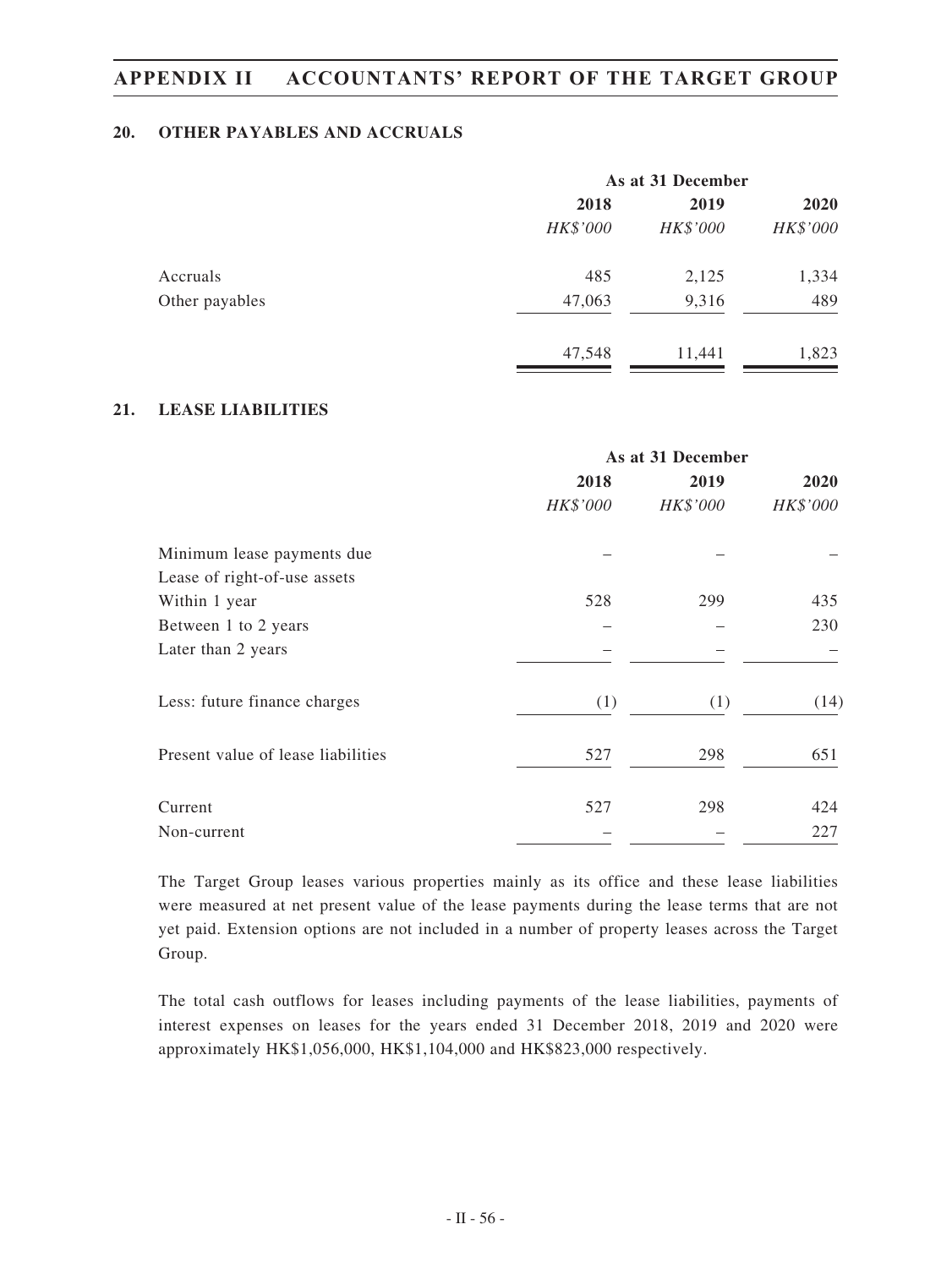## **22. CONTRACT LIABILITIES**

|                                 | <b>Years ended 31 December</b> |          |          |
|---------------------------------|--------------------------------|----------|----------|
|                                 | 2018<br>2019                   |          | 2020     |
|                                 | <i>HK\$'000</i>                | HK\$'000 | HK\$'000 |
| Seminar and consulting services | 4.208                          | 11.554   | 10,159   |

### **23. BORROWINGS**

|                                                                      | As at 31 December |          |             |
|----------------------------------------------------------------------|-------------------|----------|-------------|
|                                                                      | 2018              | 2019     | <b>2020</b> |
|                                                                      | HK\$'000          | HK\$'000 | HK\$'000    |
| Secured loan                                                         | 254               | 139      | 20          |
| Mortgage loan                                                        |                   |          | 11,200      |
| Representing:                                                        |                   |          |             |
| Portion of borrowings for repayment:<br>On demand or within one year | 115               | 119      | 11,220      |
| More than one year, but not exceeding<br>five years                  | 139               | 20       |             |
| Total                                                                | 254               | 139      | 11,220      |

The bank loan is secured by the Target Group's motor vehicle. The mortgage loan is secured by a pledge over the Target Group's investment property situated in Hong Kong.

As at 30 June 2020, save as disclosed elsewhere in these financial statements, the Target Group has pledged the investment property and motor vehicle as disclosed in note 13 and note 14, respectively, to secure general mortgage and bank loans granted to the Target Group.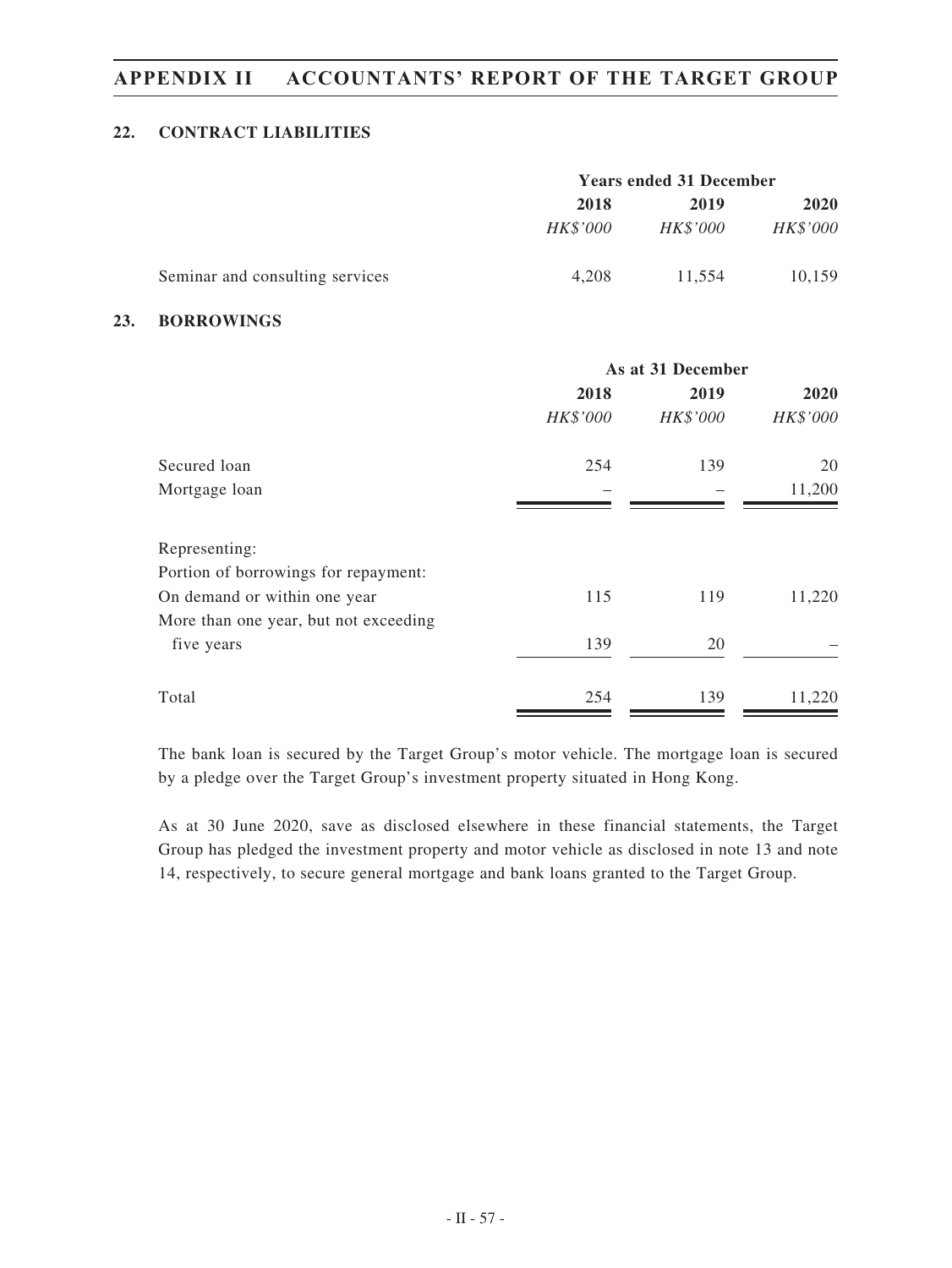## **24. DEFERRED TAX LIABILITIES**

The movement for the Target Group's deferred tax liabilities is as follow:

|                                    | As at 31 December |          |          |
|------------------------------------|-------------------|----------|----------|
|                                    | 2018              | 2019     | 2020     |
|                                    | HK\$'000          | HK\$'000 | HK\$'000 |
| At the beginning of the year       |                   | 46       | 38       |
| Charge/(credit) to profit or loss  | 46                | (8)      | (12)     |
| At the end of the reporting period | 46                | 38       | 26       |

Recognised deferred tax liabilities at the end of the reporting period represent the depreciation allowance.

## **25. SHARE CAPITAL**

On 23 January 2019, the Target Company was incorporated in the British Virgin Islands as an exempted company with limited liability. The authorised share capital of the Target Company is US\$1,000 divided into 1,000 shares of a par value of US\$1 each. After the incorporation, 1,000 shares were allotted to Mr. Yuen Yu Sum.

The Target Company is an investment holding company which has not carried on any business, since the date of its incorporation save for Restructuring as described in "Basis of Preparation and Presentation of Historical Financial Information" above, except for acquiring an investment property located in Hong Kong subsequently on 24 January 2020.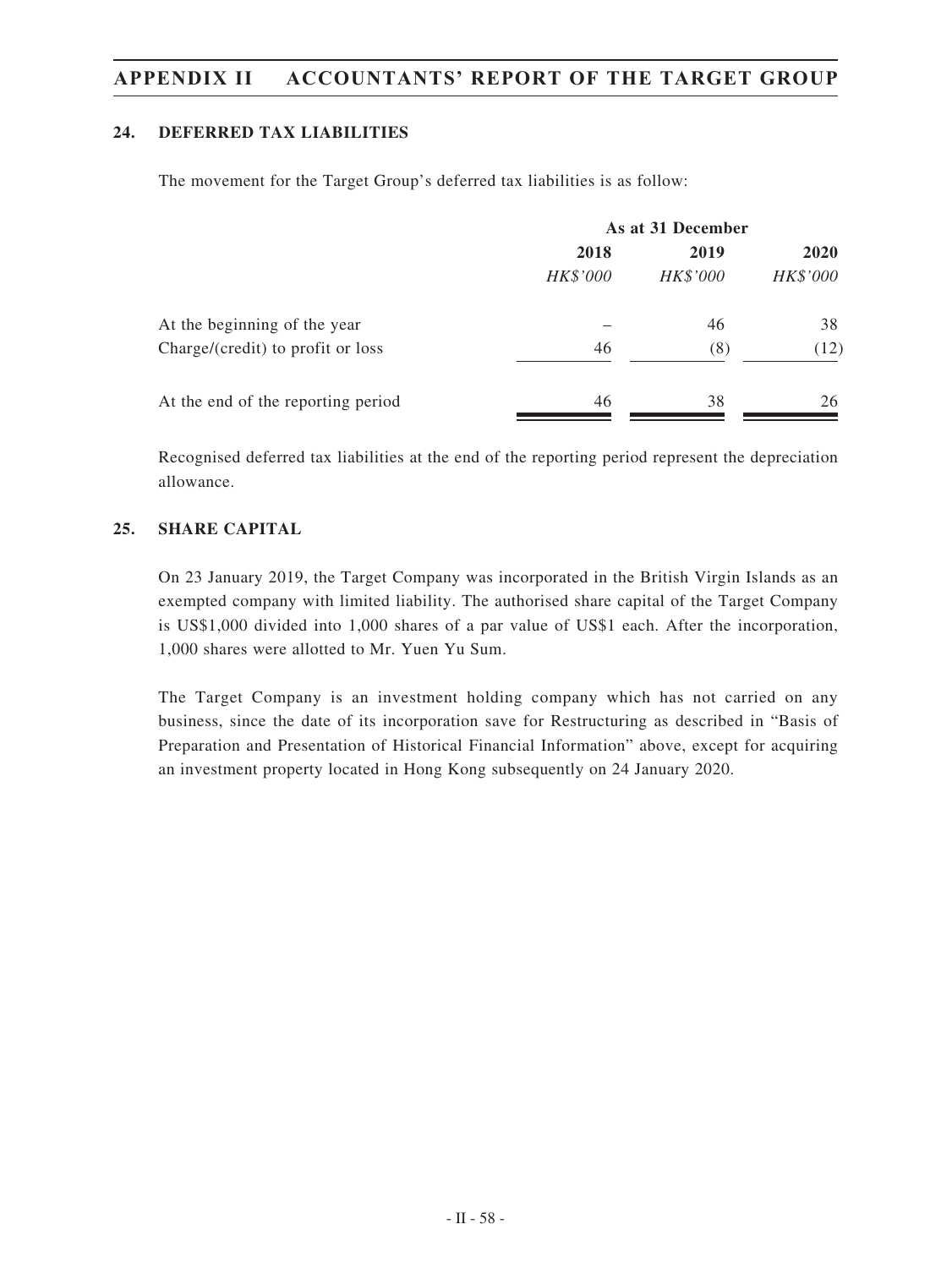## **26. OPERATING LEASING ARRANGEMENT**

## **Operating lease commitments- where the Target Group is the lessor**

At 31 December 2018, 2019 and 2020, the Target Group had contracted with tenants for the following minimum lease receivables:

|                                               | 2018<br>HK\$'000 | 2019<br>HK\$'000 | 2020<br>HK\$'000 |
|-----------------------------------------------|------------------|------------------|------------------|
| Not later than 1 year                         |                  |                  | 57               |
| Later than 1 year and not later than 2 years  |                  |                  |                  |
| Later than 2 years and not later than 3 years |                  |                  |                  |
| Later than 3 years and not later than 4 years |                  |                  |                  |
| Later than 4 years and not later than 5 years |                  |                  |                  |
| Over 5 years                                  |                  |                  |                  |
|                                               |                  |                  | 57               |

Operating lease receivables represent future aggregate minimum lease receipts by the Target Group from non-cancellable operating leases of its investment property. Typically, leases are negotiated and rentals are fixed for lease term of one year.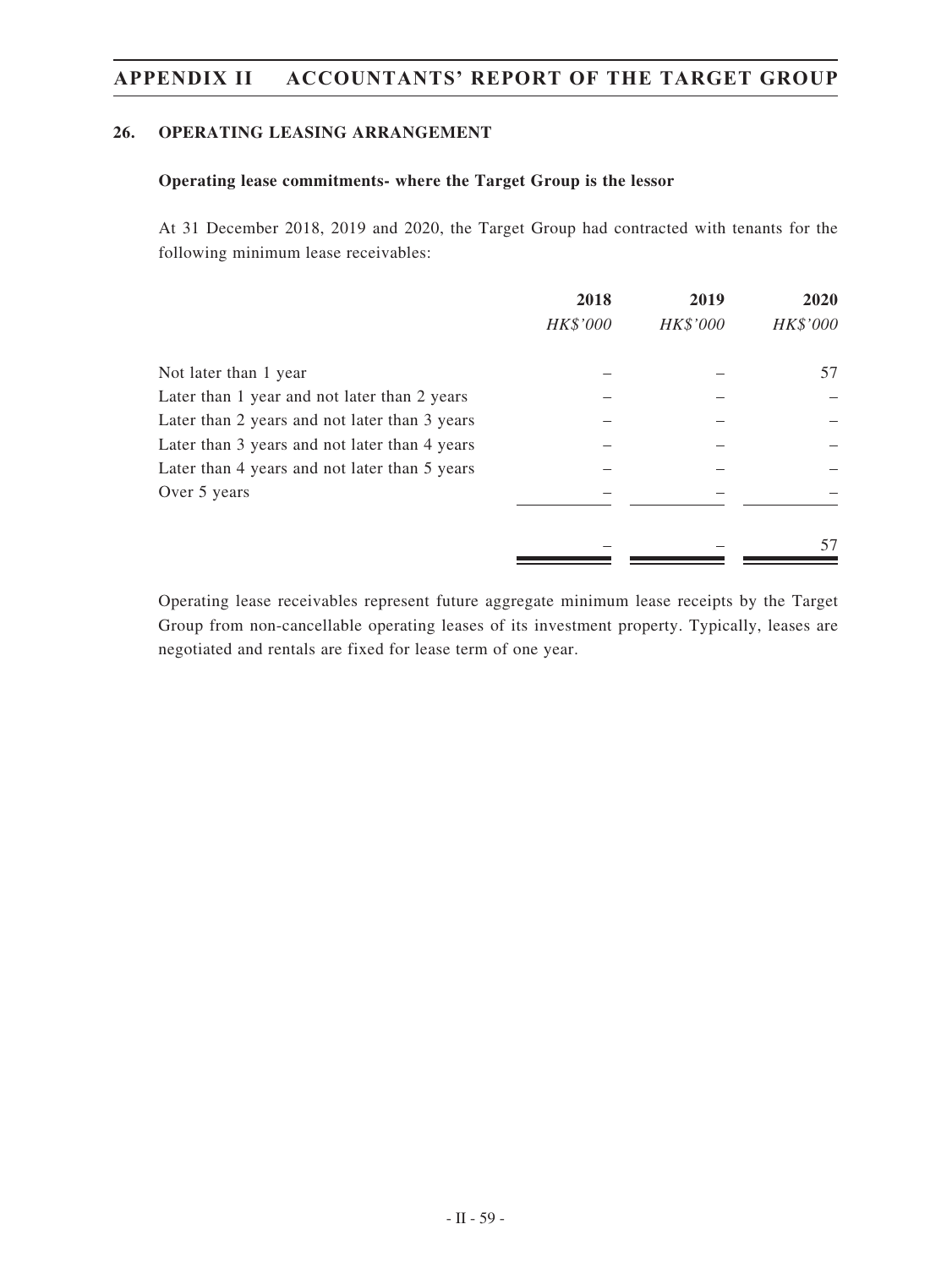## **27. RELATED PARTY TRANSACTIONS AND BALANCES**

### **a. Transaction with related parties**

Saved as disclosed elsewhere in the Historical Financial Information of the Target Company, the Target Company undertook the following transactions with related parties during the Track Record Period:

|                                     | <b>Years ended 31 December</b> |                 |                 |  |
|-------------------------------------|--------------------------------|-----------------|-----------------|--|
|                                     | 2018                           | 2019            | 2020            |  |
| <b>Nature</b>                       | <b>HK\$'000</b>                | <b>HK\$'000</b> | <b>HK\$'000</b> |  |
|                                     |                                |                 |                 |  |
| Development Limited Rental expenses | (1,056)                        | (1,105)         | (776)           |  |
| Administrative Income               | 24                             | 44              | 36              |  |
|                                     |                                |                 |                 |  |
| Rental expenses                     |                                |                 | 287             |  |
| Administrative Income               |                                |                 | 1,400           |  |
|                                     | (1,032)                        | (1,061)         | 947             |  |
|                                     |                                |                 |                 |  |

Mr. Yuen Yu Sum, who is the shareholder and director of the Target Company, is a director and one of the shareholders of Dragon Vantage Development Limited.

Freemaker Institute Limited is an indirect wholly owned company of Able Glorious Limited is one of the shareholders of the Target Company.

### **b. Balance with related parties**

Saved as disclosed elsewhere in the Historical Financial Information of the Target Group, the Target Group did not have any balances with any other related parties.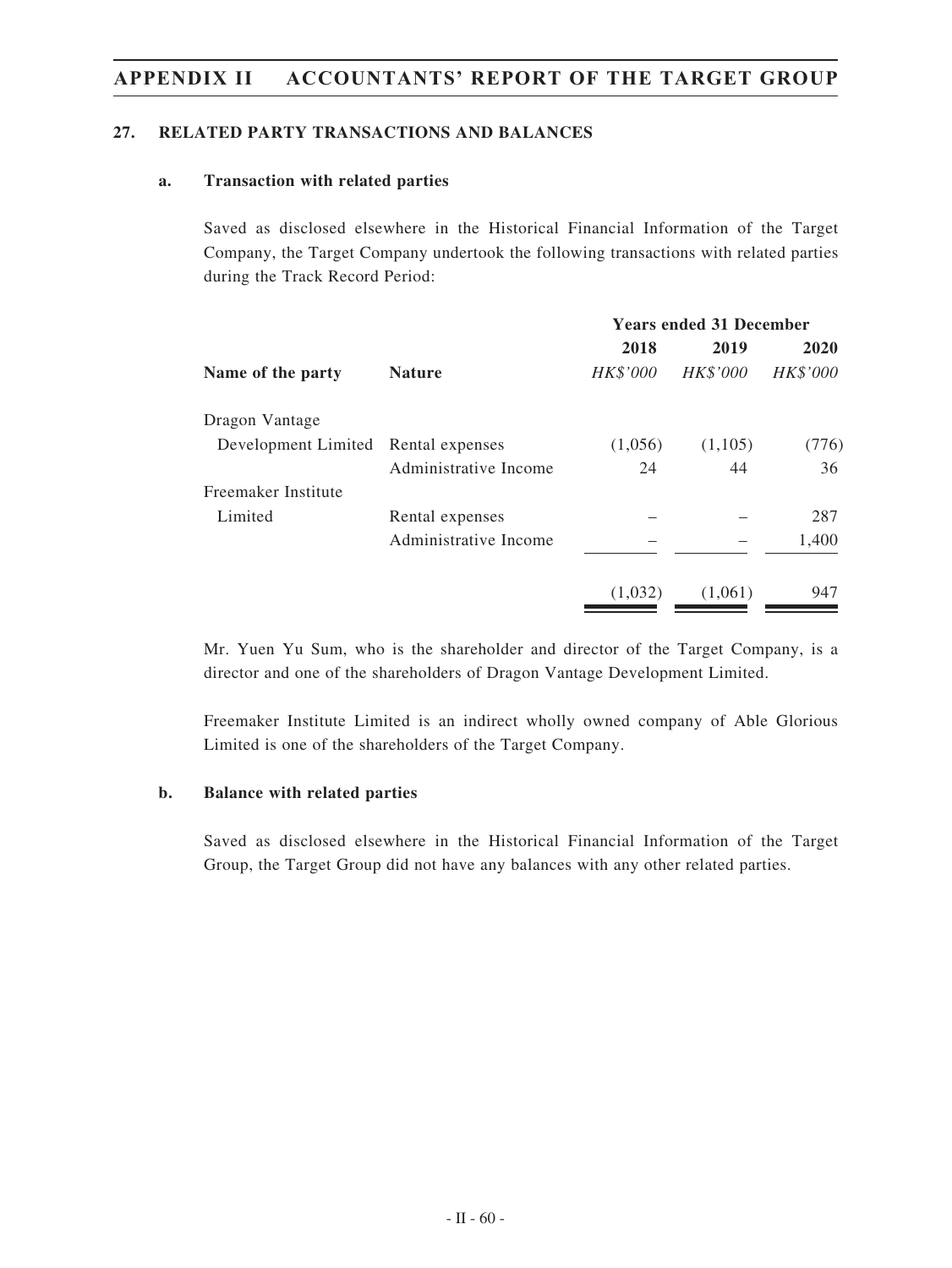### **28. CAPITAL RISK MANAGEMENT**

The objective of the Target Group's capital management is to safeguard its ability to continue as a going concern in order to provide returns for shareholders. The capital structure of the Target Group consists of bank balance and cash, borrowings and equity attributable to equity holders of the Target Company, comprising capital, reserves and retained profits.

The Target Group manages its capital structure and makes adjustments to it in light of changes in economic conditions and future capital requirement of the Target Group. To maintain or adjust the capital structure, the Target Group may adjust the dividend payment to shareholders, issue new shares, or raise and repay debts. No changes were made in the objectives, policies or processes during the Track Record Periods.

### **29. FINANCIAL RISK MANAGEMENT**

The main risks arising from the Target Group's financial instruments are interest rate risk, credit risk and liquidity risk. The board of directors reviews and agrees policies for managing each of these risks and they are summarised below. The management manages and monitors these exposures to ensure appropriate measures are implemented on a timely and effective manner.

#### **Categories of financial instruments**

|                                                  | As at 31 December |          |          |  |
|--------------------------------------------------|-------------------|----------|----------|--|
|                                                  | 2018              | 2019     | 2020     |  |
|                                                  | HK\$'000          | HK\$'000 | HK\$'000 |  |
| <b>Financial assets</b>                          |                   |          |          |  |
| Financial assets at amortised costs/loan         |                   |          |          |  |
| and receivables (including cash and cash         |                   |          |          |  |
| equivalents)                                     | 29,879            | 30,043   | 44,950   |  |
| Held-for-trading investments/financial assets at |                   |          |          |  |
| fair value through profit or loss                | 595               |          |          |  |
|                                                  | 30,474            | 30,043   | 44,950   |  |
|                                                  |                   |          |          |  |
| <b>Financial liabilities</b>                     |                   |          |          |  |
| At amortised costs                               | 48,190            | 12,103   | 23,430   |  |
|                                                  | 48,190            | 12,103   | 23,430   |  |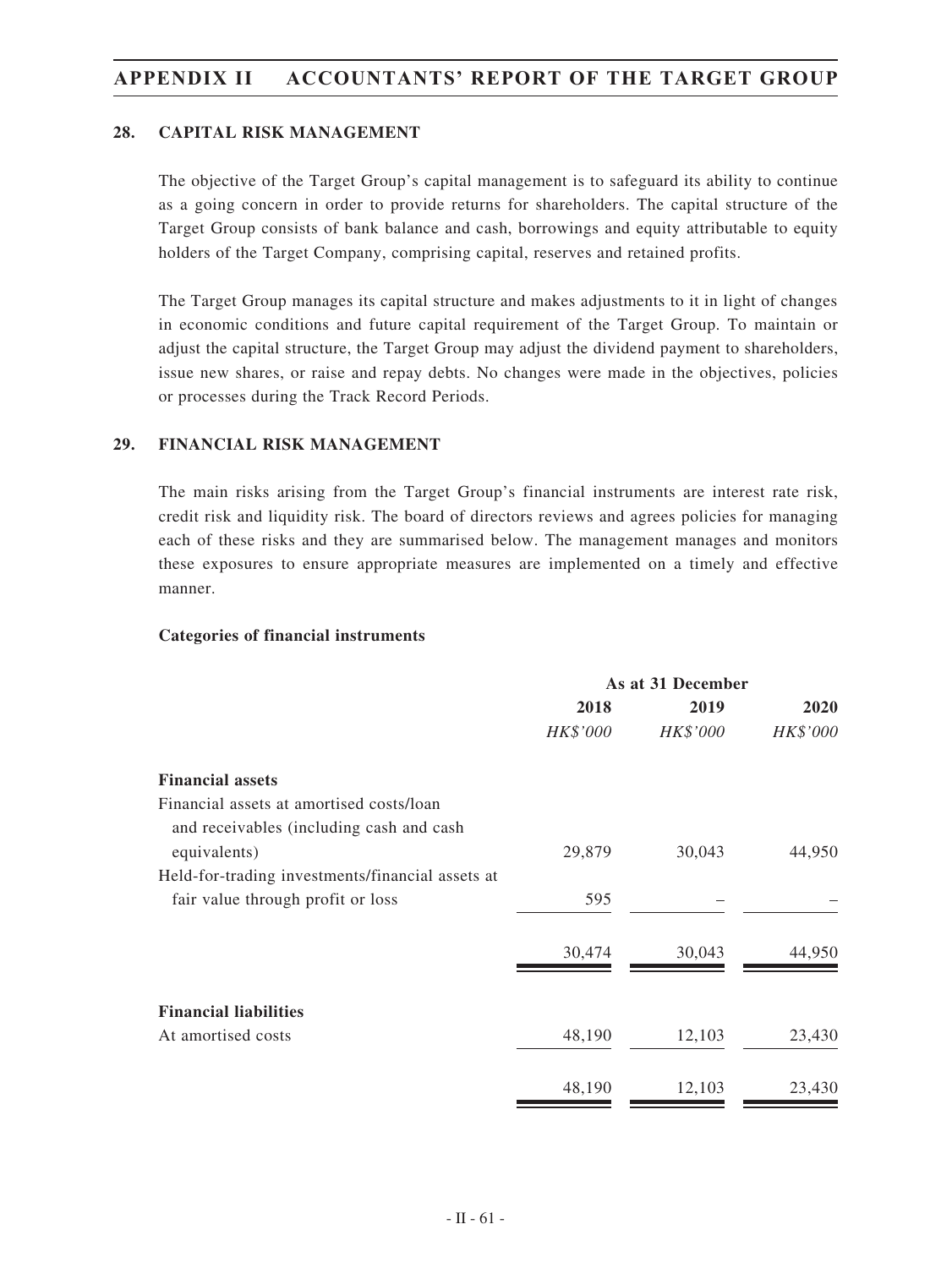## **Credit risk**

The Group trades only with recognised and creditworthy third parties. It is the Target Group's policy that all customers who wish to trade on credit terms are subject to credit verification procedures and cash collateral may be required. In addition, receivable balances are monitored on an ongoing basis and the Target Group's exposure to bad debts is not significant. Maximum exposure and year-end staging as at 31 December 2018, 2019 and 2020. The table below shows the credit quality and the maximum exposure to credit risk based on the Target Group's credit policy, which is mainly based on past due information unless other information is available without undue cost or effort, and year-end staging classification as at 31 December 2018, 2019 and 2020. The amounts presented are gross carrying amounts for financial assets and the exposure to credit risk for the financial guarantee contracts.

## **As at 31 December 2018**

|                          | 12-months  |         |                     |            |              |
|--------------------------|------------|---------|---------------------|------------|--------------|
|                          | <b>ECL</b> |         | <b>Lifetime ECL</b> | Simplified |              |
|                          | Stage 1    | Stage 2 | Stage 3             | Approach   | <b>Total</b> |
| Other receivables and    |            |         |                     |            |              |
| deposits                 | 20,054     |         |                     |            | 20,054       |
| Amount due from a        |            |         |                     |            |              |
| shareholder              | 6,993      |         |                     |            | 6,993        |
| Cash and cash equivalent | 2,828      |         |                     |            | 2,828        |
| Financial assets through |            |         |                     |            |              |
| profit or loss           | 599        |         |                     |            | 599          |
|                          | 30,474     |         |                     |            | 30,474       |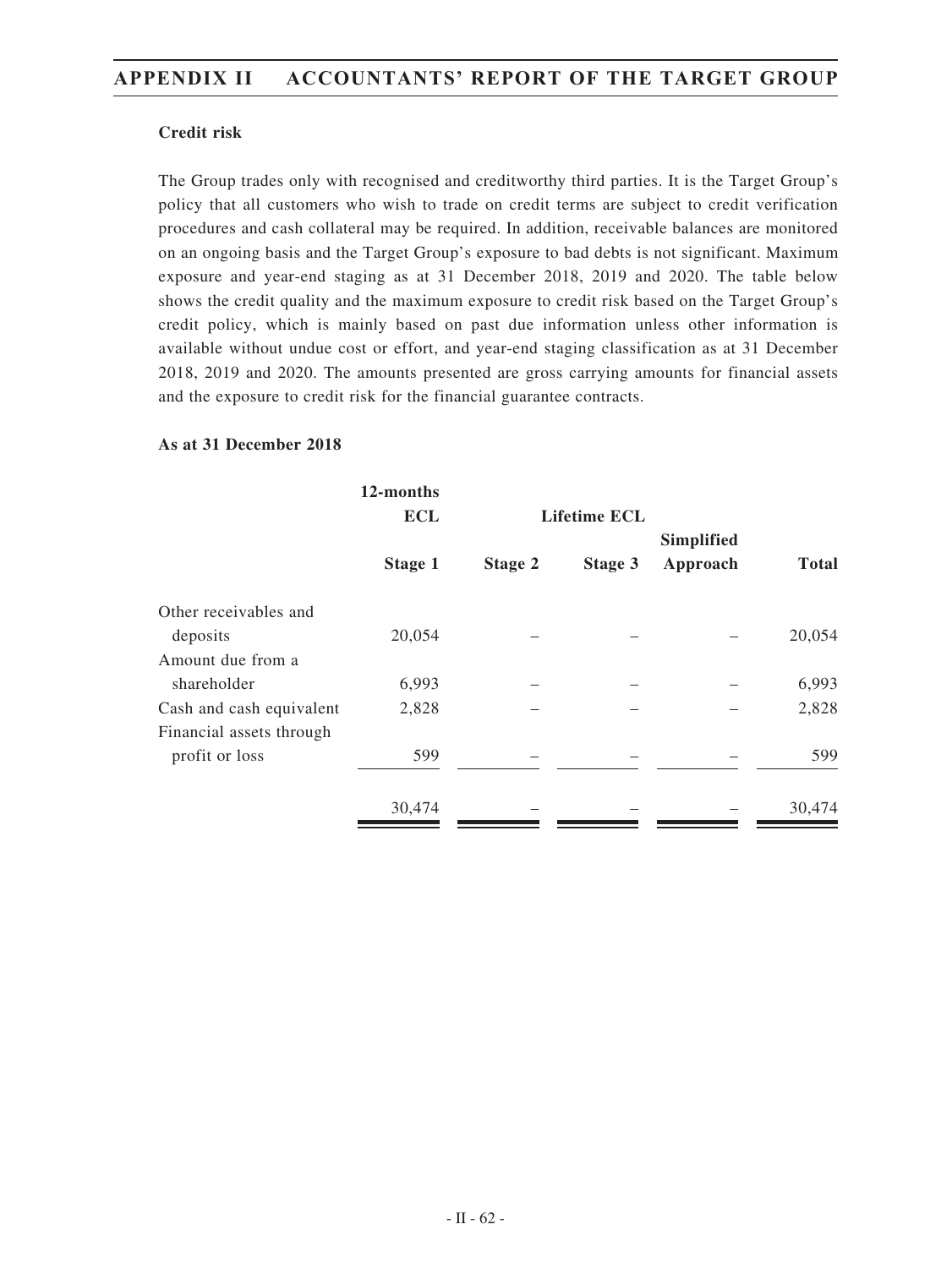### **As at 31 December 2019**

|                           | 12-months      |         |                     |            |              |
|---------------------------|----------------|---------|---------------------|------------|--------------|
|                           | <b>ECL</b>     |         | <b>Lifetime ECL</b> |            |              |
|                           |                |         |                     | Simplified |              |
|                           | <b>Stage 1</b> | Stage 2 | Stage 3             | Approach   | <b>Total</b> |
| Other receivables and     |                |         |                     |            |              |
| deposits                  | 13,024         |         |                     |            | 13,024       |
| Amount due from a         |                |         |                     |            |              |
| shareholder               | 16,880         |         |                     |            | 16,880       |
| Amount due from related   |                |         |                     |            |              |
| companies                 |                |         |                     |            |              |
| Cash and cash equivalents | 139            |         |                     |            | 139          |
|                           | 30,043         |         |                     |            | 30,043       |

## **As at 31 December 2020**

|                           | 12-months<br><b>ECL</b> |         | <b>Lifetime ECL</b> |                               |              |
|---------------------------|-------------------------|---------|---------------------|-------------------------------|--------------|
|                           | Stage 1                 | Stage 2 | Stage 3             | <b>Simplified</b><br>Approach | <b>Total</b> |
| Other receivables and     |                         |         |                     |                               |              |
| deposits                  | 2,531                   |         |                     |                               | 2,531        |
| Amount due from a         |                         |         |                     |                               |              |
| shareholder               | 29,000                  |         |                     |                               | 29,000       |
| Amount due from related   |                         |         |                     |                               |              |
| companies                 | 6,775                   |         |                     |                               | 6,775        |
| Cash and cash equivalents | 6,644                   |         |                     |                               | 6,644        |
|                           | 44,950                  |         |                     |                               | 44,950       |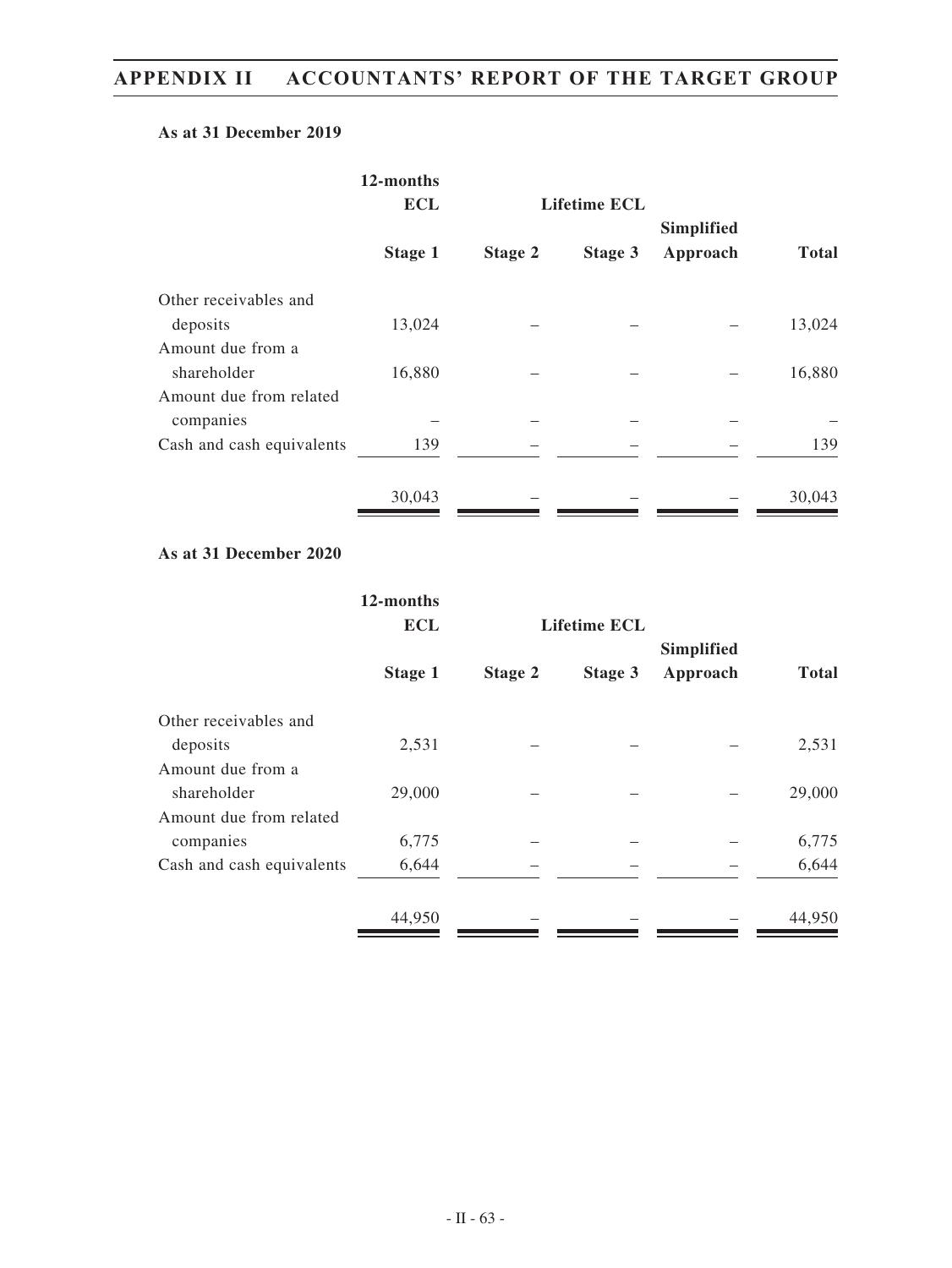### **Interest rate risk**

Interest rate risk is the risk that the fair value or future cash flows of a financial instrument will fluctuate because of changes in market interest rates. The Group's interest rate risk arises primarily from bank deposits, other borrowings and lease liabilities.

Other borrowings and lease liabilities at fixed rates expose the Target Group to fair value interest rate risk. Bank deposits are carried at low interest rates and the interest income thereon is not significant.

### **Sensitivity analysis**

Other borrowings and lease liabilities are fixed rate instruments and are insensitive to any change in interest rates. A change in interest rates at the end of the reporting period would not affect profit or loss.

The Group does not have significant exposure to interest rates arising from variable rate cash at bank, accordingly no sensitivity analysis is presented.

## **Currency risk**

The Target Group currently does not have a foreign currency hedging policy. However, the sole director monitors its foreign exchange exposures and will consider hedging significant foreign currency exposures should the need arises. At the end of the reporting period, there is minimal exposure to currency risk by the Target Group as substantially all financial assets and all financial liabilities recognised are denominated in the functional currency of the respective Group entities.

## **Liquidity risk**

The Target Group manages liquidity risk by maintaining adequate bank balance and cash, monitoring forecast and actual cash flows. The following tables detail the Target Group's remaining contractual maturity for its financial liabilities based on the agreed repayment terms. The tables have been drawn up based on the undiscounted cash flows of financial liabilities based on the earliest date on which the Target Group and the Target Company can be required to pay. The table includes both interest and principal cash flows. The interest rates as at the end of the reporting period are used for the cash flow calculation in relation to variable rate interest bearing financial liabilities.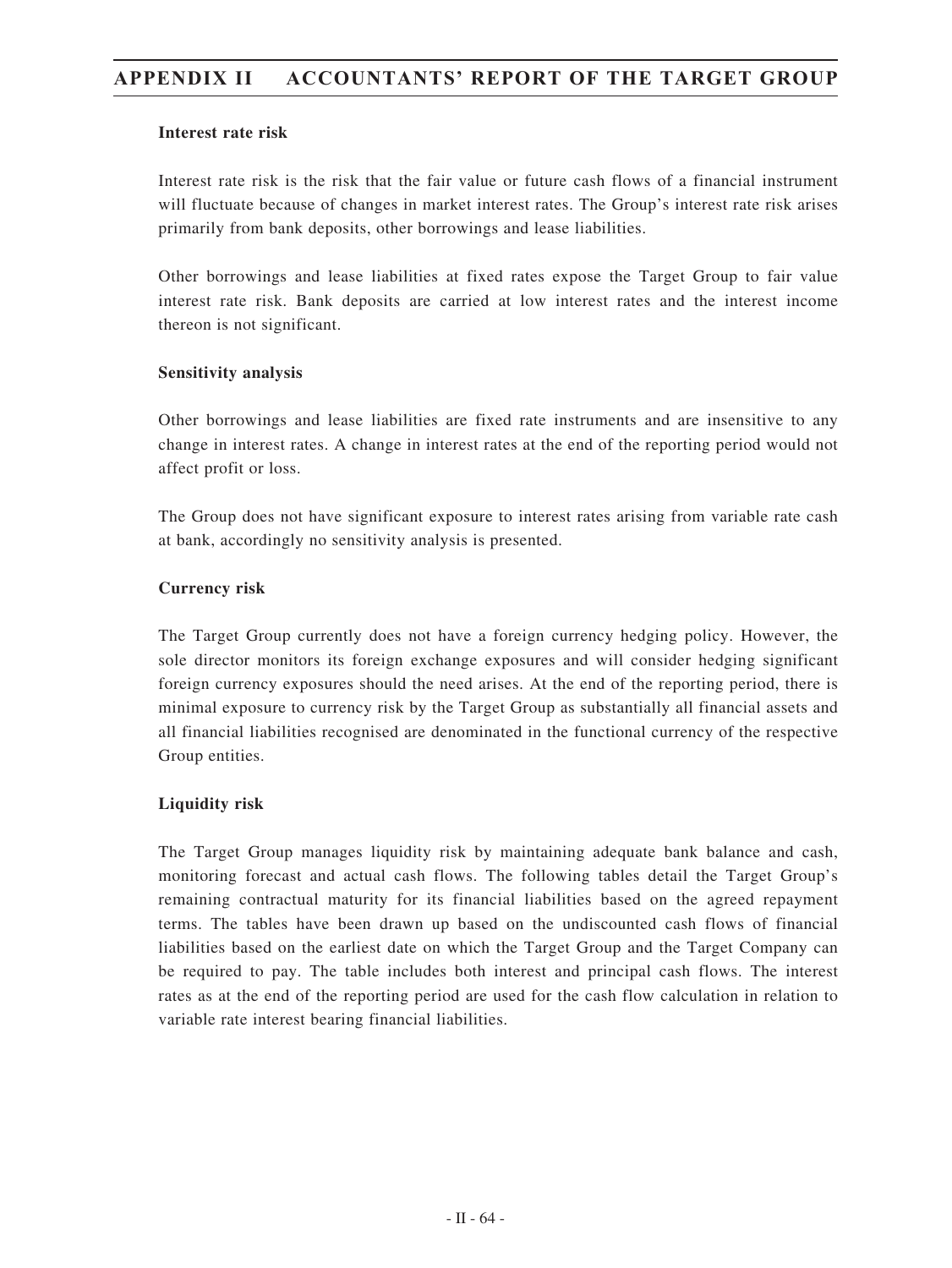The maturity profile of the Target Group's non-derivative financial liabilities as at the end of the reporting period, based on the contractual undiscounted payments including interest payments computed using contractual rates or, if floating, based on rates current at the end of the reporting period and the earliest date the Target Group can be required to pay, are as follows:

### **For the year ended 31 December 2018**

|              |              |              | <b>Total</b> |              |
|--------------|--------------|--------------|--------------|--------------|
| On demand    |              |              | contractual  | <b>Total</b> |
| or less than |              |              | undiscounted | carrying     |
| 1 year       | 1 to 2 years | 2 to 5 years | cash flow    | amount       |
| HK\$'000     | HK\$'000     | HK\$'000     | HK\$'000     | HK\$'000     |
| 47,548       |              |              | 47,548       | 47,548       |
| 527          |              |              | 527          | 527          |
| 122          | 143          |              | 265          | 254          |
| 48,197       | 143          |              | 48,340       | 48,329       |
|              |              |              |              |              |

#### **For the year ended 31 December 2019**

|              |              |              | <b>Total</b> |              |
|--------------|--------------|--------------|--------------|--------------|
| On demand    |              |              | contractual  | <b>Total</b> |
| or less than |              |              | undiscounted | carrying     |
| 1 year       | 1 to 2 years | 2 to 5 years | cash flow    | amount       |
| HK\$'000     | HK\$'000     | HK\$'000     | HK\$'000     | HK\$'000     |
| 11,441       |              |              | 11,441       | 11,441       |
| 225          |              |              | 225          | 225          |
|              |              |              |              |              |
| 298          |              |              | 298          | 298          |
| 122          | 20           |              | 142          | 139          |
| 12,086       | 20           |              | 12.106       | 12,103       |
|              |              |              |              |              |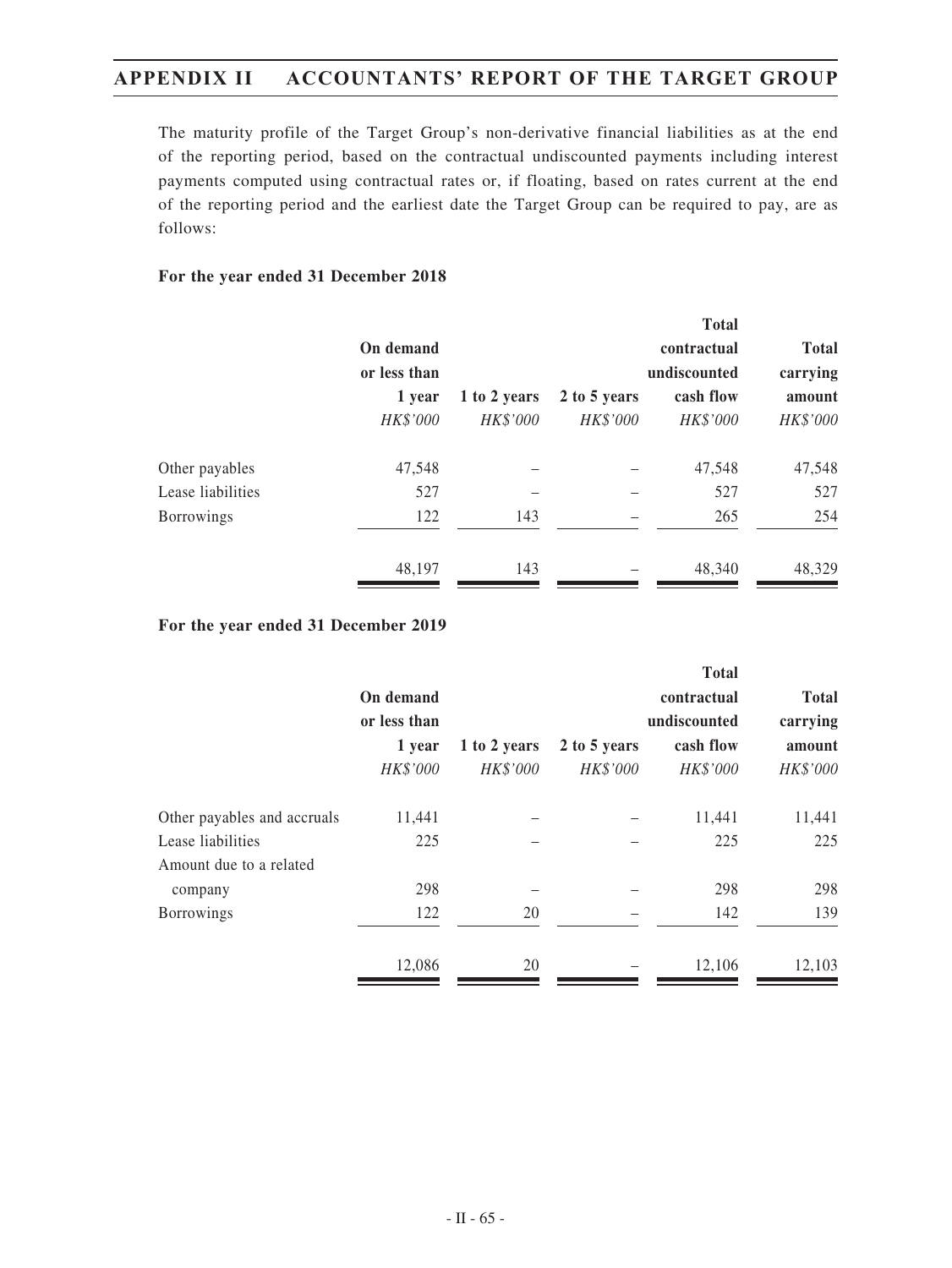#### **For the year ended 31 December 2020**

|              |              |              | <b>Total</b> |              |  |
|--------------|--------------|--------------|--------------|--------------|--|
| On demand    |              |              | contractual  | <b>Total</b> |  |
| or less than |              |              | undiscounted |              |  |
| 1 year       | 1 to 2 years | 2 to 5 years | cash flow    | amount       |  |
| HK\$'000     | HK\$'000     | HK\$'000     | HK\$'000     | HK\$'000     |  |
| 1,823        |              |              | 1,823        | 1,823        |  |
| 424          | 227          |              | 651          | 651          |  |
|              |              |              |              |              |  |
| 10,387       |              |              | 10,387       | 10,387       |  |
| 11,550       |              |              | 11,550       | 11,220       |  |
| 24,184       | 227          |              | 24,411       | 24,081       |  |
|              |              |              |              |              |  |

The sole director considers that the carrying amounts of financial liability recorded at amortised cost in the financial statements approximate to its fair value.

#### **Fair value measurements of financial instruments**

The fair value of financial liability is determined in accordance with generally accepted pricing models based on discounted cash flow analysis.

#### **30. MAJOR NON-CASH TRANSACTION**

During the year ended 31 December 2018, the Target Group acquired a prepaid land lease amounting to HK\$83,190,000 that were settled against the amount due from a former director of a subsidiary.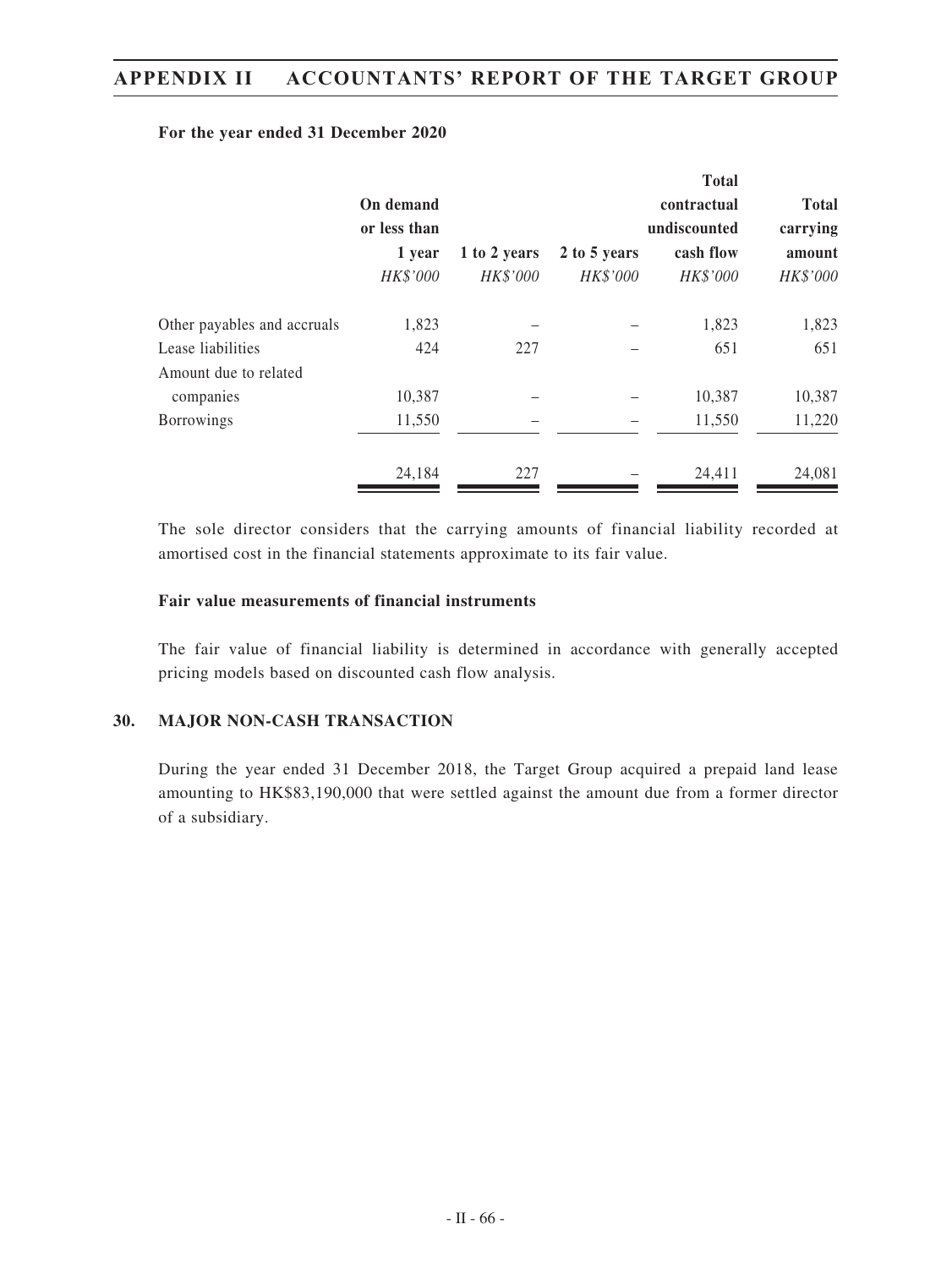#### **31. DISPOSAL OF NON-CORE BUSINESS SUBSIDIARIES**

The Historical Financial Information aims to include assets, liabilities, income and expenses that are related to and specifically identified for the provision of seminar services and consulting services. During the Track Record Period, the Target Group had entered into several disposal agreements in relation to the disposal of the entire issued share capital of each of those non-core business subsidiaries (hereinafter collectively referred to "**Non-Core Business Subsidiaries**") with their principal activities and financial information below.

The disposals of the Non-Core Business Subsidiaries completed during the Track Record Period which did not engage in the principal business of the Target Group, thus the relevant income and cost of sales are presented in "Other Income and Gains, Net" as disclosed in Note 7.

#### **For the year ended 31 December 2019**

On 16 May 2019, the Target Group disposed of its 100% equity interest in Jantix Realty (Overseas) Limited and its subsidiaries, with its principal activities of investment holding, to a former director of a non-core business subsidiary at a consideration of HK\$1. The net liabilities of the disposed group at the date of disposal are as follow:

|                                            | HK\$'000 |
|--------------------------------------------|----------|
| Cash and cash equivalent                   | 2        |
| Other payables and accruals                | (52)     |
| Net liabilities                            |          |
| Loss on disposal                           |          |
| Net consideration received and receivables | $-1$     |
| Net liabilities disposed of                | (50)     |
| Gain on disposal                           | 50       |
| Net cash outflow arising on disposal       |          |
| Consideration received                     |          |
| Cash and cash equivalents                  | (2)      |

As the amount of the consideration is less than HK\$1,000, it is represented as nil or the presentation purpose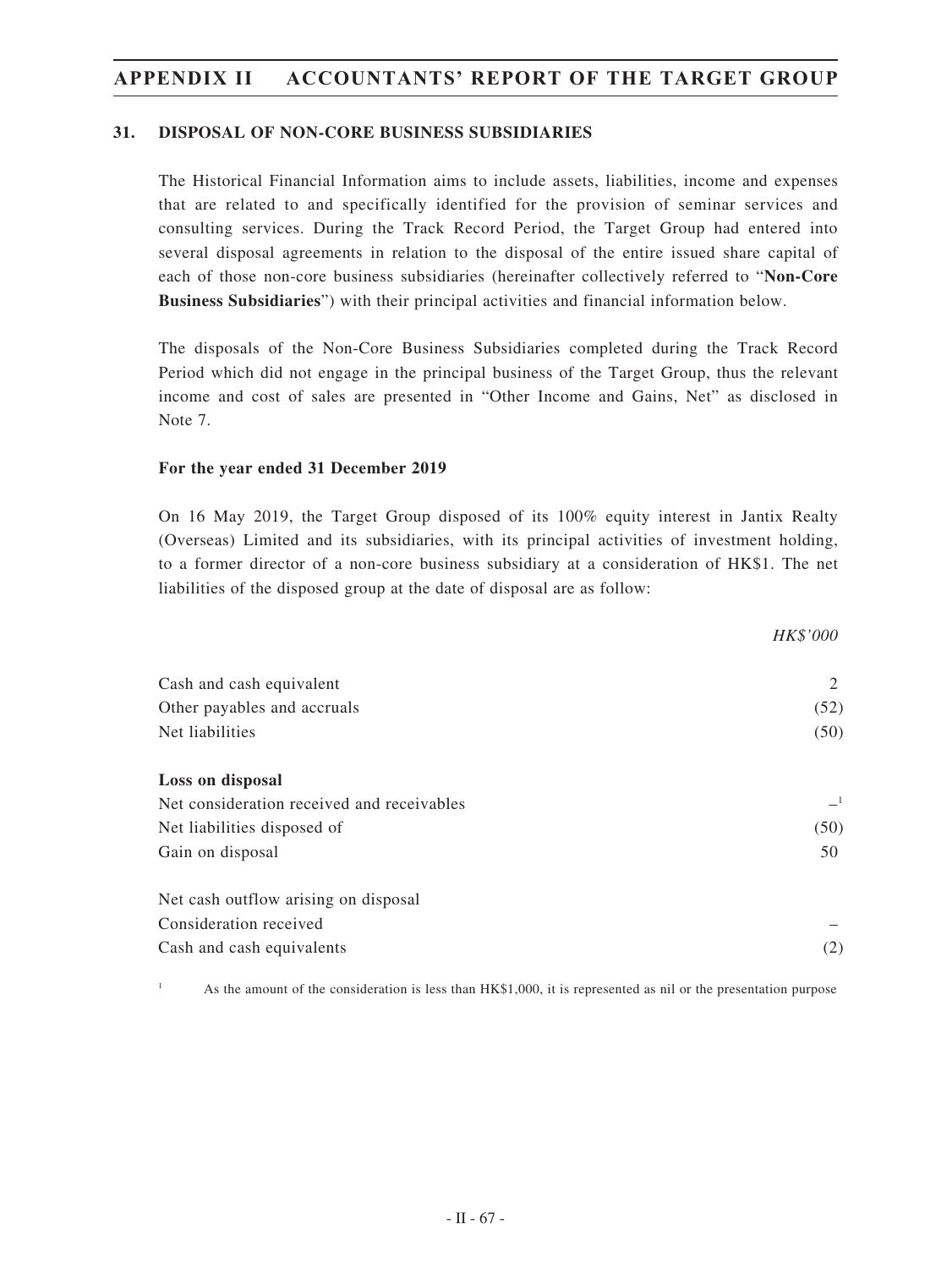On 16 May 2019, the Target Group disposed of its 52% equity interest in Repose Holdings Limited and its subsidiaries, with its principal activities of investment holding, to a former director of a non-core business subsidiary at a consideration of HK\$3,250. The net liabilities of the disposed group are as follow:

|                                            | <i>HK\$'000</i> |
|--------------------------------------------|-----------------|
| Other receivables                          | 13,325          |
| Other payables and accruals                | (13, 941)       |
| Net liabilities                            | (616)           |
| Gain on disposal                           |                 |
| Net consideration received and receivables | 3               |
| Net liabilities disposed of                | (616)           |
| Non-controlling interests                  |                 |
| Gain on disposal                           | 72              |
| Net cashflow arising on disposal           |                 |
| Consideration received                     |                 |
| Cash and cash equivalents                  |                 |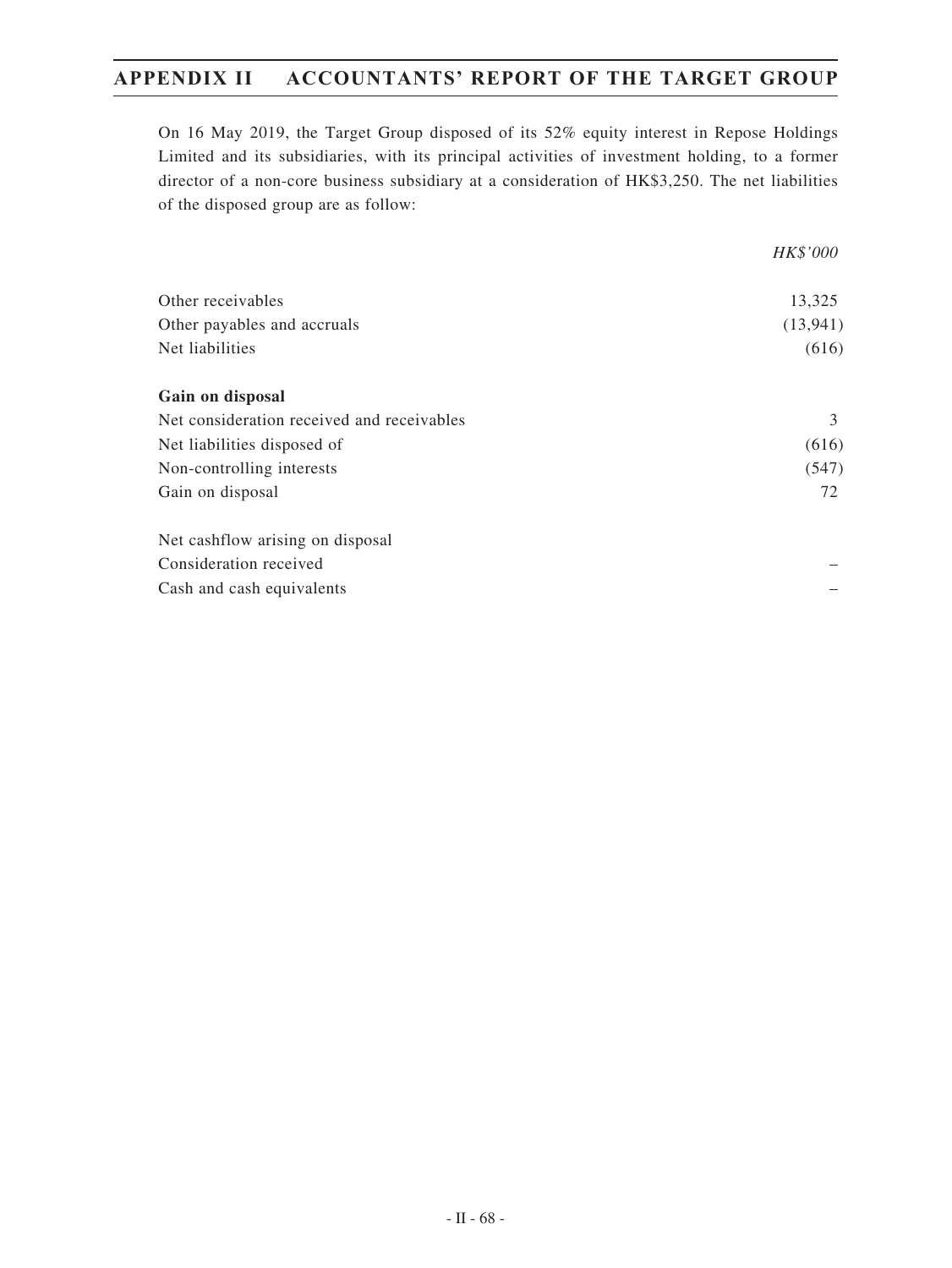On 19 May 2019, the Target Group disposed of its 100% equity interest in Jantix Construction and Engineering Limited, with its principal activities of provision of renovation business, to a former director of a non-core business subsidiary at a consideration of HK\$1. The net assets of the subsidiary at the date of disposal are as follow:

|                                            | HK\$'000 |
|--------------------------------------------|----------|
| Trade and other receivables                | 2,491    |
| Cash and bank                              | 124      |
| Trade and other payables                   | (1,892)  |
| Net asset value                            | 723      |
| Loss on disposal                           |          |
| Net consideration received and receivables |          |
| Net asset disposed of                      | 723      |
| Loss on disposal                           | (723)    |
| Net cash outflow arising on disposal       |          |
| Consideration received                     |          |
| Cash and cash equivalents                  | (124)    |

<sup>1</sup> As the amount of the consideration is less than HK\$1,000, it is represented as nil or the presentation purpose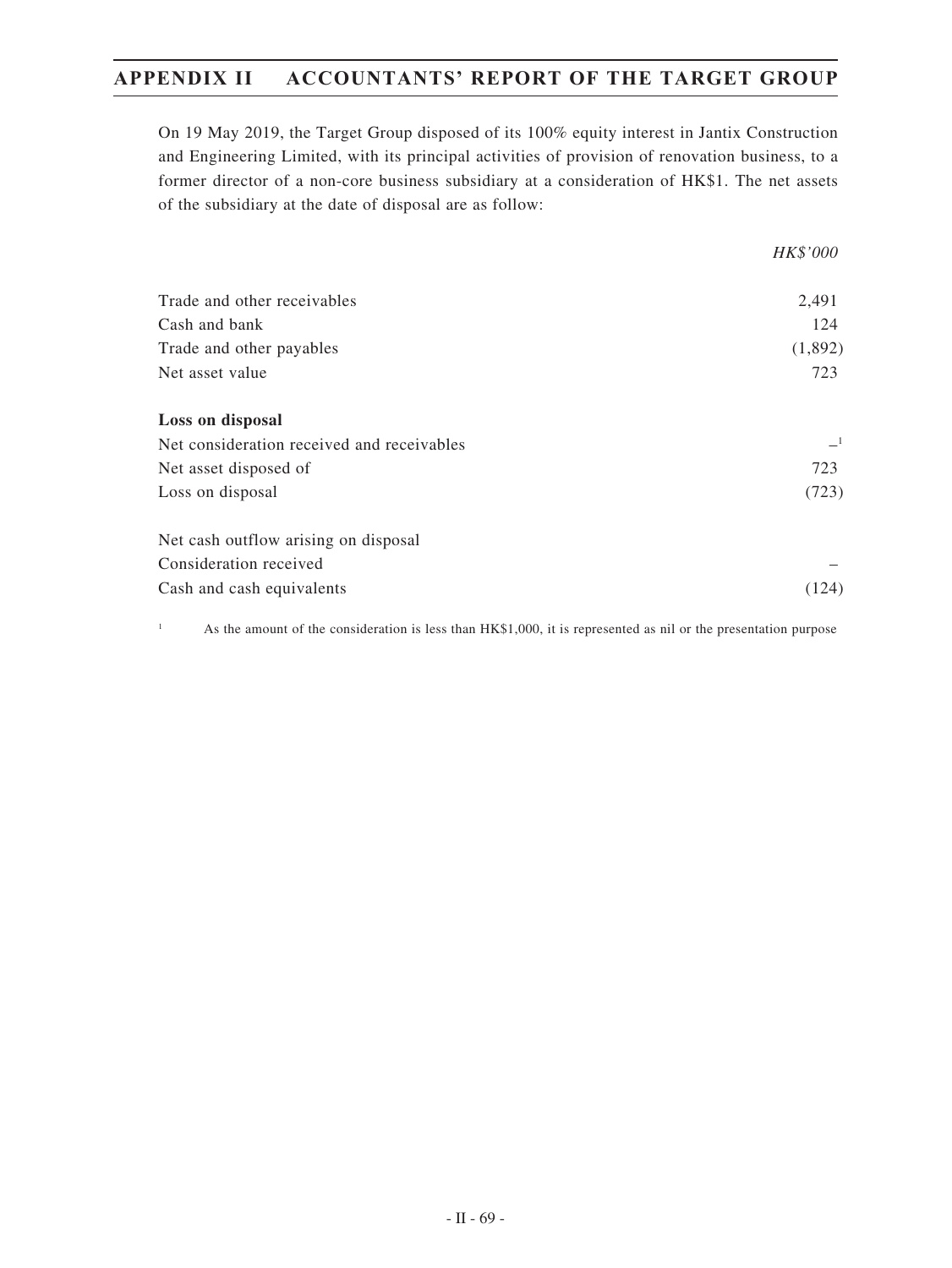On 18 June 2019, the Target Group disposed of its 53.85% equity interest in Jantix Renewal Planning Limited and its subsidiary, with its principal activities of investment holding, to a former director of a non-core business subsidiary at a consideration of HK\$10,000,010. The net asset of the disposed group is as follow:

|                                            | HK\$'000  |
|--------------------------------------------|-----------|
| Other receivables                          | 103,232   |
| Cash and cash equivalent                   | 711       |
| Other payables and accruals                | (37, 323) |
| Net asset value                            | 66,620    |
| Gain on disposal                           |           |
| Net consideration received and receivables | 10,000    |
| Net asset disposed of                      | 66,620    |
| Non-controlling interests                  | 56,956    |
| Gain on disposal                           | 336       |
| Net cash outflow arising on disposal       |           |
| Consideration received                     |           |
| Cash and cash equivalents                  | (711)     |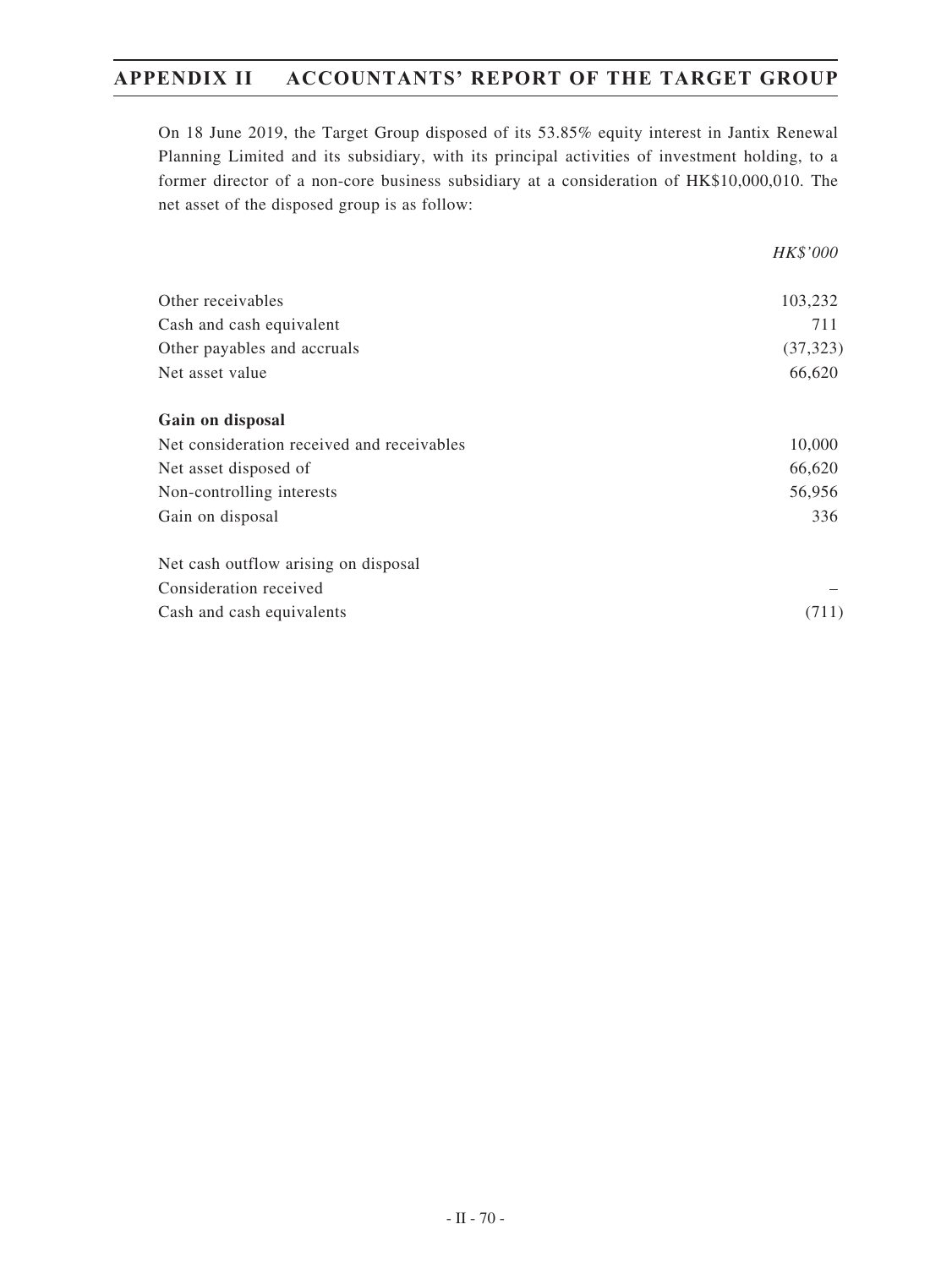On 18 June 2019, the Target Group disposed of its 100% equity interest in Jantix Realty (Hong Kong) Limited, with its principal activities of investment holding, to a former director of a non-core business subsidiary at a consideration of HK\$1. The net liabilities of the disposed group are as follow:

|                                            | HK\$'000 |
|--------------------------------------------|----------|
| Right of use asset                         | 80,750   |
| Deposits                                   | 44       |
| Cash and bank                              | 18       |
| Other payables and accruals                | (83,610) |
| Net liabilities                            | (2,798)  |
| Gain on disposal                           |          |
| Net consideration received and receivables | $-1$     |
| Net liabilities disposed of                | (2,798)  |
| Gain on disposal                           | 2,798    |
| Net cash outflow arising on disposal       |          |
| Consideration received                     |          |
| Cash and cash equivalents                  | (18)     |

<sup>1</sup> As the amount of the consideration is less than HK\$1,000, it is represented as nil or the presentation purpose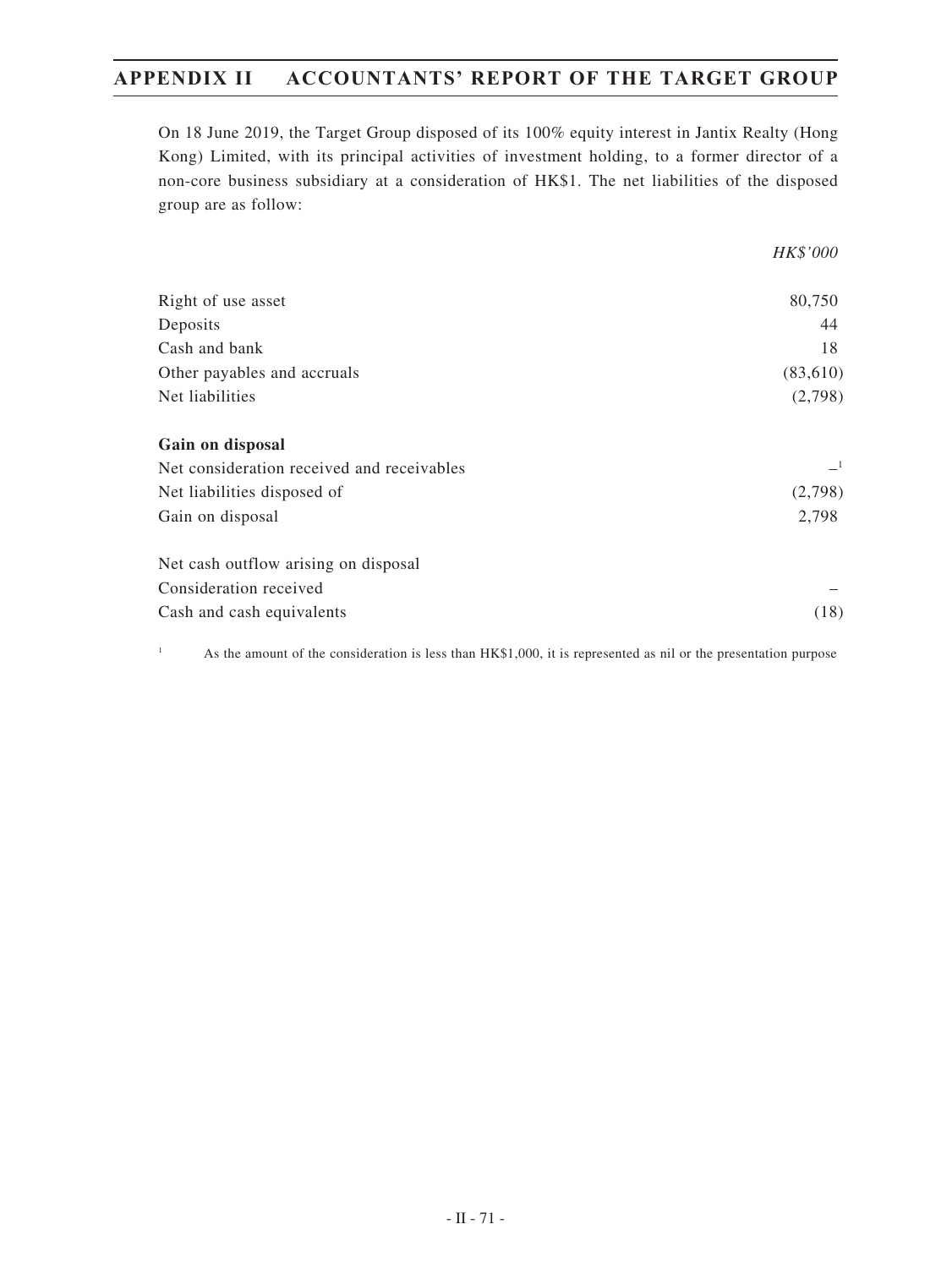#### **32. NON-ADJUSTING EVENTS AFTER REPORTING PERIOD**

Since January 2020, the PRC has encountered COVID-19 as a result of which, certain measures were undertaken by the PRC central government and various provincial or municipal governments including but not limited to implementation of travel restrictions and extension of national holidays. Up to the date of this accountants' report, COVID-19 has not resulted in material impact to the operating activities and financial results of the Target Group. Pending on the development and spread of COVID-19 subsequent to the date of this accountants' report, further changes in economic conditions for the Target Group arising thereof may have impact on the financial results of the Target Group, the extent of which could not be estimated as at the date of this accountants' report. The Target Group will keep continuous attention on the situation of the COVID-19 and react actively to its impact on the financial position and operating results of the Target Group.

#### **33. SUBSEQUENT FINANCIAL STATEMENTS**

No audited financial statements of the Target Company have been prepared in respect of any period.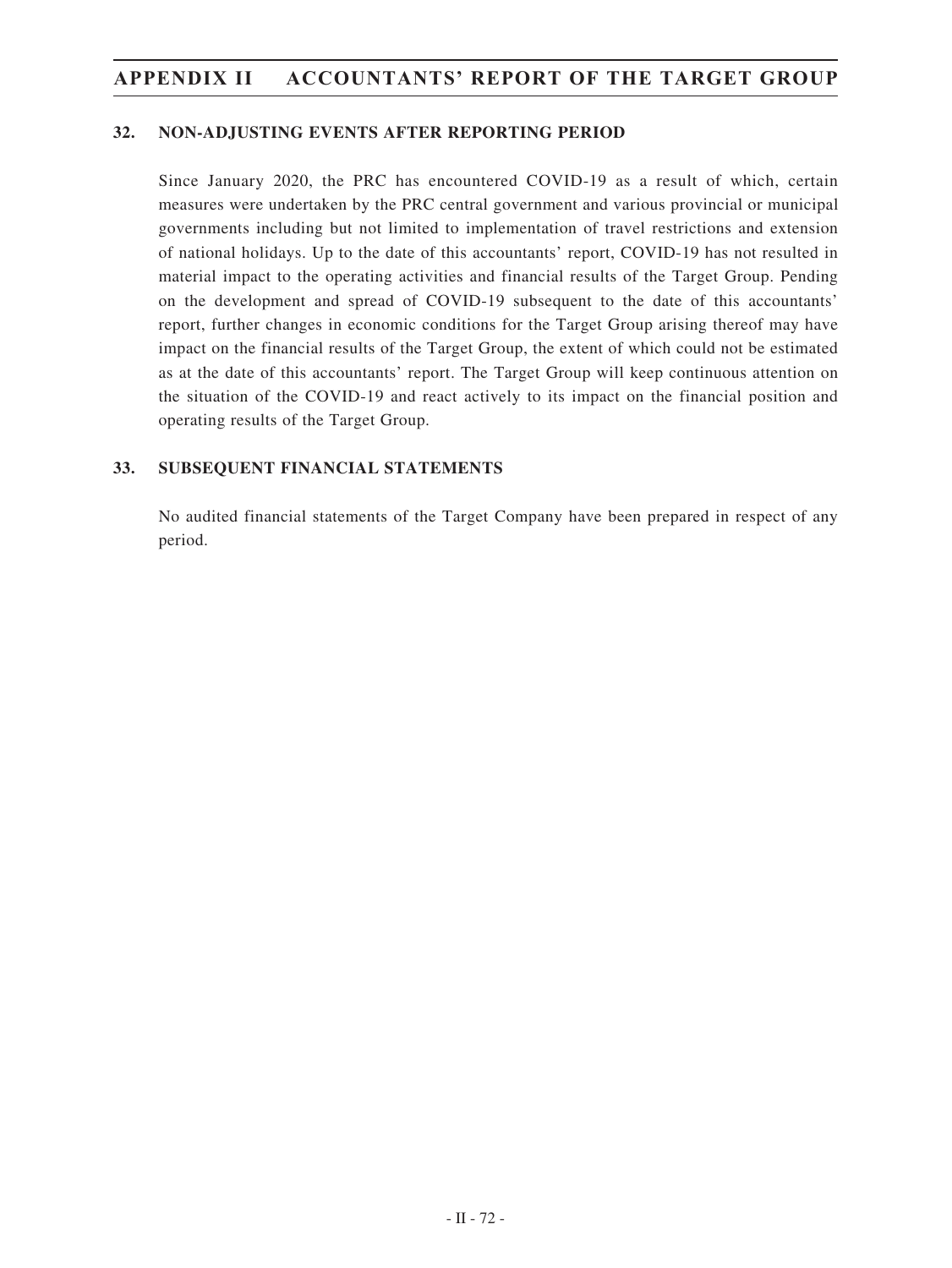Set out below is the management discussion and analysis of the Target Group for the three years ended 31 December 2018, 2019 and 2020 based on the Accountants' Report of the Target Group as set out in Appendix II to this circular.

#### **BUSINESS REVIEW**

The Target Group is principally engaged in provision of financial quotient and investment experience-sharing seminars in Hong Kong. The Target Group currently holds the Seminars which mainly cover (i) property investment; (ii) securities investment; and (iii) financial quotient in Hong Kong.

#### **FINANCIAL REVIEW**

#### **Revenue**

The Target Group had recorded a total revenue of approximately HK\$10,356,000, HK\$30,701,000 and HK\$37,159,000 for the years ended 31 December 2018, 2019 and 2020 respectively.

The increase in revenue for the year ended 31 December 2019 as compared with the corresponding period in 2018 was mainly attributable to the increase in the number of new customers.

The increase in revenue for the year ended 31 December 2020 as compared with the corresponding period in 2019 was mainly attributable to the increase in the number of new customers.

#### **Other income and gains, net**

The other income and gains amounted to approximately HK\$597,000, HK\$1,919,000 and HK\$3,147,000 for the years ended 31 December 2018, 2019 and 2020 respectively.

The increase in other income and gains for the year ended 31 December 2019 as compared with the corresponding period in 2018 was mainly attributable to the increase of administrative income.

The increase in other income and gains for the year ended 31 December 2020 as compared with the corresponding period in 2019 was mainly attributable to the increase of government grant.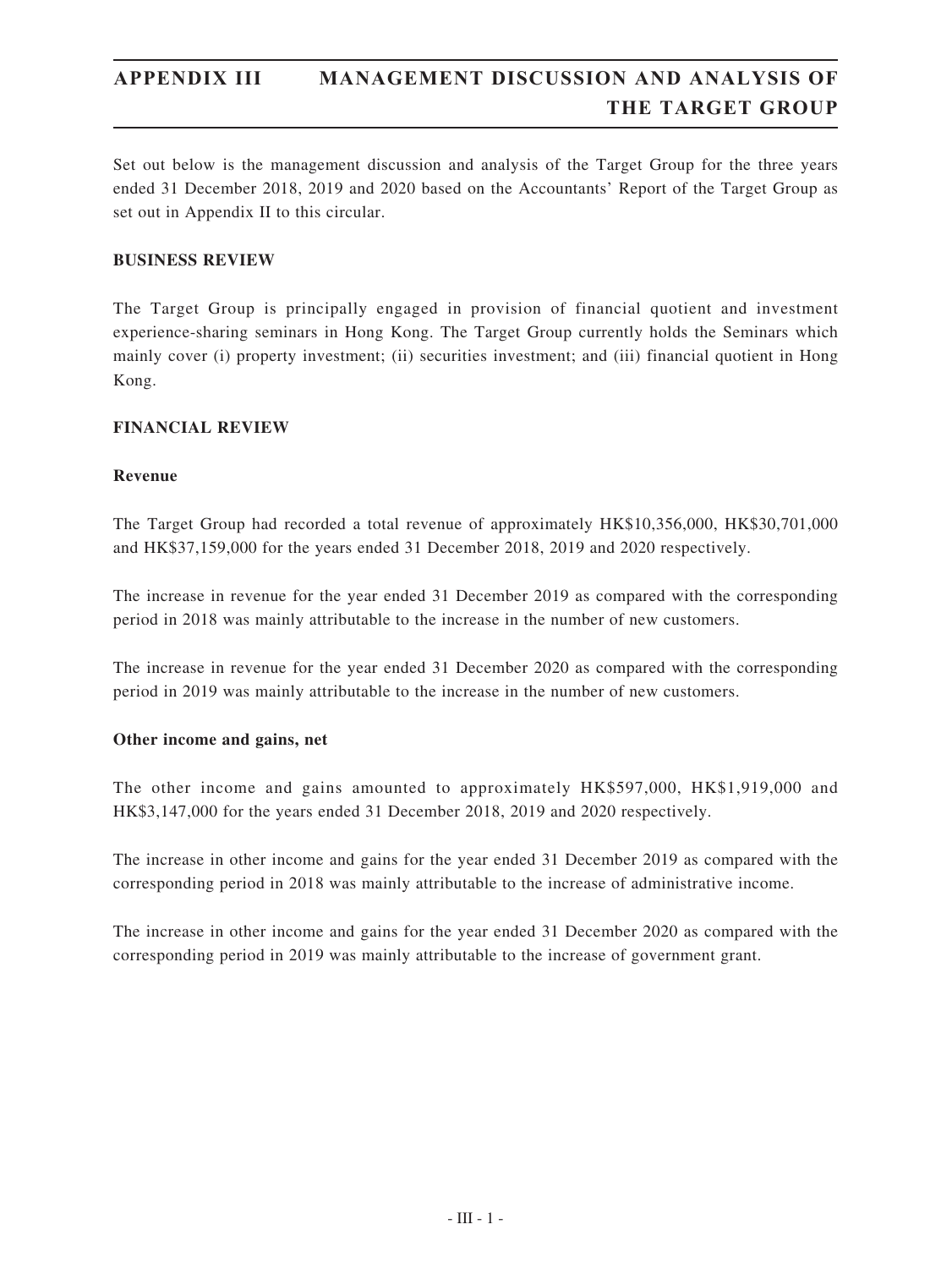#### **Administrative and operating expenses**

The administrative and other operating expenses amounted to approximately HK\$9,327,000, HK\$19,840,000 and HK\$17,460,000 for the years ended 31 December 2018, 2019 and 2020 respectively.

The increase in administrative and other operating expenses for the year ended 31 December 2019 as compared with the corresponding period in 2018 was mainly attributable to the increase of marketing expenses and staff costs incurred.

The decrease in administrative and other operating expenses for the year ended 31 December 2020 as compared with the corresponding period in 2019 was mainly attributable to the decrease of marketing expenses incurred.

#### **Profit for the year**

The Target Group recorded profit for the year of approximately HK\$625,000, HK\$13,827,000 and HK\$18,595,000 for the years ended 31 December 2018, 2019 and 2020 respectively.

The increase in profit for the year ended 31 December 2019 as compared with the corresponding period in 2018 and the profit for the year ended 31 December 2020 as compared with the corresponding period in 2019 was mainly attributable to the increase of revenue.

#### **Dividend**

The Target Group had declared dividend of approximately HK\$217,000, HK\$10,826,000 and HK\$600,000 for the years ended 31 December 2018, 2019 and 2020 respectively.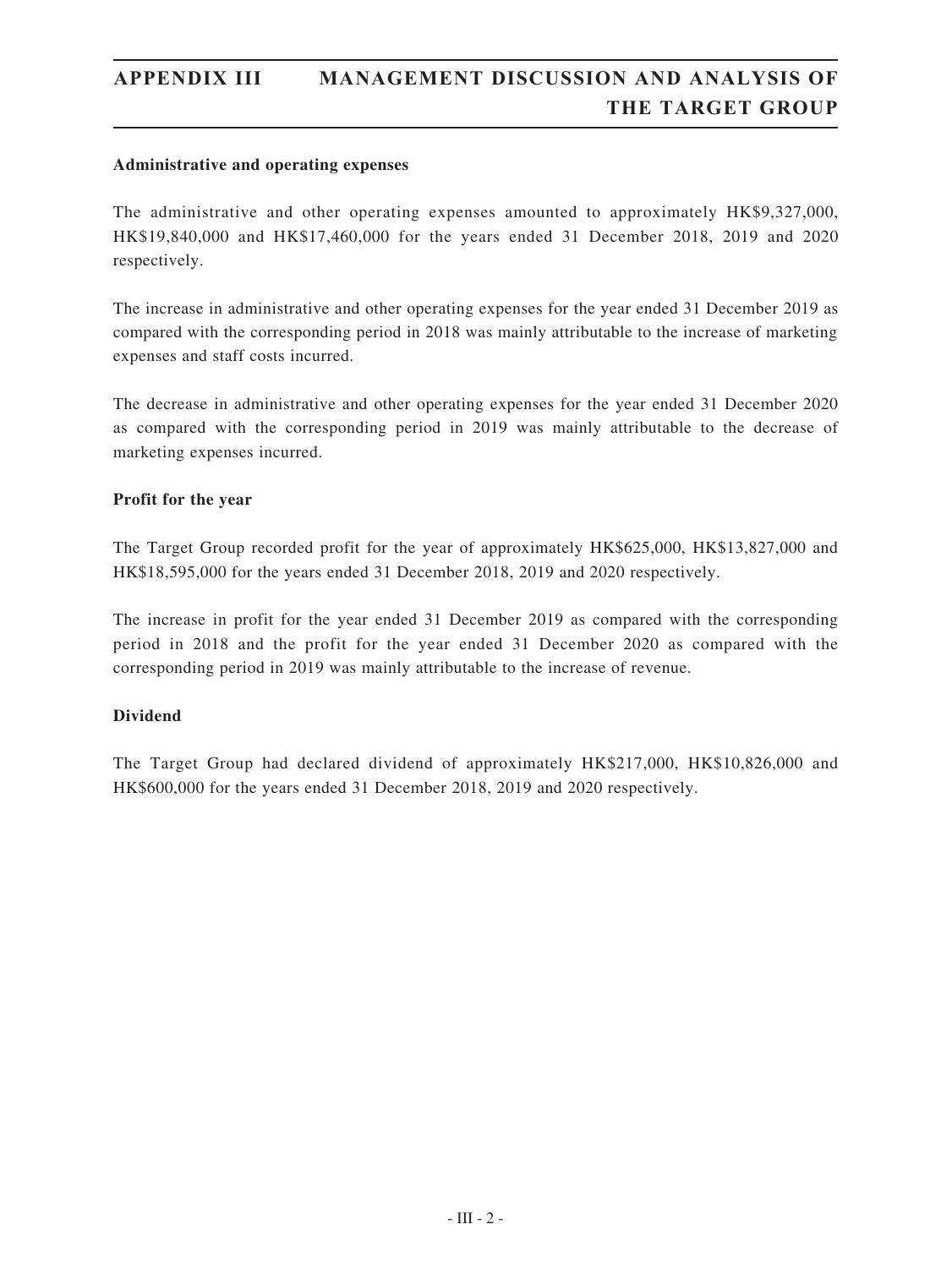#### **Liquidity and financial resources**

- (i) As at 31 December 2018, 2019 and 2020, cash and cash equivalents of the Target Group comprise of bank balances and cash of approximately HK\$2,828,000, HK\$139,000 and HK\$6,644,000 respectively.
- (ii) As at 31 December 2018, 2019 and 2020, the current ratio (defined as total current assets divided by total current liabilities) of the Target Group were approximately 0.55 times, 1.14 times and 1.16 times respectively.
- (iii) As at 31 December 2018, 2019 and 2020, the total equity attributable to owners of the Target Company were approximately HK\$1,263,000, HK\$4,369,000 and HK\$22,364,000 respectively. The increase in total equity attributable to owners of the Target Company was mainly due to the profit attributable to the owners during the years.

#### **Borrowings and gearing ratio**

- (i) As at 31 December 2018, 2019 and 2020, the total bank borrowings of the Target Group were approximately HK\$254,000, HK\$139,000 and HK\$11,220,000 respectively.
- (ii) The gearing ratio (being the ratio of total borrowing to total equity) were approximately 0.44%, 3.18% and 50.17% as at 31 December 2018, 2019 and 2020.

#### **Pledge of assets**

The pledged assets of the Target Group as at 31 December 2018, 2019 and 2020 were disclosed in Note 23 to the accountant's report of the Target Group as set out in Appendix II to this circular.

#### **Commitments**

As at 31 December 2018, 2019 and 2020, the Target Group did not have any capital commitment.

#### **Contingent liabilities**

The Target Group had no material contingent liabilities as at 31 December 2018, 2019 and 2020.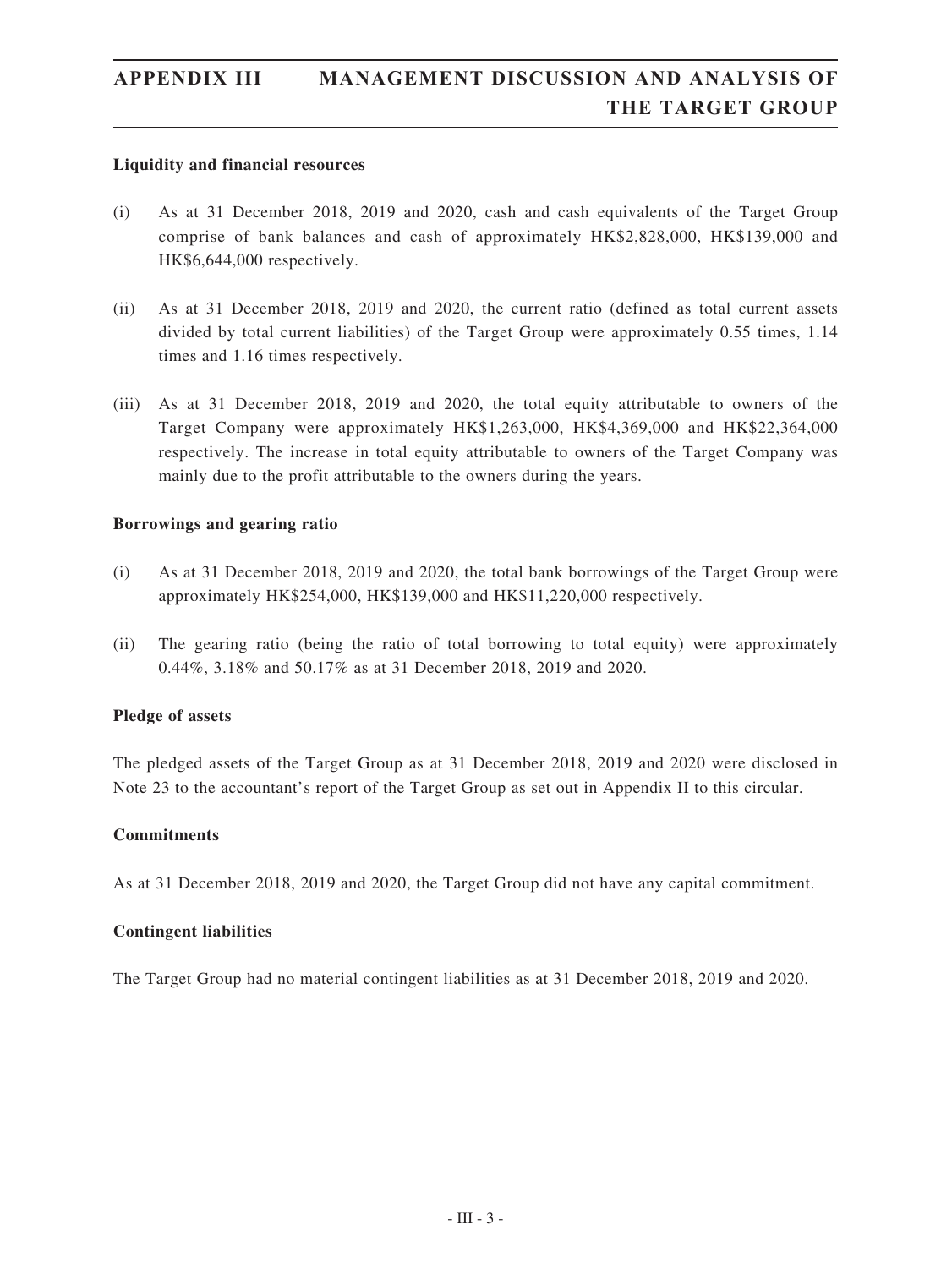### **Treasury Policy**

The Target Group had no formal treasury policy and did not enter into any form of financial arrangement for hedging for the three years ended 31 December 2018, 2019 and 2020.

#### **Foreign Exchange exposure**

The business transactions, assets and liabilities of the Target Group were denominated in Hong Kong dollars. Therefore, the Target Group has minimal exposure to currency exchange risk.

### **Significant investments held, material acquisitions or disposals of subsidiaries, associates and affiliated companies, and plans for material investments or capital assets**

On 15 October 2019, the Target Company entered into a sale and purchase agreement with an independent third party to acquire the entire share interests in 98 SHH Limited which is a property holding company at the consideration of HK\$16,000,000.

Save as disclosed above and the disposal of non-core business subsidiaries as discussed in the Note 31 to the accountants' report of the Target Group as set out in Appendix II to this circular respectively, the Target Group did not hold any significant equity investment as at 31 December 2018, 2019 and 2020, and the Target Group did not conduct any material acquisition or disposal of subsidiaries and associates for the three years ended 31 December 2018, 2019 and 2020.

The Target Group did not have any future plans for material investments or capital assets.

### **Employees Numbers and Remuneration Policy**

As at 31 December 2018, 2019 and 2020, the Target Group had 10, 20 and 24 employees respectively (excluding the directors of the Target Group). The total staff costs of the Target Group for the years ended 31 December 2018, 2019 and 2020 were approximately HK\$2,365,000, HK\$4,951,000 and HK\$7,708,000 respectively.

In order to attract and retain high quality staff and to enable smooth operation, the Target Group offered competitive remuneration packages (with reference to market conditions and individual qualifications and experience) and various in-house training courses. The remuneration packages are subject to review on a regular basis.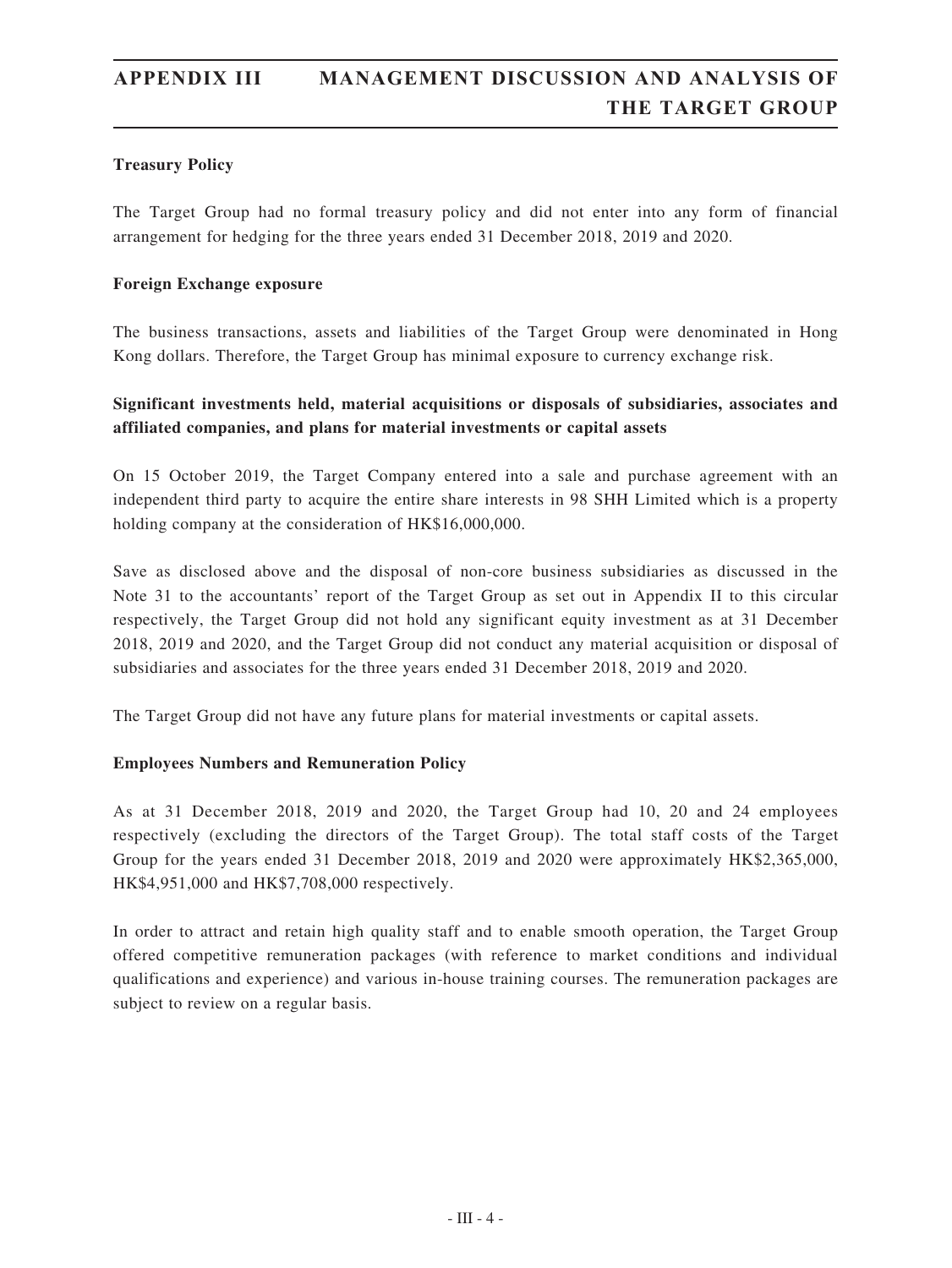The following unaudited pro forma statement of assets and liabilities of the Enlarged Group (the "**Unaudited Pro Forma Financial Information**") has been prepared by the Directors in accordance with paragraph 7.31 of the GEM Listing Rules and on the basis of the notes set out below for the purpose of illustrating the effect of as if the Acquisition as if they had been taken place on 30 September 2020.

The Unaudited Pro Forma Financial Information is prepared based (i) the information on the unaudited condensed consolidated statement of financial position of the Group as at 30 September 2020, which has been extracted from the published interim report of the Group for the period ended 30 September 2020; (ii) the information from the underlying financial information of the Target Group as at 31 December 2020, which has been extracted from the accountant's report as set out in Appendix II to this circular and after making pro forma adjustments relating to the Acquisition that are (i) directly attributable to the Acquisition and (ii) factually supportable as if the Acquisitions had been completed on 30 September 2020. The Unaudited Pro Forma Financial Information is prepared based on a number of assumptions, estimates and uncertainties. Accordingly, because of its hypothetical nature, it may not give a true picture of the financial position of the Enlarged Group had the Acquisitions been completed as at 30 September 2020 or at any future date.

The Unaudited Pro Forma Financial Information should be read in conjunction of the historical financial information of the Group and Target Group, as set out in the published interim report of the Group for the period ended 30 September 2020 and accountants' report of the Target Group as set out in Appendix II to this Circular, respectively and other financial information included elsewhere in the Circular.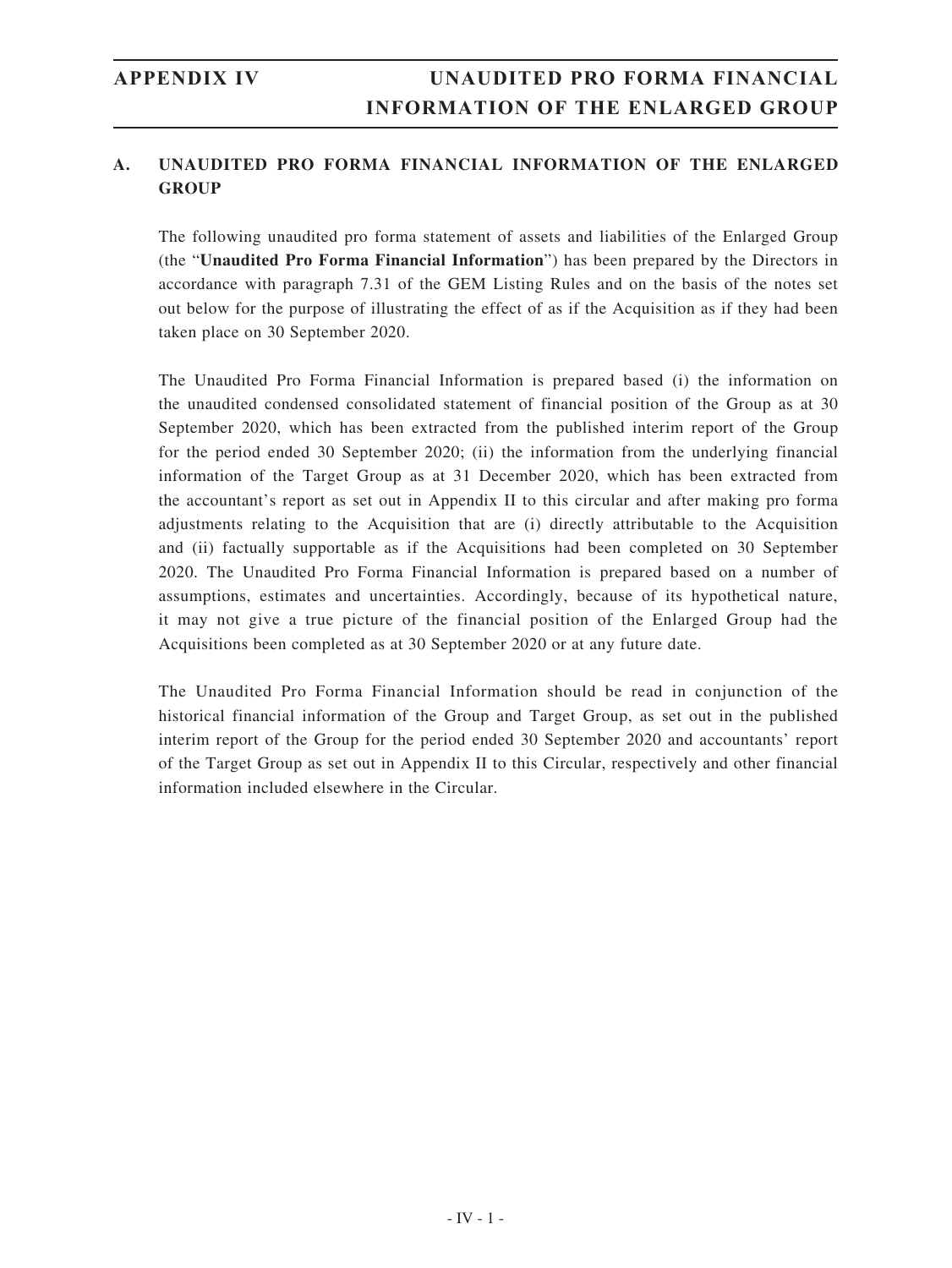## **UNAUDITED PRO FORMA STATEMENT OF ASSETS AND LIABILITIES OF THE ENLARGED GROUP**

|                               |                  | <b>The Target</b> |           |                       | The<br><b>Enlarged</b> |
|-------------------------------|------------------|-------------------|-----------|-----------------------|------------------------|
|                               | <b>The Group</b> | Group             |           |                       | Group                  |
|                               | as at 30         | as at 31          |           |                       | as at 30               |
|                               | September        | <b>December</b>   |           |                       | September              |
|                               | 2020             | 2020              |           | Pro forma adjustments | 2020                   |
|                               | HK\$'000         | HK\$'000          | HK\$'000  | HK\$'000              | HK\$'000               |
|                               | (Note 1)         | (Note 2)          | (Note 3)  | (Note 5)              |                        |
| <b>Non-current assets</b>     |                  |                   |           |                       |                        |
| Property, plant and equipment | 7,525            | 329               |           |                       | 7,854                  |
| Investment properties         | 834              | 15,465            | 4,535     |                       | 20,834                 |
| Goodwill                      | 56,237           |                   | 89,366    |                       | 145,603                |
| Interest in an associate      | 19,346           |                   | (19, 346) |                       |                        |
| Rental deposits               | 121              |                   |           |                       | 121                    |
| Right-of-use assets           |                  | 647               |           |                       | 647                    |
| Loan receivable               | 508              |                   |           |                       | 508                    |
|                               | 84,571           | 16,441            |           |                       | 175,567                |
| <b>Current assets</b>         |                  |                   |           |                       |                        |
| Inventories                   | 729              |                   |           |                       | 729                    |
| Trade and other receivables   | 14,106           | 9,544             |           |                       | 23,650                 |
| Amount due from associates    | 6,018            |                   |           |                       | 6,018                  |
| Amount due from a director    |                  | 29,000            | (29,000)  |                       |                        |
| Loan receivables              | 55,661           |                   |           |                       | 55,661                 |
| Cash and cash equivalents     | 42,252           | 6,644             | (10,000)  |                       | 38,896                 |
| Tax recoverable               | 9                |                   |           |                       | 9                      |
|                               | 118,775          | 45,188            |           |                       | 124,963                |
| <b>Current liabilities</b>    |                  |                   |           |                       |                        |
| Trade and other payables      | 46,951           | 12,210            |           | 1,500                 | 60,661                 |
| Other borrowings              |                  | 11,220            |           |                       | 11,220                 |
| Lease liabilities             | 890              | 424               |           |                       | 1,314                  |
| Tax payable                   | 7,390            | 4,998             |           |                       | 12,388                 |
| Contract liabilities          | 3,075            | 10,159            |           |                       | 13,234                 |
| Deferred revenue              | 31,190           |                   |           |                       | 31,190                 |
|                               | 89,496           | 39,011            |           |                       | 130,007                |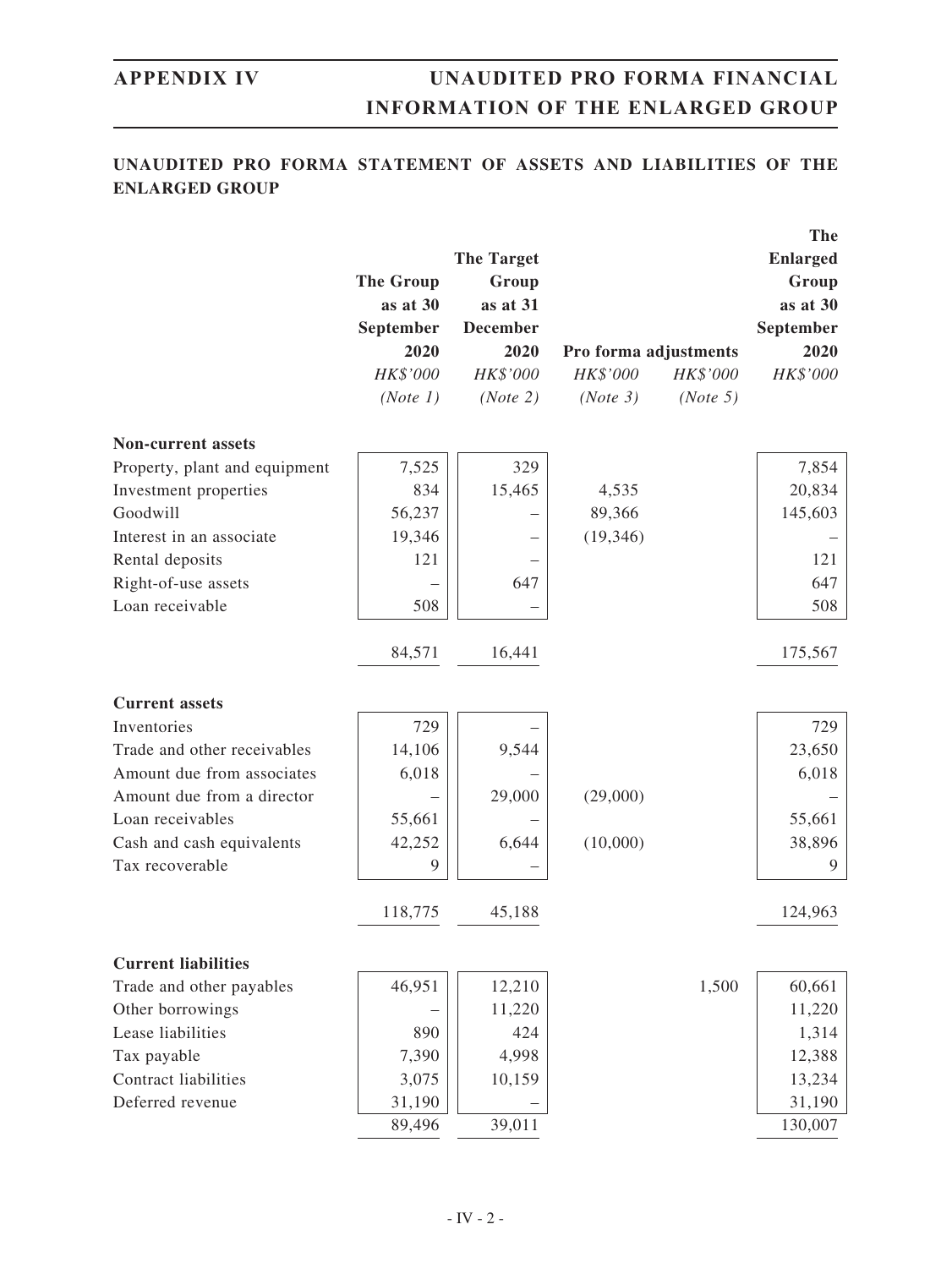|                                  |                  |                   |                       |          | The             |
|----------------------------------|------------------|-------------------|-----------------------|----------|-----------------|
|                                  |                  | <b>The Target</b> |                       |          | <b>Enlarged</b> |
|                                  | <b>The Group</b> | Group             |                       |          | Group           |
|                                  | as at 30         | as at 31          |                       |          | as at 30        |
|                                  | September        | <b>December</b>   |                       |          | September       |
|                                  | 2020             | 2020              | Pro forma adjustments |          | 2020            |
|                                  | HK\$'000         | HK\$'000          | HK\$'000              | HK\$'000 | HK\$'000        |
|                                  | (Note 1)         | (Note 2)          | (Note 3)              | (Note 5) |                 |
| Net current assets/(liabilities) | 29,279           | 6,177             |                       |          | (5,044)         |
| <b>Non-current liabilities</b>   |                  |                   |                       |          |                 |
| <b>Lease liabilities</b>         | 2,374            | 227               |                       |          | 2,601           |
| Deferred tax liabilities         | 122              | 26                |                       |          | 148             |
| Loans from a shareholder         | 8,265            |                   |                       |          | 8,265           |
| Promissory note payable          | 40,000           |                   | 41,000                |          | 81,000          |
|                                  | 50,761           | 253               |                       |          | 92,014          |
| <b>Net Assets</b>                | 63,089           | 22,365            |                       |          | 76,759          |

*Notes:*

- 1. Figures are extracted from the unaudited condensed consolidated statement of financial position of the Group as at 30 September 2020 as set out in the published interim report for the period ended 30 September 2020.
- 2. Figures are extracted from the audited statement of financial position of the Target Group as at 31 December 2020 as set out in Appendix II to this Circular, which have been prepared under HKFRSs and using accounting policies materially consistent with those of the Group.
- 3. The adjustment represents the acquisition of the entire issued share capital of the Target Company. Pursuant to the Provisional Sale and Purchase Agreement dated 27 October 2020, the Group has conditionally agreed to acquire 70% of the issued share capital of Target Company for a consideration amounted to HK\$80,000,000, which is to be satisfied by the following:
	- (a) as to HK\$41,000,000, by the issuance of the Promissory Note by the Purchaser to the Vendor;
	- (b) as to HK\$29,000,000, being the aggregate amount of the Assumed Liabilities, which will be assumed by the Purchaser upon the completion; and
	- (c) as to HK\$10,000,000 by cash.

After the acquisition, the identifiable assets and liabilities of the Target Group will be accounted for in the consolidated financial statements of the Enlarged Group at fair value in accordance with Hong Kong Financial Reporting Standard 3 (Revised) "Business Combination". The amounts of goodwill and fair value of the identifiable assets and liabilities of the Target Group are subject to change upon the completion of the Acquisition. Consequently, it will be likely to result in a different amounts than those stated in this pro forma financial information.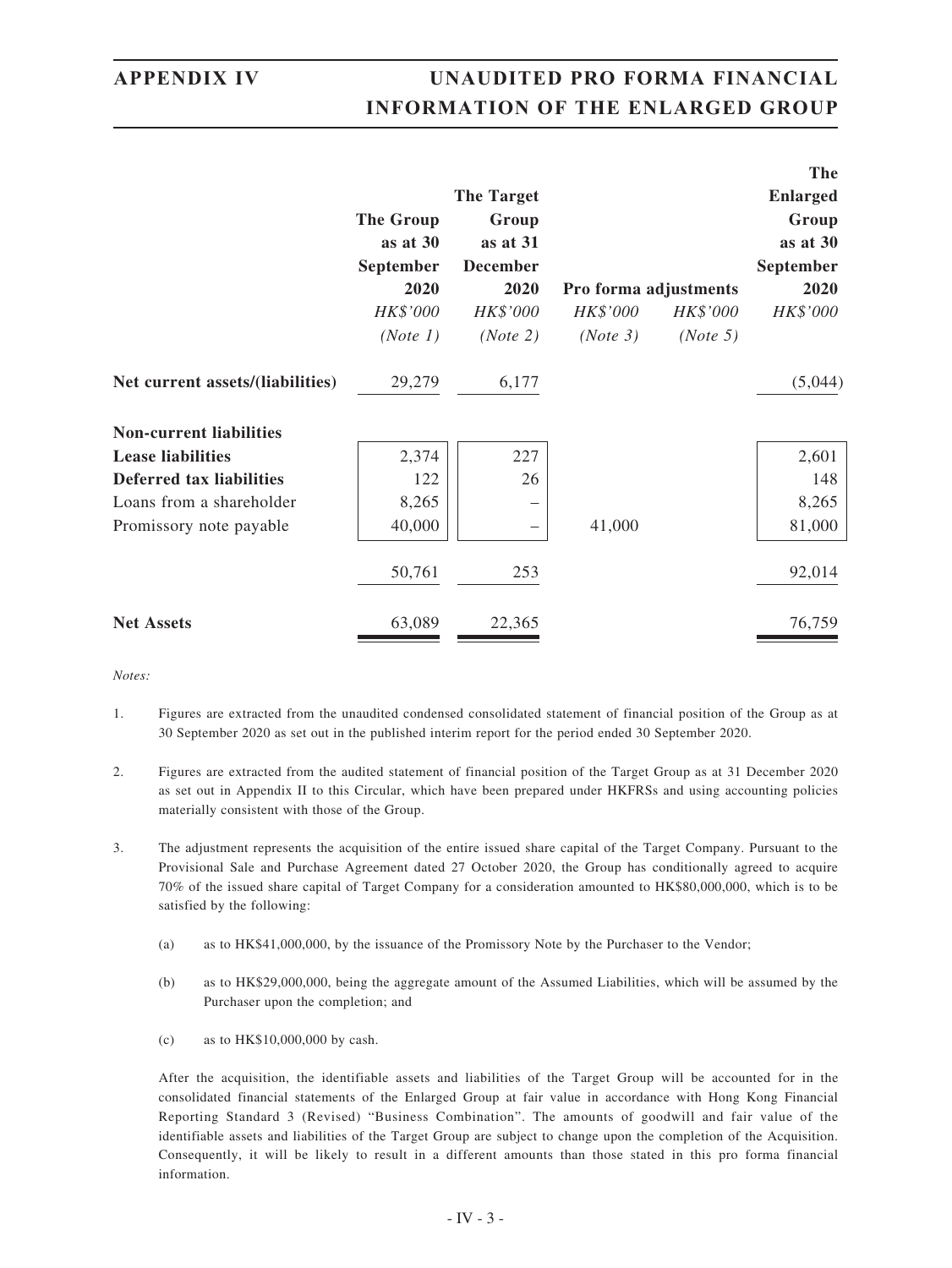Goodwill is arrived from the following:

|                                                                                  | <b>HKD'000</b> | <i>HKD'000</i> |
|----------------------------------------------------------------------------------|----------------|----------------|
|                                                                                  |                |                |
| Book value of the previously held interest in the Target Group <i>(note (i))</i> | 19.346         |                |
| Remeasured fair value of the previously held interest <i>(note (i))</i>          | 16,740         |                |
| Acquisition date fair value of the previously held interests                     |                | 36,086         |
| Consideration                                                                    |                | 80,000         |
| Less: Fair value of net assets to be acquired <i>(note (ii))</i>                 |                | (26,900)       |
| Goodwill                                                                         |                | 89.186         |

- *Note (i):* For step acquisition, HKFRS 3 requires that the acquirer shall remeasure its previously held equity interest in the acquirer at its acquisition-date fair value and recognise the resulting gain or loss. For the purpose of the unaudited pro forma financial information, the acquisition-date fair value of the Group's previously held equity interest in the Target Group is determined to be approximately HKD36,086,000 by reference to the Target Group's enterprise value as at 13 November 2020 as appraised by an independent valuer. The resulting gain from deemed disposal of interest in associate is amounted to approximately HKD16,740,000.
- *Note (ii):* For the purpose of the unaudited pro forma financial information, the acquisition-date fair value of the 100% equity interest in the Target Group is determined to be approximately HKD26,900,000 by reference to the net asset value of the Target Group as at 31 December 2020 and the valuation report of the Property as set out in Appendix VI.

Goodwill represents the excess of (i) the aggregate of the fair value of the consideration transferred, the amount of any non-controlling interest in the acquiree, if any, and the fair value of the Group's previously held equity interest in the acquiree; over (ii) the net fair value of the acquiree's identifiable assets and liabilities measured as at the acquisition date.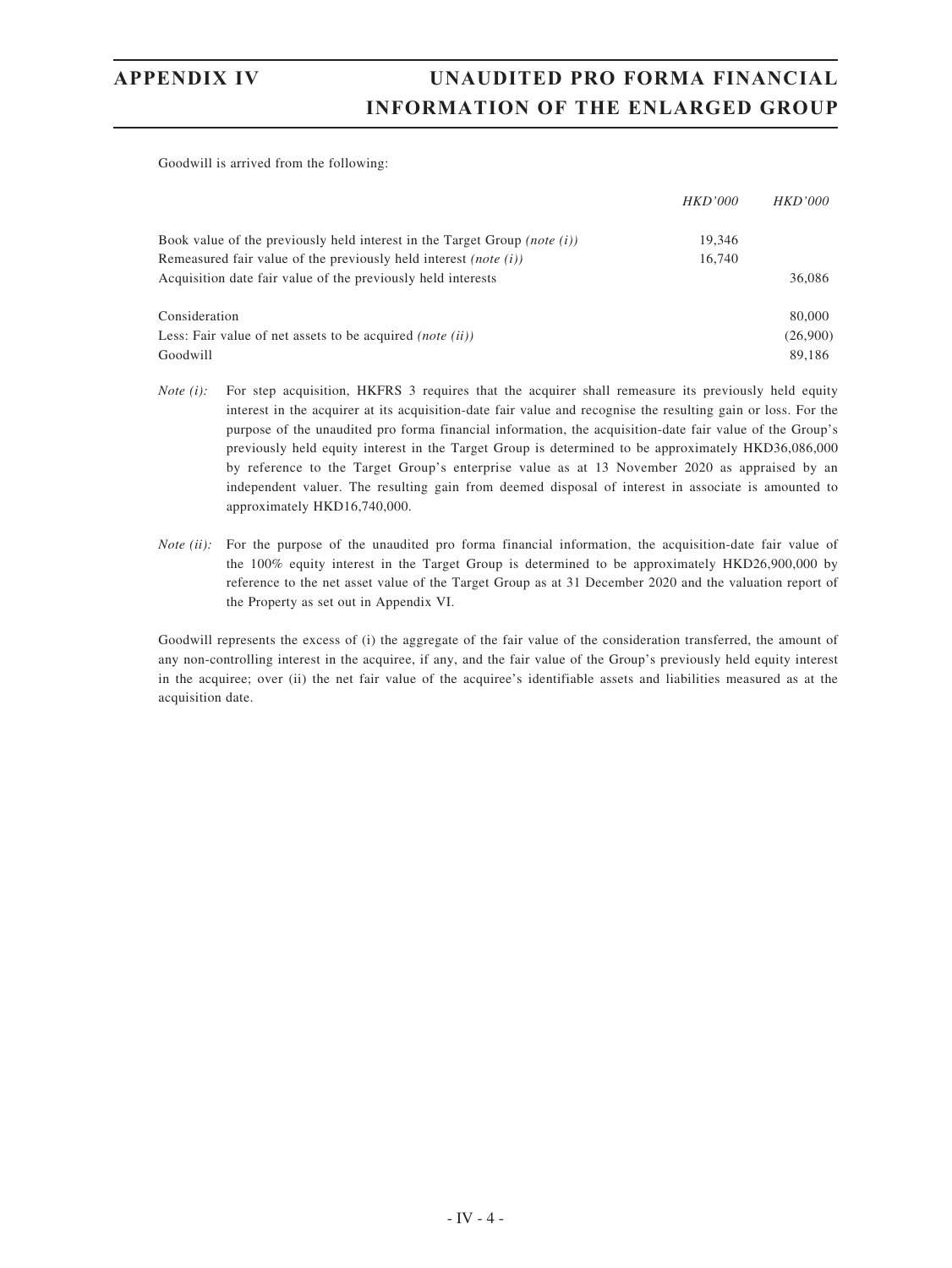In accordance with HKFRS 3 *Business Combination*, the acquirer shall measure all the identifiable assets acquired and liabilities assumed at fair value. The disclosed HK\$26.9 million represented the fair value of 100% equity interest of the Target Group and the calculation are as follow:

|                                             | <i>Note</i> $(i)$ |                                  |  |
|---------------------------------------------|-------------------|----------------------------------|--|
|                                             | Carrying          | Fair value                       |  |
|                                             | value as at       | as at<br>31 December 31 December |  |
|                                             |                   |                                  |  |
|                                             | 2020              | 2020                             |  |
|                                             | <b>HKD'000</b>    | <b>HKD'000</b>                   |  |
| <b>Non-current assets</b>                   |                   |                                  |  |
| Property, plant and equipment               | 329               | 329                              |  |
| Investment property                         | 15,465            | 20,000                           |  |
|                                             |                   | <i>Note</i> $(ii)$               |  |
| Right of use assets                         | 647               | 647                              |  |
| <b>Current assets</b>                       |                   |                                  |  |
| Other receivables, deposits and prepayments | 9,544             | 9,544                            |  |
| Amount due from a director                  | 29,000            | 29,000                           |  |
| Cash and cash equivalents                   | 6,644             | 6,644                            |  |
| <b>Current liabilities</b>                  |                   |                                  |  |
| Other payables and accruals                 | 12,210            | 12,210                           |  |
| <b>Borrowings</b>                           | 11,220            | 11,220                           |  |
| Lease liabilities                           | 424               | 424                              |  |
| Tax payable                                 | 4,998             | 4,998                            |  |
| <b>Contract Liabilities</b>                 | 10,159            | 10,159                           |  |
| <b>Non-current liabilities</b>              |                   |                                  |  |
| Lease liabilities                           | 227               | 227                              |  |
| Deferred tax liabilities                    | 26                | 26                               |  |
| <b>Net Asset</b>                            | 22,365            | 26,900                           |  |

*Notes:*

(i) In accordance with HKFRS 3 Business Combination, the acquirer shall measure the identifiable assets acquired and liabilities assumed at their acquisition-date fair values.

The Group measures its investment properties at fair value at the acquisition date. Fair value is the price that would be received to sell an asset or paid to transfer a liability in an orderly transaction between market participants at the measurement date. The fair value measurement is based on the presumption that the transaction to sell the asset or transfer the liability takes place either in the principal market for the asset or liability, or in the absence of a principal market, in the most advantageous market for the asset or liability. The principal or the most advantageous market must be accessible by the Group. The fair value of an asset or a liability is measured using the assumptions that market participants would use when pricing the asset or liability, assuming that market participants act in their economic best interest.

A fair value measurement of a non-financial asset takes into account a market participant's ability to generate economic benefits by using the asset in its highest and best use or by selling it to another market participant that would use the asset in its highest and best use.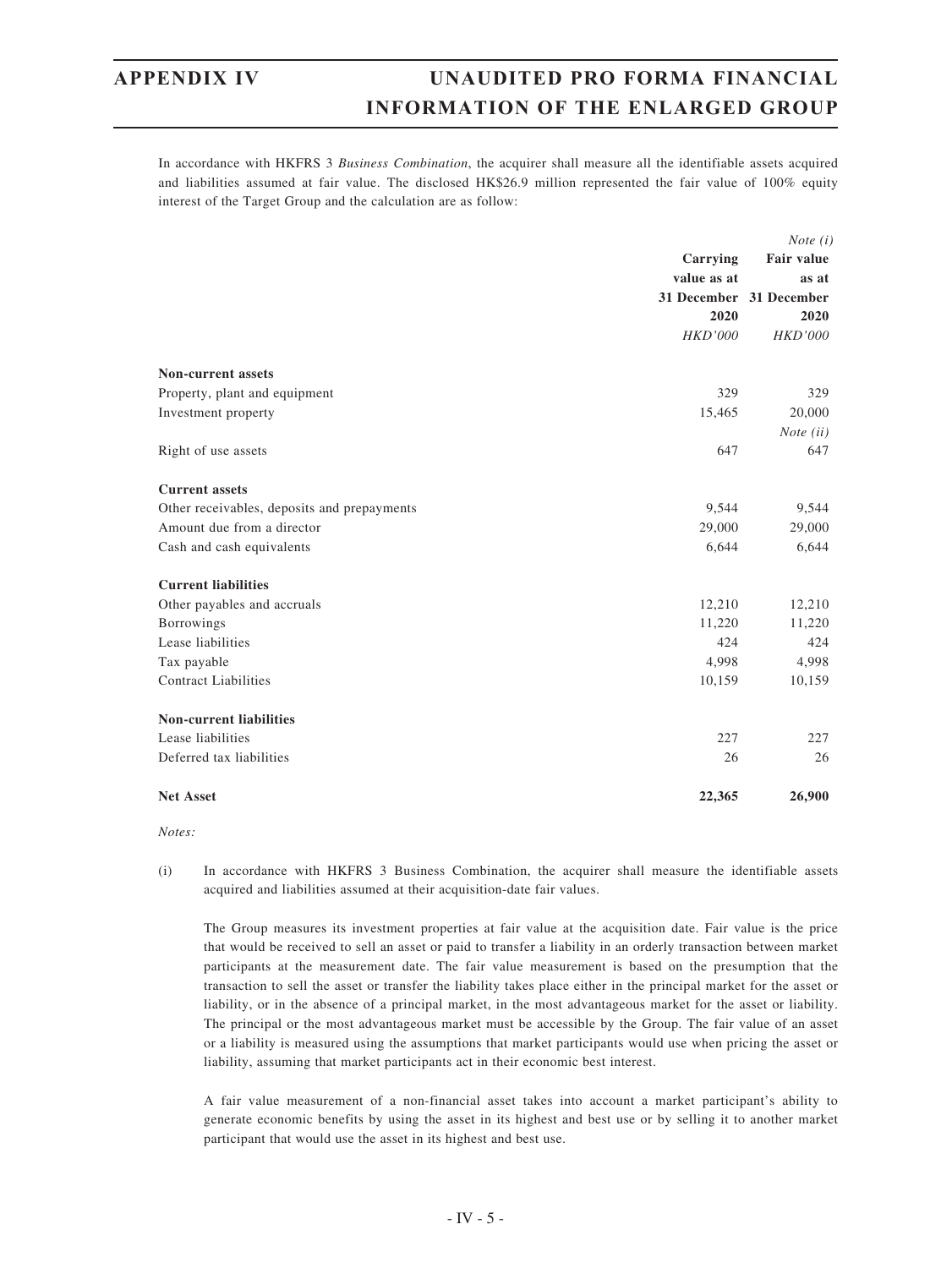The Group uses valuation techniques that are appropriate in the circumstances and for which sufficient data are available to measure fair value, maximising the use of relevant observable inputs and minimising the use of unobservable inputs.

All assets and liabilities for which fair value is measured or disclosed in the financial statements are categorized within the fair value hierarchy, described as follows, based on the lowest level input that is significant to the fair value measurement as a whole:

Level 1 – based on quoted prices (unadjusted) in active markets for identical assets or liabilities

Level 2 – based on valuation techniques for which the lowest level input that is significant to the fair value measurement is observable, either directly or indirectly

Level 3 – based on valuation techniques for which the lowest level input that is significant to the fair value measurement is unobservable

For assets and liabilities that are recognised in the financial statements on a recurring basis, the Group determines whether transfers have occurred between levels in the hierarchy by reassessing categorisation (based on the lowest level input that is significant to the fair value measurement as a whole) at the acquisition date.

(ii) Since the investment property is measured using cost model by the Target Group, the fair value of the investment property is determined with reference to the valuation report issued by Ravia Global Appraisals Advisory Limited as set out in Appendix VI of the circular.

The Board determined the recoverable amount of cash generating unit for the Target Group to be approximately HK\$138,000,000. The Board had used cash flows projection based on financial budgets which covered a 5 years period, and incorporated therein, a discount rate of 16% in addition, those expected cash flows beyond 5-year period contains a constant growth rate of 5%, this growth rate is based on the historical record of the Target Group for the 3 years ended 31 December 2020.

Taking reference from (i) the recoverable amount of cash generating unit for the Target Group; (ii) the valuation report performed by Ravia Global Appraisal Advisory Limited for the valuation of 70% equity interest of the Target Group as of 31 December 2020; and (iii) the historical financial performance of the Target Group for the 3 years ended 31 December 2020, the Board considers that there is no impairment on the goodwill in relation to the Acquisition.

McM (HK) CPA Limited represented that based on their review, nothing has come to their attention that causes them to believe that the impairment assessment on the Goodwill made by the Board and its basis, is unreasonable.

The Company's auditors will adopt consistent accounting policies, principal assumptions and valuation method (as used in the pro forma financial information) to assess the impairment of the Enlarged Group's goodwill in the Company's future financial statements.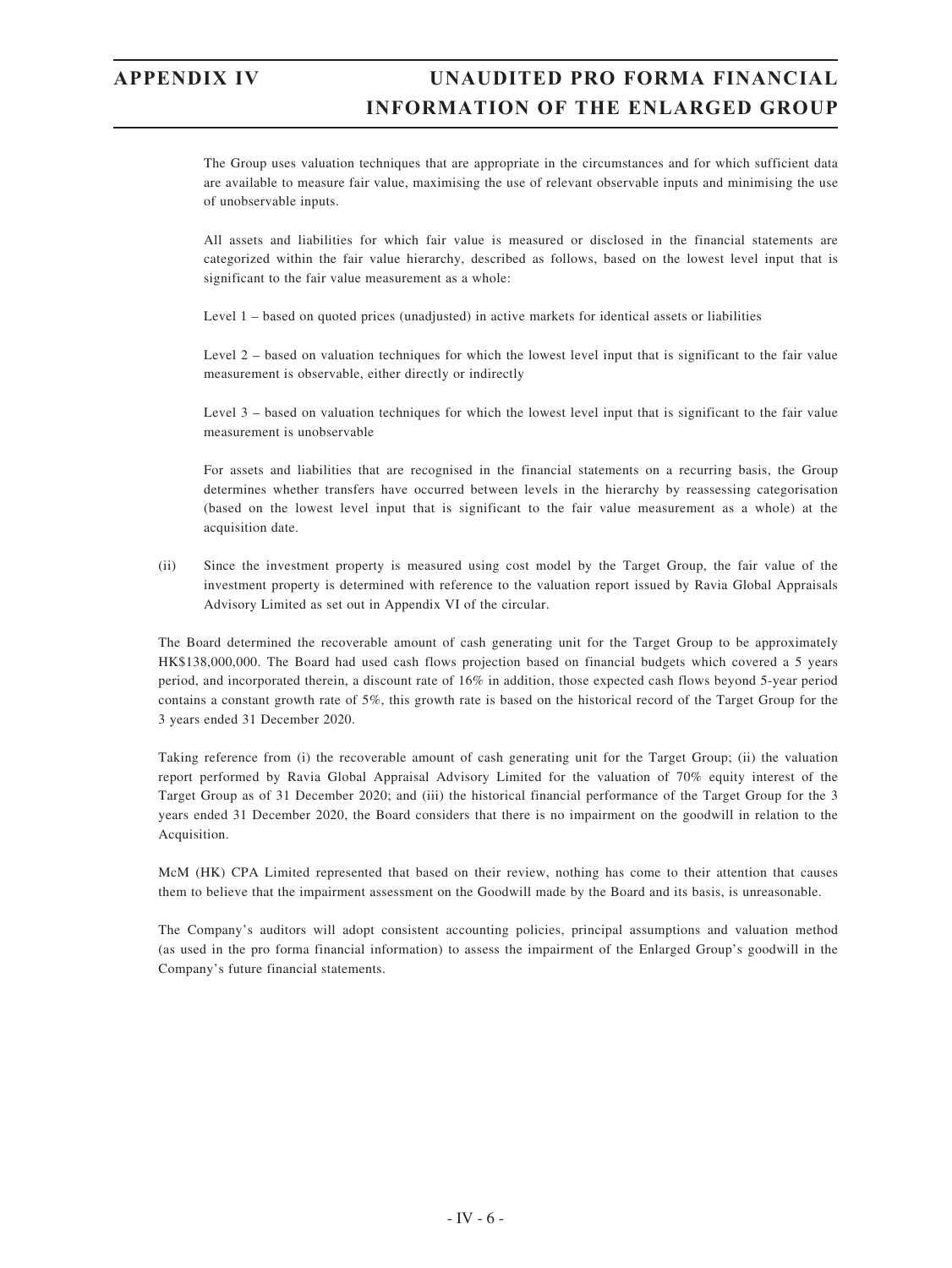#### **4. Profit guarantee and compensation**

Pursuant to the Agreement, the Vendor has irrevocably and unconditionally guaranteed to the Purchaser that the audited net profit after tax of the Target Group for the 12-month period from 1 April 2020 to 31 March 2021 (the "**Profit Guarantee Period**") as shown on its audited consolidated financial statements to be prepared in accordance with the HKFRS shall be no less than HK\$17,000,000 (the "**Guaranteed Profits**").

If the actual audited consolidated net profit after tax of the Target Group for the Profit Guarantee Period as shown on its audited consolidated financial statements to be prepared in accordance with HKFRS (the "**Actual Profits**") shall be less than the Guaranteed Profits, the Vendor shall compensate the Purchaser with an amount in respect of the shortfall calculated according to the following formula (the "**Compensation Sum**"):

> Compensation Sum  $=$  -(Guaranteed Profits – Actual Profits) x Consideration Guaranteed Profits

If the Actual Profit is less than the relevant Guaranteed Profit, the Vendors shall compensate the Company with an amount (the "**Compensation Sum**") subject to conditions as set out in paragraphs headed "Profit Guarantee" as set out in "Letter from the Board" to this circular.

- 5. The adjustment represents the estimated acquisition cost (including property stamp duties and agent commission) and other legal and professional fees in relation to the Acquisition of approximately HK\$160,000 and HK\$1,340,000, respectively. This adjustment is not expected to have a continuing financial effect on the Enlarged Group.
- 6. Except for the Acquisitions and provision of estimated amount paid for stamp duties and related expenses and legal and professional fees, no adjustment has been made to reflect any trading result or other transactions of the Enlarged Group entered into subsequent to 30 September 2020.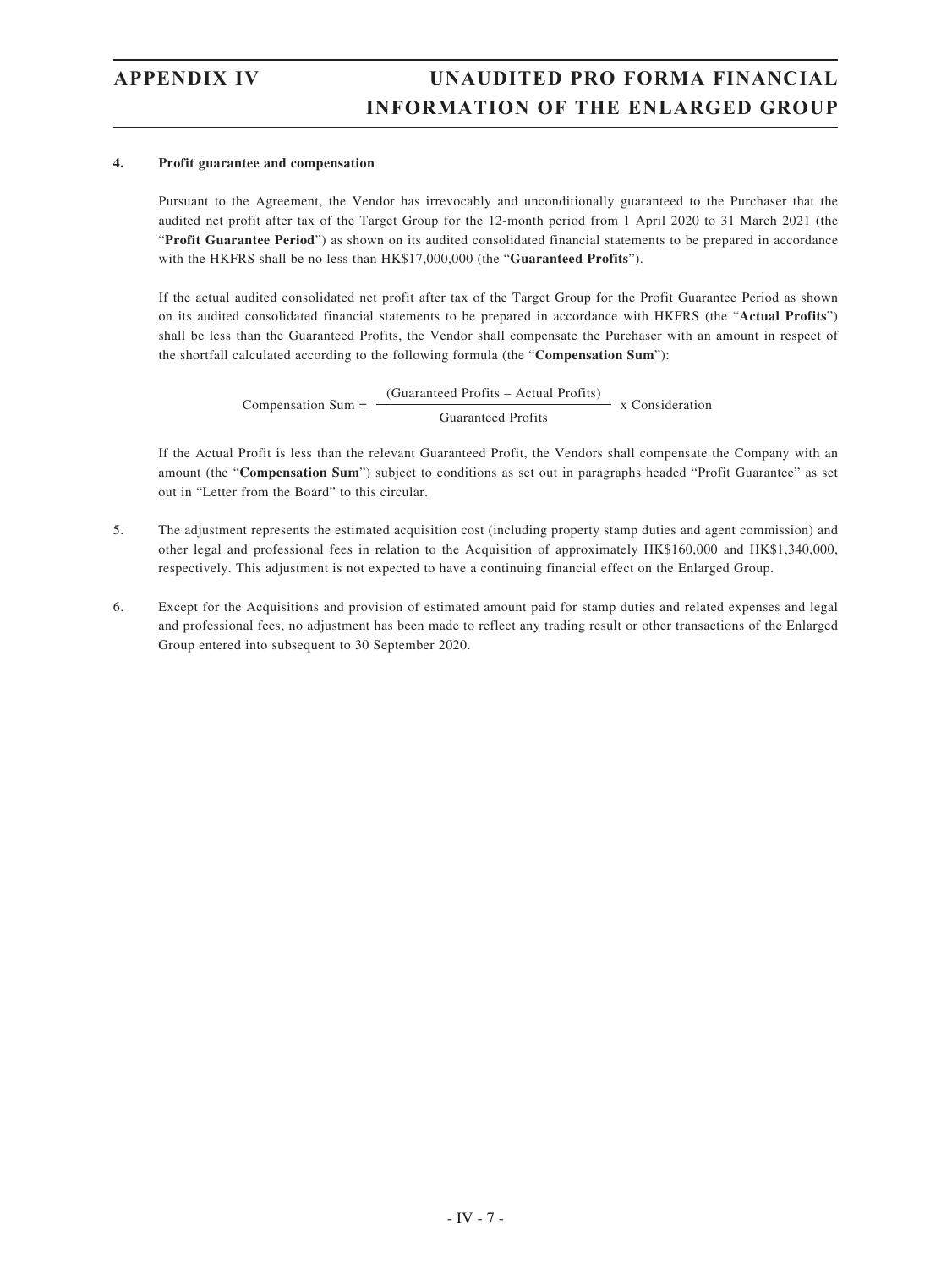### **B. ASSURANCE REPORT ON UNAUDITED PRO FORMA FINANCIAL INFORMATION**

### **INDEPENDENT REPORTING ACCOUNTANT'S ASSURANCE REPORT ON THE COMPILATION OF UNAUDITED PRO FORMA FINANCIAL INFORMATION**

#### **To the Directors of L & A International Holdings Limited**

We have completed our assurance engagement to report on the compilation of unaudited pro forma financial information of L & A International Holdings Limited (the "**Company**") and its subsidiaries (collectively the "**Group**") and Prestige Concord Limited (the "**Target Company**") and its subsidiaries (collectively the "**Target Group**") (collectively the "**Enlarged Group**") by the directors of the Company (the "**Directors**") for illustrative purposes only. The unaudited pro forma financial information consists of the unaudited pro forma statement of assets and liabilities as at 30 September 2020 and related notes (the "**Unaudited Pro Forma Financial Information**") as set out on pages IV-1 to IV-4 of the circular issued by the Company dated 15 March 2021 (the "**Circular**"), in connection with the proposed acquisition of the entire issued shares in and shareholders' debts due by the Target Company (the "**Proposed Acquisition**"). The applicable criteria on the basis of which the Directors have compiled the Unaudited Pro Forma Financial Information are described on pages IV-1 to IV-4 of the Circular.

The Unaudited Pro Forma Financial Information has been compiled by the Directors to illustrate the impact of the proposed acquisition on the Group's financial position as at 30 September 2020 as if the Proposed Acquisition had taken place at 30 September 2020. As part of the process, information about the Group's financial position has been extracted from the Group's financial statements for the period ended 30 September 2020, on which an interim report has been published.

#### **Directors' responsibility for the unaudited pro forma financial information**

The Directors are responsible for compiling the unaudited pro forma financial information in accordance with paragraph 7.31 of the Rules Governing the Listing of Securities on GEM of The Stock Exchange of Hong Kong Limited (the "**GEM Rules**") and with reference to Accounting Guideline 7, "Preparation of Pro Forma Financial Information for Inclusion in Investment Circulars" ("**AG 7**") issued by the Hong Kong Institute of Certified Public Accountants ("**HKICPA**").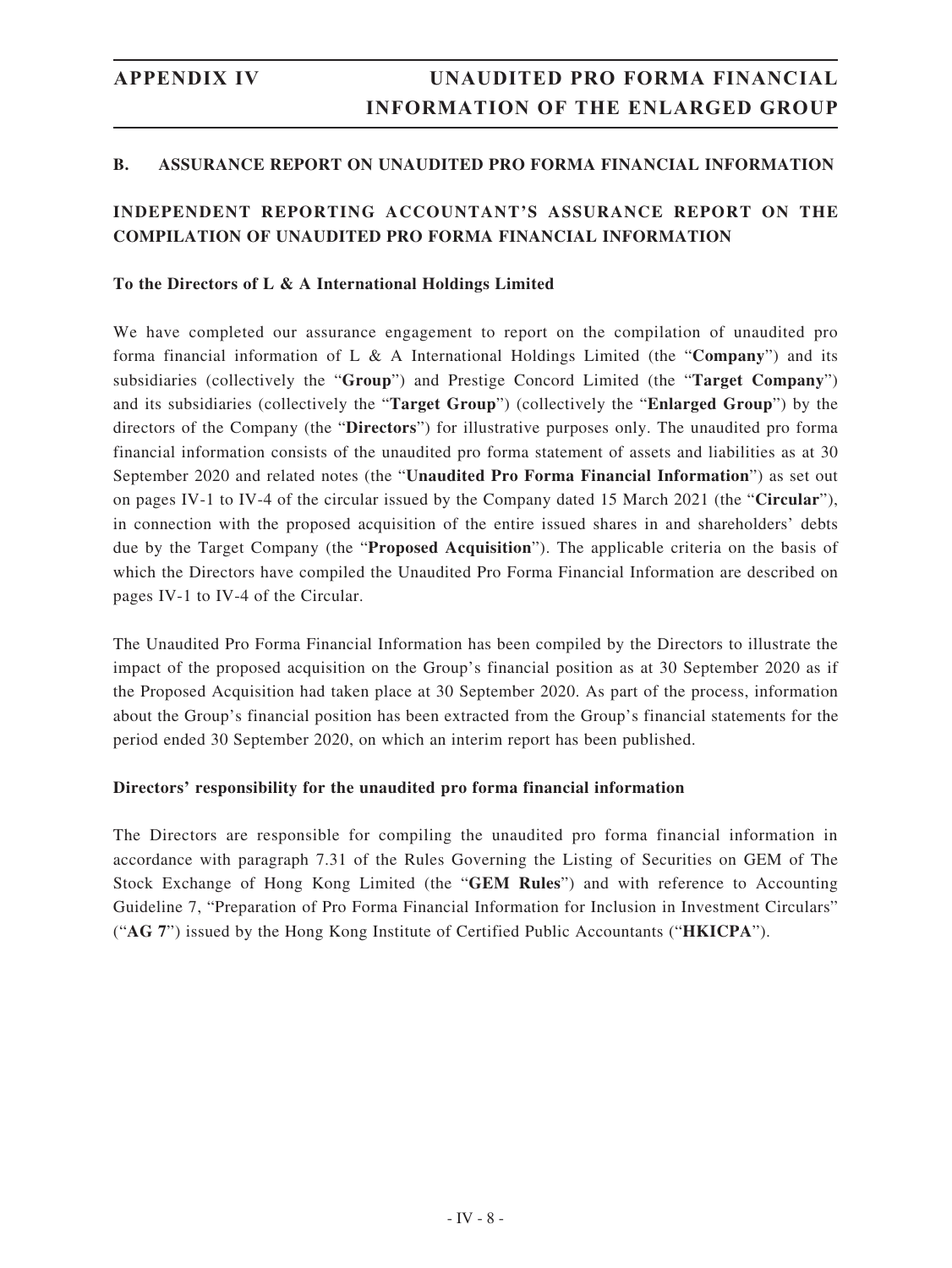#### **Our independence and quality control**

We have complied with the independence and other ethical requirements of the Code of Ethics for Professional Accountants issued by the HKICPA, which is founded on fundamental principles of integrity, objectivity, professional competence and due care, confidentiality and professional behavior.

Our firm applies Hong Kong Standard on Quality Control 1 "Quality Control for Firms that Perform Audits and Reviews of Financial Statements, and Other Assurance and Related Services Engagements" and accordingly maintains a comprehensive system of quality control including documented policies and procedures regarding compliance with ethical requirements, professional standards and applicable legal and regulatory requirements.

#### **Reporting accountants' responsibilities**

Our responsibility is to express an opinion, as required by paragraph 7.31 (7) of the GEM Rules, on the unaudited pro forma financial information and to report our opinion to you. We do not accept any responsibility for any reports previously given by us on any financial information used in the compilation of the unaudited pro forma financial information beyond that owed to those to whom those reports were addressed by us at the dates of their issue.

We conducted our engagement in accordance with Hong Kong Standard on Assurance Engagements 3420 "Assurance Engagements to Report on the Compilation of Pro Forma Financial Information Included in a Prospectus", issued by the HKICPA. This standard requires that the reporting accountants plan and perform procedures to obtain reasonable assurance about whether the directors have compiled the unaudited pro forma financial information in accordance with paragraph 7.31 of the GEM Rules and with reference to AG 7 issued by the HKICPA.

For purposes of this engagement, we are not responsible for updating or reissuing any reports or opinions on any historical financial information used in compiling the unaudited pro forma financial information, nor have we, in the course of this engagement, performed an audit or review of the financial information used in compiling the unaudited pro forma financial information.

The purpose of unaudited pro forma financial information included in an investment circular is solely to illustrate the impact of a significant event or transaction on unadjusted financial information of the Company as if the event had occurred or the transaction had been undertaken at an earlier date selected for purposes of the illustration. Accordingly, we do not provide any assurance that the actual outcome of the event or transaction at 30 September 2020 would have been as presented.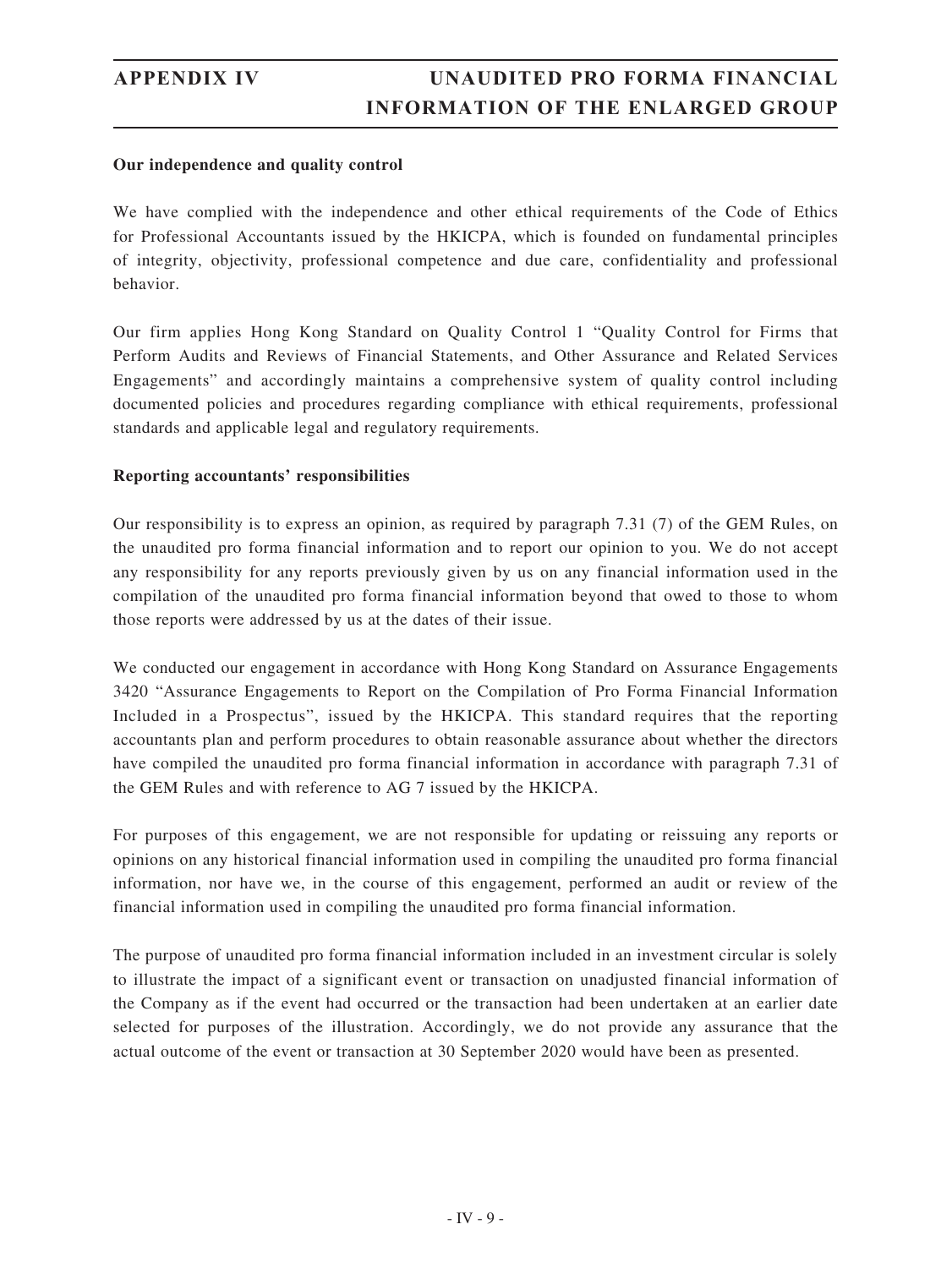A reasonable assurance engagement to report on whether the unaudited pro forma financial information has been properly compiled on the basis of the applicable criteria involves performing procedures to assess whether the applicable criteria used by the Directors in the compilation of the unaudited pro forma financial information provide a reasonable basis for presenting the significant effects directly attributable to the event or transaction, and to obtain sufficient appropriate evidence about whether:

- the related unaudited pro forma adjustments give appropriate effect to those criteria; and
- the unaudited pro forma financial information reflects the proper application of those adjustments to the unadjusted financial information.

The procedures selected depend on the reporting accountants' judgment, having regard to the reporting accountants' understanding of the nature of the Group, the event or transaction in respect of which the unaudited pro forma financial information has been compiled, and other relevant engagement circumstances.

The engagement also involves evaluating the overall presentation of the unaudited pro forma financial information.

We believe that the evidence we have obtained is sufficient and appropriate to provide a basis for our opinion.

#### **Opinion**

In our opinion:

- (a) the unaudited pro forma financial information has been properly compiled on the basis stated;
- (b) such basis is consistent with the accounting policies of the Group; and
- (c) the adjustments are appropriate for the purposes of the unaudited pro forma financial information as disclosed pursuant to paragraph 7.31 (1) of the GEM Rules.

### **McM (HK) CPA Limited**

*Certified Public Accountants (Practising)*

**Wong Ka Bo, Jimmy** Practising Certificate Number: P07560 15 March 2021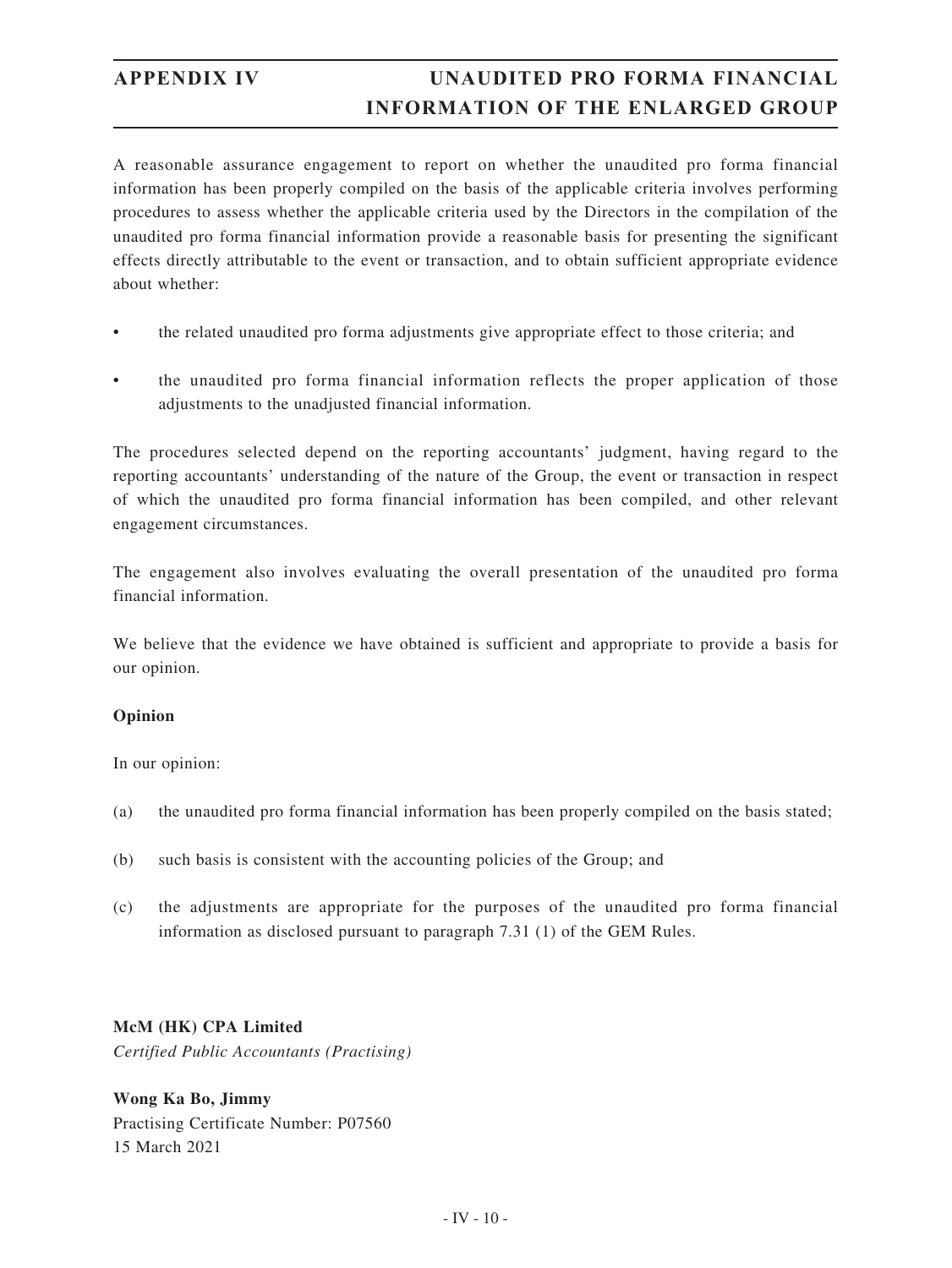*The following is the text of a letter and valuation report prepared for the purpose of incorporation in this circular received from Ravia Global Appraisal Advisory Limited, an independent valuer, in connection with its valuation as of 31 December 2020 on the 70% of share capital of the Target Company.*



17/F., 83 Wan Chai Road Wan Chai, Hong Kong. T: (852) 2811 1876 F: (852) 3007 8501 W: www.raviagroup.com E: general@raviagroup.com

15 March 2021

The Board of Directors **L & A International Holdings Limited** Unit No. D, 5th Floor Wing Hong Centre No. 18 Wing Hong Street Kowloon, Hong Kong

Dear Sirs/Madams,

#### **INSTRUCTIONS**

In accordance with the instructions from L & A International Holdings Limited (the "**Company**" or "**you**"), Ravia Global Appraisal Advisory Limited ("**Ravia**" or "**we**")") to perform a valuation of 70% equity interest of Prestige Concord Limited (the "**Target Company**") and its subsidiaries (collectively the "**Target Group**") as of 31 December 2020 (the "**Date of Valuation**").

This report states the purpose of valuation, basis of valuation, scope of work, limitations in scope of work, source of information, overview of the Target Group, overview of the industry, valuation methodology, adopted approach for the valuation of the Target Group, sensitivity analysis, major assumptions, limiting conditions, remarks and opinion of value.

### **1. PURPOSE OF VALUATION**

This report is prepared solely for the use of the directors and management of the Company. In addition, Ravia acknowledges that this report may be made available to the Company for public documentation purpose and used as reference on the Company's circular dated 15 March 2021 (the "**Circular**").

We will not accept any responsibility or liability to any third party to whom in respect of, or arising out of, the contents of this report may be shown. If others choose to rely in any way on the contents of this report they do so entirely at their own risk.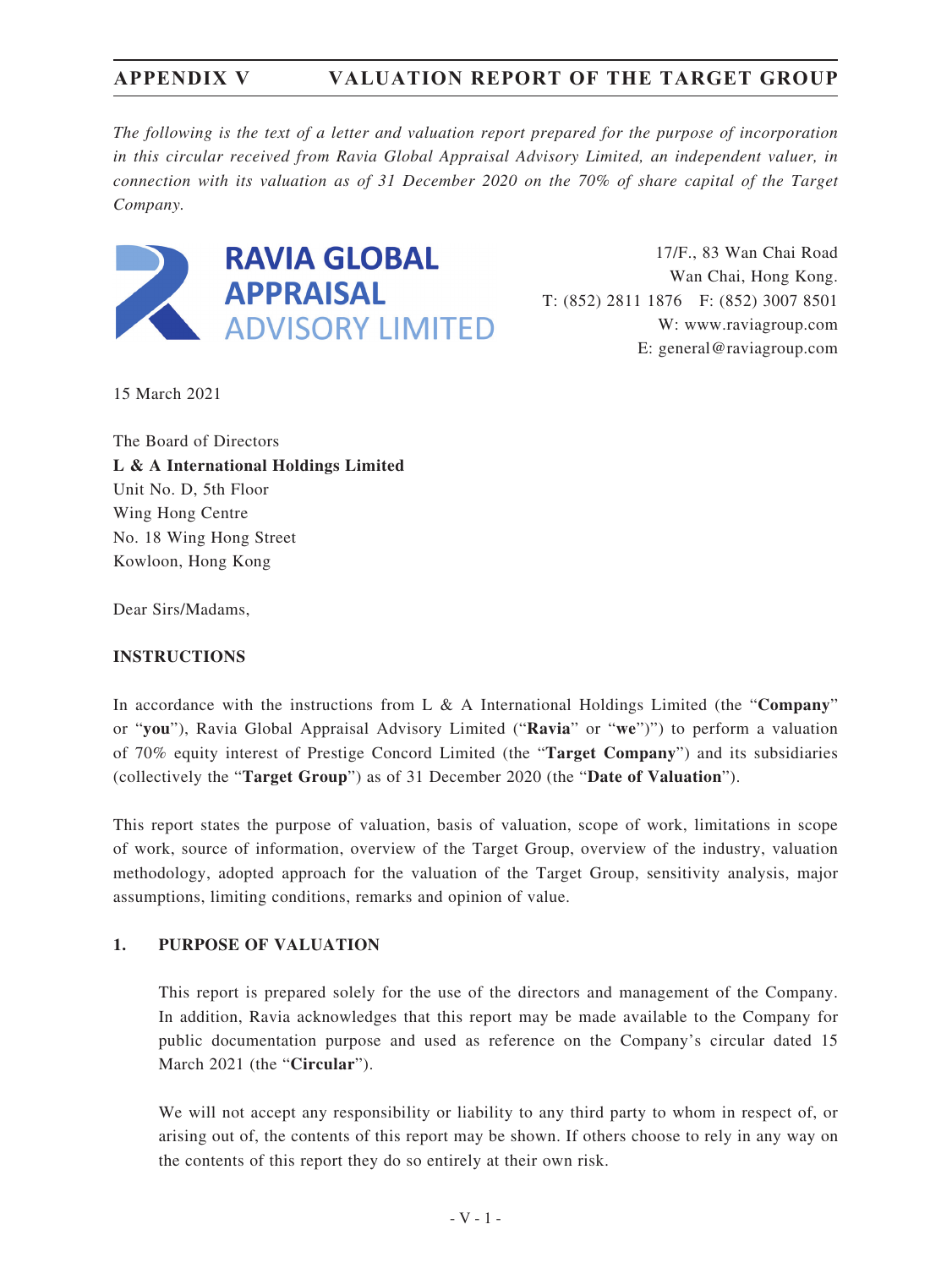### **2. BASIS OF VALUATION**

Our valuation is based on fair value, which is known as "the price that would be received to sell an asset or paid to transfer a liability in an orderly transaction between market participants at the measurement date".

### **3. SCOPE OF WORK**

Our valuation opinion is based on the assumptions stated herein and the information provided by the management of the Company, the management of the Target Group and/or their representative(s) (collectively the "**Management**"). In the course of our valuation work, we have conducted the following processes to evaluate the reasonableness of the adopted basis and assumptions provided:

- Discussed with the Management in relation to the background, development, operations, financial performance and other relevant information of the Target Group;
- Reviewed relevant financial information, operational information and other relevant data concerning the Target Group;
- Reviewed and discussed with the Management on the business development concerning the Target Group provided to us by the Management;
- Performed market research in relation to the economic outlook in general and the specific economic environment and market elements affecting the business, industry and market and obtained relevant statistical figures from public sources;
- Examined relevant basis and assumptions of both the financial and operational information of the Target Group, which were provided by the Management;
- Prepared a valuation model to derive the fair value of the Target Group; and
- Presented all relevant information on the scope of work, limitations in scope of work, source of information, overview of the Target Group, overview of the industry, valuation methodology, adopted approach for the valuation of the Target Group, sensitivity analysis, major assumptions, limiting conditions, remarks and opinion of value in this report.

We have no reason to believe that any material facts have been withheld from us. However, we do not warrant that our investigations have revealed all of the matters which an audit or more extensive examination might disclose.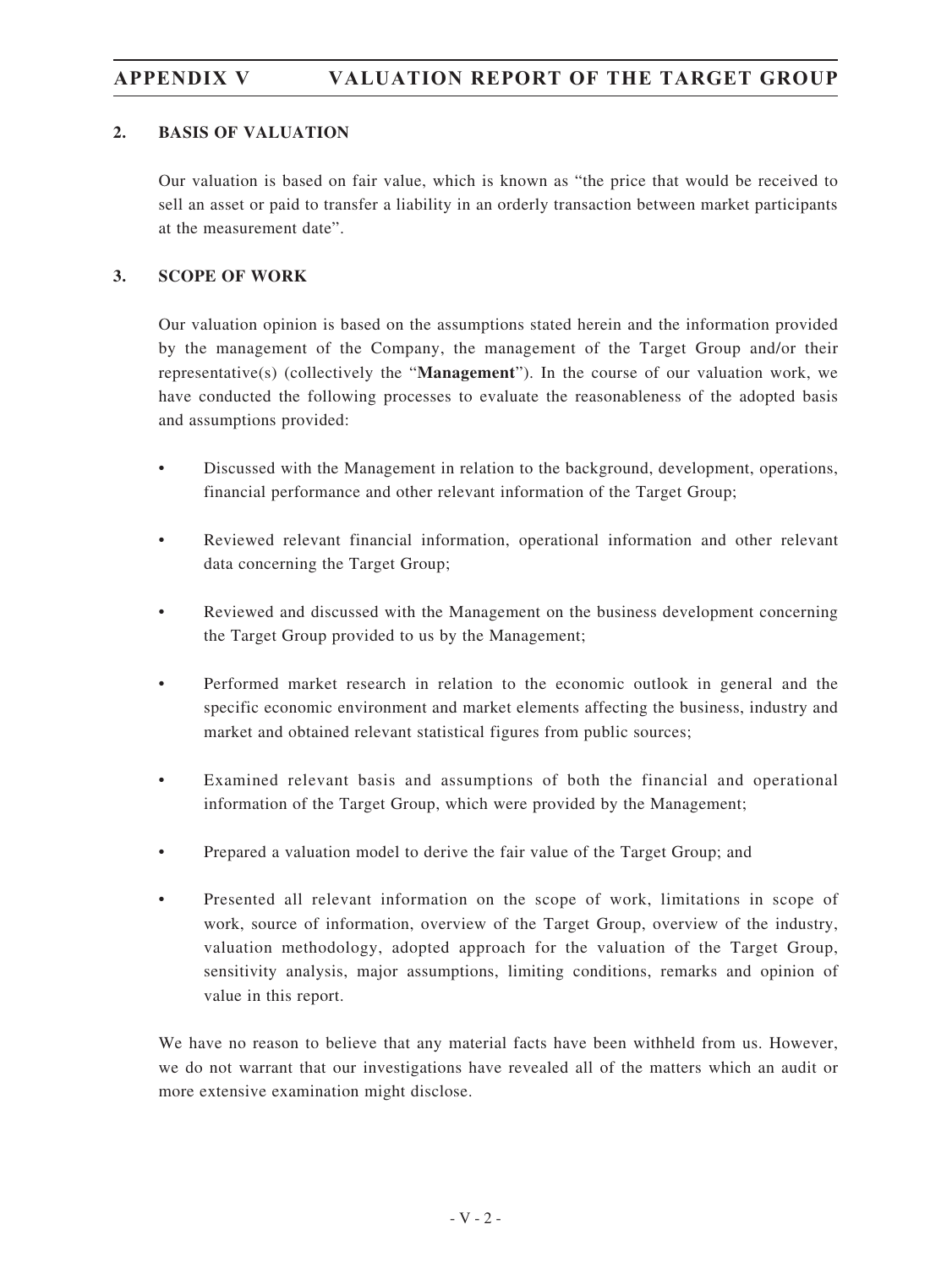#### **4. LIMITATIONS IN SCOPE OF WORK**

For the purpose of our valuation, we have been provided with the information in respect of the Target Group prepared by the Management. The valuation required the consideration of all relevant factors including, but not limited to, the following:

- In performing our services, we have relied on the accuracy of information provided by the Management with regards to the Target Group's financial information and business affairs as well as the outlook for the business. The procedures and enquiries undertaken by us in preparing this report do not include any verification work, nor do they constitute an examination made in accordance with generally accepted auditing standards. As such, we do not express an opinion or offer any forms of assurance regarding the accuracy, reasonableness, completeness or reliability of these information we are based;
- Information furnished by others, upon which all or portions of this report are based, is believed to be reliable. However, we did not independently verify the information and no warranty is given as to the accuracy of such information;
- The result of our work is dependent on the financial performance of the Target Group (see **Section 6 – Overview of the Target Group** for details). However, because events and circumstances frequently do not occur as expected, there will usually be differences between predicted and actual results, and those differences may be material. We take no responsibility for the achievement of predicted results;
- We have considered published market data and other public information, where appropriate, for which we are not responsible for their content and accuracy. Such information was obtained from sources such as Bloomberg and publicly available industry reports; and
- Our work has been conducted based on the information available as of the Date of Valuation and any subsequent information after the date of this report is not required to reflect in our work.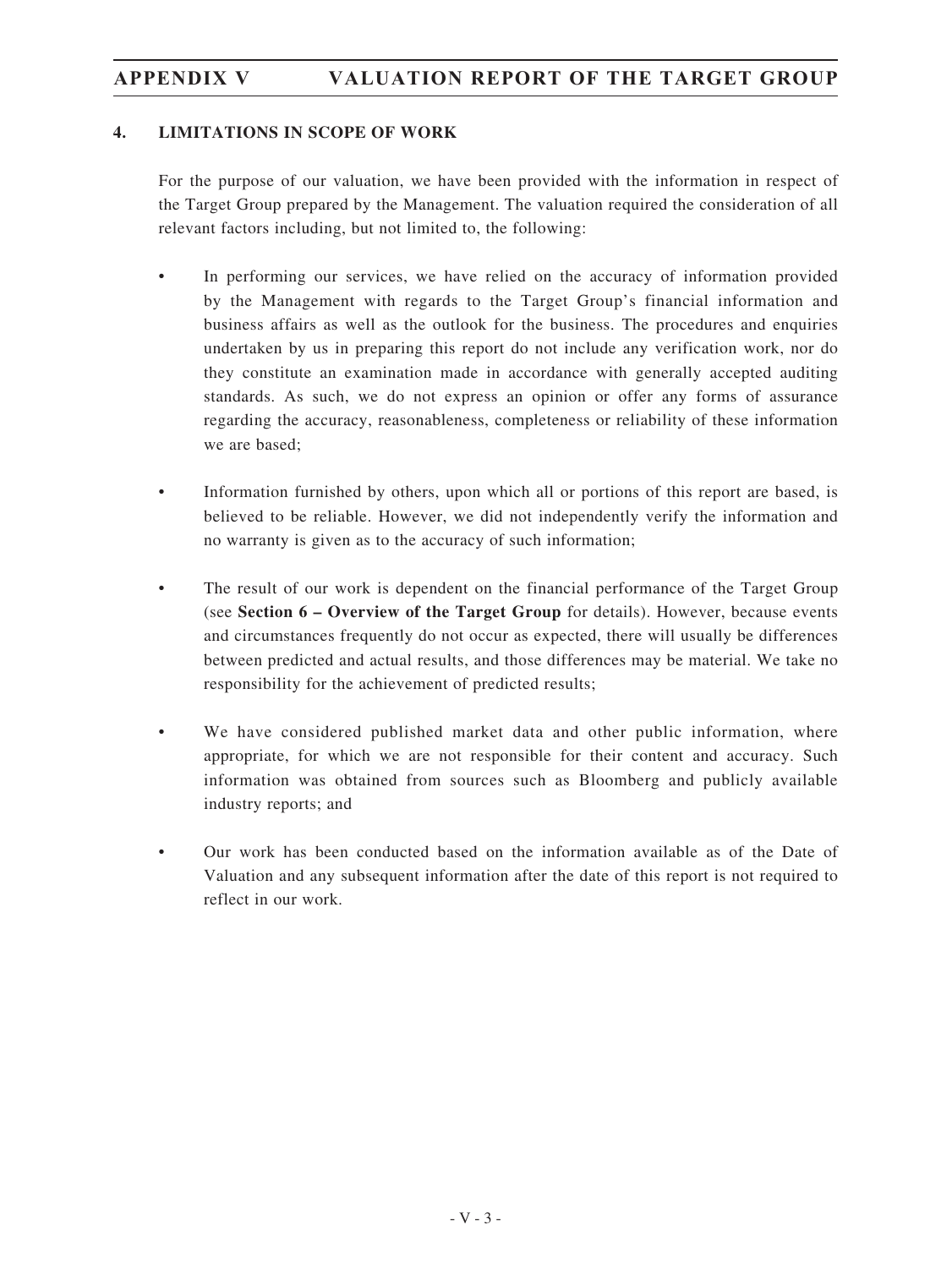### **5. SOURCES OF INFORMATION**

For the purpose of our valuation, we have been provided with the information in respect of the Target Group prepared by the Management. The valuation required the consideration of all relevant factors including, but not limited to, the following:

- Overall business descriptions, operations and development of the Target Group;
- Registrations, legal documents, permits and licenses related to the Target Group;
- The economic outlook in general and the specific economic environment and market elements affecting the Target Group, industry and market; and
- Bloomberg database, and other reliable sources of market data.

We have also conducted research from public sources to assess the reasonableness and fairness of information provided. We have assumed the accuracy of information provided and relied to a considerable extent on such information in arriving at our opinion.

#### **6. OVERVIEW OF THE TARGET GROUP**

According to the Management, the Target Group is principally engaged in provision of seminars in Hong Kong and it has generated net profit after tax of approximately HKD18.6 million for the year ended 31 December 2020.

According to the vendor, the Target Group's profit guarantee is HKD17 million of the net profit after tax for the 12-month period from 1 April 2020 to 31 March 2021 (the "**Profit Guarantee**").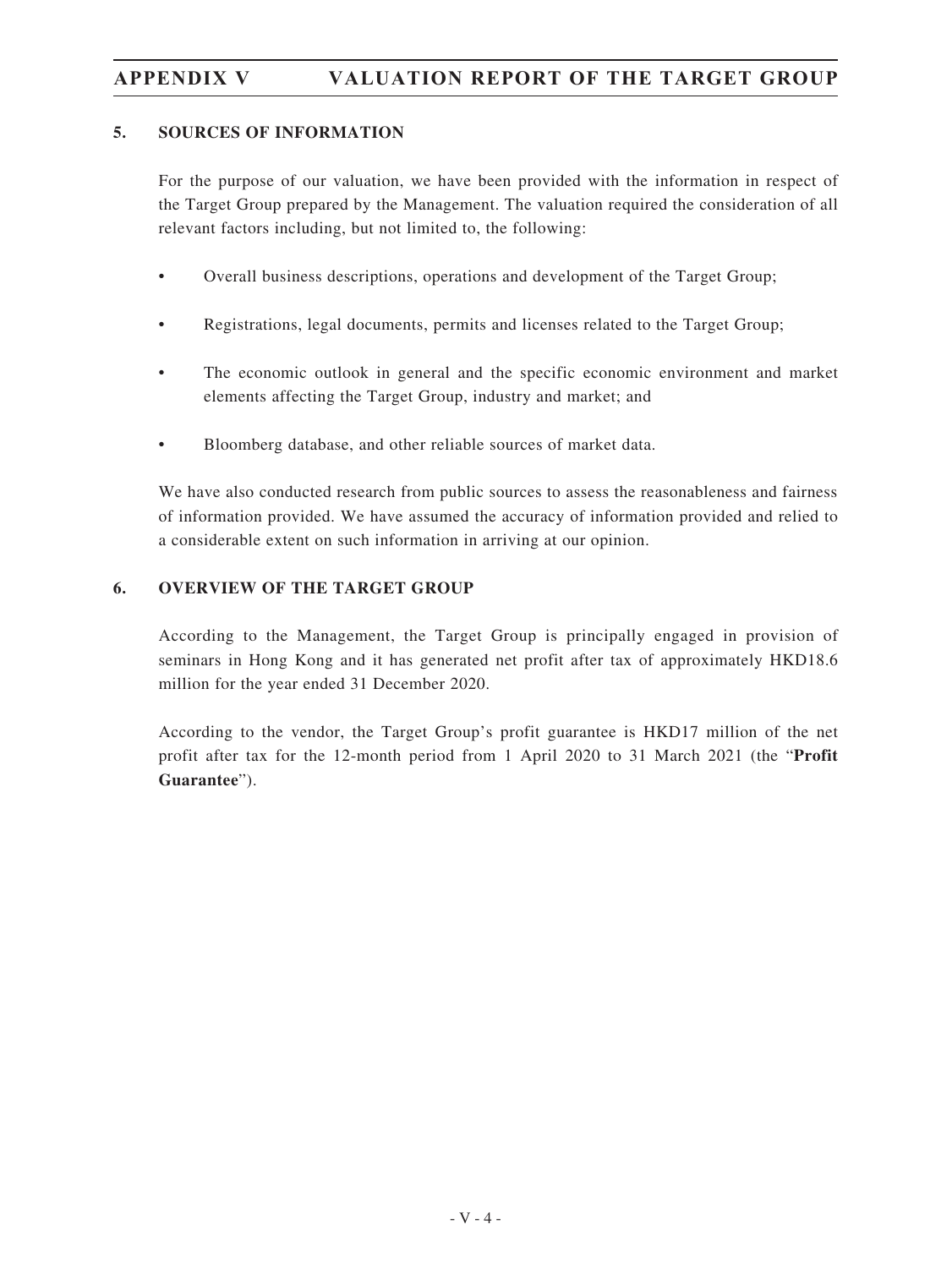#### **7. OVERVIEW OF THE INDUSTRY**

In Hong Kong, notwithstanding the increasing need for acquiring new knowledge and skills throughout one's life, the continuing education participation rate in Hong Kong was relatively low in recent years as evidenced by the surveys conducted by the School of Professional and Continuing Education of the University of Hong Kong ("**HKU SPACE**") and the Hong Kong Federation of Youth Groups respectively.

HKU SPACE had since 1999 conducted a territory-wide biennial survey to assess the demand for continuing education in Hong Kong. According to the surveys, the participation rate of persons aged 18-64 in continuing education increased from 20.7% in 1999 to 27.8% in 2009. Yet, the participation rate eased thereafter to 27.5% in 2011 and visibly to 25.4% in 2013. This represented a decrease in the number of projected lifelong learners from 1.46 million in 2011 to 1.31 million in 2013.

Likewise, the Hong Kong Federation of Youth Groups recently conducted a survey in June 2016 on the pursuit of continuing education by persons aged 18-39 in Hong Kong. While most of the respondents believe the importance of continuing education for personal development, only a small proportion of them (32.3%) have taken continuing education courses over the past five years. Furthermore, 46.0% of respondents have yet to decide when to enrol themselves in continuing education courses.

Internationally, Hong Kong also compared unfavourably with many developed economies in terms of the participation rate in continuing education. According to a survey published by the Organisation for Economic Co-operation and Development ("**OECD**") in 2016, most of the 33 cities/countries surveyed outcompeted Hong Kong, with the exception of Jakarta (10%), Turkey and Russian Federation (17%), Greece (18%) and Italy (22%). For those outperforming surveyed cities/countries, the participation rates ranged from 31% to 64% with many of them at the upper end of the range.

In Hong Kong, the relatively low participation rate in continuing education has aroused the concerns over the limitations of the Continuing Education Fund ("**CEF**") in encouraging the members of the public in pursuing continuing education.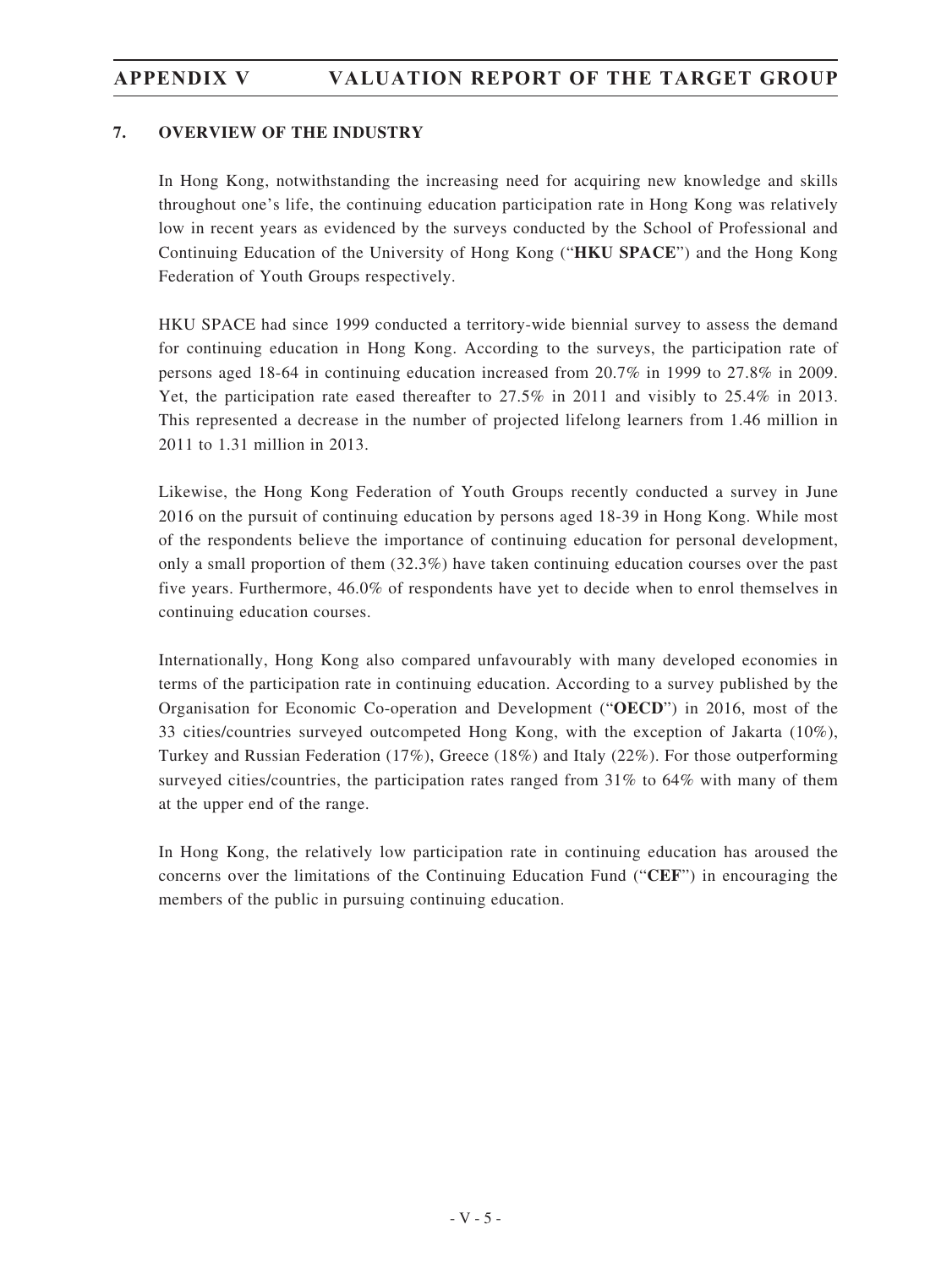#### **8. VALUATION METHODOLOGY**

In conducting the valuation, we have considered three generally accepted approaches, including market approach, income approach and asset-based approach.

#### **8.1. Market Approach**

The market approach measures the value of an asset through an analysis of recent sales or offerings of comparable property. Sales and offering prices are adjusted for differences in location, time of sale, utility, and the terms and conditions of sale between the asset being appraised and the comparable properties.

#### **8.2. Income Approach**

The income approach measures the value of an asset by the present value of its future economic benefits. These benefits can include earnings, cost savings, tax deductions and proceeds from its disposition.

#### **8.3. Asset-based Approach**

The asset-based approach, which is a method for appraising enterprise values, refers to the method for determining the value of the appraisal target based on reasonable evaluation of the value of assets and liabilities of an enterprise on the basis of the balance sheet of the appraisal target as of the valuation date.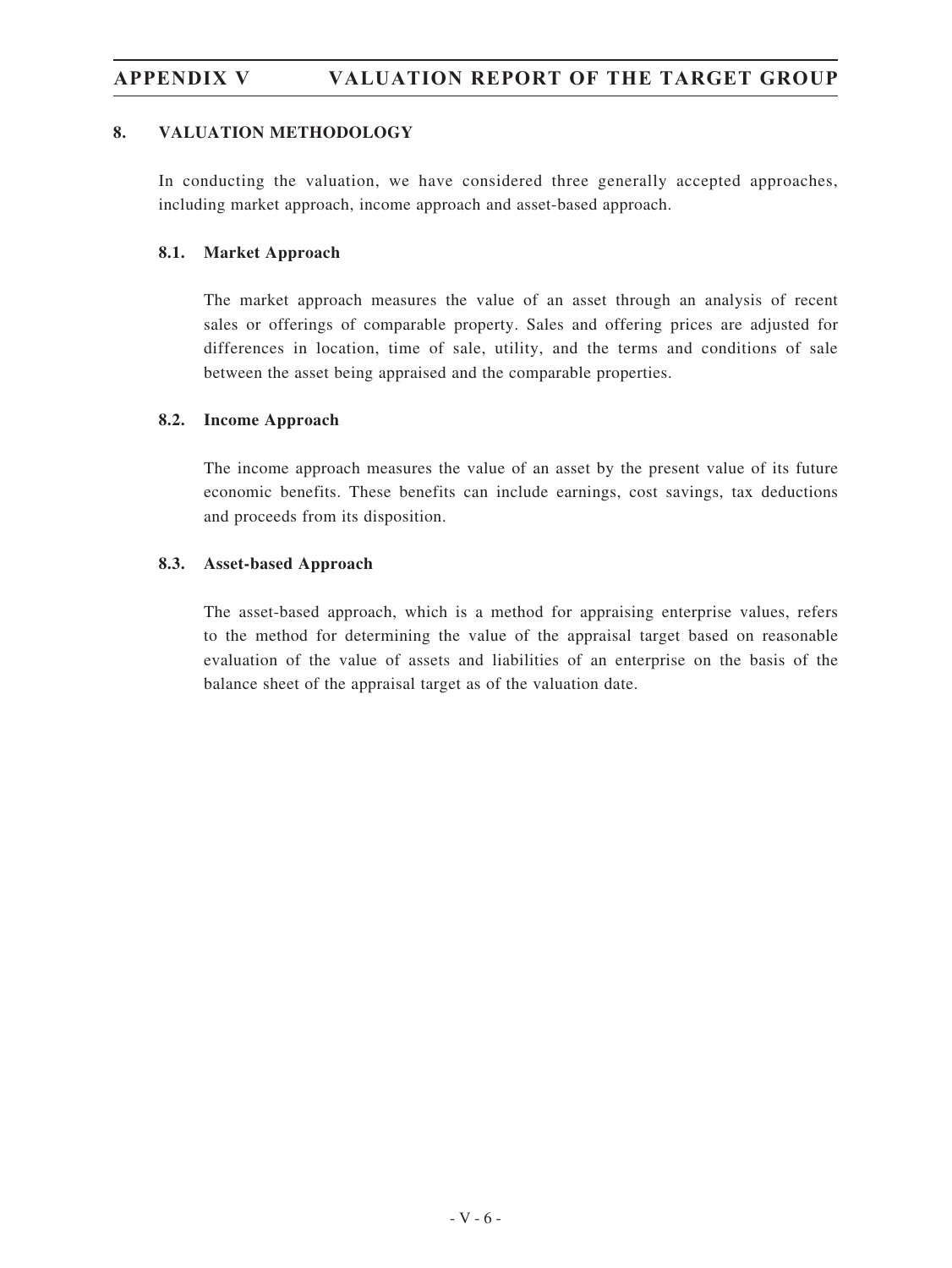#### **9. ADOPTED APPROACH FOR THE VALUATION OF THE TARGET GROUP**

Among the abovementioned valuation approaches, the selection of the valuation approach in valuing the Target Group is based on, among other criteria, the quantity and quality of the information provided, accessibility to available data, availability of relevant market transactions, uniqueness of business operations of the Target Group and nature of the industry the Target Group is participating, professional judgment and technical expertise.

The market approach was considered to be the most appropriate valuation approach in this valuation as it requires far fewer subjective assumptions than the income approach. In additions, compared to the asset-based approach, the market approach is more likely to reflect the current market expectations over the corresponding industry since the price multiples of the comparable companies were arrived from market consensus and capture the future growth potentials of the Target Group. Under the market approach, the guideline public company method was adopted.

#### **9.1. Comparable Companies**

The fair value of the Target Group was determined with reference to the business nature and operational information of publicly listed companies that are considered to be comparable to the Target Group (the "**Comparable Companies**").

Due to the fact that there is no company is exactly the same as the Target Group, a set of the Comparable Companies must be selected in valuing the Target Group. To determine the set of the Comparable Companies, we mainly focused on the following perspectives during the selection process from the public resources (e.g., Bloomberg), including:

- (i) The companies are principally engaged in provision of higher education services;
- (ii) The companies are operated in China or Hong Kong and publicly listed in Hong Kong; and
- (iii) Sufficiency of information (such as listing and operating histories and availability of the financial information to the public).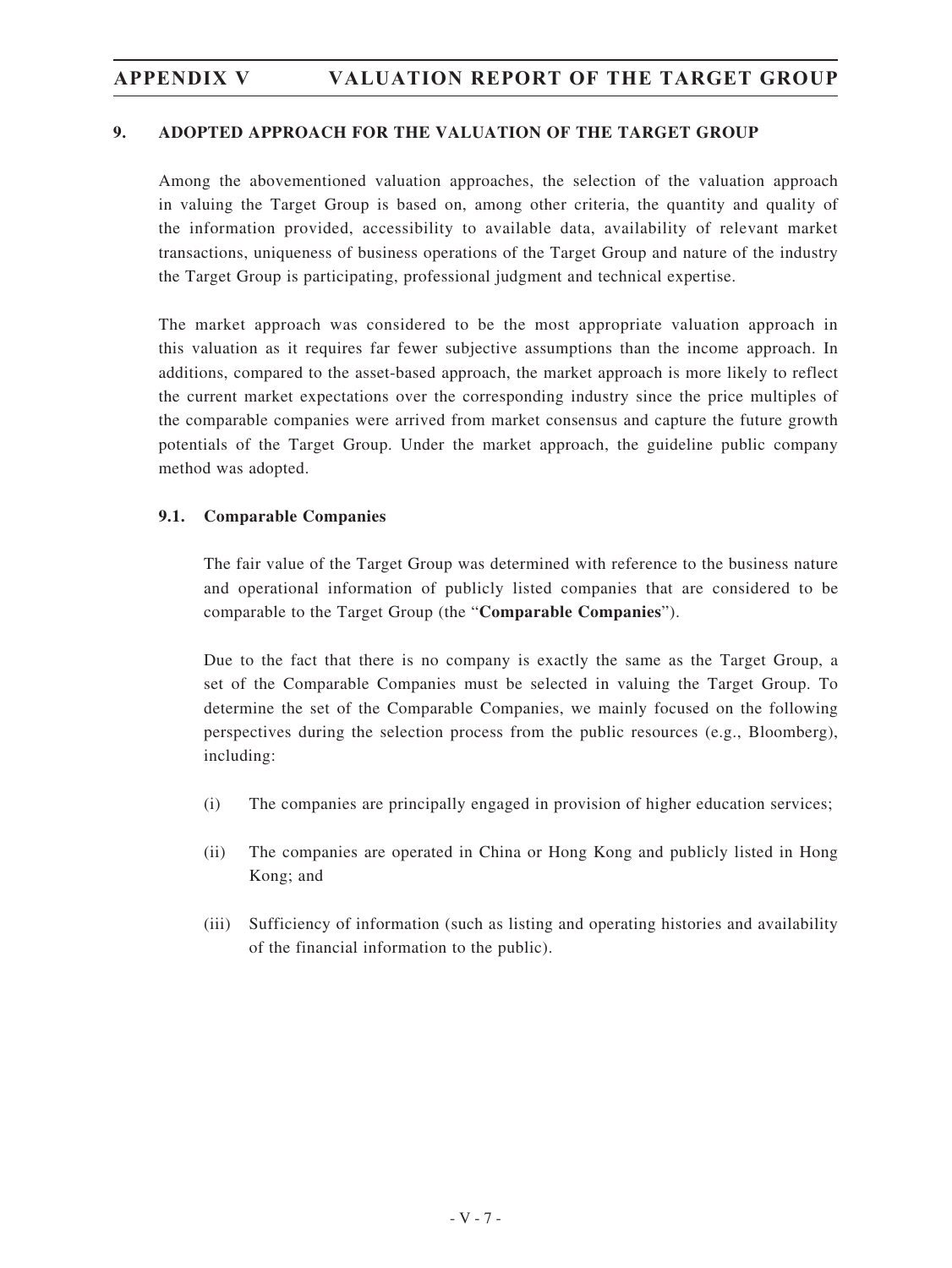| <b>Company Name</b>                                     | <b>Bloomberg</b><br><b>Ticker</b> | <b>Business Description</b>                                                                                                                                                                                                                                                                                                                                 |
|---------------------------------------------------------|-----------------------------------|-------------------------------------------------------------------------------------------------------------------------------------------------------------------------------------------------------------------------------------------------------------------------------------------------------------------------------------------------------------|
| <b>Edvantage Group</b><br>Holdings Limited              | 382 HK Equity                     | Edvantage Group Holdings Ltd is a private<br>higher education group. The Company<br>operates private, higher education<br>institutions located in China and Australia.<br>Edvantage Group Holdings operates as a<br>holding company.                                                                                                                        |
| China Education Group 839 HK Equity<br>Holdings Limited |                                   | China Education Group Holdings Limited<br>is a private higher education provider in<br>China. The Company operates universities<br>and a vocational college and enrolls<br>students across all provinces in mainland<br>China. The Company provides bachelor's<br>degree programs, junior college diploma<br>programs and vocational education<br>programs. |
| Shanghai Gench<br><b>Education Group</b><br>Limited     |                                   | 1525 HK Equity Shanghai Gench Education Group Limited<br>operates university. The Company operates<br>private full-time university and other<br>businesses. Shanghai Gench Education<br>Group provides services in China.                                                                                                                                   |
| Minsheng Education<br>Group Company<br>Limited          |                                   | 1569 HK Equity Minsheng Education Group Company<br>Limited offers educational services. The<br>Company provides higher and vocational<br>education services in China.                                                                                                                                                                                       |

Details of the Comparable Companies are listed as follows: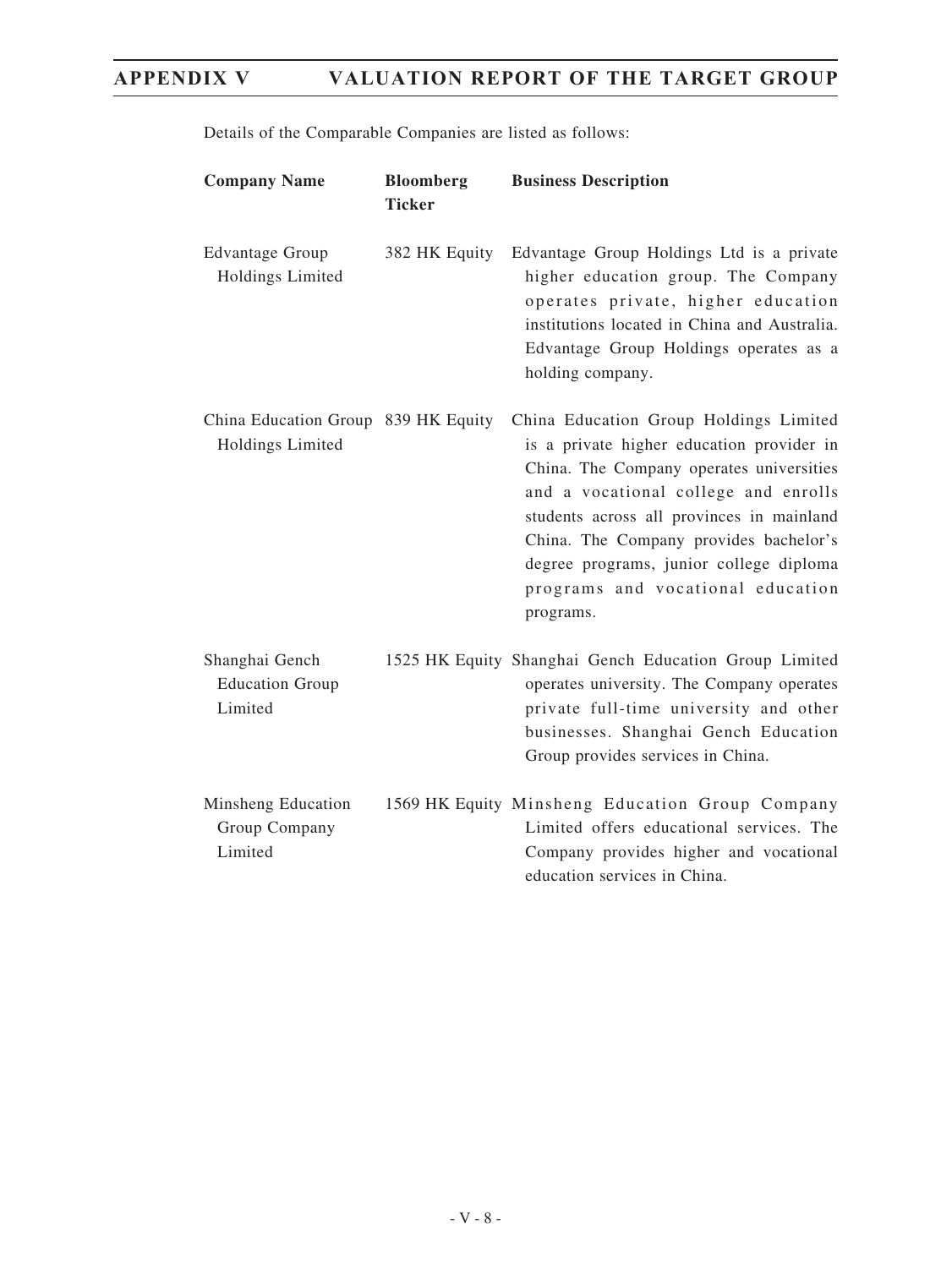| <b>Company Name</b>                             | <b>Bloomberg</b><br><b>Ticker</b> | <b>Business Description</b>                                                                                                                                                                                                                                                                                                  |
|-------------------------------------------------|-----------------------------------|------------------------------------------------------------------------------------------------------------------------------------------------------------------------------------------------------------------------------------------------------------------------------------------------------------------------------|
| Chen Lin Education<br>Group Holdings<br>Limited |                                   | 1593 HK Equity Chen Lin Education Group Holdings Limited<br>provides education related services. The<br>Company offers outstanding private higher<br>education, international business education,<br>logistics management education, and<br>other services. Chen Lin Education Group<br>Holdings provides services in China. |
| Limited                                         |                                   | Huali University Group 1756 HK Equity Huali University Group Limited provides<br>educational services. The Company offers<br>private higher education, private vocational<br>education, and other related services. Huali<br>University Group provides services in<br>China.                                                 |
| Hope Education Group<br>Co., Ltd.               |                                   | 1765 HK Equity Hope Education Group Co., Ltd. offers<br>educational services. The Company<br>provides educational training, knowledge<br>point sharing, activities arrangement, and<br>other services. Hope Education Group<br>offers its services throughout China.                                                         |
| Group Limited                                   |                                   | China Kepei Education 1890 HK Equity China Kepei Education Group Limited<br>provides educational services. The<br>Company offers high-quality profession-<br>oriented education services and other<br>services. China Kepei Education Group<br>provides services in China.                                                   |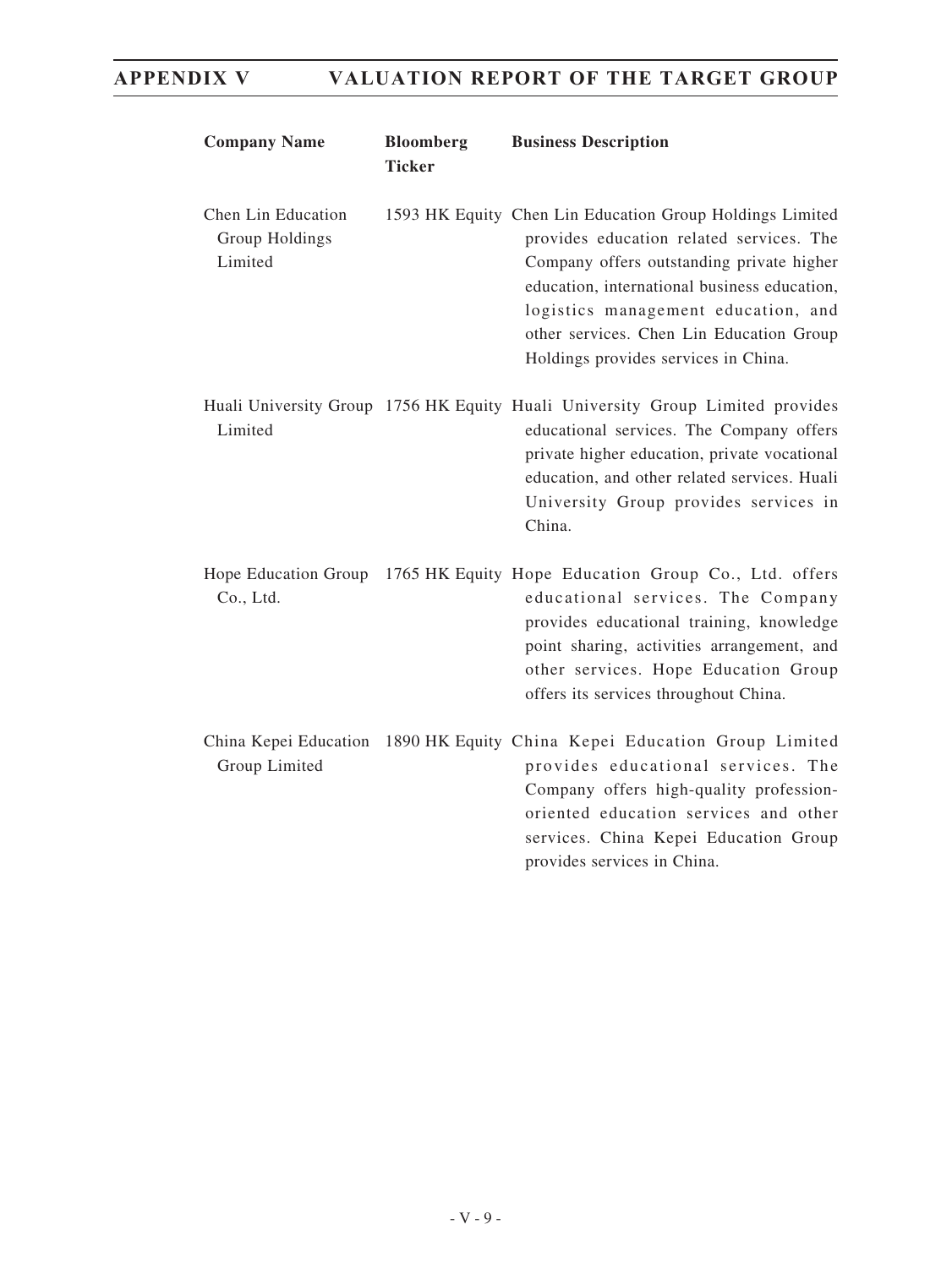| <b>Company Name</b>                                   | <b>Bloomberg</b><br><b>Ticker</b> | <b>Business Description</b>                                                                                                                                                                                                                          |
|-------------------------------------------------------|-----------------------------------|------------------------------------------------------------------------------------------------------------------------------------------------------------------------------------------------------------------------------------------------------|
| JH Educational<br>Technology INC.                     |                                   | 1935 HK Equity JH Educational Technology INC. provides<br>education services. The Company offers<br>higher education, secondary education, and<br>other services. JH Educational Technology<br>provides services in China.                           |
| China New Higher<br><b>Education Group</b><br>Limited |                                   | 2001 HK Equity China New Higher Education Group Limited<br>provides educational services. The Institute<br>offers degree program in applied sciences.<br>China New Higher Education Group serves<br>students in China.                               |
| China Xinhua<br><b>Education Group</b><br>Limited     |                                   | 2779 HK Equity China Xinhua Education Group Limited<br>offers educational services. The Company<br>provides undergraduate and vocational<br>educational programs. China Xinhua<br>Education Group serves students in China.                          |
| China YuHua<br>Education<br>Corporation Limited       |                                   | 6169 HK Equity China Yuhua Education Corporation<br>Limited provides educational services.<br>The School provides educational courses<br>from kindergarten to college. China Yuhua<br>Education serves students in China.                            |
| <b>Neusoft Education</b><br>Technology Co.<br>Limited |                                   | 9616 HK Equity Neusoft Education Technology Co. Limited<br>provides education services. The Company<br>offers information technology higher<br>education services and other services.<br>Neusoft Education Technology provides<br>services in China. |

*Source: Bloomberg and Comparable Companies' data*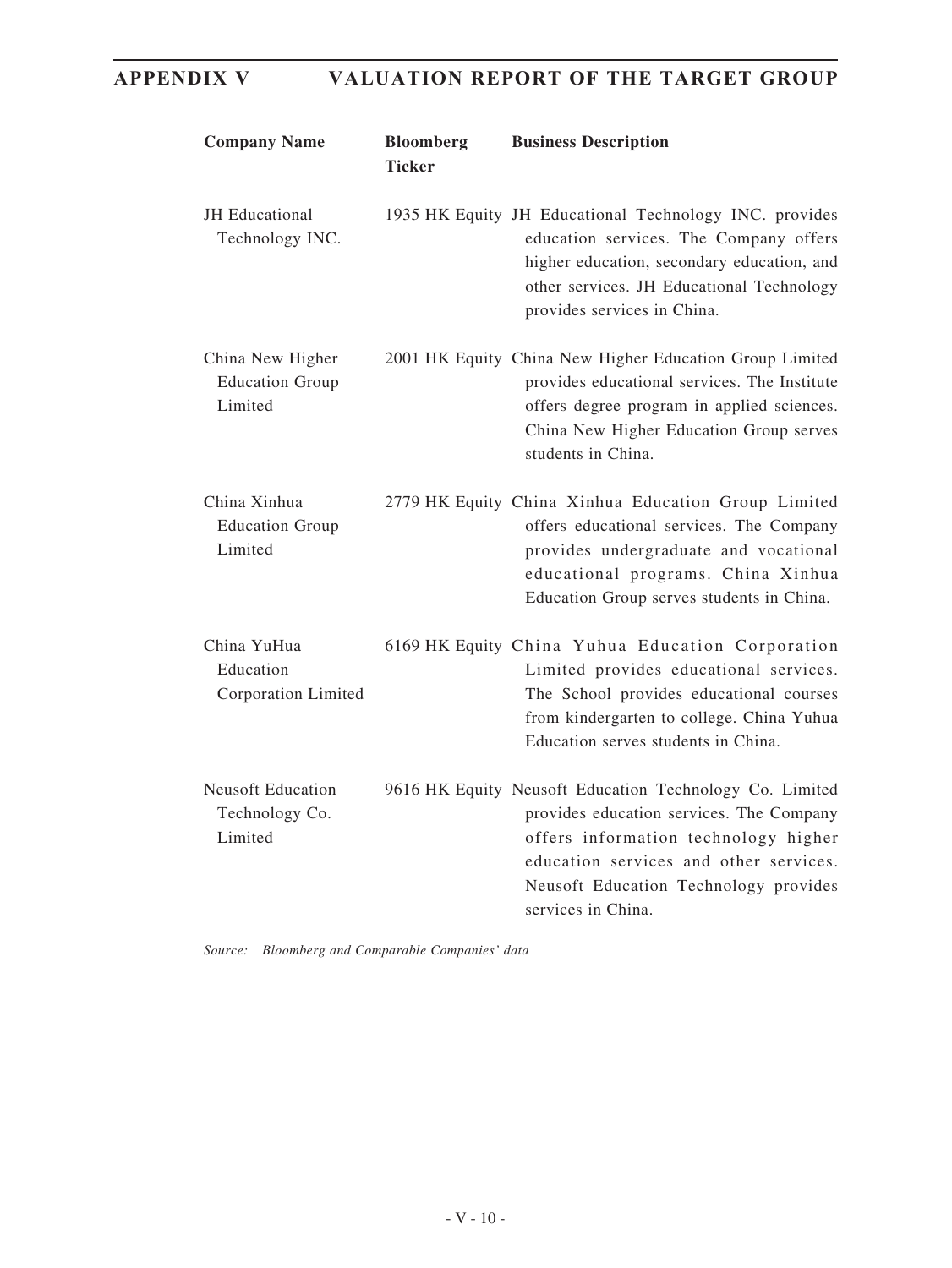#### **9.2. Adopted Valuation Multiple**

To derive the value of the Target Group, we have adopted the Forward Price-to-Earnings ("**Forward P/E**") multiple. Forward P/E multiple expresses how much investors are willing to pay based on the expected earnings of a company. Forward P/E multiple is calculated using the following formula:

*Forward P/E multiple = Market Capitalization/Consensus of Earnings in the 2021 Fiscal Year*

The Forward P/E multiple is derived by the data extracted from Bloomberg then adjusted with the size premium according to the size difference between the Comparable Companies and the Target Group. Details of the valuation multiples of the Comparable Companies (the "**Adjusted Valuation Multiples**") are shown as:

| <b>Company Name</b>                       | <b>Bloomberg</b><br><b>Ticker</b> | <b>Adjusted</b><br><b>Valuation</b><br><b>Multiples</b> as<br>of the Date of<br><b>Valuation</b> |
|-------------------------------------------|-----------------------------------|--------------------------------------------------------------------------------------------------|
| <b>Edvantage Group Holdings Limited</b>   | 382 HK Equity                     | 8.48                                                                                             |
| China Education Group Holdings Limited    | 839 HK Equity                     | 8.20                                                                                             |
| Shanghai Gench Education Group Limited    | 1525 HK Equity                    | 5.85                                                                                             |
| Minsheng Education Group Company Limited  | 1569 HK Equity                    | 5.36                                                                                             |
| Chen Lin Education Group Holdings Limited | 1593 HK Equity                    | 5.26                                                                                             |
| Huali University Group Limited            | 1756 HK Equity                    | 7.63                                                                                             |
| Hope Education Group Co., Ltd.            | 1765 HK Equity                    | 6.80                                                                                             |
| China Kepei Education Group Limited       | 1890 HK Equity                    | 6.15                                                                                             |
| JH Educational Technology INC.            | 1935 HK Equity                    | 6.19                                                                                             |
| China New Higher Education Group Limited  | 2001 HK Equity                    | 7.39                                                                                             |
| China Xinhua Education Group Limited      | 2779 HK Equity                    | 5.23                                                                                             |
| China YuHua Education Corporation Limited | 6169 HK Equity                    | 8.25                                                                                             |
| Neusoft Education Technology Co. Limited  | 9616 HK Equity                    | 7.08                                                                                             |
| <b>Median</b>                             |                                   | 6.80                                                                                             |

*Source: Bloomberg, public information, etc.*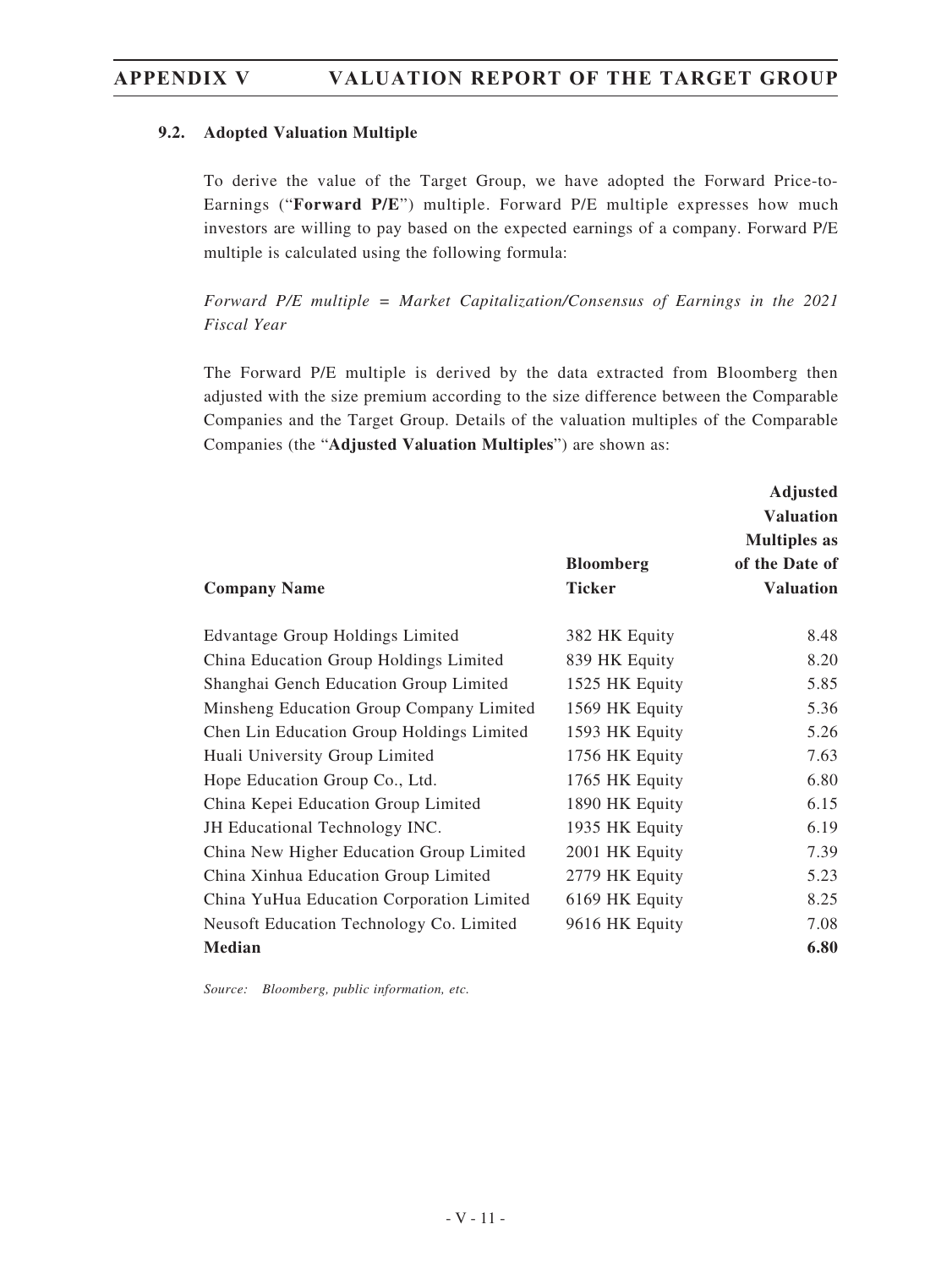The median of the Adjusted Valuation Multiples (i.e. Forward P/E multiples of 6.80) as of the Date of Valuation was adopted in the valuation, then multiplied by the Target Group's profit guarantee of HKD17 million of the net profit after tax for 12-month period from 1 April 2020 to 31 March 2021 to determine the market capitalization of the Target Group.

After deriving the market capitalization of the Target Group from the Forward P/E multiple (i.e. the Adjusted Valuation Multiple), the result represents 100% equity interest of the Target Group on a minority and marketable basis. Hence, it was further adjusted for the lack of marketability discount, control premium and the percentage of interest to derive the fair value of 70% of the Target Group on a majority and nonmarketable basis as of the Date of Valuation.

#### **9.3. Discount for Marketability**

The concept of marketability deals with the liquidity of an ownership interest, that is, how quickly and easily it can be converted into cash if the owner chooses to sell. Compared to similar interest in public companies, ownership interest in privately held company is not readily marketable. Therefore, the value of a share in a privately held company is usually less than that in a publicly held company. The lack of marketability is a downward adjustment to the value of an investment to reflect its reduced level of marketability. We have made reference to the "Stout Restricted Stock Study Companion Guide" published Stout Risius Ross, LLC. in 2019 which indicated the discount for lack of marketability of approximately 20%. After considering the research, the discount for lack of marketability of 20% was adopted in the valuation.

#### **9.4. Control Premium**

The controlling interest in a company can be a distinct advantage on the making decisions in terms of business operations, business development, etc. For instance, with the authority that accompanies control the controlling shareholder can control the company's net cash flow and any discretionary expense items that the company makes on behalf of shareholders. Hence, the value of the controlling interest in a company is usually higher than the minority interest, which is generally held at the great risk of being subject to the judgment, ethics and management skills of the controlling shareholders. We have made reference to the "Control Premium Study 2nd quarter 2018" by FactSet Mergerstat, LLC. in 2018 which indicated control premium of approximately 30%. In determining a reasonable control premium, the rounded control premium of 30% was adopted in the valuation. We considered that it is fair and appropriate to adopt such control premium in our valuation.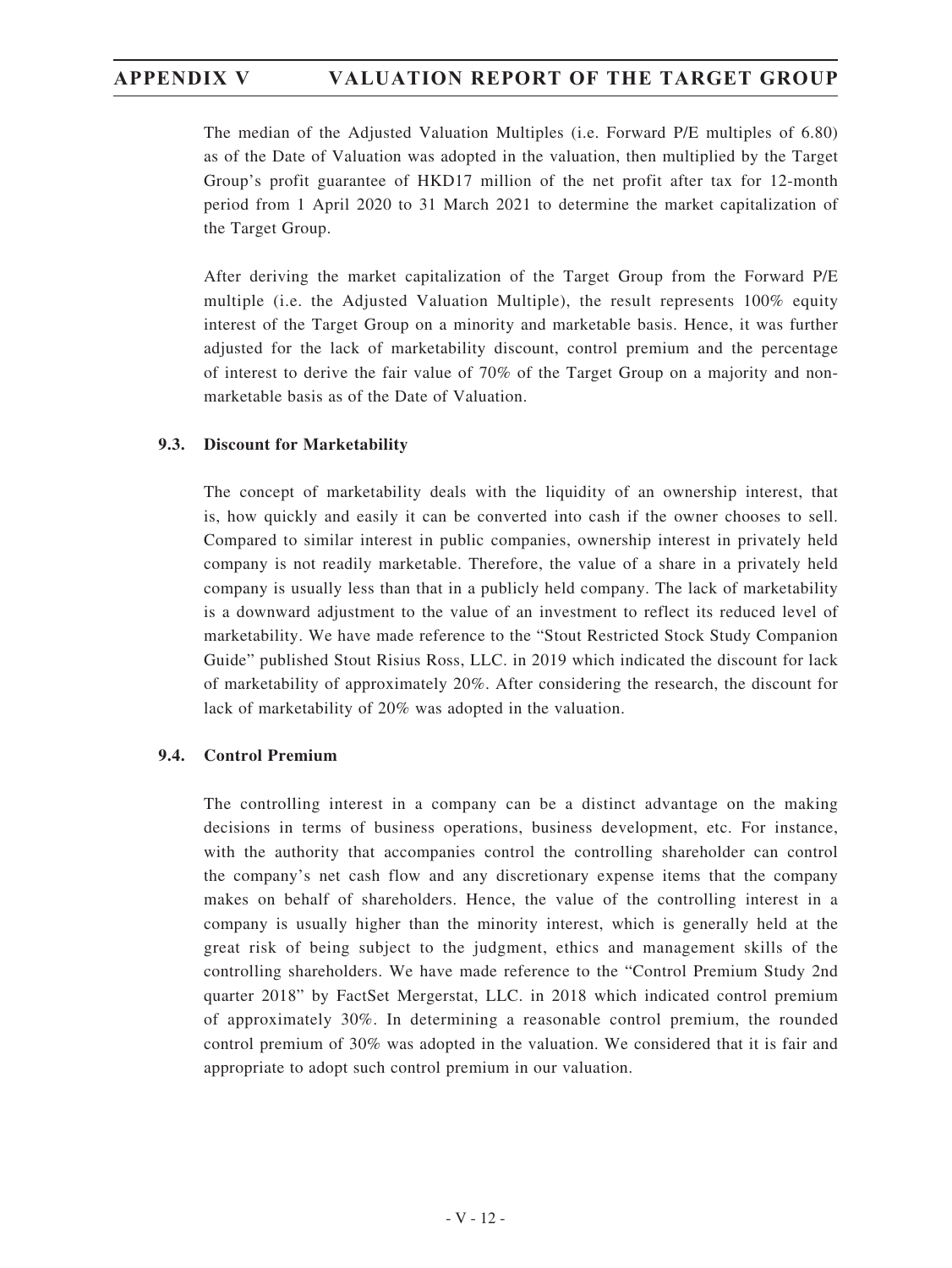#### **9.5 Calculation Details**

For illustrative purpose, the calculation details of the fair value of 70% equity interest of the Target Group was shown below:

| Profit guarantee of the Target Group for 12-month period                   |              |
|----------------------------------------------------------------------------|--------------|
| from 1 April 2020 to 31 March 2021 ( <i>HKD'000</i> )                      | 17,000       |
| Multiplied by: Median Adjusted Forward P/E Multiple*                       | 6.80         |
| Fair value before applying discount for marketability and control          |              |
| premium* $(HKD'000)$                                                       | 115,600      |
| Adjusted for control premium                                               | $(1 + 30\%)$ |
| Adjusted for discount for marketability                                    | $(1 - 20\%)$ |
| Fair value of 100% equity interest of the Target Group* ( <i>HKD'000</i> ) | 120,224      |
| Equity interest to be acquired                                             | 70%          |
| Fair value of 70% equity interest of the Target Group* ( <i>HKD'000</i> )  | 84,200       |
|                                                                            |              |

\* Rounding figures

#### **10. SENSITIVITY ANALYSIS**

By its very nature, valuation work cannot be regarded as an exact science and the conclusion arrived at in many cases will of necessity be subjective and dependent on the exercise of individual judgment. Hence, there is no single indisputable range and generally we cannot provide absolute assurance on a valuation. Thus, the following sensitivity analysis has been applied to determine the impact of change in Adjusted Valuation Multiple on the fair value of 70% equity interest of the Target Group.

#### **Sensitivity Analysis for the Valuation as of 31 December 2020**

|                           |                     | <b>Change in Fair</b>     |                           |
|---------------------------|---------------------|---------------------------|---------------------------|
| Change in                 |                     | Fair Value of 70%         | Value of 70%              |
| <b>Adjusted Valuation</b> | <b>Adjusted P/E</b> | <b>Equity Interest of</b> | <b>Equity Interest of</b> |
| Multiple $(x)$            | Multiple $(x)$      | the Target Group          | the Target Group          |
|                           |                     | (HKD'000)                 |                           |
| $+10\%$                   | 7.48                | 92,600                    | 10.0%                     |
| $+5\%$                    | 7.14                | 88,400                    | 5.0%                      |
| Base case                 | 6.80                | 84,200                    |                           |
| $-5\%$                    | 6.46                | 79,900                    | $-5.1\%$                  |
| $-10\%$                   | 6.12                | 75,700                    | $-10.1\%$                 |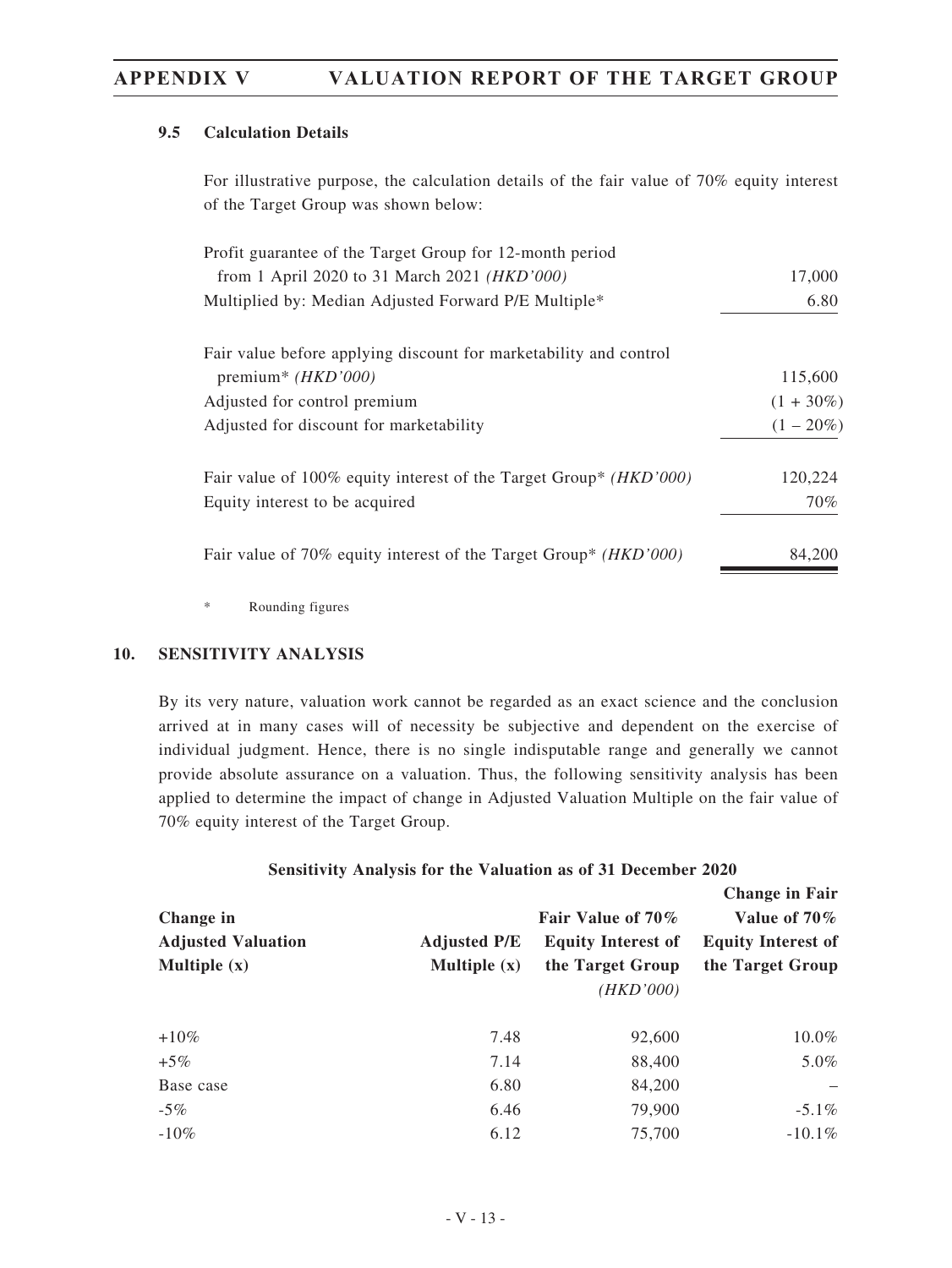#### **11. MAJOR ASSUMPTIONS**

In conducting our valuation work, certain major assumptions have to be adopted in order to sufficiently support our opinion of value. In addition, our valuation analyses are also subject to specific representations and certain principal assumptions that Management considers necessary and appropriate for adoption in our valuation analyses (as outlined below).

- The information provided and the representations made by the Management with regard to the Target Group's financial and business affairs are accurate and reliable;
- The Target Group will continue to operate as a going concern and has sufficient liquidity and capability to achieve the business development;
- The Target Group has obtained all necessary permits, business certificates, licenses and legal approvals to operate the business and all relevant permits, business certificates, licenses and legal approvals to operate the business in the localities in which the Target Group operates or intends to operate would be officially obtained and renewable upon expiry with de minimis expenses;
- There will be sufficient supply of technical staff in the industry in which the Target Group operates or intends to operate, and the Target Group will retain competent management, key personnel and technical staff to support their ongoing operations and developments;
- There will be no major changes in the current taxation laws in the localities in which the Target Group operates or intends to operate and that the rates of tax payable shall remain unchanged and that all applicable laws and regulations will be complied with;
- There will be no major changes in the political, legal, economic or market conditions in the localities in which the Target Group operates or intends to operate, which would adversely affect the revenues attributable to and profitability of the Target Group;
- There will be no material changes in the relevant interest rates and exchange rates that would impact the Target Group's business; and
- There are no undisclosed actual or contingent assets or liabilities, no unusual obligations or substantial commitments, other than in the ordinary course of business and as reflected in the financials, nor any litigation pending or threatened, which would have a material impact on the value of the Target Group as of the Date of Valuation.

In case actual events do not accord with one or more of the above assumptions, the resulting value of the Target Group may vary substantially from the figure as set out in this report.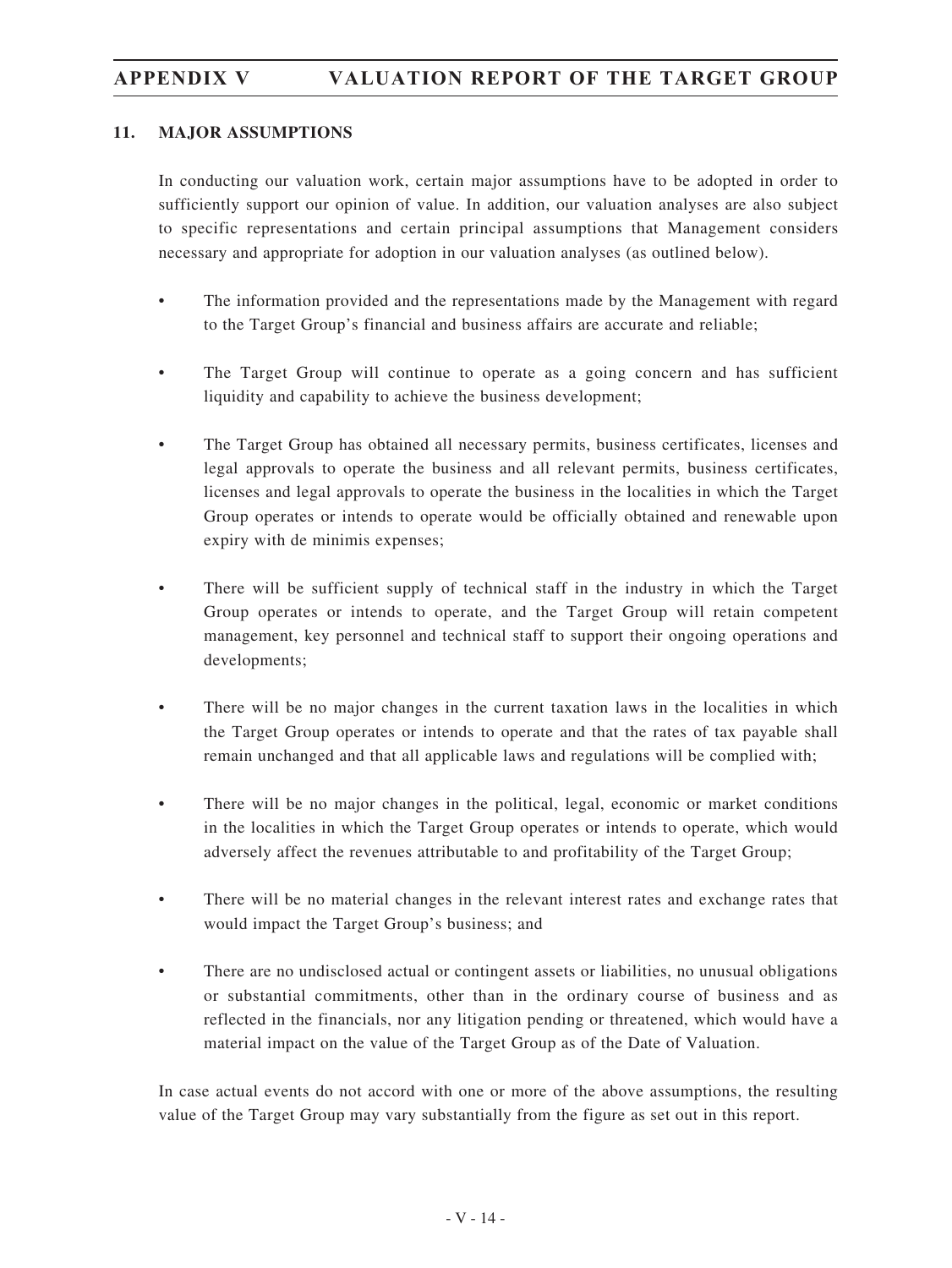### **12. LIMITING CONDITIONS**

The valuation reflects facts and conditions existing at the Date of Valuation. Subsequent events have not been considered and we are not required to update our report for such events and conditions.

To the best of our knowledge, all data set forth in this report are reasonable and accurately determined. The data, opinions, or estimates identified as being furnished by others that have been used in formulating this analysis are gathered from reliable sources; yet, no guarantee is made nor liability assumed for their accuracy.

We have relied on information provided by the Management to a considerable extent in arriving at our opinion of value. We have not verified the accuracy of the information provided and have assumed that the aforesaid information is accurate. We have not conducted any further investigations concerning whether all data have been provided to us for our assessment and we have no reason to believe that any material data have been withheld from us.

We would particularly point out that our valuation was based on the information made available to us, such as the market data, company information of the Target Group are true and accurate.

Our opinion of the value was derived from generally accepted valuation procedures and practices that rely substantially on the use of various assumptions and the consideration of many uncertainties, not all of which can be easily quantified or ascertained.

By its very nature, valuation work cannot be regarded as an exact science and the conclusions arrived at in many cases will of necessity be subjective and dependent on the exercise of individual judgment. Hence, there is no single indisputable range and generally we cannot provide absolute assurance on a valuation.

This report is for the exclusive use of the party to whom it is addressed and for the specific purpose stated in **Section 1 – Purpose of Valuation**, neither the whole nor any part of this report nor any reference thereto may be included in any document, circular or statement without our written approval of the form and context in which it will appear. We will not accept any responsibility or liability to any third party to whom in respect of, or arising out of, the contents of this report may be shown.

The title of this report shall not pass to the Company until all professional fees have been paid in full.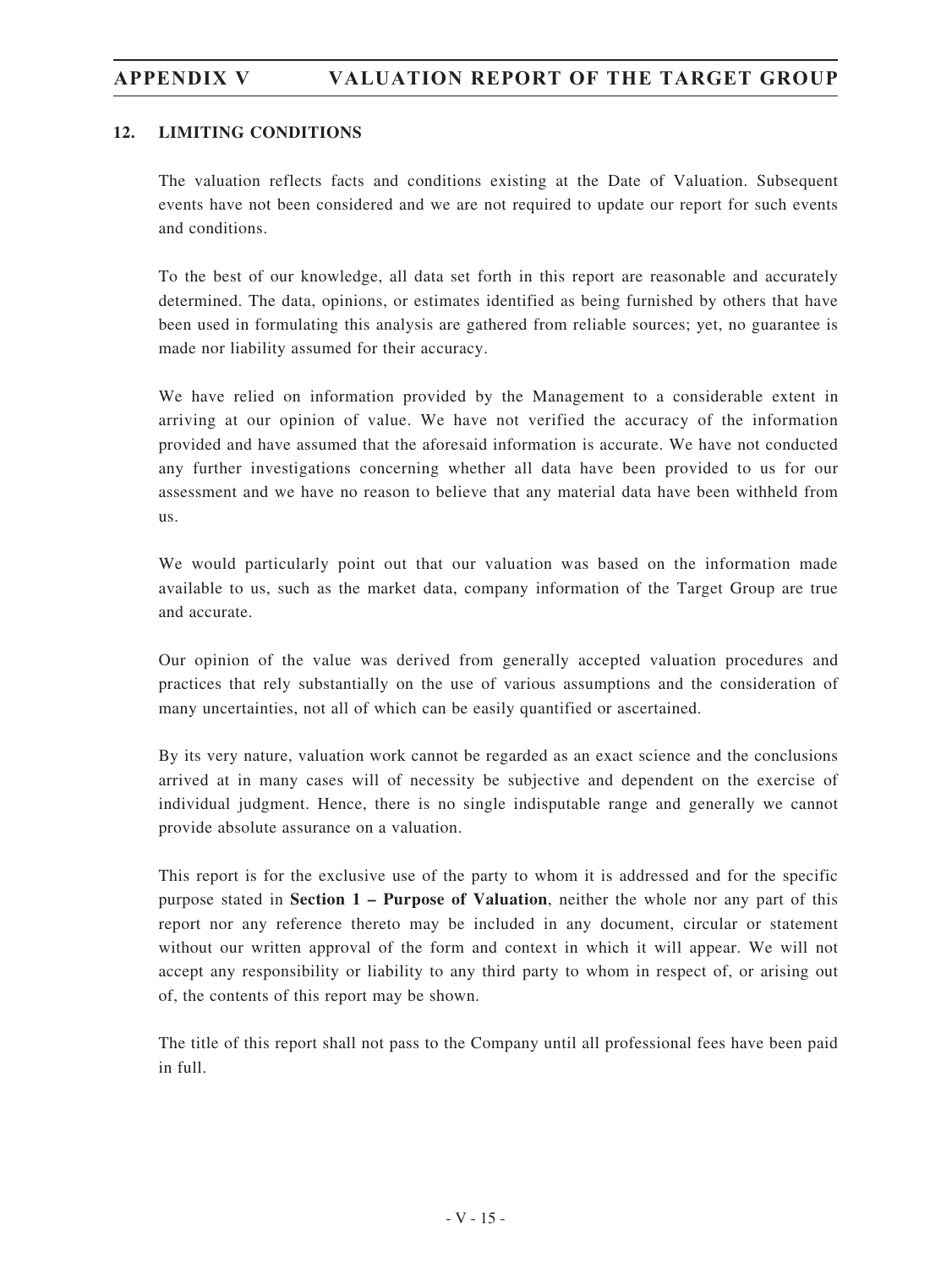# **APPENDIX V VALUATION REPORT OF THE TARGET GROUP**

#### **13. REMARKS**

Unless otherwise stated, all monetary amount stated in this valuation report are in Hong Kong Dollar (HKD).

#### **14. OPINION OF VALUE**

Based on the investigation and analysis stated above, our scope of work and limitations in scope of work, the assumptions adopted, and the valuation method employed, the fair value of 70% equity interest of the Target Group as of 31 December 2020 (i.e., the Date of Valuation), in our opinion, was reasonably stated as **HKD84,200,000 (HONG KONG DOLLARS EIGHTY FOUR MILLION TWO HUNDRED THOUSAND ONLY)**.

We hereby confirm that we have neither present nor prospective interests in the Target Group or the value reported herein.

Yours faithfully, For and on behalf of **Ravia Global Appraisal Advisory Limited**

**Elvis C F Ng** CFA, FRM *Director*

*Note:* Mr. Elvis C F Ng is a holder of Chartered Financial Analyst and a certified Financial Risk Manager. He has over eleven years' experience in business valuation, transaction advisory and corporate consultancy in the Asia Pacific Region including Hong Kong, the PRC and Australia, as well as in European, American, Middle-east and African countries.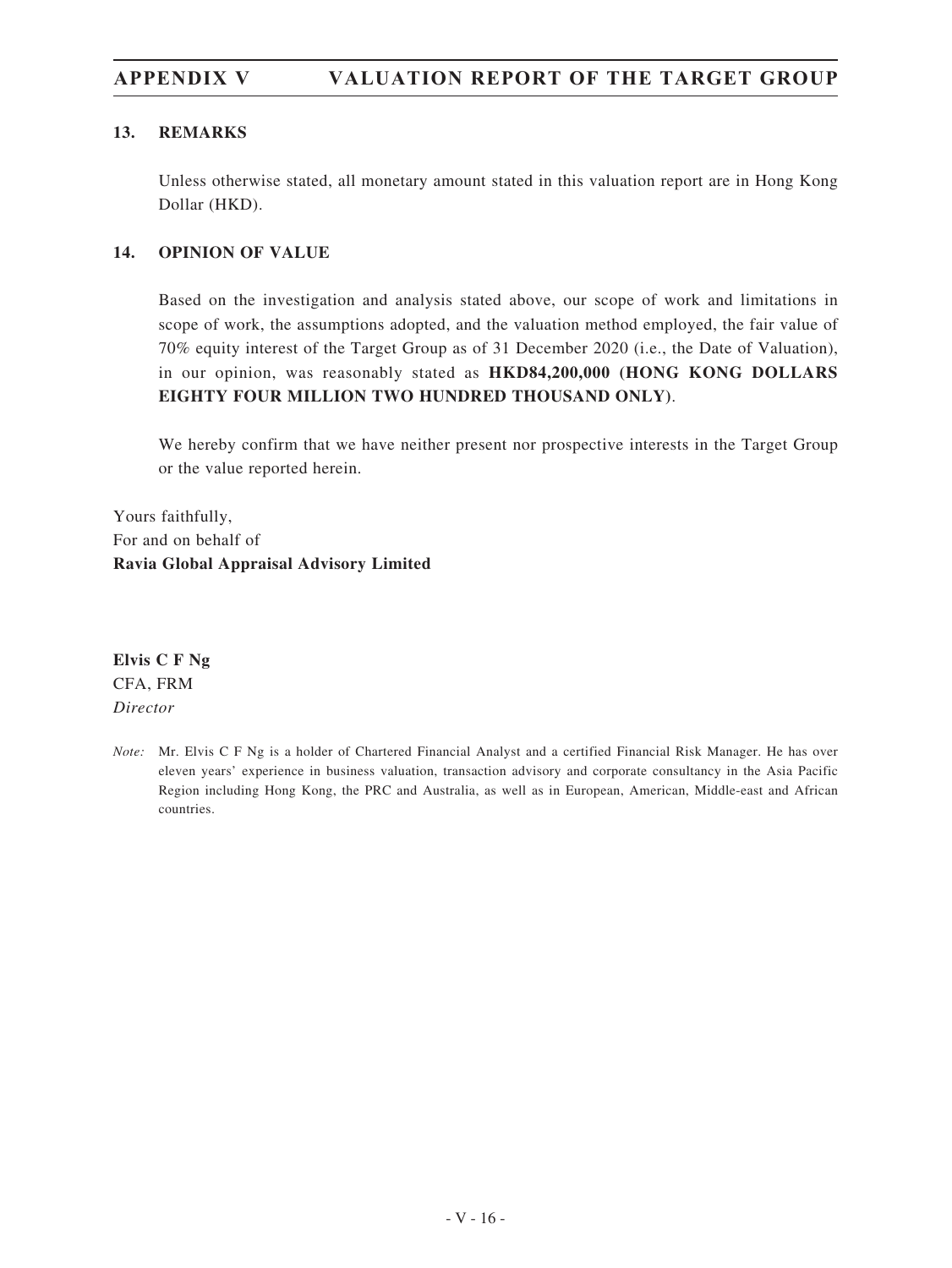# **APPENDIX VI PROPERTY VALUATION REPORT**

*The following is the text of a letter and valuation certificate, prepared for the purpose of incorporation in this circular received from Ravia Global Appraisal Advisory Limited, an independent valuer, in connected with its valuation as at 31 December 2020 of the Property.*



17/F., 83 Wan Chai Road Wan Chai, Hong Kong. T: (852) 2811 1876 F: (852) 3007 8501 W: www.raviagroup.com E: general@raviagroup.com

15 March 2021

**L & A International Holdings Limited** Unit No. D, 5th Floor Wing Hong Centre No. 18 Wing Hong Street Kowloon, Hong Kong

Dear Sirs/Madams,

## **Re: Property Valuation of No.98 Siu Hang Hau, Clear Water Bay, Sai Kung, New Territories, Hong Kong**

In accordance with the instructions of L & A International Holdings Limited (the "**Company**", and together with its subsidiaries, the "**Group**") to value the property in Hong Kong, we confirm that we have carried out inspection, made relevant enquiries and obtained such further information as we consider necessary for the purpose of providing you with our opinion of the market value of the property as at 31 December 2020 (the "**Date of Valuation**") for the purpose of incorporation in the circular of the Company dated 15 March 2021.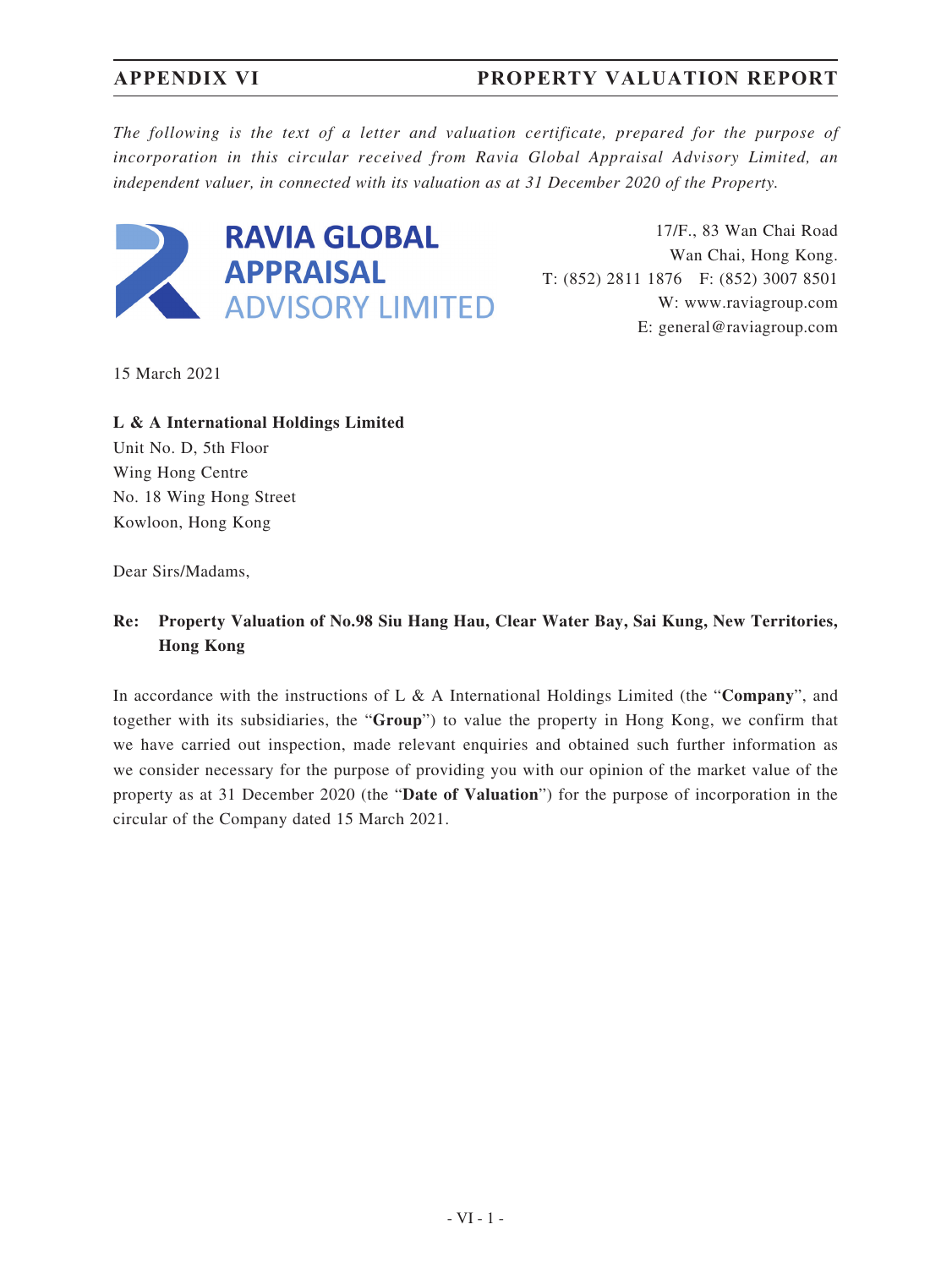### **1. BASIS OF VALUATION**

Our valuation of the property are our opinion of the market value of the concerned property which we would define as intended to mean "the estimated amount for which an asset or liability should exchange on the valuation date between a willing buyer and a willing seller in an arm's-length transaction, after proper marketing and where the parties had each acted knowledgeably, prudently and without compulsion".

Market value is understood as the value of an asset or liability estimated without regard to costs of sale or purchase (or transaction) and without offset for any associated taxes or potential taxes.

### **2. VALUATION METHODOLOGY**

We have valued the property by the direct comparison approach assuming sale of the property in its existing state with the benefit of vacant possession and by making reference to comparable sales transactions as available in the relevant market.

### **3. TITLE INVESTIGATION**

We have been provided with copies of extracts of title documents relating to the property. However, we have not inspected the original documents to verify the ownership or to verify any amendments which may not appear on the copies handed to us. We have relied on the information given by the Group regarding the title and other legal matters relating to the property.

We have also relied on the advice given by the Group that the Group has valid and enforceable title to the property which are freely transferable, and have free and uninterrupted right to use the same, for the whole of the unexpired term granted subject to the payment of annual government rent/land use fees and all requisite land premium/purchase consideration payable have been fully settled.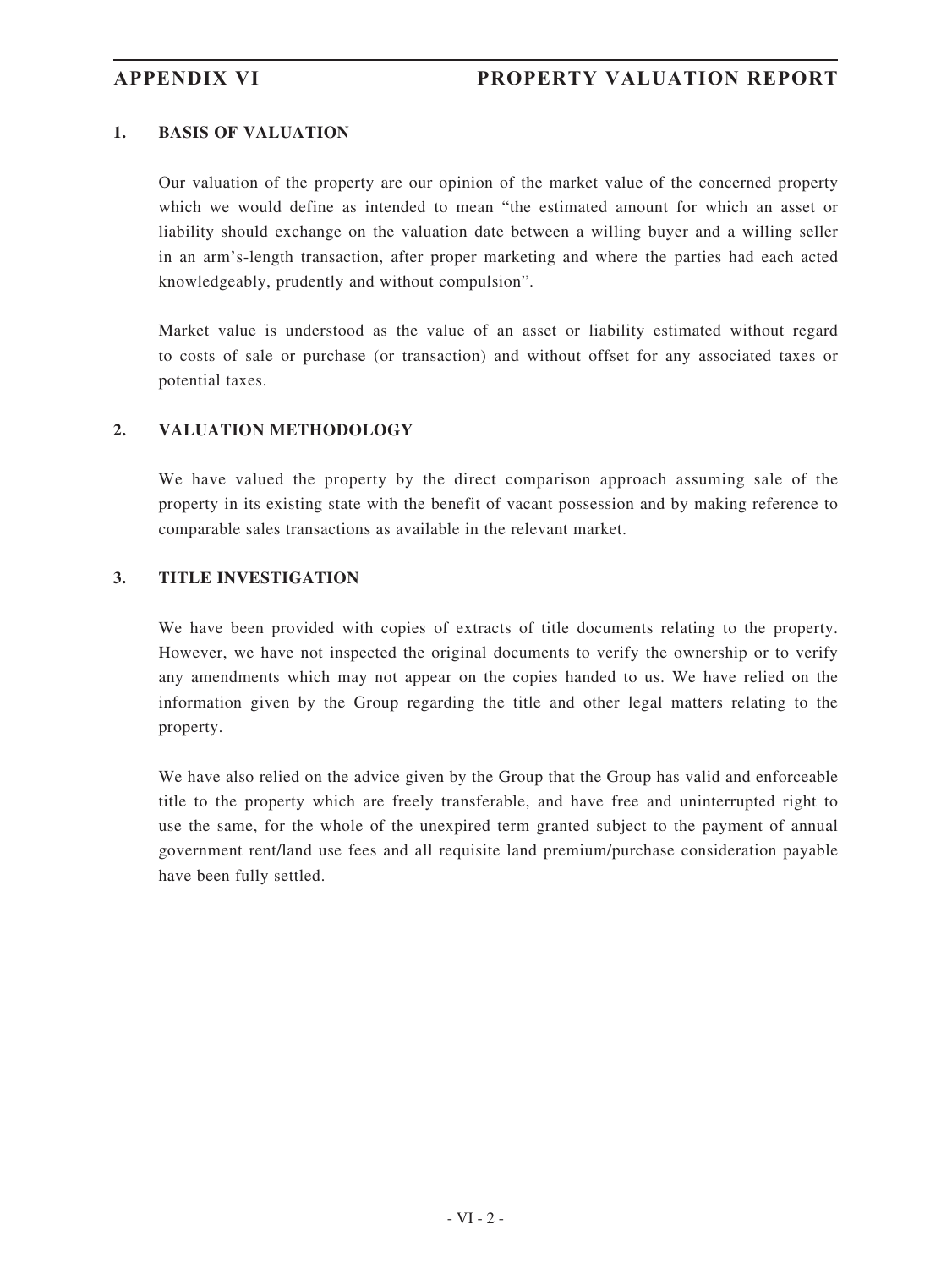### **4. VALUATION ASSUMPTIONS**

Our valuation has been made on the assumption that the owner sells the property in the market in their existing state without the benefit of deferred term contracts, leasebacks, joint ventures, management agreements or any similar arrangements which would serve to affect the value of such property. In addition, no account has been taken of any option or right of pre-emption concerning or affecting the sale of the property and no allowance has been made for the property to be sold in one lot or to a single purchaser.

### **5. SOURCE OF INFORMATION**

In the course of our valuation, we have relied to a very considerable extent on the information provided by the Group and have accepted advice given to us on such matters as planning approvals or statutory notices, easements, tenure, identification of property, particulars of occupation, site/floor areas, ages of buildings and all other relevant matters which can affect the value of the property. All documents have been used for reference only.

Dimension, measurements and areas included in the valuation report attached are based on information provided to us and are therefore only approximations. We have not been able to carry out detailed on-site measurements to verify the site and floor areas of the property and we have assumed that the areas shown on the documents handed to us are correct. We were also advised by the Group that no material facts have been omitted from the information provided.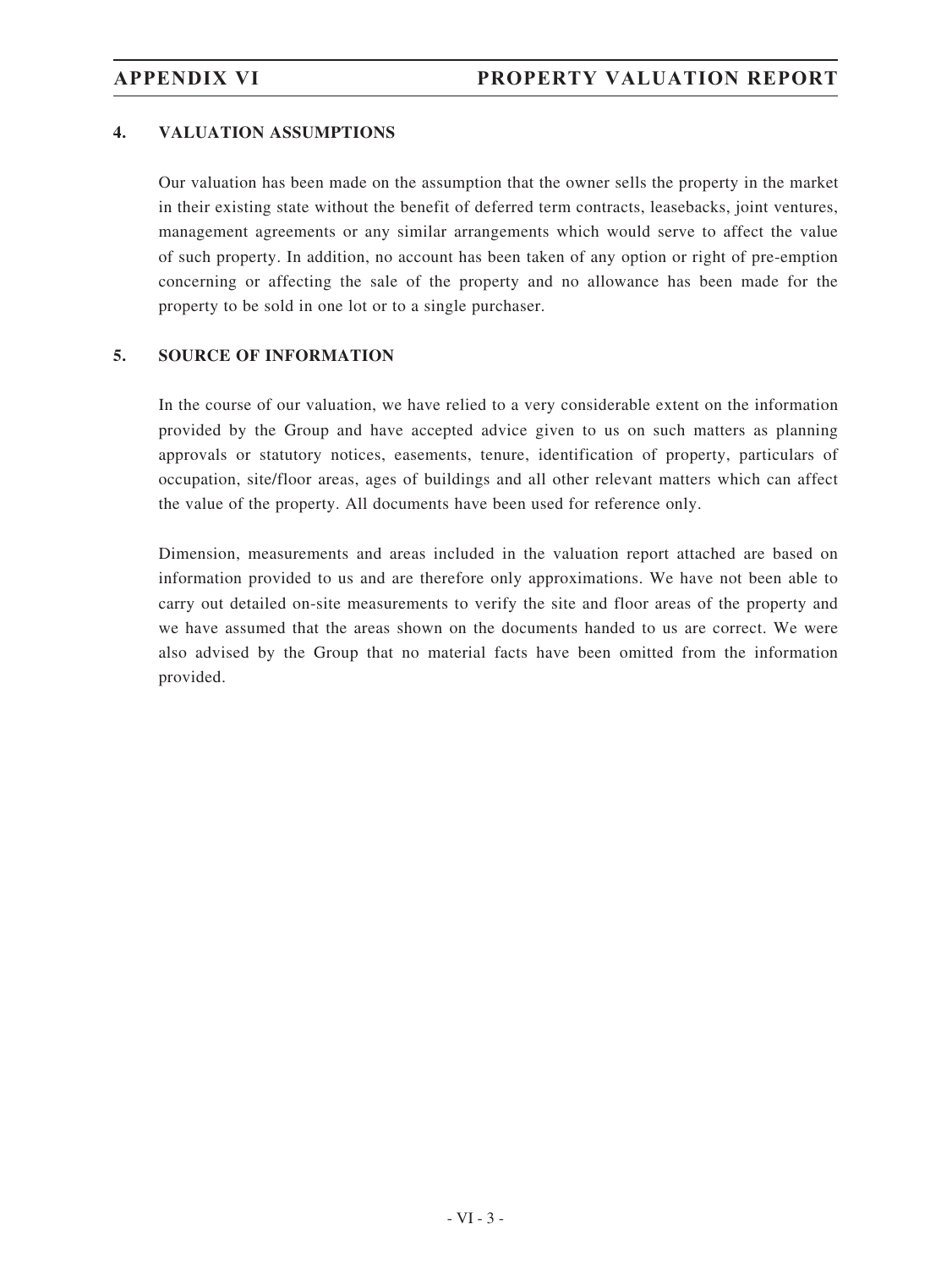### **6. VALUATION CONSIDERATION**

We have inspected the exterior and, where possible, the interior of certain property. No structural survey has been made in respect of the property. However, in the course of our inspection, we did not note any serious defects. We are not, however, able to report that the property is free from rot, infestation or any other structural defects. No tests were carried out on any of the building services.

No allowance has been made in our valuation for any charges, mortgages or amounts owing on the property nor for any expenses or taxation which may be incurred in effecting a sale. Unless otherwise stated, it is assumed that the property is free from encumbrances, restrictions and outgoings of an onerous nature which could affect its value.

In valuing the property, we have complied with the requirements set out in Chapter 8 of the Rules Governing the Listing of Securities on the GEM issued by The Stock Exchange of Hong Kong Limited and the HKIS Valuation Standards (2020 Edition) published by The Hong Kong Institute of Surveyors.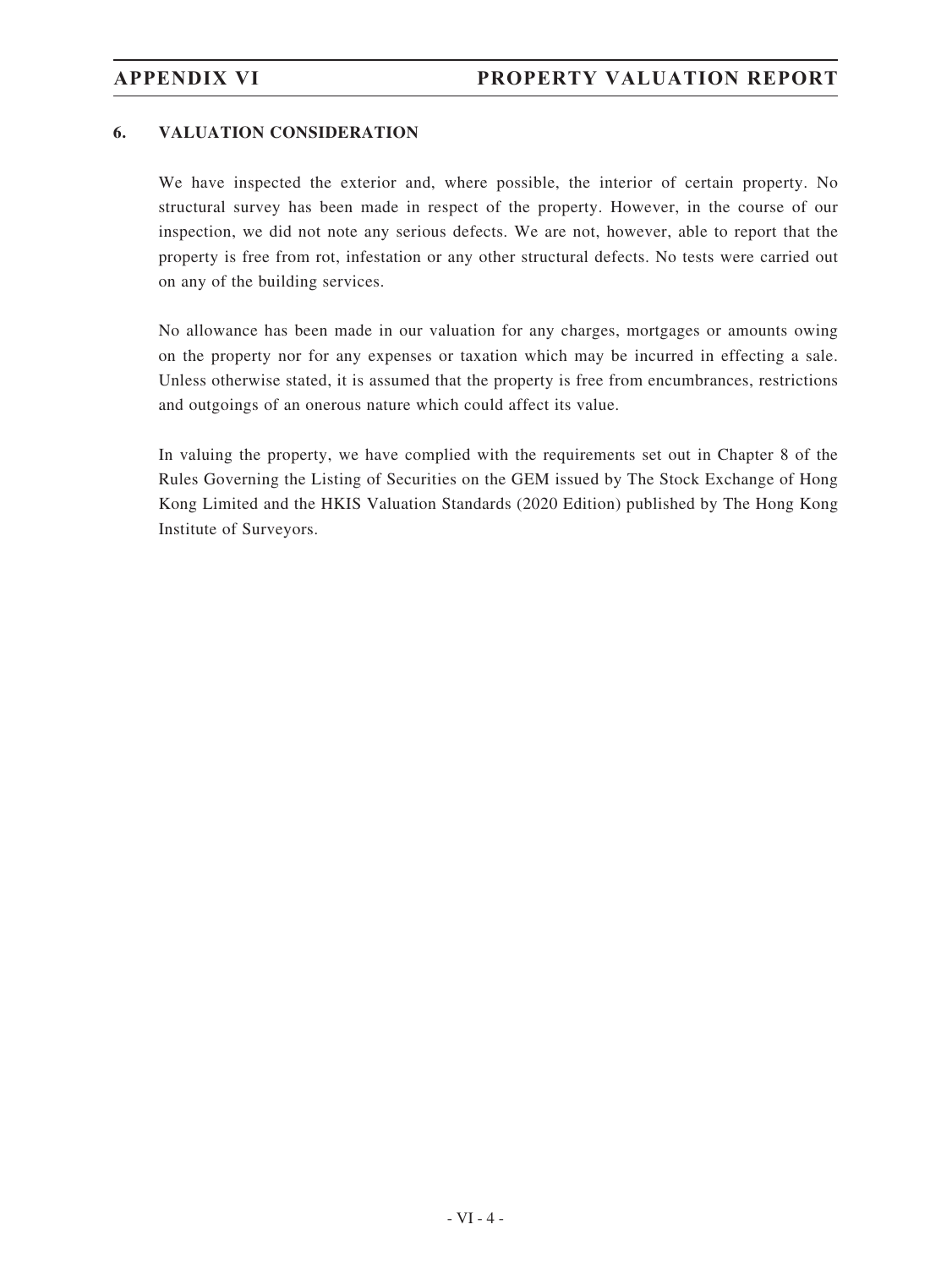### **7. REMARKS**

In accordance with our standard practice, we must state that this report is for the use only of the party to whom it is addressed and no responsibility is accepted to any third party for the whole or any part of its contents and neither the whole, nor any part of this report may be included in any published documents or statement nor published in any way without our prior written approval of the form and context in which it may appear.

Unless otherwise stated, all monetary amounts stated in our valuation are in Hong Kong Dollars (HK\$).

Our Valuation Certificate is attached herewith.

Yours faithfully, For and on behalf of **RAVIA GLOBAL APPRAISAL ADVISORY LIMITED**

**Dr. Alan Lee PhD(BA) MFin BCom(Property) MHKIS RPS(GP) AAPI CPV CPV(Business)** *Director*

Dr. Alan W K Lee is a Registered Professional Surveyor (General Practice), a member of Hong Kong Institute of Surveyors and an Associate of Australian Property Institute, He has over 15 years' valuation experience in Hong Kong, Macau, the PRC, the Asia Pacific Region, European countries and American countries.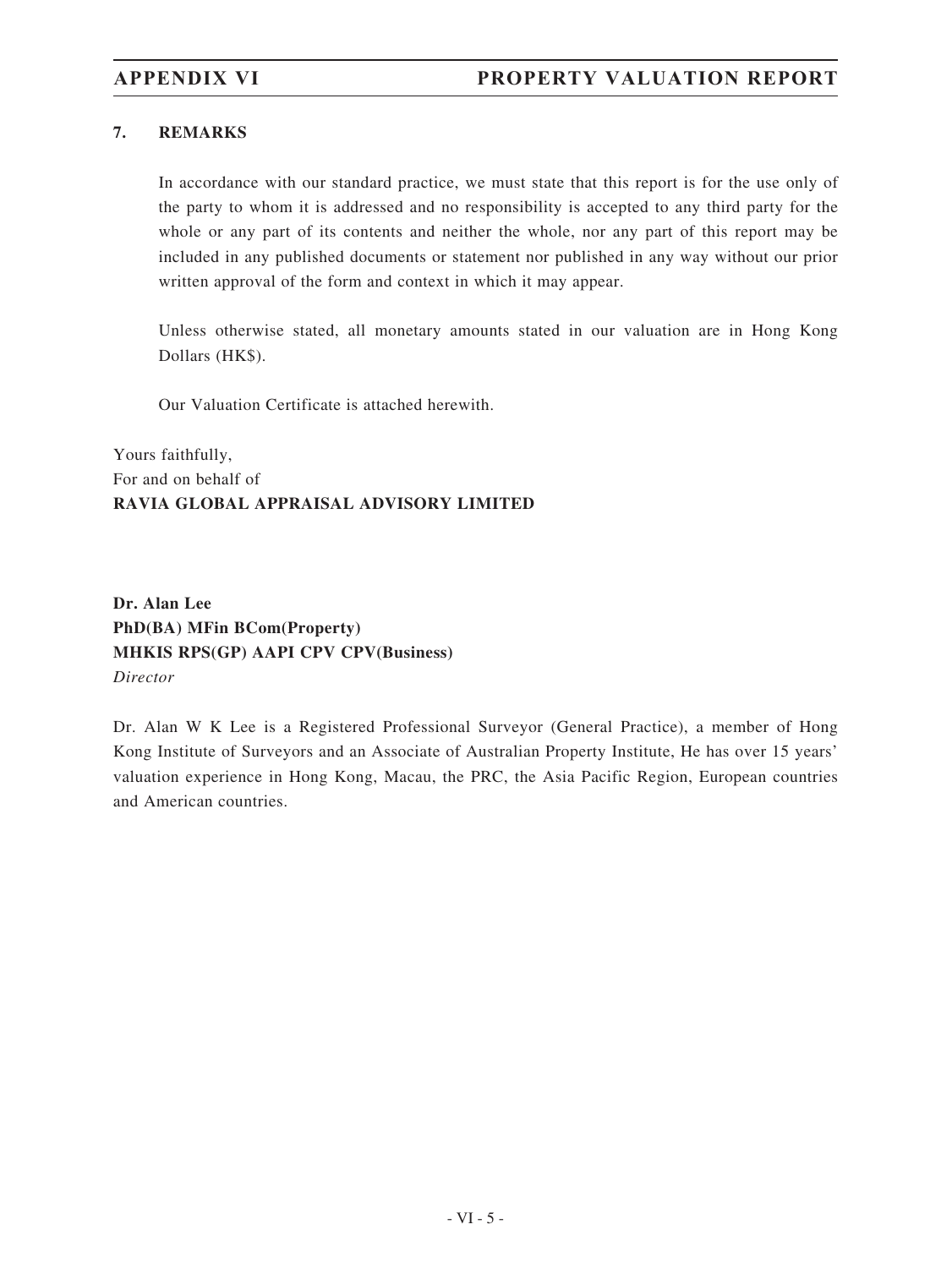## **APPENDIX VI PROPERTY VALUATION REPORT**

### **VALUATION CERTIFICATE**

### **Property intended to be acquired by the Group for investment purpose in Hong Kong**

| <b>Property</b>     | <b>Description and Tenure</b>                       | <b>Particulars of</b><br>Occupancy | <b>Market Value in</b><br><b>Existing State as at</b><br>31 December 2020 |
|---------------------|-----------------------------------------------------|------------------------------------|---------------------------------------------------------------------------|
| No.98 Siu Hang Hau, | The property comprises a 3-storey detached          | As advised by the                  | HK\$20,000,000                                                            |
| Clear Water Bay,    | house completed in about 1996.                      | Group, the property is             |                                                                           |
| Sai Kung,           |                                                     | subject to a tenancy               |                                                                           |
| New Territories,    | The gross floor area (" $GFA$ ") of the property is | for a term of 1 year               |                                                                           |
| Hong Kong           | about 2,100 sq.ft., together with a roof with an    | commencing on                      |                                                                           |
|                     | area of about 700 sq.ft. and a balcony with an      | 1 September 2020                   |                                                                           |
| Section B of Lot    | area of about 160 sq.ft                             | and expiring on                    |                                                                           |
| No.339 in D.D.230   |                                                     | 31 August 2021 at                  |                                                                           |
|                     | Section B of Lot No.339 in D.D.230 is held          | a monthly rent of                  |                                                                           |
|                     | under Government Lease for a term of 75             | HK\$45,000 inclusive               |                                                                           |
|                     | years renewable for 24 years less the last three    | of management fee,                 |                                                                           |
|                     | days thereof commencing on 1 July 1898 and          | Government rent and                |                                                                           |
|                     | statutorily renewed until 30 June 2047, subject     | Government rates.                  |                                                                           |
|                     | to a Government rent of 3% of the rateable value    |                                    |                                                                           |
|                     | for the time being of the lot.                      |                                    |                                                                           |

*Notes:*

- 1. The registered owner of the property is 98 SHH Limited vide Memorial No.15102701760047 dated 30 September 2015 at a consideration of HK\$25,719,571.
- 2. The property is subject to a Mortgage in favour of Oi Wah Property Credit Limited vide Memorial No.20041600550122 dated 26 March 2020, at a consideration of HK\$16,000,000 (PT.).
- 3. The site inspection was performed by Alan Lee, MHKIS in November 2020.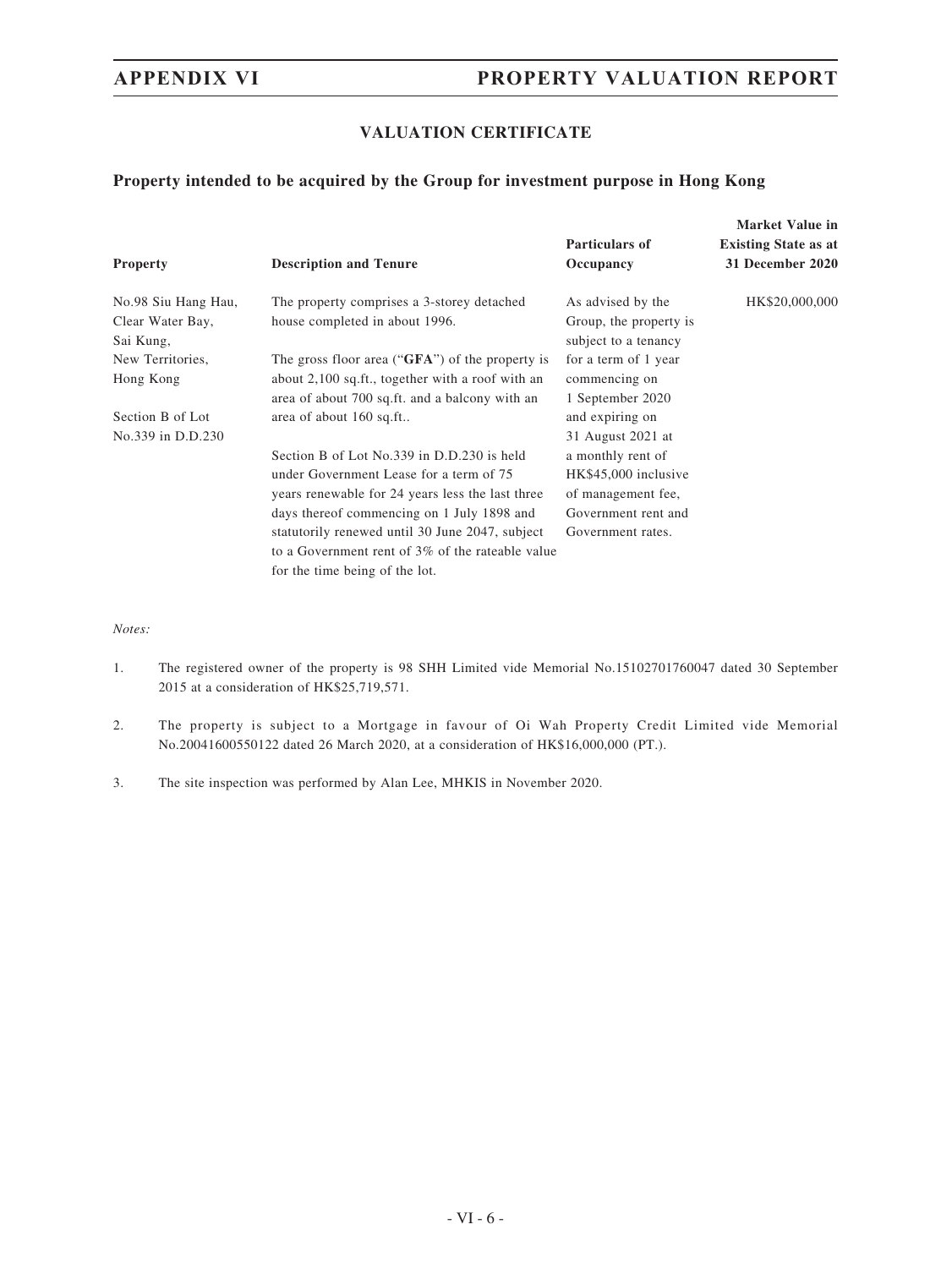### **1. RESPONSIBILITY STATEMENT**

This circular, for which the Directors collectively and individually accept full responsibility, includes particulars given in compliance with the GEM Listing Rules for the purpose of giving information with regard to the Company. The Directors, having made all reasonable enquiries, confirm that to the best of their knowledge and belief the information contained in this circular is accurate and complete in all material respects and not misleading or deceptive, and there are no other matters the omission of which would make any statement herein or this circular misleading.

#### **2. DISCLOSURE OF INTERESTS**

#### **a. Director's and chief executive's interests in the Company**

Save as disclosed below, as at the Latest Practicable Date, none of the Directors or chief executive of the Company and/or any of their respective associates had any interest or short position in the Shares, underlying shares or debentures of the Company or any of its associated corporations (within the meaning of Part XV of the SFO) (a) which were required to be notified to the Company and the Stock Exchange pursuant to Divisions 7 and 8 of Part XV of the SFO (including interests or short positions which they were taken or deemed to have under such provisions of the SFO); or (b) which were required, pursuant to Section 352 of the SFO, to be entered in the register referred to therein; or (c) which were required, pursuant to Rule 5.46 to 5.67 of the GEM Listing Rules relating the securities transactions by the Directors, to be notified to the Company and the Stock Exchange.

#### *Long positions in Shares and underlying shares of the Company:*

| <b>Name of Directors</b> | Capacity           | Number of           | Number of<br>Shares held Options held | <b>Total</b> | Approximate<br>percentage of<br>shareholding<br>(%)<br>(Note 1) |
|--------------------------|--------------------|---------------------|---------------------------------------|--------------|-----------------------------------------------------------------|
| Chan Lap Jin Kevin       | Beneficial owner   | 154,644,000         | $\overline{\phantom{0}}$              | 154,644,000  | 10.07                                                           |
| Yuen Yu Sum              | Beneficial owner   | -                   | 10,000,000                            | 10,000,000   | 0.65                                                            |
| Chung Chin Kwan          | Beneficial owner   | 3,360,000           |                                       | 3,360,000    | 0.22                                                            |
|                          | Interest of spouse | 720,000<br>(Note 2) |                                       | 720,000      | 0.05                                                            |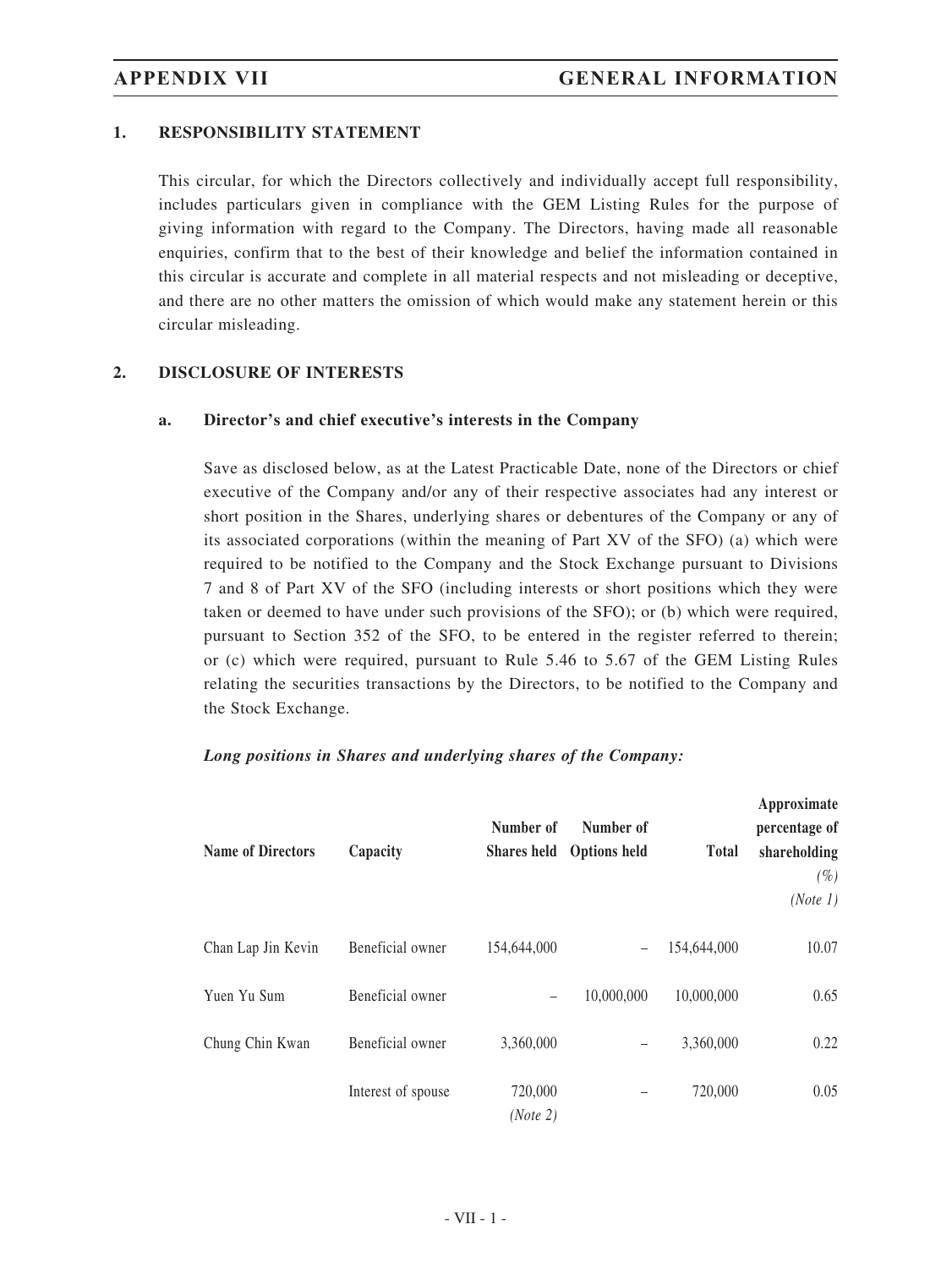*Notes:*

- 1. The approximate percentage is calculated based on the total number of issued Shares as at the Latest Practicable Date, being 1,535,984,000 Shares.
- 2. By virtue of the SFO, Mr. Chung Chin Kwan is deemed to be interested in all the Shares held by his spouse, Ms. Lam Ka Yee.

### **b. Substantial Shareholders and other persons' interests in Shares and underlying Shares**

Save as disclosed below, as at the Latest Practicable Date, so far as was known to the Directors and chief executive of the Company, no person (other than a Director or chief executive of the Company), had, or were deemed or taken to have interests or short positions in the Shares or underlying shares of the Company which would fall to be disclosed to the Company and the Stock Exchange under the provisions of Divisions 2 and 3 of Part XV of the SFO or required to be entered into the register maintained by the Company pursuant to Section 336 of the SFO, or who were, directly or indirectly, interested in 5% or more of the number of any class of share carrying rights to vote in all circumstances at general meetings of any other member of the Group or had any option in respect of such capital.

| <b>Name of Substantial</b><br><b>Shareholders</b> | Capacity                                | Number of<br><b>Shares</b> held | Approximate<br>percentage of<br>shareholding<br>$(\%)$ |
|---------------------------------------------------|-----------------------------------------|---------------------------------|--------------------------------------------------------|
|                                                   |                                         | (Note 1)                        | (Note 2)                                               |
| Lau Lan Ying                                      | Interest in a controlled<br>corporation | 227, 373, 200<br>(Note 3)       | 14.80                                                  |
|                                                   | Beneficial owner                        | 22,620,800<br>(Note 3)          | 1.47                                                   |
| Wong Kwan Mo                                      | Interest in a controlled<br>corporation | 227,373,200<br>(Note 3)         | 14.80                                                  |
|                                                   | Beneficial owner                        | 22,620,800<br>(Note 3)          | 1.47                                                   |
| <b>Strong Light Investments</b><br>Limited        | Beneficial owner                        | 227, 373, 200<br>(Note 3)       | 14.80                                                  |
| Ge Qingfu                                         | Beneficial owner                        | 128,266,200                     | 8.35                                                   |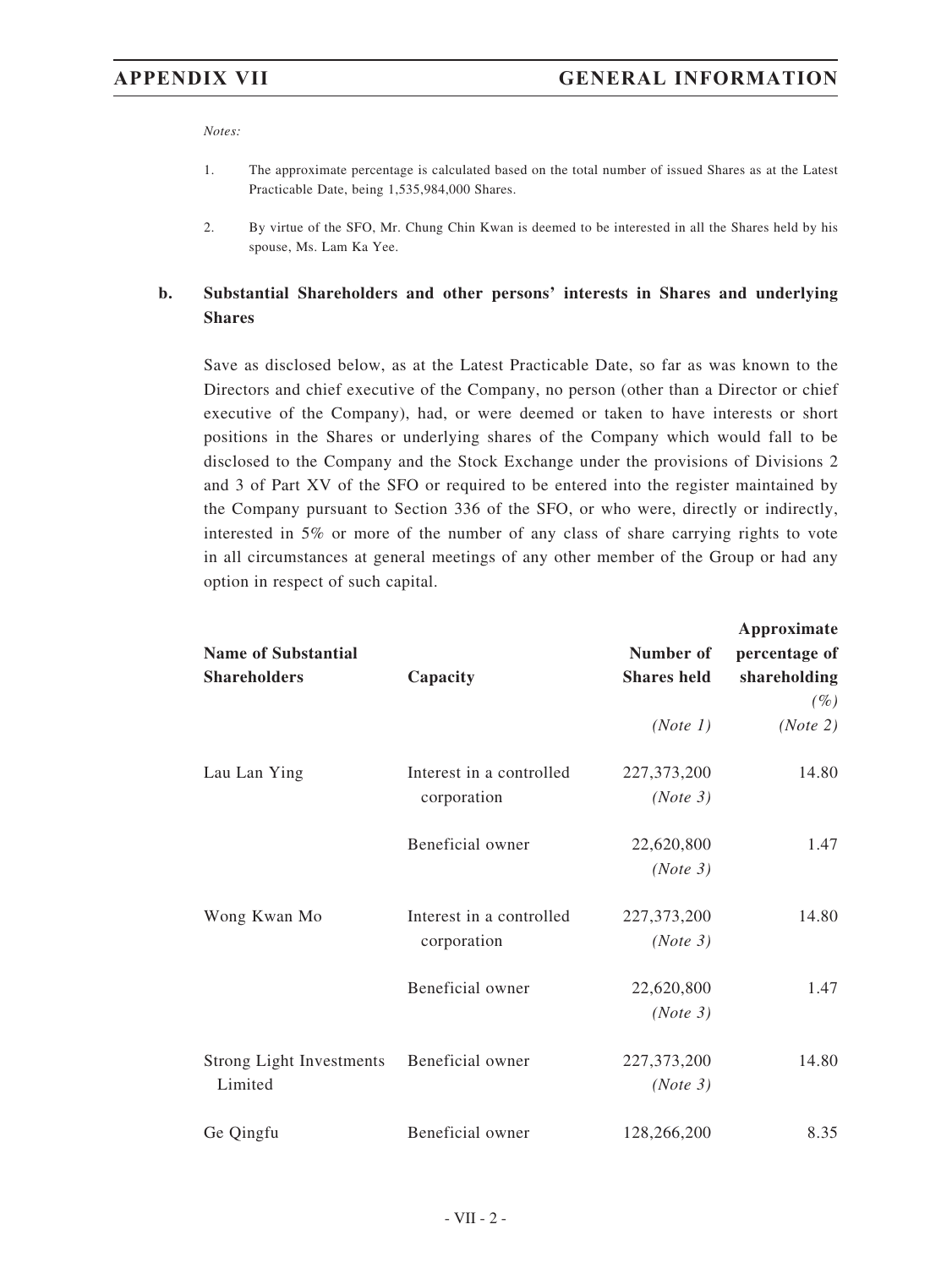*Notes:*

- 1. All interests stated are long positions.
- 2. The approximate percentage is calculated based on the total number of issued Shares as at the Latest Practicable Date, being 1,535,984,000 Shares.
- 3. 227,373,200 Shares are owned by Strong Light Investments Limited which is a company incorporated in Hong Kong. The entire issued share capital of Strong Light Investments Limited are beneficially owned as to 50% by Ms. Lau Lan Ying and 50% by Mr. Wong Kwan Mo (spouse of Ms. Lau Lan Ying). By virtue of SFO, Mr. Wong Kwan Mo is deemed to be interested in all the shares owned by Strong Light Investments Limited and Ms. Lau Lan Ying.

#### **3. DIRECTORS' INTERESTS IN ASSETS, CONTRACTS AND ARRANGEMENTS**

Save for the Acquisition, as at the Latest Practicable Date:

- (a) none of the Directors had any interest, either direct or indirect, in any assets which have, since 31 March 2020 (being the date to which the latest published audited financial statements of the Group were made up), been acquired or disposed of by or leased to any member of the Enlarged Group, or are proposed to be acquired or disposed of by or leased to any member of the Enlarged Group; and
- (b) none of the Directors was materially interested in any contract or arrangement entered into by any member of the Enlarged Group which is subsisting as at the Latest Practicable Date and is significant in relation to the business of the Enlarged Group.

#### **4. DIRECTORS' SERVICE CONTRACTS**

As at the Latest Practicable Date, none of the Directors had entered or proposed to entered into any service contracts with any member of the Group, excluding contracts expiring or determinable by the employer within one year without payment of any compensation (other than statutory compensation).

#### **5. COMPETING INTERESTS**

As at the Latest Practicable Date, none of the Directors, controlling shareholders or their respective close associates had any interests in businesses which compete or might compete with the businesses of the Enlarged Group or had any other conflict of interests with the Enlarged Group.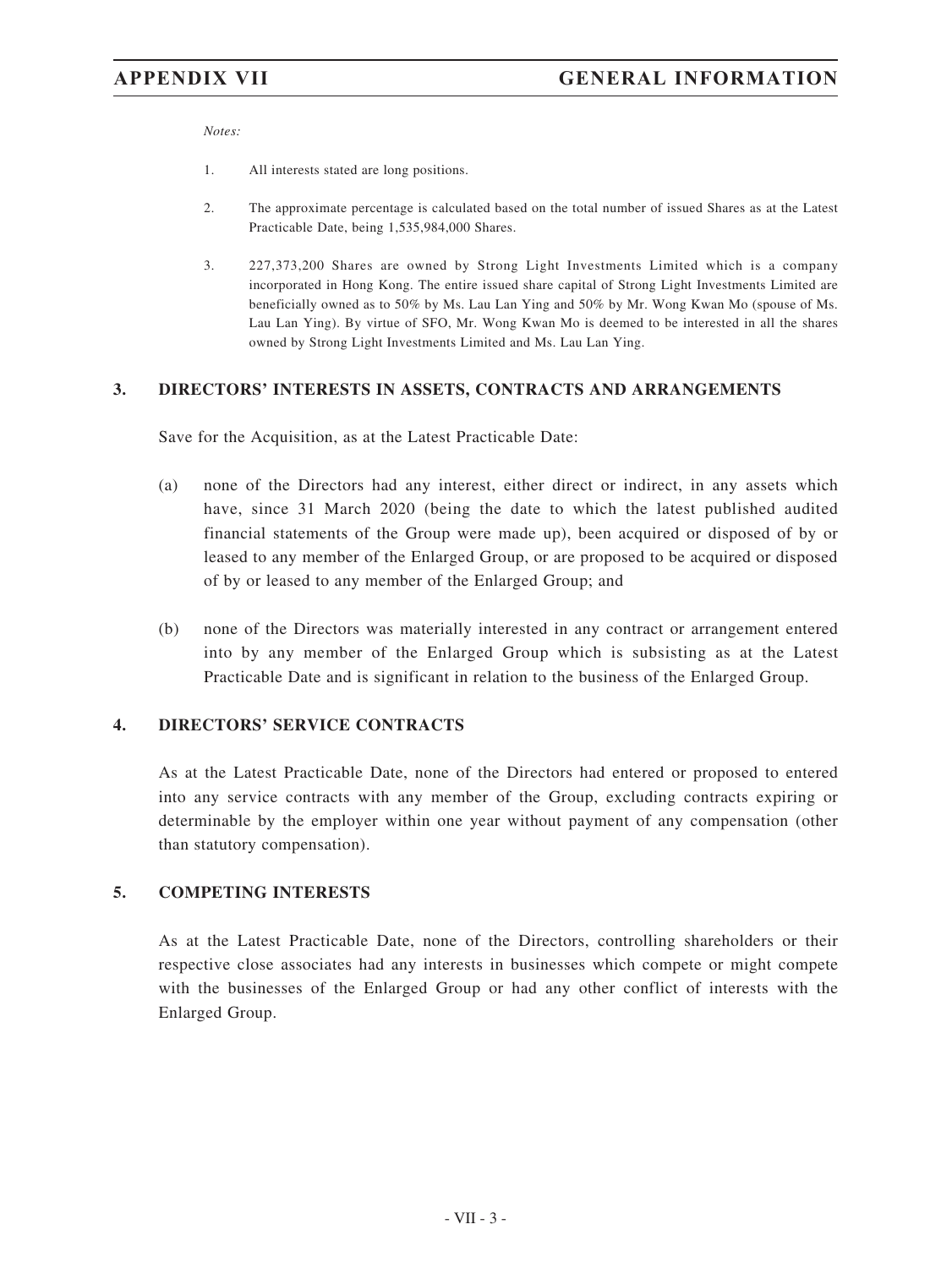### **6. MATERIAL CONTRACTS**

The following contracts (being contracts not entered into in the ordinary course of business of the Enlarged Group) were entered into by members of the Enlarged Group within two years immediately preceding the date of this circular and are or may be material:

- a. the sale and purchase agreement dated 8 October 2019 entered into between the Purchaser and the Vendor in relation to the acquisition of 30% of the issued share capital of the Target Company at a consideration of HK\$15,400,000;
- b. the sale and purchase agreement dated 11 May 2020 (as amended by the supplemental agreement dated 30 June 2020) entered into between Able Glorious Limited, a whollyowned subsidiary of the Company (as purchaser) and Mr. Poon Chi Ming (as vendor) in relation to the acquisition of entire issued share capital of Bewisekid (as target company) at a consideration of HK\$33,250,000 (subject to downward adjustment);
- c. the sale and purchase agreement dated 17 August 2020 (as amended by the supplemental agreement dated 16 December 2020) entered into between Able Glorious Limited, a wholly-owned subsidiary of the Company (as purchaser) and Mr. Lam Yat Nam (as vendor) in relation to the acquisition of entire issued share capital of Zone Galaxy (as target company) at a consideration of HK\$40,000,000;
- d. the Agreement; and
- e. the placing agreement dated 27 November 2020 entered into between the Company and ShineNex Securities Limited (as placing agent) in relation to the placing of up to 255,984,000 placing shares at the placing price of HK\$0.345 per placing share.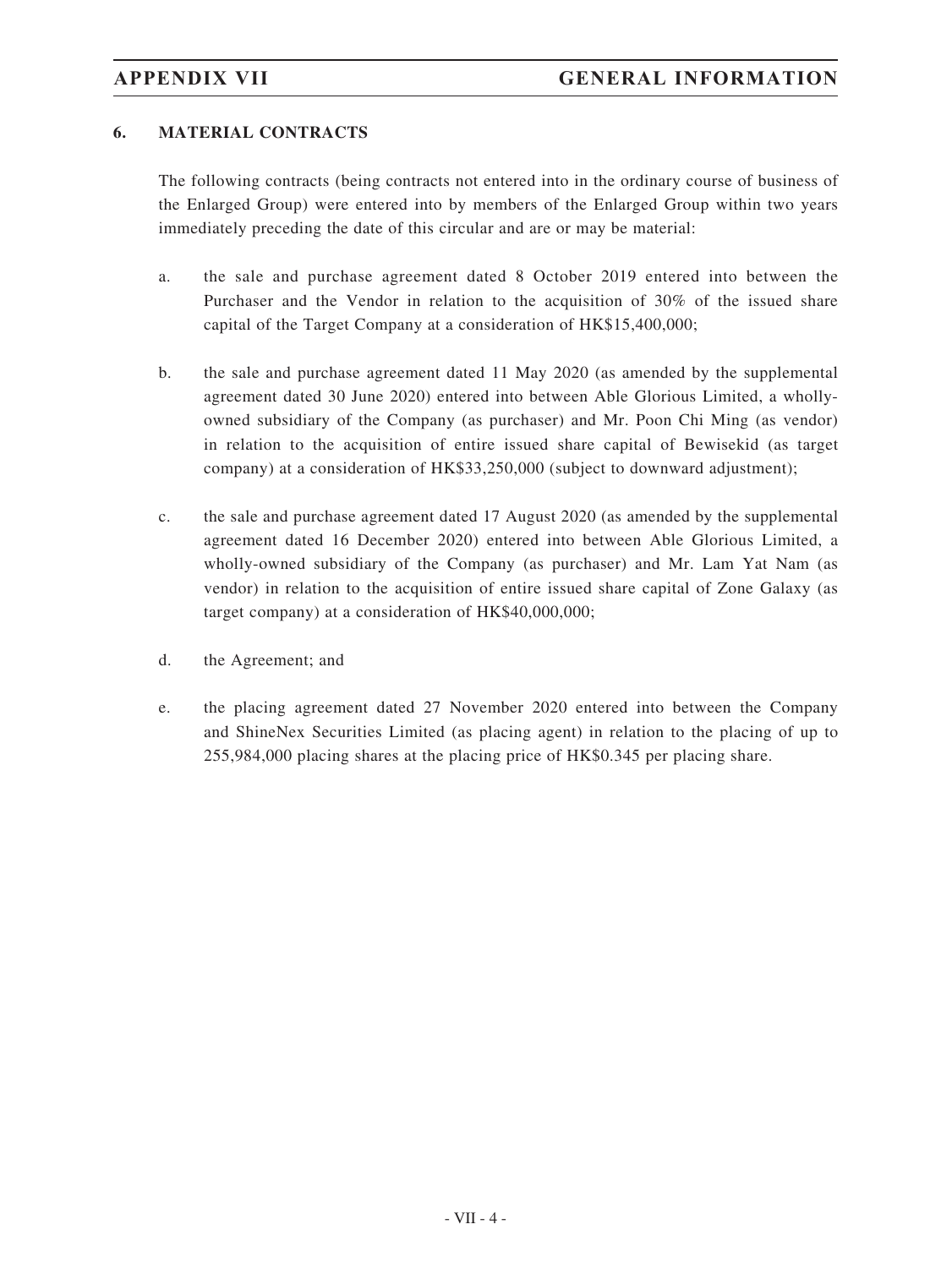### **7. EXPERT AND CONSENTS**

The following is the qualification of the expert who has given opinion or advice which is contained in this circular:

| <b>Name</b>                             | <b>Oualification</b>                                                                                              |
|-----------------------------------------|-------------------------------------------------------------------------------------------------------------------|
| McM (HK) CPA Limited ("McM")            | Certified Public Accountants                                                                                      |
| Rainbow Capital (HK) Limited            | A licensed corporation to carry out Type 6<br>(advising on corporate finance) regulated<br>activity under the SFO |
| Ravia Global Appraisal Advisory Limited | Independent professional valuer (Note)                                                                            |

*Note:*

The signatories of the valuation report of the Target Group and the valuation of the Property are Mr. Elvis C F Ng and Dr. Alan W K Lee respectively.

Mr. Elvis C F Ng is a holder of Chartered Financial Analyst and a certified Financial Risk Manager. He has over eleven years' experience in business valuation, transaction advisory and corporate consultancy in the Asia Pacific Region including Hong Kong, the PRC and Australia, as well as in European, American, Middle-east and African countries.

Dr. Alan W K Lee is a Registered Professional Surveyor (General Practice), a member of Hong Kong Institute of Surveyors and an Associate of Australian Property Institute, He has over 15 years' valuation experience in Hong Kong, Macau, the PRC, the Asia Pacific Region, European countries and American countries.

Each of the above experts has given and has not withdrawn its written consent to the issue of this circular with the inclusion herein of its letter and report and references to its name in the form and context in which it appears.

As at the Latest Practicable Date, none of the above experts had any interest, either direct or indirect, in any assets which have been, since 31 March 2020, being the date to which the latest published audited consolidated financial statements of the Group were made up, acquired or disposed of by or leased to or were proposed to be acquired or disposed of by or leased to any member of the Enlarged Group nor had any shareholding directly or indirectly, in any member of the Enlarged Group nor any right (whether legally enforceable or not) to subscribe for or to nominate persons to subscribe for securities in any member of the Enlarged Group.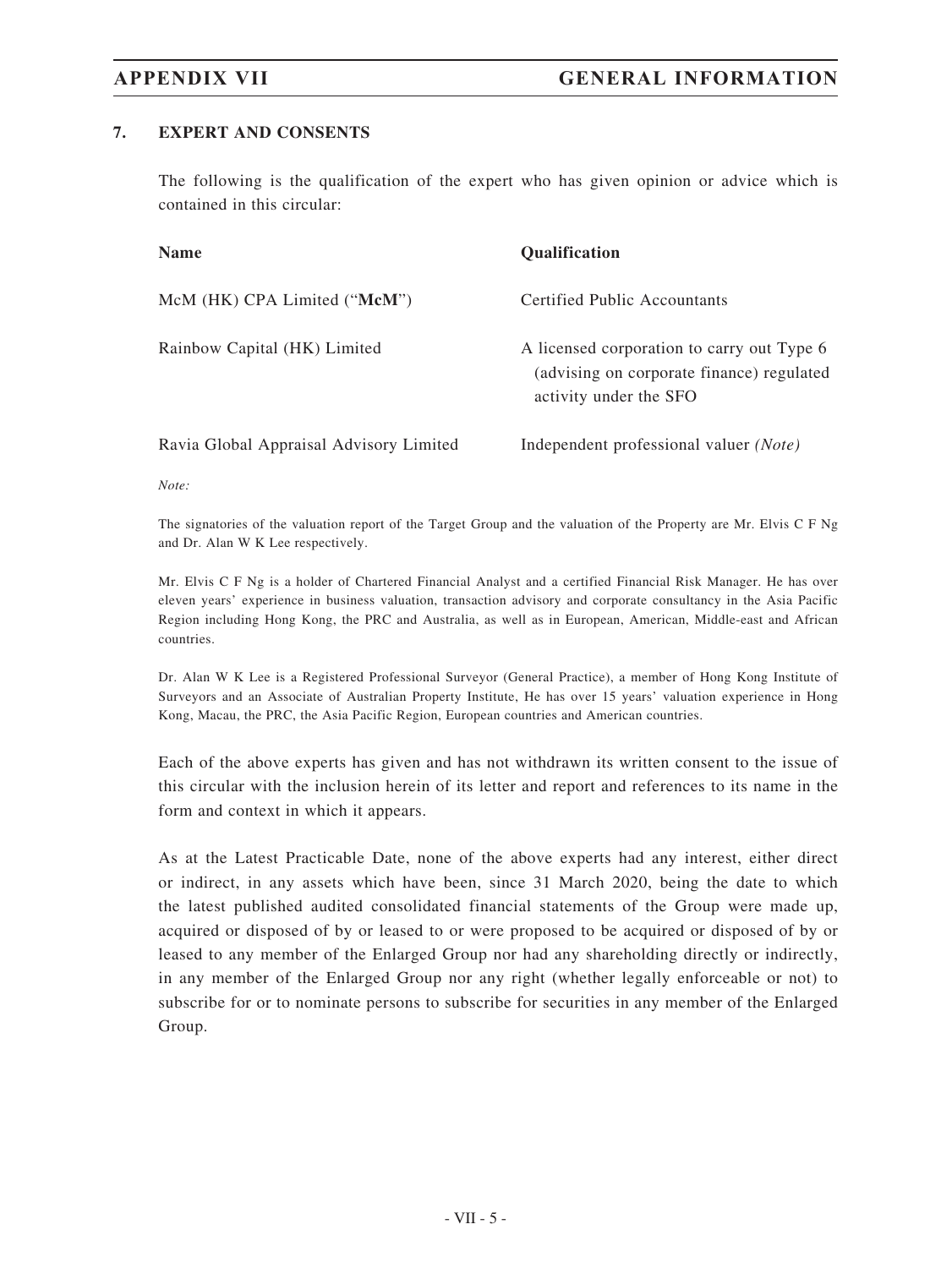### **8. LITIGATION**

As at the Latest Practicable Date, the litigation or claims against the members of the Group are as follows:

- (a) During the year ended 31 March 2019, the Group received a writ of summons in relation to a repudiatory breach of a tenancy agreement between the plaintiff, an independent third party landlord, and Sino Shine Retailing Limited, a former subsidiary of the Group, entered into on 27 October 2016, which the plaintiff is claiming the Group for, inter alia, damages in the sum of approximately HK\$1,735,000 plus interest. As the Directors consider that it is probable that an outflow of economic benefits will be required to settle the obligation, the Group recognised the provision of HK\$1,735,000 which is considered as a reliable estimate that can be made.
- (b) During the year ended 31 March 2019, a petition has been filed to the court by two shareholders of the Company (the "**Petitioners**"), which together holding over 3% of the Company's issued shares, and the Petitioners filed and served a re-amended petition to the court on 3 December 2019. The Petitioners pray (i) that the Company be wound up pursuant to the Companies (Winding Up and Miscellaneous Provisions) Ordinance (Cap. 32); (ii) that the court make such other orders as are deemed to be just and equitable; and (iii) that provision be made for Petitioners' costs. The case was heard from 6 to 10 July 2020 and 13 July 2020, and judgment is reserved. The Directors have discussed with the legal counsel of the Group and with reference to their own experience, they believe there is a high chance of striking out the petition and there is no effect on the going concern assumption as the basis of preparation of the Group's consolidated financial statements.

The judgement of the matter as set out in (a) and (b) above will be handed down by the court in due course, however, the timing cannot be ascertained.

#### **9. GENERAL**

- (a) The registered office of the Company is Maples Corporate Services Limited, P.O. Box 309, Ugland House, Grand Cayman, KY1-1104 Cayman Islands.
- (b) The headquarter and principal place of business of the Company in Hong Kong is Unit No. D, 5th Floor, Wing Hong Centre, No. 18 Wing Hong Street, Kowloon, Hong Kong.
- (c) The company secretary of the Company is Mr. Leung Tze Wai, who is a member of the Hong Kong Institute of Certified Public Accountants and a member of the CPA Australia.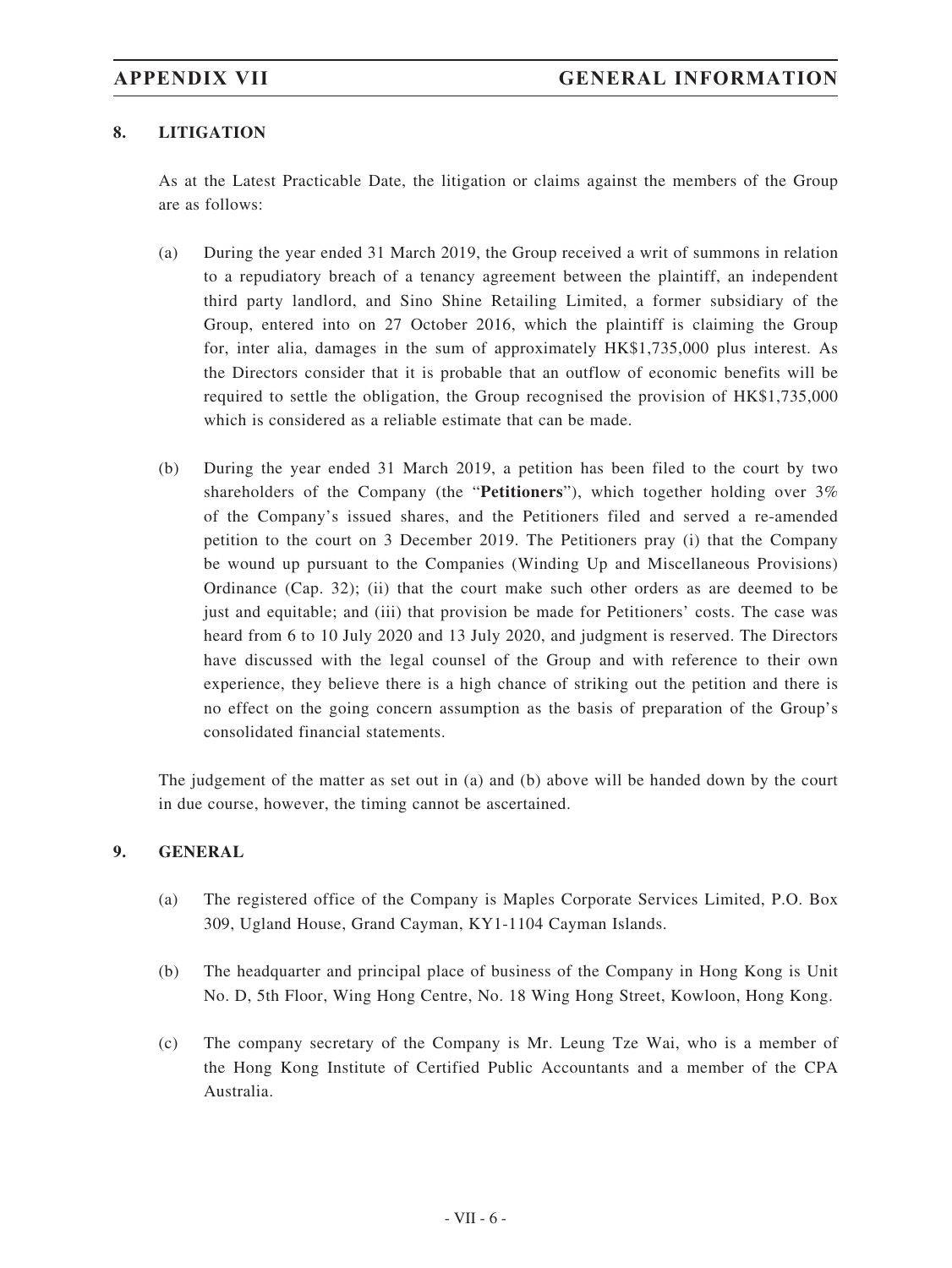- (d) The compliance officer of the Company is Mr. Lau Chun Kavan. He obtained a bachelor degree in fashion design from Central Saint Martins College of Art & Design in 2001 and a master degree in fashion design from Royal College of Art, London in 2003.
- (e) The audit committee of the Board (the "**Audit Committee"**) comprises of three independent non-executive Directors, namely, Mr. Chan Kim Fai Eddie (Chairman), Mr. Ng Chi Ho Dennis and Mr. Chung Chin Kwan. The primary duties of the Audit Committee are to make recommendations to the Board on appointment or reappointment and removal of external auditors; review financial statements of the Company and judgments in respect of financial reporting; oversee internal control procedures of the Company; and review risk management and internal control system of the Group. The biography of the members of the Audit Committee are set out below:
	- i Mr. Chan Kim Fai Eddie, aged 48, FCCA, CPA (Practising), was appointed as an independent non-executive Director on 6 June 2019 and is a chairman of the Audit Committee. He holds a master degree in Professional Accounting from The Hong Kong Polytechnic University and a Diploma in Accounting from Kwai Chung Technical Institute. He has engaged in the accounting industry since 1993 and has over 20 years of extensive experience in accounting and auditing. He is the sole proprietor of PASICO CPA & Co.
	- ii Mr. Ng Chi Ho Dennis ("**Mr. Ng**"), aged 62, was appointed as an independent non-executive Director and a member of each of the Audit Committee, nomination committee and remuneration committee of the Board on 6 June 2019. Mr. Ng has extensive experience in auditing, accounting, financial management and corporate affairs. He is a chartered accountant of The Chartered Accountants Australia and New Zealand (formerly known as The Institute of Chartered Accountants in Australia) as well as a fellow member of The Hong Kong Institute of Certified Public Accountants. He is also a practising certified public accountant.
	- iii Mr. Chung Chin Kwan ("**Mr. Chung**"), aged 30, was appointed as an independent non-executive Director on 30 October 2020. He is also a chairman of each of the nomination committee and remuneration committee of the Board and a member of the Audit Committee. He obtained a bachelor degree in Business Administration (major in accounting) from Lingnan University. Mr. Chung has over 7 years of experience in accounting and taxation services. He also has extensive experience in company secretarial matters. Mr. Chung is a member of the Hong Kong Institute of Certified Public Accountants and a chartered tax adviser of The Taxation Institute of Hong Kong.
- (f) The share registrar and transfer office of the Company in Hong Kong is Union Registrars Limited at Suites 3301-04, 33/F., Two Chinachem Exchange Square, 338 King's Road, North Point, Hong Kong.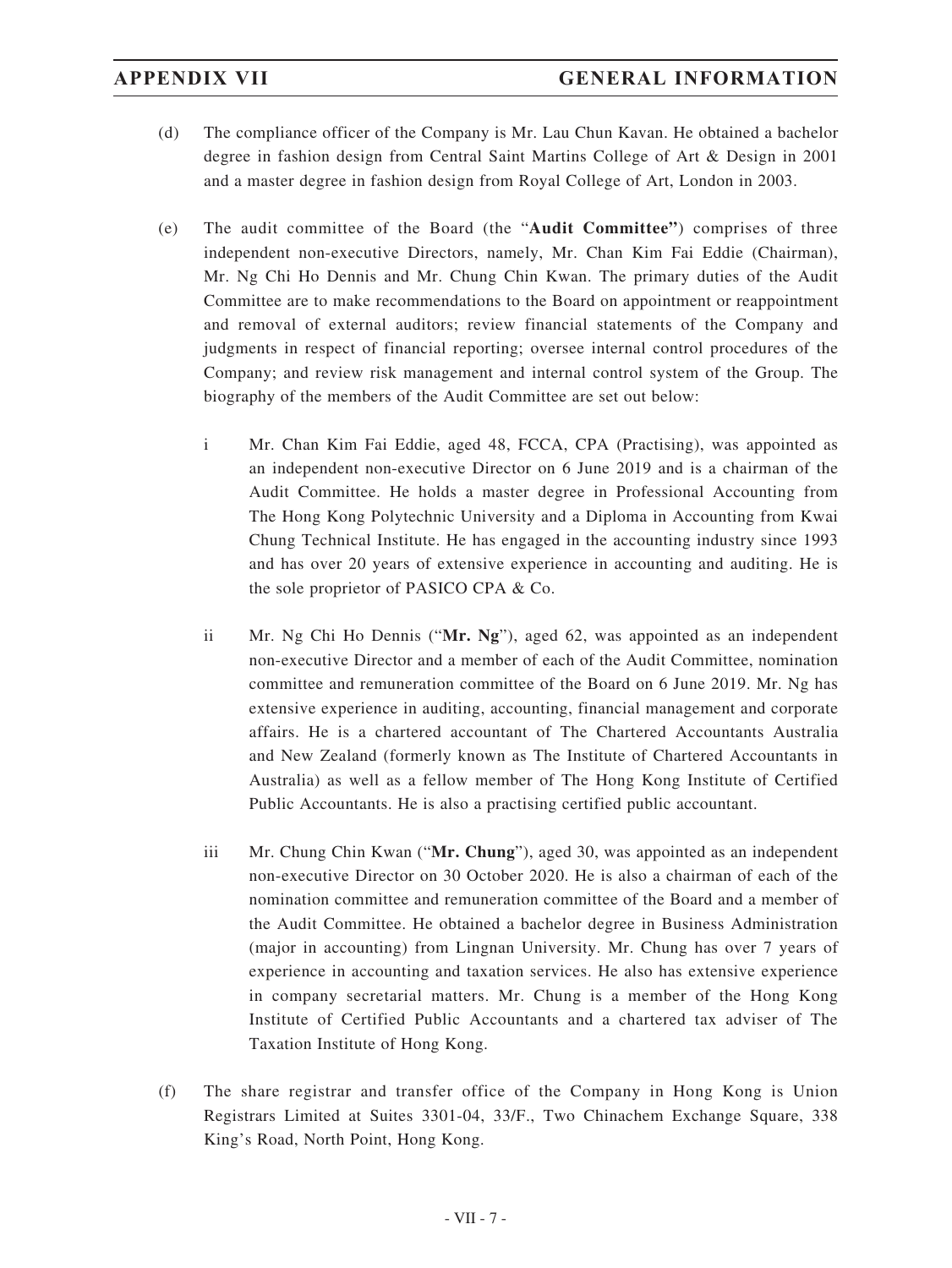(g) This circular has been prepared in both English and Chinese. In the case of any discrepancy, the English text shall prevail.

### **10. DOCUMENTS AVAILABLE FOR INSPECTION**

Copies of the following documents will be made available for inspection during normal business hours at the head office and principal place of business of the Company in Hong Kong at Unit No. D, 5th Floor, Wing Hong Centre, No. 18 Wing Hong Street, Kowloon, Hong Kong from the date of this circular up to and including the date of the EGM:

- (a) the memorandum and articles of association of the Company;
- (b) the annual reports of the Company for each of the three years ended 31 March 2018, 2019 and 2020 respectively;
- (c) the interim report of the Company for the six months ended 30 September 2020;
- (d) the accountants' report on the Target Group, the text of which is set out in Appendix II to this circular;
- (e) the report on the unaudited pro forma financial information of the Enlarged Group issued by McM set out in Appendix IV to this circular;
- (f) the valuation report on the Target Group, the text of which is set out in Appendix V to this circular;
- (g) the valuation report on the Property, the text of which is set out in Appendix VI in this circular;
- (h) the material contracts as referred to in the above paragraph headed "Material Contracts" in this appendix;
- (i) the consent letters referred to in the paragraph under the heading "Expert and Consents" in this appendix; and
- (j) this circular.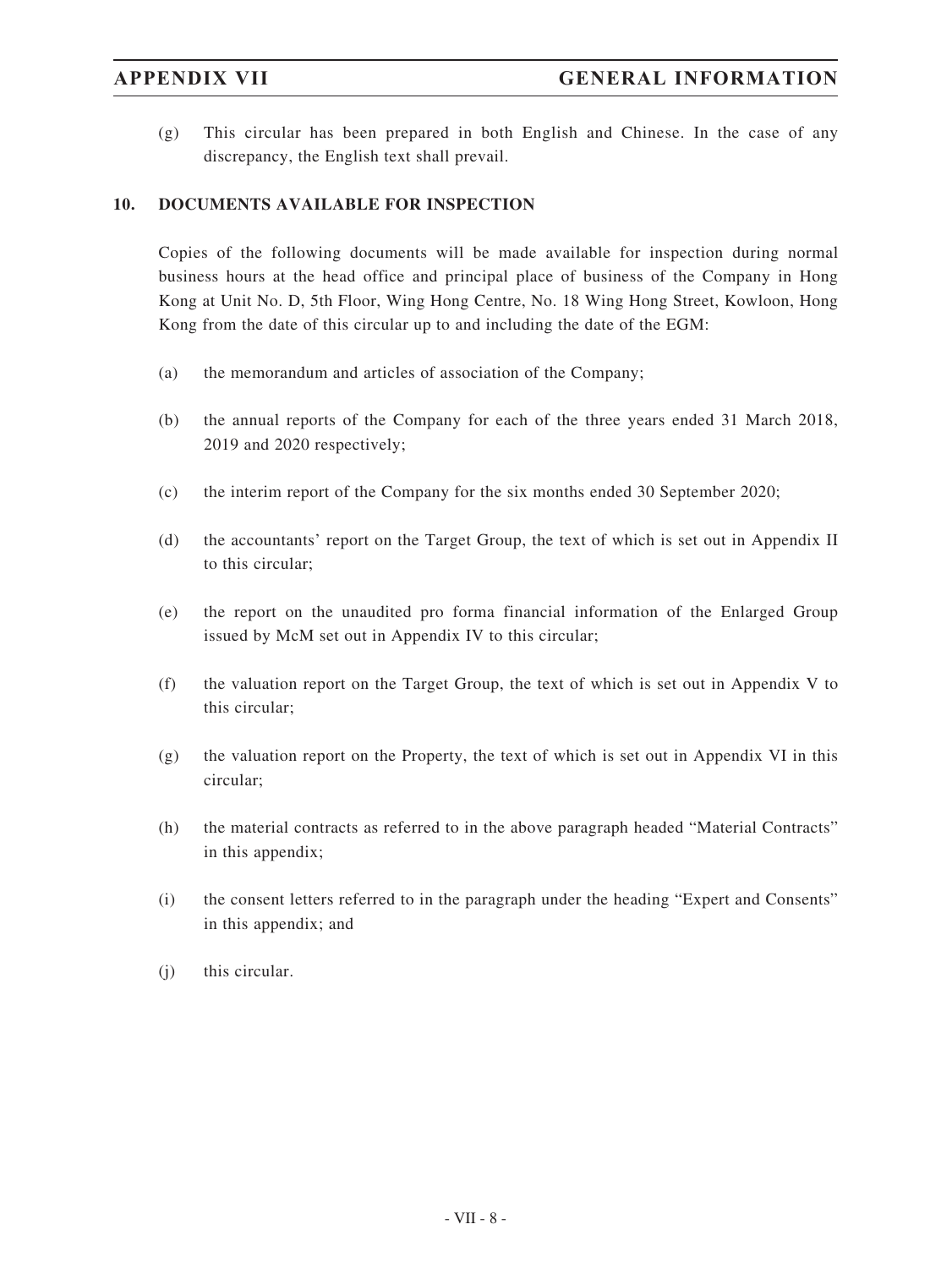# **APPENDIX VIII PARTICULARS OF DIRECTOR PROPOSED FOR RE-ELECTION**

The following are particulars of the Director proposed to be re-elected at the EGM.

Mr. Chung Chin Kwan ("**Mr. Chung**"), aged 30, was appointed as an independent non-executive Director on 30 October 2020. He is also a chairman of each of the nomination committee and remuneration committee of the Board and a member of the Audit Committee. He obtained a bachelor degree in Business Administration (major in accounting) from Lingnan University. Mr. Chung has over 7 years of experience in accounting and taxation services. He also has extensive experience in company secretarial matters. Mr. Chung is a member of the Hong Kong Institute of Certified Public Accountants and a chartered tax adviser of The Taxation Institute of Hong Kong. Mr. Chung is the founder of CK Tax Company Limited, a taxation company granted by the Taxation Institute of Hong Kong as "Chartered Tax Adviser Accredited Employer". Mr. Chung was a director of the following companies, each of which was incorporated in Hong Kong and was dissolved (other than by a member's voluntary winding-up):

| <b>Name of Company</b>                  | <b>Principal business</b><br>activity immediately<br>prior to dissolution | Date of dissolved by<br>deregistration | <b>Details</b>                                                                                                                 |
|-----------------------------------------|---------------------------------------------------------------------------|----------------------------------------|--------------------------------------------------------------------------------------------------------------------------------|
| Hong Kong Bitrade<br>Company Limited    | Investment holding                                                        | 15 March 2019                          | Dissolved by<br>deregistration under<br>section 751 of the<br>Companies Ordinance<br>(Chapter 622 of the<br>Laws of Hong Kong) |
| <b>Excel Business Centre</b><br>Limited | Investment holding                                                        | 25 September 2020                      | Ditto                                                                                                                          |

To the best knowledge and belief of Mr. Chung, all of the aforesaid dissolved companies had ceased business and become defunct and were solvent at the time of them being dissolved by deregistration.

Mr. Chung has entered into a service contract with the Company for an initial fixed term of one year with effect from 30 October 2020. Mr. Chung is entitled to a director's fee of HK\$10,000 per month, which represents the entirety of the monthly remuneration payable to him by the Group. The remuneration of Mr. Chung was determined with reference to the prevailing market conditions, his role and responsibilities within the Group. Such remuneration has been approved by the Board and the remuneration committee of the Board and will be reviewed by the Board and the remuneration committee of the Board on an annual basis.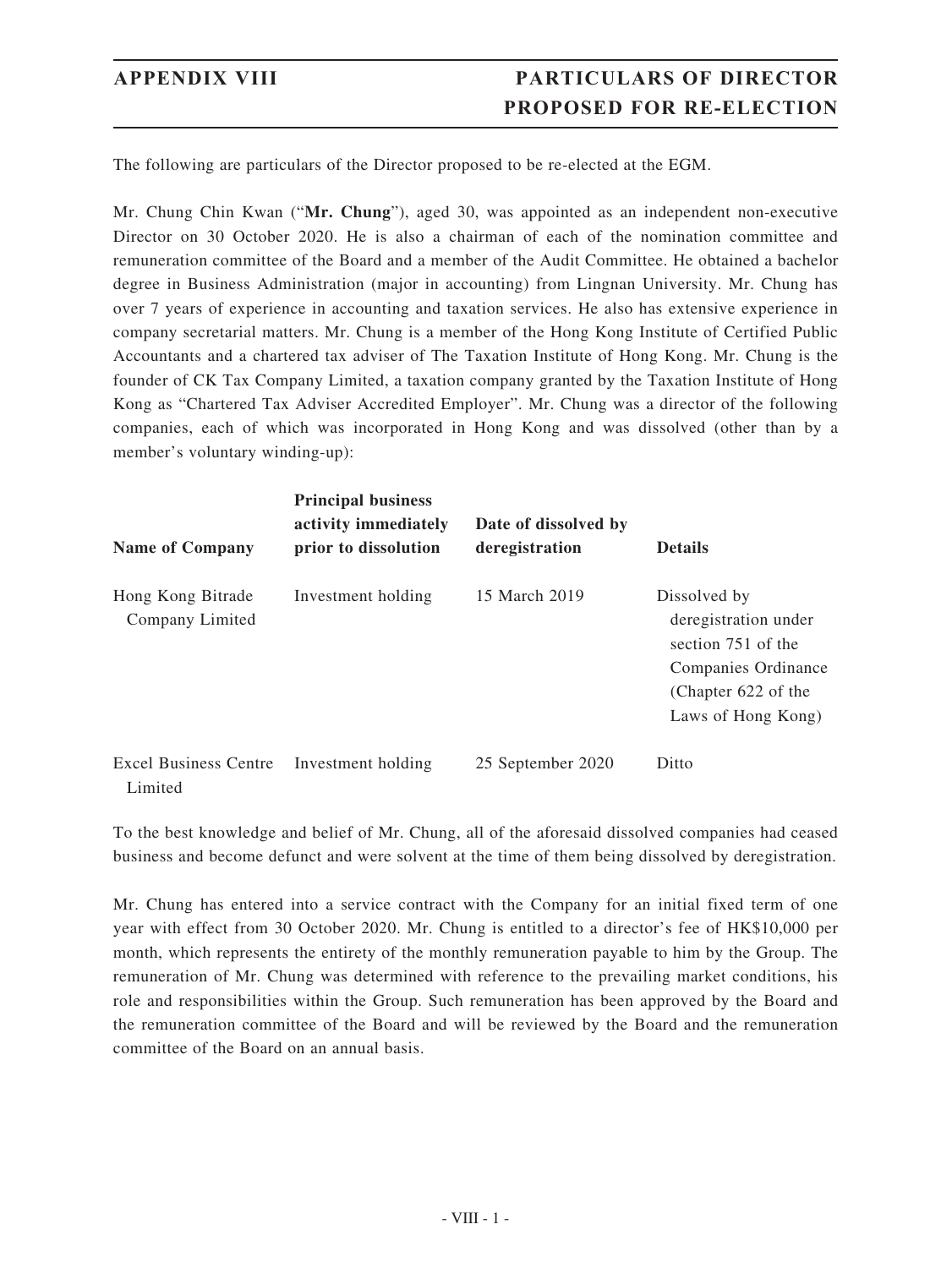# **APPENDIX VIII PARTICULARS OF DIRECTOR PROPOSED FOR RE-ELECTION**

As at the Latest Practicable Date, Mr. Chung had personal interest in 3,360,000 Shares and spouse interest in 720,000 Shares. Mr. Chung was deemed to be interested in an aggregate of 4,080,000 Shares, representing approximately 0.3% of the entire issued share capital of the Company.

Save as disclosed above, as at the Latest Practicable Date, Mr. Chung (i) does not have any interests in the shares of the Company within the meaning of Part XV of the Securities and Futures Ordinance (Chapter 571 of the Laws of Hong Kong); (ii) does not have any relationship with any other Directors, supervisors, senior management, substantial shareholders or controlling shareholders (having the meaning ascribed to them in the GEM Listing Rules) of the Company nor any position in the Company or any of its subsidiaries; and (iii) has not held any other major appointments and professional qualifications or directorship in other public companies the securities of which are listed on any securities market in Hong Kong or overseas in the past three years.

Save as disclosed above, there is no further information required to be disclosed pursuant to the requirements of Rule 17.50 (2)(h) to (v) of the GEM Listing Rules and there are no other matters relating to the appointment of Mr. Chung that need to be brought to the attention of the Stock Exchange or the Shareholders.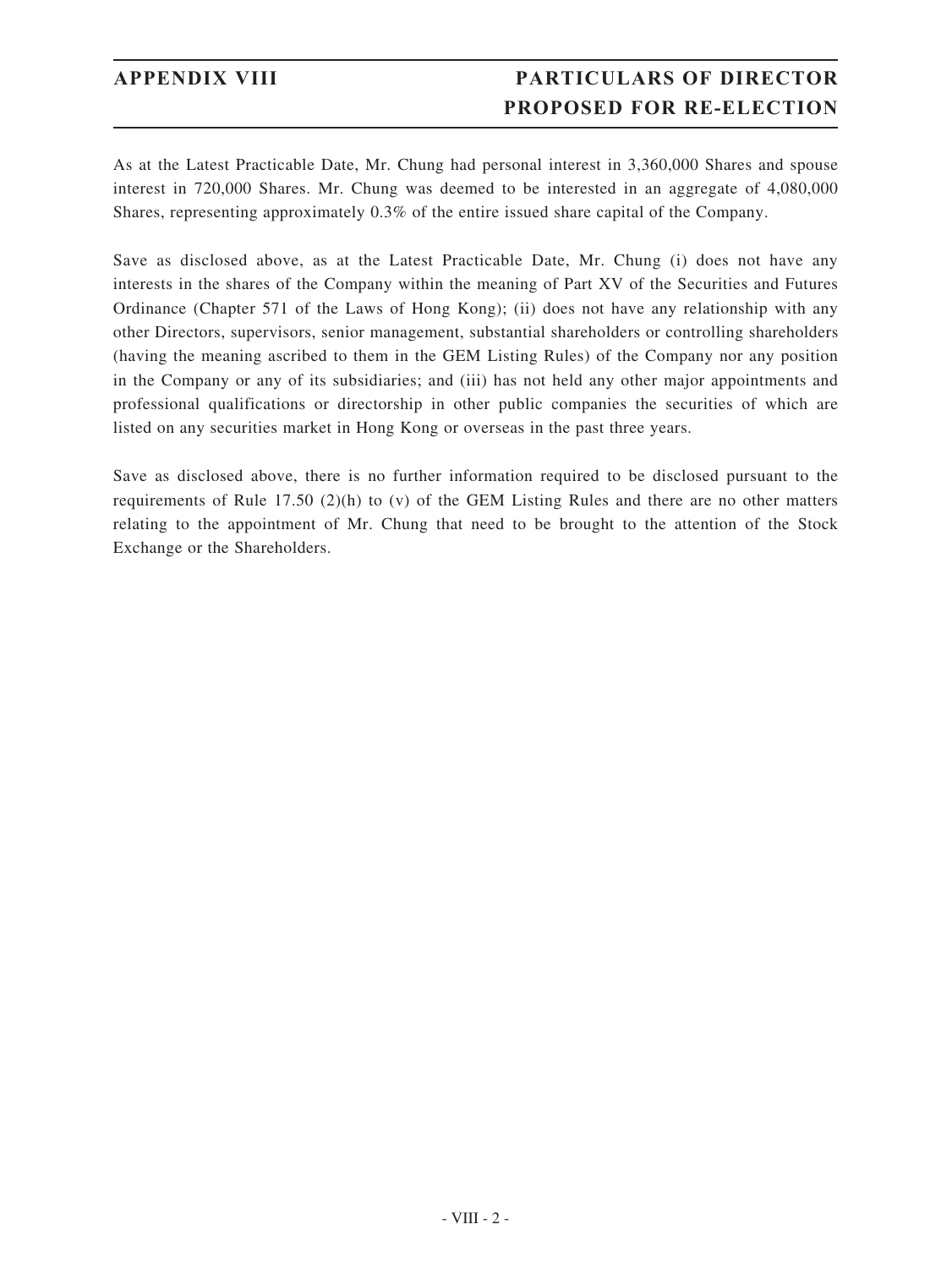# **NOTICE OF EGM**



**(Stock code: 8195)**

**NOTICE IS HEREBY GIVEN** that an extraordinary general meeting (the "**Meeting**") of L & A International Holdings Limited (the "**Company**") will be held at 5/F, World Interests Building, 8 Tsun Yip Lane, Kwun Tong, Kowloon, Hong Kong on Wednesday, 31 March 2021 at 12:30 p.m., for the purpose of considering and, if thought fit, passing the following resolutions as ordinary resolutions:

### **ORDINARY RESOLUTIONS**

#### 1. "**THAT**:

- (a) the Agreement (as defined in the circular dated 15 March 2021 despatched to the shareholders of the Company (the "**Circular**")), a copy of which has been produced to this meeting marked "A" and signed by the chairman hereof for the purpose of identification, and all the transactions contemplated thereunder be and are hereby approved, confirmed and ratified;
- (b) the issue of the Promissory Note (as defined in the Circular) in accordance with the terms of the Agreement be and are hereby approved; and
- (c) any one director of the Company (the "**Director**") be and is hereby authorised to do such acts and deeds in his sole and absolute discretion and opinion deemed expedient and appropriate to implement and effect the Agreement and the transactions contemplated thereunder."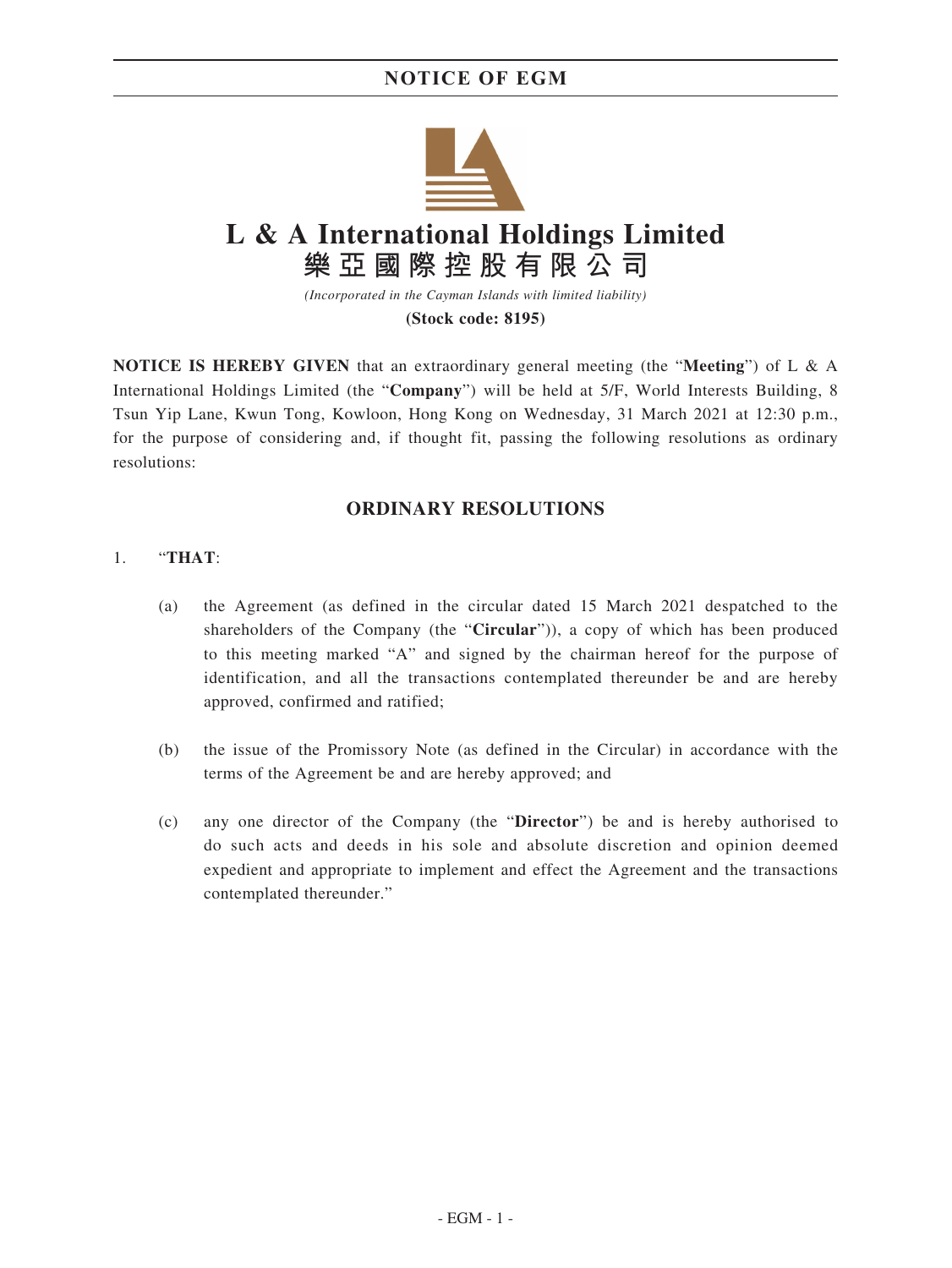2. "**THAT** Mr. Chung Chin Kwan be re-elected as an independent non-executive Director and the board of directors of the Company be authorised to fix his remuneration."

> By Order of the Board **L & A International Holdings Limited Lau Chun Kavan** *Executive Director*

Hong Kong, 15 March 2021

*Registered Office:* Maples Corporate Services Limited P.O. Box 309, Ugland House Grand Cayman, KY1-1104 Cayman Islands

*Head office and principal place of business in Hong Kong:* Unit No. D, 5th Floor Wing Hong Centre No. 18 Wing Hong Street, Kowloon Hong Kong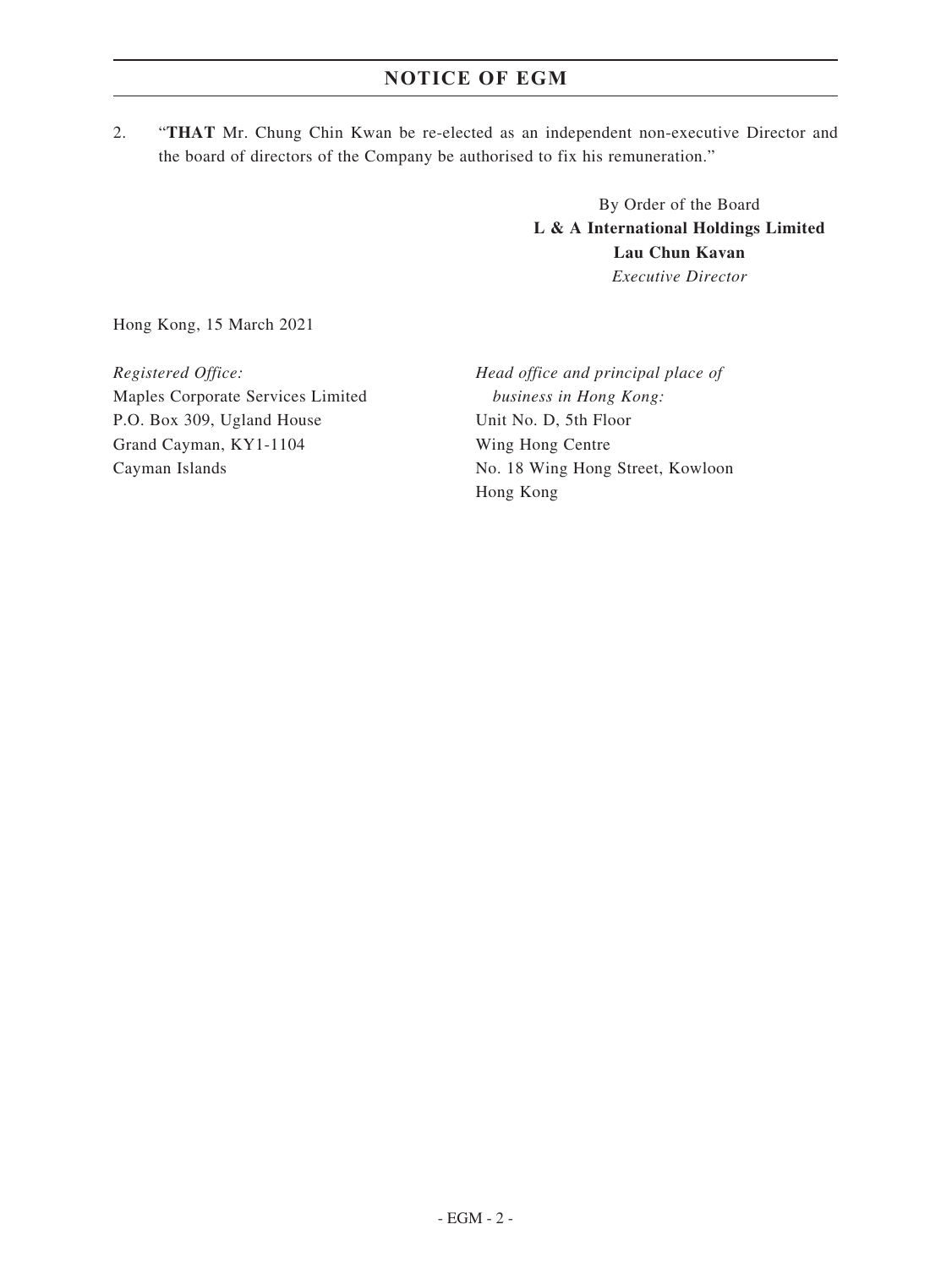# **NOTICE OF EGM**

#### *Notes:*

- 1. A member entitled to attend and vote at the Meeting is entitled to appoint one or more proxy to attend and, subject to the provisions of the articles of association of the Company, to vote on his behalf. A proxy need not be a member of the Company but must be present in person at the Meeting to represent the member. If more than one proxy is so appointed, the appointment shall specify the number and class of shares in respect of which each such proxy is so appointed.
- 2. In order to be valid, the form of proxy and the power of attorney (if any), under which it is signed or a notarially certified copy thereof, must be lodged, at the office of the Company's branch registrar and transfer office in Hong Kong, Union Registrars Limited at Suites 3301-04, 33/F., Two Chinachem Exchange Square, 338 King's Road, North Point, Hong Kong not less than 48 hours before the time appointed for the holding of the Meeting or any adjourned meeting.
- 3. Where there are joint registered holders of any shares of the Company, any one of such persons may vote at the Meeting, either personally or by proxy, in respect of such shares of the Company as if he were solely entitled thereto; but if more than one of such joint holders be present at the Meeting personally or by proxy, that one of the said person as present whose name stands first on the register in respect of such Share shall alone be entitled to vote in respect thereof.
- 4. Completion and return of a form of proxy will not preclude members of the Company from attending and voting in person at the Meeting or any adjournment thereof should they so wish and in such event, the form of proxy shall be deemed to be revoked.
- 5. For the purpose of determining the entitlement to attend and vote at the Meeting, the register of members of the Company will be closed from Friday, 26 March 2021 to Wednesday, 31 March 2021, both days inclusive, during which period no transfer of Shares will be registered. In order to qualify to attend and vote at the Meeting, all transfer documents accompanied by the relevant share certificates must be lodged with the Company's branch registrar and transfer office in Hong Kong, Union Registrars Limited at Suites 3301-04, 33/F., Two Chinachem Exchange Square, 338 King's Road, North Point, Hong Kong, for registration not later than 4:00 p.m. on Thursday, 25 March 2021.
- 6. If Typhoon Signal No. 8 or above, or a "black" rainstorm warning or "external conditions after super typhoons" announced by the Government of Hong Kong is/are in effect any time after 7:00 a.m. on the date of the Meeting, the Meeting will be postponed. The Company will publish an announcement on the website of the Company at www.lna.com.hk and on the "Latest Company Announcements" page of the GEM website at www.hkgem.com to notify shareholders of the Company of the date, time and place of the rescheduled meeting.